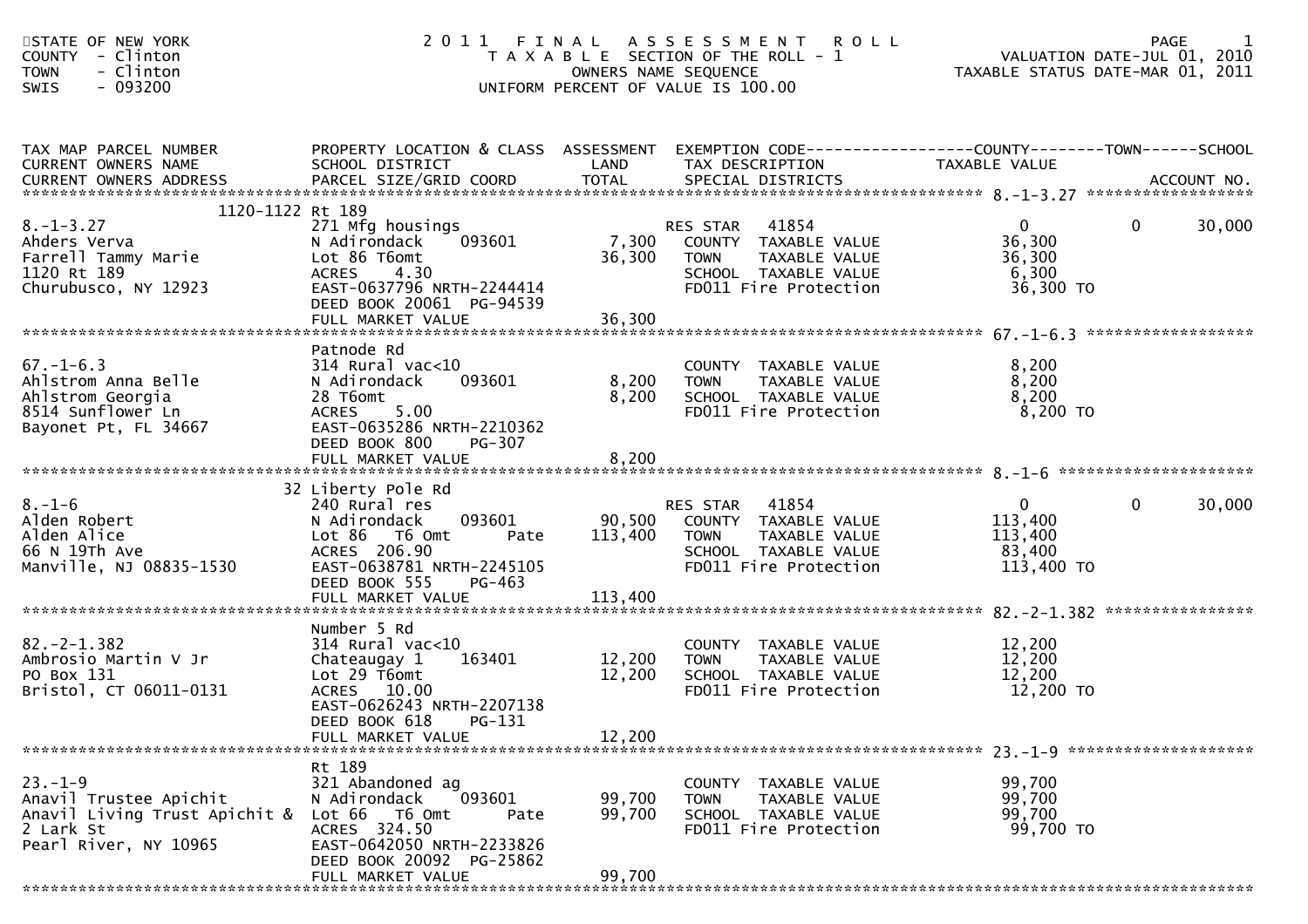| STATE OF NEW YORK<br>COUNTY - Clinton<br>- Clinton<br><b>TOWN</b><br>- 093200<br><b>SWIS</b>                |                                                                                                                                                                                    | OWNERS NAME SEQUENCE       | 2011 FINAL ASSESSMENT<br><b>ROLL</b><br>T A X A B L E SECTION OF THE ROLL - 1<br>UNIFORM PERCENT OF VALUE IS 100.00 | PAGE<br>VALUATION DATE-JUL 01, 2010<br>TAXABLE STATUS DATE-MAR 01, 2011                                           |
|-------------------------------------------------------------------------------------------------------------|------------------------------------------------------------------------------------------------------------------------------------------------------------------------------------|----------------------------|---------------------------------------------------------------------------------------------------------------------|-------------------------------------------------------------------------------------------------------------------|
| TAX MAP PARCEL NUMBER<br>CURRENT OWNERS NAME                                                                | SCHOOL DISTRICT                                                                                                                                                                    | LAND                       | TAX DESCRIPTION                                                                                                     | PROPERTY LOCATION & CLASS ASSESSMENT EXEMPTION CODE----------------COUNTY-------TOWN------SCHOOL<br>TAXABLE VALUE |
| $7. - 1 - 20. - 2$<br>Apostles Of Infinite Love Inc N Adirondack<br>113 Frontier Rd<br>Churubusco, NY 12923 | Frontier Rd<br>321 Abandoned ag<br>093601<br>Lot 87 T6 Omt<br>ACRES 186.10<br>EAST-0635865 NRTH-2242234<br>DEED BOOK 558<br>PG-00964                                               | 75,000<br>75,000           | COUNTY TAXABLE VALUE<br>TAXABLE VALUE<br><b>TOWN</b><br>SCHOOL TAXABLE VALUE<br>FD011 Fire Protection               | 75,000<br>75,000<br>75,000<br>75,000 TO                                                                           |
| $38.1 - 2 - 2$<br>Argobast Edward<br>12 Juniper Ave<br>Patchogue, NY 11772                                  | Broad St<br>311 Res vac land<br>093601<br>N Adirondack<br>Lot 66 T6omt<br>FRNT 82.50 DPTH 260.00<br>EAST-0639699 NRTH-2232220<br>DEED BOOK 20061 PG-97805<br>FULL MARKET VALUE     | 4,100<br>4,100<br>4,100    | COUNTY TAXABLE VALUE<br>TAXABLE VALUE<br>TOWN<br>SCHOOL TAXABLE VALUE<br>FD011 Fire Protection                      | 4,100<br>4,100<br>4,100<br>4,100 TO                                                                               |
| $7. - 1 - 2.2$<br>Arnaud Cecil<br>Arnaud Norma<br>800 Rue Gagne Apt 302<br>LaSalle QC, Canada H8P3W3        | Frontier Rd<br>321 Abandoned ag<br>Chateaugay 1<br>163401<br>Lot 89 T6omt<br>ACRES 21.00<br>EAST-0625073 NRTH-2245415<br>DEED BOOK 604<br>$PG-35$                                  | 18,000<br>18,000           | COUNTY TAXABLE VALUE<br>TAXABLE VALUE<br>TOWN<br>SCHOOL TAXABLE VALUE<br>FD011 Fire Protection                      | 18,000<br>18,000<br>18,000<br>18,000 TO                                                                           |
| $21. - 1 - 1.1$<br>Bachand Andrew<br>Bachand Kristen<br>PO Box 49<br>St Albans Bay, VT 05481                | Mcnierney Rd<br>321 Abandoned ag<br>163401<br>Chateaugay 1<br>Lot 90 T6 Omt<br>Pate<br>ACRES 11.30<br>EAST-0616881 NRTH-2240017<br>DEED BOOK 20021 PG-50306<br>FULL MARKET VALUE   | 13,200<br>13,200<br>13,200 | COUNTY TAXABLE VALUE<br><b>TOWN</b><br>TAXABLE VALUE<br>SCHOOL TAXABLE VALUE<br>FD011 Fire Protection               | 13,200<br>13,200<br>13,200<br>13,200 TO                                                                           |
| $21. - 1 - 1.2$<br>Bachand Andrew<br>Bachand Kristen<br>PO Box 49<br>St Albans Bay, VT 05481                | County Line Rd<br>260 Seasonal res<br>Chateaugay 1<br>163401<br>Lot $71 \& 90$ T6omt<br>ACRES 112.28<br>EAST-0616561 NRTH-2238150<br>DEED BOOK 20021 PG-50306<br>FULL MARKET VALUE | 60,300<br>70,500<br>70,500 | COUNTY TAXABLE VALUE<br><b>TOWN</b><br><b>TAXABLE VALUE</b><br>SCHOOL TAXABLE VALUE<br>FD011 Fire Protection        | 70,500<br>70,500<br>70,500<br>70,500 TO                                                                           |
| STATE OF NEW YORK                                                                                           | 2 0 1 1                                                                                                                                                                            | FINAL                      | A S S E S S M E N T<br><b>ROLL</b>                                                                                  | <b>PAGE</b><br>3                                                                                                  |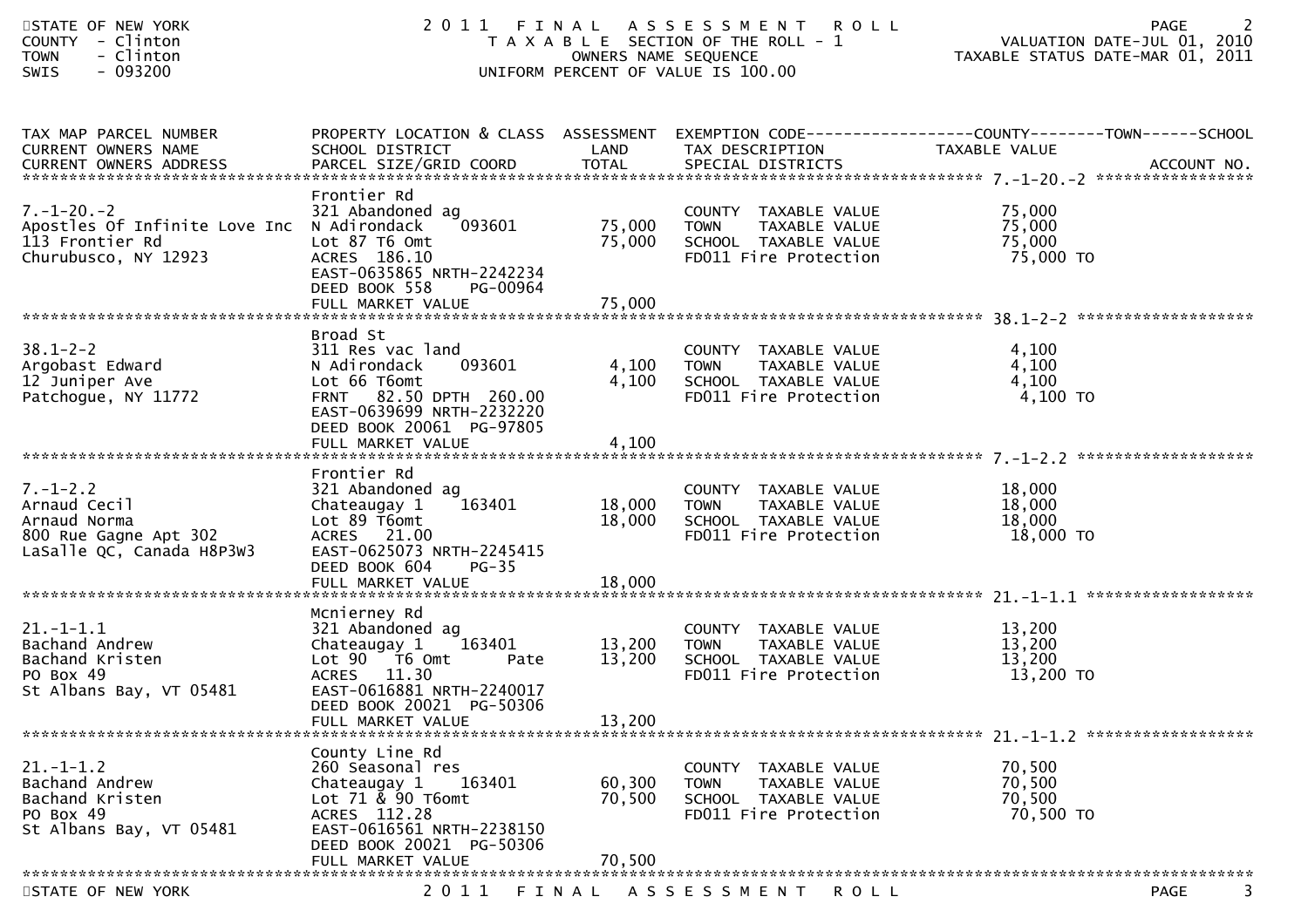| <b>COUNTY</b>  | Clinton |
|----------------|---------|
| <b>TOWN</b>    | Clinton |
| <b>CINIT C</b> | nazznn  |

| TAX MAP PARCEL NUMBER<br><b>CURRENT OWNERS NAME</b>                                                        | PROPERTY LOCATION & CLASS ASSESSMENT EXEMPTION CODE----------------COUNTY--------TOWN------SCHOOL<br>SCHOOL DISTRICT                                                                              | LAND                      | TAX DESCRIPTION                                                                                                            | TAXABLE VALUE                                             |          |             |
|------------------------------------------------------------------------------------------------------------|---------------------------------------------------------------------------------------------------------------------------------------------------------------------------------------------------|---------------------------|----------------------------------------------------------------------------------------------------------------------------|-----------------------------------------------------------|----------|-------------|
| <b>CURRENT OWNERS ADDRESS</b>                                                                              | PARCEL SIZE/GRID COORD                                                                                                                                                                            | <b>TOTAL</b>              | SPECIAL DISTRICTS                                                                                                          |                                                           |          | ACCOUNT NO. |
| $69. - 1 - 13.11$<br>Backus Michael<br>508 Brandy Brook Rd<br>Ellenburg Center, NY 12935                   | 508 Brandy Brook Rd<br>270 Mfg housing<br>N Adirondack<br>093601<br>Lot 25 T6 Omt<br>Pate<br>FRNT 208.00 DPTH 183.00<br>EAST-0647586 NRTH-2210555<br>DEED BOOK 728<br>PG-178<br>FULL MARKET VALUE | 4,900<br>32,700<br>32,700 | RES STAR 41854<br>COUNTY TAXABLE VALUE<br><b>TOWN</b><br>TAXABLE VALUE<br>SCHOOL TAXABLE VALUE<br>FD011 Fire Protection    | $\mathbf{0}$<br>32,700<br>32,700<br>2,700<br>32,700 TO    | $\Omega$ | 30,000      |
|                                                                                                            | 524 Brandy Brook Rd                                                                                                                                                                               |                           |                                                                                                                            |                                                           |          |             |
| $69. - 1 - 14.4$<br>Baker Allan J<br>Baker Kathy E<br>524 Brandy Brook Rd<br>Ellenburg Center, NY 12934    | 210 1 Family Res<br>093601<br>N Adirondack<br>Lot 25 T6 Omt<br>850<br><b>ACRES</b><br>1.70 BANK<br>EAST-0647621 NRTH-2210959<br>DEED BOOK 853<br>$PG-51$                                          | 5,600<br>87,500           | 41854<br>RES STAR<br>COUNTY TAXABLE VALUE<br>TAXABLE VALUE<br><b>TOWN</b><br>SCHOOL TAXABLE VALUE<br>FD011 Fire Protection | $\overline{0}$<br>87,500<br>87,500<br>57,500<br>87,500 TO | $\Omega$ | 30,000      |
|                                                                                                            |                                                                                                                                                                                                   |                           |                                                                                                                            |                                                           |          |             |
| $22. - 1 - 20.1$<br>Baker Edward<br>Baker Janice<br>6 Baker Rd<br>Morrisonville, NY 12962                  | 464 whalen Rd<br>321 Abandoned ag<br>093601<br>N Adirondack<br>$Lot$ $72$ $T6$ $Omt$<br>ACRES 76.00<br>EAST-0625653 NRTH-2237380<br>DEED BOOK 796<br>$PG-19$                                      | 54,500<br>54,500          | COUNTY TAXABLE VALUE<br><b>TOWN</b><br>TAXABLE VALUE<br>SCHOOL TAXABLE VALUE<br>FD011 Fire Protection                      | 54,500<br>54,500<br>54,500<br>54,500 TO                   |          |             |
|                                                                                                            |                                                                                                                                                                                                   |                           |                                                                                                                            |                                                           |          |             |
| $38.1 - 2 - 1$<br>Baker Edward J Jr<br>6 Baker Rd<br>Morrisonville, NY 12962                               | North St<br>311 Res vac land<br>N Adirondack<br>093601<br>Lot 66 T6 Omt<br>FRNT 82.50 DPTH 260.00<br>EAST-0639945 NRTH-2232262<br>DEED BOOK 20011 PG-35519                                        | 4,100<br>4,100            | COUNTY TAXABLE VALUE<br>TAXABLE VALUE<br><b>TOWN</b><br>SCHOOL TAXABLE VALUE<br>FD011 Fire Protection                      | 4,100<br>4,100<br>4,100<br>4,100 TO                       |          |             |
|                                                                                                            | 516 Brandy Brook Rd                                                                                                                                                                               |                           |                                                                                                                            |                                                           |          |             |
| $69. - 1 - 14.3$<br>Baker Kevin J<br>Baker Penelope A<br>516 Brandy Brook Rd<br>Ellenburg Center, NY 12934 | 210 1 Family Res<br>093601<br>N Adirondack<br>Lot 25 T6 Omt<br>ACRES<br>1.70 BANK<br>080<br>EAST-0647649 NRTH-2210767<br>DEED BOOK 20041 PG-78111                                                 | 5,600<br>68,200           | 41854<br>RES STAR<br>COUNTY TAXABLE VALUE<br>TAXABLE VALUE<br><b>TOWN</b><br>SCHOOL TAXABLE VALUE<br>FD011 Fire Protection | $\mathbf{0}$<br>68,200<br>68,200<br>38,200<br>68,200 TO   | $\Omega$ | 30,000      |
|                                                                                                            |                                                                                                                                                                                                   |                           |                                                                                                                            |                                                           |          |             |
| STATE OF NEW YORK<br>COUNTY - Clinton                                                                      |                                                                                                                                                                                                   |                           | 2011 FINAL ASSESSMENT<br><b>ROLL</b><br>T A X A B L E SECTION OF THE ROLL - 1                                              | VALUATION DATE-JUL 01, 2010                               | PAGE     |             |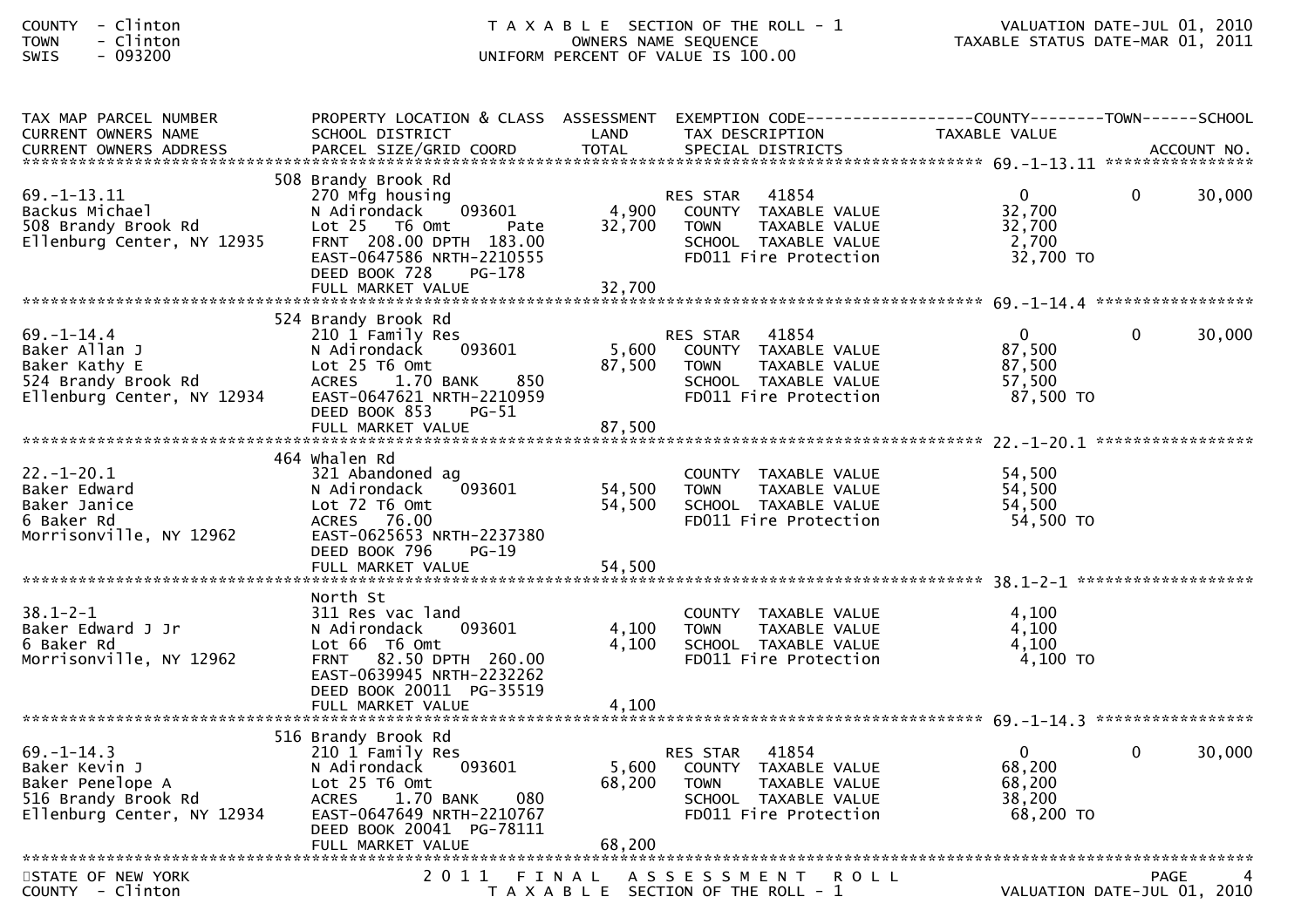| TAX MAP PARCEL NUMBER      |                                                   |        |                                       | PROPERTY LOCATION & CLASS ASSESSMENT EXEMPTION CODE----------------COUNTY-------TOWN------SCHOOL |        |
|----------------------------|---------------------------------------------------|--------|---------------------------------------|--------------------------------------------------------------------------------------------------|--------|
| <b>CURRENT OWNERS NAME</b> | SCHOOL DISTRICT                                   | LAND   | TAX DESCRIPTION                       | TAXABLE VALUE                                                                                    |        |
|                            |                                                   |        |                                       |                                                                                                  |        |
|                            |                                                   |        |                                       |                                                                                                  |        |
|                            | 478 Whalen Rd                                     |        |                                       |                                                                                                  |        |
| $22. - 1 - 1.2$            | 260 Seasonal res                                  |        | COUNTY TAXABLE VALUE                  | 23,100                                                                                           |        |
| Barnes Life Use Lillian    | 093601<br>N Adirondack                            | 12,200 | <b>TOWN</b><br>TAXABLE VALUE          | 23,100                                                                                           |        |
| Barnes Johanna C           | 89 T6omt                                          | 23,100 | SCHOOL TAXABLE VALUE                  | 23,100                                                                                           |        |
| 995 Kinsington Ave         | ACRES 10.00                                       |        | FD011 Fire Protection                 | 23,100 TO                                                                                        |        |
| Plainfield, NJ 07060       | EAST-0624732 NRTH-2238026                         |        |                                       |                                                                                                  |        |
|                            | DEED BOOK 20001 PG-23935                          |        |                                       |                                                                                                  |        |
|                            |                                                   |        |                                       |                                                                                                  |        |
|                            |                                                   |        |                                       |                                                                                                  |        |
|                            | 1048 Rt 189                                       |        |                                       |                                                                                                  |        |
| $8. - 1 - 5$               | 210 1 Family Res                                  |        | RES STAR 41854                        | $\mathbf{0}$<br>$\overline{0}$                                                                   | 30,000 |
| Barney Craig M             | 093601<br>N Adirondack                            | 5,800  | COUNTY TAXABLE VALUE                  | 53,100                                                                                           |        |
| Weissman Elizabeth         | Lot 86<br>T6 Omt<br>Pate                          | 53,100 | <b>TOWN</b><br>TAXABLE VALUE          | 53,100                                                                                           |        |
| 1048 Rt 189                | 2.10<br><b>ACRES</b><br>EAST-0637946 NRTH-2242715 |        | SCHOOL TAXABLE VALUE                  | 23,100                                                                                           |        |
| Churubusco, NY 12923       |                                                   |        | FD011 Fire Protection                 | 53,100 TO                                                                                        |        |
|                            | DEED BOOK 962<br><b>PG-68</b>                     |        |                                       |                                                                                                  |        |
|                            |                                                   |        |                                       |                                                                                                  |        |
|                            | Campbell Rd                                       |        |                                       |                                                                                                  |        |
| $52. - 1 - 9.34$           | $314$ Rural vac< $10$                             |        |                                       | 8,600                                                                                            |        |
| Barwis Jesse               | 163401                                            | 8,600  | COUNTY TAXABLE VALUE<br><b>TOWN</b>   | 8,600                                                                                            |        |
| 264 Woodlawn Dr            | Chateaugay 1<br>Lot 49 T6omt                      | 8,600  | TAXABLE VALUE<br>SCHOOL TAXABLE VALUE | 8,600                                                                                            |        |
| Landsdale, PA 19446        | ACRES 5.50                                        |        | FD011 Fire Protection                 | 8,600 TO                                                                                         |        |
|                            | EAST-0628134 NRTH-2223537                         |        |                                       |                                                                                                  |        |
|                            | DEED BOOK 20082 PG-16242                          |        |                                       |                                                                                                  |        |
|                            | FULL MARKET VALUE                                 | 8,600  |                                       |                                                                                                  |        |
|                            |                                                   |        |                                       |                                                                                                  |        |
|                            | 216 Number 5 Rd                                   |        |                                       |                                                                                                  |        |
| $82 - 2 - 1.2$             | 312 Vac w/imprv                                   |        | COUNTY TAXABLE VALUE                  | 25,000                                                                                           |        |
| Barwis Jesse               | 163401<br>Chateaugay 1                            | 10.700 | <b>TOWN</b><br>TAXABLE VALUE          | 25,000                                                                                           |        |
| 264 Woodlawn Dr            | Lot 29 T6omt                                      | 25,000 | SCHOOL TAXABLE VALUE                  | 25,000                                                                                           |        |
| Lansdale, PA 19446         | <b>ACRES</b><br>8.16                              |        | FD011 Fire Protection                 | 25,000 TO                                                                                        |        |
|                            | EAST-0625700 NRTH-2206780                         |        |                                       |                                                                                                  |        |
|                            | DEED BOOK 20092 PG-28088                          |        |                                       |                                                                                                  |        |
|                            |                                                   |        |                                       |                                                                                                  |        |
|                            |                                                   |        |                                       |                                                                                                  |        |
|                            | Lafrancis Rd                                      |        |                                       |                                                                                                  |        |
| $54. - 2 - 18$             | 321 Abandoned ag                                  |        | COUNTY TAXABLE VALUE                  | 33,400                                                                                           |        |
| Barwis Jesse Lee           | 093601<br>N Adirondack                            | 33,400 | <b>TOWN</b><br>TAXABLE VALUE          | 33,400                                                                                           |        |
| 264 Woodlawn Dr            | Lot 44 76 0mt                                     | 33,400 | SCHOOL TAXABLE VALUE                  | 33,400                                                                                           |        |
| Lansdale, PA 19446         | Survey Map 20061/99069 Lo                         |        | FD011 Fire Protection                 | 33,400 TO                                                                                        |        |
|                            | ACRES 51.87                                       |        |                                       |                                                                                                  |        |
|                            | EAST-0654263 NRTH-2221939                         |        |                                       |                                                                                                  |        |
|                            | DEED BOOK 20062 PG-1044                           |        |                                       |                                                                                                  |        |
|                            |                                                   |        |                                       |                                                                                                  |        |
|                            |                                                   |        |                                       |                                                                                                  |        |
| STATE OF NEW YORK          |                                                   |        | 2011 FINAL ASSESSMENT<br><b>ROLL</b>  | PAGE                                                                                             |        |
| COUNTY - Clinton           |                                                   |        | T A X A B L E SECTION OF THE ROLL - 1 | VALUATION DATE-JUL 01, 2010                                                                      |        |
|                            |                                                   |        |                                       |                                                                                                  |        |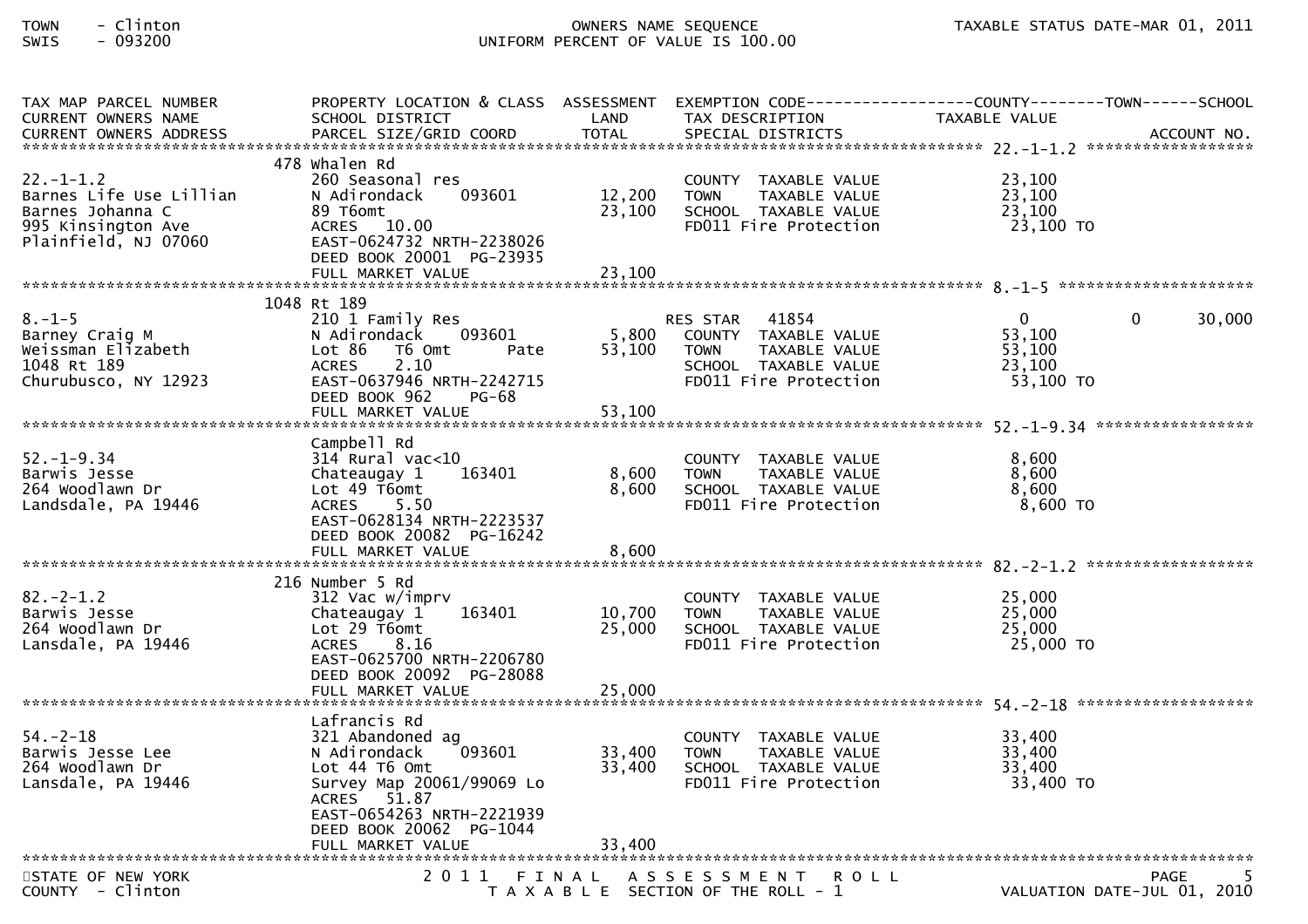| TAX MAP PARCEL NUMBER                                                                                 | PROPERTY LOCATION & CLASS ASSESSMENT                                                                                                                                                       |                            | EXEMPTION CODE--                                                                                                                  | ---------------COUNTY--------TOWN------SCHOOL |             |
|-------------------------------------------------------------------------------------------------------|--------------------------------------------------------------------------------------------------------------------------------------------------------------------------------------------|----------------------------|-----------------------------------------------------------------------------------------------------------------------------------|-----------------------------------------------|-------------|
| <b>CURRENT OWNERS NAME</b><br><b>CURRENT OWNERS ADDRESS</b>                                           | SCHOOL DISTRICT<br>PARCEL SIZE/GRID COORD                                                                                                                                                  | LAND<br><b>TOTAL</b>       | TAX DESCRIPTION<br>SPECIAL DISTRICTS                                                                                              | TAXABLE VALUE                                 | ACCOUNT NO. |
|                                                                                                       |                                                                                                                                                                                            |                            |                                                                                                                                   |                                               |             |
| $21. - 1 - 18$<br>Baughn Albert W Jr<br>232 Bradford Rd<br>Plattsburgh, NY 12901                      | County Line Rd<br>321 Abandoned ag<br>Chateaugay 1<br>163401<br>Lot 71 T6 Omt<br>Pate<br>40.00<br>ACRES<br>EAST-0617139 NRTH-2235193<br>DEED BOOK 959<br>$PG-4$                            | 27,500<br>27,500           | COUNTY TAXABLE VALUE<br>TAXABLE VALUE<br><b>TOWN</b><br>SCHOOL TAXABLE VALUE<br>FD011 Fire Protection                             | 27,500<br>27,500<br>27,500<br>27,500 TO       |             |
|                                                                                                       | FULL MARKET VALUE                                                                                                                                                                          | 27,500                     |                                                                                                                                   |                                               |             |
|                                                                                                       |                                                                                                                                                                                            |                            |                                                                                                                                   |                                               |             |
| $52. - 1 - 21.2$<br>Baus Richard<br>Hunnewell Donna M<br>3170 State Rd<br>Bensalem, PA 19020          | 621 Patnode Rd<br>312 Vac w/imprv<br>N Adirondack<br>093601<br>Lots 33 & 48 T6omt<br>ACRES 107.10<br>EAST-0634141 NRTH-2218701<br>DEED BOOK 20061 PG-92526                                 | 61,700<br>74,500           | COUNTY TAXABLE VALUE<br><b>TOWN</b><br>TAXABLE VALUE<br>SCHOOL TAXABLE VALUE<br>FD011 Fire Protection                             | 74,500<br>74,500<br>74,500<br>74,500 TO       |             |
|                                                                                                       | FULL MARKET VALUE                                                                                                                                                                          | 74,500                     |                                                                                                                                   |                                               |             |
|                                                                                                       | Merchia Rd                                                                                                                                                                                 |                            |                                                                                                                                   |                                               |             |
| $22 - 1 - 14$<br>Beach Brian<br>Parmeter Dale<br>630 Cassidy Rd<br>Chateaugay, NY 12920               | 321 Abandoned ag<br>093601<br>N Adirondack<br>Lot 73<br>T6 Omt<br>Pate<br>ACRES<br>93.00<br>EAST-0628404 NRTH-2235887                                                                      | 41,800<br>41,800           | COUNTY TAXABLE VALUE<br>TAXABLE VALUE<br><b>TOWN</b><br>SCHOOL TAXABLE VALUE<br>FD011 Fire Protection                             | 41,800<br>41,800<br>41,800<br>$41,800$ TO     |             |
| PRIOR OWNER ON 3/01/2011<br>Beach et al Brian                                                         | DEED BOOK 936<br>PG-345<br>FULL MARKET VALUE                                                                                                                                               | 41.800                     |                                                                                                                                   |                                               |             |
|                                                                                                       | 501/505 Lost Nation Rd                                                                                                                                                                     |                            |                                                                                                                                   |                                               |             |
| $21. - 1 - 15.22$<br>Bennett Richard M Jr<br>505 Lost Nation Rd<br>Churubusco, NY 12923               | 270 Mfg housing<br>093601<br>N Adirondack<br>Lot 71 T6omt<br>ACRES 21.50<br>EAST-0619864 NRTH-2235460<br>DEED BOOK 20072 PG-5187<br>FULL MARKET VALUE                                      | 20,100<br>35,100<br>35,100 | 41854<br><b>RES STAR</b><br>COUNTY TAXABLE VALUE<br><b>TOWN</b><br>TAXABLE VALUE<br>SCHOOL TAXABLE VALUE<br>FD011 Fire Protection | 0<br>35,100<br>35,100<br>5,100<br>35,100 TO   | 0<br>30,000 |
|                                                                                                       |                                                                                                                                                                                            |                            |                                                                                                                                   |                                               |             |
| $54. - 2 - 15$<br>Benway Walter L<br>Benway Marie L<br>121 Missing Link Rd<br>Bellows Falls, VT 05101 | Latrancis Rd<br>321 Abandoned ag<br>093601<br>N Adirondack<br>Lot 44 76 0mt<br>Survey Map 20061/99069 Lo<br>21.12<br><b>ACRES</b><br>EAST-0651769 NRTH-2223927<br>DEED BOOK 20061 PG-99985 | 18,100<br>18,100           | COUNTY TAXABLE VALUE<br><b>TOWN</b><br>TAXABLE VALUE<br>SCHOOL TAXABLE VALUE<br>FD011 Fire Protection                             | 18,100<br>18,100<br>18,100<br>18,100 TO       |             |
| ******************************                                                                        | FULL MARKET VALUE                                                                                                                                                                          | 18,100                     |                                                                                                                                   |                                               |             |
| STATE OF NEW YORK                                                                                     | 2011                                                                                                                                                                                       | FINAL                      | A S S E S S M E N T<br>ROLL                                                                                                       |                                               | 6<br>PAGE   |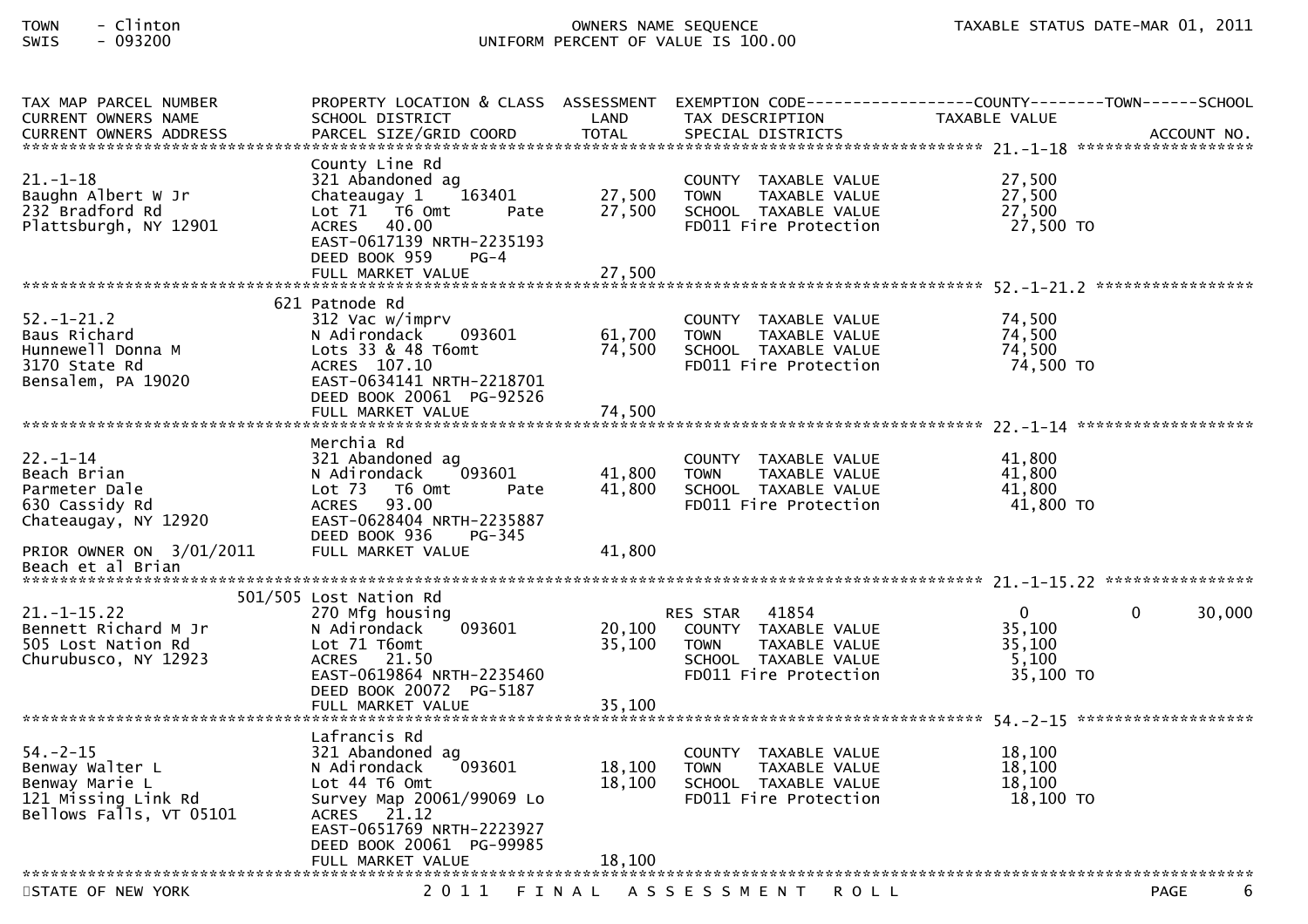| <b>COUNTY</b> |   | Clinton  |
|---------------|---|----------|
| <b>TOWN</b>   | - | Clinton  |
| CUTC          |   | . nassan |

| TAX MAP PARCEL NUMBER      |                                          |        |                              | PROPERTY LOCATION & CLASS ASSESSMENT EXEMPTION CODE----------------COUNTY-------TOWN------SCHOOL |
|----------------------------|------------------------------------------|--------|------------------------------|--------------------------------------------------------------------------------------------------|
| <b>CURRENT OWNERS NAME</b> | SCHOOL DISTRICT                          | LAND   | TAX DESCRIPTION              | TAXABLE VALUE                                                                                    |
|                            |                                          |        |                              |                                                                                                  |
|                            |                                          |        |                              |                                                                                                  |
|                            | 632 Rt 189                               |        |                              |                                                                                                  |
| $38. - 1 - 7$              | 311 Res vac land                         |        | COUNTY TAXABLE VALUE         | 3,900                                                                                            |
| Berberoglu Tayfun          | N Adirondack<br>093601                   | 3,900  | TAXABLE VALUE<br><b>TOWN</b> | 3,900                                                                                            |
| Berberoglu Susanne         | Lot 66 T6 Omt<br>Pate                    | 3,900  | SCHOOL TAXABLE VALUE         | 3,900                                                                                            |
| 127 Sharon Valley Rd       | FRNT 100.00 DPTH 132.00                  |        | FD011 Fire Protection        | 3,900 TO                                                                                         |
| Sharon, CT 06069           | EAST-0639040 NRTH-2232667                |        |                              |                                                                                                  |
|                            | DEED BOOK 775<br><b>PG-280</b>           |        |                              |                                                                                                  |
|                            |                                          |        |                              |                                                                                                  |
|                            |                                          |        |                              |                                                                                                  |
|                            | Rt 11                                    |        |                              |                                                                                                  |
| $53. - 1 - 19.1$           | 321 Abandoned ag                         |        | COUNTY TAXABLE VALUE         | 46,100                                                                                           |
| Besaw William              | 093601<br>N Adirondack                   | 46,100 | TAXABLE VALUE<br><b>TOWN</b> | 46,100                                                                                           |
| Besaw James                | Lot 47 T6 Omt                            | 46,100 | SCHOOL TAXABLE VALUE         | 46,100                                                                                           |
| 68 Pond Meadow Rd          | ACRES 73.20                              |        | FD011 Fire Protection        | 46,100 TO                                                                                        |
| Killingworth, CT 06419     | EAST-0635834 NRTH-2223034                |        |                              |                                                                                                  |
|                            | DEED BOOK 739<br>PG-114                  |        |                              |                                                                                                  |
|                            | FULL MARKET VALUE                        | 46,100 |                              |                                                                                                  |
|                            |                                          |        |                              |                                                                                                  |
|                            | Lafrancis Rd                             |        |                              |                                                                                                  |
| $54. - 2 - 10$             | 321 Abandoned ag<br>093601               |        | COUNTY TAXABLE VALUE         | 19,000                                                                                           |
| Bevvino Theresa R          | N Adirondack                             | 19,000 | <b>TOWN</b><br>TAXABLE VALUE | 19,000                                                                                           |
| 67-11 Balance Rock         | $Lot$ 37 T6 Omt                          | 19,000 | SCHOOL TAXABLE VALUE         | 19,000                                                                                           |
| Seymour, CT 06483          | Survey Map 20061/99069 Lo<br>ACRES 22.94 |        | FD011 Fire Protection        | 19,000 TO                                                                                        |
|                            | EAST-0652380 NRTH-2220539                |        |                              |                                                                                                  |
|                            | DEED BOOK 20061 PG-99535                 |        |                              |                                                                                                  |
|                            |                                          |        |                              |                                                                                                  |
|                            |                                          |        |                              |                                                                                                  |
|                            | Frontier Rd                              |        |                              |                                                                                                  |
| $7. - 1 - 4.2$             | 321 Abandoned ag                         |        | COUNTY TAXABLE VALUE         | 14,500                                                                                           |
| Bezio James T              | 163401<br>Chateaugay 1                   | 14,500 | <b>TOWN</b><br>TAXABLE VALUE | 14,500                                                                                           |
| 455 Calkins Rd             | lot 89 T6omt                             | 14,500 | SCHOOL TAXABLE VALUE         | 14,500                                                                                           |
| Peru, NY 12972             | ACRES 14.00                              |        | FD011 Fire Protection        | 14,500 TO                                                                                        |
|                            | EAST-0625335 NRTH-2243656                |        |                              |                                                                                                  |
|                            | DEED BOOK 20011 PG-34723                 |        |                              |                                                                                                  |
|                            | FULL MARKET VALUE                        | 14,500 |                              |                                                                                                  |
|                            |                                          |        |                              |                                                                                                  |
|                            | Lafrancis Rd                             |        |                              |                                                                                                  |
| 54. – 2–11                 | 321 Abandoned ag                         |        | COUNTY TAXABLE VALUE         | 18,500                                                                                           |
| Bhagraj Sukhdea            | 093601<br>N Adirondack                   | 18,500 | TAXABLE VALUE<br>TOWN        | 18,500                                                                                           |
| Sookhoo Azard              | Lot 37 & 44 T6 Omt                       | 18,500 | SCHOOL TAXABLE VALUE         | 18,500                                                                                           |
| 40 NE 207th St             | Survey Map 20061/99069 Lo                |        | FD011 Fire Protection        | 18,500 TO                                                                                        |
| Miami, FL 33179            | ACRES 22.06                              |        |                              |                                                                                                  |
|                            | EAST-0652272 NRTH-2221178                |        |                              |                                                                                                  |
|                            | DEED BOOK 20062 PG-1675                  |        |                              |                                                                                                  |
|                            | FULL MARKET VALUE                        | 18,500 |                              |                                                                                                  |
|                            |                                          |        |                              |                                                                                                  |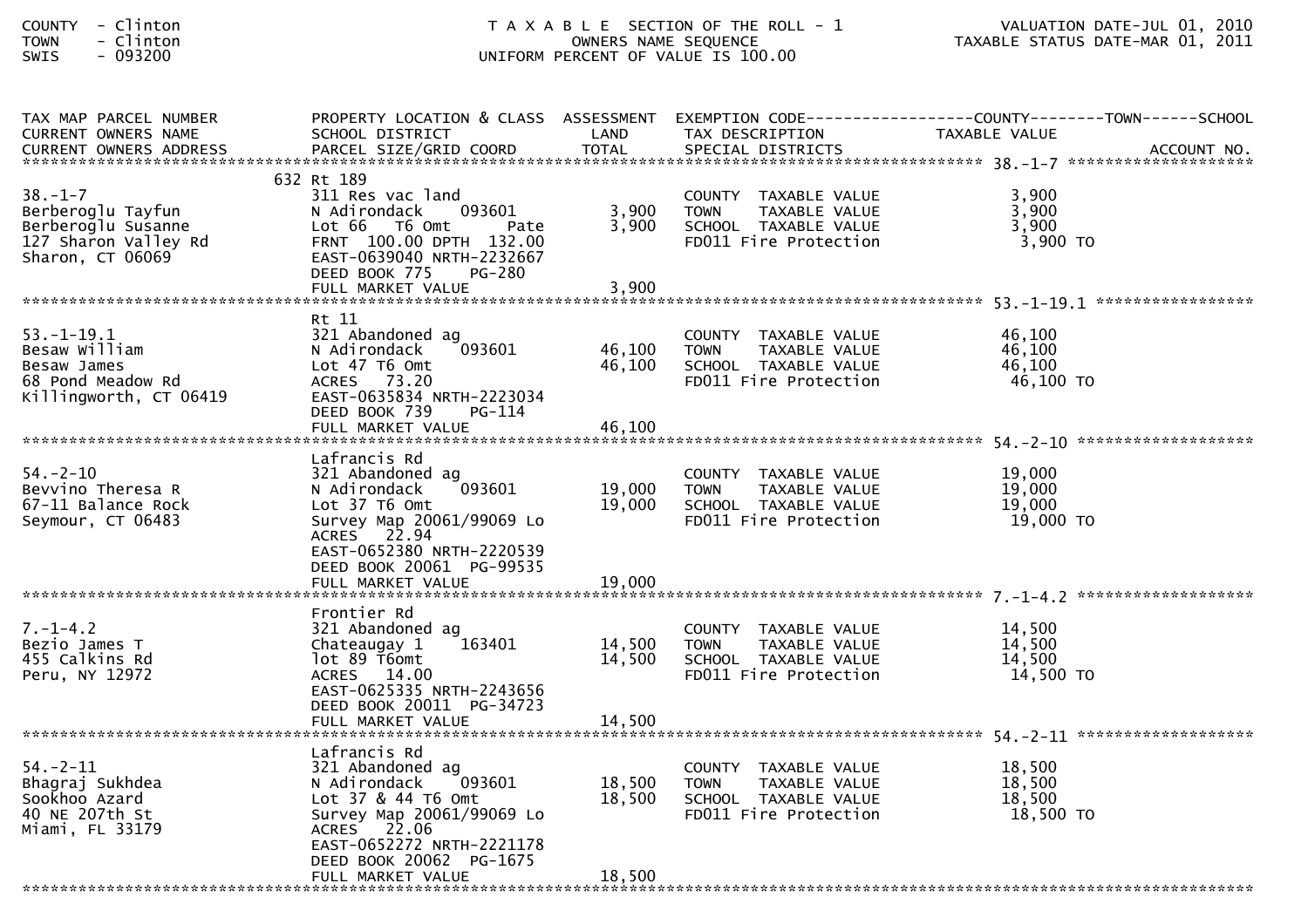| STATE OF NEW YORK<br>COUNTY - Clinton<br>- Clinton<br><b>TOWN</b><br>- 093200<br><b>SWIS</b>      |                                                                                                                                                                                         | OWNERS NAME SEQUENCE       | 2011 FINAL ASSESSMENT ROLL<br>T A X A B L E SECTION OF THE ROLL - 1<br>UNIFORM PERCENT OF VALUE IS 100.00                            |                                                                   | <b>PAGE</b><br>VALUATION DATE-JUL 01, 2010<br>TAXABLE STATUS DATE-MAR 01, 2011 |
|---------------------------------------------------------------------------------------------------|-----------------------------------------------------------------------------------------------------------------------------------------------------------------------------------------|----------------------------|--------------------------------------------------------------------------------------------------------------------------------------|-------------------------------------------------------------------|--------------------------------------------------------------------------------|
| TAX MAP PARCEL NUMBER<br>CURRENT OWNERS NAME<br>CURRENT OWNERS ADDRESS                            | PROPERTY LOCATION & CLASS ASSESSMENT EXEMPTION CODE----------------COUNTY-------TOWN------SCHOOL<br>SCHOOL DISTRICT                                                                     | LAND                       | TAX DESCRIPTION                                                                                                                      | TAXABLE VALUE                                                     |                                                                                |
| $54. - 2 - 6$<br>Bhagraj Sukhdeo<br>Sookhoo Azard<br>40 NE 207th St<br>Miami, FL 33179            | Lafrancis Rd<br>321 Abandoned ag<br>093601<br>N Adirondack<br>Lot 37 T6 Omt<br>Survey Map 20061/99069 Lo<br>ACRES 25.67<br>EAST-0651098 NRTH-2219119<br>DEED BOOK 20062 PG-1675         | 20,300<br>20,300           | COUNTY TAXABLE VALUE<br><b>TOWN</b><br>TAXABLE VALUE<br>SCHOOL TAXABLE VALUE<br>FD011 Fire Protection                                | 20,300<br>20,300<br>20,300<br>20,300 TO                           |                                                                                |
|                                                                                                   | Rt 11                                                                                                                                                                                   |                            |                                                                                                                                      |                                                                   |                                                                                |
| $52. - 1 - 5.4$<br>Bilow Darlene R<br>Bilow Darla D<br>2035 Plank Rd<br>Ellenburg Depot, NY 12935 | 321 Abandoned ag<br>Chateaugay 1 163401<br>Lot 52 T6omt<br>ACRES 73.10<br>EAST-0626810 NRTH-2225411<br>DEED BOOK 99001 PG-14405                                                         | 49,300<br>49,300           | OS AG DIST 41730<br>COUNTY TAXABLE VALUE<br><b>TOWN</b><br>TAXABLE VALUE<br>SCHOOL TAXABLE VALUE<br>FD011 Fire Protection            | 20,281<br>29,019<br>29,019<br>29,019<br>49,300 TO                 | 20,281<br>20,281                                                               |
| MAY BE SUBJECT TO PAYMENT<br>UNDER AGDIST LAW TIL 2018                                            | FULL MARKET VALUE                                                                                                                                                                       | 49,300                     |                                                                                                                                      |                                                                   |                                                                                |
| $21 - 1 - 17$<br>Bilow Gary<br>Corbroad & Cortland St<br>Norwich, NY 13815                        | 1372 County Line Rd<br>321 Abandoned ag<br>Chateaugay 1<br>163401<br>Lot 21 76 0mt<br>Pate<br>ACRES 100.00<br>EAST-0617535 NRTH-2233987<br>DEED BOOK 632<br>PG-916<br>FULL MARKET VALUE | 57,500<br>57,500<br>57,500 | COUNTY TAXABLE VALUE<br><b>TOWN</b><br>TAXABLE VALUE<br>SCHOOL TAXABLE VALUE<br>FD011 Fire Protection                                | 57,500<br>57,500<br>57,500<br>57,500 TO                           |                                                                                |
|                                                                                                   | County Line Rd                                                                                                                                                                          |                            |                                                                                                                                      |                                                                   |                                                                                |
| $21.-1-16.1$<br>Bilow John<br>8 Grace Ave<br>Plattsburgh, NY 12901                                | 321 Abandoned ag<br>Chateaugay 1 163401<br>Lot 71  T6 0mt<br>Pate<br>ACRES 44.60<br>EAST-0616868 NRTH-2233061                                                                           | 27,500<br>27,500           | COUNTY TAXABLE VALUE<br>TAXABLE VALUE<br><b>TOWN</b><br>SCHOOL TAXABLE VALUE<br>FD011 Fire Protection                                | 27,500<br>27,500<br>27,500<br>27,500 TO                           |                                                                                |
|                                                                                                   | DEED BOOK 20051 PG-85535<br>FULL MARKET VALUE                                                                                                                                           | 27,500                     |                                                                                                                                      |                                                                   |                                                                                |
| $8. - 1 - 10.2$<br>Blair Tracy<br>Hendrie Thomas<br>178 Liberty Pole Rd<br>Churubusco, NY 12923   | 178 Liberty Pole Rd<br>271 Mfg housings<br>N Adirondack<br>093601<br>Lot 86 T6omt<br><b>ACRES</b><br>3.80<br>EAST-0642271 NRTH-2244107<br>DEED BOOK 20102 PG-31839<br>FULL MARKET VALUE | 7,200<br>20,000<br>20,000  | RES STAR<br>41854<br><b>COUNTY</b><br>TAXABLE VALUE<br><b>TOWN</b><br>TAXABLE VALUE<br>SCHOOL TAXABLE VALUE<br>FD011 Fire Protection | $\overline{0}$<br>20,000<br>20,000<br>$\overline{0}$<br>20,000 TO | 0<br>20,000                                                                    |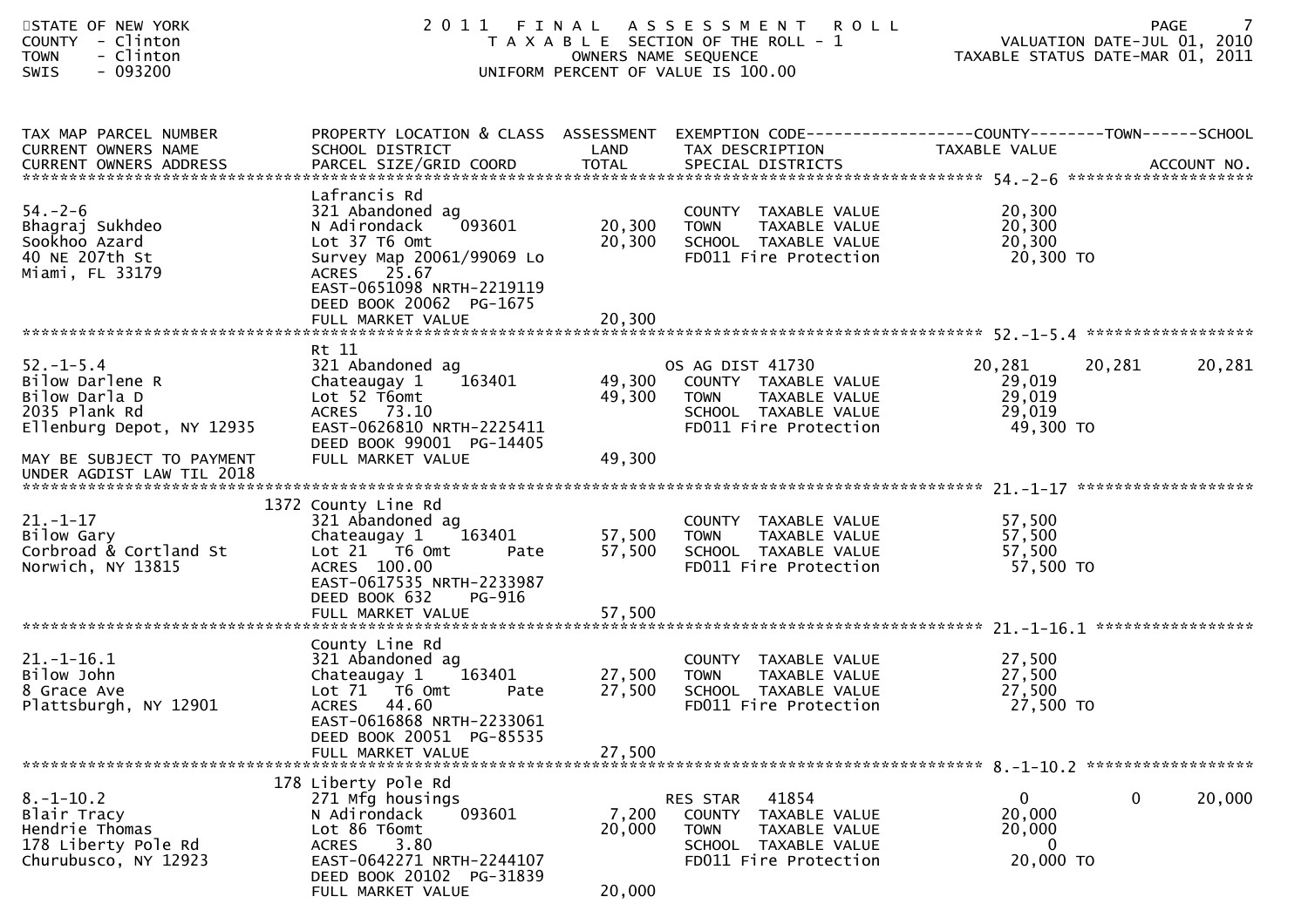| STATE OF NEW YORK<br>COUNTY - Clinton<br>- Clinton<br><b>TOWN</b><br>- 093200<br><b>SWIS</b>   |                                                                                                                                                                                         |                            | 2011 FINAL ASSESSMENT ROLL<br>T A X A B L E SECTION OF THE ROLL - 1<br>OWNERS NAME SEQUENCE<br>UNIFORM PERCENT OF VALUE IS 100.00 |                                               | 8<br><b>PAGE</b><br>VALUATION DATE-JUL 01, 2010<br>TAXABLE STATUS DATE-MAR 01, 2011 |
|------------------------------------------------------------------------------------------------|-----------------------------------------------------------------------------------------------------------------------------------------------------------------------------------------|----------------------------|-----------------------------------------------------------------------------------------------------------------------------------|-----------------------------------------------|-------------------------------------------------------------------------------------|
| TAX MAP PARCEL NUMBER                                                                          | PROPERTY LOCATION & CLASS ASSESSMENT                                                                                                                                                    |                            |                                                                                                                                   |                                               |                                                                                     |
| CURRENT OWNERS NAME                                                                            | SCHOOL DISTRICT                                                                                                                                                                         | LAND                       | TAX DESCRIPTION                                                                                                                   | TAXABLE VALUE                                 |                                                                                     |
| $24. - 1 - 6$<br>Blau Family Ltd Partnership<br>625 Madison Ave<br>New York, NY 10022          | Clinton Mills Rd<br>323 Vacant rural<br>093601<br>N Adirondack<br>Lot 64 T6 Omt<br>Pate<br>ACRES 241.00<br>EAST-0653958 NRTH-2235797<br>DEED BOOK 1019<br>PG-329                        | 86,000<br>86,000           | COUNTY TAXABLE VALUE<br>TAXABLE VALUE<br>TOWN<br>SCHOOL TAXABLE VALUE<br>FD011 Fire Protection                                    | 86,000<br>86,000<br>86,000<br>86,000 TO       |                                                                                     |
|                                                                                                |                                                                                                                                                                                         |                            |                                                                                                                                   |                                               |                                                                                     |
| $81. - 1 - 2.2$<br>Boadway Donald A<br>Boadway Gary D<br>379 No 5 Rd<br>Chateaugay, NY 12920   | 368 Number 5 Rd<br>105 Vac farmland<br>163401<br>Chateaugay 1<br>Lot 30 T6omt<br>ACRES 113.90<br>EAST-0622193 NRTH-2207723<br>DEED BOOK 20031 PG-52433                                  |                            | 10 YR AGR 41700<br>73,500 10 YR AGR 41700<br>91,000 AGRI DISTR 41720<br>COUNTY TAXABLE VALUE<br><b>TOWN</b><br>TAXABLE VALUE      | 15,000<br>2,900<br>25,990<br>47,110<br>47,110 | 15,000<br>15,000<br>2,900<br>2,900<br>25,990<br>25,990                              |
| MAY BE SUBJECT TO PAYMENT<br>UNDER AGDIST LAW TIL 2015                                         | FULL MARKET VALUE                                                                                                                                                                       | 91,000                     | SCHOOL TAXABLE VALUE<br>FD011 Fire Protection                                                                                     | 47,110<br>91,000 TO                           |                                                                                     |
| $81. - 1 - 3$<br>Boadway Joseph S<br>Boadway Bonnie<br>603 Seymour Rd<br>Chateaugay, NY 12920  | 340 Number 5 Rd<br>311 Res vac land<br>163401<br>Chateaugay 1<br>Lot 30 T6omt<br>FRNT 165.00 DPTH 148.50<br>EAST-0622678 NRTH-2206130<br>DEED BOOK 20031 PG-51070                       | 4,400<br>4,400             | COUNTY TAXABLE VALUE<br>TAXABLE VALUE<br><b>TOWN</b><br>SCHOOL TAXABLE VALUE<br>FD011 Fire Protection                             | 4,400<br>4,400<br>4,400<br>4,400 TO           |                                                                                     |
|                                                                                                | FULL MARKET VALUE                                                                                                                                                                       | 4,400                      |                                                                                                                                   |                                               |                                                                                     |
| $67. - 1 - 6.5$<br>Boadway Lyn<br>322 Ryan Rd<br>Chateaugay, NY 12920                          | 291 Patnode Rd<br>260 Seasonal res<br>N Adirondack<br>093601<br>28 T6omt<br>ACRES 5.00<br>EAST-0635342 NRTH-2209694                                                                     | 8,200<br>14,000            | COUNTY TAXABLE VALUE<br><b>TOWN</b><br>TAXABLE VALUE<br>SCHOOL TAXABLE VALUE<br>FD011 Fire Protection                             | 14,000<br>14,000<br>14,000<br>14,000 TO       |                                                                                     |
|                                                                                                | DEED BOOK 947<br>PG-129<br>FULL MARKET VALUE                                                                                                                                            | 14,000                     |                                                                                                                                   |                                               |                                                                                     |
| $54. - 1 - 4$<br>Bombard Donald<br>Bombard Judith A<br>4525 Rt 11<br>Ellenburg Depot, NY 12935 | Bombard Rd<br>323 Vacant rural<br>N Adirondack<br>093601<br>Lot 2438 T6 Omt<br>Pate<br>ACRES 295.00<br>EAST-0658959 NRTH-2218238<br>DEED BOOK 633<br><b>PG-470</b><br>FULL MARKET VALUE | 94,500<br>94,500<br>94,500 | COUNTY TAXABLE VALUE<br>TAXABLE VALUE<br><b>TOWN</b><br>SCHOOL TAXABLE VALUE<br>FD011 Fire Protection                             | 94,500<br>94,500<br>94,500<br>94,500 TO       |                                                                                     |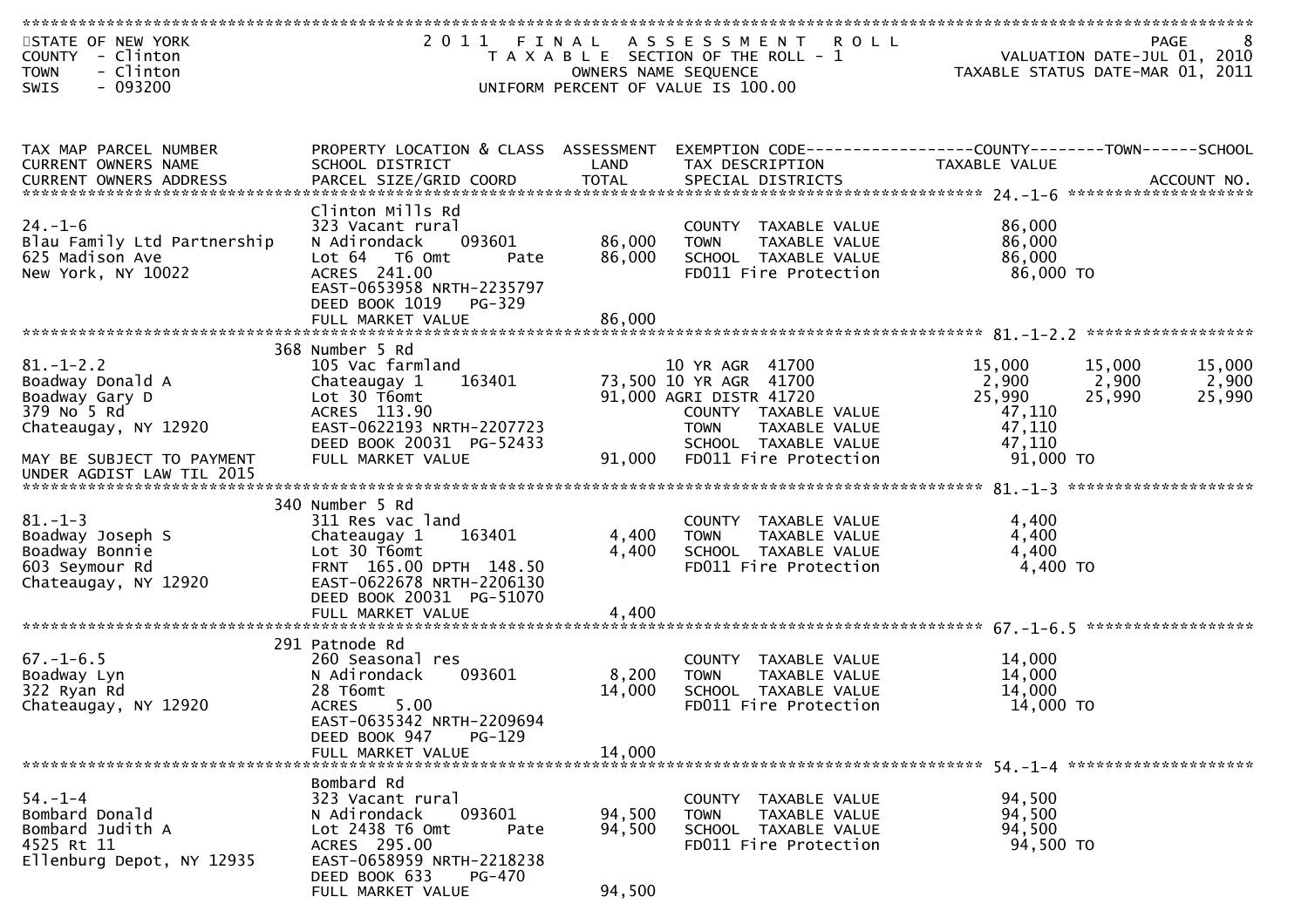| STATE OF NEW YORK<br>COUNTY - Clinton<br>- Clinton<br><b>TOWN</b> |                                                               | OWNERS NAME SEQUENCE | 2011 FINAL ASSESSMENT<br><b>ROLL</b><br>T A X A B L E SECTION OF THE ROLL - 1 |                       | <b>PAGE</b><br>VALUATION DATE-JUL 01, 2010<br>TAXABLE STATUS DATE-MAR 01, 2011 |
|-------------------------------------------------------------------|---------------------------------------------------------------|----------------------|-------------------------------------------------------------------------------|-----------------------|--------------------------------------------------------------------------------|
| $-093200$<br>SWIS                                                 |                                                               |                      | UNIFORM PERCENT OF VALUE IS 100.00                                            |                       |                                                                                |
|                                                                   |                                                               |                      |                                                                               |                       |                                                                                |
| TAX MAP PARCEL NUMBER<br>CURRENT OWNERS NAME                      | PROPERTY LOCATION & CLASS ASSESSMENT<br>SCHOOL DISTRICT       | LAND                 | TAX DESCRIPTION                                                               | <b>TAXABLE VALUE</b>  |                                                                                |
|                                                                   |                                                               |                      |                                                                               |                       |                                                                                |
|                                                                   | 253 Bombard Rd                                                |                      |                                                                               |                       |                                                                                |
| $70. - 2 - 6$<br>Bombard Donald                                   | 321 Abandoned ag<br>093601<br>N Adirondack                    | 105,100              | COUNTY TAXABLE VALUE<br><b>TAXABLE VALUE</b><br><b>TOWN</b>                   | 109,800<br>109,800    |                                                                                |
| Bombard Judith A                                                  | Lot 23 T6omt                                                  | 109,800              | SCHOOL TAXABLE VALUE                                                          | 109,800               |                                                                                |
| 4525 Rt 11                                                        | ACRES 282.30                                                  |                      | FD011 Fire Protection                                                         | 109,800 TO            |                                                                                |
| Ellenburg Depot, NY 12935                                         | EAST-0661054 NRTH-2216390<br>DEED BOOK 647<br>PG-1043         |                      |                                                                               |                       |                                                                                |
|                                                                   |                                                               |                      |                                                                               |                       |                                                                                |
|                                                                   | 221 Bombard Rd                                                |                      |                                                                               |                       |                                                                                |
| $70. - 2 - 5$                                                     | 321 Abandoned ag                                              |                      | COUNTY TAXABLE VALUE                                                          | 36,500                |                                                                                |
| Bombard Gary W Sr<br>Bombard Brenda M                             | 093601<br>N Adirondack<br>Lot 23 T6omt                        | 36,500<br>36,500     | <b>TOWN</b><br>TAXABLE VALUE<br>SCHOOL TAXABLE VALUE                          | 36,500<br>36,500      |                                                                                |
| 2 Bombard Rd                                                      | ACRES 50.00                                                   |                      | FD011 Fire Protection                                                         | 36,500 TO             |                                                                                |
| Ellenburg Center, NY 12934                                        | EAST-0662241 NRTH-2214417<br>DEED BOOK 647<br>PG-1040         |                      |                                                                               |                       |                                                                                |
|                                                                   |                                                               |                      |                                                                               |                       |                                                                                |
|                                                                   | 41 Whalen Rd                                                  |                      |                                                                               |                       |                                                                                |
| $37. - 1 - 20$                                                    | 210 1 Family Res                                              |                      | RES STAR<br>41854                                                             | $\mathbf{0}$          | $\Omega$<br>30,000                                                             |
| Bordeau Carroll A<br>41 Whalen Rd                                 | 093601<br>N Adirondack<br>Lot <sub>53</sub><br>T6 Omt<br>Pate | 10,400<br>35,700     | COUNTY TAXABLE VALUE<br><b>TOWN</b><br>TAXABLE VALUE                          | 35,700<br>35,700      |                                                                                |
| Churubusco, NY 12923                                              | <b>ACRES</b><br>7.70                                          |                      | SCHOOL TAXABLE VALUE                                                          | 5,700                 |                                                                                |
|                                                                   | EAST-0630026 NRTH-2229006<br>DEED BOOK 20062 PG-157           |                      | FD011 Fire Protection                                                         | 35,700 TO             |                                                                                |
|                                                                   | FULL MARKET VALUE                                             | 35,700               |                                                                               |                       |                                                                                |
|                                                                   | Mcnierney Rd                                                  |                      |                                                                               |                       |                                                                                |
| $6. - 1 - 1.2$                                                    | 321 Abandoned ag                                              |                      | COUNTY TAXABLE VALUE                                                          | 117,600               |                                                                                |
| Bouchard Anthony S                                                | 163401<br>Chateaugay 1                                        | 117,600              | TAXABLE VALUE<br><b>TOWN</b>                                                  | 117,600               |                                                                                |
| Bouchard Jean N<br>852 Mason St                                   | Lot 90 T6 Omt<br>ACRES 247.60                                 | 117,600              | SCHOOL TAXABLE VALUE<br>FD011 Fire Protection                                 | 117,600<br>117,600 TO |                                                                                |
| Morrisonville, NY 12962                                           | EAST-0615743 NRTH-2242993                                     |                      |                                                                               |                       |                                                                                |
| MAY BE SUBJECT TO PAYMENT<br>UNDER AGDIST LAW TIL 2012            | DEED BOOK 20072 PG-10982<br>FULL MARKET VALUE                 | 117,600              |                                                                               |                       |                                                                                |
|                                                                   |                                                               |                      |                                                                               |                       |                                                                                |
| $67. - 1 - 17$                                                    | Ryan Rd<br>920 Priv Hunt/Fi                                   |                      | COUNTY TAXABLE VALUE                                                          | 112,100               |                                                                                |
| Bouchard Anthony S                                                | 163401<br>Chateaugay 1                                        | 101,700              | TAXABLE VALUE<br><b>TOWN</b>                                                  | 112,100               |                                                                                |
| Bouchard Jean N<br>852 Mason St                                   | Lot 29 T6 Omt<br>Pate<br>Also Title Bk 886 Pg 85              | 112,100              | SCHOOL TAXABLE VALUE<br>FD011 Fire Protection                                 | 112,100<br>112,100 TO |                                                                                |
| Morrisonville, NY 12962                                           | ACRES 275.00                                                  |                      |                                                                               |                       |                                                                                |
|                                                                   | EAST-0626295 NRTH-2209698<br>DEED BOOK 886<br>PG-131          |                      |                                                                               |                       |                                                                                |
|                                                                   |                                                               |                      |                                                                               |                       |                                                                                |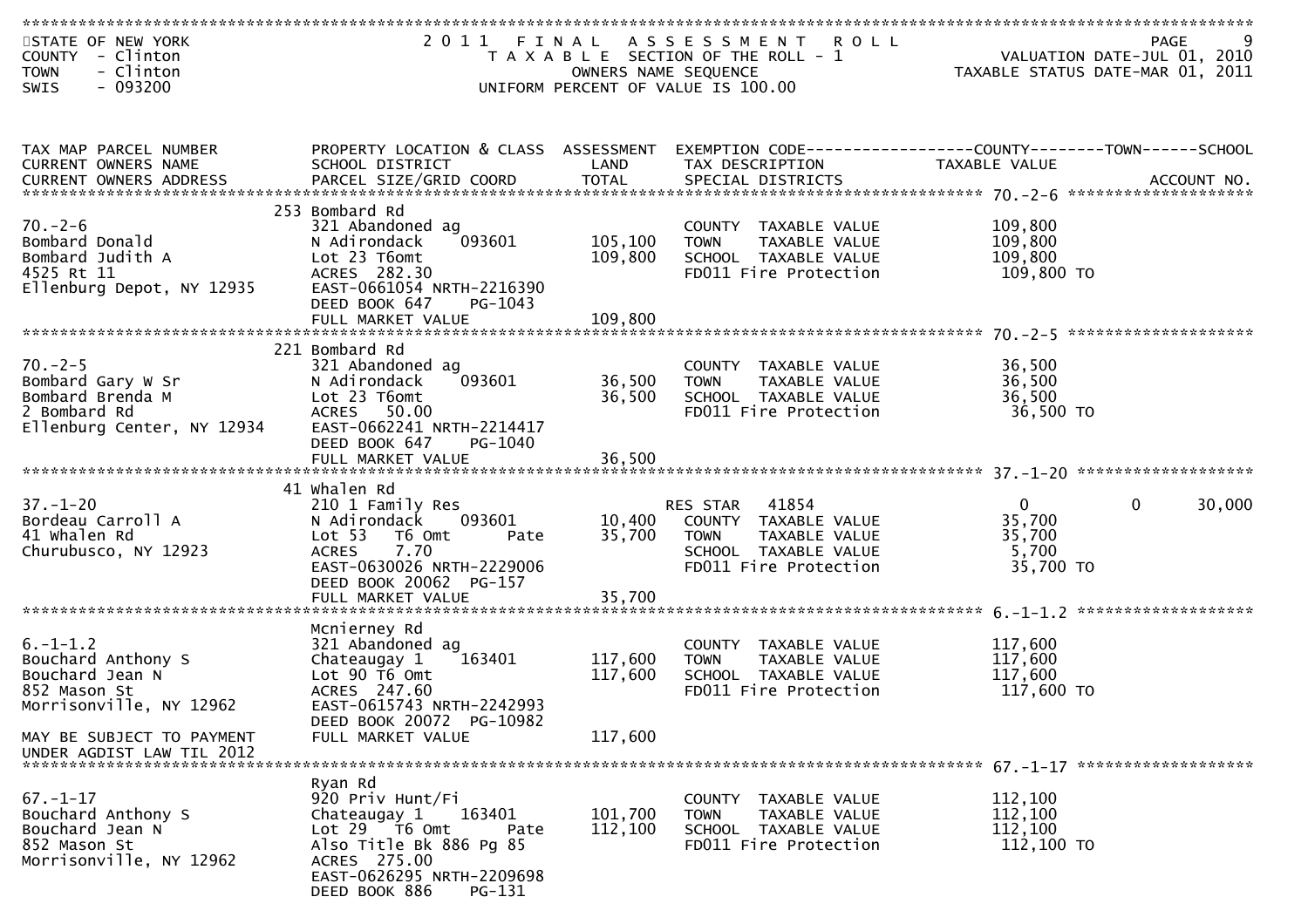|                                                                                                      | FULL MARKET VALUE                                                                                                                                                                                      | 112,100                    |                                                                                                                                                            |                                         |            |
|------------------------------------------------------------------------------------------------------|--------------------------------------------------------------------------------------------------------------------------------------------------------------------------------------------------------|----------------------------|------------------------------------------------------------------------------------------------------------------------------------------------------------|-----------------------------------------|------------|
| STATE OF NEW YORK<br>COUNTY - Clinton<br>- Clinton<br><b>TOWN</b><br>$-093200$<br>SWIS               | 2011 FINAL                                                                                                                                                                                             |                            | ASSESSMENT ROLL<br>T A X A B L E SECTION OF THE ROLL - 1<br>OWNERS NAME SEQUENCE<br>TAXABLE STATUS DATE-MAR 01, 2011<br>UNIFORM PERCENT OF VALUE IS 100.00 |                                         | 10<br>PAGE |
| TAX MAP PARCEL NUMBER<br>CURRENT OWNERS NAME                                                         | PROPERTY LOCATION & CLASS ASSESSMENT EXEMPTION CODE----------------COUNTY-------TOWN------SCHOOL<br>SCHOOL DISTRICT                                                                                    | LAND                       | TAX DESCRIPTION                                                                                                                                            | TAXABLE VALUE                           |            |
| $51. - 1 - 8$<br>Bouchard Jay W<br>Clark Herbert<br>80 S Allen St<br>Albany, NY 12208                | 7504 Rt 11<br>210 1 Family Res<br>Chateaugay 1 163401<br>Lot 51 76 0mt<br>Pate<br>9.70<br><b>ACRES</b><br>EAST-0620681 NRTH-2223372<br>DEED BOOK 685<br>PG-166                                         | 12,000<br>77,600           | COUNTY TAXABLE VALUE<br>TAXABLE VALUE<br>TOWN<br>SCHOOL TAXABLE VALUE<br>FD011 Fire Protection                                                             | 77,600<br>77,600<br>77,600<br>77,600 TO |            |
| $23 - 1 - 17$<br>Boulanger Raymond E<br>6621 Rt 374<br>Chateaugay, NY 12920                          | Rt 189<br>$314$ Rural vac<10<br>093601<br>N Adirondack<br>Lot 67 76 0mt<br>Pate<br>5.00<br><b>ACRES</b><br>EAST-0638366 NRTH-2235378<br>DEED BOOK 20021 PG-47111<br>FULL MARKET VALUE                  | 7,800<br>7,800<br>7,800    | COUNTY TAXABLE VALUE<br>TAXABLE VALUE<br><b>TOWN</b><br>SCHOOL TAXABLE VALUE<br>FD011 Fire Protection                                                      | 7,800<br>7,800<br>7,800<br>7,800 TO     |            |
| $52. - 1 - 10.2$<br>Boulerice David P<br>Boulerice Mary<br>7395 S Auto Cluck Pt<br>Lecanto, FL 34461 | Rt 11<br>312 Vac w/imprv<br>093601<br>N Adirondack<br>Lot 48 T6omt<br>ACRES 1.71<br>EAST-0629162 NRTH-2224127<br>DEED BOOK 98001 PG-02736<br>FULL MARKET VALUE                                         | 5,600<br>23,200<br>23,200  | COUNTY TAXABLE VALUE<br><b>TOWN</b><br>TAXABLE VALUE<br>SCHOOL TAXABLE VALUE<br>FD011 Fire Protection                                                      | 23,200<br>23,200<br>23,200<br>23,200 TO |            |
| $53. - 1 - 16$<br>Bownath Tamara<br>65 Trenton Ave<br>Frenchtown, NJ 08825                           | Rt 11<br>323 Vacant rural<br>093601<br>N Adirondack<br>Lot <sub>35</sub><br>T6 Omt<br>Pate<br><b>ACRES</b><br>25.00<br>EAST-0644077 NRTH-2219587<br>DEED BOOK 20092 PG-21774<br>FULL MARKET VALUE      | 9,800<br>9,800<br>9,800    | COUNTY TAXABLE VALUE<br>TAXABLE VALUE<br>TOWN<br>SCHOOL TAXABLE VALUE<br>FD011 Fire Protection                                                             | 9,800<br>9,800<br>9,800<br>9,800 TO     |            |
| $23. - 1 - 13$<br>Boyd Wilson E<br>Boyd Peggy S<br>49 Williams Ln<br>Jasper, AL 35503                | 844 Rt 189<br>321 Abandoned ag<br>093601<br>N Adirondack<br>Lot <sub>75</sub><br>T6 Omt<br>Pate<br>32.00<br><b>ACRES</b><br>EAST-0639724 NRTH-2237788<br>DEED BOOK 20001 PG-23115<br>FULL MARKET VALUE | 25,500<br>25,500<br>25,500 | COUNTY TAXABLE VALUE<br>TAXABLE VALUE<br><b>TOWN</b><br>SCHOOL TAXABLE VALUE<br>FD011 Fire Protection                                                      | 25,500<br>25,500<br>25,500<br>25,500 TO |            |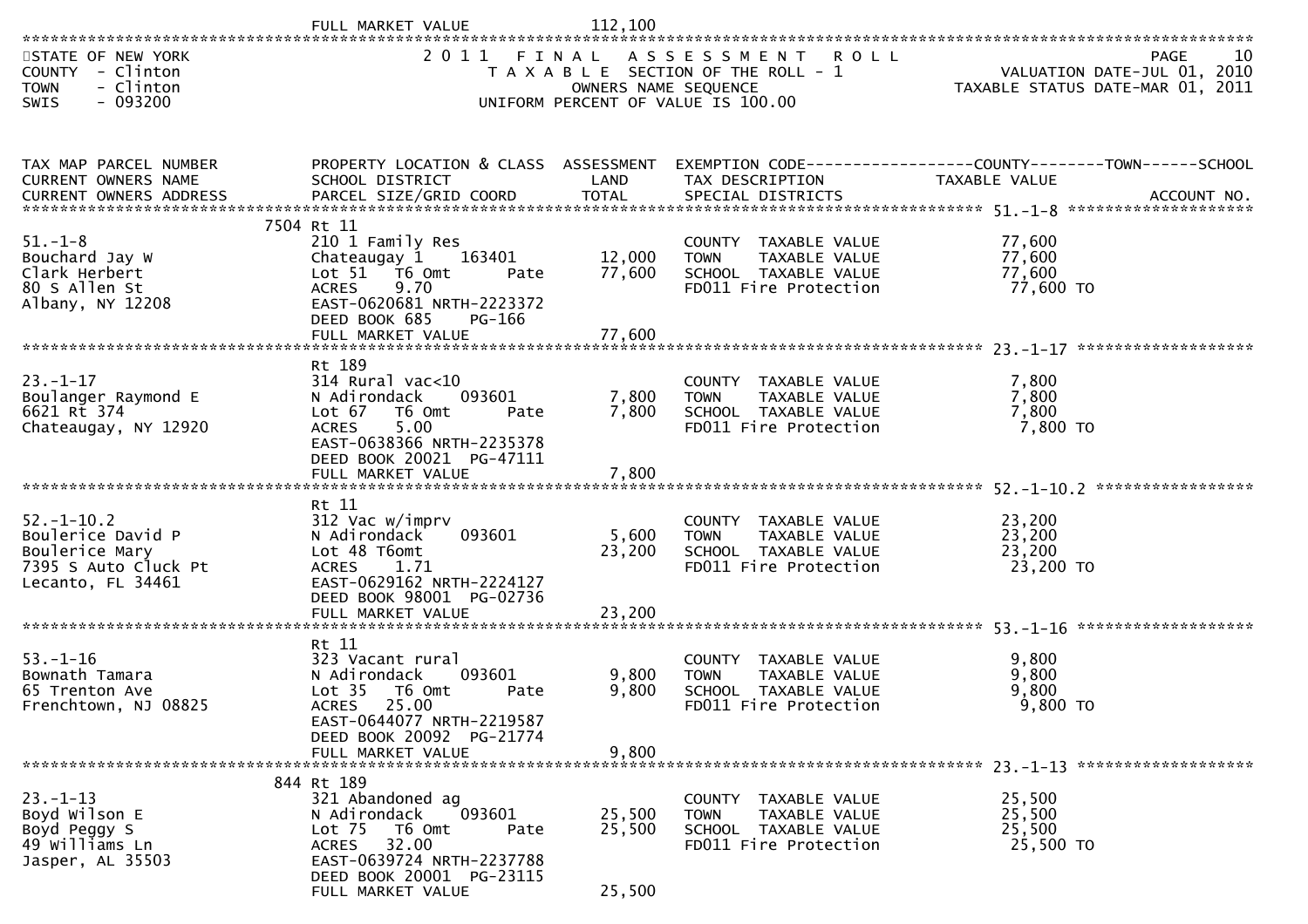| STATE OF NEW YORK<br>COUNTY - Clinton<br>- Clinton<br><b>TOWN</b> |                                                        | OWNERS NAME SEQUENCE | 2011 FINAL ASSESSMENT<br><b>ROLL</b><br>T A X A B L E SECTION OF THE ROLL - 1 | VALUATION DATE-JUL 01, 2010<br>TAXABLE STATUS DATE-MAR 01, 2011 | PAGE<br>11            |
|-------------------------------------------------------------------|--------------------------------------------------------|----------------------|-------------------------------------------------------------------------------|-----------------------------------------------------------------|-----------------------|
| $-093200$<br>SWIS                                                 |                                                        |                      | UNIFORM PERCENT OF VALUE IS 100.00                                            |                                                                 |                       |
|                                                                   |                                                        |                      |                                                                               |                                                                 |                       |
| TAX MAP PARCEL NUMBER                                             | PROPERTY LOCATION & CLASS ASSESSMENT                   |                      |                                                                               |                                                                 |                       |
| CURRENT OWNERS NAME                                               | SCHOOL DISTRICT                                        | LAND                 | TAX DESCRIPTION                                                               | <b>TAXABLE VALUE</b>                                            |                       |
|                                                                   |                                                        |                      |                                                                               |                                                                 |                       |
|                                                                   | 6151 Rt 11                                             |                      |                                                                               |                                                                 |                       |
| $69. - 1 - 11.3$<br>Boyea Michael B                               | 240 Rural res<br>093601<br>N Adirondack                | 13,900               | 41854<br>RES STAR<br>COUNTY TAXABLE VALUE                                     | $\mathbf{0}$<br>52,200                                          | $\mathbf 0$<br>30,000 |
| Boyea Sheilah A                                                   | Lot 25 T6omt                                           | 52,200               | <b>TOWN</b><br>TAXABLE VALUE                                                  | 52,200                                                          |                       |
| 6151 Rt 11                                                        | ACRES 12.80                                            |                      | SCHOOL TAXABLE VALUE                                                          | 22,200                                                          |                       |
| Ellenburg Center, NY 12934                                        | EAST-0649292 NRTH-2211178                              |                      | FD011 Fire Protection                                                         | 52,200 TO                                                       |                       |
|                                                                   | DEED BOOK 841<br>PG-215                                |                      |                                                                               |                                                                 |                       |
|                                                                   |                                                        |                      |                                                                               |                                                                 | *****************     |
|                                                                   | Number 5 Rd                                            |                      |                                                                               |                                                                 |                       |
| $82 - 2 - 1.37$                                                   | 321 Abandoned ag                                       |                      | COUNTY TAXABLE VALUE                                                          | 17,500                                                          |                       |
| Boyland William                                                   | 163401<br>Chateaugay 1                                 | 17,500               | <b>TOWN</b><br>TAXABLE VALUE                                                  | 17,500                                                          |                       |
| 206 Vischers Ferry Rd                                             | Lot $29$ T6omt                                         | 17,500               | SCHOOL TAXABLE VALUE                                                          | 17,500                                                          |                       |
| Rexford, NY 12148                                                 | ACRES 20.00                                            |                      | FD011 Fire Protection                                                         | 17,500 TO                                                       |                       |
|                                                                   | EAST-0626716 NRTH-2207187<br>DEED BOOK 847<br>$PG-243$ |                      |                                                                               |                                                                 |                       |
|                                                                   | FULL MARKET VALUE                                      | 17,500               |                                                                               |                                                                 |                       |
|                                                                   |                                                        |                      |                                                                               |                                                                 |                       |
|                                                                   | 549 Frontier Rd                                        |                      |                                                                               |                                                                 |                       |
| $7. - 1 - 10.1$                                                   | 241 Rural res&ag                                       |                      | COUNTY TAXABLE VALUE                                                          | 71,100                                                          |                       |
| Brady Donald<br>549 Frontier Rd                                   | Chateaugay 1<br>163401<br>Pate                         | 26,900<br>71,100     | <b>TOWN</b><br>TAXABLE VALUE<br>SCHOOL TAXABLE VALUE                          | 71,100<br>71,100                                                |                       |
| Churubusco, NY 12923                                              | ACRES 31.50                                            |                      | FD011 Fire Protection                                                         | 71,100 TO                                                       |                       |
|                                                                   | EAST-0628325 NRTH-2244547                              |                      |                                                                               |                                                                 |                       |
|                                                                   | DEED BOOK 457<br>PG-143                                |                      |                                                                               |                                                                 |                       |
|                                                                   | FULL MARKET VALUE                                      | 71,100               |                                                                               |                                                                 |                       |
|                                                                   | Frontier Rd                                            |                      |                                                                               |                                                                 |                       |
| $7. - 1 - 5$                                                      | $314$ Rural vac<10                                     |                      | COUNTY TAXABLE VALUE                                                          | 5,000                                                           |                       |
| Brady Francis                                                     | 163401<br>Chateaugay 1                                 | 5,000                | TAXABLE VALUE<br><b>TOWN</b>                                                  | 5,000                                                           |                       |
| 860 Frontier Rd                                                   | Lot 89  T6 Omt<br>Pate                                 | 5,000                | SCHOOL TAXABLE VALUE                                                          | 5,000                                                           |                       |
| Churubusco, NY 12923                                              | <b>ACRES</b><br>1.00                                   |                      | FD011 Fire Protection                                                         | 5,000 TO                                                        |                       |
|                                                                   | EAST-0625647 NRTH-2244479<br>PG-269                    |                      |                                                                               |                                                                 |                       |
|                                                                   | DEED BOOK 618<br>FULL MARKET VALUE                     | 5,000                |                                                                               |                                                                 |                       |
|                                                                   |                                                        |                      |                                                                               |                                                                 |                       |
|                                                                   | 845/851 Frontier Rd                                    |                      |                                                                               |                                                                 |                       |
| $6. - 1 - 10$                                                     | 112 Dairy farm                                         |                      | 41854<br><b>RES STAR</b>                                                      | $\bf{0}$                                                        | 30,000<br>0           |
| Brady John                                                        | 163401<br>Chateaugay 1                                 | 80,800 483A EX       | 42100                                                                         | 3,700                                                           | 3,700<br>3,700        |
| Brady Francis<br>860 Frontier Rd                                  | 89 T6 Omt<br>ACRES 117.50                              | 136,100              | COUNTY<br>TAXABLE VALUE<br><b>TOWN</b><br>TAXABLE VALUE                       | 132,400<br>132,400                                              |                       |
| Churubusco, NY 12923                                              | EAST-0622005 NRTH-2240805                              |                      | SCHOOL TAXABLE VALUE                                                          | 102,400                                                         |                       |
|                                                                   | DEED BOOK 453<br>PG-295                                |                      | FD011 Fire Protection                                                         | 132,400 TO                                                      |                       |
|                                                                   | FULL MARKET VALUE                                      | 136,100              | 3,700 EX                                                                      |                                                                 |                       |
|                                                                   |                                                        |                      |                                                                               |                                                                 |                       |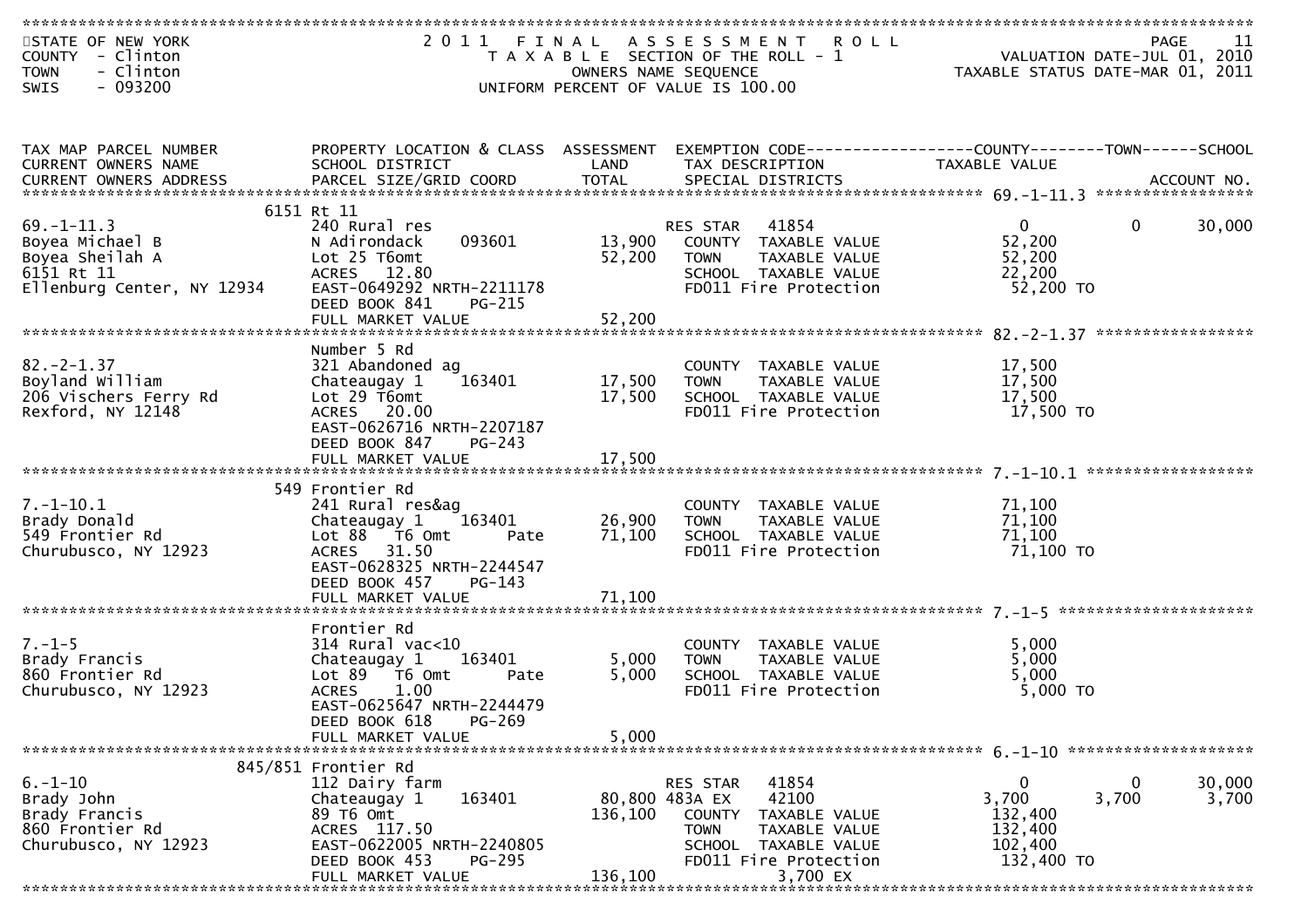| STATE OF NEW YORK<br>- Clinton<br><b>COUNTY</b><br>- Clinton<br><b>TOWN</b><br>$-093200$<br><b>SWIS</b> |                                                                                                                                                                                              |                              | 2011 FINAL ASSESSMENT ROLL<br>T A X A B L E SECTION OF THE ROLL - 1<br>OWNERS NAME SEQUENCE<br>UNIFORM PERCENT OF VALUE IS 100.00 | 12<br><b>PAGE</b><br>VALUATION DATE-JUL 01, 2010<br>TAXABLE STATUS DATE-MAR 01, 2011                              |
|---------------------------------------------------------------------------------------------------------|----------------------------------------------------------------------------------------------------------------------------------------------------------------------------------------------|------------------------------|-----------------------------------------------------------------------------------------------------------------------------------|-------------------------------------------------------------------------------------------------------------------|
| TAX MAP PARCEL NUMBER<br>CURRENT OWNERS NAME<br>CURRENT OWNERS ADDRESS                                  | SCHOOL DISTRICT                                                                                                                                                                              | LAND                         | TAX DESCRIPTION                                                                                                                   | PROPERTY LOCATION & CLASS ASSESSMENT EXEMPTION CODE----------------COUNTY-------TOWN------SCHOOL<br>TAXABLE VALUE |
| $7. - 1 - 8.1$<br>Brady John<br>860 Frontier Rd<br>Churubusco, NY 12923                                 | Frontier Rd<br>312 Vac w/imprv<br>Chateaugay 1<br>163401<br>Lot 88 T6 Omt<br>Pate<br>ACRES 26.00<br>EAST-0626795 NRTH-2245964<br>DEED BOOK 571<br>PG-397                                     | 22,800<br>24,000             | COUNTY TAXABLE VALUE<br>TAXABLE VALUE<br><b>TOWN</b><br>SCHOOL TAXABLE VALUE<br>FD011 Fire Protection                             | 24,000<br>24,000<br>24,000<br>24,000 TO                                                                           |
| $6. -1 - 7.1$<br>Brady Kevin<br>Brady David<br>RR#1 Box 549<br>Churubusco, NY 12923                     | 860 Frontier Rd<br>321 Abandoned ag<br>163401<br>Chateaugay 1<br>Lot 89 T6omt<br>will<br><b>ACRES</b><br>51.70<br>EAST-0621264 NRTH-2242516<br>DEED BOOK 99001 PG-10341<br>FULL MARKET VALUE | 39,400<br>39,400<br>39,400   | COUNTY TAXABLE VALUE<br>TAXABLE VALUE<br><b>TOWN</b><br>SCHOOL TAXABLE VALUE<br>FD011 Fire Protection                             | 39,400<br>39,400<br>39,400<br>39,400 TO                                                                           |
| $82 - 2 - 2.3$<br>Breen John P<br>Breen Sue S<br>139 Northwind Dr<br>Stamford, CT 06903                 | Campbell Rd<br>920 Priv Hunt/Fi<br>093601<br>N Adirondack<br>Lot 29 T6 Omt<br>ACRES 143.40<br>EAST-0629089 NRTH-2209219<br>DEED BOOK 922<br>$PG-24$                                          | 66,500<br>79,900             | COUNTY TAXABLE VALUE<br><b>TOWN</b><br>TAXABLE VALUE<br>SCHOOL TAXABLE VALUE<br>FD011 Fire Protection                             | 79,900<br>79,900<br>79,900<br>79,900 TO                                                                           |
| $66. - 1 - 2.2$<br>Broadie Thomas<br>793 Ryan Rd<br>Churubusco, NY 12923                                | 793-789 Ryan Rd<br>270 Mfg housing<br>163401<br>Chateaugay 1<br>Lot 31 T6omt<br>FRNT 120.00 DPTH 120.00<br>EAST-0623589 NRTH-2217438<br>DEED BOOK 20051 PG-78772<br>FULL MARKET VALUE        | 3,800<br>29,600<br>29,600    | COUNTY TAXABLE VALUE<br>TAXABLE VALUE<br><b>TOWN</b><br>SCHOOL TAXABLE VALUE<br>FD011 Fire Protection                             | 29,600<br>29,600<br>29,600<br>29,600 TO                                                                           |
| $37. - 1 - 25$<br>Brown Barry<br>916 Tiffany Ln<br>N Myrtle Beach, SC 29582                             | 160 Lost Nation Rd<br>241 Rural res&ag<br>163401<br>Chateaugay 1<br>Lot 52 T6 Omt<br>Pate<br>ACRES 145.00<br>EAST-0623779 NRTH-2227729<br>DEED BOOK 444<br>$PG-19$<br>FULL MARKET VALUE      | 66,800<br>121,000<br>121,000 | COUNTY TAXABLE VALUE<br><b>TAXABLE VALUE</b><br><b>TOWN</b><br>SCHOOL TAXABLE VALUE<br>FD011 Fire Protection                      | 121,000<br>121,000<br>121,000<br>121,000 TO                                                                       |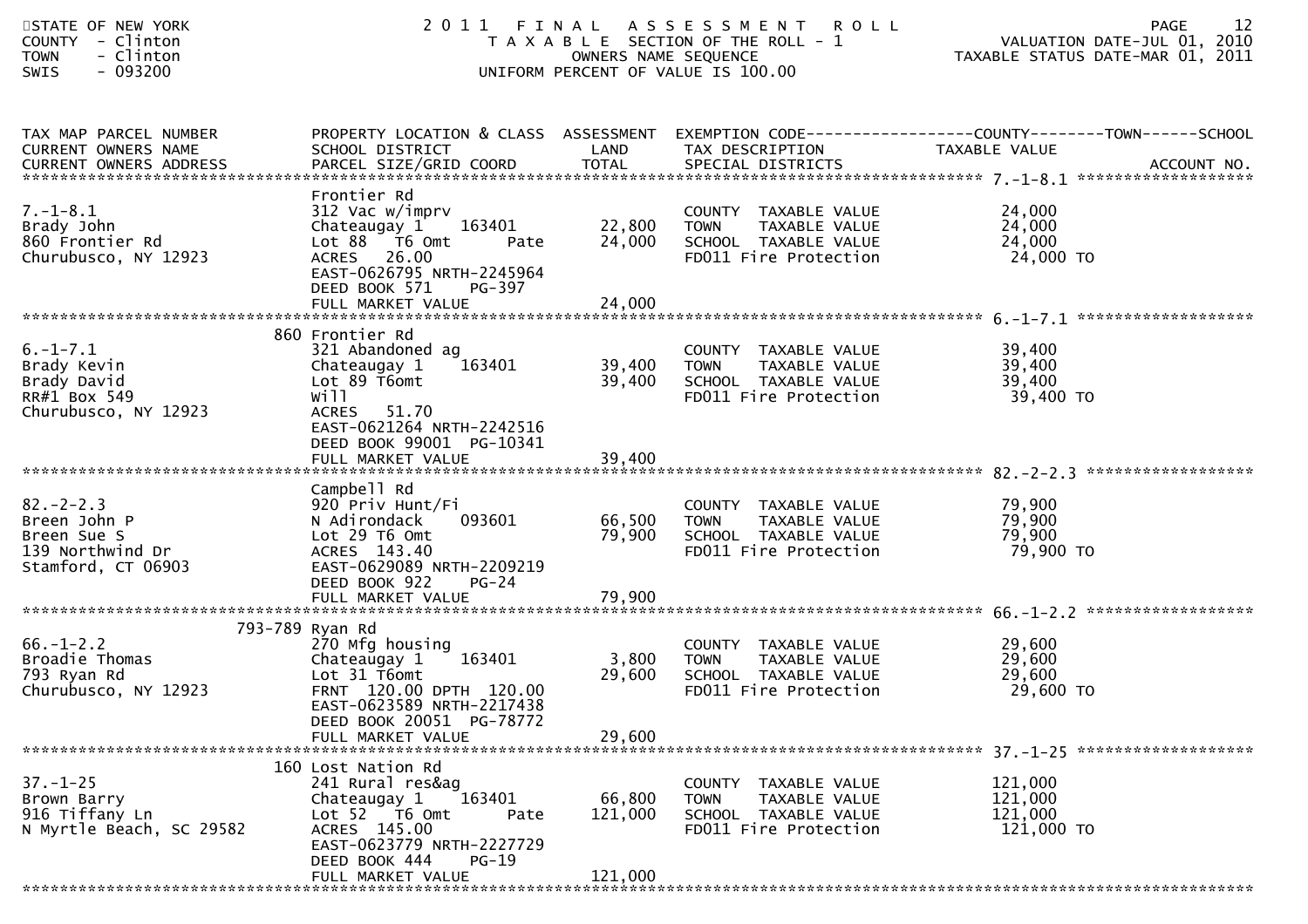| STATE OF NEW YORK<br>COUNTY - Clinton<br>- Clinton<br><b>TOWN</b><br>$-093200$<br>SWIS                                   |                                                                                                                                                                                                                                    |                                 | 2011 FINAL ASSESSMENT ROLL<br>T A X A B L E SECTION OF THE ROLL - 1<br>OWNERS NAME SEQUENCE<br>UNIFORM PERCENT OF VALUE IS 100.00                           | 21 FAGE<br>2010 VALUATION DATE-JUL 01, 2010<br>2011 TAXABLE STATUS DATE-MAR 01, 2011         | -13<br><b>PAGE</b> |
|--------------------------------------------------------------------------------------------------------------------------|------------------------------------------------------------------------------------------------------------------------------------------------------------------------------------------------------------------------------------|---------------------------------|-------------------------------------------------------------------------------------------------------------------------------------------------------------|----------------------------------------------------------------------------------------------|--------------------|
| TAX MAP PARCEL NUMBER<br>CURRENT OWNERS NAME                                                                             | SCHOOL DISTRICT                                                                                                                                                                                                                    | LAND                            | TAX DESCRIPTION                                                                                                                                             | TAXABLE VALUE                                                                                |                    |
| $24. - 1 - 1.11$<br>Brown Kevin F<br>PO Box 84<br>Ellenburg Depot, NY 12935                                              | Soucia Rd<br>321 Abandoned ag<br>N Adirondack<br>093601<br>Lot 63 T6omt<br>ACRES 22.50<br>EAST-0658745 NRTH-2238301<br>DEED BOOK 20051 PG-82952<br>FULL MARKET VALUE                                                               | 16,500<br>16,500<br>16,500      | COUNTY TAXABLE VALUE<br><b>TOWN</b><br>TAXABLE VALUE                                                                                                        | 16,500<br>16,500<br>16,500<br>16,500 TO                                                      |                    |
| $24. - 1 - 2$<br>Brown Kevin F<br>PO Box 84<br>Ellenburg Depot, NY 12935                                                 | 187 Soucia Rd<br>920 Priv Hunt/Fi<br>N Adirondack<br>093601<br>Lot 78 T6 Omt<br>Pate<br>ACRES 22.50<br>EAST-0658786 NRTH-2237884<br>DEED BOOK 20082 PG-12809<br>FULL MARKET VALUE                                                  | 18,800 TOWN<br>30,300<br>30,300 | COUNTY TAXABLE VALUE<br>TOWN     TAXABLE VALUE<br>SCHOOL  TAXABLE VALUE<br>FDO11 Fire Protection<br>FD011 Fire Protection                                   | 30,300<br>30,300<br>30,300<br>30,300 TO                                                      |                    |
| $52 - 1 - 2$<br>Brown Ryan J<br>78 E Cedar St<br>Poughkeepsie, NY 12601                                                  | 984 Ryan Rd<br>241 Rural res&ag<br>Chateaugay 1 163401<br>Lot $49$ $\overline{76}$ Omt<br>Pate<br>ACRES 249.40<br>EAST-0624291 NRTH-2221395<br>DEED BOOK 216<br>PG-193                                                             | 116,300<br>129,900              | COUNTY TAXABLE VALUE<br>TAXABLE VALUE<br><b>TOWN</b><br>SCHOOL TAXABLE VALUE<br>FD011 Fire Protection                                                       | 129,900<br>129,900<br>129,900<br>129,900 TO                                                  |                    |
| $66. - 1 - 8.1$<br>Brown William J<br>Brown Debra L<br>538 County Line Rd<br>Chateaugay, NY 12920                        | 538 County Line Rd<br>240 Rural res<br>Chateaugay 1 163401 37,500 RES STAR 41854<br>Lot 31 T6 Omt Patent 83,200 COUNTY TAXABLE<br>ACRES 74.40 BANK<br>080<br>EAST-0620326 NRTH-2214262<br>DEED BOOK 956 PG-39<br>FULL MARKET VALUE | 83,200                          | 61 PCT OF VALUE USED FOR EXEMPTION PURPOSES<br>83,200 COUNTY TAXABLE VALUE<br><b>TOWN</b><br>TAXABLE VALUE<br>SCHOOL TAXABLE VALUE<br>FD011 Fire Protection | 7,613<br>7,613<br>$\ddot{\mathbf{0}}$<br>$\Omega$<br>75,587<br>75,587<br>53,200<br>83,200 TO | 0<br>30,000        |
| $67. - 1 - 18.1$<br>Brudvig Poupore Christine<br>Morrison Poupore Barbara<br>18 Independence Dr<br>Plattsburgh, NY 12901 | Campbell Rd<br>321 Abandoned ag<br>093601<br>N Adirondack<br>Lot 32 T6 Omt<br>Pate<br>ACRES 150.80<br>EAST-0626925 NRTH-2213925<br>DEED BOOK 20061 PG-93367<br>FULL MARKET VALUE                                                   | 73,000<br>73,000<br>73,000      | COUNTY TAXABLE VALUE<br>TAXABLE VALUE<br><b>TOWN</b><br>SCHOOL TAXABLE VALUE<br>FD011 Fire Protection                                                       | 73,000<br>73,000<br>73,000<br>73,000 TO                                                      |                    |
| STATE OF NEW YORK                                                                                                        | 2 0 1 1                                                                                                                                                                                                                            |                                 | FINAL ASSESSMENT<br><b>ROLL</b>                                                                                                                             |                                                                                              | 14<br><b>PAGE</b>  |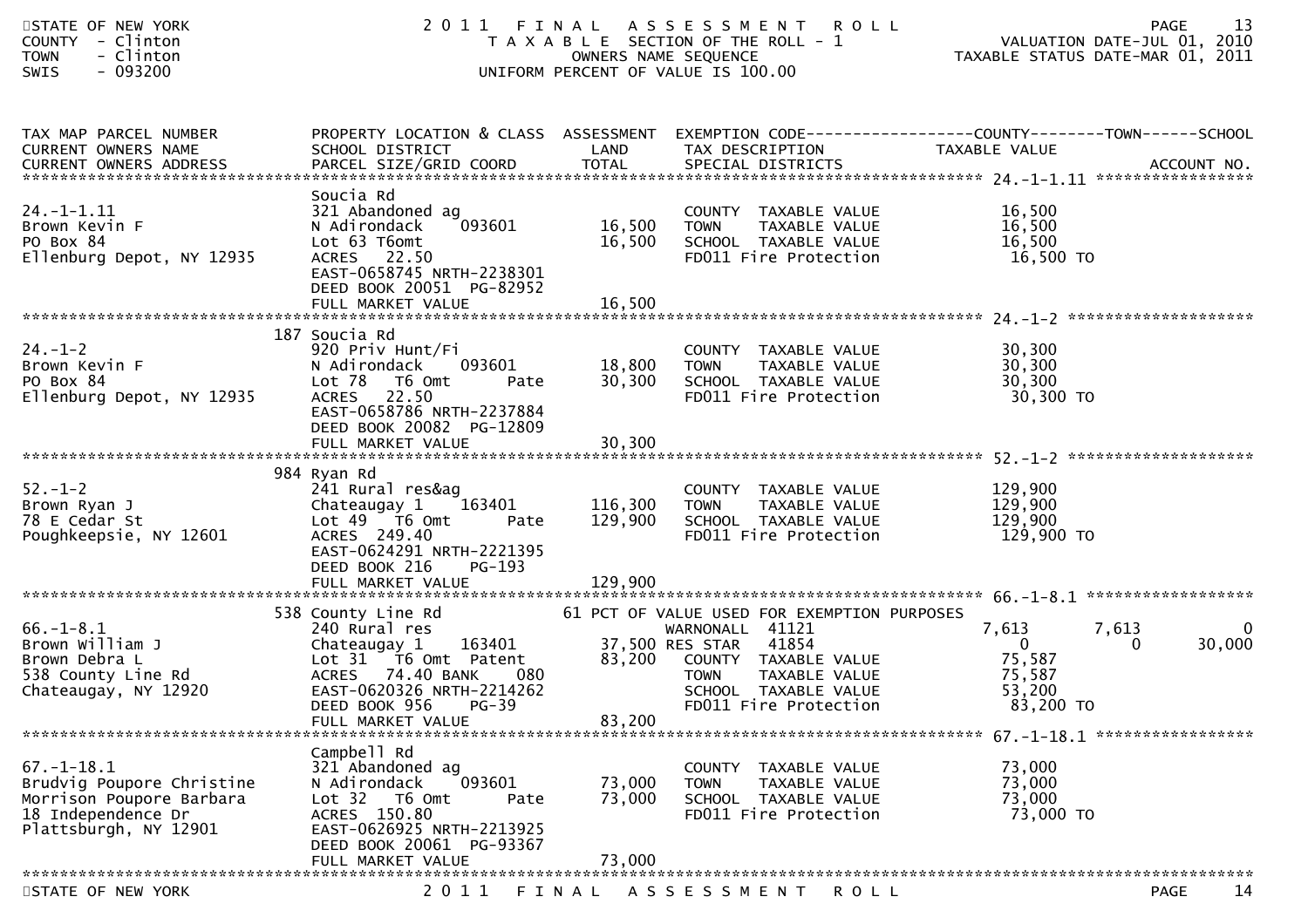| TAX MAP PARCEL NUMBER<br><b>CURRENT OWNERS NAME</b>                                                                                            | PROPERTY LOCATION & CLASS ASSESSMENT EXEMPTION CODE----------------COUNTY-------TOWN------SCHOOL<br>SCHOOL DISTRICT                         | LAND              | TAX DESCRIPTION                                                                                                           | TAXABLE VALUE                                                           |        |
|------------------------------------------------------------------------------------------------------------------------------------------------|---------------------------------------------------------------------------------------------------------------------------------------------|-------------------|---------------------------------------------------------------------------------------------------------------------------|-------------------------------------------------------------------------|--------|
|                                                                                                                                                |                                                                                                                                             |                   |                                                                                                                           |                                                                         |        |
|                                                                                                                                                | 48/58 Campbell Rd                                                                                                                           |                   |                                                                                                                           |                                                                         |        |
| $82 - 2 - 5$<br>Brunet Cora M<br>Shippee Christa L<br>58 Campbell Rd<br>Churubusco, NY 12923                                                   | 240 Rural res<br>093601<br>N Adirondack<br>Lot 28 T6 Omt<br>ACRES 25.00<br>EAST-0631565 NRTH-2208201<br>DEED BOOK 20112 PG-37579            | 26,300<br>181,700 | RES STAR 41854<br>COUNTY TAXABLE VALUE<br><b>TOWN</b><br>TAXABLE VALUE<br>SCHOOL TAXABLE VALUE<br>FD011 Fire Protection   | $\mathbf{0}$<br>$\Omega$<br>181,700<br>181,700<br>151,700<br>181,700 TO | 30,000 |
|                                                                                                                                                |                                                                                                                                             |                   |                                                                                                                           |                                                                         |        |
| $39. - 1 - 6.2$<br>Bruno Michael D<br>193 Salmon River Rd<br>Plattsburgh, NY 12901                                                             | 617 Lafrancis Rd<br>270 Mfg housing<br>093601<br>N Adirondack<br>Lot 45 T6omt<br>Rural Haven Sub Bk7 Pg13<br>Lots 91 & 92<br>ACRES 11.30    | 13,200<br>20,100  | COUNTY TAXABLE VALUE<br>TAXABLE VALUE<br><b>TOWN</b><br>SCHOOL TAXABLE VALUE<br>FD011 Fire Protection                     | 20,100<br>20,100<br>20,100<br>20,100 TO                                 |        |
|                                                                                                                                                | EAST-0650293 NRTH-2225165<br>DEED BOOK 1028<br>PG-298                                                                                       |                   |                                                                                                                           |                                                                         |        |
|                                                                                                                                                | Patnode Rd                                                                                                                                  |                   |                                                                                                                           |                                                                         |        |
| $52. - 1 - 21.3$<br>Buettner Family Living Partner N Adirondack<br>1626 Meadow Branch Ave<br>Winchester, VA 22601<br>MAY BE SUBJECT TO PAYMENT | 321 Abandoned ag<br>093601<br>Lot 33 T6omt<br>ACRES 43.10<br>EAST-0634127 NRTH-2217085<br>DEED BOOK 20082 PG-20773                          | 34,500<br>34,500  | AGRI DISTR 41720<br>COUNTY TAXABLE VALUE<br>TAXABLE VALUE<br><b>TOWN</b><br>SCHOOL TAXABLE VALUE<br>FD011 Fire Protection | 17,980<br>17,980<br>16,520<br>16,520<br>16,520<br>34,500 TO             | 17,980 |
|                                                                                                                                                |                                                                                                                                             |                   |                                                                                                                           |                                                                         |        |
|                                                                                                                                                | 100 Santamore Rd                                                                                                                            |                   |                                                                                                                           |                                                                         |        |
| $7. - 1 - 31.3$<br>Burgoyne Kathryn Leclair<br>101 Santamore Rd<br>Churubusco, NY 12923                                                        | 312 Vac w/imprv<br>163401<br>Chateaugay 1<br>Lot 88 T6omt<br>FRNT 250.00 DPTH 75.00<br>EAST-0627339 NRTH-2241968<br>DEED BOOK 599<br>PG-296 | 3,400<br>4,900    | COUNTY TAXABLE VALUE<br>TAXABLE VALUE<br>TOWN<br>SCHOOL TAXABLE VALUE<br>FD011 Fire Protection                            | 4.900<br>4,900<br>4,900<br>$4,900$ TO                                   |        |
|                                                                                                                                                | FULL MARKET VALUE                                                                                                                           | 4,900             |                                                                                                                           |                                                                         |        |
|                                                                                                                                                | Santamore Rd                                                                                                                                |                   |                                                                                                                           |                                                                         |        |
| $7. - 1 - 31.5$<br>Burgoyne Stephen<br>Burgoyne Kathryn<br>101 Santamore Rd<br>Churubusco, NY 12923                                            | $314$ Rural vac< $10$<br>163401<br>Chateaugay 1<br>Lot 88 T6omt<br>ACRES 5.90<br>EAST-0627110 NRTH-2242167<br>DEED BOOK 99001 PG-08141      | 8,400<br>8,400    | COUNTY TAXABLE VALUE<br>TAXABLE VALUE<br>TOWN<br>SCHOOL TAXABLE VALUE<br>FD011 Fire Protection                            | 8,400<br>8,400<br>8,400<br>$8,400$ TO                                   |        |
|                                                                                                                                                | FULL MARKET VALUE                                                                                                                           | 8,400             |                                                                                                                           |                                                                         |        |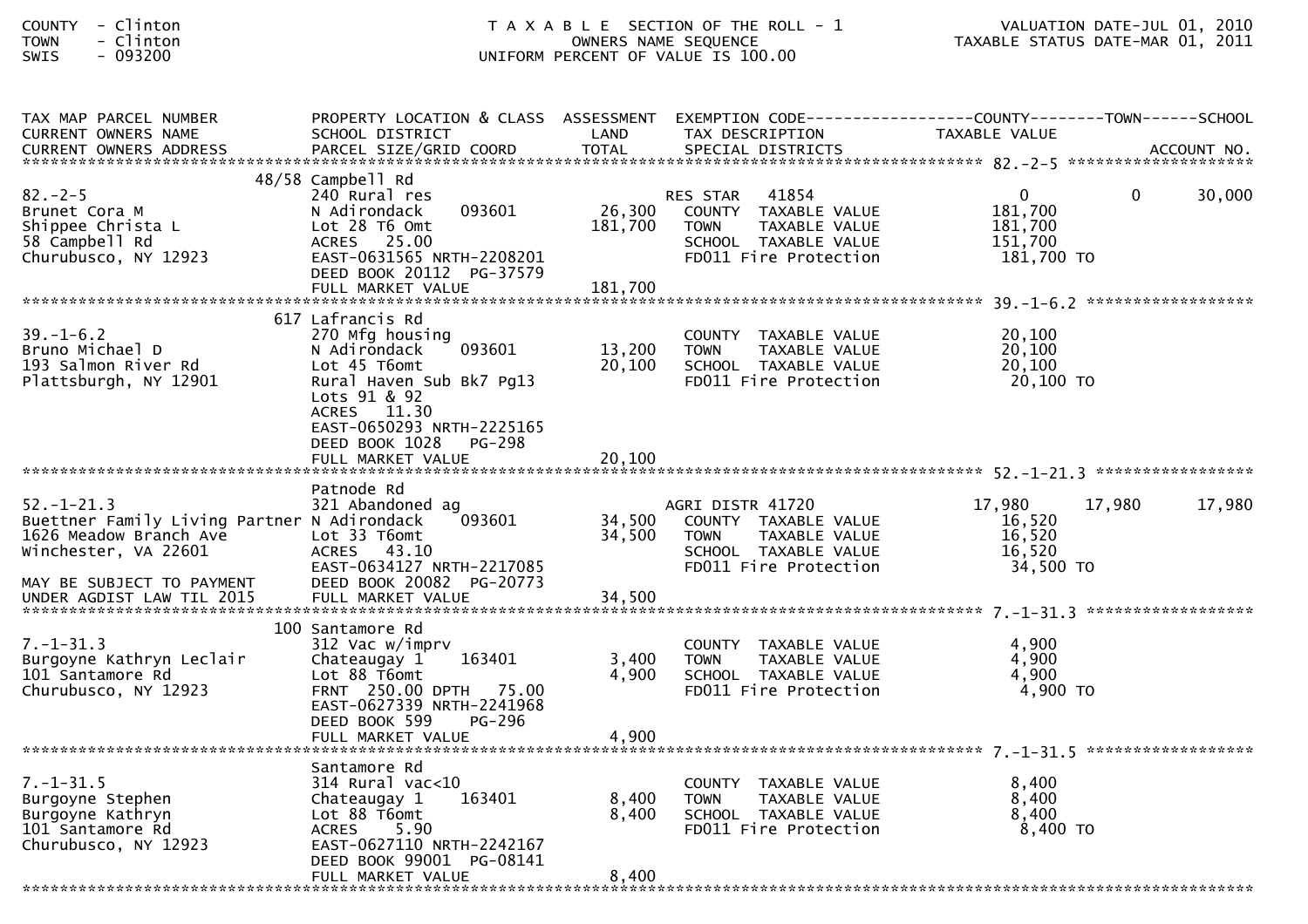| STATE OF NEW YORK<br>COUNTY - Clinton<br>- Clinton<br><b>TOWN</b><br>$-093200$<br><b>SWIS</b>                                                                    | 2011                                                                                                                                                                                    | FINAL                      | A S S E S S M E N T<br><b>ROLL</b><br>T A X A B L E SECTION OF THE ROLL - 1<br>OWNERS NAME SEQUENCE<br>UNIFORM PERCENT OF VALUE IS 100.00 | VALUATION DATE-JUL 01, 2010<br>TAXABLE STATUS DATE-MAR 01, 2011 | <b>PAGE</b> | 15     |
|------------------------------------------------------------------------------------------------------------------------------------------------------------------|-----------------------------------------------------------------------------------------------------------------------------------------------------------------------------------------|----------------------------|-------------------------------------------------------------------------------------------------------------------------------------------|-----------------------------------------------------------------|-------------|--------|
| TAX MAP PARCEL NUMBER<br>CURRENT OWNERS NAME                                                                                                                     | PROPERTY LOCATION & CLASS ASSESSMENT<br>SCHOOL DISTRICT                                                                                                                                 | LAND                       | EXEMPTION CODE------------------COUNTY--------TOWN------SCHOOL<br>TAX DESCRIPTION                                                         | TAXABLE VALUE                                                   |             |        |
| 7. -1 - 31. 121<br>Burgoyne Stephen J<br>Burgoyne Kathryn R<br>101 Santamore Rd<br>Churubusco, NY 12923<br>MAY BE SUBJECT TO PAYMENT<br>UNDER RPTL483 UNTIL 2019 | 99 Santamore Rd<br>117 Horse farm<br>163401<br>Chateaugay 1<br>Lot 88 T6 OMT<br>ACRES 16.80<br>EAST-0627286 NRTH-2241264<br>DEED BOOK 20051 PG-85321<br>FULL MARKET VALUE               | 15,900<br>25,900<br>25,900 | 10 YR AGR 41700<br>COUNTY TAXABLE VALUE<br>TAXABLE VALUE<br>TOWN<br>SCHOOL TAXABLE VALUE<br>FD011 Fire Protection                         | 10,000<br>15,900<br>15,900<br>15,900<br>25,900 TO               | 10,000      | 10,000 |
|                                                                                                                                                                  |                                                                                                                                                                                         |                            |                                                                                                                                           |                                                                 |             |        |
| $52. - 1 - 15.33$<br>Burl Jason<br>LaClair Cassandra<br>498 Campbell Rd<br>Churubusco, NY 12923                                                                  | 498 Campbell Rd<br>210 1 Family Res<br>093601<br>N Adirondack<br>Lot 48 T6omt<br><b>ACRES</b><br>2.00<br>EAST-0629693 NRTH-2219108<br>DEED BOOK 1021<br>PG-137                          | 5,800<br>75,000            | 41854<br>RES STAR<br>COUNTY TAXABLE VALUE<br><b>TOWN</b><br>TAXABLE VALUE<br>SCHOOL TAXABLE VALUE<br>FD011 Fire Protection                | $\mathbf{0}$<br>75,000<br>75,000<br>45,000<br>75,000 TO         | $\mathbf 0$ | 30,000 |
| $21. - 1 - 4$<br>Bush Aaron D<br>Bush April M<br>3106 Miner Farm Rd<br>PO Box 153<br>Altona, NY 12910                                                            | Lost Nation Rd<br>321 Abandoned ag<br>Chateaugay 1<br>163401<br>Lot $71$ T6 Omt<br>Pate<br>ACRES 65.20<br>EAST-0619074 NRTH-2236867<br>DEED BOOK 20082 PG-20633                         | 43,100<br>43,100           | COUNTY TAXABLE VALUE<br><b>TAXABLE VALUE</b><br><b>TOWN</b><br>SCHOOL TAXABLE VALUE<br>FD011 Fire Protection                              | 43,100<br>43,100<br>43,100<br>43,100 TO                         |             |        |
|                                                                                                                                                                  | 574 Ryan Rd                                                                                                                                                                             |                            |                                                                                                                                           |                                                                 |             |        |
| $67. - 1 - 2.11$<br>Bush Kelly J<br>1 Looby Rd Apt 8<br>Churubusco, NY 12923                                                                                     | 240 Rural res<br>093601<br>N Adirondack<br>Lot 29 & 32 T6 Omt<br>ACRES 78.00 BANK<br>080<br>EAST-0625869 NRTH-2212382<br>DEED BOOK 20062 PG-1677                                        | 35,300<br>100,000          | 41854<br>RES STAR<br>COUNTY TAXABLE VALUE<br><b>TOWN</b><br>TAXABLE VALUE<br>SCHOOL TAXABLE VALUE<br>FD011 Fire Protection                | $\mathbf{0}$<br>100,000<br>100,000<br>70,000<br>100,000 TO      | $\mathbf 0$ | 30,000 |
|                                                                                                                                                                  | FULL MARKET VALUE                                                                                                                                                                       | 100,000                    |                                                                                                                                           |                                                                 |             |        |
| $25. - 1 - 8$<br>Bush Wade<br>1826 Rt 191<br>West Chazy, NY 12992                                                                                                | Clinton Mills Rd<br>920 Priv Hunt/Fi<br>093601<br>N Adirondack<br>Lot 61<br>T6 Omt<br>Pate<br>ACRES 80.20<br>EAST-0667841 NRTH-2237120<br>DEED BOOK 20021 PG-45060<br>FULL MARKET VALUE | 40,300<br>58,000<br>58,000 | COUNTY TAXABLE VALUE<br><b>TOWN</b><br>TAXABLE VALUE<br>SCHOOL TAXABLE VALUE<br>FD011 Fire Protection                                     | 58,000<br>58,000<br>58,000<br>58,000 TO                         |             |        |
|                                                                                                                                                                  |                                                                                                                                                                                         |                            |                                                                                                                                           |                                                                 |             |        |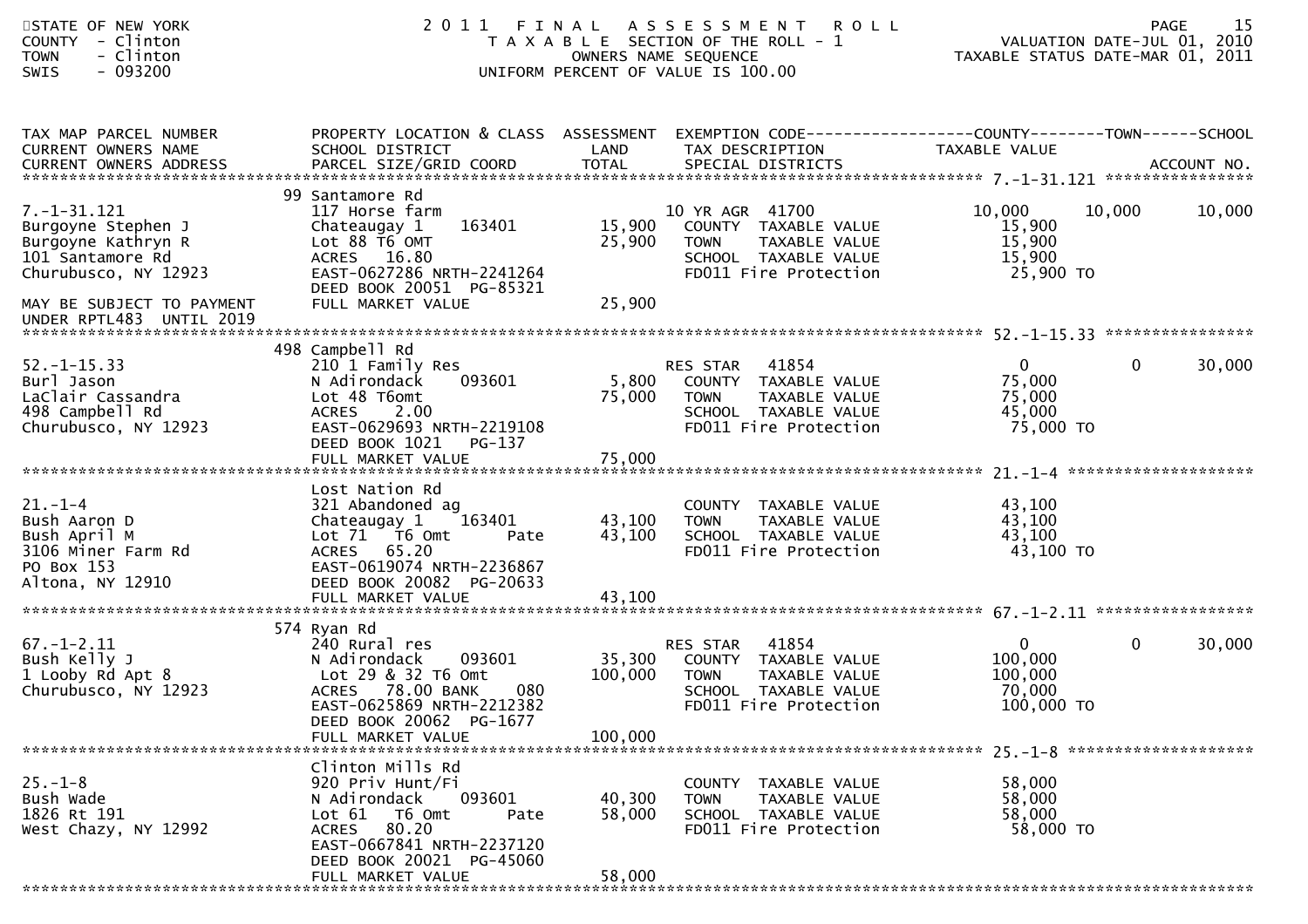| STATE OF NEW YORK<br>COUNTY - Clinton<br>- Clinton<br><b>TOWN</b><br>$-093200$<br><b>SWIS</b>                                     | 2011                                                                                                                                                                                   | FINAL                      | A S S E S S M E N T<br><b>ROLL</b><br>T A X A B L E SECTION OF THE ROLL - 1<br>OWNERS NAME SEQUENCE<br>UNIFORM PERCENT OF VALUE IS 100.00 | VALUATION DATE-JUL 01, 2010<br>TAXABLE STATUS DATE-MAR 01, 2011 | <b>PAGE</b>            | 16 |
|-----------------------------------------------------------------------------------------------------------------------------------|----------------------------------------------------------------------------------------------------------------------------------------------------------------------------------------|----------------------------|-------------------------------------------------------------------------------------------------------------------------------------------|-----------------------------------------------------------------|------------------------|----|
| TAX MAP PARCEL NUMBER<br>CURRENT OWNERS NAME                                                                                      | PROPERTY LOCATION & CLASS ASSESSMENT<br>SCHOOL DISTRICT                                                                                                                                | LAND                       | EXEMPTION CODE-----------------COUNTY--------TOWN------SCHOOL<br>TAX DESCRIPTION                                                          | TAXABLE VALUE                                                   |                        |    |
| $66. - 1 - 6.2$<br>Bushey 50% ownership Ethel<br>Sorrell 50% life estate Abbie<br>10 Williams St<br>Lyon Mountain, NY 12952       | 422 County Line Rd<br>260 Seasonal res<br>Chateaugay 1<br>163401<br>Lot 30 T6omt<br><b>ACRES</b><br>5.10<br>EAST-0620232 NRTH-2211112<br>DEED BOOK 20061 PG-97490<br>FULL MARKET VALUE | 8,300<br>21,000<br>21,000  | COUNTY TAXABLE VALUE<br>TAXABLE VALUE<br><b>TOWN</b><br>SCHOOL TAXABLE VALUE<br>FD011 Fire Protection                                     | 21,000<br>21,000<br>21,000<br>21,000 TO                         |                        |    |
| $38.1 - 1 - 56$<br>Bushey Deborah<br>Rabideau Mary<br>9 Summit Dr<br>Churubusco, NY 12922                                         | Broad St<br>$314$ Rural vac<10<br>093601<br>N Adirondack<br>Lot 66 T6omt<br>Old Railroad Bed<br>2.20<br><b>ACRES</b><br>EAST-0639604 NRTH-2231649<br>DEED BOOK 20102 PG-31949          | 5,800<br>5,800             | COUNTY TAXABLE VALUE<br>TAXABLE VALUE<br><b>TOWN</b><br>SCHOOL TAXABLE VALUE<br>FD011 Fire Protection                                     | 5,800<br>5,800<br>5,800<br>$5,800$ TO                           |                        |    |
|                                                                                                                                   |                                                                                                                                                                                        |                            |                                                                                                                                           |                                                                 |                        |    |
| $8. - 1 - 4$<br>Bushnoe Lloyd P<br>1067 Rt 189<br>Churubusco, NY 12923-2320                                                       | 1067 Rt 189<br>270 Mfg housing<br>N Adirondack<br>093601<br>Lot 87 T6 Omt<br>Pate<br>FRNT 235.00 DPTH 180.00<br>EAST-0637645 NRTH-2243263<br>DEED BOOK 20041 PG-70202                  | 4,600<br>30,700            | 41854<br>RES STAR<br>COUNTY TAXABLE VALUE<br>TAXABLE VALUE<br><b>TOWN</b><br>SCHOOL TAXABLE VALUE<br>FD011 Fire Protection                | $\mathbf{0}$<br>30,700<br>30,700<br>700<br>30,700 TO            | $\mathbf{0}$<br>30,000 |    |
|                                                                                                                                   |                                                                                                                                                                                        |                            |                                                                                                                                           |                                                                 |                        |    |
|                                                                                                                                   | 148-146 Campbell Rd                                                                                                                                                                    |                            |                                                                                                                                           |                                                                 |                        |    |
| $67. - 1 - 9.3$<br>Caivattone Ressieris<br>Attn: Anthony M & Susan Buttar Lot 28 T6omt<br>146 Campbell Rd<br>Churubusco, NY 12923 | 240 Rural res<br>093601<br>N Adirondack<br>ACRES 12.40<br>EAST-0632144 NRTH-2210733<br>DEED BOOK 20021 PG-43057                                                                        | 16,000<br>119,800          | 41854<br>RES STAR<br>COUNTY TAXABLE VALUE<br><b>TOWN</b><br>TAXABLE VALUE<br>SCHOOL TAXABLE VALUE<br>FD011 Fire Protection                | $\mathbf{0}$<br>119,800<br>119,800<br>89,800<br>119,800 TO      | $\mathbf{0}$<br>30,000 |    |
|                                                                                                                                   | FULL MARKET VALUE                                                                                                                                                                      | 119,800                    |                                                                                                                                           |                                                                 |                        |    |
| $82 - 2 - 7$<br>Caldwell Robert<br>Maloney Joseph<br>69 Glenn Rd<br>East Chester, NY 10709                                        | Patnode Rd<br>321 Abandoned ag<br>093601<br>N Adirondack<br>Lot 28 T6 Omt<br>ACRES 38.00<br>EAST-0634700 NRTH-2208973<br>DEED BOOK 549<br>PG-585<br>FULL MARKET VALUE                  | 26,500<br>26,500<br>26,500 | COUNTY TAXABLE VALUE<br><b>TOWN</b><br>TAXABLE VALUE<br>SCHOOL TAXABLE VALUE<br>FD011 Fire Protection                                     | 26,500<br>26,500<br>26,500<br>26,500 TO                         |                        |    |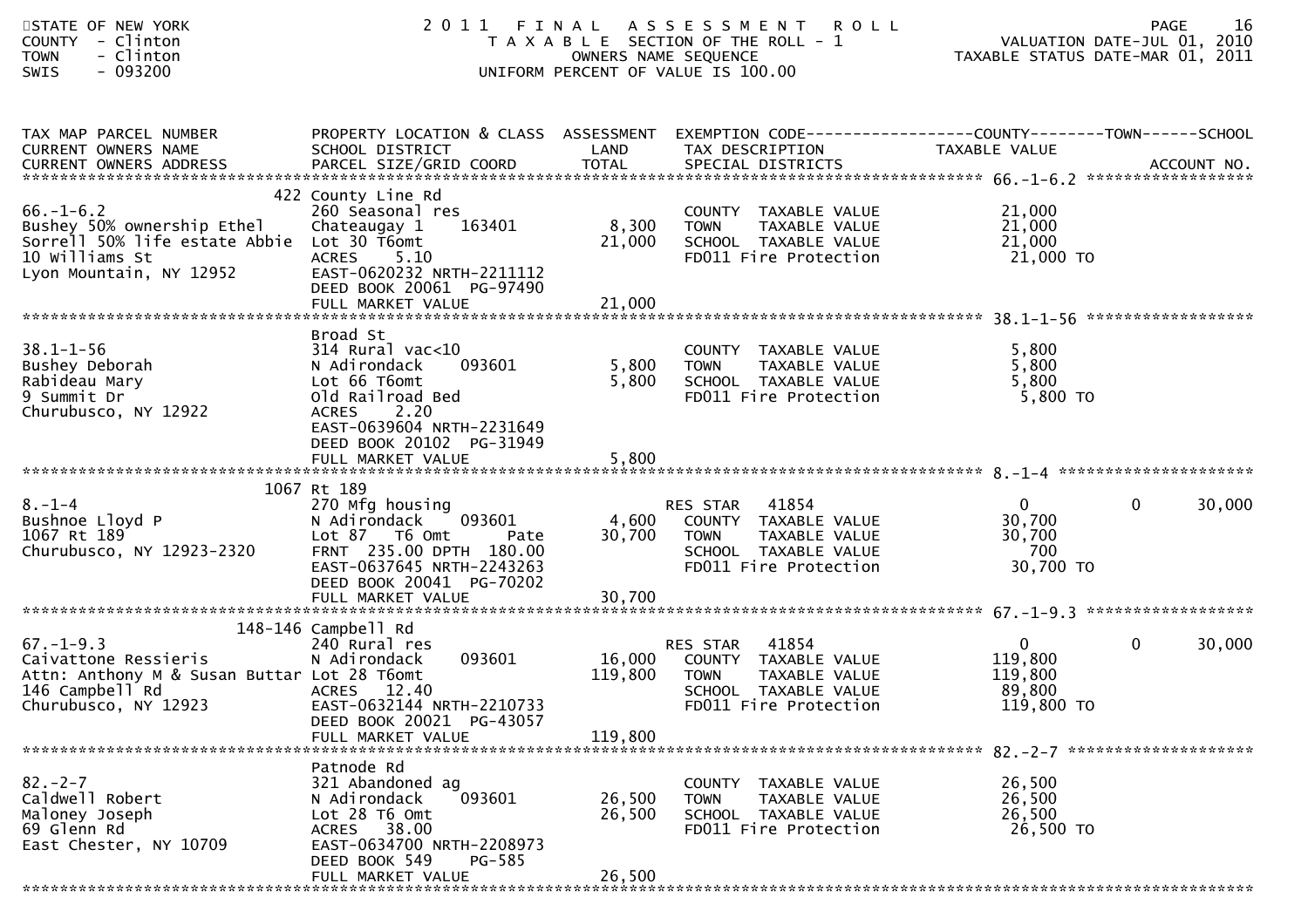| STATE OF NEW YORK<br>- Clinton<br><b>COUNTY</b><br>- Clinton<br><b>TOWN</b><br>$-093200$<br><b>SWIS</b> | 2011                                                                                                                                                                        |                            | FINAL ASSESSMENT<br><b>ROLL</b><br>T A X A B L E SECTION OF THE ROLL - 1<br>OWNERS NAME SEQUENCE<br>UNIFORM PERCENT OF VALUE IS 100.00                | VALUATION DATE-JUL 01, 2010<br>TAXABLE STATUS DATE-MAR 01, 2011    | <b>PAGE</b>       | 17                    |
|---------------------------------------------------------------------------------------------------------|-----------------------------------------------------------------------------------------------------------------------------------------------------------------------------|----------------------------|-------------------------------------------------------------------------------------------------------------------------------------------------------|--------------------------------------------------------------------|-------------------|-----------------------|
| TAX MAP PARCEL NUMBER<br>CURRENT OWNERS NAME<br><b>CURRENT OWNERS ADDRESS</b>                           | PROPERTY LOCATION & CLASS ASSESSMENT EXEMPTION CODE----------------COUNTY-------TOWN------SCHOOL<br>SCHOOL DISTRICT                                                         | LAND                       | TAX DESCRIPTION                                                                                                                                       | TAXABLE VALUE                                                      |                   |                       |
| $66. - 1 - 8.23$<br>Camp Acres LLC<br>PO Box 117<br>Milton, VT 05468                                    | County Line Rd<br>321 Abandoned ag<br>163401<br>Chateaugay 1<br>Lot 31 T6 Omt<br>ACRES 123.00<br>EAST-0620609 NRTH-2212862<br>DEED BOOK 20051 PG-84956<br>FULL MARKET VALUE | 62,400<br>62,400<br>62,400 | COUNTY TAXABLE VALUE<br><b>TOWN</b><br>TAXABLE VALUE<br>SCHOOL TAXABLE VALUE<br>FD011 Fire Protection                                                 | 62,400<br>62,400<br>62,400<br>62,400 TO                            |                   |                       |
|                                                                                                         |                                                                                                                                                                             |                            |                                                                                                                                                       |                                                                    |                   |                       |
| $82 - 2 - 1.33$<br>Camp William G<br>Camp Mary Loue<br>17 W Forest Dr<br>Enfield, CT 06082              | Town Line Rd<br>321 Abandoned ag<br>163401<br>Chateaugay 1<br>Lot 29 T6omt<br>ACRES 12.00<br>EAST-0627527 NRTH-2207275                                                      | 13,500<br>13,500           | COUNTY TAXABLE VALUE<br>TAXABLE VALUE<br>TOWN<br>SCHOOL TAXABLE VALUE<br>FD011 Fire Protection                                                        | 13,500<br>13,500<br>13,500<br>13,500 TO                            |                   |                       |
|                                                                                                         | DEED BOOK 608<br>PG-504<br>FULL MARKET VALUE                                                                                                                                | 13,500                     |                                                                                                                                                       |                                                                    |                   |                       |
|                                                                                                         | 26 Broad St                                                                                                                                                                 |                            |                                                                                                                                                       |                                                                    |                   |                       |
| $38.1 - 1 - 4$<br>Campbell Amy B<br>PO Box 24<br>Churubusco, NY 12923                                   | 210 1 Family Res<br>N Adirondack<br>093601<br>Lot 66 T6 Omt<br>Pate<br>82.50 DPTH 260.00<br><b>FRNT</b><br>080<br><b>BANK</b><br>EAST-0639488 NRTH-2231870                  | 4,100<br>65,300            | 41854<br>RES STAR<br>COUNTY TAXABLE VALUE<br><b>TOWN</b><br>TAXABLE VALUE<br>SCHOOL TAXABLE VALUE<br>FD011 Fire Protection                            | $\overline{0}$<br>65,300<br>65,300<br>35,300<br>65,300 TO          | $\mathbf{0}$      | 30,000                |
|                                                                                                         | DEED BOOK 20031 PG-64550                                                                                                                                                    |                            |                                                                                                                                                       |                                                                    |                   |                       |
|                                                                                                         | 327 Gagnier Rd                                                                                                                                                              |                            |                                                                                                                                                       |                                                                    |                   |                       |
| $67. - 1 - 4$<br>Campbell Jane E<br>PO Box 56<br>Churubusco, NY 12923                                   | 240 Rural res<br>093601<br>N Adirondack<br>T6 Omt<br>Lot 28<br>Pate<br>25.00<br><b>ACRES</b><br>EAST-0634787 NRTH-2212165<br>DEED BOOK 888<br>PG-248                        | 18,700<br>134,700          | 41854<br>RES STAR<br>COUNTY TAXABLE VALUE<br>TAXABLE VALUE<br><b>TOWN</b><br>SCHOOL TAXABLE VALUE<br>FD011 Fire Protection                            | $\mathbf{0}$<br>134,700<br>134,700<br>104,700<br>134,700 TO        | $\mathbf 0$       | 30,000                |
|                                                                                                         | FULL MARKET VALUE                                                                                                                                                           | 134,700                    |                                                                                                                                                       |                                                                    |                   |                       |
|                                                                                                         | 444 Gagnier Rd                                                                                                                                                              |                            |                                                                                                                                                       |                                                                    |                   |                       |
| $67. - 1 - 2.6$<br>Campbell John<br>Campbell Annabelle<br>444 Gagnier Rd<br>Churubusco, NY 12923        | 210 1 Family Res<br>093601<br>N Adirondack<br>Lot 33 T6omt<br>1.10<br><b>ACRES</b><br>EAST-0631874 NRTH-2213483<br>DEED BOOK 907<br>PG-78<br>FULL MARKET VALUE              | 66,000<br>66,000           | AGED COUN 41802<br>5,000 SR STAR<br>41834<br>COUNTY<br>TAXABLE VALUE<br><b>TOWN</b><br>TAXABLE VALUE<br>SCHOOL TAXABLE VALUE<br>FD011 Fire Protection | 19,800<br>$\overline{0}$<br>46,200<br>66,000<br>5,900<br>66,000 TO | 0<br>$\mathbf{0}$ | $\mathbf 0$<br>60,100 |
|                                                                                                         |                                                                                                                                                                             |                            |                                                                                                                                                       |                                                                    |                   |                       |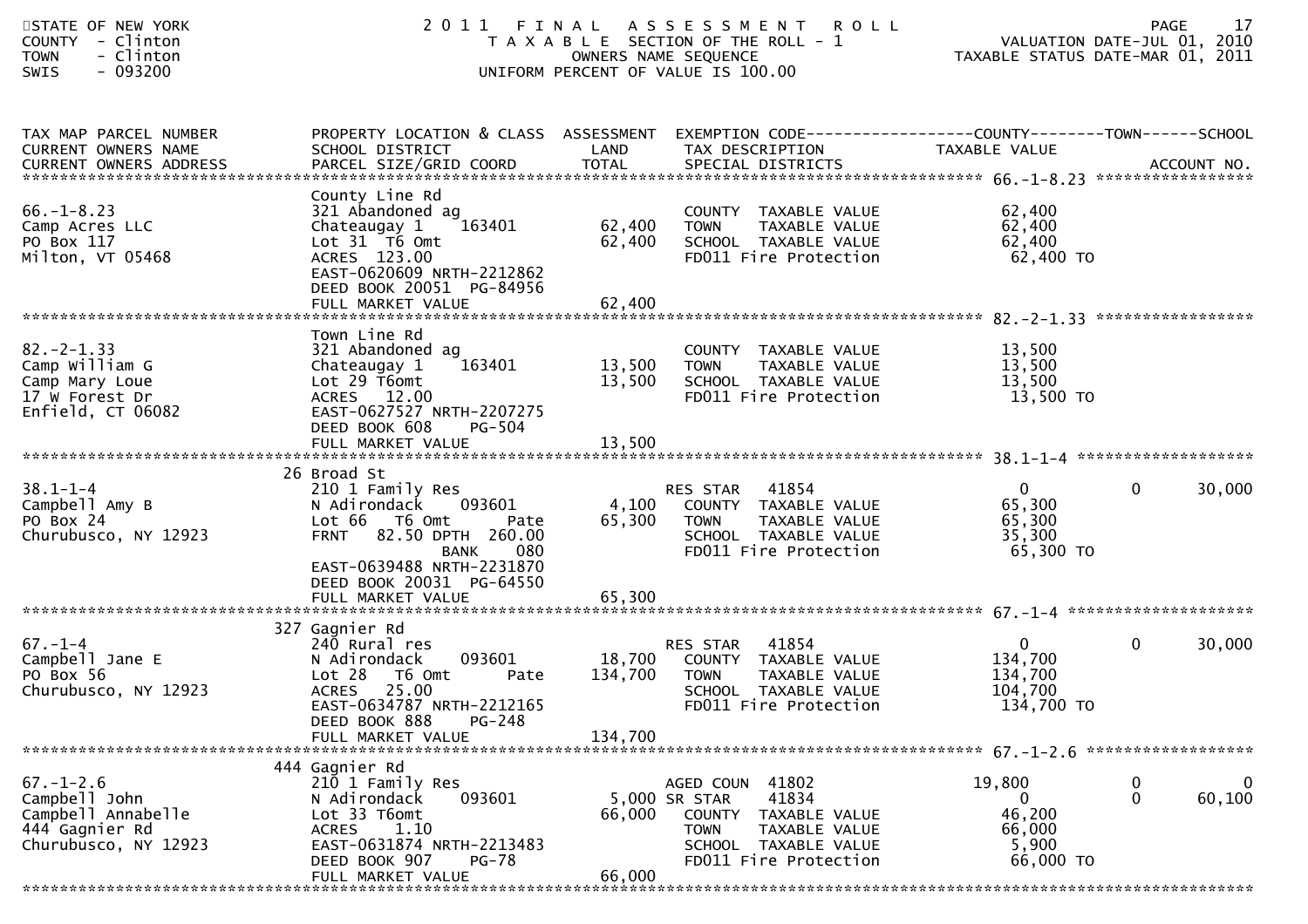| STATE OF NEW YORK<br><b>COUNTY</b><br>- Clinton<br>- Clinton<br><b>TOWN</b><br>$-093200$<br><b>SWIS</b>            | 2011                                                                                                                                                                        | FINAL                        | A S S E S S M E N T<br><b>ROLL</b><br>T A X A B L E SECTION OF THE ROLL - 1<br>OWNERS NAME SEQUENCE<br>UNIFORM PERCENT OF VALUE IS 100.00 | TAXABLE STATUS DATE-MAR 01, 2011                        | 18<br><b>PAGE</b><br>VALUATION DATE-JUL 01, 2010 |
|--------------------------------------------------------------------------------------------------------------------|-----------------------------------------------------------------------------------------------------------------------------------------------------------------------------|------------------------------|-------------------------------------------------------------------------------------------------------------------------------------------|---------------------------------------------------------|--------------------------------------------------|
| TAX MAP PARCEL NUMBER<br>CURRENT OWNERS NAME                                                                       | PROPERTY LOCATION & CLASS ASSESSMENT<br>SCHOOL DISTRICT                                                                                                                     | LAND                         | EXEMPTION CODE-----------------COUNTY-------TOWN------SCHOOL<br>TAX DESCRIPTION                                                           | TAXABLE VALUE                                           |                                                  |
| $67. - 1 - 2.111$<br>Campbell Life Use Irene<br>Campbell-Nichols Jane E<br>332 Campbell Rd<br>Churubusco, NY 12923 | 332 Campbell Rd<br>210 1 Family Res<br>093601<br>N Adirondack<br>Lot 33 T6omt<br>FRNT 175.00 DPTH 225.00<br>EAST-0630155 NRTH-2215024<br>DEED BOOK 20112 PG-39822           | 4,900<br>73,900              | 41834<br>SR STAR<br>COUNTY TAXABLE VALUE<br><b>TOWN</b><br>TAXABLE VALUE<br>SCHOOL TAXABLE VALUE<br>FD011 Fire Protection                 | $\mathbf{0}$<br>73,900<br>73,900<br>13,800<br>73,900 TO | $\mathbf{0}$<br>60,100                           |
| PRIOR OWNER ON 3/01/2011<br>Campbell Irene                                                                         | FULL MARKET VALUE                                                                                                                                                           | 73,900                       |                                                                                                                                           |                                                         |                                                  |
| $8. - 1 - 3.23$<br>Canton Patrick<br>4627 Chateau Pierrefonds<br>Pierrefonds QC, Canada<br><b>H9K 1L9</b>          | Rt 189<br>$314$ Rural vac<10<br>N Adirondack<br>093601<br>Lot 86 T6omt<br><b>ACRES</b><br>5.40<br>EAST-0637258 NRTH-2244861<br>DEED BOOK 633<br>PG-817<br>FULL MARKET VALUE | 8,500<br>8,500<br>8,500      | COUNTY TAXABLE VALUE<br>TAXABLE VALUE<br><b>TOWN</b><br>SCHOOL TAXABLE VALUE<br>FD011 Fire Protection                                     | 8,500<br>8,500<br>8,500<br>8,500 TO                     |                                                  |
|                                                                                                                    | 528 Lost Nation Rd                                                                                                                                                          |                              |                                                                                                                                           |                                                         |                                                  |
| $21. - 1 - 6.1$<br>Carlisto Michael<br>528 Lost Nation Rd<br>Churubusco, NY 12923                                  | 210 1 Family Res<br>Chateaugay 1<br>163401<br>Lot $72$ T6 Omt<br>Pate<br>3.70 BANK<br>080<br><b>ACRES</b><br>EAST-0621390 NRTH-2236331<br>DEED BOOK 20011 PG-36572          | 7,200<br>43,400              | 41854<br>RES STAR<br>COUNTY TAXABLE VALUE<br><b>TOWN</b><br>TAXABLE VALUE<br>SCHOOL TAXABLE VALUE<br>FD011 Fire Protection                | $\mathbf{0}$<br>43,400<br>43,400<br>13,400<br>43,400 TO | $\mathbf{0}$<br>30,000                           |
|                                                                                                                    |                                                                                                                                                                             |                              |                                                                                                                                           |                                                         | ******************                               |
| $68. - 1 - 8.3$<br>Carr John William<br>Carr Donna W<br>PO Box 74<br>Ellenburg Center, NY 12934                    | Rt 11<br>312 Vac w/imprv<br>093601<br>N Adirondack<br>Lot 26 T6 Omt<br>Pate<br>FRNT 313.70 DPTH<br>76.49<br>EAST-0644330 NRTH-2213800<br>DEED BOOK 20072 PG-6530            | 3,400<br>7,400               | COUNTY TAXABLE VALUE<br>TAXABLE VALUE<br><b>TOWN</b><br>SCHOOL TAXABLE VALUE<br>FD011 Fire Protection                                     | 7,400<br>7,400<br>7,400<br>7,400 TO                     |                                                  |
|                                                                                                                    | FULL MARKET VALUE                                                                                                                                                           | 7,400                        |                                                                                                                                           |                                                         |                                                  |
| $68. - 1 - 2.22$<br>Cassani Anthony<br>Cassani Jean<br>424 Sierra Lavin Rd<br>Barre, VT 05641                      | 6601 Rt 11<br>260 Seasonal res<br>093601<br>N Adirondack<br>Lot 34 T6omt<br>ACRES 179.00<br>EAST-0638603 NRTH-2216986<br>DEED BOOK 20021 PG-44003<br>FULL MARKET VALUE      | 75,200<br>111,300<br>111,300 | COUNTY TAXABLE VALUE<br><b>TOWN</b><br>TAXABLE VALUE<br>SCHOOL TAXABLE VALUE<br>FD011 Fire Protection                                     | 111,300<br>111,300<br>111,300<br>111,300 TO             |                                                  |
|                                                                                                                    |                                                                                                                                                                             |                              |                                                                                                                                           |                                                         |                                                  |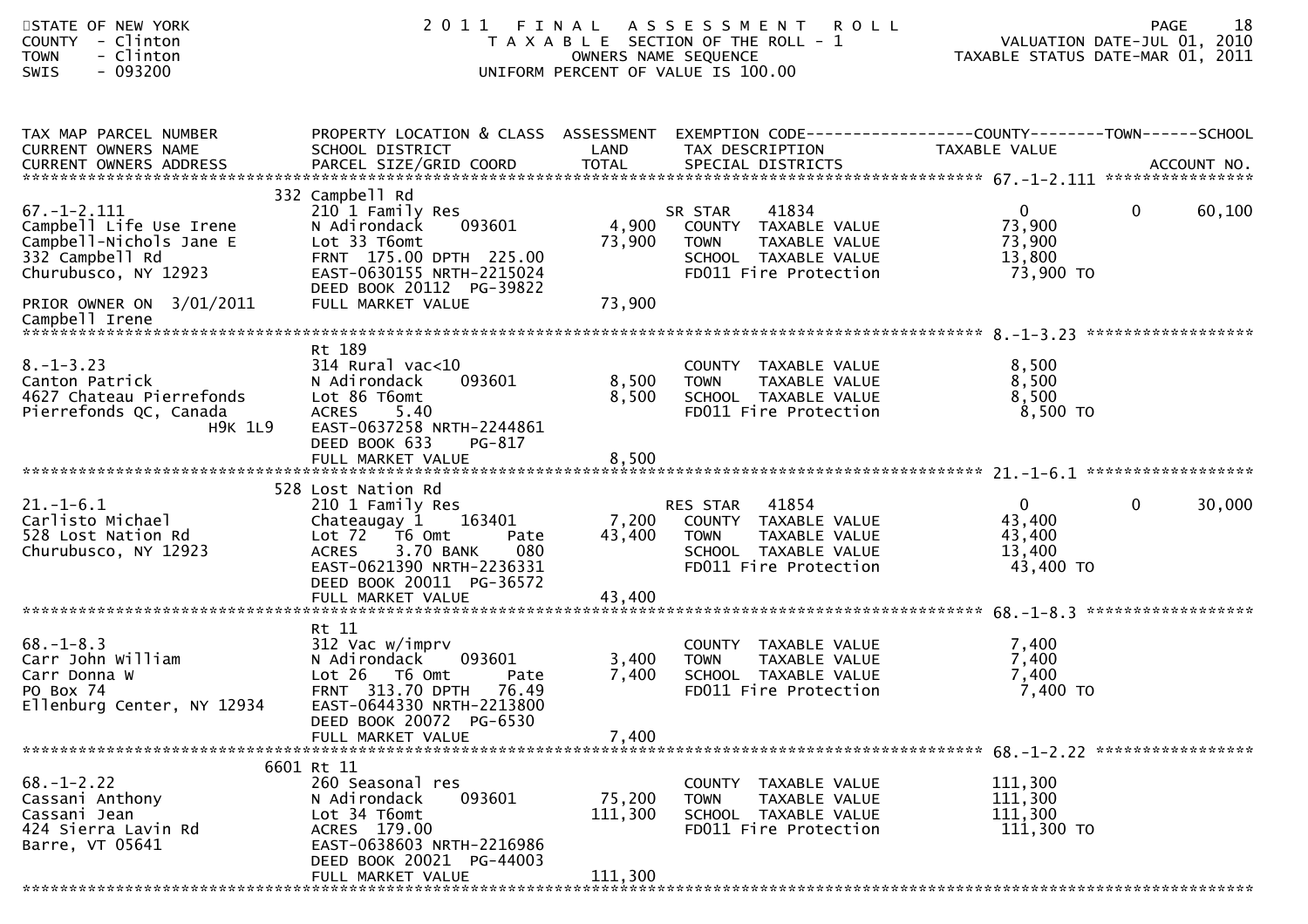| STATE OF NEW YORK<br>COUNTY - Clinton<br>- Clinton<br><b>TOWN</b><br><b>SWIS</b><br>- 093200                  | 2011<br>FINAL                                                                                                                                                                                      |                            | ASSESSMENT ROLL<br>T A X A B L E SECTION OF THE ROLL - 1<br>OWNERS NAME SEQUENCE<br>UNIFORM PERCENT OF VALUE IS 100.00                                                                                                           |                                                                              | 19<br><b>PAGE</b><br>VALUATION DATE-JUL 01, 2010<br>TAXABLE STATUS DATE-MAR 01, 2011 |
|---------------------------------------------------------------------------------------------------------------|----------------------------------------------------------------------------------------------------------------------------------------------------------------------------------------------------|----------------------------|----------------------------------------------------------------------------------------------------------------------------------------------------------------------------------------------------------------------------------|------------------------------------------------------------------------------|--------------------------------------------------------------------------------------|
| TAX MAP PARCEL NUMBER<br>CURRENT OWNERS NAME                                                                  | PROPERTY LOCATION & CLASS ASSESSMENT<br>SCHOOL DISTRICT                                                                                                                                            | LAND                       | EXEMPTION CODE-----------------COUNTY--------TOWN------SCHOOL<br>TAX DESCRIPTION                                                                                                                                                 | TAXABLE VALUE                                                                |                                                                                      |
| $7. - 1 - 10.2$<br>Casselman Mary Lynn<br>559 Frontier Rd<br>Churubusco, NY 12923                             | 559 Frontier Rd<br>311 Res vac land<br>Chateaugay 1<br>163401<br>Lot 88 T6omt<br>FRNT 150.00 DPTH 162.00<br>EAST-0628112 NRTH-2246027<br>DEED BOOK 923<br>PG-241<br>FULL MARKET VALUE              | 4,300<br>4,300<br>4,300    | COUNTY TAXABLE VALUE<br>TAXABLE VALUE<br><b>TOWN</b><br>SCHOOL TAXABLE VALUE<br>FD011 Fire Protection                                                                                                                            | 4,300<br>4,300<br>4,300<br>4,300 TO                                          |                                                                                      |
| $82 - 2 - 1.34$<br>Caswell Casey A<br>Caswell Kathleen I<br>PO Box 753<br>Chateaugay, NY 12920                | 338/340 Ryan Rd<br>210 1 Family Res<br>163401<br>Chateaugay 1<br>Lot 29 T6omt<br><b>ACRES</b><br>9.80<br>EAST-0625386 NRTH-2206967<br>DEED BOOK 1006<br>PG-166<br>FULL MARKET VALUE                | 20,200 RES STAR<br>128,700 | 65 PCT OF VALUE USED FOR EXEMPTION PURPOSES<br>WARNONALL 41121<br>41854<br>128,700 COUNTY TAXABLE VALUE<br>TAXABLE VALUE<br><b>TOWN</b><br>SCHOOL TAXABLE VALUE<br>FD011 Fire Protection                                         | 12,548<br>$\overline{0}$<br>116,152<br>116,700<br>98,700<br>128,700 TO       | 12,000<br>$\mathbf 0$<br>30,000<br>$\Omega$                                          |
| $82. -2 - 1.381$<br>Caswell Casey A<br>340 Ryan Rd<br>PO Box 753<br>Chateaugay, NY 12920                      | Number 5 Rd<br>$314$ Rural vac< $10$<br>Chateaugay 1<br>163401<br>Lot 29 T6omt<br><b>ACRES</b><br>4.30<br>EAST-0625991 NRTH-2206985<br>DEED BOOK 20051 PG-84688                                    | 7,600<br>7,600             | COUNTY TAXABLE VALUE<br>TAXABLE VALUE<br><b>TOWN</b><br>SCHOOL TAXABLE VALUE<br>FD011 Fire Protection                                                                                                                            | 7,600<br>7,600<br>7,600<br>7,600 TO                                          |                                                                                      |
| $21. - 1 - 13$<br>Cavaleri Gerald G<br>Cavaleri Frank<br>3221 The Boulevard<br>Westmount QC, Canada<br>H3Y1S4 | Lost Nation Rd<br>321 Abandoned ag<br>093601<br>N Adirondack<br>Lot 69<br>T6 Omt<br>Pate<br><b>ACRES</b><br>35.00<br>EAST-0623323 NRTH-2233047<br>DEED BOOK 613<br>PG-276<br>FULL MARKET VALUE     | 25,000<br>25,000<br>25,000 | COUNTY TAXABLE VALUE<br><b>TOWN</b><br>TAXABLE VALUE<br>SCHOOL TAXABLE VALUE<br>FD011 Fire Protection                                                                                                                            | 25,000<br>25,000<br>25,000<br>25,000 TO                                      |                                                                                      |
| $69. - 1 - 10$<br>Cayea Terry A<br>Cayea Margaret<br>6111 Rt 11<br>Ellenburg Center, NY 12934                 | 6111 Rt 11<br>240 Rural res<br>093601<br>N Adirondack<br>T6 Omt<br>Lot <sub>25</sub><br>Pate<br>21.20<br><b>ACRES</b><br>EAST-0649786 NRTH-2210323<br>DEED BOOK 565<br>PG-647<br>FULL MARKET VALUE | 60,300                     | 77 PCT OF VALUE USED FOR EXEMPTION PURPOSES<br>WARCOMALL 41131<br>18,700 WARDISALL 41141<br>60,300 RES STAR<br>41854<br>COUNTY<br>TAXABLE VALUE<br><b>TOWN</b><br>TAXABLE VALUE<br>SCHOOL TAXABLE VALUE<br>FD011 Fire Protection | 11,608<br>2,322<br>$\overline{0}$<br>46,370<br>46,370<br>30,300<br>60,300 TO | $\mathbf 0$<br>11,608<br>$\mathbf{0}$<br>2,322<br>30,000<br>$\Omega$                 |
| STATE OF NEW YORK                                                                                             | 2011                                                                                                                                                                                               | FINAL                      | A S S E S S M E N T<br><b>ROLL</b>                                                                                                                                                                                               |                                                                              | 20<br><b>PAGE</b>                                                                    |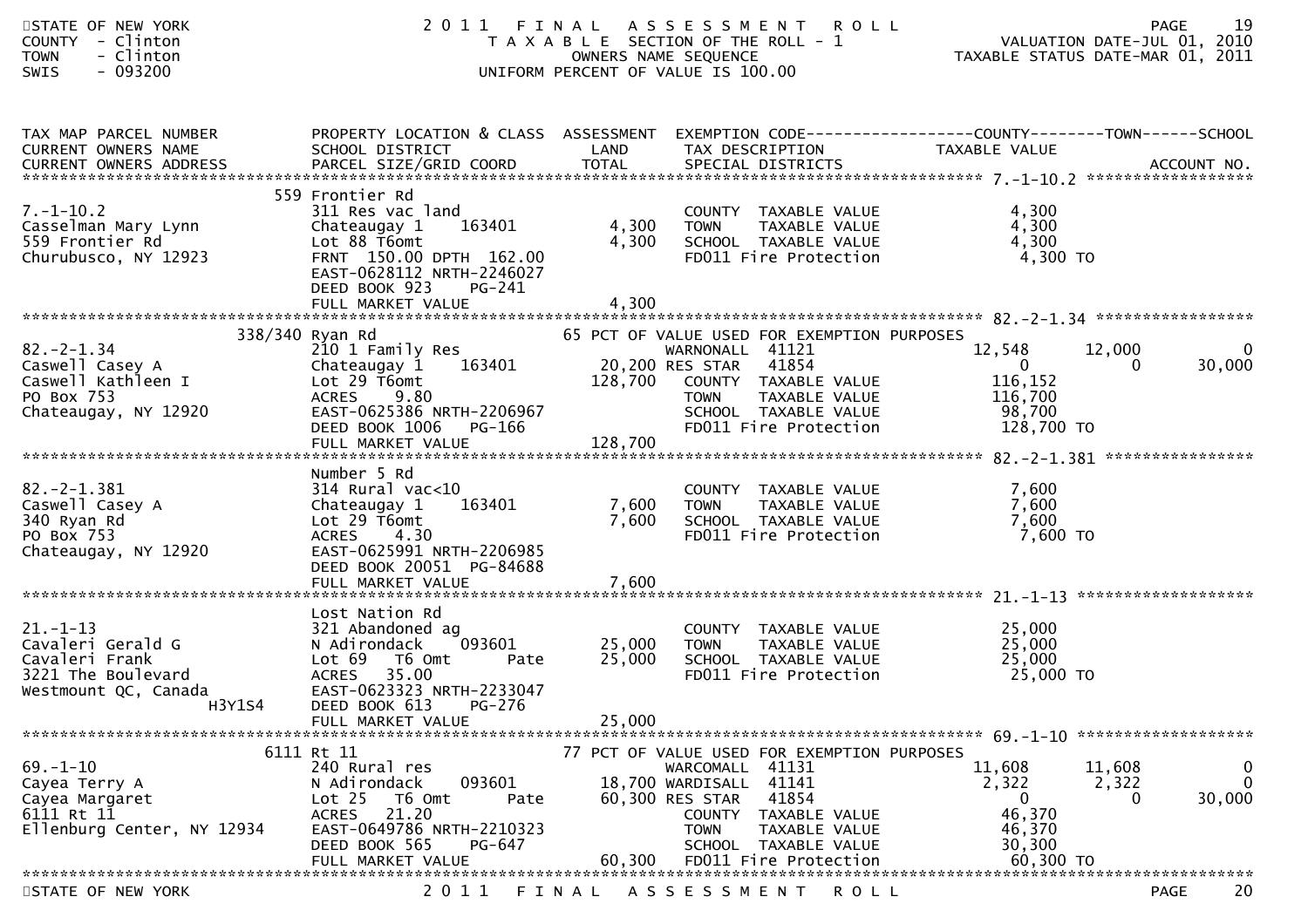| COUNTY      | Clinton   |
|-------------|-----------|
| <b>TOWN</b> | - Clinton |
|             | .         |

| TAX MAP PARCEL NUMBER<br><b>CURRENT OWNERS NAME</b>                                            | PROPERTY LOCATION & CLASS ASSESSMENT<br>SCHOOL DISTRICT                                                                                                                                     | LAND                       | EXEMPTION CODE---<br>TAX DESCRIPTION                                                                                    | ----------------COUNTY--------TOWN------SCHOOL<br>TAXABLE VALUE |                        |
|------------------------------------------------------------------------------------------------|---------------------------------------------------------------------------------------------------------------------------------------------------------------------------------------------|----------------------------|-------------------------------------------------------------------------------------------------------------------------|-----------------------------------------------------------------|------------------------|
| <b>CURRENT OWNERS ADDRESS</b>                                                                  | PARCEL SIZE/GRID COORD                                                                                                                                                                      | <b>TOTAL</b>               | SPECIAL DISTRICTS                                                                                                       |                                                                 | ACCOUNT NO.            |
| $69. - 1 - 12$<br>Cayea Terry A<br>Cayea Margaret<br>6111 Rt 11<br>Ellenburg Center, NY 12934  | Rt 11<br>321 Abandoned ag<br>N Adirondack<br>093601<br>Lot <sub>25</sub><br>T6 Omt<br>Pate<br>ACRES 11.80<br>EAST-0648882 NRTH-2211030<br>DEED BOOK 565<br>PG-647<br>FULL MARKET VALUE      | 12,000<br>12,000<br>12,000 | COUNTY TAXABLE VALUE<br>TAXABLE VALUE<br><b>TOWN</b><br>SCHOOL TAXABLE VALUE<br>FD011 Fire Protection                   | 12,000<br>12,000<br>12,000<br>12,000 TO                         |                        |
| $54. - 2 - 9$<br>Cerbone Joseph A                                                              | Lafrancis Rd<br>321 Abandoned ag<br>093601<br>N Adirondack                                                                                                                                  | 27,500                     | COUNTY TAXABLE VALUE<br><b>TOWN</b><br>TAXABLE VALUE                                                                    | 27,500<br>27,500                                                |                        |
| Cerbone Rose R<br>107 Tocco Pl Apt B<br>Yonkers, NY 10704                                      | Lot 37 T6 Omt<br>Survey Map 20061/99069 Lo<br>ACRES 40.00<br>EAST-0652778 NRTH-2220096<br>DEED BOOK 20062 PG-519                                                                            | 27,500                     | SCHOOL TAXABLE VALUE<br>FD011 Fire Protection                                                                           | 27,500<br>27,500 TO                                             |                        |
|                                                                                                | FULL MARKET VALUE                                                                                                                                                                           | 27,500                     |                                                                                                                         |                                                                 |                        |
| $82 - 2 - 1.8$<br>Chapman Bryan S<br>443 Ryan Rd<br>Churubusco, NY 12923                       | 443 Ryan Rd<br>240 Rural res<br>163401<br>Chateaugay 1<br>Lot 30 T6omt<br>ACRES 10.00 BANK<br>020<br>EAST-0624155 NRTH-2208706                                                              | 9,500<br>90,500            | 41854<br><b>RES STAR</b><br>COUNTY TAXABLE VALUE<br>TAXABLE VALUE<br><b>TOWN</b><br>SCHOOL TAXABLE VALUE                | $\mathbf{0}$<br>90,500<br>90,500<br>60,500<br>90,500 TO         | $\mathbf{0}$<br>30,000 |
|                                                                                                | DEED BOOK 99001 PG-09316<br>FULL MARKET VALUE                                                                                                                                               | 90,500                     | FD011 Fire Protection                                                                                                   |                                                                 |                        |
| $38.1 - 1 - 12$<br>Charette Arthur<br>Charette Ann T<br>Main St Box 55<br>Churubusco, NY 12923 | 34 Smith St<br>210 1 Family Res<br>093601<br>N Adirondack<br>Lot 66  T6 0mt<br>Pate<br>FRNT 102.00 DPTH 284.40<br>EAST-0640340 NRTH-2231674<br>DEED BOOK 709<br>PG-316<br>FULL MARKET VALUE | 4,600<br>58,500<br>58,500  | RES STAR 41854<br>COUNTY TAXABLE VALUE<br><b>TOWN</b><br>TAXABLE VALUE<br>SCHOOL TAXABLE VALUE<br>FD011 Fire Protection | $\Omega$<br>58,500<br>58,500<br>28,500<br>58,500 TO             | $\Omega$<br>30,000     |
|                                                                                                | Santamore Rd                                                                                                                                                                                |                            |                                                                                                                         |                                                                 |                        |
| $22 - 1 - 21$<br>Cheney Shawn<br>10 Broadway St<br>Swanton, VT 05488                           | 321 Abandoned ag<br>163401<br>Chateaugay 1<br>Lot 88 T6 Omt<br>ACRES 25.00<br>EAST-0628075 NRTH-2238214<br>DEED BOOK 20092 PG-24984<br>FULL MARKET VALUE                                    | 9,800<br>9,800<br>9,800    | COUNTY TAXABLE VALUE<br>TAXABLE VALUE<br><b>TOWN</b><br>SCHOOL TAXABLE VALUE<br>FD011 Fire Protection                   | 9,800<br>9,800<br>9,800<br>9,800 TO                             |                        |
| STATE OF NEW YORK                                                                              |                                                                                                                                                                                             |                            | 2011 FINAL ASSESSMENT ROLL                                                                                              |                                                                 | 21<br><b>PAGE</b>      |
|                                                                                                |                                                                                                                                                                                             |                            |                                                                                                                         |                                                                 |                        |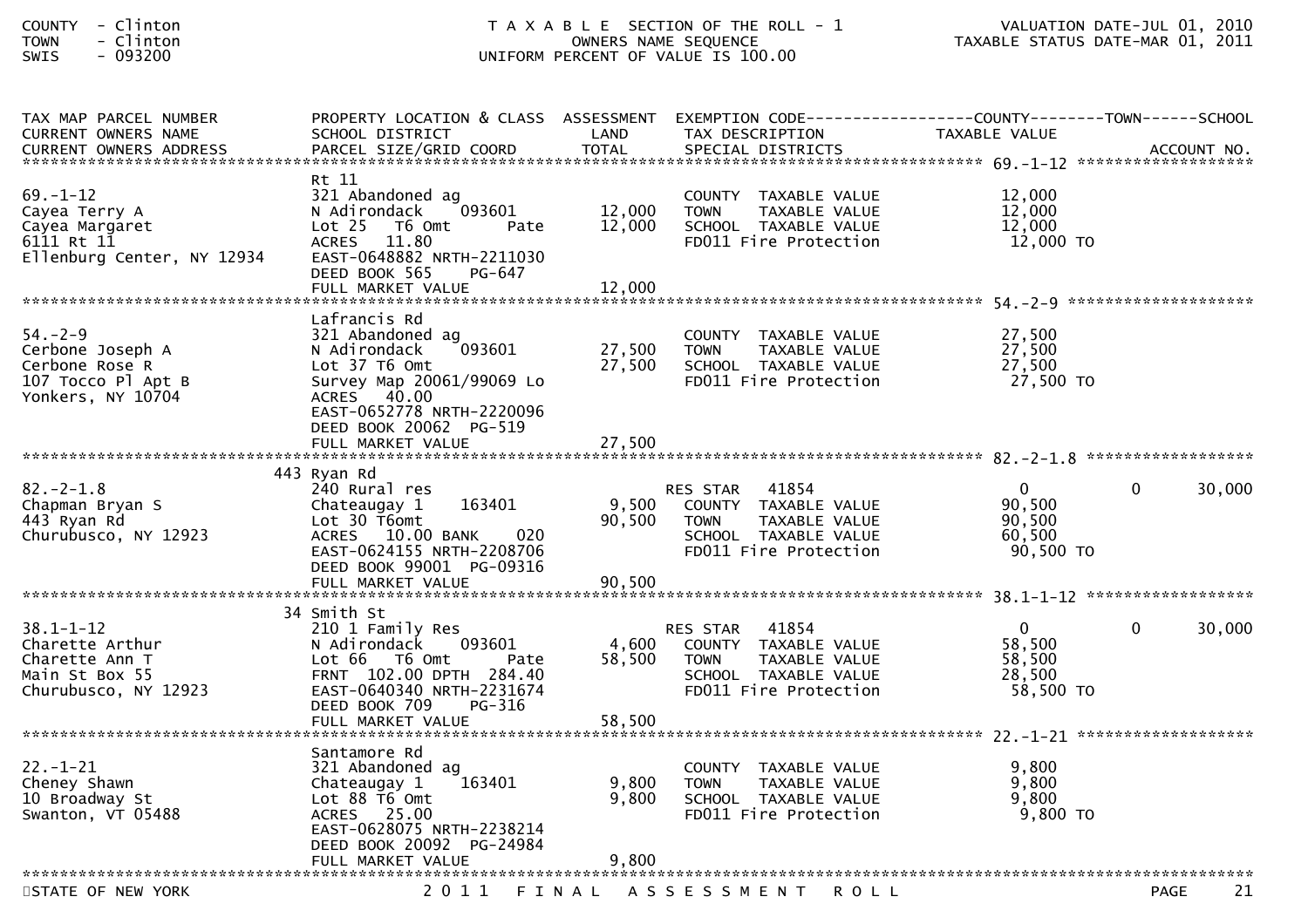| COUNTY       | $\overline{\phantom{0}}$ | Clinton |  |
|--------------|--------------------------|---------|--|
| TOWN         | -                        | Clinton |  |
| $C \cup T C$ |                          | . nadan |  |

| TAX MAP PARCEL NUMBER<br><b>CURRENT OWNERS NAME</b><br><b>CURRENT OWNERS ADDRESS</b>                                            | PROPERTY LOCATION & CLASS ASSESSMENT EXEMPTION CODE----------------COUNTY--------TOWN------SCHOOL<br>SCHOOL DISTRICT<br>PARCEL SIZE/GRID COORD                                       | LAND<br><b>TOTAL</b>      | TAX DESCRIPTION<br>SPECIAL DISTRICTS                                                                                                                        | TAXABLE VALUE                                                    |                 | ACCOUNT NO. |
|---------------------------------------------------------------------------------------------------------------------------------|--------------------------------------------------------------------------------------------------------------------------------------------------------------------------------------|---------------------------|-------------------------------------------------------------------------------------------------------------------------------------------------------------|------------------------------------------------------------------|-----------------|-------------|
|                                                                                                                                 |                                                                                                                                                                                      |                           |                                                                                                                                                             |                                                                  |                 |             |
| $82 - 2 - 1.11$<br>Cheng Kee Shun<br>302 No 5 Rd<br>Chateaugay, NY 12920                                                        | 302 Number 5 Rd<br>270 Mfg housing<br>163401<br>Chateaugay 1<br>Lot $30$ T6omt<br><b>ACRES</b><br>7.80<br>EAST-0623463 NRTH-2206510<br>DEED BOOK 20082 PG-14586<br>FULL MARKET VALUE | 9,800<br>45,000<br>45,000 | COUNTY TAXABLE VALUE<br>TAXABLE VALUE<br><b>TOWN</b><br>SCHOOL TAXABLE VALUE<br>FD011 Fire Protection                                                       | 45,000<br>45,000<br>45,000<br>45,000 TO                          |                 |             |
|                                                                                                                                 | Soucia Rd                                                                                                                                                                            |                           |                                                                                                                                                             |                                                                  |                 |             |
| $10.-1-1.1$<br>Churusbusco Lodge Inc<br>Attn: Mortgage Services Inc<br>350 Main St Apt 100<br>Burlington, VT 05401-3413         | 321 Abandoned ag<br>N Adirondack<br>093601<br>Lot 79-80-81-82 T6omt<br>ACRES 1275.00<br>EAST-0665983 NRTH-2245008<br>DEED BOOK 1002<br>$PG-78$                                       | 272,700<br>272,700        | COUNTY TAXABLE VALUE<br>TAXABLE VALUE<br><b>TOWN</b><br>SCHOOL TAXABLE VALUE<br>FD011 Fire Protection                                                       | 272,700<br>272,700<br>272,700<br>272,700 TO                      |                 |             |
|                                                                                                                                 |                                                                                                                                                                                      |                           |                                                                                                                                                             |                                                                  |                 |             |
|                                                                                                                                 | 6825 Rt 11                                                                                                                                                                           |                           |                                                                                                                                                             |                                                                  |                 |             |
| $53. - 1 - 19.25$<br>Ciavattone Joseph N<br>15689 Gaucher<br>Pierre Fonds QC, Canada<br><b>H9H4C2</b>                           | 270 Mfg housing<br>093601<br>N Adirondack<br>Lot 47 T6omt<br>5.00<br><b>ACRES</b><br>EAST-0635993 NRTH-2220630<br>DEED BOOK 20021 PG-43013                                           | 7,800<br>36,400           | COUNTY TAXABLE VALUE<br><b>TOWN</b><br>TAXABLE VALUE<br>SCHOOL TAXABLE VALUE<br>FD011 Fire Protection                                                       | 36,400<br>36,400<br>36,400<br>36,400 TO                          |                 |             |
|                                                                                                                                 |                                                                                                                                                                                      |                           |                                                                                                                                                             |                                                                  |                 |             |
|                                                                                                                                 |                                                                                                                                                                                      |                           |                                                                                                                                                             |                                                                  |                 |             |
| $38.1 - 1 - 45$<br>Clark William<br>Clark Bertha<br>c/o Heather Miller<br>PO Box 58<br>Churubusco, NY 12923                     | 11 Smith St<br>220 2 Family Res<br>N Adirondack<br>093601<br>Lot 66<br>T6 Omt<br>Pate<br>1.00<br><b>ACRES</b><br>EAST-0640034 NRTH-2231068<br>DEED BOOK 20061 PG-91439               | 58.600                    | <b>VETERANS</b><br>41101<br>5,000 SR STAR<br>41834<br>COUNTY TAXABLE VALUE<br><b>TOWN</b><br>TAXABLE VALUE<br>SCHOOL TAXABLE VALUE<br>FD011 Fire Protection | 900<br>$\mathbf{0}$<br>57,700<br>57,700<br>$\Omega$<br>58,600 TO | 900<br>$\Omega$ | 58,600      |
|                                                                                                                                 |                                                                                                                                                                                      |                           |                                                                                                                                                             |                                                                  |                 |             |
|                                                                                                                                 | 478 Clinton Mills Rd                                                                                                                                                                 |                           |                                                                                                                                                             |                                                                  |                 |             |
| $25. - 1 - 13.1$<br>Cole Dennis H<br>Cole Patricia<br>core ratricia<br>478 Clinton Mills Rd<br>-77<br>Ellenburg Depot, NY 12935 | 270 Mfg housing<br>N Adirondack<br>093601<br>Lot 63 T6 Omt<br>Pate<br>FRNT 289.00 DPTH 144.00<br>EAST-0660246 NRTH-2233615<br>PG-328<br>DEED BOOK 658                                | 4,600<br>20,000           | 41854<br><b>RES STAR</b><br>COUNTY TAXABLE VALUE<br>TAXABLE VALUE<br><b>TOWN</b><br>SCHOOL TAXABLE VALUE<br>FD011 Fire Protection                           | $\mathbf{0}$<br>20,000<br>20,000<br>$\Omega$<br>20,000 TO        | $\Omega$        | 20,000      |
|                                                                                                                                 |                                                                                                                                                                                      |                           |                                                                                                                                                             |                                                                  |                 |             |
| STATE OF NEW YORK<br>COUNTY - Clinton                                                                                           |                                                                                                                                                                                      |                           | 2011 FINAL ASSESSMENT<br><b>ROLL</b><br>T A X A B L E SECTION OF THE ROLL - 1                                                                               | VALUATION DATE-JUL 01, 2010                                      | PAGE            | 22          |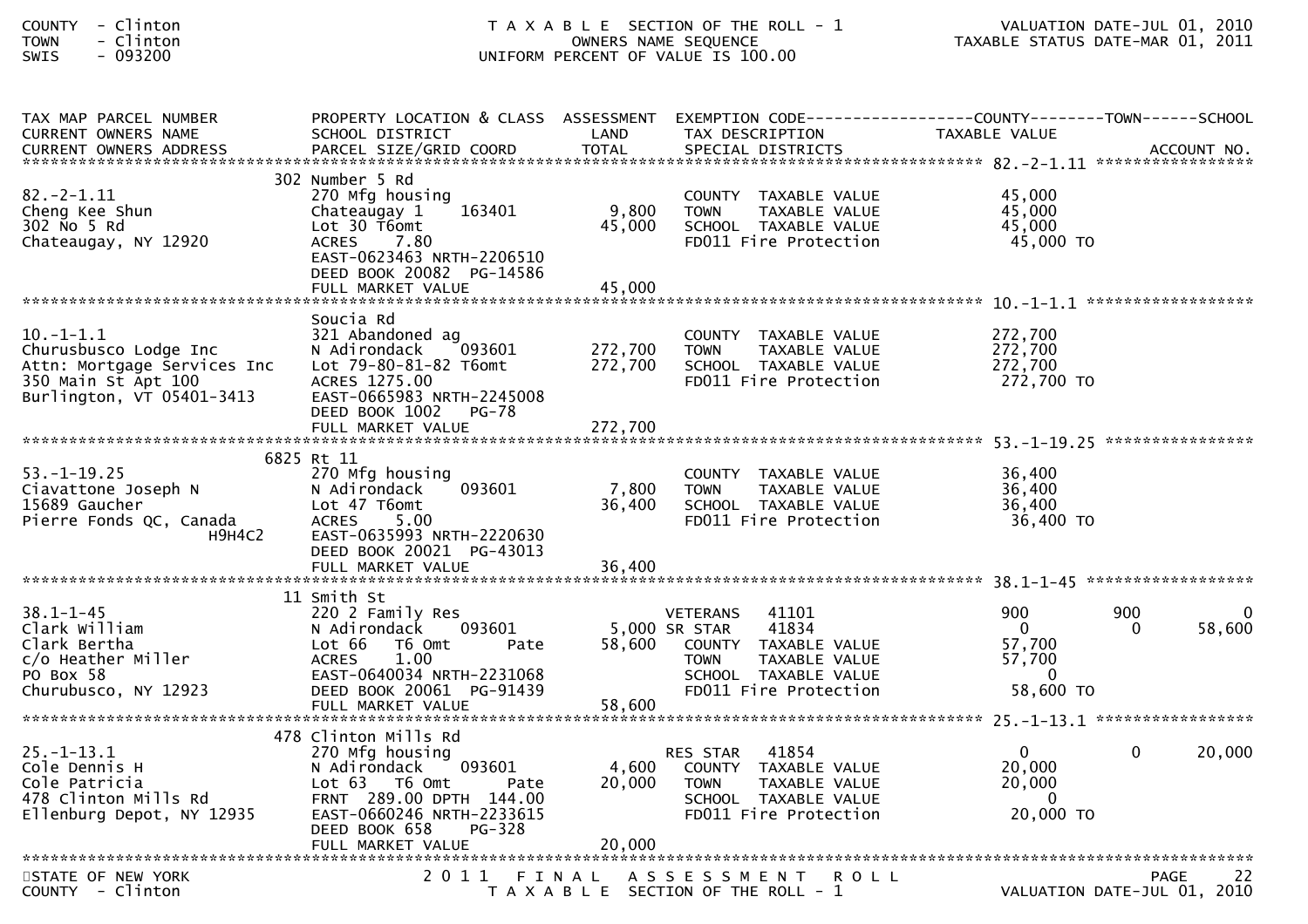| TAX MAP PARCEL NUMBER                                                                  |                                                                                                                                                                                         |                            |                                                                                                             | PROPERTY LOCATION & CLASS ASSESSMENT EXEMPTION CODE---------------COUNTY-------TOWN------SCHOOL     |
|----------------------------------------------------------------------------------------|-----------------------------------------------------------------------------------------------------------------------------------------------------------------------------------------|----------------------------|-------------------------------------------------------------------------------------------------------------|-----------------------------------------------------------------------------------------------------|
| <b>CURRENT OWNERS NAME</b>                                                             | SCHOOL DISTRICT                                                                                                                                                                         | LAND                       | TAX DESCRIPTION                                                                                             | TAXABLE VALUE                                                                                       |
|                                                                                        |                                                                                                                                                                                         |                            |                                                                                                             |                                                                                                     |
| $24. - 1 - 4$<br>Cole Life Use Florence<br>Cole Richard A                              | 584 Clinton Mills Rd<br>210 1 Family Res<br>093601<br>N Adirondack<br>Lot 63<br>T6 Omt<br>Pate                                                                                          | 71,300 SR STAR             | 97 PCT OF VALUE USED FOR EXEMPTION PURPOSES<br>41101<br><b>VETERANS</b><br>7,400 AGED C&T<br>41801<br>41834 | 1,600<br>1,600<br>33,805<br>33,805<br>$\Omega$<br>60,100<br>$\overline{\mathbf{0}}$<br>$\mathbf{0}$ |
| 822 Hayford Rd<br>Champlain, NY 12919                                                  | 4.00<br><b>ACRES</b><br>EAST-0657819 NRTH-2233459<br>DEED BOOK 889<br>PG-50                                                                                                             |                            | COUNTY TAXABLE VALUE<br>TAXABLE VALUE<br>TOWN<br>SCHOOL TAXABLE VALUE                                       | 35,895<br>35,895<br>11,200                                                                          |
|                                                                                        |                                                                                                                                                                                         |                            |                                                                                                             |                                                                                                     |
| $39. - 1 - 2$<br>Cole Richard<br>Fayette Hugh<br>822 Hayford Rd<br>Champlain, NY 12919 | Clinton Mills Rd<br>321 Abandoned ag<br>093601<br>N Adirondack<br>Lot 57 76 0mt<br>Pate<br>ACRES 940.00<br>EAST-0657145 NRTH-2232119<br>DEED BOOK 20021 PG-49704                        | 194,600<br>194,600         | COUNTY TAXABLE VALUE<br><b>TOWN</b><br>TAXABLE VALUE<br>SCHOOL TAXABLE VALUE<br>FD011 Fire Protection       | 194,600<br>194,600<br>194.600<br>194,600 TO                                                         |
|                                                                                        |                                                                                                                                                                                         |                            |                                                                                                             |                                                                                                     |
| $24. - 1 - 3.21$<br>Cole Richard A<br>822 Hayford Rd<br>Champlain, NY 12919            | Clinton Mills Rd<br>920 Priv Hunt/Fi<br>093601<br>N Adirondack<br>Lot 63 T6omt<br>ACRES 231.50<br>EAST-0657123 NRTH-2235731<br>DEED BOOK 889<br><b>PG-56</b><br>FULL MARKET VALUE       | 85,900<br>85,900<br>85,900 | COUNTY TAXABLE VALUE<br>TAXABLE VALUE<br><b>TOWN</b><br>SCHOOL TAXABLE VALUE<br>FD011 Fire Protection       | 85,900<br>85,900<br>85,900<br>85,900 TO                                                             |
| $38. - 1 - 10$<br>Cole Richard A<br>822 Hayford Rd<br>Champlain, NY 12919              | Rt 189<br>323 Vacant rural<br>093601<br>N Adirondack<br>Lot 43  T6 Omt<br>Pate<br>ACRES 104.50<br>EAST-0647380 NRTH-2234262<br>DEED BOOK 20031 PG-58429                                 | 44,900<br>44,900           | COUNTY TAXABLE VALUE<br><b>TOWN</b><br>TAXABLE VALUE<br>SCHOOL TAXABLE VALUE<br>FD011 Fire Protection       | 44,900<br>44,900<br>44,900<br>44,900 TO                                                             |
|                                                                                        |                                                                                                                                                                                         |                            |                                                                                                             |                                                                                                     |
| $24. - 1 - 3.23$<br>Cole Ronald<br>Cole Jason<br>15 Erwin Ave<br>Massena, NY 13662     | 614 Clinton Mills Rd<br>270 Mfg housing<br>093601<br>N Adirondack<br>Lot 63 T6OMT<br><b>ACRES</b><br>1.90<br>EAST-0656873 NRTH-2233353<br>DEED BOOK 20102 PG-36998<br>FULL MARKET VALUE | 5,700<br>17,000<br>17,000  | COUNTY TAXABLE VALUE<br><b>TOWN</b><br>TAXABLE VALUE<br>SCHOOL TAXABLE VALUE<br>FD011 Fire Protection       | 17,000<br>17,000<br>17,000<br>17,000 TO                                                             |
|                                                                                        |                                                                                                                                                                                         |                            |                                                                                                             |                                                                                                     |
| STATE OF NEW YORK<br>COUNTY - Clinton<br>- Clinton<br><b>TOWN</b>                      |                                                                                                                                                                                         | OWNERS NAME SEQUENCE       | 2011 FINAL ASSESSMENT<br><b>ROLL</b><br>T A X A B L E SECTION OF THE ROLL - 1                               | 23<br>PAGE<br>VALUATION DATE-JUL 01, 2010<br>TAXABLE STATUS DATE-MAR 01, 2011                       |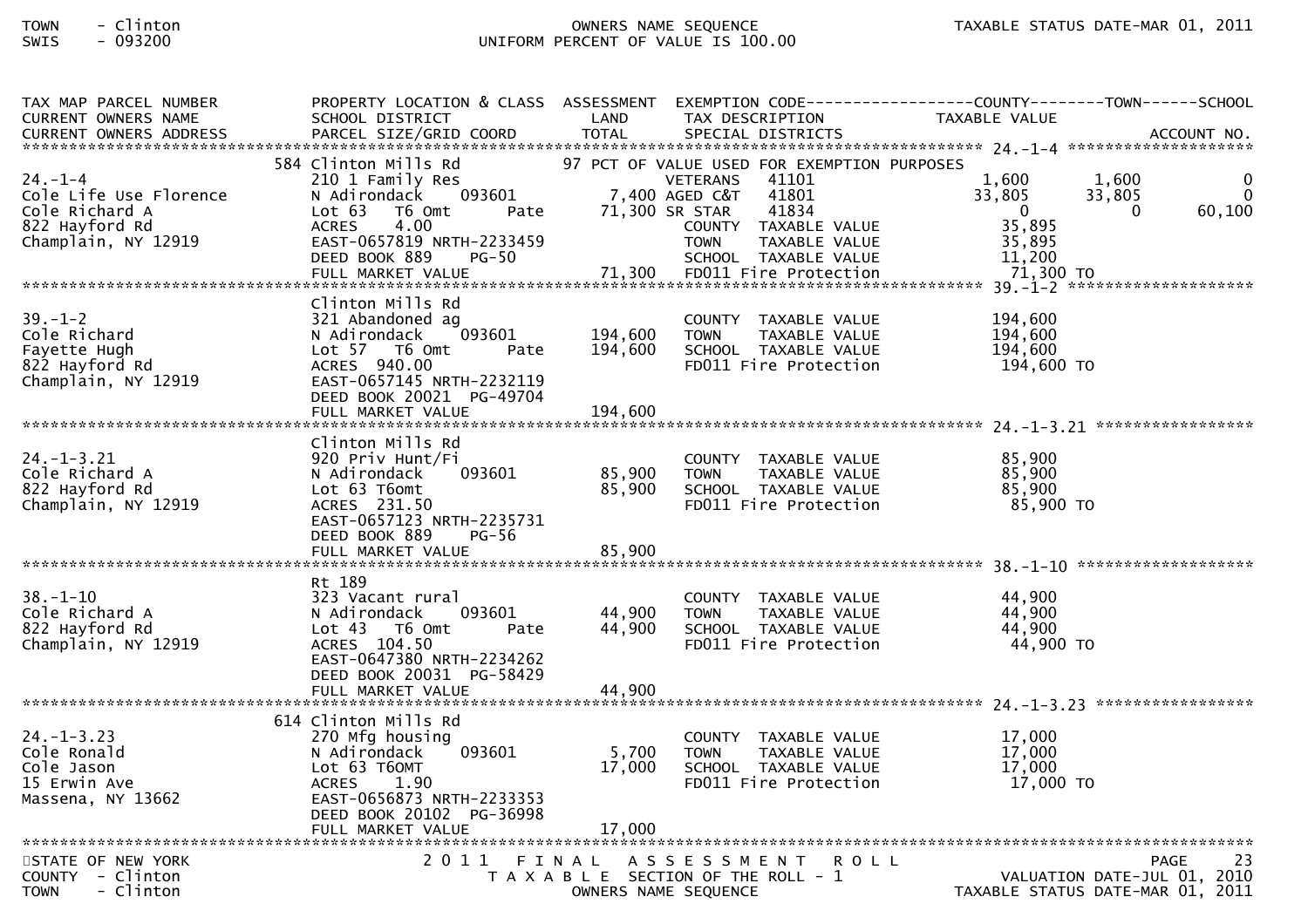| TAX MAP PARCEL NUMBER                                                      | PROPERTY LOCATION & CLASS ASSESSMENT EXEMPTION CODE---------------COUNTY-------TOWN------SCHOOL |            |                                                            |                                       |                             |
|----------------------------------------------------------------------------|-------------------------------------------------------------------------------------------------|------------|------------------------------------------------------------|---------------------------------------|-----------------------------|
| CURRENT OWNERS NAME                                                        | SCHOOL DISTRICT<br><b>Example 12 District LAND</b>                                              |            | TAX DESCRIPTION                                            | TAXABLE VALUE                         |                             |
|                                                                            |                                                                                                 |            |                                                            |                                       |                             |
|                                                                            |                                                                                                 |            |                                                            |                                       |                             |
|                                                                            | 126 Rogers Rd                                                                                   |            |                                                            |                                       |                             |
| $24. - 1 - 7$                                                              | 210 1 Family Res                                                                                |            | COUNTY TAXABLE VALUE<br>TOWN      TAXABLE VALUE            | 21,400                                |                             |
| Cole Timothy L                                                             | 093601<br>N Adirondack                                                                          | 4,300 TOWN |                                                            | 21,400                                |                             |
| Cole Mary J                                                                | Lot 64 T6 Omt<br>Pate                                                                           | 21,400     | SCHOOL TAXABLE VALUE                                       | 21,400                                |                             |
| 4341 Meadow View Dr                                                        | FRNT 150.00 DPTH 150.00                                                                         |            | FD011 Fire Protection                                      | 21,400 TO                             |                             |
| Canfield, OH 44406                                                         | EAST-0652507 NRTH-2233175                                                                       |            |                                                            |                                       |                             |
|                                                                            | DEED BOOK 20031 PG-64837                                                                        |            |                                                            |                                       |                             |
|                                                                            | FULL MARKET VALUE                                                                               | 21,400     |                                                            |                                       |                             |
|                                                                            |                                                                                                 |            |                                                            |                                       |                             |
|                                                                            | 911/929 Ryan Rd                                                                                 |            | 53 PCT OF VALUE USED FOR EXEMPTION PURPOSES                |                                       |                             |
| $51. - 1 - 11.1$                                                           | 240 Rural res                                                                                   |            | AGED COUN 41802                                            | 33,390                                | $\mathbf{0}$                |
| Cole William C<br>Cole Shirley L<br>915 Ryan Rd<br>Churubusco, NY 12923    |                                                                                                 |            | 41834                                                      | $\overline{0}$                        | $\mathbf{0}$<br>60,100      |
|                                                                            | Lot 50 T6 Omt Pate 126,000 RS STAR MH 41864                                                     |            |                                                            | $\mathbf 0$                           | $\mathbf 0$<br>7,000        |
|                                                                            |                                                                                                 |            |                                                            | $\mathbf 0$                           | 10,000                      |
|                                                                            | EUL JU<br>Survey Map 2008/217885<br>ACRES 108.63 COUNTY TAXABLE VALUE                           |            |                                                            | 92,610                                |                             |
|                                                                            | EAST-0622068 NRTH-2218931                                                                       |            | <b>TOWN</b>                                                |                                       |                             |
|                                                                            | DEED BOOK 20082 PG-17888                                                                        |            |                                                            |                                       |                             |
|                                                                            |                                                                                                 |            |                                                            |                                       |                             |
|                                                                            |                                                                                                 |            |                                                            |                                       |                             |
|                                                                            | 624 Lost Nation Rd                                                                              |            |                                                            |                                       |                             |
| $21. - 1 - 8.2$                                                            | 210 1 Family Res                                                                                |            | COUNTY TAXABLE VALUE                                       | 11,200                                |                             |
| Collins Jeremy<br>Collins Jeremy<br>Box 100 Harris Rd<br>Merrill, NY 12955 | Chateaugay 1 163401                                                                             | 6,000 TOWN | TOWN IMANULL<br>SCHOOL TAXABLE VALUE<br>In Time Protection | TAXABLE VALUE<br>TAXABLE VALUE 11,200 |                             |
|                                                                            | Lot 89 T6omt                                                                                    | 11,200     |                                                            |                                       |                             |
| Merrill, NY 12955                                                          | ACRES 2.40                                                                                      |            | FD011 Fire Protection                                      | 11,200 TO                             |                             |
|                                                                            | EAST-0621100 NRTH-2238687                                                                       |            |                                                            |                                       |                             |
|                                                                            | DEED BOOK 20082 PG-19871                                                                        |            |                                                            |                                       |                             |
|                                                                            | FULL MARKET VALUE                                                                               | 11,200     |                                                            |                                       |                             |
|                                                                            |                                                                                                 |            |                                                            |                                       |                             |
|                                                                            | whalen Rd                                                                                       |            |                                                            |                                       |                             |
| $22. - 1 - 20.2$                                                           | 321 Abandoned ag                                                                                |            | COUNTY TAXABLE VALUE                                       | 43,600                                |                             |
| Coryer Rickey                                                              | 093601<br>N Adirondack                                                                          | 43,600     | <b>TOWN</b><br>TAXABLE VALUE                               | 43,600                                |                             |
| 2014 Rt 374                                                                | Lot 72 T6omt                                                                                    | 43,600     | SCHOOL TAXABLE VALUE                                       | 43,600                                |                             |
| Ellenburg Depot, NY 12935                                                  | ACRES 113.00                                                                                    |            | FD011 Fire Protection                                      | 43,600 TO                             |                             |
|                                                                            | EAST-0625934 NRTH-2235533                                                                       |            |                                                            |                                       |                             |
|                                                                            | DEED BOOK 791<br>PG-240                                                                         |            |                                                            |                                       |                             |
|                                                                            |                                                                                                 |            |                                                            |                                       |                             |
|                                                                            |                                                                                                 |            |                                                            |                                       |                             |
|                                                                            | Clinton Mills Rd                                                                                |            |                                                            |                                       |                             |
| $24. - 1 - 3.24$                                                           | 314 Rural vac<10                                                                                |            | COUNTY TAXABLE VALUE                                       | 6,000                                 |                             |
| Cote Pierre                                                                | 093601<br>N Adirondack                                                                          |            | 6,000 TOWN<br>TAXABLE VALUE                                | 6,000                                 |                             |
| 117 Route 201                                                              | Lot 63 T6omt                                                                                    | 6,000      | SCHOOL TAXABLE VALUE                                       | 6,000                                 |                             |
| St-Louis-Gonz QC, JOS 1TO                                                  | ACRES<br>2.20                                                                                   |            | FD011 Fire Protection                                      | $6,000$ TO                            |                             |
|                                                                            | EAST-0657103 NRTH-2233381                                                                       |            |                                                            |                                       |                             |
|                                                                            | DEED BOOK 20102 PG-36997                                                                        |            |                                                            |                                       |                             |
|                                                                            | FULL MARKET VALUE                                                                               | 6,000      |                                                            |                                       |                             |
|                                                                            |                                                                                                 |            |                                                            |                                       |                             |
| STATE OF NEW YORK                                                          | 2011                                                                                            |            | FINAL ASSESSMENT ROLL                                      |                                       | 24<br><b>PAGE</b>           |
| - Clinton<br><b>COUNTY</b>                                                 |                                                                                                 |            | T A X A B L E SECTION OF THE ROLL - 1                      |                                       | VALUATION DATE-JUL 01, 2010 |
| - Clinton<br><b>TOWN</b>                                                   |                                                                                                 |            | OWNERS NAME SEQUENCE                                       | TAXABLE STATUS DATE-MAR 01, 2011      |                             |
|                                                                            |                                                                                                 |            |                                                            |                                       |                             |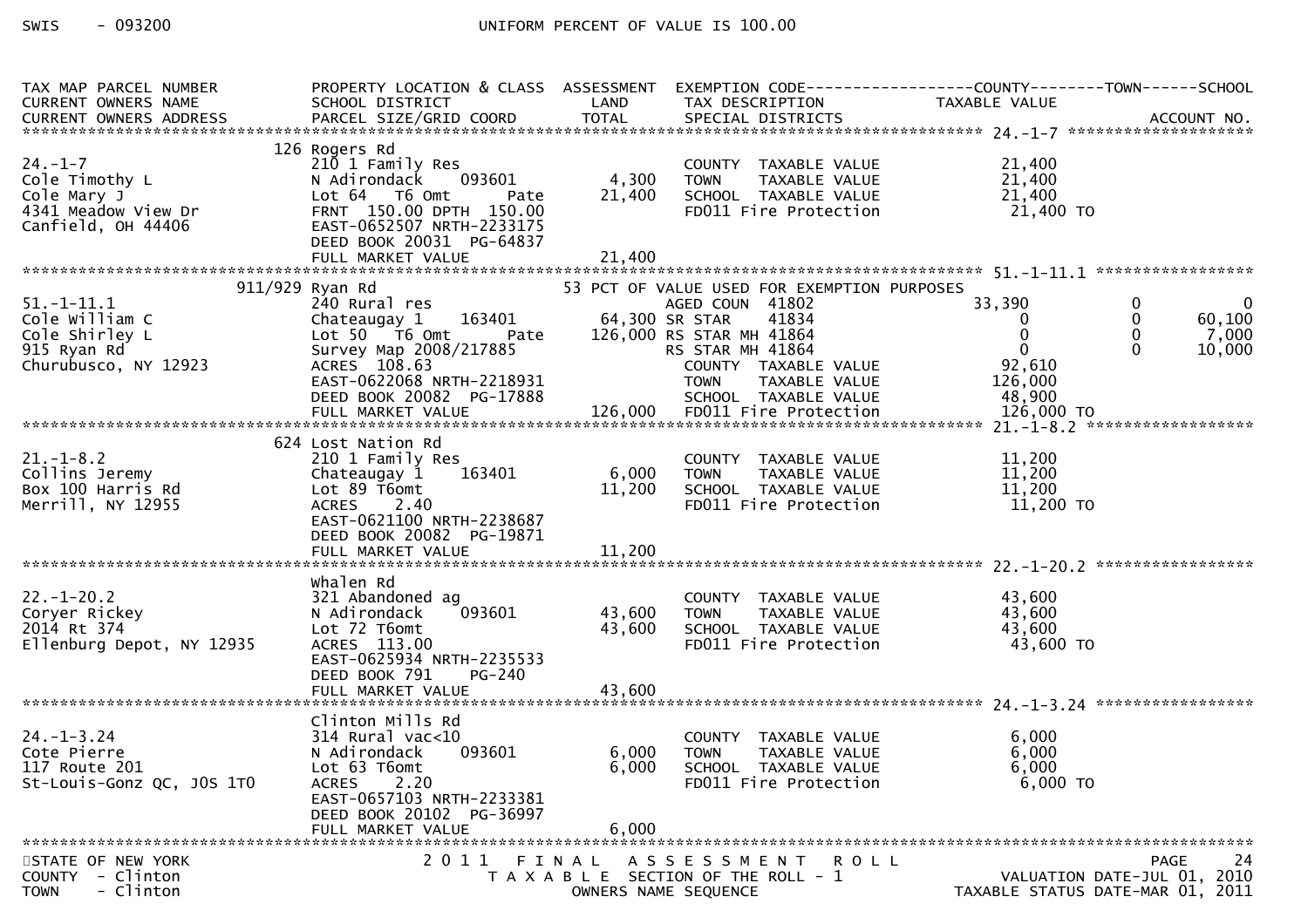| TAX MAP PARCEL NUMBER<br>CURRENT OWNERS NAME                                                                                                  | SCHOOL DISTRICT<br><b>Example 19 Service State LAND</b>                                                                                                                                                                                                                        |        | TAX DESCRIPTION                                                                                                                   | PROPERTY LOCATION & CLASS ASSESSMENT EXEMPTION CODE----------------COUNTY-------TOWN------SCHOOL<br>TAXABLE VALUE |                         |
|-----------------------------------------------------------------------------------------------------------------------------------------------|--------------------------------------------------------------------------------------------------------------------------------------------------------------------------------------------------------------------------------------------------------------------------------|--------|-----------------------------------------------------------------------------------------------------------------------------------|-------------------------------------------------------------------------------------------------------------------|-------------------------|
|                                                                                                                                               |                                                                                                                                                                                                                                                                                |        |                                                                                                                                   |                                                                                                                   |                         |
| 38.1-1-21<br>County of Clinton<br>38.1-1-21<br>County of Clinton<br>Augus Lagree Property<br>137 Margaret St Ste 208<br>Plattsburgh, NY 12901 | 22 Railroad St<br>Railroad St<br>210 1 Family Res<br>N Adirondack 093601 4,500 COUNTY TAXABLE VALUE<br>Lot 66 T6 Omt Pate 24,700 TOWN TAXABLE VALUE<br>FRNT 181.30 DPTH 152.00 SCHOOL TAXABLE VALUE<br>FAST-0641080 NRTH-2231507 FD011 Fire Protection<br>DEED BOOK 497 PG-179 |        |                                                                                                                                   | $\overline{0}$<br>$\overline{0}$<br>24,700<br>24,700<br>$\sim$ 0<br>24,700 TO                                     | 24,700                  |
|                                                                                                                                               |                                                                                                                                                                                                                                                                                |        |                                                                                                                                   |                                                                                                                   |                         |
|                                                                                                                                               |                                                                                                                                                                                                                                                                                |        |                                                                                                                                   |                                                                                                                   |                         |
| $82 - 2 - 1.62$<br>82.-2-1.62<br>Courtney Jennifer Lynn<br>459 Ryan Rd<br>Churubusco, NY 12923                                                | 459 Ryan Rd<br>240 Rural res<br>Chateaugay 1 163401 25,800 COUNTY TAXABLE VALUE 67,600<br>Lot 30 T60MT 67,600 TOWN TAXABLE VALUE 67,600<br>ACRES 36.50 SCHOOL TAXABLE VALUE 67,600<br>EAST-0623521 NRTH-2209092 FD011 Fire Protection 67,600 TO                                |        |                                                                                                                                   | $\mathbf 0$                                                                                                       | 30,000                  |
|                                                                                                                                               | DEED BOOK 20041 PG-77976                                                                                                                                                                                                                                                       |        |                                                                                                                                   |                                                                                                                   |                         |
|                                                                                                                                               | 6501 Rt 11                                                                                                                                                                                                                                                                     |        | 97 PCT OF VALUE USED FOR EXEMPTION PURPOSES                                                                                       |                                                                                                                   |                         |
|                                                                                                                                               | 210 1 Family Res                                                                                                                                                                                                                                                               |        | WARNONALL 41121                                                                                                                   | $\begin{array}{cccc} & 11,669 & & 11,669 \\ & 13,225 & & 0 \\ & & -0 & & 0 \end{array}$                           | $\overline{\mathbf{0}}$ |
|                                                                                                                                               |                                                                                                                                                                                                                                                                                |        |                                                                                                                                   |                                                                                                                   |                         |
|                                                                                                                                               |                                                                                                                                                                                                                                                                                |        |                                                                                                                                   |                                                                                                                   |                         |
| 68.-1-4.3<br>Cowan Alvin L<br>Cowan Isabelle<br>6501 Rt 11<br>Churubusco, NY 12923                                                            |                                                                                                                                                                                                                                                                                |        |                                                                                                                                   |                                                                                                                   |                         |
|                                                                                                                                               |                                                                                                                                                                                                                                                                                |        |                                                                                                                                   |                                                                                                                   |                         |
|                                                                                                                                               | 343 Lost Nation Rd                                                                                                                                                                                                                                                             |        |                                                                                                                                   |                                                                                                                   |                         |
| $36. - 1 - 2.2$<br>Cowan Tamara<br>343 Lost Nation Rd<br>Churubusco, NY 12923<br>12923                                                        | 240 Rural res<br>Chateaugay 1 163401 61,300 COUNTY TAXABLE VALUE<br>Lot 70 T6omt Patent 163,400 TOWN<br>ACRES 99.50<br>EAST-0619819 NRTH-2231455<br>DEED BOOK 20001 PG-20806                                                                                                   |        | TAXABLE VALUE<br>TOWN IAAADLL<br>SCHOOL TAXABLE VALUE<br>Fire Protection                                                          | $\overline{0}$<br>$\mathbf{0}$<br>163,400<br>163,400<br>133,400<br>163,400 TO                                     | 30,000                  |
|                                                                                                                                               |                                                                                                                                                                                                                                                                                |        |                                                                                                                                   |                                                                                                                   |                         |
|                                                                                                                                               |                                                                                                                                                                                                                                                                                |        |                                                                                                                                   |                                                                                                                   |                         |
| $7. - 1 - 7.2$<br>Cranker John W<br>47337 Dingman Pl<br>Alexandria Bay, NY 13607                                                              | Frontier Rd<br>321 Abandoned ag<br>163401 14,900<br>Chateaugay 1<br>Lot 88 T6omt<br>ACRES 14.30<br>EAST-0627275 NRTH-2244954<br>DEED BOOK 977<br>PG-235                                                                                                                        | 14,900 | COUNTY TAXABLE VALUE<br>TAXABLE VALUE<br><b>TOWN</b><br>SCHOOL TAXABLE VALUE<br>FD011 Fire Protection                             | 14, J<br>14, 900<br>14, 900<br>14,900 TO                                                                          |                         |
|                                                                                                                                               | FULL MARKET VALUE                                                                                                                                                                                                                                                              | 14,900 |                                                                                                                                   |                                                                                                                   |                         |
| STATE OF NEW YORK<br>COUNTY - Clinton<br>- Clinton<br><b>TOWN</b><br>$-093200$<br><b>SWIS</b>                                                 |                                                                                                                                                                                                                                                                                |        | 2011 FINAL ASSESSMENT ROLL<br>T A X A B L E SECTION OF THE ROLL - 1<br>OWNERS NAME SEQUENCE<br>UNIFORM PERCENT OF VALUE IS 100.00 | VALUATION DATE-JUL 01, 2010<br>TAXABLE STATUS DATE-MAR 01, 2011                                                   | 25<br><b>PAGE</b>       |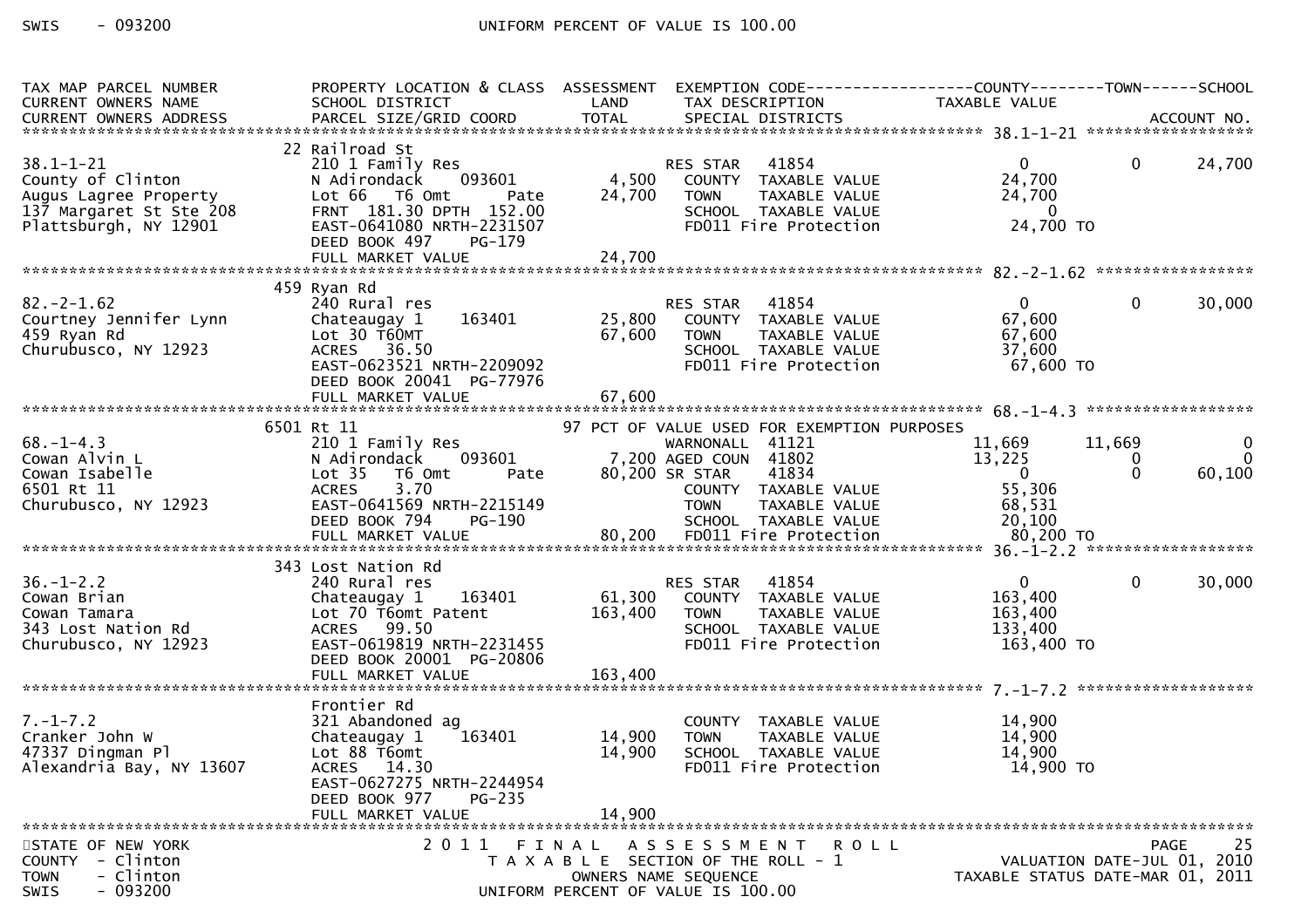| TAX MAP PARCEL NUMBER<br><b>CURRENT OWNERS NAME</b>                                                                                                        | PROPERTY LOCATION & CLASS ASSESSMENT<br>SCHOOL DISTRICT                                                                                                                  | LAND                       | TAX DESCRIPTION                                                                                                                                                              | TAXABLE VALUE                                              |                                  |                                     |
|------------------------------------------------------------------------------------------------------------------------------------------------------------|--------------------------------------------------------------------------------------------------------------------------------------------------------------------------|----------------------------|------------------------------------------------------------------------------------------------------------------------------------------------------------------------------|------------------------------------------------------------|----------------------------------|-------------------------------------|
| $37. - 1 - 26$<br>Cruz Oligario<br>Cruz Thomas<br>1946 Landover Blvd<br>Spring Hill, FL 34608                                                              | Lost Nation Rd<br>$314$ Rural vac<10<br>163401<br>Chateaugay 1<br>Lot 51 76 0mt<br>Pate<br>3.00<br><b>ACRES</b><br>EAST-0621876 NRTH-2228263<br>DEED BOOK 572<br>PG-1080 | 6,600<br>6,600             | COUNTY TAXABLE VALUE<br><b>TOWN</b><br>TAXABLE VALUE<br>SCHOOL TAXABLE VALUE<br>FD011 Fire Protection                                                                        | 6,600<br>6,600<br>6,600<br>6,600 TO                        |                                  |                                     |
|                                                                                                                                                            |                                                                                                                                                                          |                            |                                                                                                                                                                              |                                                            |                                  |                                     |
| $67. - 1 - 9.1$<br>Cummings Associates Inc<br>PO Box 9<br>Cadyville, NY 12918                                                                              | Campbell Rd<br>321 Abandoned ag<br>093601<br>N Adirondack<br>Lot 28 T6 Omt<br>Pate<br><b>ACRES</b><br>57.50<br>EAST-0632187 NRTH-2211627<br>DEED BOOK 857<br>PG-279      | 36,300<br>36,300<br>36,300 | COUNTY TAXABLE VALUE<br><b>TOWN</b><br>TAXABLE VALUE<br>SCHOOL TAXABLE VALUE<br>FD011 Fire Protection                                                                        | 36,300<br>36,300<br>36,300<br>36,300 TO                    |                                  |                                     |
|                                                                                                                                                            | FULL MARKET VALUE                                                                                                                                                        |                            |                                                                                                                                                                              |                                                            |                                  |                                     |
| $37. - 1 - 6$<br>Damour Life Use David & Marie N Adirondack<br>Damour Richard & Carmen<br>37 Jones Rd<br>Churubusco, NY 12923<br>MAY BE SUBJECT TO PAYMENT | 35/43 Damour Rd<br>112 Dairy farm<br>093601<br>Lot 68 T6 Omt<br>Pate<br>ACRES 125.00<br>EAST-0631783 NRTH-2229822<br>DEED BOOK 771<br><b>PG-57</b><br>FULL MARKET VALUE  | 169,800                    | AGRI DISTR 41720<br>41854<br>75,200 RES STAR<br>169,800 RS STAR MH 41864<br>483A EX<br>42100<br>COUNTY TAXABLE VALUE<br>TAXABLE VALUE<br><b>TOWN</b><br>SCHOOL TAXABLE VALUE | 20,609<br>0<br>0<br>2,000<br>147,191<br>147,191<br>105,591 | 20,609<br>0<br>$\Omega$<br>2,000 | 20,609<br>30,000<br>11,600<br>2,000 |
| UNDER AGDIST LAW TIL 2015                                                                                                                                  |                                                                                                                                                                          |                            | FD011 Fire Protection<br>2,000 EX                                                                                                                                            | 167,800 TO                                                 |                                  |                                     |
|                                                                                                                                                            |                                                                                                                                                                          |                            |                                                                                                                                                                              |                                                            |                                  |                                     |
| $38. - 1 - 1$<br>Damour Richard<br>Damour Carmen<br>37 Jones Rd<br>Churubusco, NY 12923                                                                    | 37 Jones Rd<br>241 Rural res&ag<br>093601<br>N Adirondack<br>Lot 67 T6 Omt<br>Pate<br>ACRES 309.00<br>EAST-0637256 NRTH-2232638                                          | 164,100                    | AGRI DISTR 41720<br>115,200 RES STAR<br>41854<br>COUNTY TAXABLE VALUE<br>TAXABLE VALUE<br><b>TOWN</b><br>SCHOOL TAXABLE VALUE                                                | 20,939<br>$\overline{0}$<br>143,161<br>143,161<br>113,161  | 20,939<br>0                      | 20,939<br>30,000                    |
| MAY BE SUBJECT TO PAYMENT<br>UNDER AGDIST LAW TIL 2015                                                                                                     | DEED BOOK 20031 PG-57315<br>FULL MARKET VALUE                                                                                                                            | 164,100                    | FD011 Fire Protection                                                                                                                                                        | 164,100 TO                                                 |                                  |                                     |
|                                                                                                                                                            | 191 Looby Rd                                                                                                                                                             |                            |                                                                                                                                                                              |                                                            |                                  |                                     |
| $38. - 1 - 17$<br>Damour Richard<br>Damour Carmen<br>37 Jones Rd<br>Churubusco, NY 12923                                                                   | 105 Vac farmland<br>093601<br>N Adirondack<br>Lot 54<br>T6 Omt<br>Pate<br>58.00<br><b>ACRES</b><br>EAST-0634170 NRTH-2228918<br>DEED BOOK 774<br>PG-159                  | 40,100<br>40,100           | AGRI DISTR 41720<br>COUNTY TAXABLE VALUE<br>TAXABLE VALUE<br><b>TOWN</b><br>SCHOOL TAXABLE VALUE<br>FD011 Fire Protection                                                    | 17,077<br>23,023<br>23,023<br>23,023<br>40,100 TO          | 17,077                           | 17,077                              |
| MAY BE SUBJECT TO PAYMENT<br>UNDER AGDIST LAW TIL 2015                                                                                                     | FULL MARKET VALUE                                                                                                                                                        | 40,100                     |                                                                                                                                                                              |                                                            |                                  |                                     |
| STATE OF NEW YORK                                                                                                                                          | 2011                                                                                                                                                                     |                            | FINAL ASSESSMENT<br>R O L L                                                                                                                                                  |                                                            |                                  | 26<br><b>PAGE</b>                   |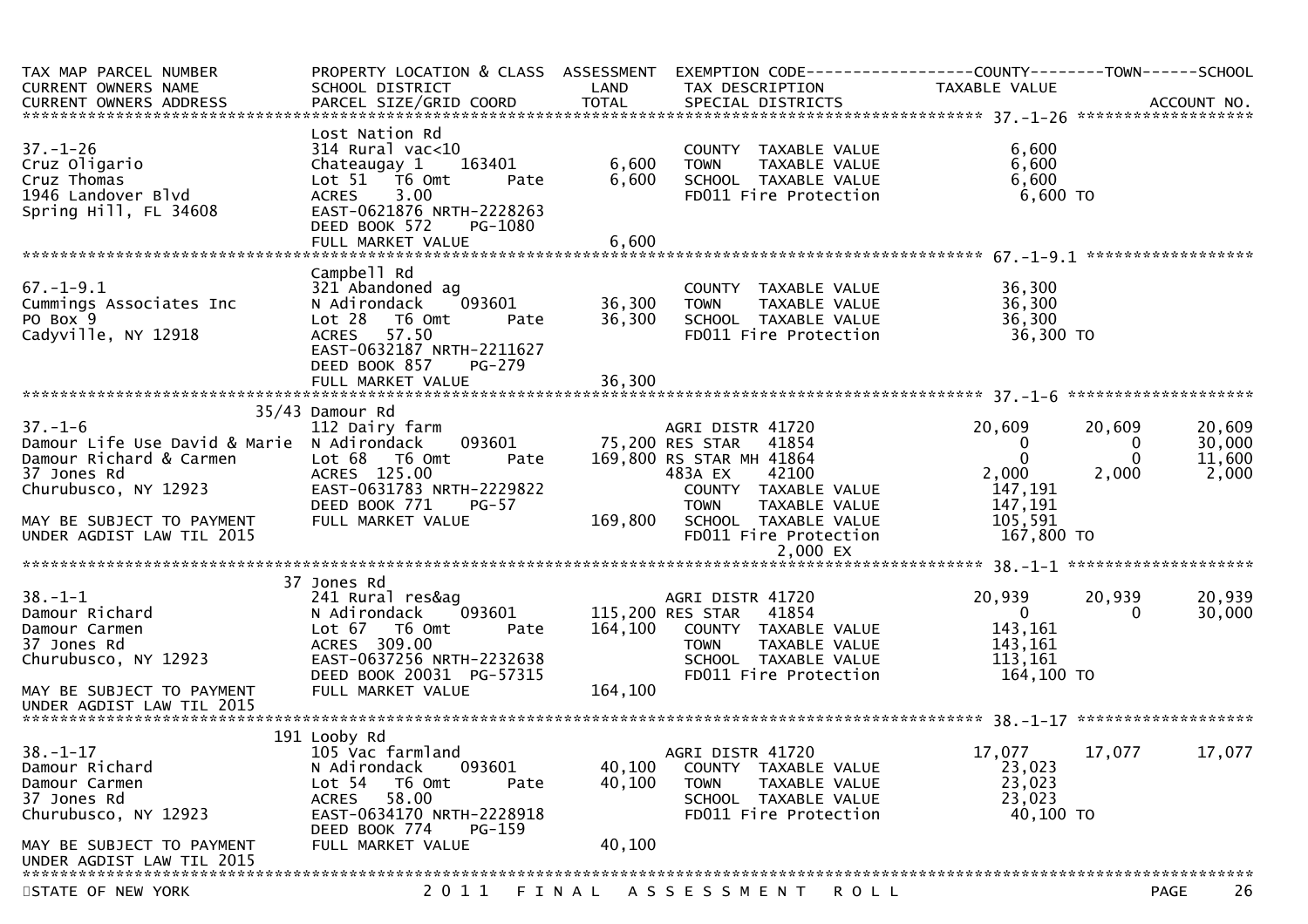| <b>COUNTY</b> | Clinton   |
|---------------|-----------|
| <b>TOWN</b>   | - Clinton |
|               |           |

| TAX MAP PARCEL NUMBER         | PROPERTY LOCATION & CLASS ASSESSMENT EXEMPTION CODE----------------COUNTY--------TOWN------SCHOOL |              |                                      |                  |             |             |
|-------------------------------|---------------------------------------------------------------------------------------------------|--------------|--------------------------------------|------------------|-------------|-------------|
| <b>CURRENT OWNERS NAME</b>    | SCHOOL DISTRICT                                                                                   | LAND         | TAX DESCRIPTION                      | TAXABLE VALUE    |             |             |
| <b>CURRENT OWNERS ADDRESS</b> | PARCEL SIZE/GRID COORD                                                                            | <b>TOTAL</b> | SPECIAL DISTRICTS                    |                  |             | ACCOUNT NO. |
|                               |                                                                                                   |              |                                      |                  |             |             |
|                               | Rt 11                                                                                             |              |                                      |                  |             |             |
| $52 - 1 - 6$                  | 433 Auto body                                                                                     |              | COUNTY TAXABLE VALUE                 | 79,100           |             |             |
| Danforth Darwin               | Chateaugay 1<br>163401                                                                            | 22,300       | TAXABLE VALUE<br><b>TOWN</b>         | 79,100           |             |             |
| Danforth Sandra               | Lot 49 76 0mt<br>Pate                                                                             | 79,100       | SCHOOL TAXABLE VALUE                 | 79,100           |             |             |
| 154 Jones Rd                  | ACRES 29.60                                                                                       |              | FD011 Fire Protection                | 79,100 TO        |             |             |
| Churubusco, NY 12923          | EAST-0625878 NRTH-2222523                                                                         |              |                                      |                  |             |             |
|                               | DEED BOOK 98001 PG-02896                                                                          |              |                                      |                  |             |             |
|                               | FULL MARKET VALUE                                                                                 | 79,100       |                                      |                  |             |             |
|                               |                                                                                                   |              |                                      |                  |             |             |
|                               | 154 Jones Rd                                                                                      |              |                                      |                  |             |             |
| $23. - 1 - 22.1$              | 210 1 Family Res                                                                                  |              | 41854<br><b>RES STAR</b>             | $\Omega$         | $\Omega$    | 30,000      |
| Danforth Darwin D             | 093601<br>N Adirondack                                                                            | 6,500        | COUNTY TAXABLE VALUE                 | 54,400           |             |             |
| Danforth Sandra L             | Lot 67 T6 Omt                                                                                     | 54,400       | TAXABLE VALUE<br>TOWN                | 54,400<br>24,400 |             |             |
| 154 Jones Rd                  | 1.30<br>ACRES                                                                                     |              | SCHOOL TAXABLE VALUE                 | 54,400 TO        |             |             |
| Churubusco, NY 12923          | EAST-0635548 NRTH-2234354<br>DEED BOOK 776<br>PG-333                                              |              | FD011 Fire Protection                |                  |             |             |
|                               |                                                                                                   |              |                                      |                  |             |             |
|                               |                                                                                                   |              |                                      |                  |             |             |
|                               | Jones Rd                                                                                          |              |                                      |                  |             |             |
| $23. - 1 - 22.292$            | 314 Rural vac<10                                                                                  |              | COUNTY TAXABLE VALUE                 | 7,500            |             |             |
| Danforth Darwin D             | 093601<br>N Adirondack                                                                            | 7,500        | TAXABLE VALUE<br><b>TOWN</b>         | 7,500            |             |             |
| Danforth Sandra L             | Lot 67 T6omt                                                                                      | 7.500        | SCHOOL TAXABLE VALUE                 | 7,500            |             |             |
| 154 Jones Rd                  | 4.10<br><b>ACRES</b>                                                                              |              | FD011 Fire Protection                | 7,500 TO         |             |             |
| Churubusco, NY 12923          | EAST-0635761 NRTH-2234675                                                                         |              |                                      |                  |             |             |
|                               | DEED BOOK 20011 PG-30939                                                                          |              |                                      |                  |             |             |
|                               |                                                                                                   | 7,500        |                                      |                  |             |             |
|                               |                                                                                                   |              |                                      |                  |             |             |
|                               | Campbell Rd                                                                                       |              |                                      |                  |             |             |
| $52. - 1 - 9.4$               | 321 Abandoned ag                                                                                  |              | COUNTY TAXABLE VALUE                 | 22,000           |             |             |
| Danforth Darwin D             | Chateaugay 1<br>163401                                                                            | 22,000       | <b>TOWN</b><br>TAXABLE VALUE         | 22,000           |             |             |
| Danforth Sandra L             | Lot 49 T6omt                                                                                      | 22,000       | SCHOOL TAXABLE VALUE                 | 22,000           |             |             |
| 154 Jones Rd                  | ACRES 27.40                                                                                       |              | FD011 Fire Protection                | 22,000 TO        |             |             |
| Churubusco, NY 12934          | EAST-0628279 NRTH-2222464                                                                         |              |                                      |                  |             |             |
|                               | DEED BOOK 20011 PG-35653                                                                          |              |                                      |                  |             |             |
|                               | FULL MARKET VALUE                                                                                 | 22,000       |                                      |                  |             |             |
|                               |                                                                                                   |              |                                      |                  |             |             |
|                               | Lafrancis Rd                                                                                      |              |                                      |                  |             |             |
| $39. - 1 - 6.1$               | 321 Abandoned ag                                                                                  |              | COUNTY TAXABLE VALUE                 | 38,900           |             |             |
| Danussi Stephen               | 093601<br>N Adirondack                                                                            | 38,900       | <b>TOWN</b><br>TAXABLE VALUE         | 38,900           |             |             |
| 107 old State Rd              | Sub Map 7 Pg 13                                                                                   | 38,900       | SCHOOL TAXABLE VALUE                 | 38,900           |             |             |
| Ellenburg Center, NY 12934    | Lots 83-90                                                                                        |              | FD011 Fire Protection                | 38,900 TO        |             |             |
|                               | ACRES 62.70                                                                                       |              |                                      |                  |             |             |
|                               | EAST-0649165 NRTH-2225367                                                                         |              |                                      |                  |             |             |
|                               | $PG-290$<br>DEED BOOK 922                                                                         |              |                                      |                  |             |             |
|                               | FULL MARKET VALUE                                                                                 | 38,900       |                                      |                  |             |             |
|                               |                                                                                                   |              |                                      |                  |             |             |
| STATE OF NEW YORK             |                                                                                                   |              | 2011 FINAL ASSESSMENT<br><b>ROLL</b> |                  | <b>PAGE</b> | 27          |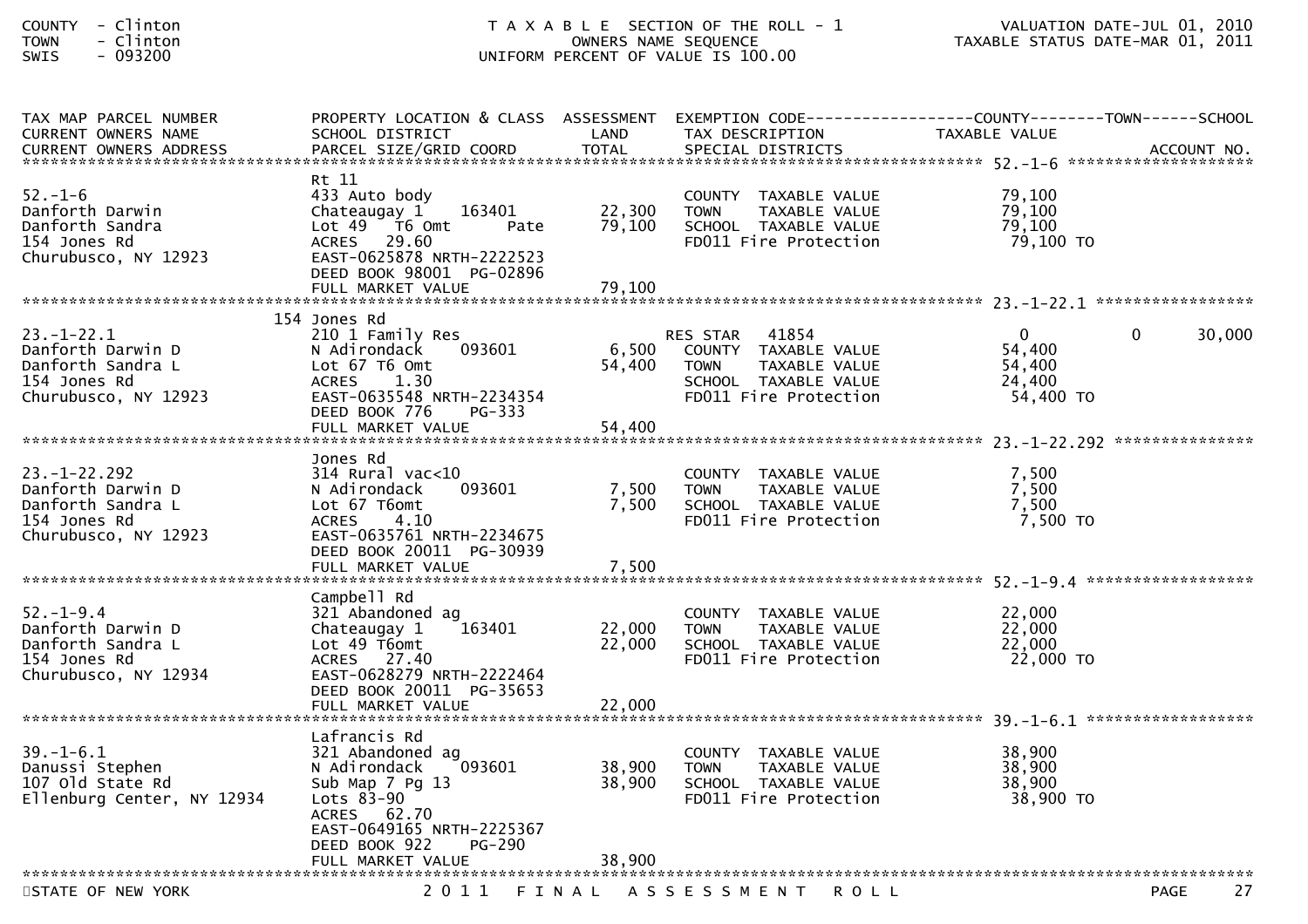| <b>COUNTY</b> |          | Clinton |
|---------------|----------|---------|
| <b>TOWN</b>   | $\equiv$ | Clinton |
| CUTC          |          | . _____ |

| TAX MAP PARCEL NUMBER<br><b>CURRENT OWNERS NAME</b> | SCHOOL DISTRICT                                       | LAND   | TAX DESCRIPTION                                      | PROPERTY LOCATION & CLASS ASSESSMENT EXEMPTION CODE-----------------COUNTY--------TOWN------SCHOOL<br>TAXABLE VALUE |
|-----------------------------------------------------|-------------------------------------------------------|--------|------------------------------------------------------|---------------------------------------------------------------------------------------------------------------------|
|                                                     |                                                       |        |                                                      |                                                                                                                     |
|                                                     | County Line Rd                                        |        |                                                      |                                                                                                                     |
| $66. - 1 - 7$                                       | 321 Abandoned ag                                      |        | COUNTY TAXABLE VALUE                                 | 50,300                                                                                                              |
| Darrah Richard D                                    | Chateaugay 1<br>163401                                | 50,300 | TAXABLE VALUE<br><b>TOWN</b>                         | 50,300                                                                                                              |
| Darrah Linda<br>206 Pine Ave                        | Lot 30 76 0mt<br>Pate<br>ACRES 90.50                  | 50,300 | SCHOOL TAXABLE VALUE<br>FD011 Fire Protection        | 50,300<br>50,300 TO                                                                                                 |
| Plattsburgh, NY 12901                               | EAST-0620405 NRTH-2209779                             |        |                                                      |                                                                                                                     |
|                                                     | DEED BOOK 98001 PG-06753                              |        |                                                      |                                                                                                                     |
|                                                     | FULL MARKET VALUE                                     | 50,300 |                                                      |                                                                                                                     |
|                                                     | 1322 Clinton Mills Rd                                 |        |                                                      |                                                                                                                     |
| $38.1 - 1 - 40$                                     | 210 1 Family Res                                      |        | COUNTY TAXABLE VALUE                                 | 48,000                                                                                                              |
| Debiec Larry R                                      | 093601<br>N Adirondack                                | 4,000  | TAXABLE VALUE<br><b>TOWN</b>                         | 48,000                                                                                                              |
| Debiec Jone A<br>1322 Clinton Mills Rd              | Lot 66  T6 0mt<br>Pate<br>FRNT 82.00 DPTH 255.00      | 48,000 | SCHOOL TAXABLE VALUE<br>FD011 Fire Protection        | 48,000<br>48,000 TO                                                                                                 |
| Churubusco, NY 12923                                | <b>BANK</b><br>080                                    |        |                                                      |                                                                                                                     |
|                                                     | EAST-0639823 NRTH-2230935                             |        |                                                      |                                                                                                                     |
|                                                     | DEED BOOK 732<br>$PG-230$<br>FULL MARKET VALUE        | 48,000 |                                                      |                                                                                                                     |
|                                                     |                                                       |        |                                                      |                                                                                                                     |
|                                                     | Santamore Rd                                          |        |                                                      |                                                                                                                     |
| $7. - 1 - 31.42$                                    | $314$ Rural vac< $10$                                 | 5,000  | COUNTY TAXABLE VALUE                                 | 7,500<br>7,500                                                                                                      |
| Decosse Casey M<br>Sheehan Kierstin A               | 163401<br>Chateaugay 1<br>Lot 88 76 Omt               | 7,500  | <b>TOWN</b><br>TAXABLE VALUE<br>SCHOOL TAXABLE VALUE | 7,500                                                                                                               |
| 78 Santamore Rd                                     | <b>ACRES</b><br>1.00                                  |        | FD011 Fire Protection                                | 7,500 TO                                                                                                            |
| Churubusco, NY 12923                                | EAST-0627591 NRTH-2242036                             |        |                                                      |                                                                                                                     |
|                                                     | DEED BOOK 20092 PG-23964<br>FULL MARKET VALUE         | 7,500  |                                                      |                                                                                                                     |
|                                                     |                                                       |        |                                                      |                                                                                                                     |
|                                                     | Frontier Rd                                           |        |                                                      |                                                                                                                     |
| $7. - 1 - 21.1$<br>Decosse Cynthia A                | 321 Abandoned ag<br>093601<br>N Adirondack            | 44,900 | COUNTY TAXABLE VALUE<br><b>TOWN</b><br>TAXABLE VALUE | 44,900<br>44,900                                                                                                    |
| 317 Rt 22                                           | Lot 87 76 0mt<br>Pate                                 | 44,900 | SCHOOL TAXABLE VALUE                                 | 44,900                                                                                                              |
| Mooers, NY 12958                                    | 58.80<br>ACRES                                        |        | FD011 Fire Protection                                | 44,900 TO                                                                                                           |
|                                                     | EAST-0632960 NRTH-2243687                             |        |                                                      |                                                                                                                     |
|                                                     | DEED BOOK 20041 PG-73983<br>FULL MARKET VALUE         | 44,900 |                                                      |                                                                                                                     |
|                                                     |                                                       |        |                                                      |                                                                                                                     |
|                                                     | Frontier Rd                                           |        |                                                      | 95,000                                                                                                              |
| $7. - 1 - 22$<br>Decosse Cynthia A                  | 260 Seasonal res<br>163401<br>Chateaugay 1            | 35,700 | COUNTY TAXABLE VALUE<br><b>TOWN</b><br>TAXABLE VALUE | 95,000                                                                                                              |
| 317 Rt 22                                           | Lot $89$ $\overline{76}$ Omt<br>Pate                  | 95,000 | SCHOOL TAXABLE VALUE                                 | 95,000                                                                                                              |
| Mooers, NY 12958                                    | ACRES 54.00                                           |        | FD011 Fire Protection                                | 95,000 TO                                                                                                           |
|                                                     | EAST-0631641 NRTH-2242667<br>DEED BOOK 99001 PG-13424 |        |                                                      |                                                                                                                     |
|                                                     | FULL MARKET VALUE                                     | 95,000 |                                                      |                                                                                                                     |
|                                                     |                                                       |        |                                                      |                                                                                                                     |
| STATE OF NEW YORK                                   |                                                       |        | 2011 FINAL ASSESSMENT<br><b>ROLL</b>                 | 28<br><b>PAGE</b>                                                                                                   |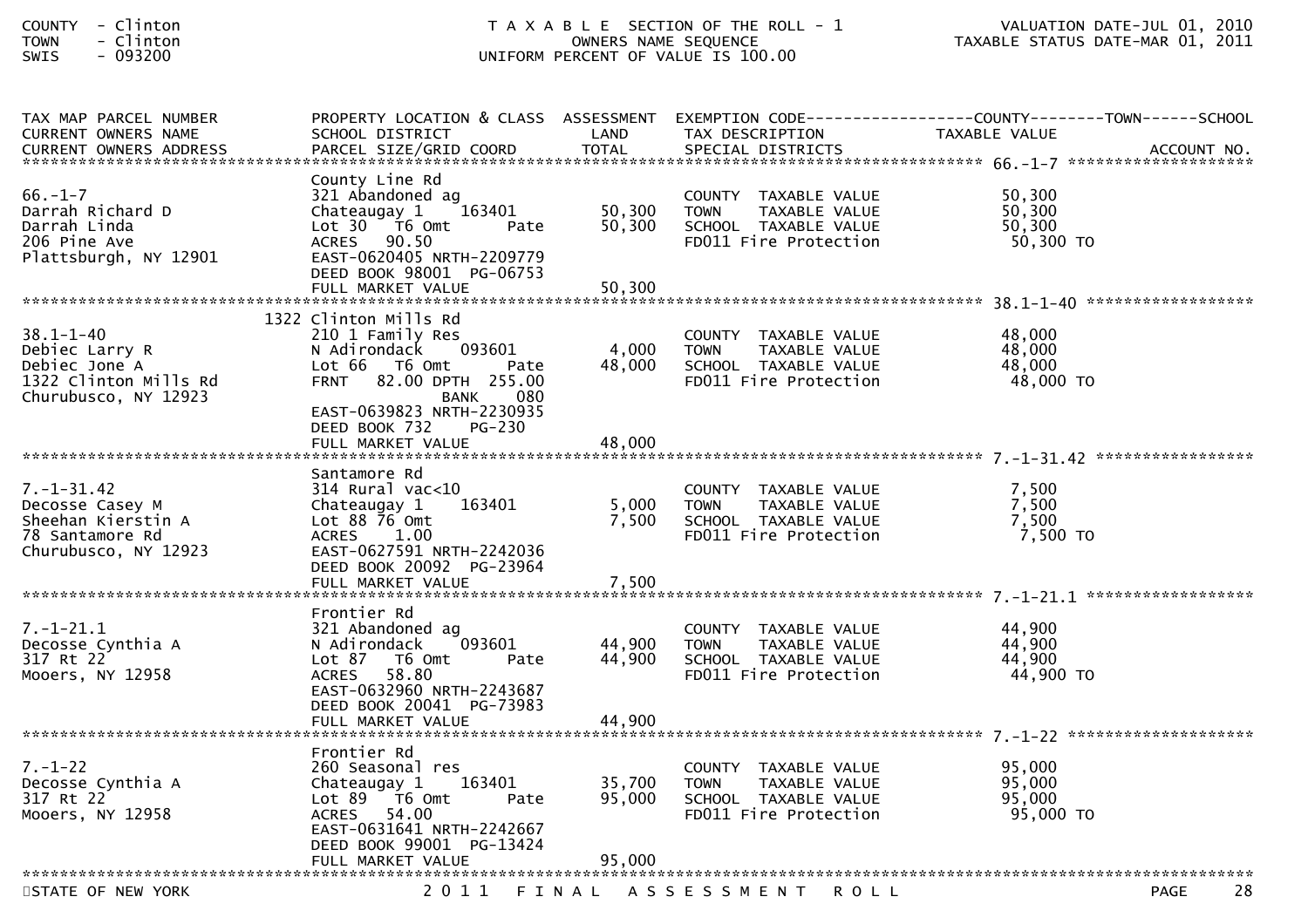| COUNTY       |                          | Clinton |
|--------------|--------------------------|---------|
| TOWN         | $\overline{\phantom{0}}$ | Clinton |
| $C \cup T C$ |                          | . nadan |

| TAX MAP PARCEL NUMBER<br><b>CURRENT OWNERS NAME</b><br><b>CURRENT OWNERS ADDRESS</b> | PROPERTY LOCATION & CLASS ASSESSMENT EXEMPTION CODE----------------COUNTY-------TOWN------SCHOOL<br>SCHOOL DISTRICT<br>PARCEL SIZE/GRID COORD                                      | LAND<br><b>TOTAL</b>       | TAX DESCRIPTION<br>SPECIAL DISTRICTS                                                                                       | TAXABLE VALUE                                               | ACCOUNT NO.                                      |  |
|--------------------------------------------------------------------------------------|------------------------------------------------------------------------------------------------------------------------------------------------------------------------------------|----------------------------|----------------------------------------------------------------------------------------------------------------------------|-------------------------------------------------------------|--------------------------------------------------|--|
|                                                                                      |                                                                                                                                                                                    |                            |                                                                                                                            |                                                             |                                                  |  |
| $7. - 1 - 21.5$<br>Decosse Dean A<br>140 Frontier Rd<br>Churubusco, NY 12923         | 140 Frontier Rd<br>270 Mfg housing<br>093601<br>N Adirondack<br>Lot 87 T6omt<br>8.70<br><b>ACRES</b><br>EAST-0634238 NRTH-2243438<br>DEED BOOK 20041 PG-73981<br>FULL MARKET VALUE | 10,400<br>54,300<br>54,300 | RES STAR 41854<br>COUNTY TAXABLE VALUE<br><b>TOWN</b><br>TAXABLE VALUE<br>SCHOOL TAXABLE VALUE<br>FD011 Fire Protection    | $\overline{0}$<br>54,300<br>54,300<br>24,300<br>54,300 TO   | $\Omega$<br>30,000                               |  |
|                                                                                      | 133 Frontier Rd                                                                                                                                                                    |                            |                                                                                                                            |                                                             |                                                  |  |
| $7. - 1 - 23.1$<br>Decosse Dean A<br>133 Frontier Rd<br>Churubusco, NY 12923         | 210 1 Family Res<br>093601<br>N Adirondack<br>Lot 87 T6omt<br><b>ACRES</b><br>4.20<br>EAST-0634370 NRTH-2242622<br>DEED BOOK 20041 PG-73982                                        | 7,200<br>26,300            | COUNTY TAXABLE VALUE<br>TAXABLE VALUE<br><b>TOWN</b><br>SCHOOL TAXABLE VALUE<br>FD011 Fire Protection                      | 26,300<br>26,300<br>26,300<br>26,300 TO                     |                                                  |  |
|                                                                                      |                                                                                                                                                                                    |                            |                                                                                                                            |                                                             |                                                  |  |
| $7. - 1 - 36$<br>Decosse Dennis Marcel<br>78 Santamore Rd<br>Churubusco, NY 12923    | 78 Santamore Rd<br>210 1 Family Res<br>163401<br>Chateaugay 1<br>Lot 88 T6omt<br><b>ACRES</b><br>5.10<br>EAST-0627780 NRTH-2242184<br>DEED BOOK 20011 PG-30695                     | 8,300<br>56,000            | RES STAR 41854<br>COUNTY TAXABLE VALUE<br><b>TOWN</b><br>TAXABLE VALUE<br>SCHOOL TAXABLE VALUE<br>FD011 Fire Protection    | $\mathbf{0}$<br>56,000<br>56,000<br>26,000<br>56,000 TO     | 30,000<br>$\Omega$                               |  |
|                                                                                      |                                                                                                                                                                                    |                            |                                                                                                                            |                                                             |                                                  |  |
|                                                                                      | 173 Frontier Rd                                                                                                                                                                    |                            |                                                                                                                            |                                                             |                                                  |  |
| $7. - 1 - 23.2 - 1$<br>Decosse Lawrence J<br>173 Frontier Rd<br>Churubusco, NY 12923 | 240 Rural res<br>093601<br>N Adirondack<br>Lot 87 T6omt<br>ACRES 81.70<br>EAST-0634436 NRTH-2240598<br>DEED BOOK 20001 PG-20473                                                    | 51,500<br>141,400          | 41854<br>RES STAR<br>COUNTY TAXABLE VALUE<br>TAXABLE VALUE<br><b>TOWN</b><br>SCHOOL TAXABLE VALUE<br>FD011 Fire Protection | $\mathbf{0}$<br>141,400<br>141,400<br>111,400<br>141,400 TO | 30,000<br>$\Omega$                               |  |
|                                                                                      |                                                                                                                                                                                    |                            |                                                                                                                            |                                                             |                                                  |  |
| $7. - 1 - 23.2 - 2$<br>Decosse Lawrence J<br>173 Frontier Rd<br>Churubusco, NY 12923 | Frontier Rd<br>321 Abandoned ag<br>163401<br>Chateaugay $1$<br>Lot 74 T6omt<br>ACRES 65.50<br>EAST-0634436 NRTH-2240598<br>DEED BOOK 20021 PG-49144                                | 35,800<br>35,800           | COUNTY TAXABLE VALUE<br><b>TOWN</b><br>TAXABLE VALUE<br>SCHOOL TAXABLE VALUE<br>FD011 Fire Protection                      | 35,800<br>35,800<br>35,800<br>35,800 TO                     |                                                  |  |
|                                                                                      |                                                                                                                                                                                    |                            |                                                                                                                            |                                                             |                                                  |  |
| STATE OF NEW YORK<br>COUNTY - Clinton                                                |                                                                                                                                                                                    |                            | 2011 FINAL ASSESSMENT<br><b>ROLL</b><br>T A X A B L E SECTION OF THE ROLL - 1                                              |                                                             | 29<br><b>PAGE</b><br>VALUATION DATE-JUL 01, 2010 |  |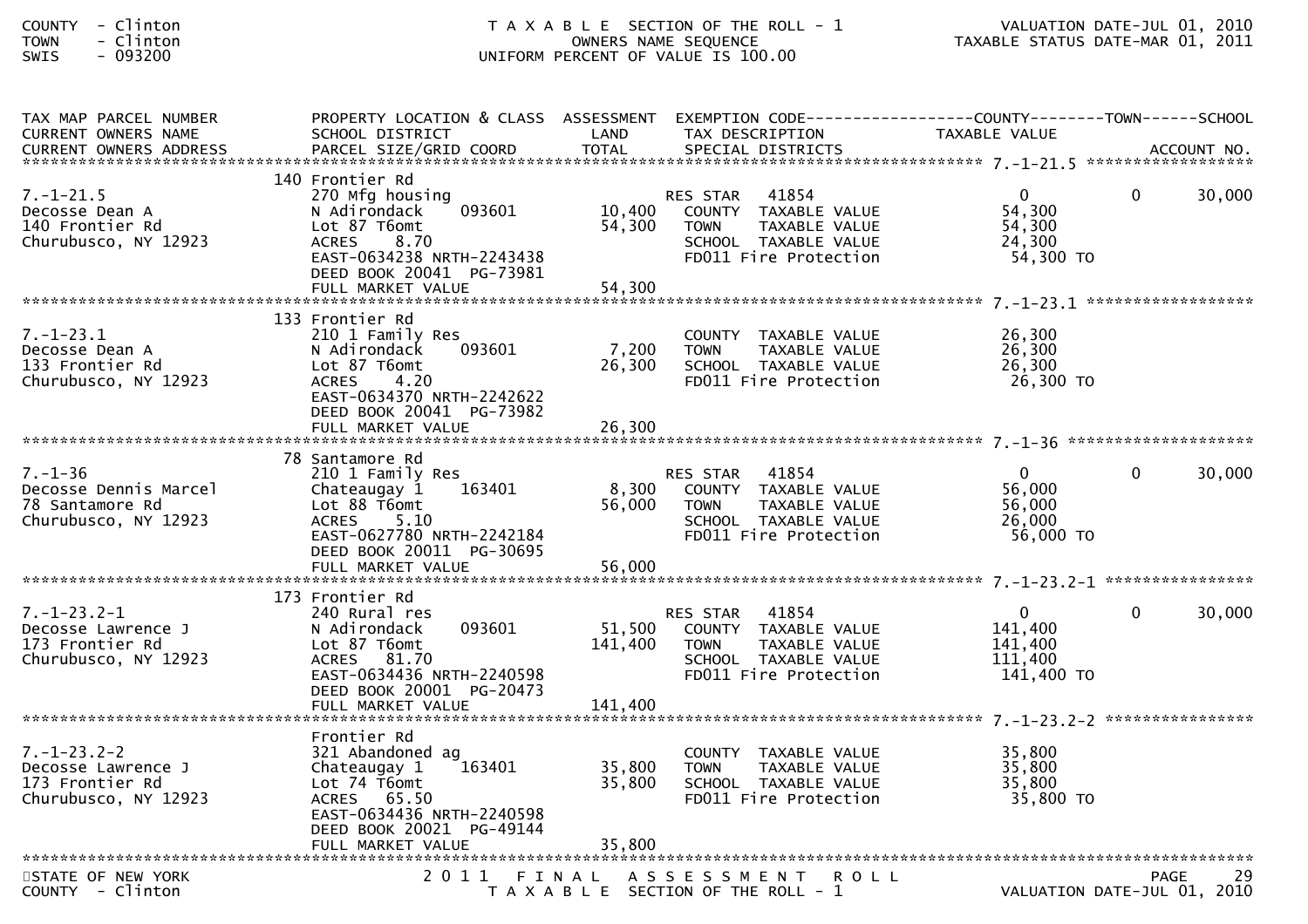| TAX MAP PARCEL NUMBER<br>CURRENT OWNERS NAME                                                      | SCHOOL DISTRICT                                                                                                                                                                                             | LAND                         | TAX DESCRIPTION                                                                                       | PROPERTY LOCATION & CLASS ASSESSMENT EXEMPTION CODE----------------COUNTY-------TOWN------SCHOOL<br>TAXABLE VALUE                                                                                                              |
|---------------------------------------------------------------------------------------------------|-------------------------------------------------------------------------------------------------------------------------------------------------------------------------------------------------------------|------------------------------|-------------------------------------------------------------------------------------------------------|--------------------------------------------------------------------------------------------------------------------------------------------------------------------------------------------------------------------------------|
|                                                                                                   |                                                                                                                                                                                                             |                              |                                                                                                       | .4CCOUNT NO . PARCEL SIZE/GRID COORD TOTAL SPECIAL DISTRICTS AND MERS ADDRESS PARCEL SIZE/GRID COORD TOTAL SPECIAL DISTRICTS AND MANUSIC MOLE TO A SERVER AND MALL TO A SERVER AND TO TALL THE SERVE AND TO A SERVER AND TO TA |
| $36. - 1 - 1$<br>Decosse Richard L Sr<br>Decosse Janet R<br>7429 Rt 11<br>Churubusco, NY 12923    | Lost Nation Rd<br>105 Vac farmland<br>163401<br>Chateaugay 1<br>Lot 70 T6 Omt<br>Pate<br>ACRES 66.30<br>EAST-0619692 NRTH-2232393<br>DEED BOOK 20051 PG-81579<br>FULL MARKET VALUE                          | 50,700<br>50,700<br>50,700   | COUNTY TAXABLE VALUE<br>TAXABLE VALUE<br><b>TOWN</b><br>SCHOOL TAXABLE VALUE<br>FD011 Fire Protection | 50,700<br>50,700<br>50,700<br>50,700 TO                                                                                                                                                                                        |
|                                                                                                   | 244 Lost Nation Rd                                                                                                                                                                                          |                              |                                                                                                       |                                                                                                                                                                                                                                |
| $37. - 1 - 2.2$<br>Decosse Richard L Sr<br>Decosse Janet R<br>7429 Rt 11<br>Churubusco, NY 12923  | 220 2 Family Res<br>Chateaugay 1 163401<br>Lot $69$ T6 Omt<br>Pate<br>ACRES 218.10<br>EAST-0625023 NRTH-2230440<br>DEED BOOK 20051 PG-84393<br>FULL MARKET VALUE                                            | 81,400<br>118,500<br>118,500 | COUNTY TAXABLE VALUE<br><b>TOWN</b><br>TAXABLE VALUE<br>SCHOOL TAXABLE VALUE<br>FD011 Fire Protection | 118,500<br>118,500<br>118,500<br>118,500 TO                                                                                                                                                                                    |
|                                                                                                   | Old Railroad Bed                                                                                                                                                                                            |                              |                                                                                                       |                                                                                                                                                                                                                                |
| $37. - 1 - 19$<br>Decosse Richard L Sr<br>Decosse Janet R<br>7429 Rt 11<br>Churubusco, NY 12923   | 323 Vacant rural<br>Chateaugay 1<br>163401<br>Lot 52 T60mt<br>R.r. Bed<br>Lost Nations To Whalen Ro<br>ACRES 13.50<br>EAST-0626759 NRTH-2226822<br>DEED BOOK 20051 PG-81579<br>FULL MARKET VALUE            | 8,100<br>8,100<br>8,100      | COUNTY TAXABLE VALUE<br><b>TOWN</b><br>TAXABLE VALUE<br>SCHOOL TAXABLE VALUE<br>FD011 Fire Protection | 8.100<br>8,100<br>8,100<br>$8,100$ TO                                                                                                                                                                                          |
|                                                                                                   |                                                                                                                                                                                                             |                              |                                                                                                       |                                                                                                                                                                                                                                |
| $37. - 1 - 24.1$<br>Decosse Richard L Sr<br>Decosse Janet R<br>7429 Rt 11<br>Churubusco, NY 12923 | 108 Lost Nation Rd<br>241 Rural res&ag<br>Chateaugay 1<br>163401<br>Lot $515\overline{2}$ T6 Omt<br>Pate<br>survey map 2010/231470<br>ACRES 117.20<br>EAST-0622310 NRTH-2224182<br>DEED BOOK 20051 PG-81579 | 71,500<br>109,600            | COUNTY TAXABLE VALUE<br><b>TOWN</b><br>TAXABLE VALUE<br>SCHOOL TAXABLE VALUE<br>FD011 Fire Protection | 109,600<br>109,600<br>109,600<br>109,600 TO                                                                                                                                                                                    |
|                                                                                                   |                                                                                                                                                                                                             |                              |                                                                                                       |                                                                                                                                                                                                                                |
| $51.-1-10.1$                                                                                      | 7433 Rt 11<br>270 Mfg housing                                                                                                                                                                               |                              |                                                                                                       | 21,600                                                                                                                                                                                                                         |
| Decosse Richard L Sr<br>Decosse Janet R<br>7429 Rt 11<br>Churubusco, NY 12923                     | 163401<br>Chateaugay 1<br>Lot $50$ $\overline{76}$ Omt<br>Pate<br>FRNT 50.00 DPTH 175.00<br>EAST-0622565 NRTH-2223209<br>DEED BOOK 20051 PG-81579<br>FULL MARKET VALUE                                      | 3,100<br>21,600<br>21,600    | COUNTY TAXABLE VALUE<br>TAXABLE VALUE<br><b>TOWN</b><br>SCHOOL TAXABLE VALUE<br>FD011 Fire Protection | 21,600<br>21,600<br>21,600 TO                                                                                                                                                                                                  |
|                                                                                                   |                                                                                                                                                                                                             |                              |                                                                                                       |                                                                                                                                                                                                                                |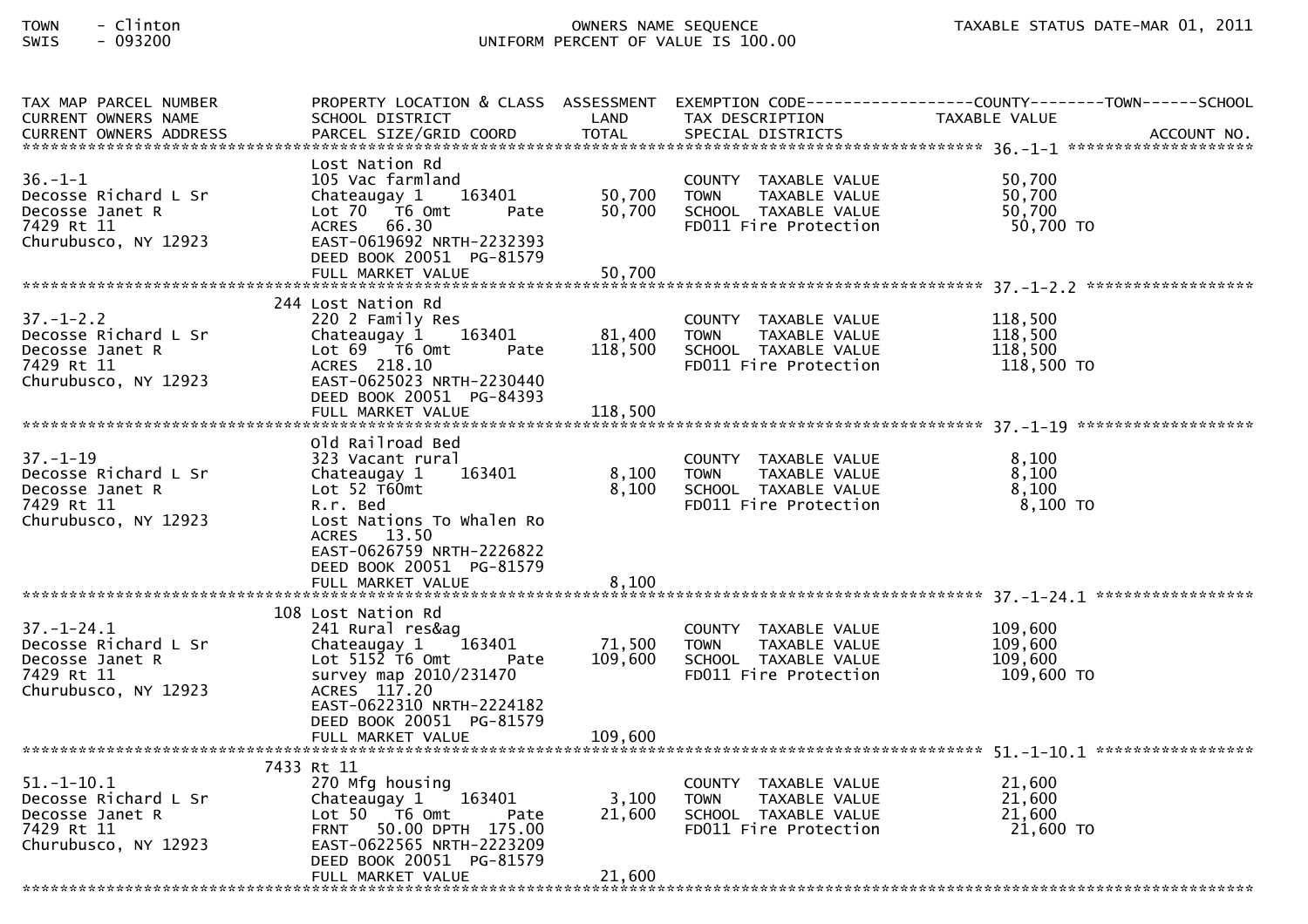| STATE OF NEW YORK<br>COUNTY - Clinton<br>- Clinton<br><b>TOWN</b><br>$-093200$<br><b>SWIS</b>     | 2011 FINAL ASSESSMENT<br>T A X A B L E SECTION OF THE ROLL - 1<br>UNIFORM PERCENT OF VALUE IS 100.00                                                                              | 30<br><b>PAGE</b><br>VALUATION DATE-JUL 01, 2010<br>TAXABLE STATUS DATE-MAR 01, 2011 |                                                                                                       |                                                                               |
|---------------------------------------------------------------------------------------------------|-----------------------------------------------------------------------------------------------------------------------------------------------------------------------------------|--------------------------------------------------------------------------------------|-------------------------------------------------------------------------------------------------------|-------------------------------------------------------------------------------|
| TAX MAP PARCEL NUMBER<br>CURRENT OWNERS NAME                                                      | PROPERTY LOCATION & CLASS ASSESSMENT<br>SCHOOL DISTRICT                                                                                                                           | LAND                                                                                 | TAX DESCRIPTION                                                                                       | EXEMPTION CODE-----------------COUNTY--------TOWN-----SCHOOL<br>TAXABLE VALUE |
|                                                                                                   | 7429 Rt 11                                                                                                                                                                        |                                                                                      |                                                                                                       |                                                                               |
| $51. - 1 - 10.2$<br>Decosse Richard L Sr<br>Decosse Janet R<br>7429 Rt 11<br>Churubusco, NY 12923 | 486 Mini-mart<br>163401<br>Chateaugay 1<br>Lot 50 T6omt<br><b>ACRES</b><br>1.10<br>EAST-0622697 NRTH-2223244                                                                      | 5,500<br>196,500                                                                     | COUNTY TAXABLE VALUE<br>TAXABLE VALUE<br><b>TOWN</b><br>SCHOOL TAXABLE VALUE<br>FD011 Fire Protection | 196,500<br>196,500<br>196,500<br>196,500 TO                                   |
|                                                                                                   | DEED BOOK 20051 PG-81579                                                                                                                                                          |                                                                                      |                                                                                                       |                                                                               |
|                                                                                                   |                                                                                                                                                                                   |                                                                                      |                                                                                                       |                                                                               |
| $51. - 1 - 11.3$<br>Decosse Richard L Sr<br>Decosse Janet R<br>7429 Rt 11<br>Churubusco, NY 12923 | Ryan Rd<br>321 Abandoned ag<br>163401<br>Chateaugay 1<br>Lot 50 T6 Omt<br>Pate<br>survey map 20082/17885<br>ACRES 102.80<br>EAST-0622068 NRTH-2218931<br>DEED BOOK 20092 PG-22191 | 58,400<br>58,400                                                                     | COUNTY TAXABLE VALUE<br><b>TOWN</b><br>TAXABLE VALUE<br>SCHOOL TAXABLE VALUE<br>FD011 Fire Protection | 58,400<br>58,400<br>58,400<br>58,400 TO                                       |
|                                                                                                   | FULL MARKET VALUE                                                                                                                                                                 | 58,400                                                                               |                                                                                                       |                                                                               |
| $52 - 1 - 1$<br>Decosse Richard L Sr<br>Decosse Janet R<br>7429 Rt 11<br>Churubusco, NY 12923     | Rt 11<br>311 Res vac land<br>Chateaugay 1<br>163401<br>Lot $49$ $\overline{76}$ Omt<br>Pate<br>FRNT 140.00 DPTH 100.00<br>EAST-0622933 NRTH-2223330<br>DEED BOOK 20051 PG-81579   | 3,500<br>3,500                                                                       | COUNTY TAXABLE VALUE<br><b>TOWN</b><br>TAXABLE VALUE<br>SCHOOL TAXABLE VALUE<br>FD011 Fire Protection | 3,500<br>3,500<br>3,500<br>3,500 TO                                           |
|                                                                                                   | FULL MARKET VALUE                                                                                                                                                                 | 3,500                                                                                |                                                                                                       |                                                                               |
| $52. - 1 - 9.21$<br>Decosse Richard L Sr<br>Decosse Janet R<br>7429 Rt 11<br>Churubusco, NY 12923 | 7239 Rt 11<br>314 Rural vac<10<br>Chateaugay 1<br>163401<br>Lot 49  T6 0mt<br>Pate<br><b>ACRES</b><br>1.50<br>EAST-0627306 NRTH-2223915<br>DEED BOOK 20051 PG-81579               | 5,400<br>5,400                                                                       | COUNTY TAXABLE VALUE<br><b>TOWN</b><br>TAXABLE VALUE<br>SCHOOL TAXABLE VALUE<br>FD011 Fire Protection | 5,400<br>5,400<br>5,400<br>$5,400$ TO                                         |
|                                                                                                   | FULL MARKET VALUE                                                                                                                                                                 | 5,400                                                                                |                                                                                                       |                                                                               |
| *******************************                                                                   |                                                                                                                                                                                   |                                                                                      |                                                                                                       |                                                                               |
| $7. - 1 - 33.1$<br>Demarco Joseph<br>11675 18th Ave<br>Montreal QC, Canada H1E3K1                 | Santamore Rd<br>321 Abandoned ag<br>163401<br>Chateaugay 1<br>Lot 88 T6omt<br>ACRES 37.00<br>EAST-0626808 NRTH-2240526<br>DEED BOOK 693<br><b>PG-30</b>                           | 25,500<br>25,500                                                                     | COUNTY TAXABLE VALUE<br><b>TOWN</b><br>TAXABLE VALUE<br>SCHOOL TAXABLE VALUE<br>FD011 Fire Protection | 25,500<br>25,500<br>25,500<br>25,500 TO                                       |
|                                                                                                   | FULL MARKET VALUE                                                                                                                                                                 | 25,500                                                                               |                                                                                                       |                                                                               |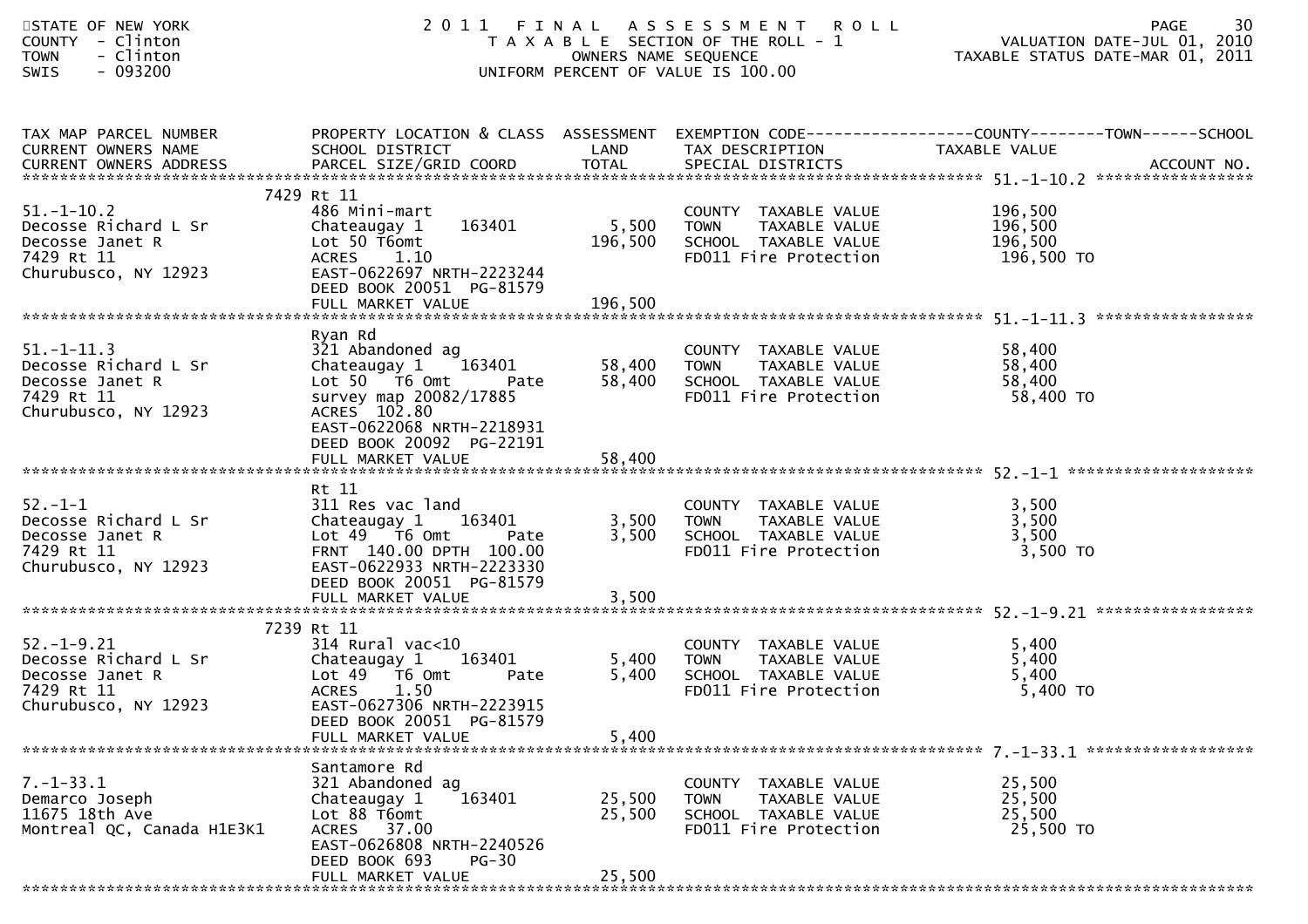| STATE OF NEW YORK<br><b>COUNTY</b><br>- Clinton<br>- Clinton<br><b>TOWN</b><br>SWIS<br>$-093200$                    |                                                                                                                                                                                     | OWNERS NAME SEQUENCE       | 2011 FINAL ASSESSMENT<br><b>ROLL</b><br>T A X A B L E SECTION OF THE ROLL - 1<br>UNIFORM PERCENT OF VALUE IS 100.00 | 31<br>PAGE<br>VALUATION DATE-JUL 01, 2010<br>TAXABLE STATUS DATE-MAR 01, 2011 |
|---------------------------------------------------------------------------------------------------------------------|-------------------------------------------------------------------------------------------------------------------------------------------------------------------------------------|----------------------------|---------------------------------------------------------------------------------------------------------------------|-------------------------------------------------------------------------------|
| TAX MAP PARCEL NUMBER<br>CURRENT OWNERS NAME                                                                        | PROPERTY LOCATION & CLASS ASSESSMENT<br>SCHOOL DISTRICT                                                                                                                             | LAND                       | TAX DESCRIPTION                                                                                                     | EXEMPTION CODE-----------------COUNTY--------TOWN-----SCHOOL<br>TAXABLE VALUE |
| $39. - 1 - 7$<br>Demarse John P<br>6499 Rt 22<br>Plattsburgh, NY 12901                                              | 741 Lafrancis Rd<br>920 Priv Hunt/Fi<br>093601<br>N Adirondack<br>Lot 56 T6omt<br>Rural Haven Est Lots 68-7<br>ACRES 24.80<br>EAST-0649727 NRTH-2227980<br>DEED BOOK 20051 PG-82987 | 16,500<br>39,500           | COUNTY TAXABLE VALUE<br>TAXABLE VALUE<br><b>TOWN</b><br>SCHOOL TAXABLE VALUE<br>FD011 Fire Protection               | 39,500<br>39,500<br>39,500<br>39,500 TO                                       |
|                                                                                                                     |                                                                                                                                                                                     |                            |                                                                                                                     |                                                                               |
| $7. - 1 - 2.4$<br>Desimone Velia<br>5435 Monkland Ave<br>Montreal QC, Canada H4A1C5                                 | 174 Santamore Rd<br>260 Seasonal res<br>Chateaugay 1<br>163401<br>Lot 89 T6omt<br><b>ACRES</b><br>5.00<br>EAST-0625445 NRTH-2242432<br>DEED BOOK 604<br>PG-461                      | 8,200<br>19,700            | COUNTY TAXABLE VALUE<br><b>TOWN</b><br>TAXABLE VALUE<br>SCHOOL TAXABLE VALUE<br>FD011 Fire Protection               | 19,700<br>19,700<br>19,700<br>19,700 TO                                       |
|                                                                                                                     | 1436 County Line Rd                                                                                                                                                                 |                            |                                                                                                                     |                                                                               |
| $21. - 1 - 19.2$<br>Desotelle William J<br>483 Hayford Rd<br>Champlain, NY 12919                                    | 321 Abandoned ag<br>Chateaugay 1<br>163401<br>Lot 71 T6omt<br>ACRES 41.00<br>EAST-0616881 NRTH-2235836<br>DEED BOOK 898<br><b>PG-227</b>                                            | 28,000<br>28,000           | COUNTY TAXABLE VALUE<br>TAXABLE VALUE<br><b>TOWN</b><br>SCHOOL TAXABLE VALUE<br>FD011 Fire Protection               | 28,000<br>28,000<br>28,000<br>28,000 TO                                       |
|                                                                                                                     |                                                                                                                                                                                     |                            |                                                                                                                     |                                                                               |
| $21. - 1 - 10$<br>Dimassimo Robert A<br>Tudor Croft<br>Farm Lane Headley<br>Epsom Surrey, England<br><b>KT186BZ</b> | Lost Nation Rd<br>321 Abandoned ag<br>Chateaugay 1<br>163401<br>Lot 72 T6 Omt<br>Pate<br><b>ACRES</b><br>29.80<br>EAST-0622423 NRTH-2236210<br>DEED BOOK 519<br>PG-362              | 22,400<br>22,400           | COUNTY TAXABLE VALUE<br>TAXABLE VALUE<br><b>TOWN</b><br>SCHOOL TAXABLE VALUE<br>FD011 Fire Protection               | 22,400<br>22,400<br>22,400<br>22,400 TO                                       |
|                                                                                                                     | FULL MARKET VALUE                                                                                                                                                                   | 22,400                     |                                                                                                                     |                                                                               |
| $66. - 1 - 4.2$<br>Dominic James William<br>6559 Military Tpke<br>Ellenburg Center, NY 12934                        | 674 Ryan Rd<br>321 Abandoned ag<br>163401<br>Chateaugay 1<br>Lot 32 T6omt<br>ACRES 30.00<br>EAST-0625416 NRTH-2214838<br>DEED BOOK 20102 PG-36837<br>FULL MARKET VALUE              | 22,500<br>22,500<br>22,500 | COUNTY TAXABLE VALUE<br><b>TOWN</b><br>TAXABLE VALUE<br>SCHOOL TAXABLE VALUE<br>FD011 Fire Protection               | 22,500<br>22,500<br>22,500<br>22,500 TO                                       |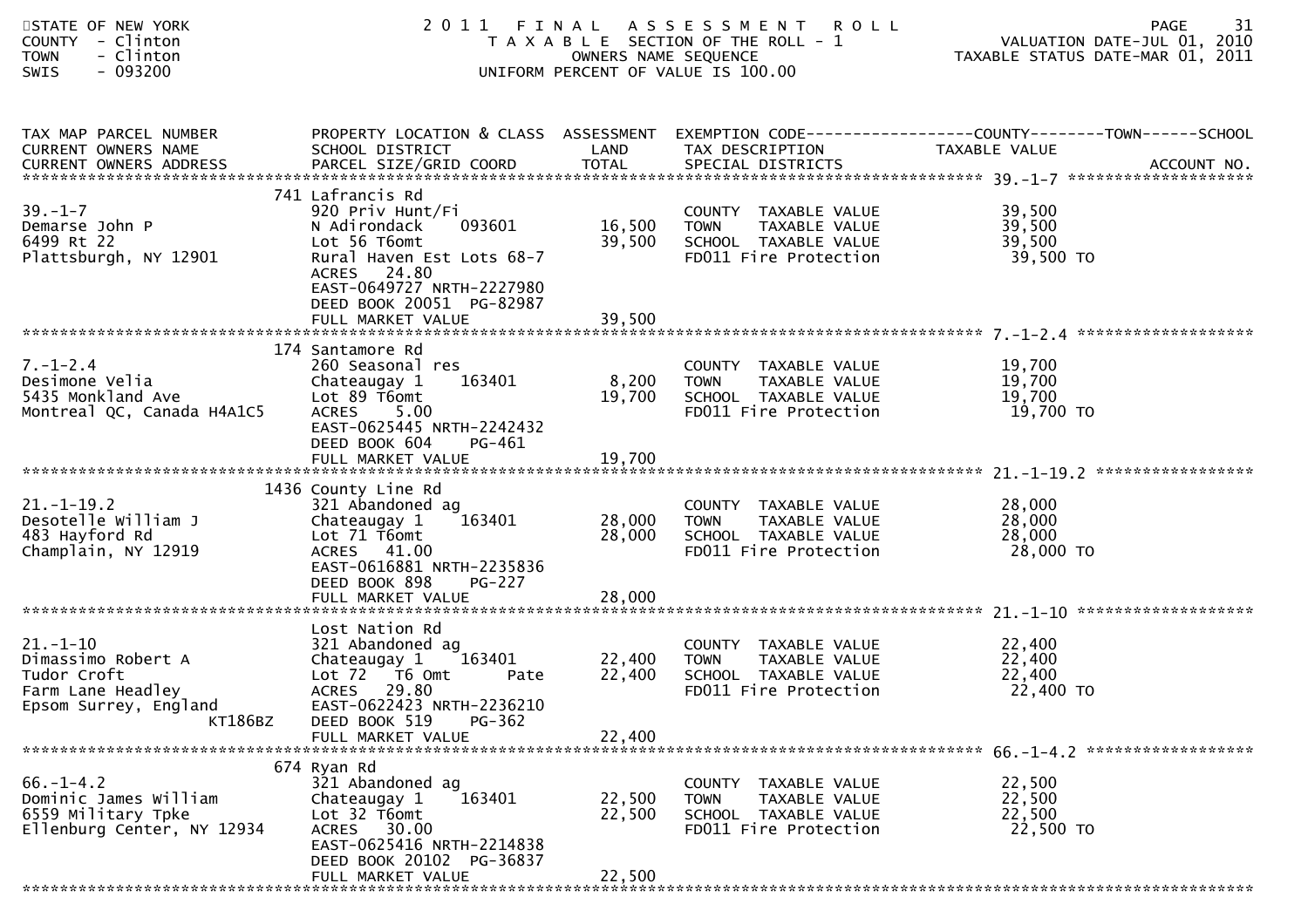| STATE OF NEW YORK<br>- Clinton<br><b>COUNTY</b><br>- Clinton<br><b>TOWN</b><br>- 093200<br><b>SWIS</b>                                                  |                                                                                                                                                                                               |                            | 2011 FINAL ASSESSMENT ROLL<br>T A X A B L E SECTION OF THE ROLL - 1<br>OWNERS NAME SEQUENCE<br>UNIFORM PERCENT OF VALUE IS 100.00  | 32<br>PAGE<br>VALUATION DATE-JUL 01, 2010<br>TAXABLE STATUS DATE-MAR 01, 2011                                     |
|---------------------------------------------------------------------------------------------------------------------------------------------------------|-----------------------------------------------------------------------------------------------------------------------------------------------------------------------------------------------|----------------------------|------------------------------------------------------------------------------------------------------------------------------------|-------------------------------------------------------------------------------------------------------------------|
| TAX MAP PARCEL NUMBER<br>CURRENT OWNERS NAME                                                                                                            | SCHOOL DISTRICT                                                                                                                                                                               | LAND                       | TAX DESCRIPTION                                                                                                                    | PROPERTY LOCATION & CLASS ASSESSMENT EXEMPTION CODE----------------COUNTY-------TOWN------SCHOOL<br>TAXABLE VALUE |
| $69. - 1 - 14.1$<br>Donah James J<br>Donah Cindy L<br>488 Brandy Brook Rd<br>Ellenburg Center, NY 12934                                                 | 488 Brandy Brook Rd<br>210 1 Family Res<br>093601<br>N Adirondack<br>Lot 25 T6 Omt<br>Pate<br><b>ACRES</b><br>3.00<br>EAST-0647784 NRTH-2210042<br>DEED BOOK 1017 PG-185                      | 6,600<br>115,000           | RES STAR 41854<br>COUNTY TAXABLE VALUE<br><b>TOWN</b><br>TAXABLE VALUE<br>SCHOOL TAXABLE VALUE<br>FD011 Fire Protection            | $\overline{0}$<br>$\mathbf{0}$<br>30,000<br>115,000<br>115,000<br>85,000<br>115,000 TO                            |
| $68. - 1 - 11.1$<br>Drown Frank L<br>Drown Lori Ann<br>452 Brandy Brook Rd<br>Ellenburg Center, NY 12934                                                | Brandy Brook Rd<br>321 Abandoned ag<br>093601<br>N Adirondack<br>Lot 26 T6 Omt<br>Pate<br><b>ACRES</b><br>47.10<br>EAST-0645288 NRTH-2210670<br>DEED BOOK 20001 PG-24865<br>FULL MARKET VALUE | 31,100<br>31,100<br>31,100 | COUNTY TAXABLE VALUE<br><b>TOWN</b><br>TAXABLE VALUE<br>TOWN IMANULL<br>SCHOOL TAXABLE VALUE<br>Intertion<br>FD011 Fire Protection | 31,100<br>31,100<br>31,100<br>31,100 TO                                                                           |
| $68. - 1 - 11.2$<br>Drown Frank L<br>Drown Pat F<br>452 Brandy Brook Rd<br>Ellenburg Center, NY 12934                                                   | 529 Brandy Brook Rd<br>270 Mfg housing<br>093601<br>N Adirondack<br>Lot 26 T6omt<br><b>ACRES</b><br>1.90<br>EAST-0647138 NRTH-2211116<br>DEED BOOK 20082 PG-15303                             | 5,600<br>13,200            | COUNTY TAXABLE VALUE<br>TAXABLE VALUE<br><b>TOWN</b><br>SCHOOL TAXABLE VALUE<br>FD011 Fire Protection                              | 13,200<br>13,200<br>13,200<br>13,200 TO                                                                           |
| $7. - 1 - 19$<br>Dumas Arthur<br>Dumas Carolyn L<br>5381 Rt 374<br>Merrill, NY 12955                                                                    | 80 Pete LeClair Rd<br>260 Seasonal res<br>093601<br>N Adirondack<br>Lot 87 T6 Omt<br>Pate<br>ACRES 101.00<br>EAST-0633074 NRTH-2245706<br>DEED BOOK 20021 PG-48525<br>FULL MARKET VALUE       | 58,000<br>82,500<br>82,500 | COUNTY TAXABLE VALUE<br>COUNTY TAXABLE VALUE<br>TOWN     TAXABLE VALUE<br>SCHOOL   TAXABLE VALUE<br>FD011 Fire Protection          | 82,500<br>82,500<br>82,500<br>82,500 TO                                                                           |
| $81.-1-1$<br>Dumont Kenneth A<br>Dumont Bernice L<br>PO Box 150<br>Ellenburg Center, NY 12934<br>MAY BE SUBJECT TO PAYMENT<br>UNDER AGDIST LAW TIL 2015 | 236 County Line Rd<br>240 Rural res<br>Chateaugay 1<br>163401<br>Lot $30 - 76$ Omt<br>Pate<br>ACRES 100.00<br>EAST-0620695 NRTH-2207201<br>DEED BOOK 616<br>PG-965<br>FULL MARKET VALUE       | 67,500<br>87,400<br>87,400 | COUNTY TAXABLE VALUE<br>TAXABLE VALUE<br>TOWN<br>SCHOOL TAXABLE VALUE<br>FD011 Fire Protection                                     | 87,400<br>87,400<br>87,400<br>87,400 TO                                                                           |

\*\*\*\*\*\*\*\*\*\*\*\*\*\*\*\*\*\*\*\*\*\*\*\*\*\*\*\*\*\*\*\*\*\*\*\*\*\*\*\*\*\*\*\*\*\*\*\*\*\*\*\*\*\*\*\*\*\*\*\*\*\*\*\*\*\*\*\*\*\*\*\*\*\*\*\*\*\*\*\*\*\*\*\*\*\*\*\*\*\*\*\*\*\*\*\*\*\*\*\*\*\*\*\*\*\*\*\*\*\*\*\*\*\*\*\*\*\*\*\*\*\*\*\*\*\*\*\*\*\*\*\*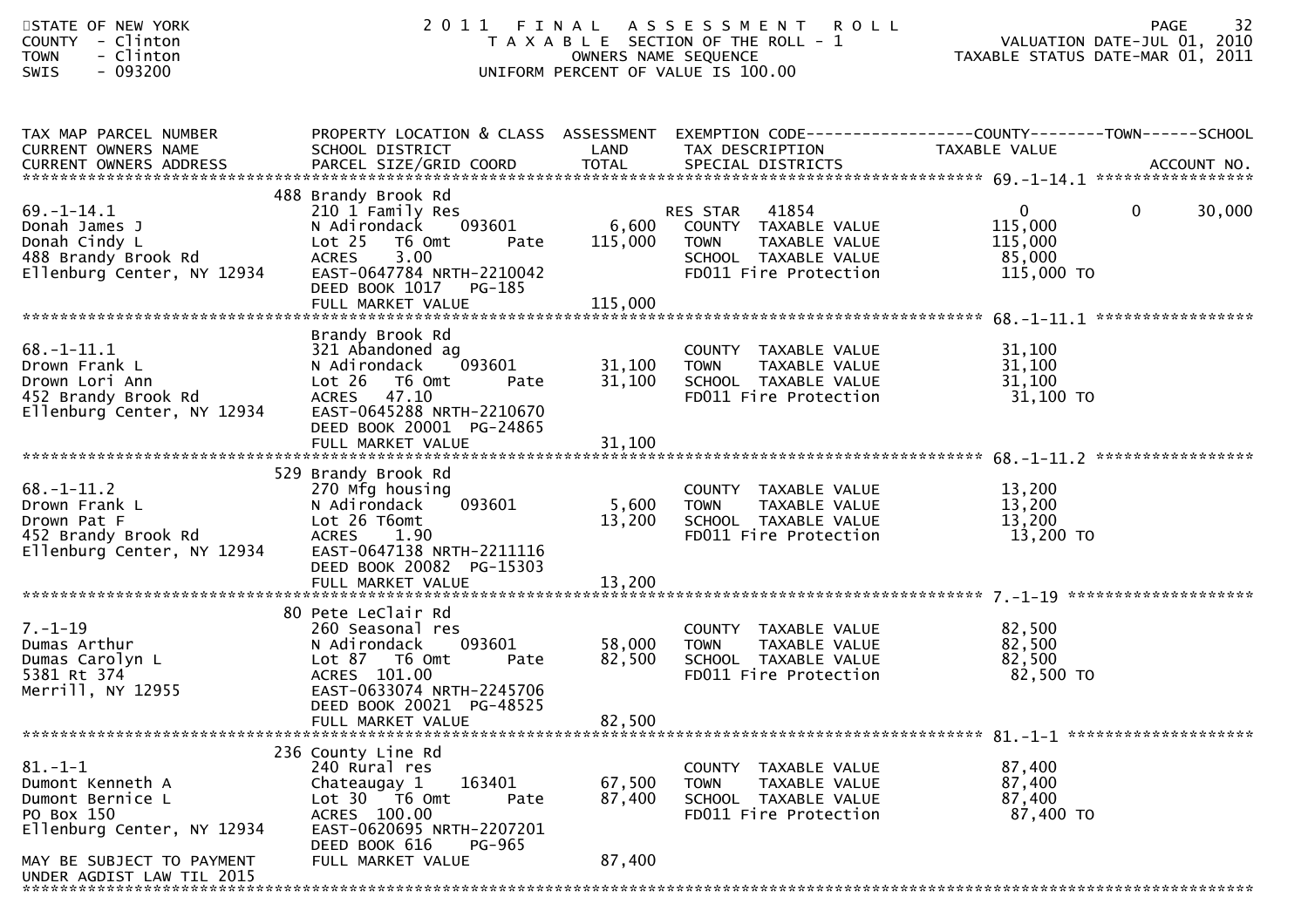| STATE OF NEW YORK<br>- Clinton<br>COUNTY<br>- Clinton<br><b>TOWN</b><br>$-093200$<br>SWIS                                                              | 2011                                                                                                                                                                            | FINAL                      | A S S E S S M E N T<br><b>ROLL</b><br>T A X A B L E SECTION OF THE ROLL - 1<br>OWNERS NAME SEQUENCE<br>UNIFORM PERCENT OF VALUE IS 100.00                                                                                    | PAGE 33<br>VALUATION DATE-JUL 01, 2010<br>TAXARLE STATUS BATE WAS 2010<br>TAXABLE STATUS DATE-MAR 01, 2011 |                                | -33<br>PAGE                   |
|--------------------------------------------------------------------------------------------------------------------------------------------------------|---------------------------------------------------------------------------------------------------------------------------------------------------------------------------------|----------------------------|------------------------------------------------------------------------------------------------------------------------------------------------------------------------------------------------------------------------------|------------------------------------------------------------------------------------------------------------|--------------------------------|-------------------------------|
| TAX MAP PARCEL NUMBER<br>CURRENT OWNERS NAME<br>CURRENT OWNERS ADDRESS                                                                                 | PROPERTY LOCATION & CLASS ASSESSMENT<br>SCHOOL DISTRICT                                                                                                                         | LAND                       | EXEMPTION CODE-----------------COUNTY-------TOWN-----SCHOOL<br>TAX DESCRIPTION                                                                                                                                               | TAXABLE VALUE                                                                                              |                                |                               |
| $69. - 1 - 17$<br>Dunn Life Use Elmer & Francis N Adirondack<br>Dunn Judy Katherine<br>6242 Rt 11<br>Ellenburg Center, NY 12934                        | 6242 Rt 11<br>220 2 Family Res<br>093601<br>Lot 25 T6 Omt<br>Pate<br><b>ACRES</b><br>1.05<br>EAST-0647305 NRTH-2212343<br>DEED BOOK 673<br>PG-218<br>FULL MARKET VALUE          |                            | WARCOMALL 41131<br>5,300 AGED COUN 41802<br>41834<br>50,500 SR STAR<br>COUNTY TAXABLE VALUE<br><b>TOWN</b><br>TAXABLE VALUE<br>SCHOOL TAXABLE VALUE<br>50,500 FD011 Fire Protection                                          | 12,625<br>18,938<br>$\overline{\mathbf{0}}$<br>18,937<br>37,875<br>$\overline{0}$<br>50,500 TO             | 12,625<br>$\bf{0}$<br>$\Omega$ | 0<br>$\overline{0}$<br>50,500 |
| $8. - 1 - 10.42$<br>Dupras Louis A<br>Dupras Elaine M<br>136 Liberty Pole Rd<br>Churubusco, NY 12923                                                   | Liberty Pole Rd<br>321 Abandoned ag<br>093601<br>N Adirondack<br>Lot 86 T6omt<br>ACRES 23.40<br>EAST-0641914 NRTH-2242129<br>DEED BOOK 99001 PG-11709<br>FULL MARKET VALUE      | 4,700<br>4,700<br>4,700    | COUNTY TAXABLE VALUE<br>TAXABLE VALUE<br><b>TOWN</b><br>SCHOOL TAXABLE VALUE<br>FD011 Fire Protection                                                                                                                        | 4,700<br>4,700<br>4,700<br>4,700 TO                                                                        |                                |                               |
| $8. - 1 - 10.45$<br>Dupras Louis A<br>Dupras Elaine M<br>136 Liberty Pole Rd<br>Churubusco, NY 12923                                                   | 136 Liberty Pole Rd<br>240 Rural res<br>093601<br>N Adirondack<br>Lot 86 T6omt<br>ACRES 43.30<br>EAST-0640932 NRTH-2242929<br>DEED BOOK 20001 PG-23821<br>FULL MARKET VALUE     | 91,500                     | 88 PCT OF VALUE USED FOR EXEMPTION PURPOSES<br>WARCOMALL 41131<br>15,600 WARDISALL 41141<br>41834<br>91,500 SR STAR<br>COUNTY TAXABLE VALUE<br><b>TOWN</b><br>TAXABLE VALUE<br>SCHOOL TAXABLE VALUE<br>FD011 Fire Protection | 20,130<br>12,078<br>$\overline{\mathbf{0}}$<br>59,292<br>59,422<br>31,400<br>91,500 TO                     | 20,000<br>12,078<br>$\Omega$   | 0<br>$\mathbf{0}$<br>60,100   |
| $8. -1 - 12.3$<br>Dupras Louis A<br>Dupras Elaine M<br>136 Liberty Pole Rd<br>Churubusco, NY 12923                                                     | Liberty Pole Rd<br>321 Abandoned ag<br>093601<br>N Adirondack<br>Lot 76 & 85 T6omt<br>ACRES 29.20<br>EAST-0644299 NRTH-2241434<br>DEED BOOK 99001 PG-11711<br>FULL MARKET VALUE | 5,800<br>5,800<br>5,800    | COUNTY TAXABLE VALUE<br><b>TOWN</b><br>TAXABLE VALUE<br>SCHOOL TAXABLE VALUE<br>FD011 Fire Protection                                                                                                                        | 5,800<br>5,800<br>5,800<br>$5,800$ TO                                                                      |                                |                               |
| $23. - 1 - 4.24$<br>Dupras Louis A<br>Basmajian Haig K<br>Attn: Terrance Dupras<br>16 Facteau Ave<br>Plattsburgh, NY 12901<br>DRIAD OWNER ON 2/01/2011 | Rt 189<br>920 Priv Hunt/Fi<br>N Adirondack<br>093601<br>Lot 75 & 76 T6omt<br>ACRES 216.70<br>EAST-0644007 NRTH-2239419<br>DEED BOOK 940<br>$PG-333$<br>FULL MARKET VALUE        | 78,200<br>93,300<br>93,300 | COUNTY TAXABLE VALUE<br><b>TAXABLE VALUE</b><br><b>TOWN</b><br>SCHOOL TAXABLE VALUE<br>FD011 Fire Protection                                                                                                                 | 93,300<br>93,300<br>93,300<br>93,300 TO                                                                    |                                |                               |

PRIOR OWNER ON 3/01/2011 Dupras et al Louis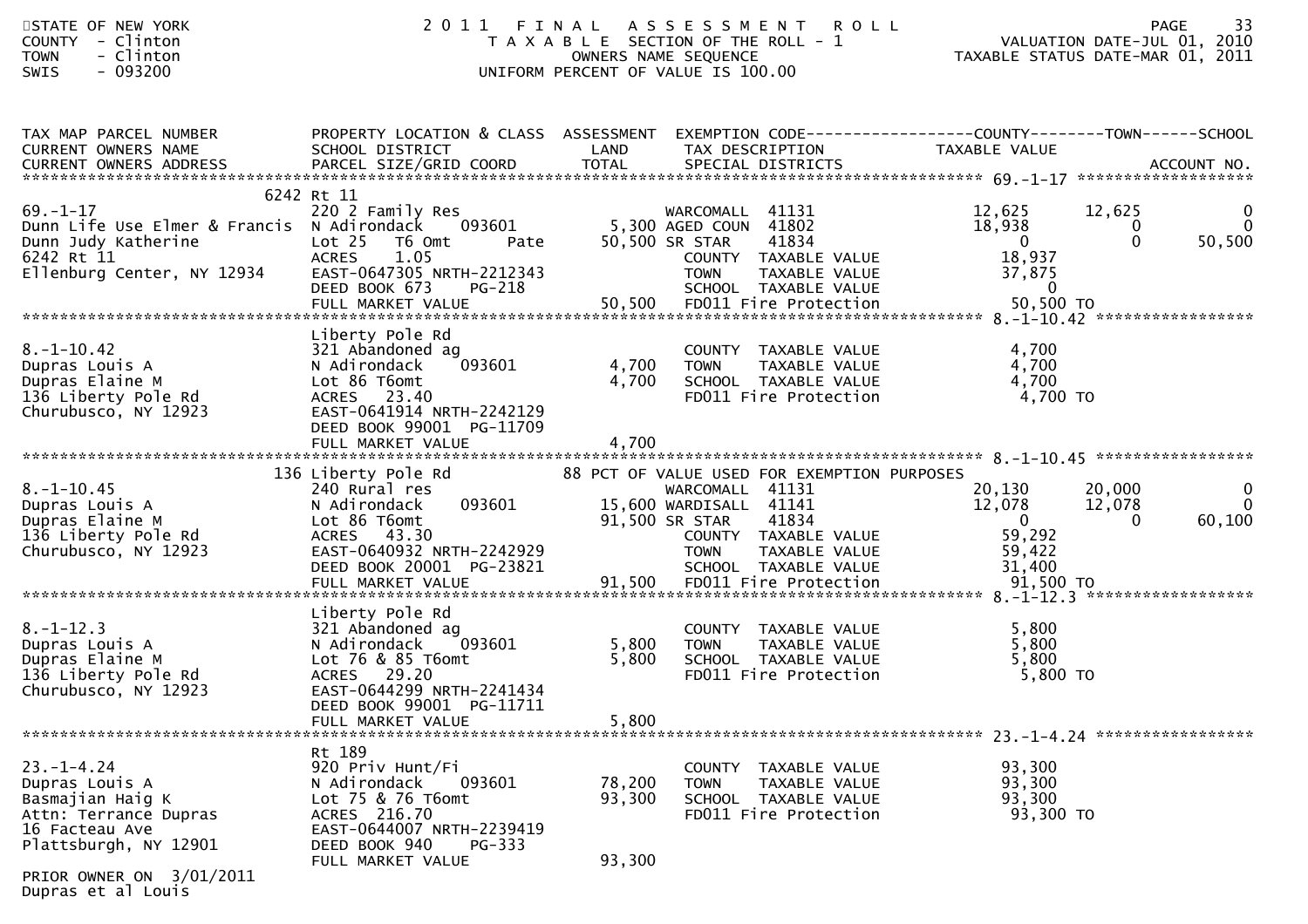| STATE OF NEW YORK        |                                      |                      | 2011 FINAL ASSESSMENT ROLL                                   |                                                                              | 34<br><b>PAGE</b>      |
|--------------------------|--------------------------------------|----------------------|--------------------------------------------------------------|------------------------------------------------------------------------------|------------------------|
| COUNTY - Clinton         |                                      |                      | T A X A B L E SECTION OF THE ROLL - 1                        | ۰۹ - ۲۹۵۰<br>VALUATION DATE-JUL 01, 2010<br>TAXABLE STATUS DATE-MAR 01, 2011 |                        |
| <b>TOWN</b><br>- Clinton |                                      | OWNERS NAME SEQUENCE |                                                              |                                                                              |                        |
| $-093200$<br>SWIS        |                                      |                      | UNIFORM PERCENT OF VALUE IS 100.00                           |                                                                              |                        |
|                          |                                      |                      |                                                              |                                                                              |                        |
|                          |                                      |                      |                                                              |                                                                              |                        |
|                          |                                      |                      |                                                              |                                                                              |                        |
| TAX MAP PARCEL NUMBER    | PROPERTY LOCATION & CLASS ASSESSMENT |                      | EXEMPTION CODE-----------------COUNTY-------TOWN------SCHOOL |                                                                              |                        |
| CURRENT OWNERS NAME      | SCHOOL DISTRICT                      | LAND                 | TAX DESCRIPTION                                              | TAXABLE VALUE                                                                |                        |
|                          |                                      |                      |                                                              |                                                                              |                        |
|                          |                                      |                      |                                                              |                                                                              |                        |
|                          | Rt 189                               |                      |                                                              |                                                                              |                        |
| $23. - 1 - 4.21$         | 321 Abandoned ag                     |                      | COUNTY TAXABLE VALUE                                         | 34,700                                                                       |                        |
| Dupras Terrence G        | N Adirondack<br>093601               | 34,700               | <b>TOWN</b><br>TAXABLE VALUE                                 | 34,700                                                                       |                        |
| Basmajian Haig K         | 75 T6omt                             | 34,700               | SCHOOL TAXABLE VALUE                                         | 34,700                                                                       |                        |
|                          |                                      |                      |                                                              |                                                                              |                        |
| 16 Facteau Ave           | ACRES 74.80                          |                      | FD011 Fire Protection                                        | 34,700 TO                                                                    |                        |
| Plattsburgh, NY 12901    | EAST-0641878 NRTH-2240793            |                      |                                                              |                                                                              |                        |
|                          | DEED BOOK 949<br>PG-199              |                      |                                                              |                                                                              |                        |
| PRIOR OWNER ON 3/01/2011 | FULL MARKET VALUE                    | 34,700               |                                                              |                                                                              |                        |
| Dupras et al Terrence    |                                      |                      |                                                              |                                                                              |                        |
|                          | 7259 Rt 11                           |                      |                                                              |                                                                              |                        |
| $52. - 1 - 8.2$          | 210 1 Family Res                     |                      | 41834                                                        | $\Omega$                                                                     | $\Omega$<br>60,100     |
|                          |                                      |                      | SR STAR                                                      |                                                                              |                        |
| Dupree Louis Jr          | 163401<br>Chateaugay 1               | 5,000                | COUNTY TAXABLE VALUE                                         | 97,300                                                                       |                        |
| Laclair Dupree Manya M   | Lot 49 T6omt                         | 97,300               | TAXABLE VALUE<br><b>TOWN</b>                                 | 97,300                                                                       |                        |
| 7259 Rt 11               | FRNT 261.00 DPTH 164.00              |                      | SCHOOL TAXABLE VALUE                                         | 37,200                                                                       |                        |
| Churubusco, NY 12923     | EAST-0626794 NRTH-2223896            |                      | FD011 Fire Protection                                        | 97,300 TO                                                                    |                        |
|                          | DEED BOOK 852<br>PG-171              |                      |                                                              |                                                                              |                        |
|                          |                                      |                      |                                                              |                                                                              |                        |
|                          |                                      |                      |                                                              |                                                                              |                        |
|                          | 245 Campbell Rd                      |                      |                                                              |                                                                              |                        |
| $67. - 1 - 14.1$         | 210 1 Family Res                     |                      | 41854<br>RES STAR                                            | $\overline{0}$                                                               | $\mathbf{0}$<br>30,000 |
| Dupuis Rolland L         | 093601<br>N Adirondack               | 5,200                | COUNTY TAXABLE VALUE                                         | 86,900                                                                       |                        |
| Dupuis Carol             | Lot 29 T6 Omt<br>Pate                | 86,900               | TAXABLE VALUE<br>TOWN                                        | 86,900                                                                       |                        |
| 245 Campbell Rd          | 1.20<br><b>ACRES</b>                 |                      | SCHOOL TAXABLE VALUE                                         | 56,900                                                                       |                        |
| Churubusco, NY 12923     | EAST-0630127 NRTH-2212852            |                      | FD011 Fire Protection                                        | 86,900 TO                                                                    |                        |
|                          | DEED BOOK 1023<br>$PG-67$            |                      |                                                              |                                                                              |                        |
|                          | FULL MARKET VALUE                    | 86,900               |                                                              |                                                                              |                        |
|                          |                                      |                      |                                                              |                                                                              |                        |
|                          | Rt 189                               |                      |                                                              |                                                                              |                        |
| $53. - 1 - 10$           | 323 Vacant rural                     |                      | COUNTY TAXABLE VALUE                                         | 12,700                                                                       |                        |
| Earl Floyd               | N Adirondack<br>093601               | 12,700               | <b>TOWN</b><br>TAXABLE VALUE                                 | 12,700                                                                       |                        |
| 3521 Jerusalen Ave       | Lot 46 T6 Omt<br>Pate                | 12,700               | SCHOOL TAXABLE VALUE                                         | 12,700                                                                       |                        |
| Wantagh, NY 11793        | <b>ACRES</b><br>31.90                |                      | FD011 Fire Protection                                        | 12,700 TO                                                                    |                        |
|                          | EAST-0640197 NRTH-2224557            |                      |                                                              |                                                                              |                        |
|                          | DEED BOOK 613<br>$PG-57$             |                      |                                                              |                                                                              |                        |
|                          | FULL MARKET VALUE                    | 12,700               |                                                              |                                                                              |                        |
|                          |                                      |                      |                                                              |                                                                              |                        |
|                          | 756 Rt 189                           |                      |                                                              |                                                                              |                        |
| $23 - 1 - 8$             | 270 Mfg housing                      |                      | 41854<br>RES STAR                                            | $\mathbf{0}$                                                                 | 0<br>30,000            |
| Eastman Peter J          | 093601<br>N Adirondack               | 32,500               | COUNTY TAXABLE VALUE                                         | 35,300                                                                       |                        |
| Eastman Orina E          | Lot <sub>75</sub><br>T6 Omt<br>Pate  | 35,300               | <b>TOWN</b><br>TAXABLE VALUE                                 | 35,300                                                                       |                        |
| 799 Rt 189               | ACRES 75.00                          |                      | SCHOOL TAXABLE VALUE                                         | 5,300                                                                        |                        |
| Churubusco, NY 12923     | EAST-0641591 NRTH-2236426            |                      | FD011 Fire Protection                                        | 35,300 TO                                                                    |                        |
|                          | DEED BOOK 20031 PG-53936             |                      |                                                              |                                                                              |                        |
|                          | FULL MARKET VALUE                    | 35,300               |                                                              |                                                                              |                        |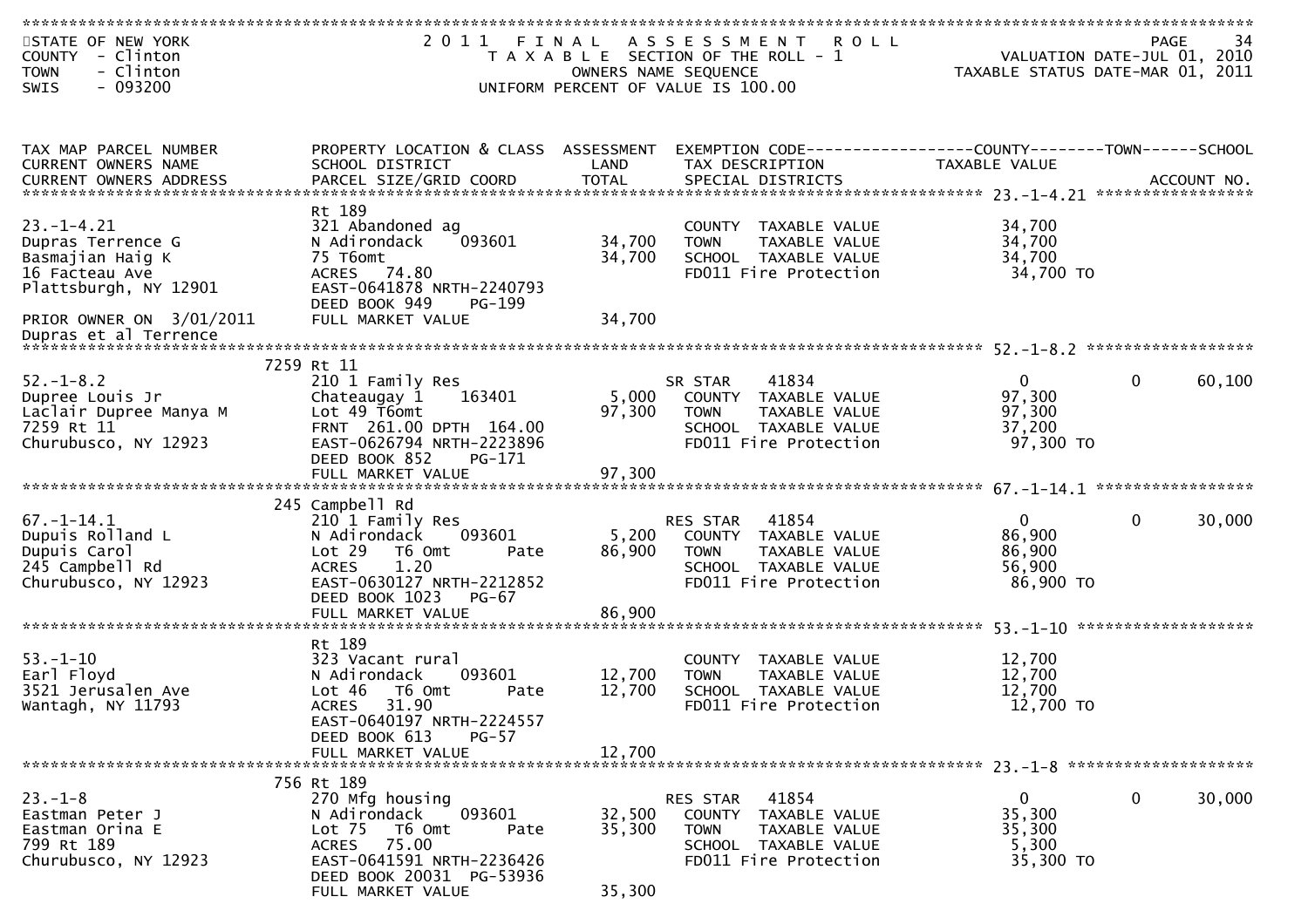| STATE OF NEW YORK<br>COUNTY - Clinton<br>- Clinton<br><b>TOWN</b>                                   |                                                                                                                                                                                            | OWNERS NAME SEQUENCE       | 2011 FINAL ASSESSMENT ROLL<br>T A X A B L E SECTION OF THE ROLL - 1                                                        | 35<br>PAGE<br>ری<br>101, 2010 VALUATION DATE-JUL<br>101, TAXABLE STATUS DATE-MAR |
|-----------------------------------------------------------------------------------------------------|--------------------------------------------------------------------------------------------------------------------------------------------------------------------------------------------|----------------------------|----------------------------------------------------------------------------------------------------------------------------|----------------------------------------------------------------------------------|
| $-093200$<br><b>SWIS</b>                                                                            |                                                                                                                                                                                            |                            | UNIFORM PERCENT OF VALUE IS 100.00                                                                                         |                                                                                  |
| TAX MAP PARCEL NUMBER<br>CURRENT OWNERS NAME                                                        | PROPERTY LOCATION & CLASS ASSESSMENT<br>SCHOOL DISTRICT                                                                                                                                    | LAND                       | TAX DESCRIPTION                                                                                                            | EXEMPTION CODE-----------------COUNTY-------TOWN------SCHOOL<br>TAXABLE VALUE    |
| $70. - 2 - 2$<br>ECO Captiva LLC<br>510 East 41st St<br>Patterson, NJ 07574                         | 167 Bombard Rd<br>240 Rural res<br>093601<br>N Adirondack<br>Lot 23  T6 Omt<br>Pate<br>ACRES 123.00<br>EAST-0662462 NRTH-2212978<br>DEED BOOK 20102 PG-33679                               | 71,300<br>135,000          | COUNTY TAXABLE VALUE<br><b>TOWN</b><br>TAXABLE VALUE<br>SCHOOL TAXABLE VALUE<br>FD011 Fire Protection                      | 135,000<br>135,000<br>135,000<br>135,000 TO                                      |
| $70 - 2 - 3$<br>ECO Captiva LLC<br>510 East 41st St<br>Patterson, NJ 07574                          | Bombard Rd<br>321 Abandoned ag<br>N Adirondack<br>093601<br>Lot 23  T6 Omt<br>Pate<br>ACRES 107.80<br>EAST-0660057 NRTH-2212624<br>DEED BOOK 20102 PG-33679                                | 59,400<br>59,400           | COUNTY TAXABLE VALUE<br><b>TOWN</b><br>TAXABLE VALUE<br>SCHOOL TAXABLE VALUE<br>FD011 Fire Protection                      | 59,400<br>59,400<br>59,400<br>59,400 TO                                          |
| $70 - 2 - 4$<br>ECO Captiva LLC<br>510 East 41st St<br>Patterson, NJ 07574                          | Bombard Rd<br>321 Abandoned ag<br>093601<br>N Adirondack<br>Lot 23  T6 Omt<br>Pate<br>ACRES 100.00<br>EAST-0659749 NRTH-2214607<br>DEED BOOK 20102 PG-33679<br>FULL MARKET VALUE           | 35,600<br>35,600<br>35,600 | COUNTY TAXABLE VALUE<br><b>TOWN</b><br>TAXABLE VALUE<br>SCHOOL TAXABLE VALUE<br>FD011 Fire Protection                      | 35,600<br>35,600<br>35,600<br>35,600 TO                                          |
| $23. - 1 - 22.21$<br>Ellis Rebecca R<br>PO Box 1101<br>East Greenwich, RI 02818                     | Off Route 189<br>$314$ Rural vac<10<br>093601<br>N Adirondack<br>Lot 67 T6omt<br><b>ACRES</b><br>4.80<br>EAST-0637112 NRTH-2234242<br>DEED BOOK 20102 PG-31016<br>FULL MARKET VALUE        | 7,700<br>7,700<br>7,700    | COUNTY TAXABLE VALUE<br>TAXABLE VALUE<br><b>TOWN</b><br>SCHOOL TAXABLE VALUE<br>FD011 Fire Protection                      | 7,700<br>7,700<br>7,700<br>7,700 TO                                              |
| $69. - 1 - 14.12$<br>Elmer Tim<br>Elmer Angela<br>538 Brandy Brook Rd<br>Ellenburg Center, NY 12934 | 538 Brandy Brook Rd<br>210 1 Family Res<br>093601<br>N Adirondack<br>Lot $25$ T6 Omt<br>1.70<br><b>ACRES</b><br>EAST-0647560 NRTH-2211354<br>DEED BOOK 20021 PG-42301<br>FULL MARKET VALUE | 5,600<br>72,900<br>72,900  | 41854<br>RES STAR<br>COUNTY TAXABLE VALUE<br>TAXABLE VALUE<br><b>TOWN</b><br>SCHOOL TAXABLE VALUE<br>FD011 Fire Protection | $\mathbf{0}$<br>30,000<br>0<br>72,900<br>72,900<br>42,900<br>72,900 TO           |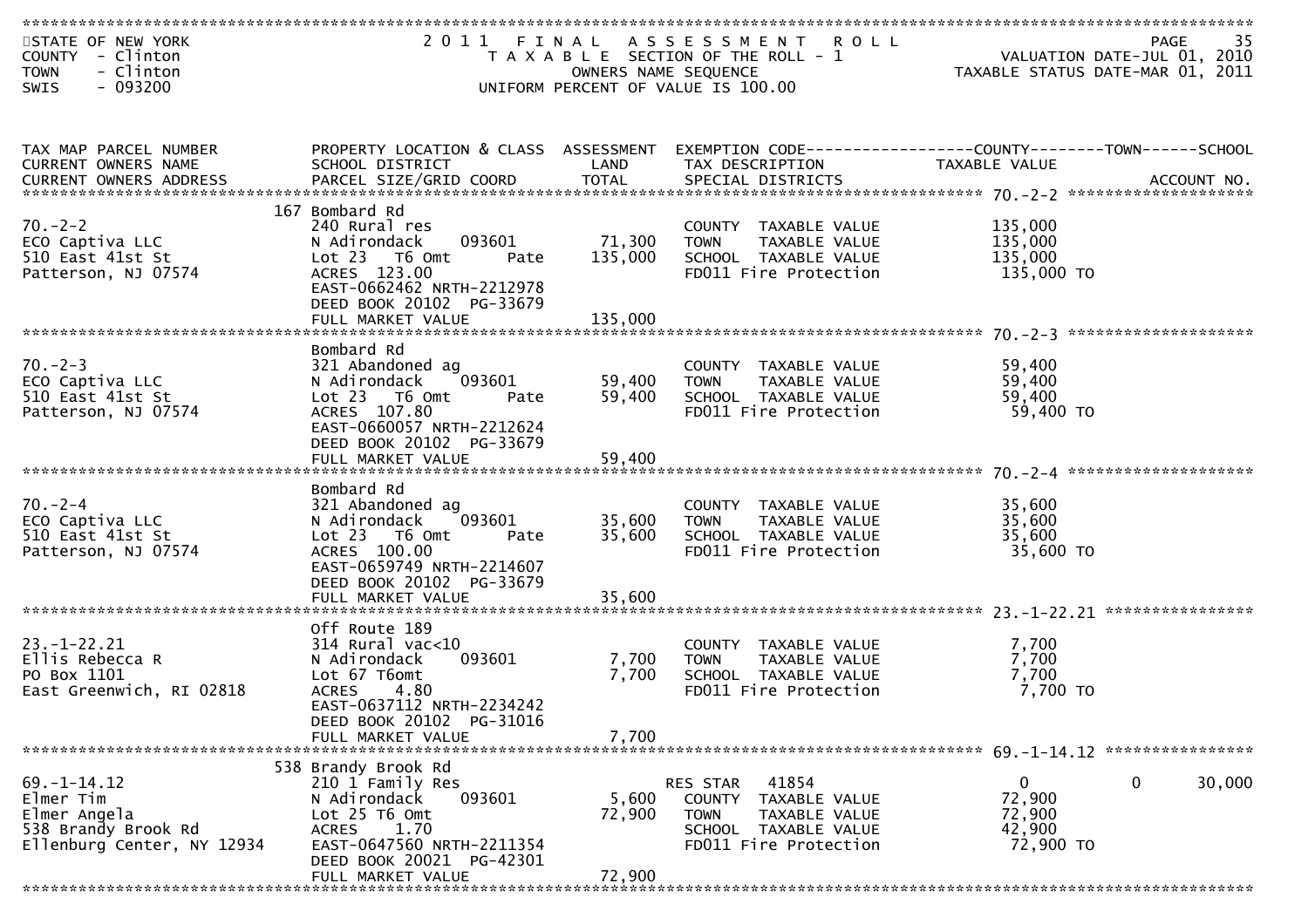| STATE OF NEW YORK<br>- Clinton<br><b>COUNTY</b><br>- Clinton<br><b>TOWN</b><br>SWIS<br>$-093200$                                               |                                                                                                                                                                                                            | OWNERS NAME SEQUENCE        | 2011 FINAL ASSESSMENT<br><b>ROLL</b><br>T A X A B L E SECTION OF THE ROLL - 1<br>UNIFORM PERCENT OF VALUE IS 100.00                                |                                                                      | 36<br>PAGE<br>VALUATION DATE-JUL 01, 2010<br>TAXABLE STATUS DATE-MAR 01, 2011 |
|------------------------------------------------------------------------------------------------------------------------------------------------|------------------------------------------------------------------------------------------------------------------------------------------------------------------------------------------------------------|-----------------------------|----------------------------------------------------------------------------------------------------------------------------------------------------|----------------------------------------------------------------------|-------------------------------------------------------------------------------|
| TAX MAP PARCEL NUMBER<br>CURRENT OWNERS NAME                                                                                                   | PROPERTY LOCATION & CLASS ASSESSMENT EXEMPTION CODE----------------COUNTY-------TOWN------SCHOOL<br>SCHOOL DISTRICT                                                                                        | LAND                        | TAX DESCRIPTION                                                                                                                                    | TAXABLE VALUE                                                        |                                                                               |
| $7. - 1 - 9$<br>Elshafay Hefney<br>Elshafay Lamiaa H<br>33 Hamilton<br>Plattsburgh, NY 12901                                                   | 550 Frontier Rd<br>210 1 Family Res<br>Chateaugay 1 163401<br>Lot 88 T6 Omt<br>Pate<br>5.20<br><b>ACRES</b><br>EAST-0628022 NRTH-2246347<br>DEED BOOK 20072 PG-9514<br>FULL MARKET VALUE                   | 7,900<br>44,000<br>44,000   | COUNTY TAXABLE VALUE<br><b>TOWN</b><br>TAXABLE VALUE<br>SCHOOL TAXABLE VALUE<br>FD011 Fire Protection                                              | 44,000<br>44,000<br>44,000<br>44,000 TO                              |                                                                               |
| $7. - 1 - 29.1$<br>Fairchild Kenneth<br>Fairchild Jean<br>4 Bayview Dr<br>St Albans, VT 05478                                                  | 15 Santamore Rd<br>240 Rural res<br>163401<br>Chateaugay 1<br>Lot 88 T6 Omt<br>Pate<br>ACRES 37.80<br>EAST-0629262 NRTH-2240818<br>DEED BOOK 982<br>PG-323<br>FULL MARKET VALUE                            | 71,200<br>71,200            | 41854<br>RES STAR<br>28,400 COUNTY TAXABLE VALUE<br><b>TOWN</b><br>TAXABLE VALUE<br>SCHOOL TAXABLE VALUE<br>FD011 Fire Protection                  | $\overline{0}$<br>71,200<br>71,200<br>41,200<br>71,200 TO            | 30,000<br>0                                                                   |
| $68. - 1 - 18.3$<br>Family Living Partnership LP B N Adirondack<br>1626 Meadow Branch Ave<br>Winchester, VA 22601<br>MAY BE SUBJECT TO PAYMENT | 230/293 Gagnier Rd<br>140 Truck crops<br>093601<br>Lots 27 28 33 & 34 T6omt<br>ACRES 588.40<br>EAST-0634670 NRTH-2215267<br>DEED BOOK 20082 PG-20516                                                       | 278,300<br>359,200          | AGRI DISTR 41720<br>COUNTY TAXABLE VALUE<br><b>TOWN</b><br>TAXABLE VALUE<br>SCHOOL TAXABLE VALUE<br>FD011 Fire Protection                          | 51,558<br>307,642<br>307,642<br>307,642<br>359,200 TO                | 51,558<br>51,558                                                              |
| $37. - 1 - 23$<br>Fayette Vernon J<br>241 Lost Nation Rd<br>Churubusco, NY 12923                                                               | 241 Lost Nation Rd<br>241 Rural res&ag<br>Chateaugay 1 163401<br>Lot 52  T6 0mt<br>Pate<br>ACRES 321.40<br>EAST-0625435 NRTH-2228720<br>DEED BOOK 245 PG-235<br>FULL MARKET VALUE                          | 119,400 RES STAR<br>165,200 | <b>VETERANS</b><br>41101<br>41854<br>165,200 COUNTY TAXABLE VALUE<br><b>TOWN</b><br>TAXABLE VALUE<br>SCHOOL TAXABLE VALUE<br>FD011 Fire Protection | 1,200<br>$\mathbf{0}$<br>164,000<br>164,000<br>135,200<br>165,200 TO | 1,200<br>0<br>30,000<br>$\Omega$                                              |
| $52. - 1 - 26$<br>Fayette Vernon J<br>241 Lost Nation Rd<br>Churubusco, NY 12923                                                               | Ryan Rd<br>321 Abandoned ag<br>163401<br>Chateaugay 1<br>Lot $49$ $\overline{76}$ Omt<br>Pate<br><b>ACRES</b><br>50.00<br>EAST-0626087 NRTH-2220175<br>DEED BOOK 245<br><b>PG-235</b><br>FULL MARKET VALUE | 10,000<br>10,000<br>10,000  | COUNTY TAXABLE VALUE<br><b>TOWN</b><br>TAXABLE VALUE<br>SCHOOL TAXABLE VALUE<br>FD011 Fire Protection                                              | 10,000<br>10,000<br>10,000<br>10,000 TO                              |                                                                               |
| STATE OF NEW YORK                                                                                                                              | 2011<br>FINAL                                                                                                                                                                                              |                             | A S S E S S M E N T<br><b>ROLL</b>                                                                                                                 |                                                                      | 37<br><b>PAGE</b>                                                             |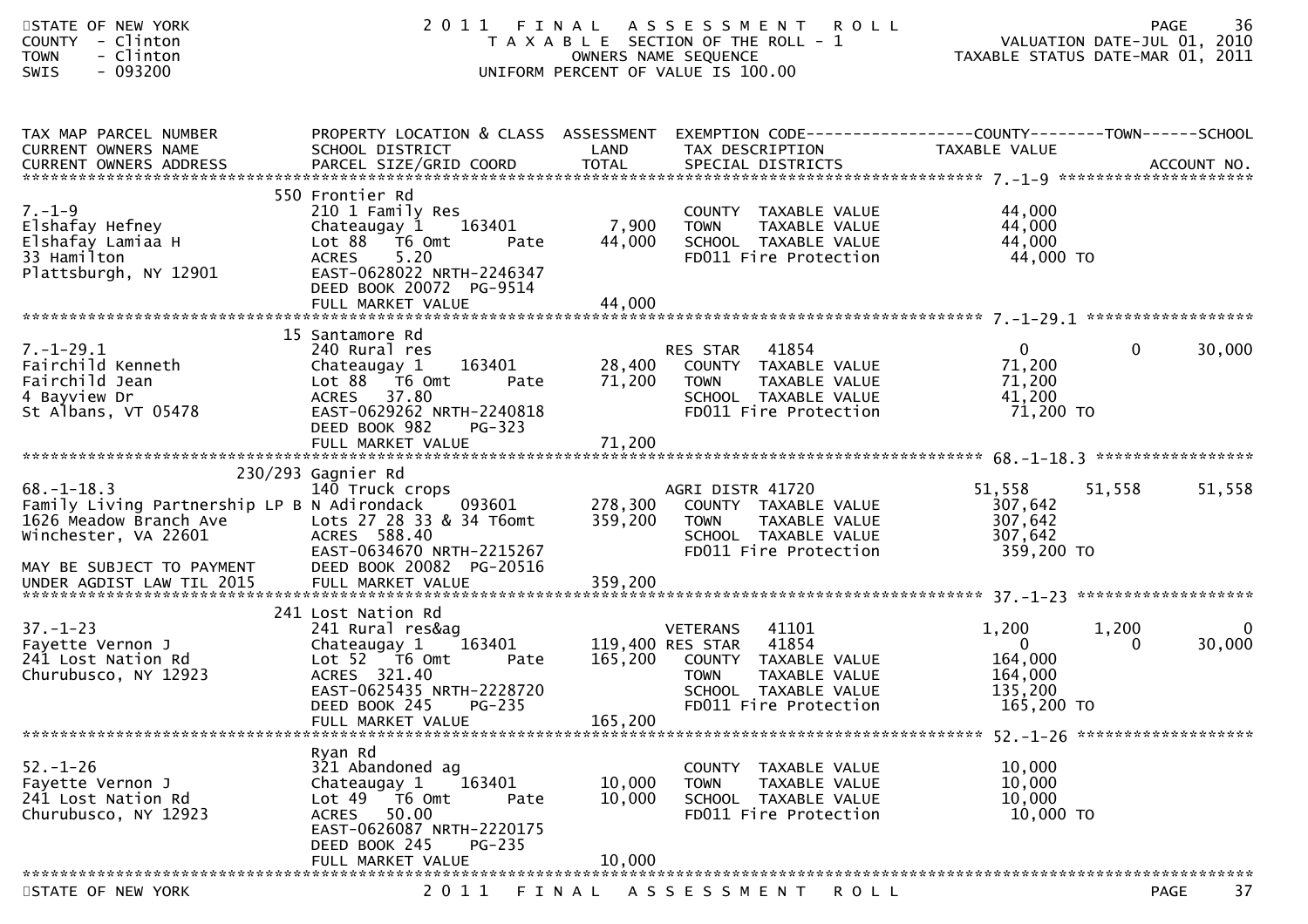| <b>COUNTY</b> | - | Clintor |
|---------------|---|---------|
| <b>TOWN</b>   | - | Clintor |
| $\sim$ $\sim$ |   | ,,,,,,, |

### COUNTY - Clinton T A X A B L E SECTION OF THE ROLL - 1 VALUATION DATE-JUL 01, 2010TOWN - Clinton OWNERS NAME SEQUENCE TAXABLE STATUS DATE-MAR 01, 2011SWIS - 093200 UNIFORM PERCENT OF VALUE IS 100.00

| TAX MAP PARCEL NUMBER<br>CURRENT OWNERS NAME                                                | PROPERTY LOCATION & CLASS ASSESSMENT EXEMPTION CODE----------------COUNTY-------TOWN------SCHOOL<br>SCHOOL DISTRICT                                                               | LAND                         | TAX DESCRIPTION                                                                                                                   | TAXABLE VALUE                                           |                    |
|---------------------------------------------------------------------------------------------|-----------------------------------------------------------------------------------------------------------------------------------------------------------------------------------|------------------------------|-----------------------------------------------------------------------------------------------------------------------------------|---------------------------------------------------------|--------------------|
|                                                                                             |                                                                                                                                                                                   |                              |                                                                                                                                   |                                                         |                    |
|                                                                                             | 725 Rt 189                                                                                                                                                                        |                              |                                                                                                                                   |                                                         |                    |
| $23 - 1 - 18$<br>Feller Aaron<br>725 Rt 189<br>PO Box 182                                   | 210 1 Family Res<br>093601<br>N Adirondack<br>Lot 67<br>T6 Omt<br>Pate<br>5.00<br><b>ACRES</b>                                                                                    | 7,800<br>125,000             | 41834<br>SR STAR<br>COUNTY TAXABLE VALUE<br><b>TOWN</b><br>TAXABLE VALUE<br>SCHOOL TAXABLE VALUE                                  | $\Omega$<br>125,000<br>125,000<br>64,900                | $\Omega$<br>60,100 |
| Churubusco, NY 12923-0182                                                                   | EAST-0638411 NRTH-2234979<br>DEED BOOK 20011 PG-37505                                                                                                                             |                              | FD011 Fire Protection                                                                                                             | 125,000 TO                                              |                    |
|                                                                                             |                                                                                                                                                                                   |                              |                                                                                                                                   |                                                         |                    |
| $38. - 1 - 12$<br>Fievisohn Robert<br>1222 Rt 189<br>Churubusco, NY 12923                   | Clinton Mills Rd<br>323 Vacant rural<br>093601<br>N Adirondack<br>Lot 55 T6 Omt<br>Pate<br>ACRES 300.00<br>EAST-0643228 NRTH-2228959<br>DEED BOOK 618<br>PG-929                   | 79,800<br>79,800             | COUNTY TAXABLE VALUE<br>TAXABLE VALUE<br><b>TOWN</b><br>SCHOOL TAXABLE VALUE<br>FD011 Fire Protection                             | 79,800<br>79,800<br>79,800<br>79,800 TO                 |                    |
|                                                                                             |                                                                                                                                                                                   |                              |                                                                                                                                   |                                                         |                    |
|                                                                                             | Rt 189                                                                                                                                                                            |                              |                                                                                                                                   |                                                         |                    |
| $8. - 1 - 3.26$<br>Fievisohn Robert T<br>1222 Rt 189<br>Churubusco, NY 12923                | $314$ Rural vac< $10$<br>093601<br>N Adirondack<br>Lot 86 T6omt<br>ACRES 10.00<br>EAST-0637592 NRTH-2245757<br>DEED BOOK 970<br>PG-127                                            | 9,700<br>9,700               | COUNTY TAXABLE VALUE<br><b>TOWN</b><br>TAXABLE VALUE<br>SCHOOL TAXABLE VALUE<br>FD011 Fire Protection                             | 9,700<br>9,700<br>9,700<br>9,700 TO                     |                    |
|                                                                                             |                                                                                                                                                                                   |                              |                                                                                                                                   |                                                         |                    |
|                                                                                             |                                                                                                                                                                                   |                              |                                                                                                                                   |                                                         |                    |
| $8. - 1 - 7$<br>Fievisohn Robert T<br>Fievisohn Mary<br>1222 Rt 189<br>Churubusco, NY 12923 | 1222 Rt 189<br>241 Rural res&ag<br>093601<br>N Adirondack<br>Lot 86<br>T6 Omt<br>Pate<br>ACRES 63.40<br>EAST-0638992 NRTH-2246804<br>DEED BOOK 862<br>PG-274<br>FULL MARKET VALUE | 39,200<br>173,000<br>173,000 | 41854<br><b>RES STAR</b><br>COUNTY TAXABLE VALUE<br><b>TOWN</b><br>TAXABLE VALUE<br>SCHOOL TAXABLE VALUE<br>FD011 Fire Protection | $\Omega$<br>173,000<br>173,000<br>143,000<br>173,000 TO | $\Omega$<br>30,000 |
|                                                                                             |                                                                                                                                                                                   |                              |                                                                                                                                   |                                                         |                    |
| $67. - 1 - 6.2$<br>Figurniak Bruce P<br>PO Box 559<br>Cutchogue, NY 11935-0559              | Patnode Rd<br>314 Rural vac<10<br>093601<br>N Adirondack<br>28 T6omt<br>ACRES 5.00<br>EAST-0635263 NRTH-2210564<br><b>PG-297</b><br>DEED BOOK 585                                 | 8,200<br>8,200               | COUNTY TAXABLE VALUE<br><b>TOWN</b><br>TAXABLE VALUE<br>SCHOOL TAXABLE VALUE<br>FD011 Fire Protection                             | 8,200<br>8,200<br>8,200<br>$8,200$ TO                   |                    |
|                                                                                             |                                                                                                                                                                                   |                              |                                                                                                                                   |                                                         |                    |
| STATE OF NEW YORK<br>COUNTY - Clinton                                                       |                                                                                                                                                                                   |                              | <b>ROLL</b><br>2011 FINAL ASSESSMENT<br>T A X A B L E SECTION OF THE ROLL - 1                                                     | VALUATION DATE-JUL 01, 2010                             | <b>PAGE</b><br>38  |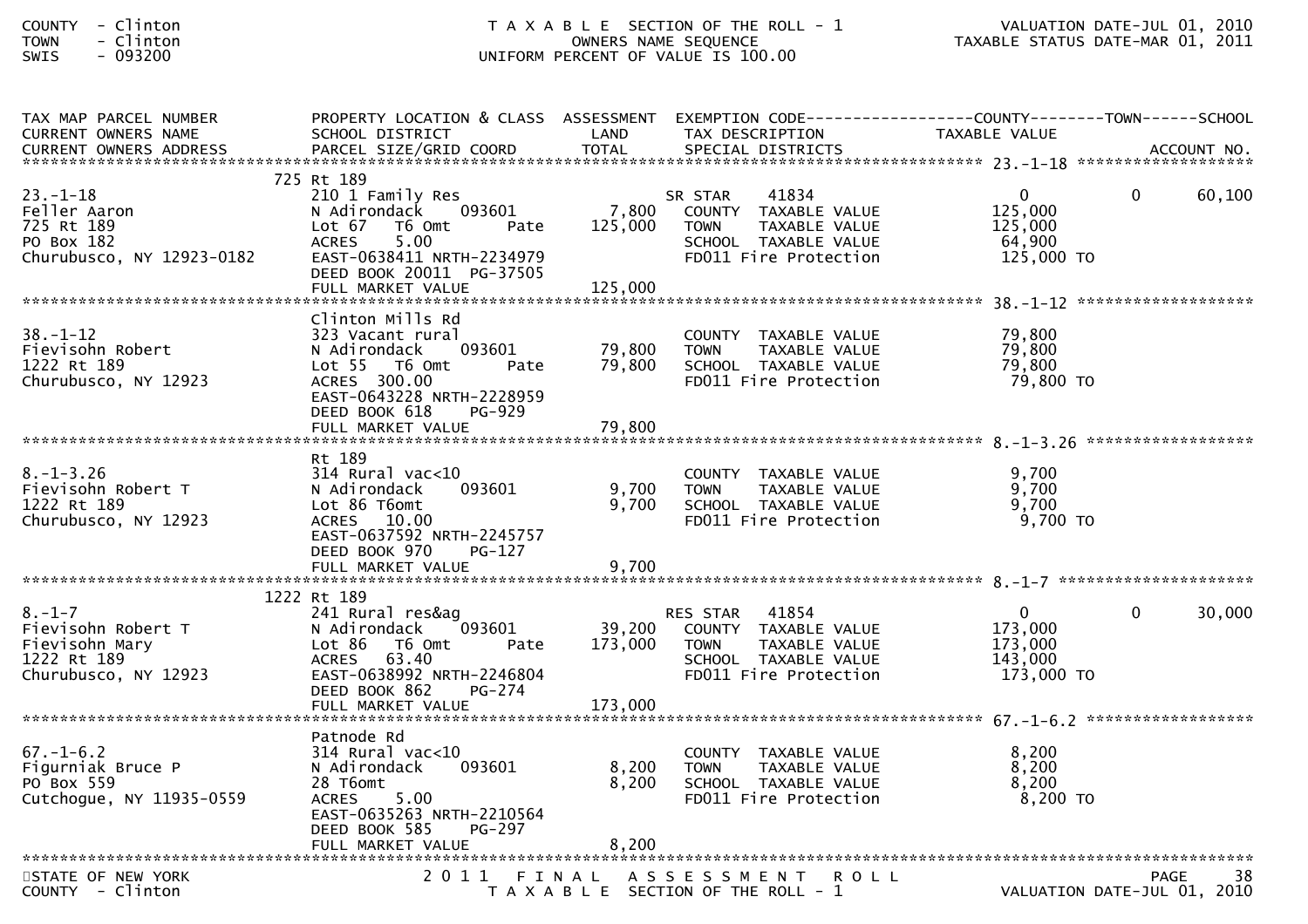# TOWN - Clinton OWNERS NAME SEQUENCE TAXABLE STATUS DATE-MAR 01, 2011SWIS - 093200 UNIFORM PERCENT OF VALUE IS 100.00

| TAX MAP PARCEL NUMBER<br><b>CURRENT OWNERS NAME</b>                                        | PROPERTY LOCATION & CLASS ASSESSMENT<br>SCHOOL DISTRICT                                                                                                                           | LAND                        | EXEMPTION        CODE-----------------COUNTY-------TOWN------SCHOOL<br>TAX DESCRIPTION                                                             | TAXABLE VALUE                                                          |                      |                  |
|--------------------------------------------------------------------------------------------|-----------------------------------------------------------------------------------------------------------------------------------------------------------------------------------|-----------------------------|----------------------------------------------------------------------------------------------------------------------------------------------------|------------------------------------------------------------------------|----------------------|------------------|
| $68. - 1 - 1.31$<br>Filion Gilles<br>Filion Amy<br>540 Patnode Rd<br>Churubusco, NY 12923  | Patnode Rd<br>321 Abandoned ag<br>N Adirondack<br>093601<br>Lot 34 T6omt<br>ACRES 18.20<br>EAST-0636386 NRTH-2215777                                                              | 17,000<br>17,000            | COUNTY TAXABLE VALUE<br><b>TOWN</b><br>TAXABLE VALUE<br>SCHOOL TAXABLE VALUE<br>FD011 Fire Protection                                              | 17,000<br>17,000<br>17,000<br>17,000 TO                                |                      |                  |
|                                                                                            | DEED BOOK 842<br>PG-236<br>FULL MARKET VALUE                                                                                                                                      | 17,000                      |                                                                                                                                                    |                                                                        |                      |                  |
| $68. - 1 - 1.32$<br>Filion Gilles<br>Filion Amy<br>540 Patnode Rd<br>Churubusco, NY 12923  | 540 Patnode Rd<br>210 1 Family Res<br>093601<br>N Adirondack<br>Lot 34 T6omt<br><b>ACRES</b><br>2.00<br>EAST-0635636 NRTH-2215752<br>DEED BOOK 845<br>PG-217<br>FULL MARKET VALUE | 5,700<br>125,000<br>125,000 | 41854<br><b>RES STAR</b><br>COUNTY TAXABLE VALUE<br><b>TOWN</b><br>TAXABLE VALUE<br>SCHOOL TAXABLE VALUE<br>FD011 Fire Protection                  | $\mathbf 0$<br>125,000<br>125,000<br>95,000<br>125,000 TO              | $\Omega$             | 30,000           |
| $37. - 1 - 11$<br>Filion Marcel<br>Filion Beverly<br>350 Lagree Rd<br>Churubusco, NY 12923 | 535 Looby Rd<br>210 1 Family Res<br>093601<br>N Adirondack<br>Lot <sub>53</sub><br>T6 Omt<br>Pate<br><b>ACRES</b><br>1.00<br>EAST-0631139 NRTH-2224778<br>DEED BOOK 533<br>PG-116 | 5,000<br>82,100             | 41834<br>SR STAR<br>COUNTY TAXABLE VALUE<br><b>TOWN</b><br>TAXABLE VALUE<br>SCHOOL TAXABLE VALUE<br>FD011 Fire Protection                          | $\mathbf{0}$<br>82,100<br>82,100<br>22,000<br>$82,100$ TO              | $\Omega$             | 60,100           |
|                                                                                            |                                                                                                                                                                                   |                             |                                                                                                                                                    |                                                                        |                      |                  |
| $52. - 1 - 12.2$<br>Filion Michael<br>Filion Julie<br>7026 Rt 11<br>Churubusco, NY 12923   | 7012 Rt 11<br>422 Diner/lunch<br>093601<br>N Adirondack<br>Lot 48 T60mt<br>Also Deeds Bk 866 Pg 104<br>ACRES 19.20<br>EAST-0632494 NRTH-2224262<br>DEED BOOK 98000 PG-98463       | 240,000                     | RES STAR 41854<br>26,900 RS STAR MH 41864<br>COUNTY TAXABLE VALUE<br>TAXABLE VALUE<br><b>TOWN</b><br>SCHOOL TAXABLE VALUE<br>FD011 Fire Protection | $\mathbf 0$<br>$\Omega$<br>240,000<br>240,000<br>180,000<br>240,000 TO | $\Omega$<br>$\Omega$ | 30,000<br>30,000 |
|                                                                                            | FULL MARKET VALUE                                                                                                                                                                 | 240,000                     |                                                                                                                                                    |                                                                        |                      |                  |
| $38.1 - 1 - 1$<br>Filion Scott<br>Filion Mandy<br>592 Rt 189<br>Churubusco, NY 12923       | 592 Rt 189<br>210 1 Family Res<br>093601<br>N Adirondack<br>Lot 66<br>T6 Omt<br>Pate<br>FRNT 158.00 DPTH 260.00<br>EAST-0639148 NRTH-2231811<br>DEED BOOK 20061 PG-92286          | 4,900<br>48,400             | 41854<br><b>RES STAR</b><br>COUNTY TAXABLE VALUE<br>TAXABLE VALUE<br><b>TOWN</b><br>SCHOOL TAXABLE VALUE<br>FD011 Fire Protection                  | $\overline{0}$<br>48,400<br>48,400<br>18,400<br>48,400 TO              | $\Omega$             | 30,000           |
|                                                                                            |                                                                                                                                                                                   |                             |                                                                                                                                                    |                                                                        |                      |                  |
| STATE OF NEW YORK<br>$COUNTY - Clinton$                                                    | 2011 FINAL                                                                                                                                                                        |                             | A S S E S S M E N T<br><b>ROLL</b><br>T A X A B L E SECTION OF THE ROLL - 1                                                                        | VALUATION DATE-JUL 01, 2010                                            | <b>PAGE</b>          | 39               |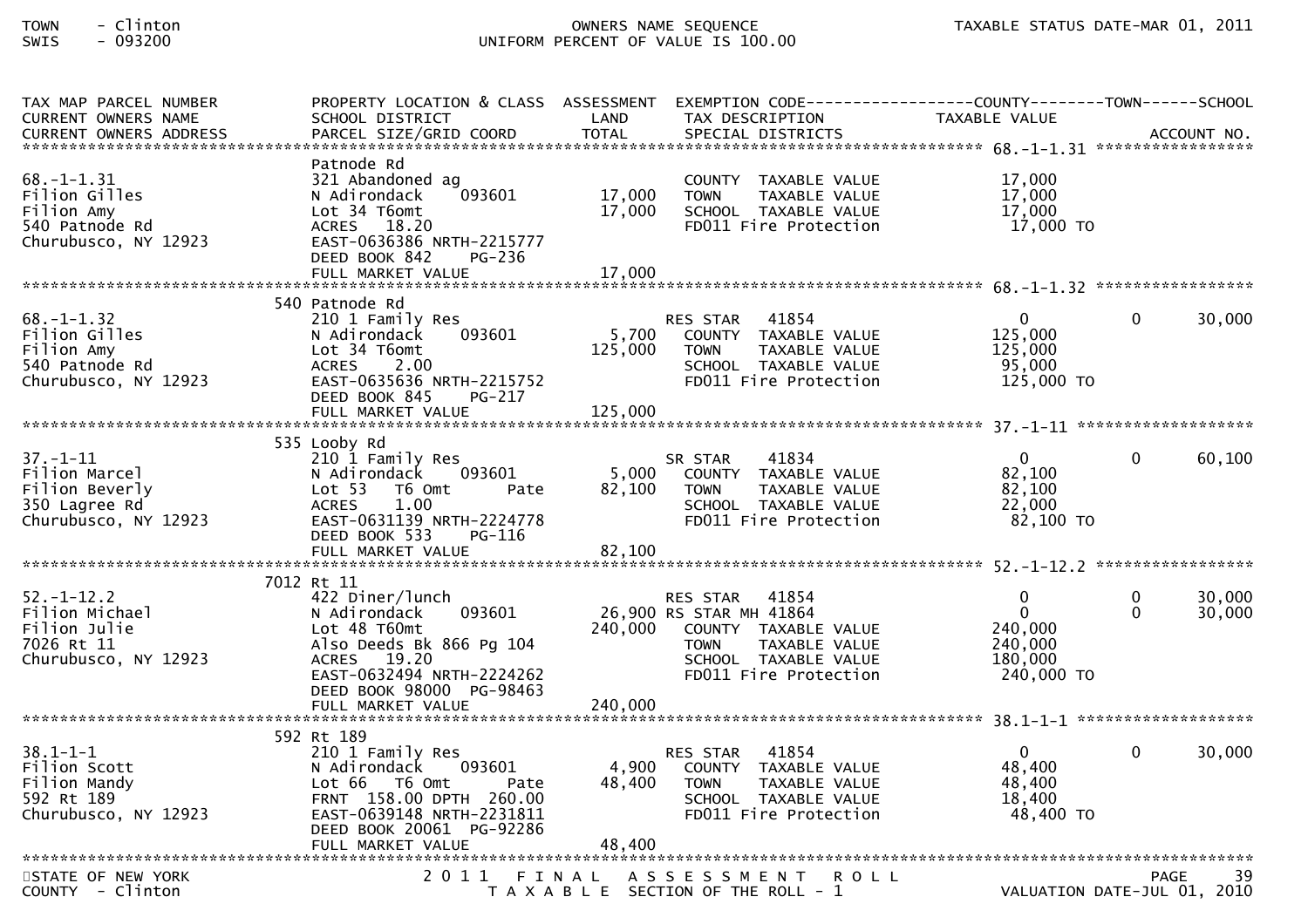# TOWN - Clinton OWNERS NAME SEQUENCE TAXABLE STATUS DATE-MAR 01, 2011SWIS - 093200 UNIFORM PERCENT OF VALUE IS 100.00

| TAX MAP PARCEL NUMBER<br>CURRENT OWNERS NAME                                                                  | PROPERTY LOCATION & CLASS ASSESSMENT<br>SCHOOL DISTRICT                                                                                                                     | LAND                       | TAX DESCRIPTION                                                                                                                                  | EXEMPTION CODE------------------COUNTY--------TOWN------SCHOOL<br>TAXABLE VALUE | ******************                | ACCOUNT NO.                          |
|---------------------------------------------------------------------------------------------------------------|-----------------------------------------------------------------------------------------------------------------------------------------------------------------------------|----------------------------|--------------------------------------------------------------------------------------------------------------------------------------------------|---------------------------------------------------------------------------------|-----------------------------------|--------------------------------------|
| $69. - 1 - 3.5$<br>Finlayson John F<br>44 West Hill Rd<br>PO Box 44<br>Ellenburg Center, NY 12934             | Lafrancis Rd<br>321 Abandoned ag<br>093601<br>N Adirondack<br>Lot 25 T6omt<br>ACRES 41.10<br>EAST-0650378 NRTH-2215206<br>DEED BOOK 99001 PG-14735<br>FULL MARKET VALUE     | 28,100<br>28,100<br>28,100 | COUNTY TAXABLE VALUE<br>TAXABLE VALUE<br><b>TOWN</b><br>SCHOOL TAXABLE VALUE<br>FD011 Fire Protection                                            | 28,100<br>28,100<br>28,100<br>28,100 TO                                         |                                   |                                      |
|                                                                                                               |                                                                                                                                                                             |                            |                                                                                                                                                  |                                                                                 |                                   |                                      |
| $69. - 1 - 3.2$<br>Finlayson Katherine A<br>Duquette Brad L<br>196 Lafrancis Rd<br>Ellenburg Center, NY 12934 | 196 Lafrancis Rd<br>210 1 Family Res<br>093601<br>N Adirondack<br>Lot 24 T6 Omt<br>Pate<br>FRNT 303.00 DPTH 130.00<br>EAST-0652641 NRTH-2214762<br>DEED BOOK 98001 PG-03407 | 4,700<br>128,400           | RES STAR 41854<br>COUNTY TAXABLE VALUE<br><b>TOWN</b><br>TAXABLE VALUE<br>SCHOOL TAXABLE VALUE<br>FD011 Fire Protection                          | $\mathbf{0}$<br>128,400<br>128,400<br>98,400<br>128,400 TO                      | 0                                 | 30,000                               |
|                                                                                                               | FULL MARKET VALUE                                                                                                                                                           | 128,400                    |                                                                                                                                                  |                                                                                 |                                   |                                      |
|                                                                                                               | 239/245 Lafrancis Rd                                                                                                                                                        |                            |                                                                                                                                                  |                                                                                 |                                   |                                      |
| $69. - 1 - 3.1$<br>Finlayson Kevin<br>Finlayson Catherine<br>245 Lafrancis Rd<br>Ellenburg Center, NY 12934   | 112 Dairy farm<br>093601<br>N Adirondack<br>$Lot 25$ T6 Omt<br>Pate<br><b>ACRES</b><br>69.70<br>EAST-0651501 NRTH-2215802<br>DEED BOOK 1000<br><b>PG-38</b>                 |                            | 10 YR AGR 41700<br>56,900 OS AG DIST 41730<br>176,800 RES STAR 41854<br>RS STAR MH 41864<br>COUNTY TAXABLE VALUE<br><b>TOWN</b><br>TAXABLE VALUE | 25,225<br>22,582<br>0<br>$\overline{0}$<br>128,993<br>128,993                   | 25,225<br>22,582<br>0<br>$\Omega$ | 25,225<br>22,582<br>30,000<br>25,000 |
| MAY BE SUBJECT TO PAYMENT<br>UNDER AGDIST LAW TIL 2018                                                        | FULL MARKET VALUE                                                                                                                                                           | 176,800                    | SCHOOL TAXABLE VALUE<br>FD011 Fire Protection                                                                                                    | 73,993<br>176,800 TO                                                            |                                   |                                      |
| $69. - 1 - 3.3$<br>Finlayson Kevin<br>Finlayson Catherine<br>235 Lafrancis Rd<br>Ellenburg Center, NY 12934   | 235 Lafrancis Rd<br>210 1 Family Res<br>093601<br>N Adirondack<br>Lot 25 T6omt<br><b>ACRES</b><br>3.00<br>EAST-0652181 NRTH-2215581<br>DEED BOOK 1000<br>$PG-38$            | 6,400<br>57,200            | COUNTY TAXABLE VALUE<br>TAXABLE VALUE<br><b>TOWN</b><br>SCHOOL TAXABLE VALUE<br>FD011 Fire Protection                                            | 57,200<br>57,200<br>57,200<br>57,200 TO                                         |                                   |                                      |
|                                                                                                               |                                                                                                                                                                             |                            |                                                                                                                                                  |                                                                                 |                                   |                                      |
| $37. - 1 - 16$<br>Finnell Mark R Jr<br>Carter Jessica L<br>7168 Rt 11<br>Churubsco, NY 12920                  | 7168 Rt 11<br>240 Rural res<br>163401<br>Chateaugay 1<br>Lot 52 T6 Omt<br>Pate<br>ACRES 146.60 BANK<br>110<br>EAST-0628506 NRTH-2225851<br>DEED BOOK 20051 PG-81885         |                            | 41854<br>RES STAR<br>76,100 COUNTY TAXABLE VALUE<br>115,000 TOWN<br>TAXABLE VALUE<br>SCHOOL TAXABLE VALUE<br>FD011 Fire Protection               | $\mathbf{0}$<br>115,000<br>115,000<br>85,000<br>115,000 TO                      | 0                                 | 30,000                               |
|                                                                                                               | FULL MARKET VALUE                                                                                                                                                           | 115,000                    |                                                                                                                                                  |                                                                                 |                                   |                                      |
| STATE OF NEW YORK<br>COUNTY - Clinton                                                                         | 2011                                                                                                                                                                        | FINAL                      | A S S E S S M E N T R O L L<br>T A X A B L E SECTION OF THE ROLL - 1                                                                             |                                                                                 | VALUATION DATE-JUL 01, 2010       | PAGE<br>40                           |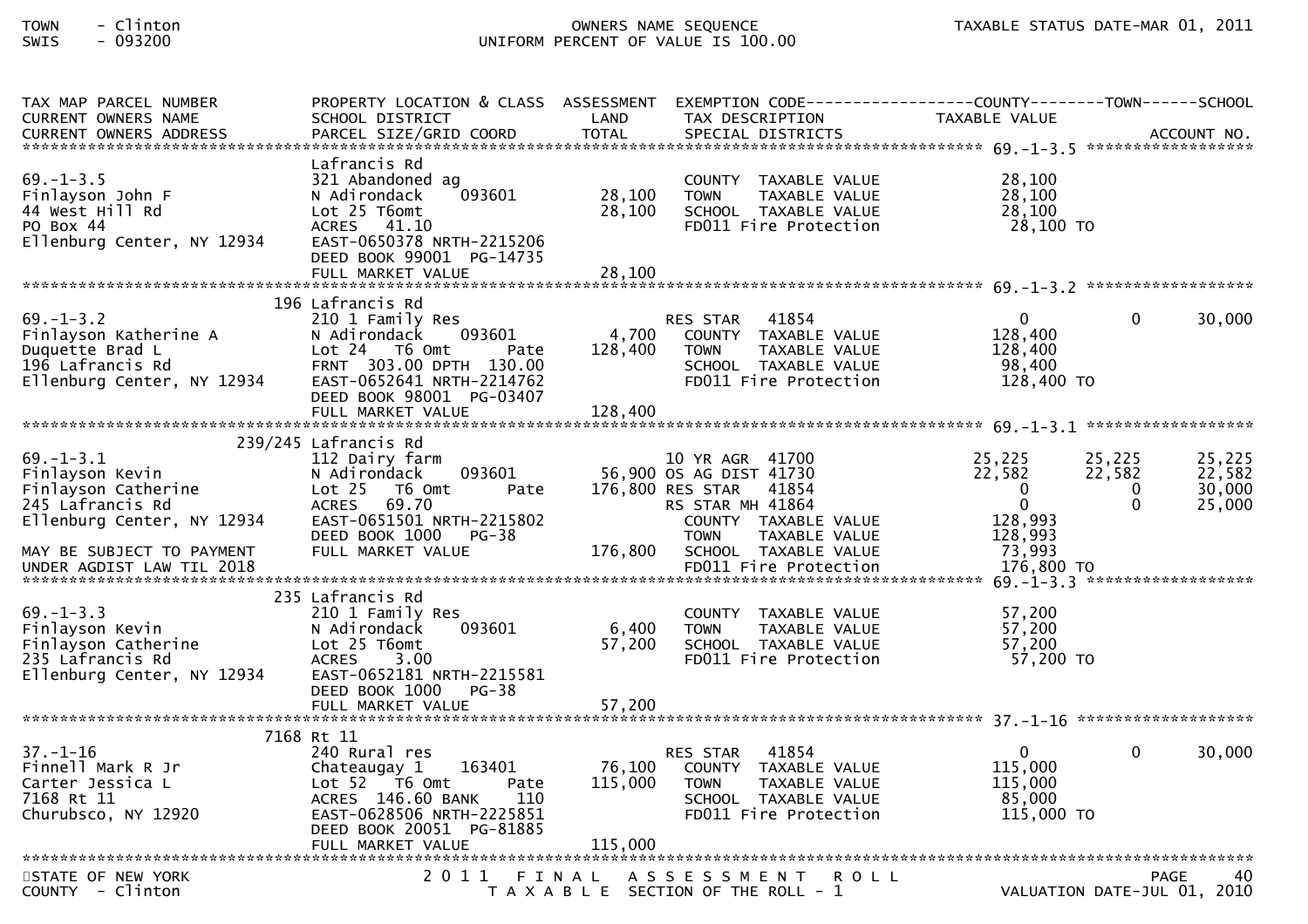# TOWN - Clinton OWNERS NAME SEQUENCE TAXABLE STATUS DATE-MAR 01, 2011SWIS - 093200 UNIFORM PERCENT OF VALUE IS 100.00

| TAX MAP PARCEL NUMBER<br><b>CURRENT OWNERS NAME</b>                                                                           | SCHOOL DISTRICT                                                                                                                                                          | LAND                       | TAX DESCRIPTION                                                                                                                          | PROPERTY LOCATION & CLASS ASSESSMENT EXEMPTION CODE----------------COUNTY--------TOWN------SCHOOL<br>TAXABLE VALUE |
|-------------------------------------------------------------------------------------------------------------------------------|--------------------------------------------------------------------------------------------------------------------------------------------------------------------------|----------------------------|------------------------------------------------------------------------------------------------------------------------------------------|--------------------------------------------------------------------------------------------------------------------|
|                                                                                                                               |                                                                                                                                                                          |                            |                                                                                                                                          |                                                                                                                    |
| $7. - 1 - 7.1$<br>Fleury Bert<br>Fleury Shirley<br>225 County Rt 24<br>Malone, NY 12953                                       | 571 Frontier Rd<br>260 Seasonal res<br>Chateaugay 1<br>163401<br>Lot 88 T6 Omt<br>ACRES 21.30<br>EAST-0627741 NRTH-2245154<br>DEED BOOK 99001 PG-08526                   | 20,000<br>31,200           | COUNTY TAXABLE VALUE<br>TAXABLE VALUE<br><b>TOWN</b><br>SCHOOL TAXABLE VALUE<br>FD011 Fire Protection                                    | 31,200<br>31,200<br>31,200<br>31,200 TO                                                                            |
|                                                                                                                               | FULL MARKET VALUE                                                                                                                                                        | 31,200                     |                                                                                                                                          |                                                                                                                    |
| $23. - 1 - 22.25$<br>Foley Mary ann<br>78 Kent Falls Rd<br>Morrisonville, NY 12962                                            | Jones Rd<br>321 Abandoned ag<br>093601<br>N Adirondack<br>Lot 67 T6omt<br>ACRES 11.00<br>EAST-0635875 NRTH-2233867<br>DEED BOOK 20001 PG-19212                           | 12,000<br>12,000           | COUNTY TAXABLE VALUE<br><b>TOWN</b><br>TAXABLE VALUE<br>SCHOOL TAXABLE VALUE<br>FD011 Fire Protection                                    | 12,000<br>12,000<br>12,000<br>12,000 TO                                                                            |
|                                                                                                                               | FULL MARKET VALUE                                                                                                                                                        | 12,000                     |                                                                                                                                          |                                                                                                                    |
| $7. - 1 - 31.13$<br>Ford John N<br>106 Pine St<br>Plattsburgh, NY 12901                                                       | Santamore Rd<br>321 Abandoned ag<br>163401<br>Chateaugay 1<br>Lot 88 T6 OMT<br>ACRES 54.20<br>EAST-0628386 NRTH-2242217<br>DEED BOOK 20061 PG-92183<br>FULL MARKET VALUE | 27,100<br>27,100<br>27,100 | COUNTY TAXABLE VALUE<br><b>TOWN</b><br>TAXABLE VALUE<br>SCHOOL TAXABLE VALUE<br>FD011 Fire Protection                                    | 27,100<br>27,100<br>27,100<br>27,100 TO                                                                            |
|                                                                                                                               | 582 Campbell Rd                                                                                                                                                          |                            |                                                                                                                                          |                                                                                                                    |
| $52. - 1 - 16.1$<br>Fortin Daniel M<br>Fortin Patricia L<br>77 Vanderbogart Rd<br>Ellenburg Center, NY 12934                  | 240 Rural res<br>093601<br>N Adirondack<br>Lot 48<br>T6 Omt<br>Pate<br>ACRES 148.40<br>EAST-0630397 NRTH-2222261<br>DEED BOOK 20051 PG-82590                             | 67,500<br>134,400          | 41101<br><b>VETERANS</b><br>COUNTY TAXABLE VALUE<br><b>TAXABLE VALUE</b><br><b>TOWN</b><br>SCHOOL TAXABLE VALUE<br>FD011 Fire Protection | 2,000<br>2,000<br>$\Omega$<br>132,400<br>132,400<br>134,400<br>134,400 TO                                          |
|                                                                                                                               |                                                                                                                                                                          |                            |                                                                                                                                          |                                                                                                                    |
| $23. - 1 - 22.22$<br>Fouad Dr Fouad Mounir<br>Mena Fouad Mary<br>Attn: Isis Guirguis<br>2043A Palerme St<br>Laval, QC, H7M5J3 | Jones Rd<br>321 Abandoned ag<br>N Adirondack<br>093601<br>Lot 67 T6omt<br>ACRES 14.50<br>EAST-0635943 NRTH-2233091<br>DEED BOOK 994<br>PG-338<br>FULL MARKET VALUE       | 14,800<br>14,800<br>14,800 | COUNTY TAXABLE VALUE<br><b>TOWN</b><br>TAXABLE VALUE<br>SCHOOL TAXABLE VALUE<br>FD011 Fire Protection                                    | 14,800<br>14,800<br>14,800<br>14,800 TO                                                                            |
| STATE OF NEW YORK<br>COUNTY - Clinton<br>- Clinton<br><b>TOWN</b>                                                             |                                                                                                                                                                          | OWNERS NAME SEQUENCE       | 2011 FINAL ASSESSMENT<br>R O L L<br>T A X A B L E SECTION OF THE ROLL - 1                                                                | 41<br><b>PAGE</b><br>VALUATION DATE-JUL 01, 2010<br>TAXABLE STATUS DATE-MAR 01, 2011                               |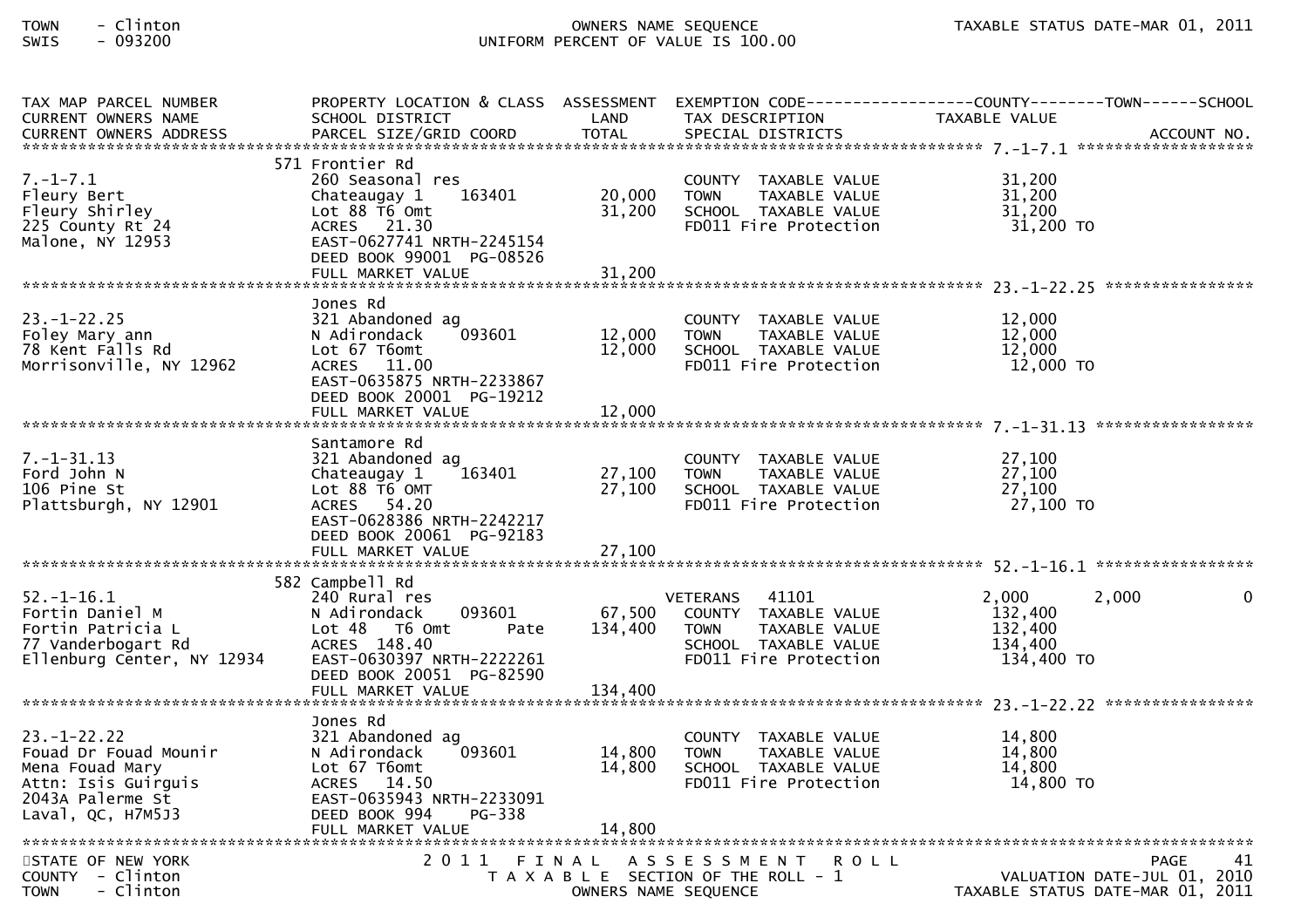| TAX MAP PARCEL NUMBER    |                                                                                                                                                |                      |                                                                                             | PROPERTY LOCATION & CLASS ASSESSMENT EXEMPTION CODE----------------COUNTY-------TOWN------SCHOOL |
|--------------------------|------------------------------------------------------------------------------------------------------------------------------------------------|----------------------|---------------------------------------------------------------------------------------------|--------------------------------------------------------------------------------------------------|
| CURRENT OWNERS NAME      | SCHOOL DISTRICT LAND                                                                                                                           |                      | TAX DESCRIPTION                                                                             | TAXABLE VALUE                                                                                    |
| CURRENT OWNERS ADDRESS   |                                                                                                                                                |                      |                                                                                             |                                                                                                  |
|                          |                                                                                                                                                |                      |                                                                                             |                                                                                                  |
|                          | Jones Rd                                                                                                                                       |                      |                                                                                             |                                                                                                  |
| $22. - 1 - 4.1$          | 920 Priv Hunt/Fi                                                                                                                               |                      | COUNTY TAXABLE VALUE<br>TOWN     TAXABLE VALUE                                              | 26,600                                                                                           |
| Fountain Glen            | Chateaugay 1 163401                                                                                                                            | 22,100 TOWN          |                                                                                             | 26,600                                                                                           |
| Fountain Faith E         | Lot 73 T6 Omt<br>Pate                                                                                                                          | 26,600               | SCHOOL TAXABLE VALUE                                                                        | 26,600                                                                                           |
| 17 Bushey Blvd           | ACRES 29.20                                                                                                                                    |                      | FD011 Fire Protection                                                                       | 26,600 TO                                                                                        |
| Plattsburgh, NY 12901    | EAST-0632069 NRTH-2238383                                                                                                                      |                      |                                                                                             |                                                                                                  |
|                          | DEED BOOK 956<br>PG-313                                                                                                                        |                      |                                                                                             |                                                                                                  |
|                          |                                                                                                                                                |                      |                                                                                             |                                                                                                  |
|                          |                                                                                                                                                |                      |                                                                                             |                                                                                                  |
|                          | Jones Rd                                                                                                                                       |                      |                                                                                             |                                                                                                  |
| $22. - 1 - 4.2$          | $314$ Rural vac<10                                                                                                                             |                      | 0<br>1,100 TOWN TAXABLE_VALUE<br>1,100 SCHOOL__TAXABLE_VALUE<br>1,100 SCHOOL__TAXABLE_VALUE | 1,100                                                                                            |
| Fountain Glen            | N Adirondack                                                                                                                                   |                      |                                                                                             | 1,100                                                                                            |
| Fountain Faith E         | Lot 74 T6omt                                                                                                                                   |                      |                                                                                             | 1,100                                                                                            |
| 17 Bushey Blvd           | <b>ACRES</b><br>5.30                                                                                                                           |                      | FD011 Fire Protection                                                                       | 1,100 TO                                                                                         |
| Plattsburgh, NY 12901    | EAST-0633482 NRTH-2237058                                                                                                                      |                      |                                                                                             |                                                                                                  |
|                          | DEED BOOK 956<br>PG-313                                                                                                                        |                      |                                                                                             |                                                                                                  |
|                          |                                                                                                                                                |                      |                                                                                             |                                                                                                  |
|                          |                                                                                                                                                |                      |                                                                                             |                                                                                                  |
|                          | Frontier Rd                                                                                                                                    |                      |                                                                                             |                                                                                                  |
| $7. - 1 - 26$            | 321 Abandoned ag                                                                                                                               |                      | COUNTY TAXABLE VALUE                                                                        | 35,100                                                                                           |
| Fountain Glenn L Sr      |                                                                                                                                                | 35,100 TOWN          |                                                                                             | 35,100                                                                                           |
| Bruso William G Jr       | Chateaugay 1 163401<br>Lot 88 T6 Omt Pate                                                                                                      | 35,100               | TOWN TAXABLE VALUE<br>SCHOOL TAXABLE VALUE                                                  | 35,100                                                                                           |
| 17 Bushey Blvd           | ACRES 95.10                                                                                                                                    |                      | FD011 Fire Protection                                                                       | 35,100 TO                                                                                        |
| Plattsburgh, NY 12901    | EAST-0631568 NRTH-2241019                                                                                                                      |                      |                                                                                             |                                                                                                  |
|                          | DEED BOOK 20061 PG-91177                                                                                                                       |                      |                                                                                             |                                                                                                  |
|                          |                                                                                                                                                |                      |                                                                                             |                                                                                                  |
|                          |                                                                                                                                                |                      |                                                                                             |                                                                                                  |
|                          | Jones Rd                                                                                                                                       |                      |                                                                                             |                                                                                                  |
| $22. - 1 - 3$            | 321 Abandoned ag                                                                                                                               |                      | COUNTY TAXABLE VALUE                                                                        | 60,300                                                                                           |
| Fountain Glenn Sr        |                                                                                                                                                |                      |                                                                                             | 60,300                                                                                           |
| 17 Bushey Blvd           |                                                                                                                                                |                      |                                                                                             |                                                                                                  |
| Plattsburgh, NY 12901    | Chateaugay 1 163401 60,300 TOWN TAXABLE VALUE<br>Lot 73 T6 Omt Pate 60,300 SCHOOL TAXABLE VALUE<br>ACRES 150.00 PRESCOPE FOULL Fire Protection |                      |                                                                                             | $60,300$ TO $60,300$ TO                                                                          |
|                          | EAST-0631359 NRTH-2239889                                                                                                                      |                      |                                                                                             |                                                                                                  |
|                          | DEED BOOK 98001 PG-02431                                                                                                                       |                      |                                                                                             |                                                                                                  |
|                          |                                                                                                                                                |                      |                                                                                             |                                                                                                  |
|                          |                                                                                                                                                |                      |                                                                                             |                                                                                                  |
|                          | Jones Rd                                                                                                                                       |                      |                                                                                             |                                                                                                  |
| $22. - 1 - 6$            | 321 Abandoned ag                                                                                                                               |                      | COUNTY TAXABLE VALUE                                                                        | 46,500                                                                                           |
| Fountain Glenn Sr        | Chateaugay 1<br>163401                                                                                                                         | 46,500 TOWN          |                                                                                             | 46,500                                                                                           |
| 17 Bushey Blvd           | Lot 74 T6 Omt<br>Pate                                                                                                                          | 46,500               | TAXABLE VALUE<br>TAXABLE VALUE<br>TAXABLE VALUE<br>SCHOOL TAXABLE VALUE                     | 46,500                                                                                           |
| Plattsburgh, NY 12901    | ACRES 142.00                                                                                                                                   |                      | FD011 Fire Protection                                                                       | 46,500 TO                                                                                        |
|                          | EAST-0633839 NRTH-2238318                                                                                                                      |                      |                                                                                             |                                                                                                  |
|                          | DEED BOOK 98001 PG-02431                                                                                                                       |                      |                                                                                             |                                                                                                  |
|                          | FULL MARKET VALUE                                                                                                                              | 46,500               |                                                                                             |                                                                                                  |
|                          |                                                                                                                                                |                      |                                                                                             |                                                                                                  |
| STATE OF NEW YORK        |                                                                                                                                                |                      | 2011 FINAL ASSESSMENT ROLL                                                                  | 42<br><b>PAGE</b>                                                                                |
| COUNTY - Clinton         |                                                                                                                                                |                      | T A X A B L E SECTION OF THE ROLL - 1                                                       | VALUATION DATE-JUL 01, 2010                                                                      |
| <b>TOWN</b><br>- Clinton |                                                                                                                                                | OWNERS NAME SEQUENCE |                                                                                             | TAXABLE STATUS DATE-MAR 01, 2011                                                                 |
| $-093200$<br><b>SWIS</b> |                                                                                                                                                |                      | UNIFORM PERCENT OF VALUE IS 100.00                                                          |                                                                                                  |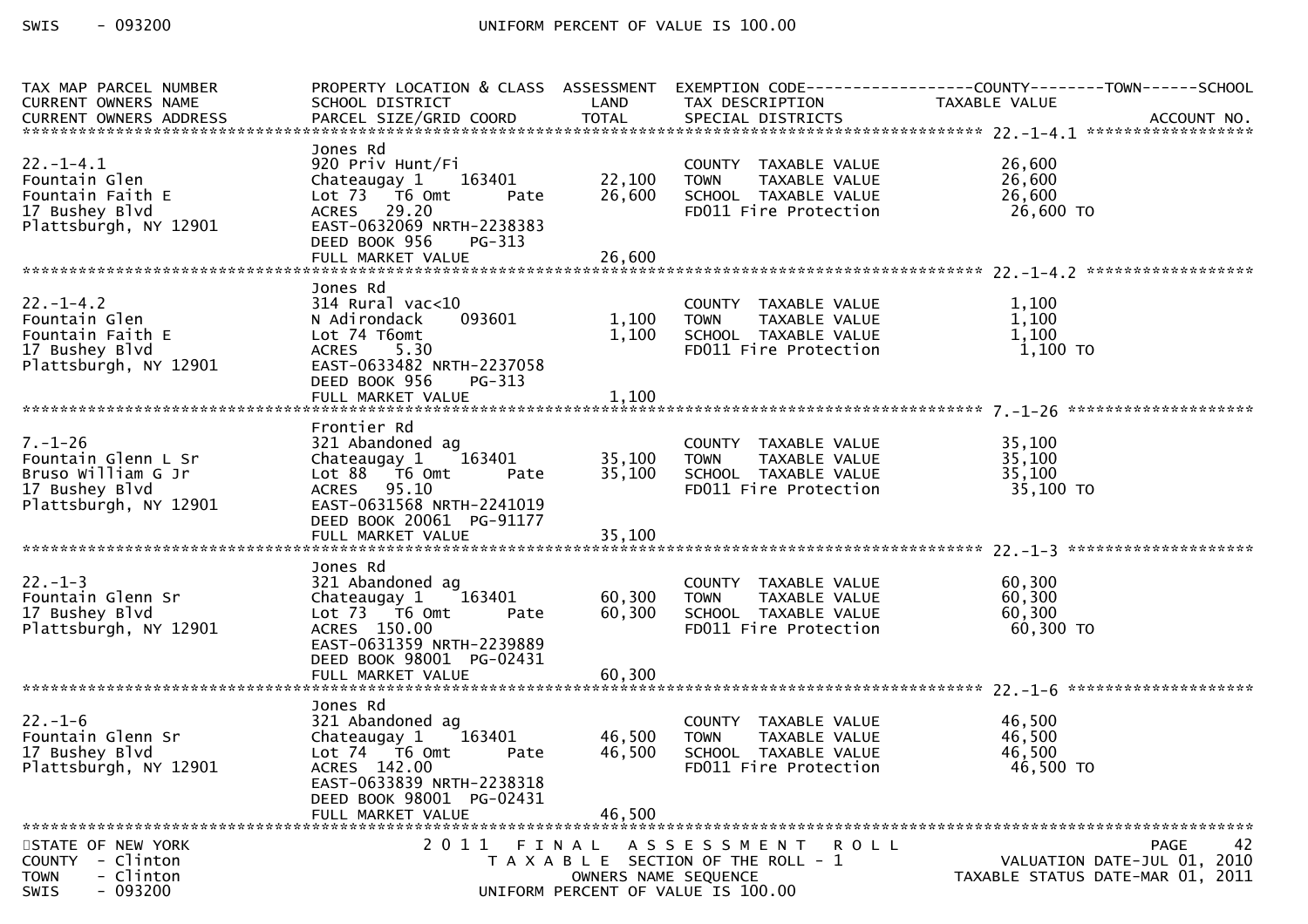| TAX MAP PARCEL NUMBER<br><b>CURRENT OWNERS NAME</b>                                                                         | PROPERTY LOCATION & CLASS ASSESSMENT<br>SCHOOL DISTRICT                                                                                                                                                       | LAND                       | EXEMPTION CODE------------------COUNTY--------TOWN------SCHOOL<br>TAX DESCRIPTION                                                   | <b>TAXABLE VALUE</b>                                      |                             |                 |
|-----------------------------------------------------------------------------------------------------------------------------|---------------------------------------------------------------------------------------------------------------------------------------------------------------------------------------------------------------|----------------------------|-------------------------------------------------------------------------------------------------------------------------------------|-----------------------------------------------------------|-----------------------------|-----------------|
|                                                                                                                             |                                                                                                                                                                                                               |                            |                                                                                                                                     |                                                           |                             |                 |
|                                                                                                                             | 7473 Rt 11                                                                                                                                                                                                    |                            |                                                                                                                                     |                                                           |                             |                 |
| $51. - 1 - 1.2$<br>Fowler Donald H<br>Fowler Loretta D<br>7473 Rt 11<br>Chateaugay, NY 12920                                | 112 Dairy farm<br>Chateaugay 1 163401<br>Lot 50 $\&$ 51 T6omt<br>ACRES 361.00<br>EAST-0621743 NRTH-2221873<br>DEED BOOK 20001 PG-26479                                                                        | 153,000 483A EX<br>243,800 | 41854<br>RES STAR<br>42100<br>COUNTY TAXABLE VALUE<br>TAXABLE VALUE<br><b>TOWN</b><br>SCHOOL TAXABLE VALUE<br>FD011 Fire Protection | 0<br>7,000<br>236,800<br>236,800<br>206,800<br>236,800 TO | 0<br>7,000                  | 30,000<br>7,000 |
|                                                                                                                             |                                                                                                                                                                                                               |                            |                                                                                                                                     |                                                           |                             |                 |
|                                                                                                                             |                                                                                                                                                                                                               |                            |                                                                                                                                     |                                                           |                             |                 |
| $51. - 1 - 13.1$<br>Fowler Donald H<br>Fowler Loretta D<br>7473 Rt 11<br>Chateaugay, NY 12920-9608                          | Rt 11<br>105 Vac farmland<br>163401<br>Chateaugay 1<br>Lot $50$ $\overline{76}$ Omt<br>Pate<br><b>ACRES</b><br>61.70<br>EAST-0619966 NRTH-2221487<br>DEED BOOK 20001 PG-26479                                 | 41,400<br>41,400           | COUNTY TAXABLE VALUE<br>TAXABLE VALUE<br>TOWN<br>SCHOOL TAXABLE VALUE<br>FD011 Fire Protection                                      | 41,400<br>41,400<br>41,400<br>41,400 TO                   |                             |                 |
|                                                                                                                             |                                                                                                                                                                                                               |                            |                                                                                                                                     |                                                           |                             |                 |
| $51 - 1 - 14$<br>Fowler Donald H<br>Fowler Loretta D<br>7473 Rt 11<br>Chateaugay, NY 12920-9608                             | Lost Nation Rd<br>$314$ Rural vac<10<br>163401<br>Chateaugay 1<br>Lot $51$ T60mt<br>Rr Bed Lost Nations Rd<br>To Soucia Farm<br><b>ACRES</b><br>4.60<br>EAST-0621191 NRTH-2224433<br>DEED BOOK 20001 PG-26479 | 5,900<br>5,900             | COUNTY TAXABLE VALUE<br>TAXABLE VALUE<br><b>TOWN</b><br>SCHOOL TAXABLE VALUE<br>FD011 Fire Protection                               | 5,900<br>5,900<br>5,900<br>$5,900$ TO                     |                             |                 |
|                                                                                                                             | FULL MARKET VALUE                                                                                                                                                                                             | 5,900                      |                                                                                                                                     |                                                           |                             |                 |
|                                                                                                                             | 1330 Clinton Mills Rd                                                                                                                                                                                         |                            |                                                                                                                                     |                                                           |                             |                 |
| $38.1 - 1 - 38$<br>Franklin Life Use Veronica<br>Franklin Thomas G & James<br>1330 Clinton Mills Rd<br>Churubusco, NY 12923 | 210 1 Family Res<br>093601<br>N Adirondack<br>Lot 66 T6 Omt<br>Pate<br>82.00 DPTH 255.00<br><b>FRNT</b><br>EAST-0639656 NRTH-2230915<br>DEED BOOK 20031 PG-51477                                              | 4,000<br>65,900            | 41834<br>SR STAR<br>COUNTY TAXABLE VALUE<br><b>TOWN</b><br>TAXABLE VALUE<br>SCHOOL TAXABLE VALUE<br>FD011 Fire Protection           | $\Omega$<br>65,900<br>65,900<br>5,800<br>65,900 TO        | 0                           | 60,100          |
|                                                                                                                             | FULL MARKET VALUE                                                                                                                                                                                             | 65,900                     |                                                                                                                                     |                                                           |                             |                 |
| $66. - 1 - 6.1$<br>Friendly Family Camp LLC<br>107 Wilfred King Rd<br>Ellenburg Depot, NY 12935                             | 428 County Line Rd<br>260 Seasonal res<br>Chateaugay 1<br>163401<br>Lot 30<br>T6 Omt<br>Pate<br>57.20<br><b>ACRES</b><br>EAST-0621226 NRTH-2210805<br>DEED BOOK 20092 PG-22900<br>FULL MARKET VALUE           | 36,100<br>64,100<br>64,100 | COUNTY TAXABLE VALUE<br><b>TOWN</b><br>TAXABLE VALUE<br>SCHOOL TAXABLE VALUE<br>FD011 Fire Protection                               | 64,100<br>64,100<br>64,100<br>64,100 TO                   |                             |                 |
| STATE OF NEW YORK                                                                                                           | 2011                                                                                                                                                                                                          | FINAL                      | A S S E S S M E N T<br>R O L L                                                                                                      |                                                           | <b>PAGE</b>                 | 43              |
| <b>COUNTY</b><br>- Clinton<br>- Clinton<br><b>TOWN</b>                                                                      |                                                                                                                                                                                                               |                            | T A X A B L E SECTION OF THE ROLL - 1<br>OWNERS NAME SEQUENCE                                                                       | TAXABLE STATUS DATE-MAR 01, 2011                          | VALUATION DATE-JUL 01, 2010 |                 |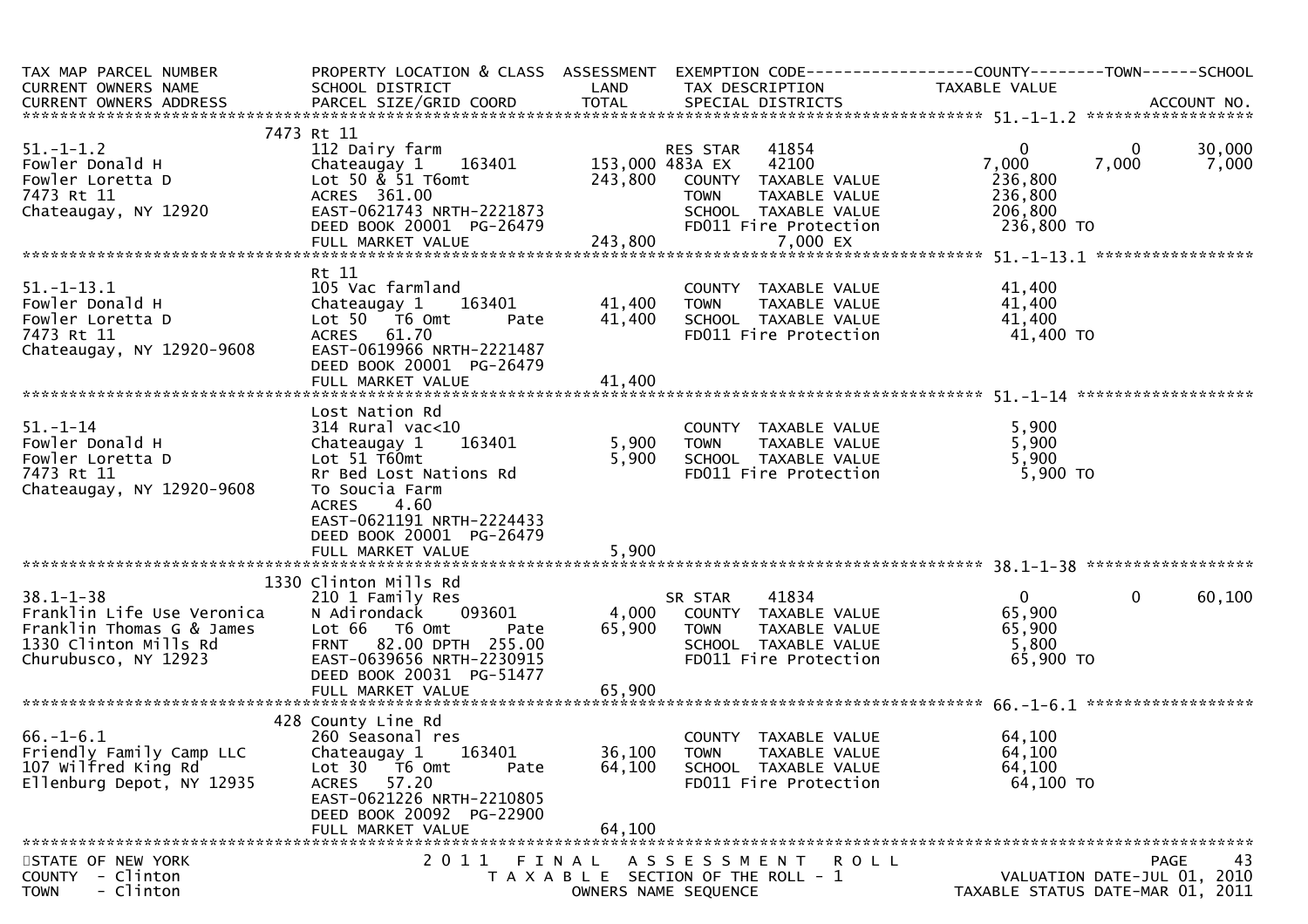SWIS  $-093200$ 

| CURRENT OWNERS NAME<br>SCHOOL DISTRICT<br><b>Example 12 DE LAND</b><br>TAX DESCRIPTION<br>TAXABLE VALUE<br>7456 Rt 11<br>$51. - 1 - 9$<br>210 1 Family Res<br>9,000<br>COUNTY TAXABLE VALUE<br>TOWN      TAXABLE VALUE<br>Gadway Thelma<br>Chateaugay 1 163401<br>9,000<br>2,300<br>9,000<br>663 Cannon Corners Rd<br>9,000<br>Lot 51 T6 Omt<br>SCHOOL TAXABLE VALUE<br>Pate<br>FRNT 85.00 DPTH 60.00<br>9,000 TO<br>Mooers Forks, NY 12959<br>FD011 Fire Protection<br>EAST-0621997 NRTH-2223356<br>DEED BOOK 573<br><b>PG-724</b> |
|-------------------------------------------------------------------------------------------------------------------------------------------------------------------------------------------------------------------------------------------------------------------------------------------------------------------------------------------------------------------------------------------------------------------------------------------------------------------------------------------------------------------------------------|
|                                                                                                                                                                                                                                                                                                                                                                                                                                                                                                                                     |
|                                                                                                                                                                                                                                                                                                                                                                                                                                                                                                                                     |
|                                                                                                                                                                                                                                                                                                                                                                                                                                                                                                                                     |
|                                                                                                                                                                                                                                                                                                                                                                                                                                                                                                                                     |
|                                                                                                                                                                                                                                                                                                                                                                                                                                                                                                                                     |
|                                                                                                                                                                                                                                                                                                                                                                                                                                                                                                                                     |
|                                                                                                                                                                                                                                                                                                                                                                                                                                                                                                                                     |
|                                                                                                                                                                                                                                                                                                                                                                                                                                                                                                                                     |
|                                                                                                                                                                                                                                                                                                                                                                                                                                                                                                                                     |
|                                                                                                                                                                                                                                                                                                                                                                                                                                                                                                                                     |
|                                                                                                                                                                                                                                                                                                                                                                                                                                                                                                                                     |
|                                                                                                                                                                                                                                                                                                                                                                                                                                                                                                                                     |
| Lafrancis Rd                                                                                                                                                                                                                                                                                                                                                                                                                                                                                                                        |
| $69. - 1 - 8.531$<br>$314$ Rural vac<10<br>6,800<br>COUNTY TAXABLE VALUE                                                                                                                                                                                                                                                                                                                                                                                                                                                            |
| TAXABLE VALUE<br>6,800<br>Gagnier Cindy L<br>093601<br>6,800<br>N Adirondack<br><b>TOWN</b>                                                                                                                                                                                                                                                                                                                                                                                                                                         |
| 6,800<br>6,800<br>Lot 25 T6omt<br>SCHOOL TAXABLE VALUE                                                                                                                                                                                                                                                                                                                                                                                                                                                                              |
| ACRES 3.50<br>FD011 Fire Protection<br>6,800 TO                                                                                                                                                                                                                                                                                                                                                                                                                                                                                     |
| Gagnier John H<br>PO Box 327<br>Ellenburg Depot, NY 12935<br>EAST-0653029 NRTH-2210510                                                                                                                                                                                                                                                                                                                                                                                                                                              |
| DEED BOOK 1033<br>PG-65                                                                                                                                                                                                                                                                                                                                                                                                                                                                                                             |
|                                                                                                                                                                                                                                                                                                                                                                                                                                                                                                                                     |
|                                                                                                                                                                                                                                                                                                                                                                                                                                                                                                                                     |
| Patnode Rd                                                                                                                                                                                                                                                                                                                                                                                                                                                                                                                          |
| $68. - 1 - 18.11$<br>321 Abandoned ag<br>23,100<br>COUNTY TAXABLE VALUE                                                                                                                                                                                                                                                                                                                                                                                                                                                             |
| 23,100 TOWN<br>TAXABLE VALUE<br>23,100<br>093601<br>Gagnier Edgar<br>N Adirondack                                                                                                                                                                                                                                                                                                                                                                                                                                                   |
| 23,100<br>23,100<br>Gagnier Michaele<br>Lots 27 & 28 T6omt<br>SCHOOL TAXABLE VALUE                                                                                                                                                                                                                                                                                                                                                                                                                                                  |
| ACRES 31.20<br>23,100 TO<br>2889 Rt 374<br>FD011 Fire Protection                                                                                                                                                                                                                                                                                                                                                                                                                                                                    |
| EAST-0636140 NRTH-2211292<br>Ellenburg Depot, NY 12935                                                                                                                                                                                                                                                                                                                                                                                                                                                                              |
| DEED BOOK 671<br>PG-85                                                                                                                                                                                                                                                                                                                                                                                                                                                                                                              |
|                                                                                                                                                                                                                                                                                                                                                                                                                                                                                                                                     |
|                                                                                                                                                                                                                                                                                                                                                                                                                                                                                                                                     |
| Lagree Rd                                                                                                                                                                                                                                                                                                                                                                                                                                                                                                                           |
| $53. - 1 - 3$<br>321 Abandoned ag<br>53,500<br>COUNTY TAXABLE VALUE                                                                                                                                                                                                                                                                                                                                                                                                                                                                 |
| 53,500<br>093601<br>53,500<br>Gardenier Dr Turkan<br>N Adirondack<br><b>TOWN</b><br>TAXABLE VALUE                                                                                                                                                                                                                                                                                                                                                                                                                                   |
| Lot 47 T6 Omt<br>53,500<br>SCHOOL TAXABLE VALUE<br>53,500<br>115 St Andrews Dr NE<br>Pate                                                                                                                                                                                                                                                                                                                                                                                                                                           |
| دد.<br>53,500 TO<br>ACRES 91.90<br>Vienna, VA 22180<br>FD011 Fire Protection                                                                                                                                                                                                                                                                                                                                                                                                                                                        |
| EAST-0637380 NRTH-2224355                                                                                                                                                                                                                                                                                                                                                                                                                                                                                                           |
| DEED BOOK 547<br><b>PG-382</b>                                                                                                                                                                                                                                                                                                                                                                                                                                                                                                      |
|                                                                                                                                                                                                                                                                                                                                                                                                                                                                                                                                     |
|                                                                                                                                                                                                                                                                                                                                                                                                                                                                                                                                     |
| Campbell Rd                                                                                                                                                                                                                                                                                                                                                                                                                                                                                                                         |
| $82 - 2 - 6$<br>321 Abandoned ag<br>COUNTY TAXABLE VALUE<br>41,000                                                                                                                                                                                                                                                                                                                                                                                                                                                                  |
| Gardenier Dr Turkan K<br>093601<br>41,000<br>TAXABLE VALUE<br>41,000<br>N Adirondack<br><b>TOWN</b>                                                                                                                                                                                                                                                                                                                                                                                                                                 |
| 41,000<br>115 St Andrews Dr NE<br>Lot 28 T6 Omt<br>41,000<br>SCHOOL TAXABLE VALUE                                                                                                                                                                                                                                                                                                                                                                                                                                                   |
| 41,000 TO<br>Vienna, VA 22180<br>ACRES 67.00<br>FD011 Fire Protection                                                                                                                                                                                                                                                                                                                                                                                                                                                               |
| EAST-0632470 NRTH-2207795                                                                                                                                                                                                                                                                                                                                                                                                                                                                                                           |
| DEED BOOK 557<br>PG-481                                                                                                                                                                                                                                                                                                                                                                                                                                                                                                             |
| FULL MARKET VALUE<br>41,000                                                                                                                                                                                                                                                                                                                                                                                                                                                                                                         |
|                                                                                                                                                                                                                                                                                                                                                                                                                                                                                                                                     |
| 44<br>2011 FINAL ASSESSMENT ROLL<br>STATE OF NEW YORK<br>PAGE                                                                                                                                                                                                                                                                                                                                                                                                                                                                       |
| - Clinton<br>VALUATION DATE-JUL 01, 2010<br>T A X A B L E SECTION OF THE ROLL - 1<br><b>COUNTY</b>                                                                                                                                                                                                                                                                                                                                                                                                                                  |
| - Clinton<br><b>TOWN</b><br>TAXABLE STATUS DATE-MAR 01, 2011<br>OWNERS NAME SEQUENCE                                                                                                                                                                                                                                                                                                                                                                                                                                                |
| $-093200$<br><b>SWIS</b><br>UNIFORM PERCENT OF VALUE IS 100.00                                                                                                                                                                                                                                                                                                                                                                                                                                                                      |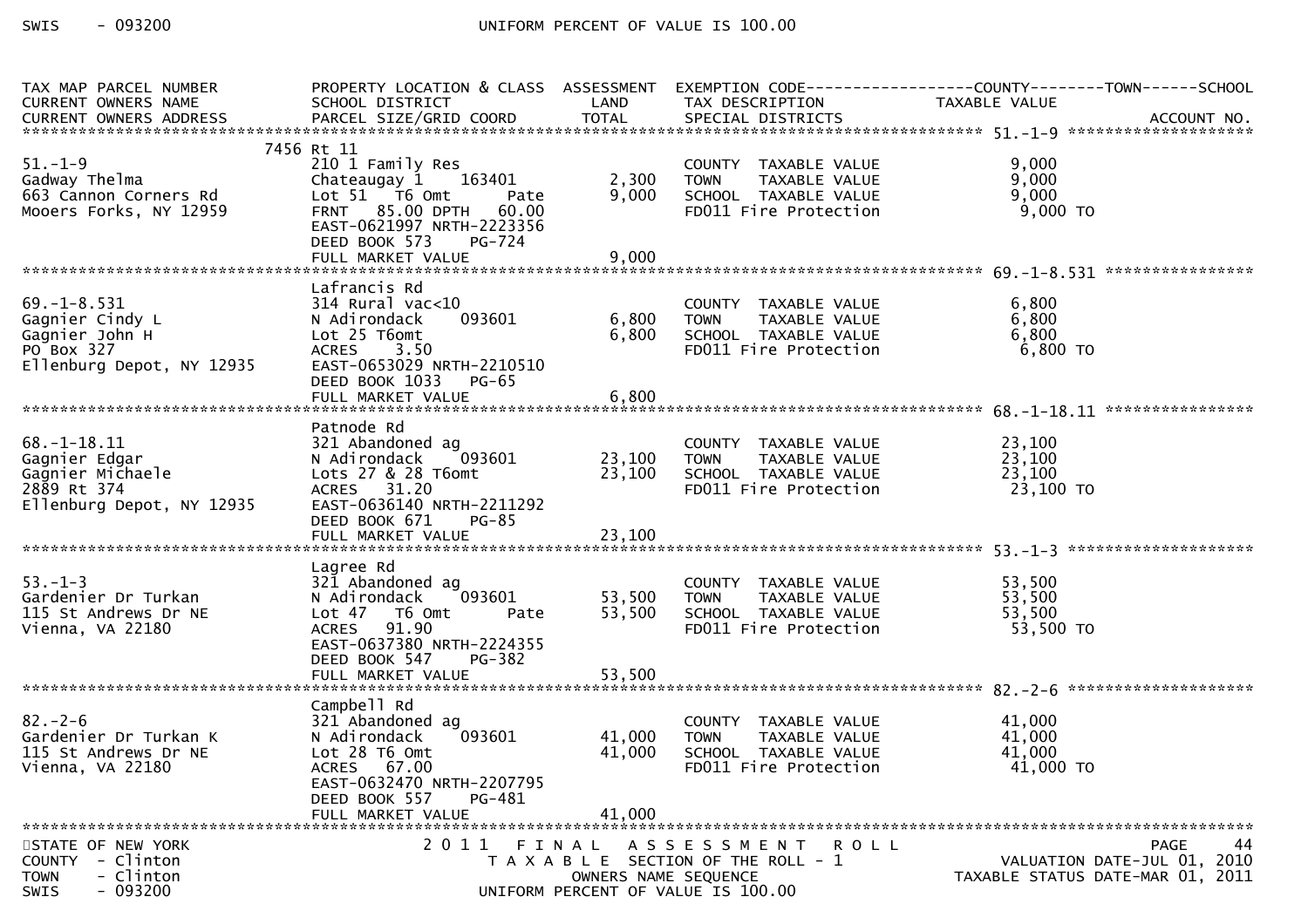| TAX MAP PARCEL NUMBER<br><b>CURRENT OWNERS NAME</b><br><b>CURRENT OWNERS ADDRESS</b>                                        | PROPERTY LOCATION & CLASS ASSESSMENT<br>SCHOOL DISTRICT<br>PARCEL SIZE/GRID COORD                                                                                                 | LAND<br><b>TOTAL</b>         | TAX DESCRIPTION<br>SPECIAL DISTRICTS                                                                                              | TAXABLE VALUE                                              | ACCOUNT NO.                                                             |
|-----------------------------------------------------------------------------------------------------------------------------|-----------------------------------------------------------------------------------------------------------------------------------------------------------------------------------|------------------------------|-----------------------------------------------------------------------------------------------------------------------------------|------------------------------------------------------------|-------------------------------------------------------------------------|
|                                                                                                                             |                                                                                                                                                                                   |                              |                                                                                                                                   |                                                            |                                                                         |
| $22. - 1 - 7.2$<br>Garrell Martin H<br>Garrell Janet<br>212 Jones Rd<br>Churubusco, NY 12923                                | 212 Jones Rd<br>240 Rural res<br>N Adirondack<br>093601<br>Lot 74 T6omt<br>ACRES 103.90<br>EAST-0634700 NRTH-2235975<br>DEED BOOK 726<br>PG-127<br>FULL MARKET VALUE              | 65,500<br>116,100<br>116,100 | 41854<br>RES STAR<br>COUNTY TAXABLE VALUE<br><b>TOWN</b><br>TAXABLE VALUE<br>SCHOOL TAXABLE VALUE<br>FD011 Fire Protection        | $\mathbf{0}$<br>116,100<br>116,100<br>86,100<br>116,100 TO | 0<br>30,000                                                             |
|                                                                                                                             |                                                                                                                                                                                   |                              |                                                                                                                                   |                                                            |                                                                         |
| $22. - 1 - 8. - 1$<br>Garrell Martin H<br>Garrell Janet<br>212 Jones Rd<br>Churubusco, NY 12923                             | Merchia Rd<br>321 Abandoned ag<br>093601<br>N Adirondack<br>Lot $73$<br>T6 Omt<br>Pate<br><b>ACRES</b><br>24.80<br>EAST-0633178 NRTH-2236387<br>DEED BOOK 946<br>$PG-29$          | 19,900<br>19,900             | COUNTY TAXABLE VALUE<br>TAXABLE VALUE<br><b>TOWN</b><br>SCHOOL TAXABLE VALUE<br>FD011 Fire Protection                             | 19,900<br>19,900<br>19,900<br>19,900 TO                    |                                                                         |
|                                                                                                                             |                                                                                                                                                                                   |                              |                                                                                                                                   |                                                            |                                                                         |
| $22. - 1 - 8. - 2$<br>Garrell Martin H<br>Garrell Janet<br>212 Jones Rd<br>Churubusco, NY 12923                             | Jones Rd<br>311 Res vac land<br>163401<br>Chateaugay 1<br>0.20<br><b>ACRES</b><br>EAST-0633178 NRTH-2236387<br>DEED BOOK 946<br>$PG-29$<br>FULL MARKET VALUE                      | 1,000<br>1,000<br>1,000      | COUNTY TAXABLE VALUE<br>TAXABLE VALUE<br><b>TOWN</b><br>SCHOOL TAXABLE VALUE<br>FD011 Fire Protection                             | 1,000<br>1,000<br>1,000<br>$1,000$ TO                      |                                                                         |
|                                                                                                                             |                                                                                                                                                                                   |                              |                                                                                                                                   |                                                            |                                                                         |
| $53. - 1 - 21.2$<br>Garrow Chad H<br>Garrow Roseann<br>662 Patnode Rd<br>Churubusco, NY 12923                               | 662 Patnode Rd<br>210 1 Family Res<br>093601<br>N Adirondack<br>Lot 34 T6omt<br>4.50<br><b>ACRES</b><br>EAST-0635365 NRTH-2218753<br>DEED BOOK 837<br>PG-317<br>FULL MARKET VALUE | 7,500<br>107,700<br>107,700  | 41854<br><b>RES STAR</b><br>COUNTY TAXABLE VALUE<br><b>TOWN</b><br>TAXABLE VALUE<br>SCHOOL TAXABLE VALUE<br>FD011 Fire Protection | $\mathbf{0}$<br>107,700<br>107,700<br>77,700<br>107,700 TO | $\mathbf{0}$<br>30,000                                                  |
|                                                                                                                             |                                                                                                                                                                                   |                              |                                                                                                                                   |                                                            |                                                                         |
| $68 - 1 - 13$<br>Gartner Allen A<br>Gartner Edward M<br>Attn: Mintzer Bros Inc<br>41 N Street Ext<br>Rutland, VT 05701-2536 | Town Line Rd<br>321 Abandoned ag<br>N Adirondack<br>093601<br>$Lot 26$ T6 Omt<br>Pate<br>ACRES 223.00<br>EAST-0644150 NRTH-2209641<br>DEED BOOK 574<br>PG-511                     | 82,400<br>82,400             | COUNTY TAXABLE VALUE<br>TAXABLE VALUE<br><b>TOWN</b><br>SCHOOL TAXABLE VALUE<br>FD011 Fire Protection                             | 82,400<br>82,400<br>82,400<br>82,400 TO                    |                                                                         |
|                                                                                                                             | FULL MARKET VALUE                                                                                                                                                                 | 82,400                       |                                                                                                                                   |                                                            |                                                                         |
| STATE OF NEW YORK<br>COUNTY - Clinton<br><b>TOWN</b><br>- Clinton<br>- 093200<br><b>SWIS</b>                                | 2011<br>FINAL                                                                                                                                                                     | OWNERS NAME SEQUENCE         | ASSESSMENT<br><b>ROLL</b><br>T A X A B L E SECTION OF THE ROLL - 1<br>UNIFORM PERCENT OF VALUE IS 100.00                          |                                                            | PAGE<br>VALUATION DATE-JUL 01, 2010<br>TAXABLE STATUS DATE-MAR 01, 2011 |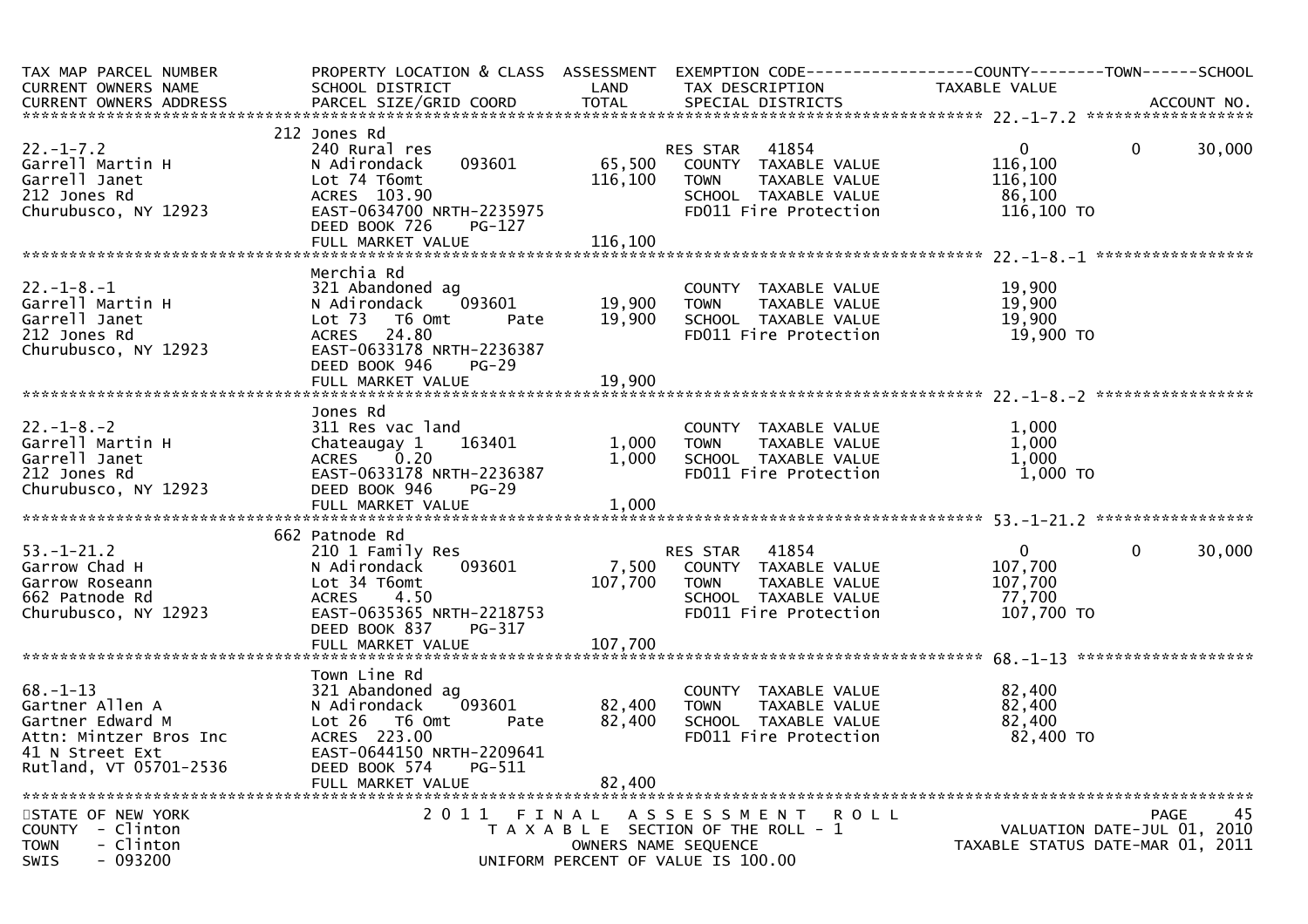| TAX MAP PARCEL NUMBER             | PROPERTY LOCATION & CLASS ASSESSMENT               |         | EXEMPTION CODE-----------------COUNTY-------TOWN------SCHOOL |                    |                                  |
|-----------------------------------|----------------------------------------------------|---------|--------------------------------------------------------------|--------------------|----------------------------------|
| CURRENT OWNERS NAME               | SCHOOL DISTRICT                                    | LAND    | TAX DESCRIPTION                                              | TAXABLE VALUE      |                                  |
|                                   |                                                    |         |                                                              |                    |                                  |
|                                   |                                                    |         |                                                              |                    |                                  |
| $25. - 1 - 11$                    | 376 Clinton Mills Rd                               |         |                                                              | 84,200             |                                  |
|                                   | 920 Priv Hunt/Fi<br>093601<br>N Adirondack         | 64,200  | COUNTY TAXABLE VALUE<br><b>TOWN</b><br>TAXABLE VALUE         | 84,200             |                                  |
| Gaudreau Raymond G<br>Anctil Mark | Lot 62 T6 Omt<br>Pate                              | 84,200  | SCHOOL TAXABLE VALUE                                         | 84,200             |                                  |
| 417 Irona Rd                      | ACRES 132.00                                       |         | FD011 Fire Protection                                        | 84,200 TO          |                                  |
| Altona, NY 12910                  | EAST-0662350 NRTH-2235197                          |         |                                                              |                    |                                  |
|                                   | DEED BOOK 20082 PG-14402                           |         |                                                              |                    |                                  |
|                                   |                                                    |         |                                                              |                    |                                  |
|                                   |                                                    |         |                                                              |                    |                                  |
|                                   | Campbell Rd                                        |         |                                                              |                    |                                  |
| $67 - 1 - 11$                     | 321 Abandoned ag                                   |         | COUNTY TAXABLE VALUE                                         | 20,000             |                                  |
| Gazdzicki Frank M Jr              | 093601<br>N Adirondack                             | 20,000  | <b>TOWN</b><br>TAXABLE VALUE                                 | 20,000             |                                  |
| 13 Birch Cir Apt 1                | Lot 28 T6 Omt                                      | 20,000  | SCHOOL TAXABLE VALUE                                         | 20,000             |                                  |
| Colchester, CT 06415              | ACRES 25.00                                        |         | FD011 Fire Protection                                        | 20,000 TO          |                                  |
|                                   | EAST-0631985 NRTH-2212182                          |         |                                                              |                    |                                  |
|                                   | DEED BOOK 20061 PG-91963                           |         |                                                              |                    |                                  |
|                                   |                                                    |         |                                                              |                    |                                  |
|                                   | Rt 11                                              |         |                                                              |                    |                                  |
| $68. - 1 - 7$                     | 321 Abandoned ag                                   |         | COUNTY TAXABLE VALUE                                         | 59,000             |                                  |
| Gehrke Herman                     | N Adirondack<br>093601                             | 59,000  | <b>TOWN</b><br>TAXABLE VALUE                                 | 59,000             |                                  |
| 18 Cami Ln                        | Lot 35 T6 Omt<br>Pate                              | 59,000  | SCHOOL TAXABLE VALUE                                         | 59,000             |                                  |
| Morrisonville, NY 12962           | ACRES 106.00                                       |         | FD011 Fire Protection                                        | 59,000 TO          |                                  |
|                                   | EAST-0645848 NRTH-2217606                          |         |                                                              |                    |                                  |
| PRIOR OWNER ON 3/01/2011          | DEED BOOK 20112 PG-40013                           |         |                                                              |                    |                                  |
|                                   |                                                    |         |                                                              |                    |                                  |
|                                   |                                                    |         |                                                              |                    |                                  |
| $54. - 1 - 7$                     | Lafrancis Rd                                       |         |                                                              |                    |                                  |
| Gehrke Herman D                   | 321 Abandoned ag<br>093601<br>N Adirondack         | 121,300 | COUNTY TAXABLE VALUE<br><b>TOWN</b><br>TAXABLE VALUE         | 121,300<br>121,300 |                                  |
| 18 Cami Way                       | Lot 36 T6 Omt<br>Pate                              | 121,300 | SCHOOL TAXABLE VALUE                                         | 121,300            |                                  |
| Morrisonville, NY 12962           | ACRES 461.00                                       |         | FD011 Fire Protection                                        | 121,300 TO         |                                  |
|                                   | EAST-0648360 NRTH-2218086                          |         |                                                              |                    |                                  |
|                                   | DEED BOOK 20001 PG-22192                           |         |                                                              |                    |                                  |
|                                   | FULL MARKET VALUE                                  | 121,300 |                                                              |                    |                                  |
|                                   |                                                    |         |                                                              |                    |                                  |
|                                   | Lafrancis Rd                                       |         |                                                              |                    |                                  |
| $54. - 2 - 3$                     | 321 Abandoned ag                                   |         | COUNTY TAXABLE VALUE                                         | 17,500             |                                  |
| Geno Mark E                       | N Adirondack<br>093601                             | 17,500  | <b>TOWN</b><br>TAXABLE VALUE                                 | 17,500             |                                  |
| Geno Tracie L                     | Lot 37 T6 Omt                                      | 17,500  | SCHOOL TAXABLE VALUE                                         | 17,500             |                                  |
| 13 Pike Dr<br>Swanton, VT 05488   | Survey Map 20061/99069 Lo<br><b>ACRES</b><br>20.00 |         | FD011 Fire Protection                                        | 17,500 TO          |                                  |
|                                   | EAST-0651446 NRTH-2217057                          |         |                                                              |                    |                                  |
|                                   | DEED BOOK 20072 PG-6941                            |         |                                                              |                    |                                  |
|                                   | FULL MARKET VALUE                                  | 17,500  |                                                              |                    |                                  |
|                                   |                                                    |         |                                                              |                    |                                  |
| STATE OF NEW YORK                 |                                                    |         | 2011 FINAL ASSESSMENT ROLL                                   |                    | 46<br><b>PAGE</b>                |
| - Clinton<br>COUNTY               |                                                    |         | T A X A B L E SECTION OF THE ROLL - 1                        |                    | VALUATION DATE-JUL 01, 2010      |
| - Clinton<br><b>TOWN</b>          |                                                    |         | OWNERS NAME SEQUENCE                                         |                    | TAXABLE STATUS DATE-MAR 01, 2011 |
| $-093200$<br>SWIS                 |                                                    |         | UNIFORM PERCENT OF VALUE IS 100.00                           |                    |                                  |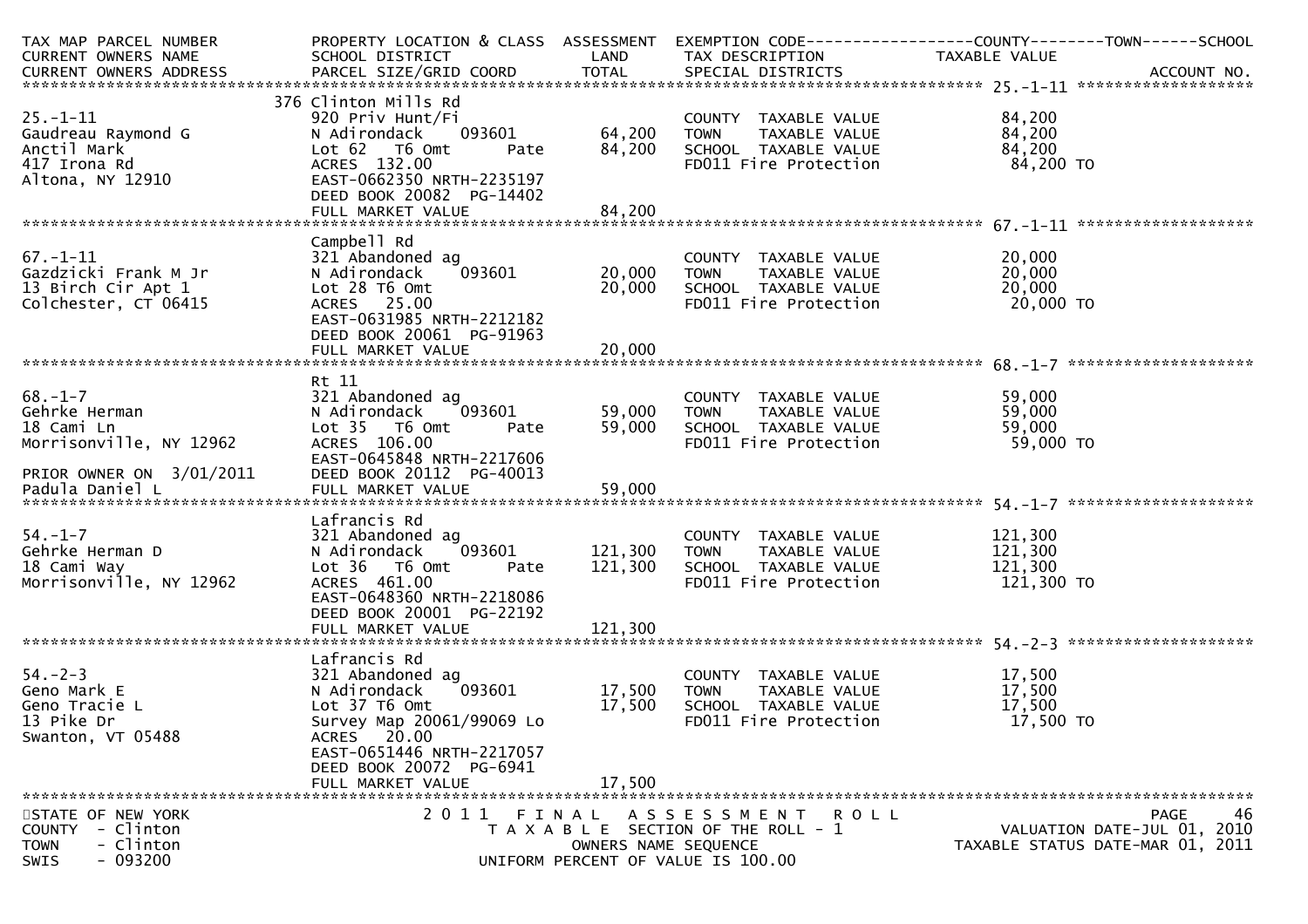| TAX MAP PARCEL NUMBER<br>CURRENT OWNERS NAME                                                         | PROPERTY LOCATION & CLASS ASSESSMENT EXEMPTION CODE---------------COUNTY-------TOWN------SCHOOL<br>SCHOOL DISTRICT<br><b>LAND</b>                                               |                       | TAX DESCRIPTION                                                                                                     | TAXABLE VALUE                           |                                                                               |
|------------------------------------------------------------------------------------------------------|---------------------------------------------------------------------------------------------------------------------------------------------------------------------------------|-----------------------|---------------------------------------------------------------------------------------------------------------------|-----------------------------------------|-------------------------------------------------------------------------------|
|                                                                                                      |                                                                                                                                                                                 |                       |                                                                                                                     |                                         |                                                                               |
| 54. – 2–4<br>Geno Mark E<br>Geno Tracie L<br>13 Pike Dr<br>Swanton, VT 05488                         | Lafrancis Rd<br>321 Abandoned ag<br>093601<br>N Adirondack<br>Lot 37 T6 Omt<br>Survey Map 20061/99069 Lo<br>ACRES 20.00<br>EAST-0651333 NRTH-2217702<br>DEED BOOK 20072 PG-6941 |                       | COUNTY TAXABLE VALUE<br>17,500 TOWN TAXABLE VALUE<br>17,500 SCHOOL TAXABLE VALUE<br>FD011 Fire Protection           | 17,500<br>17,500<br>17,500<br>17,500 TO |                                                                               |
|                                                                                                      |                                                                                                                                                                                 |                       |                                                                                                                     |                                         |                                                                               |
| $7. - 1 - 29.4$<br>Gernassnig Adolf<br>Gernassnig Helene<br>290 7th Ave<br>Lasalle QC, Canada H8P2M4 | Santamore Rd<br>321 Abandoned ag<br>163401<br>Chateaugay 1<br>Lot $88 \overline{16}$ Omt<br>ACRES 12.70<br>EAST-0628912 NRTH-2242607<br>DEED BOOK 860<br>PG-326                 | 12,700 TOWN<br>12,700 | COUNTY TAXABLE VALUE<br>TAXABLE VALUE<br>SCHOOL TAXABLE VALUE<br>FD011 Fire Protection                              | 12,700<br>12,700<br>12,700<br>12,700 TO |                                                                               |
|                                                                                                      | Colgan Rd                                                                                                                                                                       |                       |                                                                                                                     |                                         |                                                                               |
| $25. - 1 - 4.2$<br>Gibson Eric I<br>Gibson Leigh J<br>130 Vley Rd<br>Scotia, NY 12302                | 920 Priv Hunt/Fi<br>N Adirondack<br>093601<br>Lot 61 & 80 T6omt<br>ACRES 252.00<br>EAST-0668333 NRTH-2240506<br>DEED BOOK 1009 PG-312                                           | 88,200 TOWN           | COUNTY TAXABLE VALUE<br>88,200 TOWN TAXABLE VALUE<br>96,000 SCHOOL TAXABLE VALUE<br>FD011 Fire Protection           | 96,000<br>96,000<br>96,000<br>96,000 TO |                                                                               |
|                                                                                                      | Colgan Rd                                                                                                                                                                       |                       |                                                                                                                     |                                         |                                                                               |
| $25. - 1 - 9.2$<br>Gibson Erin<br>5548 Rt 11<br>Ellenburg Center, NY                                 | 321 Abandoned ag<br>N Adirondack<br>093601<br>Lot 62 T6omt<br>ACRES 19.70<br>12934-2904 EAST-0665403 NRTH-2236216<br>DEED BOOK 20001 PG-25031                                   | 17,400 TOWN<br>17,400 | COUNTY TAXABLE VALUE<br>TAXABLE VALUE<br>TAXABLE VALUE<br>SCHOOL TAXABLE VALUE<br>FD011 Fire Protection             | 17,400<br>17,400<br>17,400<br>17,400 TO |                                                                               |
|                                                                                                      | 1198 County Line Rd                                                                                                                                                             |                       |                                                                                                                     |                                         |                                                                               |
| 36.-1-7<br>Gibson Joseph D<br>Ann Cail K<br>36 Midline Rd<br>Ballston Lake, NY 12019                 | 260 Seasonal res<br>163401<br>Chateaugay 1<br>Lot 51 76 0mt<br>Pate<br>ACRES 120.00<br>EAST-0617887 NRTH-2229523<br>DEED BOOK 20021 PG-47037<br>FULL MARKET VALUE               | 61,800 TOWN<br>64,000 | COUNTY TAXABLE VALUE<br>TAXABLE VALUE<br>64,000 SCHOOL TAXABLE VALUE<br>FD011 Fire Protection                       | 64,000<br>64,000<br>64,000<br>64,000 TO |                                                                               |
| STATE OF NEW YORK<br>COUNTY - Clinton<br>- Clinton<br><b>TOWN</b><br>SWIS<br>$-093200$               |                                                                                                                                                                                 | OWNERS NAME SEQUENCE  | 2011 FINAL ASSESSMENT<br><b>ROLL</b><br>T A X A B L E SECTION OF THE ROLL - 1<br>UNIFORM PERCENT OF VALUE IS 100.00 |                                         | 47<br>PAGE<br>VALUATION DATE-JUL 01, 2010<br>TAXABLE STATUS DATE-MAR 01, 2011 |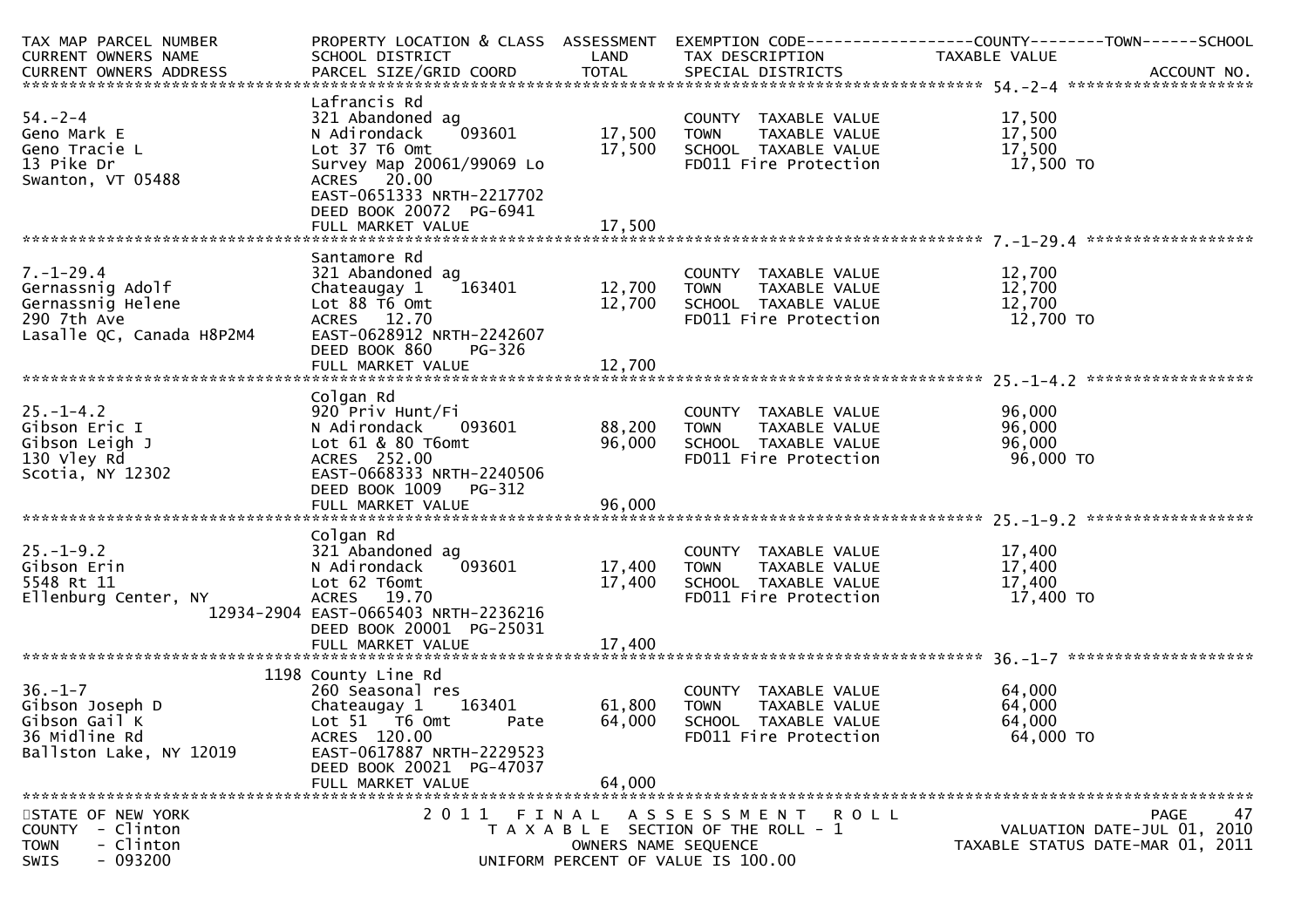| TAX MAP PARCEL NUMBER                       | PROPERTY LOCATION & CLASS ASSESSMENT |                      |                                       | EXEMPTION CODE-----------------COUNTY-------TOWN------SCHOOL |                  |
|---------------------------------------------|--------------------------------------|----------------------|---------------------------------------|--------------------------------------------------------------|------------------|
| CURRENT OWNERS NAME                         | SCHOOL DISTRICT                      | LAND                 | TAX DESCRIPTION                       | TAXABLE VALUE                                                |                  |
|                                             |                                      |                      |                                       |                                                              |                  |
|                                             |                                      |                      |                                       |                                                              |                  |
|                                             | 648 Frontier Rd                      |                      |                                       |                                                              |                  |
| $7. - 1 - 3$                                | 260 Seasonal res                     |                      | COUNTY TAXABLE VALUE                  | 31,300                                                       |                  |
| Gillette Randy                              | Chateaugay 1<br>163401               | 26,900               | TAXABLE VALUE<br>TOWN                 | 31,300                                                       |                  |
| 8333 Beverly Jane Ln                        | Lot 88 T6 Omt<br>Pate                | 31,300               | SCHOOL TAXABLE VALUE                  | 31,300                                                       |                  |
| Sacramento, CA 95830                        | ACRES 38.80                          |                      | FD011 Fire Protection                 | 31,300 TO                                                    |                  |
|                                             | EAST-0625777 NRTH-2245629            |                      |                                       |                                                              |                  |
|                                             | DEED BOOK 98000 PG-99211             |                      |                                       |                                                              |                  |
|                                             |                                      |                      |                                       |                                                              |                  |
|                                             |                                      |                      |                                       |                                                              |                  |
|                                             | 261 Campbell Rd                      |                      |                                       |                                                              |                  |
| $67. - 1 - 2.3$                             | 270 Mfg housing                      |                      | COUNTY TAXABLE VALUE                  | 32,800                                                       |                  |
| Gilmore Kelley P                            | 093601<br>N Adirondack               | 4,600                | TAXABLE VALUE<br><b>TOWN</b>          | 32,800                                                       |                  |
| Gilmore Jessica L                           | Lot 32 T6 Omt                        | 32,800               | SCHOOL TAXABLE VALUE                  | 32,800                                                       |                  |
| 79 white Rd                                 | FRNT 100.00 DPTH 225.00              |                      | FD011 Fire Protection                 | 32,800 TO                                                    |                  |
| Mooers Forks, NY 12959                      | EAST-0630072 NRTH-2213284            |                      |                                       |                                                              |                  |
|                                             | DEED BOOK 20082 PG-12362             |                      |                                       |                                                              |                  |
|                                             |                                      |                      |                                       |                                                              |                  |
|                                             |                                      |                      |                                       |                                                              |                  |
|                                             | Rt 189                               |                      |                                       |                                                              |                  |
| $8. - 1 - 3.24$                             | 260 Seasonal res                     |                      | COUNTY TAXABLE VALUE                  | 14,800                                                       |                  |
| Goodrow David & Gina                        | 093601<br>N Adirondack               | 13,500               | TAXABLE VALUE<br>TOWN                 | 14,800                                                       |                  |
| Goodrow Life Est Ronald & Marg Lot 86 T6omt |                                      | 14,800               | SCHOOL TAXABLE VALUE                  | 14,800                                                       |                  |
| PO Box 42                                   | ACRES 12.00                          |                      | FD011 Fire Protection                 | 14,800 TO                                                    |                  |
|                                             | EAST-0637109 NRTH-2245743            |                      |                                       |                                                              |                  |
| Churubusco, NY 12923                        | DEED BOOK 99001 PG-14556             |                      |                                       |                                                              |                  |
|                                             |                                      |                      |                                       |                                                              |                  |
|                                             | FULL MARKET VALUE                    | 14,800               |                                       |                                                              | **************** |
|                                             | 2 Broad St                           |                      |                                       |                                                              |                  |
| $38.1 - 1 - 10.1$                           |                                      |                      |                                       | 50,000                                                       |                  |
|                                             | 210 1 Family Res                     | 4,800                | COUNTY TAXABLE VALUE                  |                                                              |                  |
| Goodrow David R                             | 093601<br>N Adirondack               |                      | TAXABLE VALUE<br><b>TOWN</b>          | 50,000                                                       |                  |
| Goodrow Gina S                              | Lot 66 T6 Omt<br>Pate                | 50,000               | SCHOOL TAXABLE VALUE                  | 50,000                                                       |                  |
| 29 Smith St                                 | FRNT 200.00 DPTH 170.00              |                      | FD011 Fire Protection                 | 50,000 TO                                                    |                  |
| Churubusco, NY 12923                        | EAST-0640052 NRTH-2231919            |                      |                                       |                                                              |                  |
|                                             | DEED BOOK 20051 PG-82237             |                      |                                       |                                                              |                  |
|                                             | FULL MARKET VALUE                    | 50,000               |                                       |                                                              |                  |
|                                             |                                      |                      |                                       |                                                              |                  |
|                                             | whalen Rd                            |                      |                                       |                                                              |                  |
| $37. - 1 - 22$                              | 323 Vacant rural                     |                      | COUNTY TAXABLE VALUE                  | 18,900                                                       |                  |
| Goodrow Life Est Ronald & Marg Chateaugay 1 | 163401                               | 18,900               | TAXABLE VALUE<br><b>TOWN</b>          | 18,900                                                       |                  |
| Goodrow David A & Gina S                    | Lot 52  T6 0mt<br>Pate               | 18,900               | SCHOOL TAXABLE VALUE                  | 18,900                                                       |                  |
| PO Box 42                                   | <b>ACRES</b><br>61.80                |                      | FD011 Fire Protection                 | 18,900 TO                                                    |                  |
| Churubusco, NY 12923                        | EAST-0627818 NRTH-2228324            |                      |                                       |                                                              |                  |
|                                             | DEED BOOK 99001 PG-14556             |                      |                                       |                                                              |                  |
|                                             | FULL MARKET VALUE                    | 18,900               |                                       |                                                              |                  |
|                                             |                                      |                      |                                       |                                                              |                  |
| STATE OF NEW YORK                           |                                      |                      | 2011 FINAL ASSESSMENT ROLL            |                                                              | 48<br>PAGE       |
| - Clinton<br><b>COUNTY</b>                  |                                      |                      | T A X A B L E SECTION OF THE ROLL - 1 | VALUATION DATE-JUL 01, 2010                                  |                  |
| - Clinton<br><b>TOWN</b>                    |                                      | OWNERS NAME SEQUENCE |                                       | TAXABLE STATUS DATE-MAR 01, 2011                             |                  |
| $-093200$<br><b>SWIS</b>                    |                                      |                      | UNIFORM PERCENT OF VALUE IS 100.00    |                                                              |                  |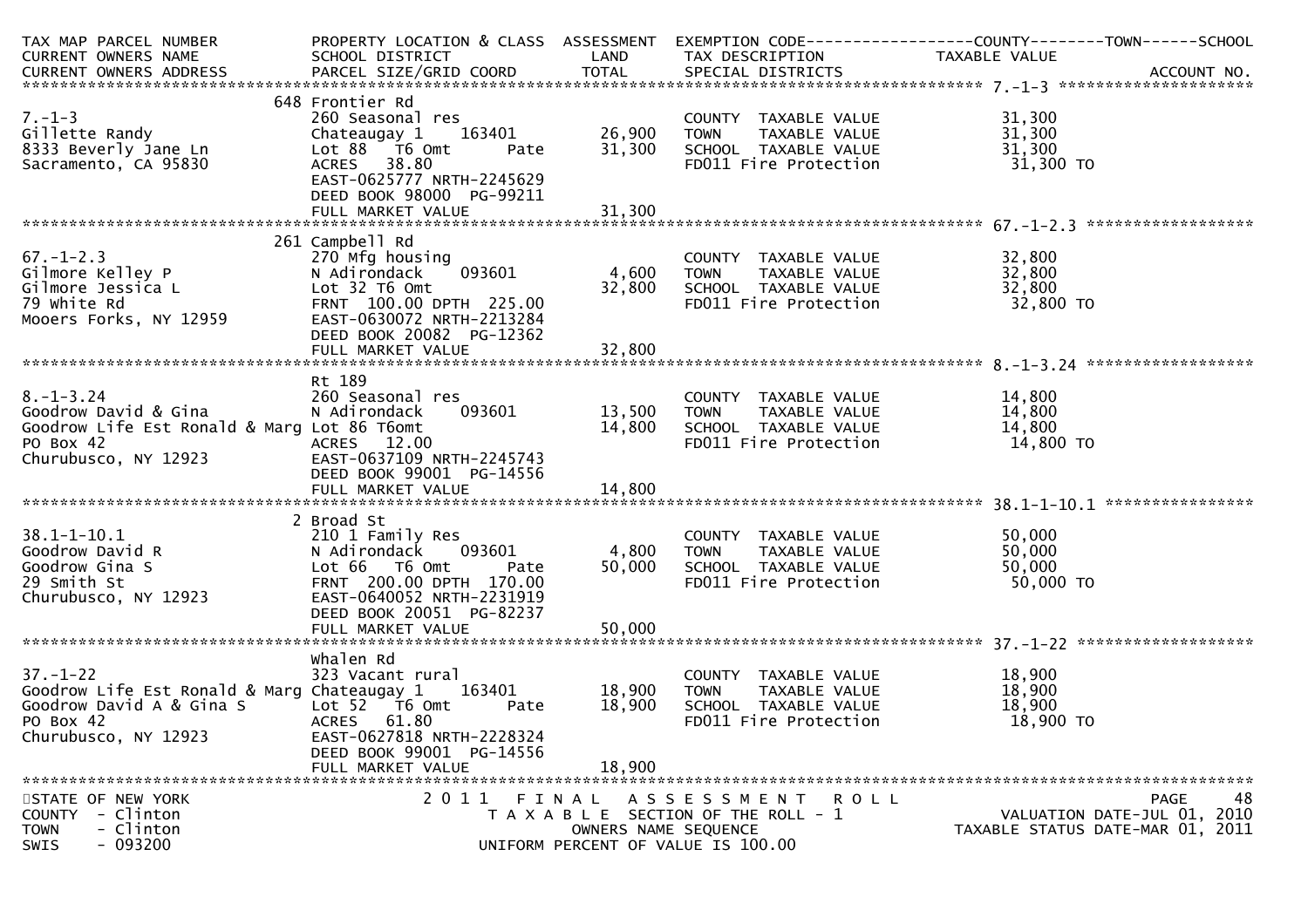| TAX MAP PARCEL NUMBER                                                                                                                                      | PROPERTY LOCATION & CLASS ASSESSMENT                  |        | EXEMPTION CODE-----------------COUNTY-------TOWN------SCHOOL              |                                  |                |                             |
|------------------------------------------------------------------------------------------------------------------------------------------------------------|-------------------------------------------------------|--------|---------------------------------------------------------------------------|----------------------------------|----------------|-----------------------------|
| CURRENT OWNERS NAME                                                                                                                                        | SCHOOL DISTRICT                                       | LAND   | TAX DESCRIPTION                                                           | TAXABLE VALUE                    |                |                             |
|                                                                                                                                                            |                                                       |        |                                                                           |                                  |                |                             |
|                                                                                                                                                            |                                                       |        |                                                                           |                                  |                |                             |
|                                                                                                                                                            | 38 Smith St                                           |        |                                                                           |                                  |                |                             |
| $38.1 - 1 - 11$                                                                                                                                            | 210 1 Family Res                                      |        | RES STAR 41854                                                            | $0 \qquad \qquad$                | $\overline{0}$ | 30,000                      |
| Goodrow Life Est Ronald & Marg N Adirondack 093601                                                                                                         |                                                       |        | 4,500 COUNTY TAXABLE VALUE                                                | 68,700                           |                |                             |
|                                                                                                                                                            | Pate                                                  | 68,700 | <b>TOWN</b><br>TAXABLE VALUE                                              | 68,700                           |                |                             |
|                                                                                                                                                            | FRNT 170.00 DPTH 156.00                               |        | SCHOOL TAXABLE VALUE                                                      | 38,700                           |                |                             |
| Goodrow David A & Gina S<br>PO Box 42<br>Churubusco, NY 12923<br>EAST-0640248 NRT                                                                          | EAST-0640248 NRTH-2231900<br>DEED BOOK 99001 PG-14556 |        | FD011 Fire Protection                                                     | 68,700 TO                        |                |                             |
|                                                                                                                                                            |                                                       |        |                                                                           |                                  |                |                             |
|                                                                                                                                                            |                                                       |        |                                                                           |                                  |                |                             |
|                                                                                                                                                            | 29 Smith St                                           |        |                                                                           |                                  |                |                             |
|                                                                                                                                                            |                                                       |        | COUNTY TAXABLE VALUE                                                      | 25,000                           |                |                             |
|                                                                                                                                                            | 1093601                                               | 4,600  | TAXABLE VALUE<br><b>TOWN</b>                                              | 25,000                           |                |                             |
|                                                                                                                                                            | Pate                                                  | 25,000 |                                                                           | 25,000                           |                |                             |
|                                                                                                                                                            | FRNT 102.50 DPTH 244.00                               |        | SCHOOL TAXABLE VALUE<br>FDO11 Fire Protection                             | 25,000<br>25,000 то              |                |                             |
|                                                                                                                                                            | EAST-0640028 NRTH-2231638                             |        |                                                                           |                                  |                |                             |
|                                                                                                                                                            | $PG-1$                                                |        |                                                                           |                                  |                |                             |
| COORNEL 270 MFg housing<br>Coodrow Ronald<br>Coodrow Margaret<br>38 Smith St<br>PO Box 42<br>Churubusco, NY 12923<br>Churubusco, NY 12923<br>DEED BOOK 973 |                                                       |        |                                                                           |                                  |                |                             |
|                                                                                                                                                            |                                                       |        | RES STAR 41854<br>5,600 COUNTY TAXABLE VALUE<br>27 600 TOWN TAXABLE VALUE |                                  |                |                             |
|                                                                                                                                                            | 476 Brandy Brook Rd                                   |        |                                                                           |                                  |                |                             |
| $69. - 1 - 14.7$                                                                                                                                           | 270 Mfg housing                                       |        |                                                                           | $0 \qquad \qquad$                | $\overline{0}$ | 27,600                      |
| Goss Veronica A                                                                                                                                            | 093601<br>N Adirondack                                |        |                                                                           | 27,600                           |                |                             |
| Goss Alden L                                                                                                                                               | Lot 25 T6omt                                          |        |                                                                           | 27,600                           |                |                             |
| 476 Brandy Brook Rd                                                                                                                                        | ACRES 1.70                                            |        |                                                                           | $\overline{0}$                   |                |                             |
| Ellenburg Center, NY 12934                                                                                                                                 | EAST-0647837 NRTH-2209769                             |        |                                                                           | 27,600 TO                        |                |                             |
|                                                                                                                                                            | DEED BOOK 20031 PG-53940                              |        |                                                                           |                                  |                |                             |
|                                                                                                                                                            |                                                       |        |                                                                           |                                  |                |                             |
|                                                                                                                                                            |                                                       |        |                                                                           |                                  |                |                             |
|                                                                                                                                                            | Lost Nation Rd                                        |        |                                                                           |                                  |                |                             |
| $21.-1-15.1$                                                                                                                                               |                                                       |        |                                                                           | 14,300                           |                |                             |
|                                                                                                                                                            | 321 Abandoned ag<br>093601                            | 14,300 | COUNTY TAXABLE VALUE<br>TAXABLE VALUE                                     | 14,300                           |                |                             |
| Graymont Materials (NY) Inc                                                                                                                                | N Adirondack                                          |        | <b>TOWN</b>                                                               |                                  |                |                             |
| 111 Quarry Rd                                                                                                                                              | Lot $71$<br>T6 Omt<br>Pate                            | 14,300 | SCHOOL TAXABLE VALUE                                                      | 14,300                           |                |                             |
| Plattsburgh, NY 12901                                                                                                                                      | ACRES 13.50                                           |        | FD011 Fire Protection                                                     | 14,300 TO                        |                |                             |
|                                                                                                                                                            | EAST-0619952 NRTH-2234681                             |        |                                                                           |                                  |                |                             |
|                                                                                                                                                            | DEED BOOK 20092 PG-26144                              |        |                                                                           |                                  |                |                             |
|                                                                                                                                                            | FULL MARKET VALUE                                     | 14,300 |                                                                           |                                  |                |                             |
|                                                                                                                                                            |                                                       |        |                                                                           |                                  |                |                             |
|                                                                                                                                                            | 499 Lost Nation Rd                                    |        |                                                                           |                                  |                |                             |
| $21. - 1 - 15.21$                                                                                                                                          | 321 Abandoned ag                                      |        | COUNTY TAXABLE VALUE                                                      | 16,800                           |                |                             |
| Graymont Materials (NY) Inc                                                                                                                                | N Adirondack<br>093601                                | 16,800 | TAXABLE VALUE<br>TOWN                                                     | 16,800                           |                |                             |
|                                                                                                                                                            | 71 T6omt                                              | 16,800 | SCHOOL TAXABLE VALUE                                                      | 16,800                           |                |                             |
| III Quarry Rd<br>Plattsburgh, NY 12901                                                                                                                     | ACRES 18.50                                           |        | FD011 Fire Protection                                                     | 16,800 TO                        |                |                             |
|                                                                                                                                                            | EAST-0619885 NRTH-2235174                             |        |                                                                           |                                  |                |                             |
|                                                                                                                                                            | DEED BOOK 20092 PG-26276                              |        |                                                                           |                                  |                |                             |
|                                                                                                                                                            | FULL MARKET VALUE                                     | 16,800 |                                                                           |                                  |                |                             |
|                                                                                                                                                            |                                                       |        |                                                                           |                                  |                |                             |
| STATE OF NEW YORK                                                                                                                                          | 2011 FINAL                                            |        | ASSESSMENT ROLL                                                           |                                  |                | 49<br>PAGE                  |
| - Clinton<br>COUNTY                                                                                                                                        |                                                       |        | T A X A B L E SECTION OF THE ROLL - 1                                     |                                  |                | VALUATION DATE-JUL 01, 2010 |
| <b>TOWN</b><br>- Clinton                                                                                                                                   |                                                       |        | OWNERS NAME SEOUENCE                                                      | TAXABLE STATUS DATE-MAR 01, 2011 |                |                             |
| $-093200$<br><b>SWIS</b>                                                                                                                                   |                                                       |        | UNIFORM PERCENT OF VALUE IS 100.00                                        |                                  |                |                             |
|                                                                                                                                                            |                                                       |        |                                                                           |                                  |                |                             |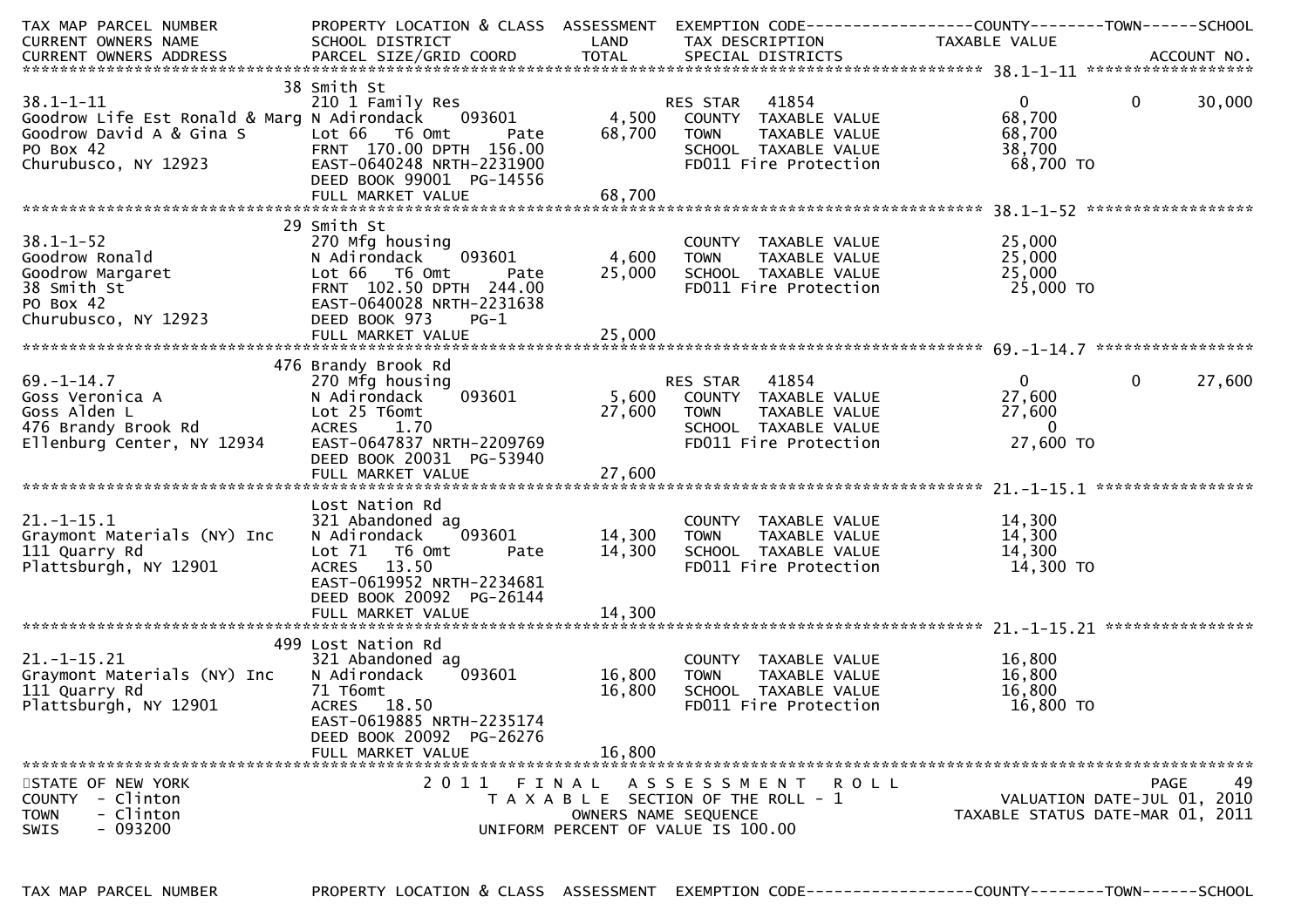| CURRENT OWNERS NAME                                                                                      | SCHOOL DISTRICT                                                                                                                                                                                      | LAND                       | TAX DESCRIPTION                                                                                                                                                                                   | TAXABLE VALUE<br>ACCOUNT NO.<br>*****************                                              |
|----------------------------------------------------------------------------------------------------------|------------------------------------------------------------------------------------------------------------------------------------------------------------------------------------------------------|----------------------------|---------------------------------------------------------------------------------------------------------------------------------------------------------------------------------------------------|------------------------------------------------------------------------------------------------|
| $21. - 1 - 15.3$<br>Graymont Materials Inc.<br>111 Quarry Rd<br>Plattsburgh, NY 12901                    | 481 Lost Nation Rd<br>321 Abandoned ag<br>093601<br>N Adirondack<br>Lot 71 T6omt<br>ACRES 13.50<br>EAST-0619924 NRTH-2234894<br>DEED BOOK 20092 PG-25548<br>FULL MARKET VALUE                        | 14,300<br>14,300<br>14,300 | COUNTY TAXABLE VALUE<br>TAXABLE VALUE<br><b>TOWN</b><br>SCHOOL TAXABLE VALUE<br>FD011 Fire Protection                                                                                             | 14,300<br>14,300<br>14,300<br>14,300 TO                                                        |
| $21. - 1 - 14.2$<br>Graymont NY Inc<br>PO Box 825<br>Plattsburgh, NY 12901                               | Lost Nation Rd<br>321 Abandoned ag<br>093601<br>N Adirondack<br>Lot 71 T6omt<br>ACRES 105.00<br>EAST-0620061 NRTH-2233727<br>DEED BOOK 20061 PG-98438<br>FULL MARKET VALUE                           | 88,200<br>88,200<br>88,200 | COUNTY TAXABLE VALUE<br>TAXABLE VALUE<br><b>TOWN</b><br>SCHOOL TAXABLE VALUE<br>FD011 Fire Protection                                                                                             | 88,200<br>88,200<br>88,200<br>88,200 TO                                                        |
| $24. - 1 - 1.21$<br>Green Richard A II<br>656 Clinton Mills Rd<br>Ellenburg Depot, NY 12935              | 656 Clinton Mills Rd<br>270 Mfg housing<br>093601<br>N Adirondack<br>Lot 63<br>ACRES 51.60<br>EAST-0655613 NRTH-2235499<br>DEED BOOK 99001 PG-13963                                                  | 33,300<br>38,600           | COUNTY<br>TAXABLE VALUE<br>TAXABLE VALUE<br><b>TOWN</b><br>SCHOOL TAXABLE VALUE<br>FD011 Fire Protection                                                                                          | 38,600<br>38,600<br>38,600<br>38,600 TO                                                        |
| $68. - 1 - 12$<br>Gregory John J<br>Gregory Mamie M<br>487 Brandy Brook Rd<br>Ellenburg Center, NY 12934 | 487 Brandy Brook Rd<br>210 1 Family Res<br>N Adirondack<br>093601<br>Lot 26<br>T6 Omt<br>Patent<br>3.10<br><b>ACRES</b><br>EAST-0647297 NRTH-2209959<br>DEED BOOK 570<br>PG-561<br>FULL MARKET VALUE | 46,900<br>46,900           | 96 PCT OF VALUE USED FOR EXEMPTION PURPOSES<br>WARNONALL 41121<br>6,700 SR STAR<br>41834<br>COUNTY TAXABLE VALUE<br><b>TOWN</b><br>TAXABLE VALUE<br>SCHOOL TAXABLE VALUE<br>FD011 Fire Protection | 6,754<br>6,754<br>0<br>46,900<br>$\mathbf 0$<br>0<br>40,146<br>40,146<br>$\Omega$<br>46,900 TO |
| $51. - 1 - 11.2$<br>Grenier John<br>Grenier Charles J<br>PO Box 474<br>Waterbury, VT 05676               | Ryan Rd<br>105 Vac farmland<br>Chateaugay 1<br>163401<br>Lot $50$ $\overline{76}$ Omt<br>Pate<br><b>ACRES</b><br>50.12<br>EAST-0623901 NRTH-2219811<br>DEED BOOK 871<br>PG-198<br>FULL MARKET VALUE  | 37,400<br>37,400<br>37,400 | COUNTY<br>TAXABLE VALUE<br>TAXABLE VALUE<br><b>TOWN</b><br>SCHOOL TAXABLE VALUE<br>FD011 Fire Protection                                                                                          | 37,400<br>37,400<br>37,400<br>37,400 TO                                                        |
| STATE OF NEW YORK<br>COUNTY - Clinton<br>- Clinton<br><b>TOWN</b><br>$-093200$<br><b>SWIS</b>            | 2011<br>FINAL                                                                                                                                                                                        | OWNERS NAME SEQUENCE       | ASSESSMENT ROLL<br>T A X A B L E SECTION OF THE ROLL - 1<br>UNIFORM PERCENT OF VALUE IS 100.00                                                                                                    | -50<br>PAGE<br>VALUATION DATE-JUL 01, 2010<br>TAXABLE STATUS DATE-MAR 01, 2011                 |
| TAX MAP PARCEL NUMBER<br>CURRENT OWNERS NAME                                                             | PROPERTY LOCATION & CLASS ASSESSMENT<br>SCHOOL DISTRICT                                                                                                                                              | LAND                       | TAX DESCRIPTION                                                                                                                                                                                   | EXEMPTION CODE-----------------COUNTY-------TOWN------SCHOOL<br>TAXABLE VALUE                  |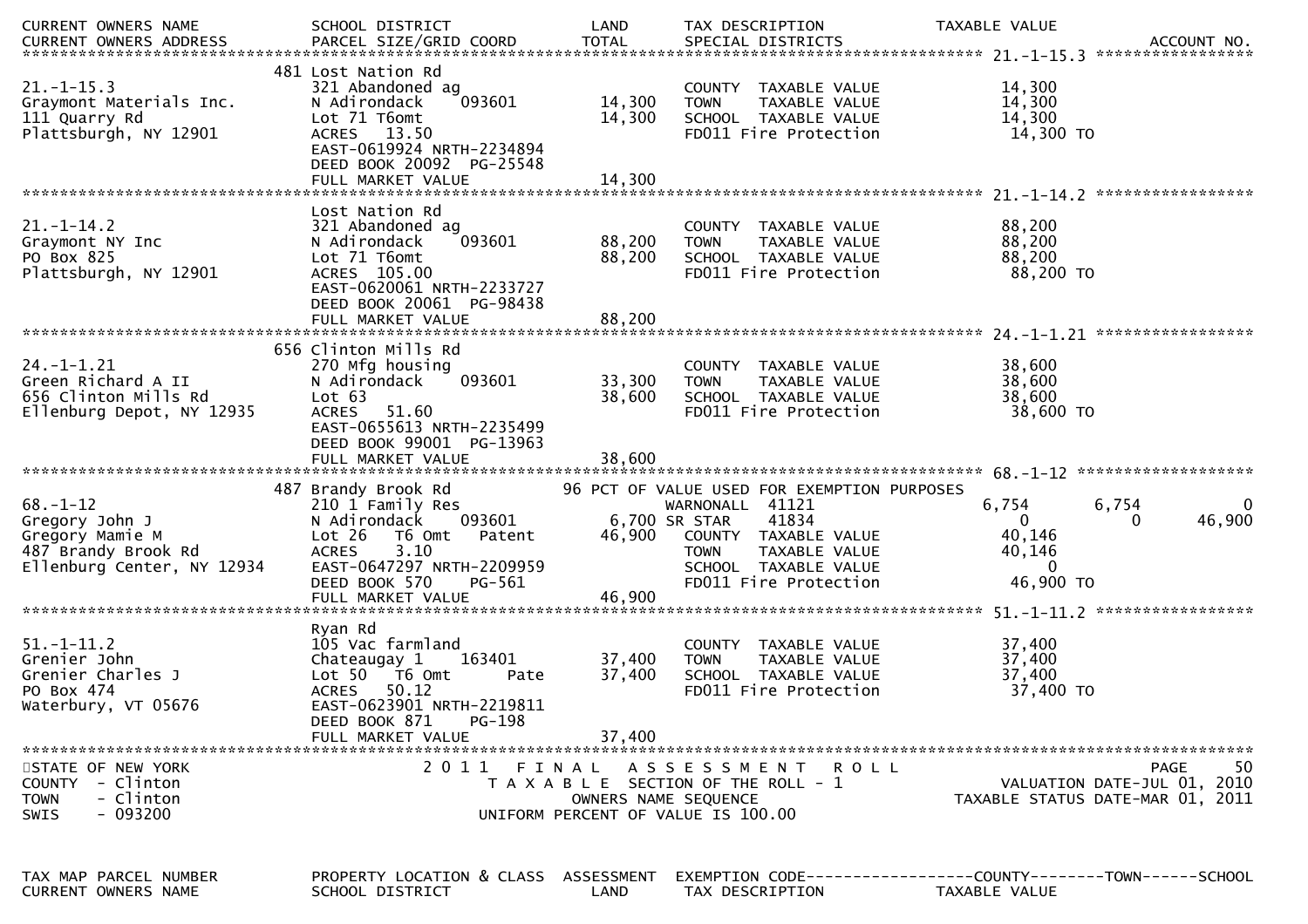|                                                                                              |                                                                                                                                                                                  |                               |                                                                                                       | .CURRENT OWNERS ADDRESS PARCEL SIZE/GRID COORD TOTAL SPECIAL DISTRICTS ACCOUNT NO ACCOUNT NO ACCOUNT NO AND ART AND A SERVERS AND RESERVE TO A SERVERS AND RESERVE TO A SERVERS AND RESERVE TO A SERVERS AND TO A SERVERS THAT |
|----------------------------------------------------------------------------------------------|----------------------------------------------------------------------------------------------------------------------------------------------------------------------------------|-------------------------------|-------------------------------------------------------------------------------------------------------|--------------------------------------------------------------------------------------------------------------------------------------------------------------------------------------------------------------------------------|
| $52. - 1 - 5.2$<br>Grenier John R<br>Grenier David M<br>PO Box 474<br>Waterbury, VT 05676    | 7280 Rt 11<br>260 Seasonal res<br>163401<br>Chateaugay 1<br>Lot 52  T6 Omt<br>Pate<br>51.00<br><b>ACRES</b><br>EAST-0625769 NRTH-2225061<br>DEED BOOK 871<br>PG-193              | 32,500<br>67,300              | COUNTY TAXABLE VALUE<br>TAXABLE VALUE<br><b>TOWN</b><br>SCHOOL TAXABLE VALUE<br>FD011 Fire Protection | 67,300<br>67,300<br>67,300<br>67,300 TO                                                                                                                                                                                        |
|                                                                                              |                                                                                                                                                                                  |                               |                                                                                                       |                                                                                                                                                                                                                                |
| $52. - 1 - 5.3$<br>Grenier John R<br>Grenier David M<br>PO Box 474<br>Waterbury, VT 05676    | Rt 11<br>321 Abandoned ag<br>Chateaugay 1<br>163401<br>Lot 49 T6omt<br>ACRES 53.00<br>EAST-0625177 NRTH-2222407                                                                  | 32,000<br>32,000              | COUNTY TAXABLE VALUE<br><b>TOWN</b><br>TAXABLE VALUE<br>SCHOOL TAXABLE VALUE<br>FD011 Fire Protection | 32,000<br>32,000<br>32,000<br>32,000 TO                                                                                                                                                                                        |
|                                                                                              | DEED BOOK 871<br>PG-193                                                                                                                                                          |                               |                                                                                                       |                                                                                                                                                                                                                                |
|                                                                                              | Rt 11                                                                                                                                                                            |                               |                                                                                                       |                                                                                                                                                                                                                                |
| $52. - 1 - 5.11$<br>Grenier John R<br>Grenier David M<br>PO Box 474<br>Waterbury, VT 05676   | 321 Abandoned ag<br>Chateaugay 1<br>163401<br>Lot 52 T6omt<br>ACRES 50.70<br>EAST-0624884 NRTH-2224837<br>DEED BOOK 871<br>PG-196                                                | 34,900<br>34,900<br>34,900    | COUNTY TAXABLE VALUE<br><b>TOWN</b><br>TAXABLE VALUE<br>SCHOOL TAXABLE VALUE<br>FD011 Fire Protection | 34,900<br>34,900<br>34,900<br>34,900 TO                                                                                                                                                                                        |
|                                                                                              | FULL MARKET VALUE                                                                                                                                                                |                               |                                                                                                       |                                                                                                                                                                                                                                |
| $67. - 1 - 9.4$<br>Hahn Richard Eric<br>90 Fairview Ave Apt 3-12<br>Kingston, NY 12401       | Campbell Rd<br>321 Abandoned ag<br>093601<br>N Adirondack<br>Lot 28 T6omt<br>ACRES 25.00<br>EAST-0632141 NRTH-2210995<br>DEED BOOK 595<br>PG-974                                 | 20,000<br>20,000              | COUNTY TAXABLE VALUE<br>TAXABLE VALUE<br><b>TOWN</b><br>SCHOOL TAXABLE VALUE<br>FD011 Fire Protection | 20,000<br>20,000<br>20,000<br>20,000 TO                                                                                                                                                                                        |
|                                                                                              |                                                                                                                                                                                  |                               |                                                                                                       | *******************                                                                                                                                                                                                            |
| $22. - 1 - 13$<br>Hammond Stephen<br>Hammond Colleen<br>22 Moore St<br>Moorestown, NJ 08057  | Merchia Rd<br>321 Abandoned ag<br>093601<br>N Adirondack<br>Lot <sub>73</sub><br>T6 Omt<br>Pate<br>62.00<br><b>ACRES</b><br>EAST-0629684 NRTH-2235864<br>DEED BOOK 719<br>PG-110 | 38,500<br>38,500              | COUNTY TAXABLE VALUE<br><b>TOWN</b><br>TAXABLE VALUE<br>SCHOOL TAXABLE VALUE<br>FD011 Fire Protection | 38,500<br>38,500<br>38,500<br>38,500 TO                                                                                                                                                                                        |
|                                                                                              | FULL MARKET VALUE                                                                                                                                                                | 38,500                        |                                                                                                       |                                                                                                                                                                                                                                |
| STATE OF NEW YORK<br>COUNTY - Clinton<br><b>TOWN</b><br>- Clinton<br>- 093200<br><b>SWIS</b> | 2011                                                                                                                                                                             | FINAL<br>OWNERS NAME SEOUENCE | ASSESSMENT ROLL<br>T A X A B L E SECTION OF THE ROLL - 1<br>UNIFORM PERCENT OF VALUE IS 100.00        | <b>PAGE</b><br>-51<br>VALUATION DATE-JUL 01, 2010<br>TAXABLE STATUS DATE-MAR 01, 2011                                                                                                                                          |
| TAX MAP PARCEL NUMBER<br>CURRENT OWNERS NAME<br><b>CURRENT OWNERS ADDRESS</b>                | PROPERTY LOCATION & CLASS ASSESSMENT<br>SCHOOL DISTRICT<br>PARCEL SIZE/GRID COORD                                                                                                | LAND<br><b>TOTAL</b>          | TAX DESCRIPTION<br>SPECIAL DISTRICTS                                                                  | EXEMPTION CODE------------------COUNTY--------TOWN------SCHOOL<br>TAXABLE VALUE<br>ACCOUNT NO.                                                                                                                                 |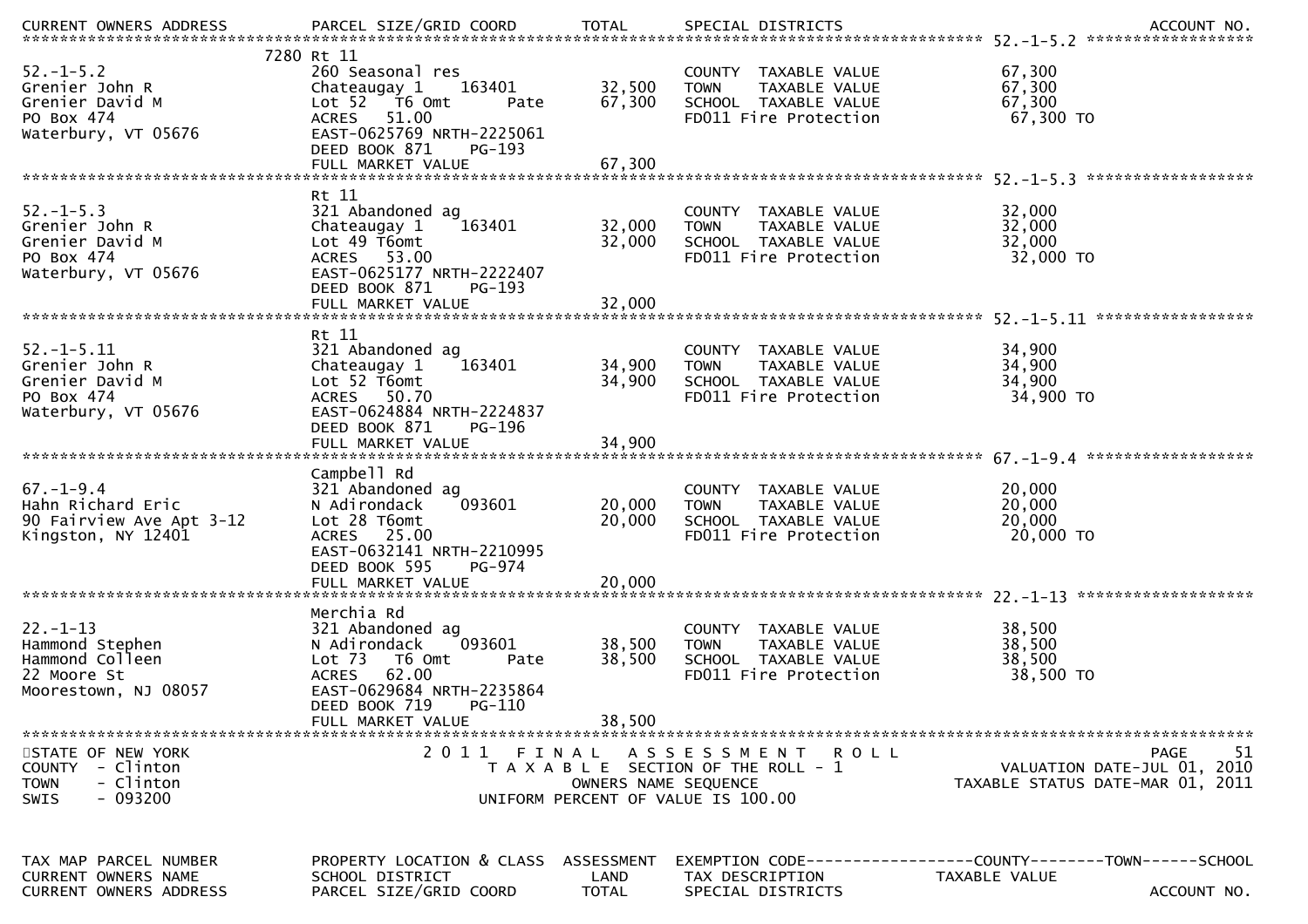| $53. - 1 - 19.212$<br>Hansen Joel A<br>Hansen Jennifer<br>764 Patnode Rd<br>Churubusco, NY 12923                      | 764 Patnode Rd<br>210 1 Family Res<br>093601<br>N Adirondack<br>Lot 47 T6omt<br>FRNT 100.00 DPTH 125.00<br><b>BANK</b><br>320<br>EAST-0635025 NRTH-2221184<br>DEED BOOK 923<br>PG-235          | 3,800<br>75,700         | <b>RES STAR 41854</b><br>COUNTY TAXABLE VALUE<br><b>TOWN</b><br>TAXABLE VALUE<br>SCHOOL TAXABLE VALUE<br>FD011 Fire Protection                                                                                                      | $\mathbf{0}$<br>75,700<br>75,700<br>45,700<br>75,700 TO                              | $\mathbf 0$<br>30,000                                 |
|-----------------------------------------------------------------------------------------------------------------------|------------------------------------------------------------------------------------------------------------------------------------------------------------------------------------------------|-------------------------|-------------------------------------------------------------------------------------------------------------------------------------------------------------------------------------------------------------------------------------|--------------------------------------------------------------------------------------|-------------------------------------------------------|
|                                                                                                                       |                                                                                                                                                                                                |                         |                                                                                                                                                                                                                                     |                                                                                      |                                                       |
|                                                                                                                       |                                                                                                                                                                                                |                         |                                                                                                                                                                                                                                     |                                                                                      |                                                       |
| 748-750 Rt 189<br>$23 - 1 - 11$<br>Harriman Richard L Sr<br>Harriman Doris<br>748 Route 189<br>Churubusco, NY 12923   | 240 Rural res<br>093601<br>N Adirondack<br>Lot 66 T6 Omt<br>Pate<br>ACRES 25.00<br>EAST-0638691 NRTH-2235358<br>PG-300<br>DEED BOOK 747<br>FULL MARKET VALUE                                   |                         | 68 PCT OF VALUE USED FOR EXEMPTION PURPOSES<br>WARNONALL 41121<br>20,000 AGED COUN 41802<br>47,500 SR STAR<br>41834<br>COUNTY TAXABLE VALUE<br><b>TOWN</b><br>TAXABLE VALUE<br>SCHOOL TAXABLE VALUE<br>47,500 FD011 Fire Protection | 4,845<br>4,845<br>5,491<br>$\Omega$<br>37,164<br>42,655<br>$\mathbf{0}$<br>47,500 TO | $\mathbf 0$<br>$\mathbf 0$<br>0<br>$\Omega$<br>47,500 |
|                                                                                                                       |                                                                                                                                                                                                |                         |                                                                                                                                                                                                                                     |                                                                                      |                                                       |
| $67. - 1 - 2.22$<br>Harris Theodore J<br>618 Ryan Rd<br>Churubusco, NY 12923                                          | 618 Ryan Rd<br>210 1 Family Res<br>N Adirondack<br>093601<br>Lot 32 T6omt<br>2.10 BANK<br>080<br><b>ACRES</b><br>EAST-0624430 NRTH-2213631<br>DEED BOOK 20051 PG-83784                         | 5,800<br>107,400        | 41854<br>RES STAR<br>COUNTY TAXABLE VALUE<br>TAXABLE VALUE<br><b>TOWN</b><br>SCHOOL TAXABLE VALUE<br>FD011 Fire Protection                                                                                                          | $\mathbf{0}$<br>107,400<br>107,400<br>77,400<br>107,400 TO                           | 30,000<br>$\overline{0}$                              |
|                                                                                                                       |                                                                                                                                                                                                |                         |                                                                                                                                                                                                                                     |                                                                                      |                                                       |
| $55. - 1 - 1$<br>Hart Life Use George H<br>Hart Delbert R & Deborah A<br>637 Bull Run Rd<br>Ellenburg Depot, NY 12935 | Old Railroad Bed<br>321 Abandoned ag<br>093601<br>N Adirondack<br>Lot 43 T6 Omt<br>Pate<br><b>ACRES</b><br>42.00<br>EAST-0661393 NRTH-2224363<br>DEED BOOK 20011 PG-34806<br>FULL MARKET VALUE | 8,400<br>8,400<br>8,400 | COUNTY TAXABLE VALUE<br><b>TOWN</b><br>TAXABLE VALUE<br>SCHOOL TAXABLE VALUE<br>FD011 Fire Protection                                                                                                                               | 8,400<br>8,400<br>8,400<br>8,400 TO                                                  |                                                       |
|                                                                                                                       | 7173 Rt 11                                                                                                                                                                                     |                         |                                                                                                                                                                                                                                     |                                                                                      |                                                       |
| $52. - 1 - 9.11$<br>Helm Cindy Marie<br>7173 Rt 11<br>Churubusco, NY 12923                                            | 210 1 Family Res<br>163401<br>Chateaugay 1<br>Lot 49 T6 Omt<br>Pate<br><b>ACRES</b><br>1.10<br>EAST-0628742 NRTH-2224251<br>DEED BOOK 20061 PG-94478                                           | 5,100<br>59,700         | 41854<br>RES STAR<br>COUNTY TAXABLE VALUE<br><b>TOWN</b><br>TAXABLE VALUE<br>SCHOOL TAXABLE VALUE<br>FD011 Fire Protection                                                                                                          | $\mathbf{0}$<br>59,700<br>59,700<br>29,700<br>59,700 TO                              | 30,000<br>$\mathbf{0}$                                |
|                                                                                                                       | FULL MARKET VALUE                                                                                                                                                                              | 59,700                  |                                                                                                                                                                                                                                     |                                                                                      |                                                       |
| STATE OF NEW YORK<br>COUNTY - Clinton<br>- Clinton<br><b>TOWN</b><br>SWIS<br>- 093200                                 |                                                                                                                                                                                                |                         | 2011 FINAL ASSESSMENT ROLL<br>T A X A B L E SECTION OF THE ROLL - 1<br>OWNERS NAME SEQUENCE<br>UNIFORM PERCENT OF VALUE IS 100.00                                                                                                   | TAXABLE STATUS DATE-MAR 01, 2011                                                     | -52<br>PAGE<br>VALUATION DATE-JUL 01, 2010            |
| TAX MAP PARCEL NUMBER<br>CURRENT OWNERS NAME<br><b>CURRENT OWNERS ADDRESS</b>                                         | PROPERTY LOCATION & CLASS ASSESSMENT<br>SCHOOL DISTRICT<br>PARCEL SIZE/GRID COORD                                                                                                              | LAND<br><b>TOTAL</b>    | TAX DESCRIPTION<br>SPECIAL DISTRICTS                                                                                                                                                                                                | EXEMPTION CODE-----------------COUNTY--------TOWN------SCHOOL<br>TAXABLE VALUE       | ACCOUNT NO.                                           |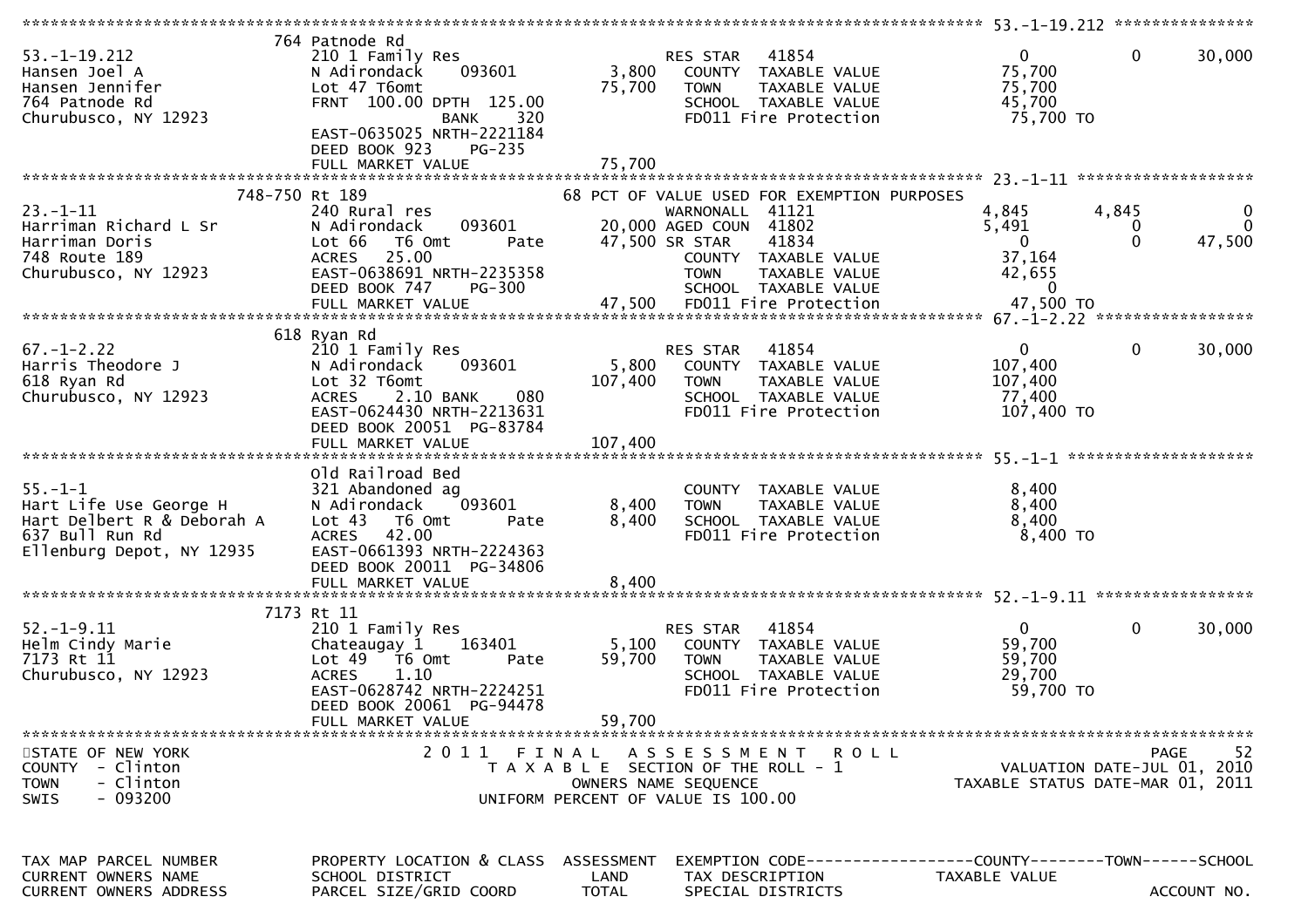| $38.1 - 1 - 24$<br>Helm Francis L<br>PO Box 23<br>Churubusco, NY 12923                                                           | 1281 Clinton Mills Rd<br>270 Mfg housing<br>N Adirondack<br>093601<br>Lot 55 T6 Omt<br>Pate<br>FRNT 247.50 DPTH 173.00<br>EAST-0640831 NRTH-2230794<br>DEED BOOK 20051 PG-87761<br>FULL MARKET VALUE | 5,000<br>33,200<br>33,200  | RES STAR 41854<br>COUNTY TAXABLE VALUE<br><b>TOWN</b><br>TAXABLE VALUE<br>SCHOOL TAXABLE VALUE<br>FD011 Fire Protection  | $\mathbf 0$<br>$\mathbf{0}$<br>33,200<br>33,200<br>3,200<br>33,200 TO               | 30,000             |
|----------------------------------------------------------------------------------------------------------------------------------|------------------------------------------------------------------------------------------------------------------------------------------------------------------------------------------------------|----------------------------|--------------------------------------------------------------------------------------------------------------------------|-------------------------------------------------------------------------------------|--------------------|
|                                                                                                                                  |                                                                                                                                                                                                      |                            |                                                                                                                          |                                                                                     |                    |
| $52. - 1 - 9.12$<br>Helm Francis L<br>PO Box 23<br>Churubusco, NY 12923<br>MAY BE SUBJECT TO PAYMENT<br>UNDER RPTL483 UNTIL 2017 | Rt 11<br>112 Dairy farm<br>Chateaugay 1<br>163401<br>Lot $49$ $\overline{16}$ OMT<br>ACRES 10.70<br>EAST-0628507 NRTH-2223950<br>DEED BOOK 20051 PG-82724<br>FULL MARKET VALUE                       | 11,800<br>24,400<br>24,400 | 10 YR AGR 41700<br>COUNTY TAXABLE VALUE<br><b>TOWN</b><br>TAXABLE VALUE<br>SCHOOL TAXABLE VALUE<br>FD011 Fire Protection | 12,600<br>12,600<br>11,800<br>11,800<br>11,800<br>24,400 TO<br>******************** | 12,600             |
| $39. - 1 - 5$<br>Hemingway Lenore<br>Fiedler Steve<br>15 Redrock Ct<br>Sedona, AZ 86351-7247                                     | Lafrancis Rd<br>920 Priv Hunt/Fi<br>093601<br>N Adirondack<br>Lot 44 T6omt<br>ACRES 68.00<br>EAST-0651912 NRTH-2226338<br>DEED BOOK 20021 PG-47500<br>FULL MARKET VALUE                              | 35,500<br>42,800<br>42,800 | COUNTY TAXABLE VALUE<br><b>TOWN</b><br>TAXABLE VALUE<br>SCHOOL TAXABLE VALUE<br>FD011 Fire Protection                    | 42,800<br>42,800<br>42,800<br>42,800 TO                                             |                    |
| $39. - 1 - 9$<br>Hemingway Vitchel<br>Hemingway Ellen<br>12 Bears Den Way<br>Mooers Forks, NY 12959                              | Lafrancis Rd<br>321 Abandoned ag<br>093601<br>N Adirondack<br>Lot 44 T6omt<br>ACRES 300.00<br>EAST-0654495 NRTH-2225739<br>DEED BOOK 20021 PG-47199<br>FULL MARKET VALUE                             | 89,800<br>89,800<br>89,800 | COUNTY TAXABLE VALUE<br><b>TOWN</b><br>TAXABLE VALUE<br>SCHOOL TAXABLE VALUE<br>FD011 Fire Protection                    | 89,800<br>89,800<br>89,800<br>89,800 TO                                             | ****************** |
| $54. - 1 - 2.3$<br>Hemingway Vitchel<br>Magoon Ellen A<br>12 Bears Den Way<br>Mooers Forks, NY 12959                             | Lafrancis Rd<br>920 Priv Hunt/Fi<br>093601<br>N Adirondack<br>Lot 45 T6omt<br>ACRES 140.00<br>EAST-0649943 NRTH-2221943<br>DEED BOOK 20092 PG-22268<br>FULL MARKET VALUE                             | 59,600<br>64,600<br>64,600 | COUNTY TAXABLE VALUE<br><b>TOWN</b><br>TAXABLE VALUE<br>SCHOOL TAXABLE VALUE<br>FD011 Fire Protection                    | 64,600<br>64,600<br>64,600<br>64,600 TO                                             |                    |
| STATE OF NEW YORK<br><b>COUNTY</b><br>- Clinton<br>- Clinton<br><b>TOWN</b><br>$-093200$<br>SWIS                                 |                                                                                                                                                                                                      | OWNERS NAME SEQUENCE       | 2011 FINAL ASSESSMENT<br>R O L L<br>T A X A B L E SECTION OF THE ROLL - 1<br>UNIFORM PERCENT OF VALUE IS 100.00          | VALUATION DATE-JUL 01, 2010<br>TAXABLE STATUS DATE-MAR 01, 2011                     | -53<br><b>PAGE</b> |
| TAX MAP PARCEL NUMBER<br>CURRENT OWNERS NAME<br><b>CURRENT OWNERS ADDRESS</b>                                                    | PROPERTY LOCATION & CLASS ASSESSMENT<br>SCHOOL DISTRICT<br>PARCEL SIZE/GRID COORD                                                                                                                    | LAND<br><b>TOTAL</b>       | TAX DESCRIPTION<br>SPECIAL DISTRICTS                                                                                     | EXEMPTION CODE-----------------COUNTY--------TOWN------SCHOOL<br>TAXABLE VALUE      | ACCOUNT NO.        |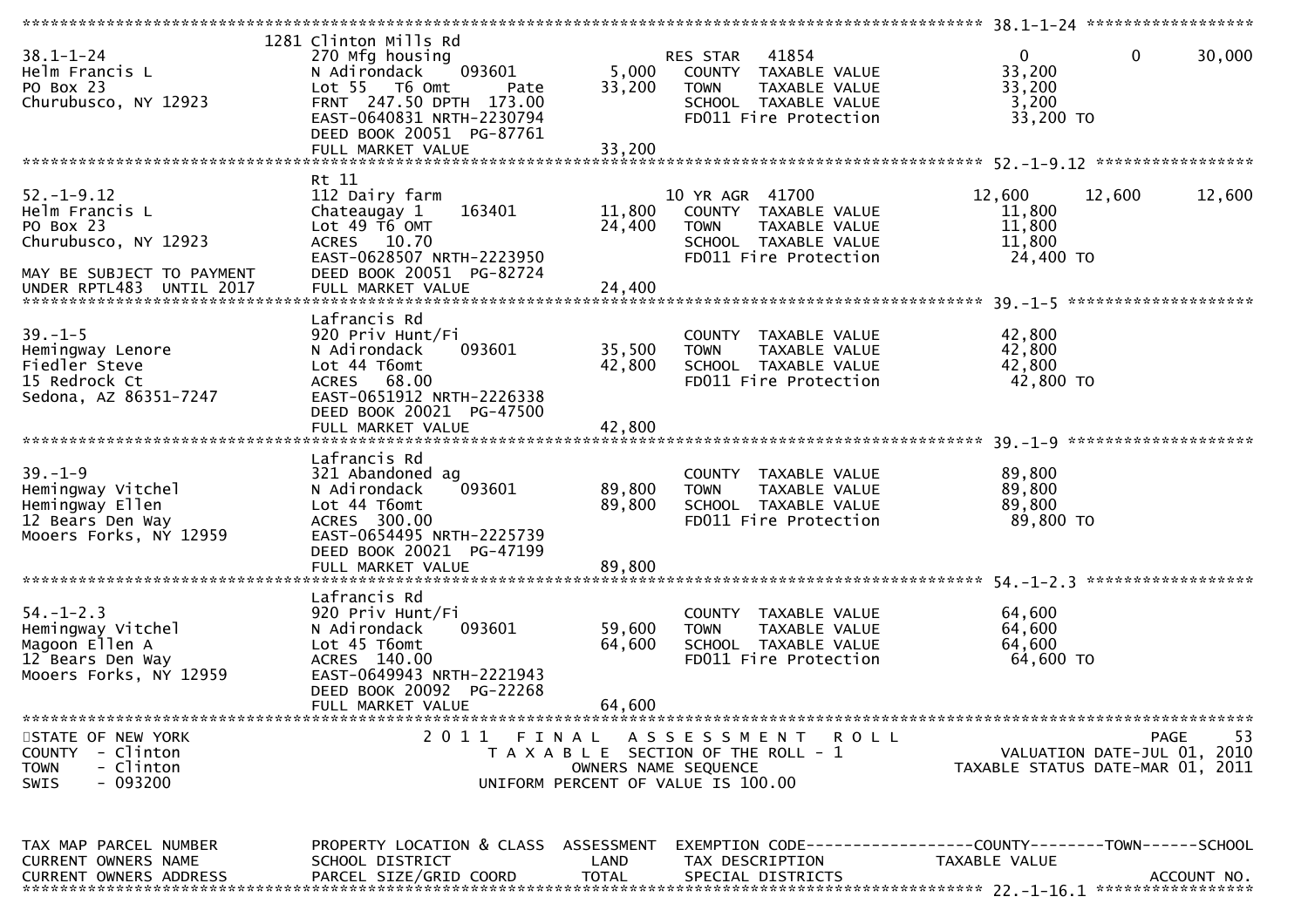| $22. - 1 - 16.1$<br>Hemmingway Mark A<br>259 Ryan Rd<br>Chateaugay, NY 12920<br>PRIOR OWNER ON 3/01/2011                   | Merchia Rd<br>321 Abandoned ag<br>N Adirondack<br>093601<br>Lot 72 T6omt<br>50.00<br><b>ACRES</b><br>EAST-0626754 NRTH-2234653<br>DEED BOOK 2001<br>PG-36019                     | 32,500<br>32,500           | COUNTY TAXABLE VALUE<br>TAXABLE VALUE<br><b>TOWN</b><br>SCHOOL TAXABLE VALUE<br>FD011 Fire Protection                             | 32,500<br>32,500<br>32,500<br>32,500 TO                                                             |
|----------------------------------------------------------------------------------------------------------------------------|----------------------------------------------------------------------------------------------------------------------------------------------------------------------------------|----------------------------|-----------------------------------------------------------------------------------------------------------------------------------|-----------------------------------------------------------------------------------------------------|
| $66. - 1 - 4.1$<br>Henderson Hebert Brenda<br>Henderson Hebert Raymond Jr<br>Ryan Rd<br>PO Box 613<br>Churubusco, NY 12923 | 613-617 Ryan Rd<br>240 Rural res<br>163401<br>Chateaugay 1<br>Lot 31 76 0mt<br>Pate<br>ACRES 212.70<br>EAST-0623072 NRTH-2213225<br>DEED BOOK 20051 PG-82302                     | 110,600<br>173,900         | 41854<br><b>RES STAR</b><br>COUNTY TAXABLE VALUE<br>TAXABLE VALUE<br><b>TOWN</b><br>SCHOOL TAXABLE VALUE<br>FD011 Fire Protection | 0<br>0<br>30,000<br>173,900<br>173,900<br>143,900<br>173,900 TO<br>********************             |
| $66. - 1 - 1$<br>Herrmann Arno H<br>Herrmann Irma E<br>71 Horanway<br>Stoughton, MA 02072                                  | County Line Rd<br>321 Abandoned ag<br>Chateaugay 1<br>163401<br>Lot 31 T6 Omt<br>Pate<br>ACRES 148.00<br>EAST-0619928 NRTH-2216037<br>DEED BOOK 614<br>PG-1040                   | 91,500<br>91,500           | COUNTY TAXABLE VALUE<br>TAXABLE VALUE<br><b>TOWN</b><br>SCHOOL TAXABLE VALUE<br>FD011 Fire Protection                             | 91,500<br>91,500<br>91,500<br>91,500 TO<br>*****************                                        |
| $69. - 1 - 8.62$<br>Heslop Mark K<br>24 Rue Du Park W<br>Chateauguay QC, Canada<br>J6K1P8                                  | Lafrancis Rd<br>321 Abandoned ag<br>093601<br>N Adirondack<br>Lot 24 T6omt<br><b>ACRES</b><br>50.30<br>EAST-0654210 NRTH-2213782<br>DEED BOOK 20072 PG-9493<br>FULL MARKET VALUE | 28,400<br>28,400<br>28,400 | COUNTY TAXABLE VALUE<br>TAXABLE VALUE<br><b>TOWN</b><br>SCHOOL TAXABLE VALUE<br>FD011 Fire Protection                             | 28,400<br>28,400<br>28,400<br>28,400 TO                                                             |
| $23 - 1 - 10$<br>Hlusko Martin S<br>Hlusko Sylvia<br>Rt 189 Box 724<br>Churubusco, NY 12923                                | 724 Rt 189<br>240 Rural res<br>093601<br>N Adirondack<br>Lot 66<br>T6 Omt<br>Pate<br>ACRES 100.00<br>EAST-0647380 NRTH-2234262<br>DEED BOOK 581<br>PG-1038<br>FULL MARKET VALUE  | 45,300<br>95,900<br>95,900 | COUNTY TAXABLE VALUE<br>TAXABLE VALUE<br><b>TOWN</b><br>SCHOOL TAXABLE VALUE<br>FD011 Fire Protection                             | 95,900<br>95,900<br>95,900<br>95,900 TO                                                             |
| STATE OF NEW YORK<br>- Clinton<br><b>COUNTY</b><br>- Clinton<br><b>TOWN</b><br>$-093200$<br><b>SWIS</b>                    |                                                                                                                                                                                  | OWNERS NAME SEQUENCE       | 2011 FINAL ASSESSMENT<br><b>ROLL</b><br>T A X A B L E SECTION OF THE ROLL - 1<br>UNIFORM PERCENT OF VALUE IS 100.00               | 54<br><b>PAGE</b><br>VALUATION DATE-JUL 01, 2010<br>TAXABLE STATUS DATE-MAR 01, 2011                |
| TAX MAP PARCEL NUMBER<br>CURRENT OWNERS NAME<br><b>CURRENT OWNERS ADDRESS</b>                                              | PROPERTY LOCATION & CLASS ASSESSMENT<br>SCHOOL DISTRICT<br>PARCEL SIZE/GRID COORD                                                                                                | LAND<br><b>TOTAL</b>       | TAX DESCRIPTION<br>SPECIAL DISTRICTS                                                                                              | EXEMPTION        CODE-----------------COUNTY-------TOWN------SCHOOL<br>TAXABLE VALUE<br>ACCOUNT NO. |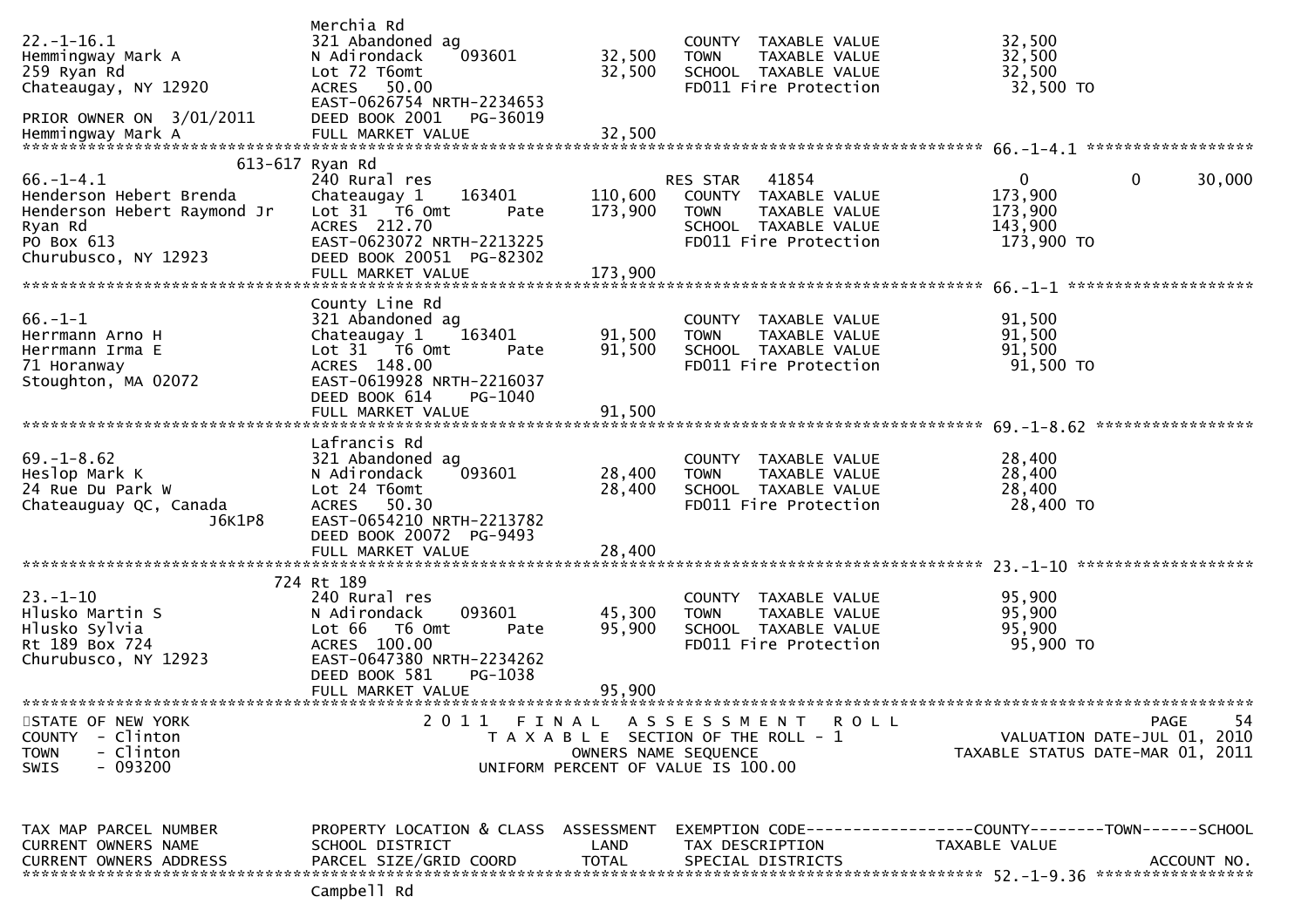| $52. - 1 - 9.36$<br>Hogg Thomas<br>Hogg Genevieve<br>54 Poland St<br>Trenton, NJ 08638            | 314 Rural vac<10<br>163401<br>Chateaugay 1<br>Lot 49 T6omt<br>ACRES 10.00<br>EAST-0628198 NRTH-2223073                                                                                               | COUNTY TAXABLE VALUE<br>11,900<br><b>TOWN</b><br>11,900<br>SCHOOL TAXABLE VALUE<br>FD011 Fire Protection                                                                                     | TAXABLE VALUE          | 11,900<br>11,900<br>11,900<br>11,900 TO                                                                       |
|---------------------------------------------------------------------------------------------------|------------------------------------------------------------------------------------------------------------------------------------------------------------------------------------------------------|----------------------------------------------------------------------------------------------------------------------------------------------------------------------------------------------|------------------------|---------------------------------------------------------------------------------------------------------------|
|                                                                                                   | DEED BOOK 625<br>PG-457<br>FULL MARKET VALUE                                                                                                                                                         | 11,900                                                                                                                                                                                       |                        |                                                                                                               |
| $22 - 1 - 11$<br>Holinka Donald S<br>Smoczynski Elaine<br>22 Insley Ave<br>Rutherford, NY 07070   | Merchia Rd<br>321 Abandoned ag<br>093601<br>N Adirondack<br>Lot <sub>73</sub><br>T6 Omt<br>Pate<br>ACRES 61.00<br>EAST-0631547 NRTH-2236155<br>DEED BOOK 772<br><b>PG-97</b><br>FULL MARKET VALUE    | COUNTY TAXABLE VALUE<br>21,100<br><b>TOWN</b><br>21,100<br>SCHOOL TAXABLE VALUE<br>FD011 Fire Protection<br>21,100                                                                           | TAXABLE VALUE          | 21,100<br>21,100<br>21,100<br>21,100 TO                                                                       |
|                                                                                                   |                                                                                                                                                                                                      |                                                                                                                                                                                              |                        |                                                                                                               |
| $68. - 1 - 5$<br>Holmes Arnold K<br>Holmes Julia A<br>Box 179<br>Churubusco, NY 12923             | 6514 Rt 11<br>240 Rural res<br>093601<br>N Adirondack<br>Lot <sub>35</sub><br>T6 Omt<br>Pate<br>ACRES 74.00 BANK<br>320<br>EAST-0641828 NRTH-2217381<br>DEED BOOK 821<br>PG-299<br>FULL MARKET VALUE | 59 PCT OF VALUE USED FOR EXEMPTION PURPOSES<br>WARNONALL 41121<br>44,500 SR STAR<br>97,000<br>COUNTY TAXABLE VALUE<br><b>TOWN</b><br>SCHOOL TAXABLE VALUE<br>FD011 Fire Protection<br>97,000 | 41834<br>TAXABLE VALUE | 8,585<br>8,585<br>$\overline{0}$<br>60, 100<br>$\overline{0}$<br>0<br>88,415<br>88,415<br>36,900<br>97,000 TO |
|                                                                                                   |                                                                                                                                                                                                      |                                                                                                                                                                                              |                        |                                                                                                               |
| $51. - 1 - 5.3$<br>Holmes Robbie E<br>Holmes Dawn M<br>820 County Line Rd<br>Chateaugay, NY 12920 | 820 County Line Rd<br>210 1 Family Res<br>163401<br>Chateaugay 1<br>Lot 50 T6omt Patent<br><b>ACRES</b><br>4.10<br>EAST-0618253 NRTH-2220873<br>DEED BOOK 20051 PG-89428<br>FULL MARKET VALUE        | RES STAR<br>7,300<br>COUNTY TAXABLE VALUE<br>76,600<br><b>TOWN</b><br>SCHOOL TAXABLE VALUE<br>FD011 Fire Protection<br>76,600                                                                | 41854<br>TAXABLE VALUE | $\mathbf{0}$<br>0<br>30,000<br>76,600<br>76,600<br>46,600<br>76,600 TO                                        |
|                                                                                                   | 400 Frontier Rd                                                                                                                                                                                      |                                                                                                                                                                                              |                        |                                                                                                               |
| $7. - 1 - 17.2$<br>Hoomans John T<br>Hoomans Marla M<br>1084 Lawrence Rd<br>Hilton, NY 14468      | 270 Mfg housing<br>163401<br>Chateaugay 1<br>Lot 88 T6omt<br>2.50<br><b>ACRES</b><br>EAST-0629600 NRTH-2243464<br>DEED BOOK 863<br>$PG-35$                                                           | COUNTY TAXABLE VALUE<br>6,100<br><b>TOWN</b><br>26,300<br>SCHOOL TAXABLE VALUE<br>FD011 Fire Protection                                                                                      | TAXABLE VALUE          | 26,300<br>26,300<br>26,300<br>26,300 TO                                                                       |
|                                                                                                   | FULL MARKET VALUE                                                                                                                                                                                    | 26,300                                                                                                                                                                                       |                        |                                                                                                               |
| STATE OF NEW YORK<br><b>COUNTY</b><br>- Clinton<br>- Clinton<br><b>TOWN</b><br>$-093200$<br>SWIS  | 2 0 1 1<br>FINAL                                                                                                                                                                                     | A S S E S S M E N T<br>T A X A B L E SECTION OF THE ROLL - 1<br>OWNERS NAME SEQUENCE<br>UNIFORM PERCENT OF VALUE IS 100.00                                                                   | <b>ROLL</b>            | 55<br>PAGE<br>VALUATION DATE-JUL 01, 2010<br>TAXABLE STATUS DATE-MAR 01, 2011                                 |
| TAX MAP PARCEL NUMBER<br>CURRENT OWNERS NAME<br><b>CURRENT OWNERS ADDRESS</b>                     | PROPERTY LOCATION & CLASS ASSESSMENT<br>SCHOOL DISTRICT<br>PARCEL SIZE/GRID COORD                                                                                                                    | LAND<br>TAX DESCRIPTION<br><b>TOTAL</b><br>SPECIAL DISTRICTS                                                                                                                                 |                        | EXEMPTION CODE-----------------COUNTY-------TOWN------SCHOOL<br>TAXABLE VALUE<br>ACCOUNT NO.                  |
| $67. - 1 - 15$                                                                                    | 215 Campbell Rd<br>321 Abandoned ag                                                                                                                                                                  | COUNTY TAXABLE VALUE                                                                                                                                                                         |                        | 52,900                                                                                                        |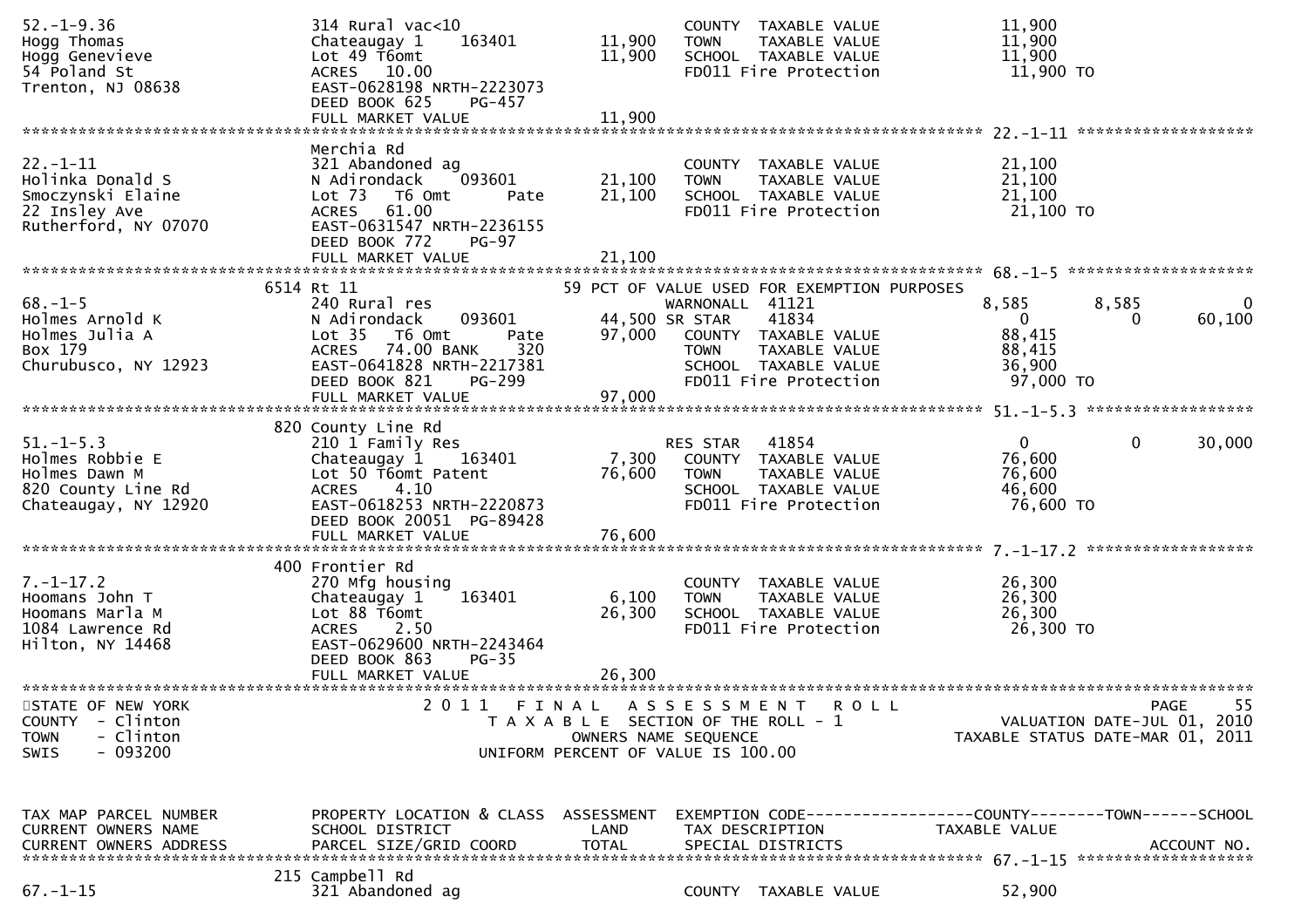| Israel Maurice<br>Strawczynski Marilyn<br>608-7905 Cote St Luc Rd<br>Cote St Luc QC, Canada<br>H4W2W4                            | 093601<br>N Adirondack<br>Lot 29 T6omt<br>ACRES 50.30<br>EAST-0628901 NRTH-2211850<br>DEED BOOK 856<br>PG-125<br>FULL MARKET VALUE                                                          | 33,500<br>52,900<br>52,900                                                                      | <b>TOWN</b>                          | TAXABLE VALUE<br>SCHOOL TAXABLE VALUE<br>FD011 Fire Protection                                  | 52,900<br>52,900<br>52,900 TO                                                 |                                                  |
|----------------------------------------------------------------------------------------------------------------------------------|---------------------------------------------------------------------------------------------------------------------------------------------------------------------------------------------|-------------------------------------------------------------------------------------------------|--------------------------------------|-------------------------------------------------------------------------------------------------|-------------------------------------------------------------------------------|--------------------------------------------------|
|                                                                                                                                  |                                                                                                                                                                                             |                                                                                                 |                                      |                                                                                                 |                                                                               |                                                  |
| $53. - 1 - 1$<br>Jarvis Allen M<br>Jarvis Eloise L<br>103 Lagree Rd<br>PO Box 102<br>Churubusco, NY 12923                        | 103 Lagree Rd<br>270 Mfg housing<br>093601<br>N Adirondack<br>Lot 47<br>T6 Omt<br>Pate<br>2.00<br><b>ACRES</b><br>EAST-0637208 NRTH-2225021<br>DEED BOOK 770<br>PG-121<br>FULL MARKET VALUE | 5,700<br>33,100<br>33,100                                                                       | RES STAR<br><b>TOWN</b>              | 41854<br>COUNTY TAXABLE VALUE<br>TAXABLE VALUE<br>SCHOOL TAXABLE VALUE<br>FD011 Fire Protection | $\mathbf{0}$<br>33,100<br>33,100<br>3,100<br>33,100 TO                        | 30,000<br>0                                      |
|                                                                                                                                  | 212 Santamore Rd                                                                                                                                                                            |                                                                                                 |                                      |                                                                                                 |                                                                               |                                                  |
| $7. - 1 - 34.3$<br>Jewett Revocable Trust James & Chateaugay 1<br>Jewett Trustee James W<br>40 Bear Crossing Rd<br>Jay, VT 05859 | 210 1 Family Res<br>163401<br>Lot 89 T6omt<br>ACRES 5.30<br>EAST-0624558 NRTH-2242183<br>DEED BOOK 20092 PG-26419<br>FULL MARKET VALUE                                                      | 8,400<br>123,400<br>123,400                                                                     | RES STAR<br><b>TOWN</b>              | 41854<br>COUNTY TAXABLE VALUE<br>TAXABLE VALUE<br>SCHOOL TAXABLE VALUE<br>FD011 Fire Protection | $\mathbf{0}$<br>123,400<br>123,400<br>93,400<br>123,400 TO                    | 30,000<br>0                                      |
|                                                                                                                                  |                                                                                                                                                                                             |                                                                                                 |                                      |                                                                                                 |                                                                               |                                                  |
| $7. - 1 - 34.4$<br>Jewett Revocable Trust James & Chateaugay 1<br>Jewett Trustee James W<br>40 Bear Crossing Rd<br>Jay, VT 05859 | Santamore Rd<br>321 Abandoned ag<br>163401<br>Lot 89 T6omt<br>ACRES 33.70<br>EAST-0623942 NRTH-2242781<br>DEED BOOK 20092 PG-26419                                                          | 24,400<br>24,400                                                                                | <b>TOWN</b>                          | COUNTY TAXABLE VALUE<br>TAXABLE VALUE<br>SCHOOL TAXABLE VALUE<br>FD011 Fire Protection          | 24,400<br>24,400<br>24,400<br>24,400 TO                                       |                                                  |
|                                                                                                                                  | FULL MARKET VALUE                                                                                                                                                                           | 24,400                                                                                          |                                      |                                                                                                 |                                                                               |                                                  |
| $7. - 1 - 34.5$<br>Jewett Revocable Trust James & Chateaugay 1<br>Jewett Trustee James W<br>40 Bear Crossing Rd<br>Jay, VT 05859 | 586 whalen Rd<br>312 Vac w/imprv<br>163401<br>Lot 89 T6omt<br>ACRES 123.00<br>EAST-0624878 NRTH-2240554<br>DEED BOOK 20092 PG-26419<br>FULL MARKET VALUE                                    | 68,500<br>75,600<br>75,600                                                                      | COUNTY<br><b>TOWN</b>                | TAXABLE VALUE<br>TAXABLE VALUE<br>SCHOOL TAXABLE VALUE<br>FD011 Fire Protection                 | 75,600<br>75,600<br>75,600<br>75,600 TO                                       |                                                  |
|                                                                                                                                  |                                                                                                                                                                                             |                                                                                                 |                                      |                                                                                                 |                                                                               |                                                  |
| STATE OF NEW YORK<br>COUNTY - Clinton<br>- Clinton<br><b>TOWN</b><br>$-093200$<br>SWIS                                           | 2011                                                                                                                                                                                        | FINAL ASSESSMENT<br>T A X A B L E SECTION OF THE ROLL - 1<br>UNIFORM PERCENT OF VALUE IS 100.00 | OWNERS NAME SEQUENCE                 | <b>ROLL</b>                                                                                     | TAXABLE STATUS DATE-MAR 01, 2011                                              | 56<br><b>PAGE</b><br>VALUATION DATE-JUL 01, 2010 |
| TAX MAP PARCEL NUMBER<br>CURRENT OWNERS NAME<br><b>CURRENT OWNERS ADDRESS</b>                                                    | PROPERTY LOCATION & CLASS ASSESSMENT<br>SCHOOL DISTRICT<br>PARCEL SIZE/GRID COORD                                                                                                           | LAND<br><b>TOTAL</b>                                                                            | TAX DESCRIPTION<br>SPECIAL DISTRICTS |                                                                                                 | EXEMPTION CODE-----------------COUNTY-------TOWN------SCHOOL<br>TAXABLE VALUE | ACCOUNT NO.                                      |
| $36. - 1 - 4$<br>Jobin Robert                                                                                                    | County Line Rd<br>260 Seasonal res<br>163401<br>Chateaugay 1                                                                                                                                | 36,000                                                                                          | COUNTY<br><b>TOWN</b>                | TAXABLE VALUE<br>TAXABLE VALUE                                                                  | 48,000<br>48,000                                                              |                                                  |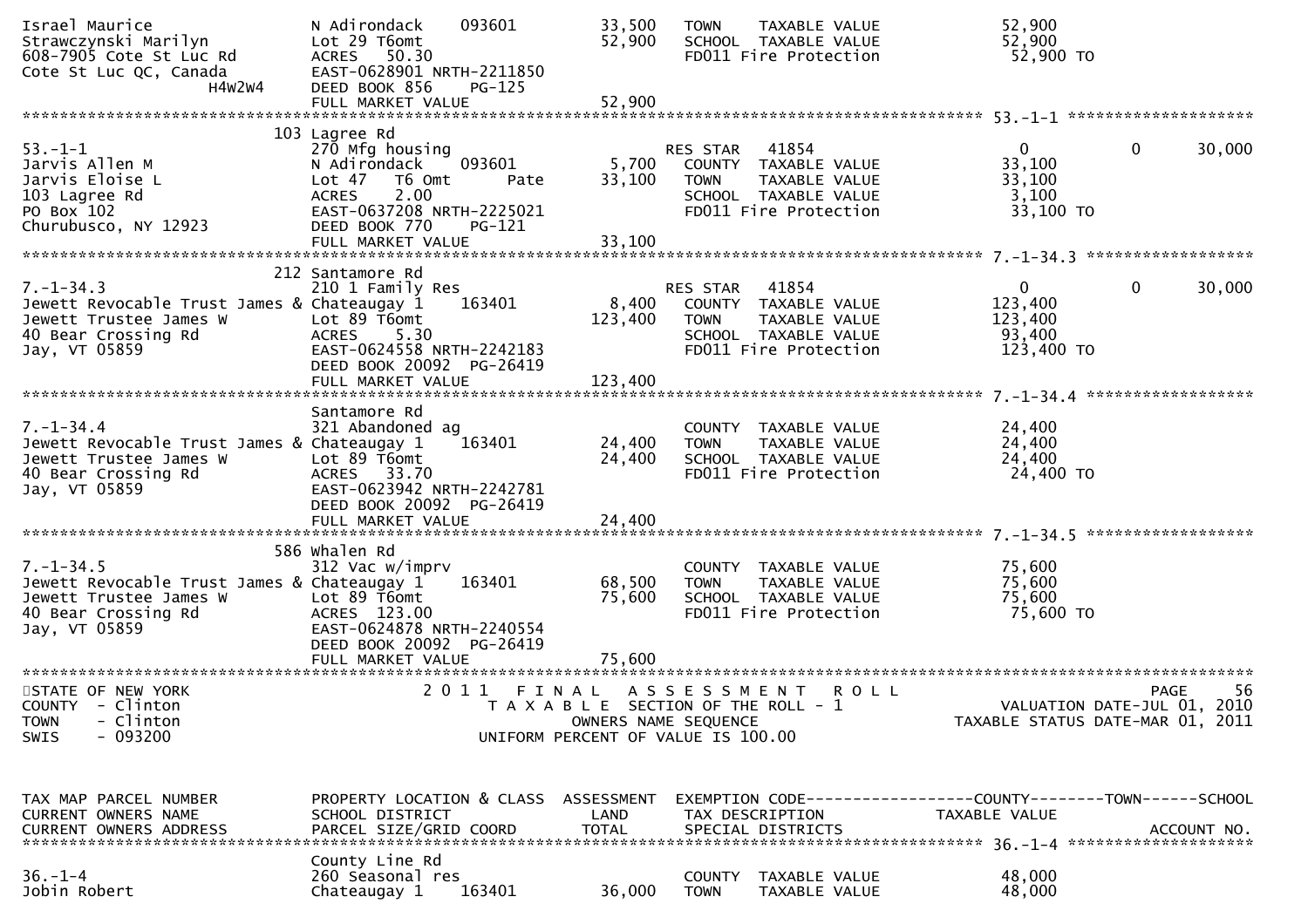| Sutton Garry<br>1828 Brookview Rd<br>Castleon, NY 12033                      | T6 Omt<br>Pate<br>Lot 51<br>ACRES 65.00<br>EAST-0617909 NRTH-2226101<br>DEED BOOK 835<br>PG-78<br>FULL MARKET VALUE                                             | 48,000<br>48,000              | SCHOOL TAXABLE VALUE<br>FD011 Fire Protection                                                                              | 48,000<br>48,000 TO                                    |                                                  |
|------------------------------------------------------------------------------|-----------------------------------------------------------------------------------------------------------------------------------------------------------------|-------------------------------|----------------------------------------------------------------------------------------------------------------------------|--------------------------------------------------------|--------------------------------------------------|
| $52 - 1 - 24$<br>Johnson Donald<br>PO Box 524<br>Milford, DE 19963-0524      | Ryan Rd<br>321 Abandoned ag<br>Chateaugay 1<br>163401<br>Lot 32 76 0mt<br>Pate<br>ACRES 30.00<br>EAST-0625164 NRTH-2216634                                      | 17,800<br>17,800              | COUNTY TAXABLE VALUE<br><b>TOWN</b><br>TAXABLE VALUE<br>SCHOOL TAXABLE VALUE<br>FD011 Fire Protection                      | 17,800<br>17,800<br>17,800<br>17,800 TO                |                                                  |
|                                                                              | DEED BOOK 817<br>$PG-69$<br>828 Ryan Rd                                                                                                                         |                               |                                                                                                                            |                                                        |                                                  |
| $52. - 1 - 25$<br>Johnson Donald<br>PO Box 524<br>Milford, DE 19963-0524     | 241 Rural res&ag<br>Chateaugay 1<br>163401<br>Lot 32 T6 Omt<br>Pate<br>ACRES 127.00<br>EAST-0625269 NRTH-2218040<br>DEED BOOK 817<br>PG-69<br>FULL MARKET VALUE | 81,000<br>100,100<br>100,100  | RES STAR<br>41854<br>COUNTY TAXABLE VALUE<br><b>TOWN</b><br>TAXABLE VALUE<br>SCHOOL TAXABLE VALUE<br>FD011 Fire Protection | $\Omega$<br>100,100<br>100,100<br>70,100<br>100,100 TO | $\mathbf 0$<br>30,000                            |
|                                                                              |                                                                                                                                                                 |                               |                                                                                                                            |                                                        |                                                  |
| $66. - 1 - 2.4$<br>Johnson Donald<br>PO Box 524<br>Milford, DE 19963-0524    | Ryan Rd<br>321 Abandoned ag<br>163401<br>Chateaugay 1<br>Lot 32 T6omt<br>ACRES 77.80<br>EAST-0625335 NRTH-2215732<br>DEED BOOK 817<br><b>PG-69</b>              | 39,700<br>39,700              | COUNTY TAXABLE VALUE<br>TAXABLE VALUE<br>TOWN<br>SCHOOL TAXABLE VALUE<br>FD011 Fire Protection                             | 39,700<br>39,700<br>39,700<br>39,700 TO                |                                                  |
|                                                                              | FULL MARKET VALUE                                                                                                                                               | 39,700                        |                                                                                                                            |                                                        | ******************                               |
| $66. - 1 - 2.5$<br>Johnson Donald<br>PO Box 524<br>Milford, DE 19963-0524    | Ryan Rd<br>321 Abandoned ag<br>163401<br>Chateaugay 1<br>Lot 31 T6omt<br>ACRES 65.00<br>EAST-0622415 NRTH-2216745<br>DEED BOOK 817<br><b>PG-69</b>              | 40,000<br>40,000              | COUNTY TAXABLE VALUE<br><b>TOWN</b><br>TAXABLE VALUE<br>SCHOOL TAXABLE VALUE<br>FD011 Fire Protection                      | 40,000<br>40,000<br>40,000<br>40,000 TO                |                                                  |
|                                                                              | FULL MARKET VALUE                                                                                                                                               | 40,000                        |                                                                                                                            |                                                        |                                                  |
| STATE OF NEW YORK<br>COUNTY - Clinton<br>TOWN - Clinton<br>$-093200$<br>SWIS | 2 0 1 1                                                                                                                                                         | FINAL<br>OWNERS NAME SEQUENCE | <b>ROLL</b><br>ASSESSMENT<br>T A X A B L E SECTION OF THE ROLL - 1<br>UNIFORM PERCENT OF VALUE IS 100.00                   | TAXABLE STATUS DATE-MAR 01, 2011                       | 57<br><b>PAGE</b><br>VALUATION DATE-JUL 01, 2010 |
| TAX MAP PARCEL NUMBER<br>CURRENT OWNERS NAME                                 | PROPERTY LOCATION & CLASS ASSESSMENT<br>SCHOOL DISTRICT                                                                                                         | LAND                          | EXEMPTION CODE-----------------COUNTY--------TOWN------SCHOOL<br>TAX DESCRIPTION                                           | <b>TAXABLE VALUE</b>                                   |                                                  |
| $66. -1 - 5$<br>Jones Roland<br>Jones Patricia                               | Ryan Rd<br>321 Abandoned ag<br>Chateaugay 1<br>163401<br>Lot $30 - 76$ Omt<br>Pate                                                                              | 51,300<br>51,300              | COUNTY TAXABLE VALUE<br><b>TOWN</b><br>TAXABLE VALUE<br>SCHOOL TAXABLE VALUE                                               | 51,300<br>51,300<br>51,300                             |                                                  |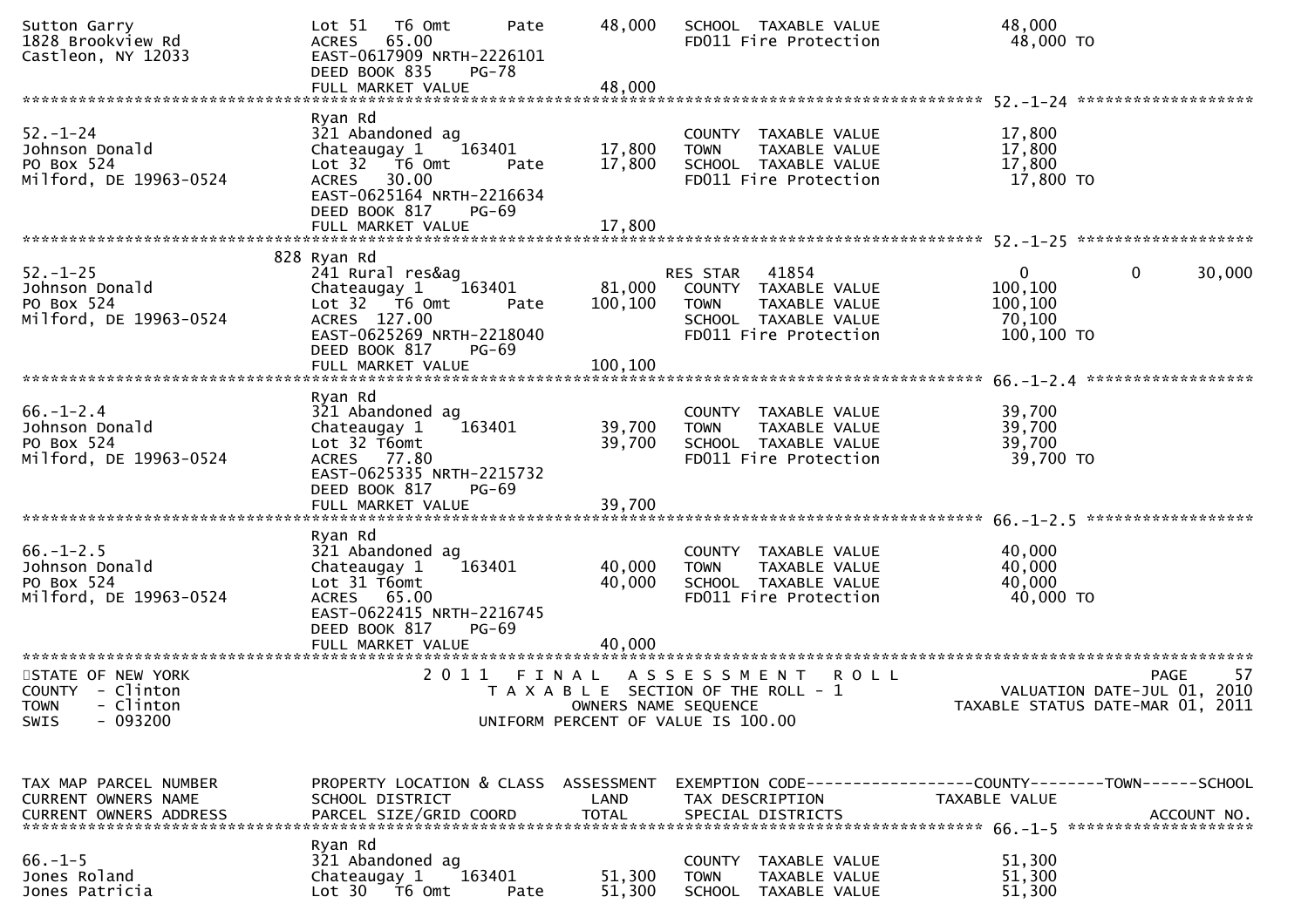| 21-18 29th Ave<br>Astoria, NY 11102                                                                           | ACRES 100.00<br>EAST-0623329 NRTH-2210467<br>DEED BOOK 778<br>PG-194<br>FULL MARKET VALUE                                                                                                                               | 51,300                       | FD011 Fire Protection                                                                                                               | 51,300 TO                                                    |                                                                                      |
|---------------------------------------------------------------------------------------------------------------|-------------------------------------------------------------------------------------------------------------------------------------------------------------------------------------------------------------------------|------------------------------|-------------------------------------------------------------------------------------------------------------------------------------|--------------------------------------------------------------|--------------------------------------------------------------------------------------|
|                                                                                                               | 6061 Rt 11                                                                                                                                                                                                              |                              |                                                                                                                                     |                                                              |                                                                                      |
| $69. - 1 - 8.1$<br>Kaska Jesse P<br>6061 Rt 11<br>Ellenburg Center, NY 12934                                  | 433 Auto body<br>093601<br>N Adirondack<br>Lot 24<br>T6 Omt<br>Pate<br>8.20<br><b>ACRES</b><br>EAST-0651221 NRTH-2210286<br>DEED BOOK 20021 PG-45348<br>FULL MARKET VALUE                                               | 14,300<br>106,000<br>106,000 | 41854<br><b>RES STAR</b><br>COUNTY TAXABLE VALUE<br>TAXABLE VALUE<br><b>TOWN</b><br>SCHOOL TAXABLE VALUE<br>FD011 Fire Protection   | $\overline{0}$<br>106,000<br>106,000<br>76,000<br>106,000 TO | 0<br>30,000                                                                          |
|                                                                                                               |                                                                                                                                                                                                                         |                              |                                                                                                                                     |                                                              |                                                                                      |
| $69 - 1 - 8.3$<br>Kaska John J<br>Kaska Nancy<br>84 First St<br>PO Box 108<br>Lyon Mountain, NY 12952         | Rt 11<br>$314$ Rural vac<10<br>093601<br>N Adirondack<br>Lot 25 T6omt<br><b>ACRES</b><br>2.70<br>EAST-0651825 NRTH-2210275<br>DEED BOOK 98001 PG-00408<br>FULL MARKET VALUE                                             | 6,200<br>6,200<br>6,200      | COUNTY TAXABLE VALUE<br>TAXABLE VALUE<br><b>TOWN</b><br>SCHOOL TAXABLE VALUE<br>FD011 Fire Protection                               | 6,200<br>6,200<br>6,200<br>6,200 TO                          |                                                                                      |
|                                                                                                               | 166 Santamore Rd                                                                                                                                                                                                        |                              |                                                                                                                                     |                                                              |                                                                                      |
| $7. - 1 - 2.5$<br>Kaziberdov Alexander<br>Kaziberdov Maria<br>166 Santamore Rd<br>Churubusco, NY 12923        | 270 Mfg housing<br>163401<br>Chateaugay 1<br>Lot 89 T6omt<br><b>ACRES</b><br>5.00<br>EAST-0625643 NRTH-2242460<br>DEED BOOK 604<br>PG-676                                                                               | 8,200<br>15,000              | COUNTY TAXABLE VALUE<br>TAXABLE VALUE<br><b>TOWN</b><br>SCHOOL TAXABLE VALUE<br>FD011 Fire Protection                               | 15,000<br>15,000<br>15,000<br>15,000 TO                      |                                                                                      |
|                                                                                                               |                                                                                                                                                                                                                         |                              |                                                                                                                                     |                                                              |                                                                                      |
| $37. - 1 - 21.3$<br>Kennison Peggy M<br>414 Ecker Hallow Rd<br>Schoharie, NY 12157<br>*********************** | Whalen Rd<br>321 Abandoned ag<br>093601<br>N Adirondack<br>Lot 68<br>T6 Omt<br>Pate<br><b>ACRES</b><br>18.41<br>EAST-0629124 NRTH-2228592<br>DEED BOOK 20072 PG-1990<br>FULL MARKET VALUE<br>************************** | 16,700<br>16,700<br>16,700   | COUNTY TAXABLE VALUE<br>TAXABLE VALUE<br><b>TOWN</b><br>SCHOOL TAXABLE VALUE<br>FD011 Fire Protection                               | 16,700<br>16,700<br>16,700<br>16,700 TO                      |                                                                                      |
| STATE OF NEW YORK<br>COUNTY - Clinton<br>- Clinton<br><b>TOWN</b><br>SWIS - 093200                            | 2011<br>FINAL                                                                                                                                                                                                           | OWNERS NAME SEQUENCE         | A S S E S S M E N T<br><b>ROLL</b><br>T A X A B L E SECTION OF THE ROLL - 1<br>UNIFORM PERCENT OF VALUE IS 100.00                   |                                                              | 58<br><b>PAGE</b><br>VALUATION DATE-JUL 01, 2010<br>TAXABLE STATUS DATE-MAR 01, 2011 |
|                                                                                                               |                                                                                                                                                                                                                         |                              |                                                                                                                                     |                                                              |                                                                                      |
| TAX MAP PARCEL NUMBER<br><b>CURRENT OWNERS NAME</b><br><b>CURRENT OWNERS ADDRESS</b>                          | PROPERTY LOCATION & CLASS ASSESSMENT<br>SCHOOL DISTRICT<br>PARCEL SIZE/GRID COORD                                                                                                                                       | LAND<br><b>TOTAL</b>         | EXEMPTION CODE-----------------COUNTY-------TOWN------SCHOOL<br>TAX DESCRIPTION<br>SPECIAL DISTRICTS                                | TAXABLE VALUE                                                | ACCOUNT NO.                                                                          |
| $52. - 1 - 5.1$<br>Keough Life Use Naomi<br>Bilow Darlene R & Darla D<br>2035 Plank Rd                        | 7272 Rt 11<br>210 1 Family Res<br>163401<br>Chateaugay 1<br>Lot 52 T6 Omt<br>Pate<br>3.40<br><b>ACRES</b>                                                                                                               | 6,700 SR STAR<br>56,500      | 97 PCT OF VALUE USED FOR EXEMPTION PURPOSES<br>AGED - ALL 41800<br>41834<br>COUNTY<br>TAXABLE VALUE<br><b>TOWN</b><br>TAXABLE VALUE | 27,403<br>0<br>29,097<br>29,097                              | 27,403<br>27,403<br>29,097<br>0                                                      |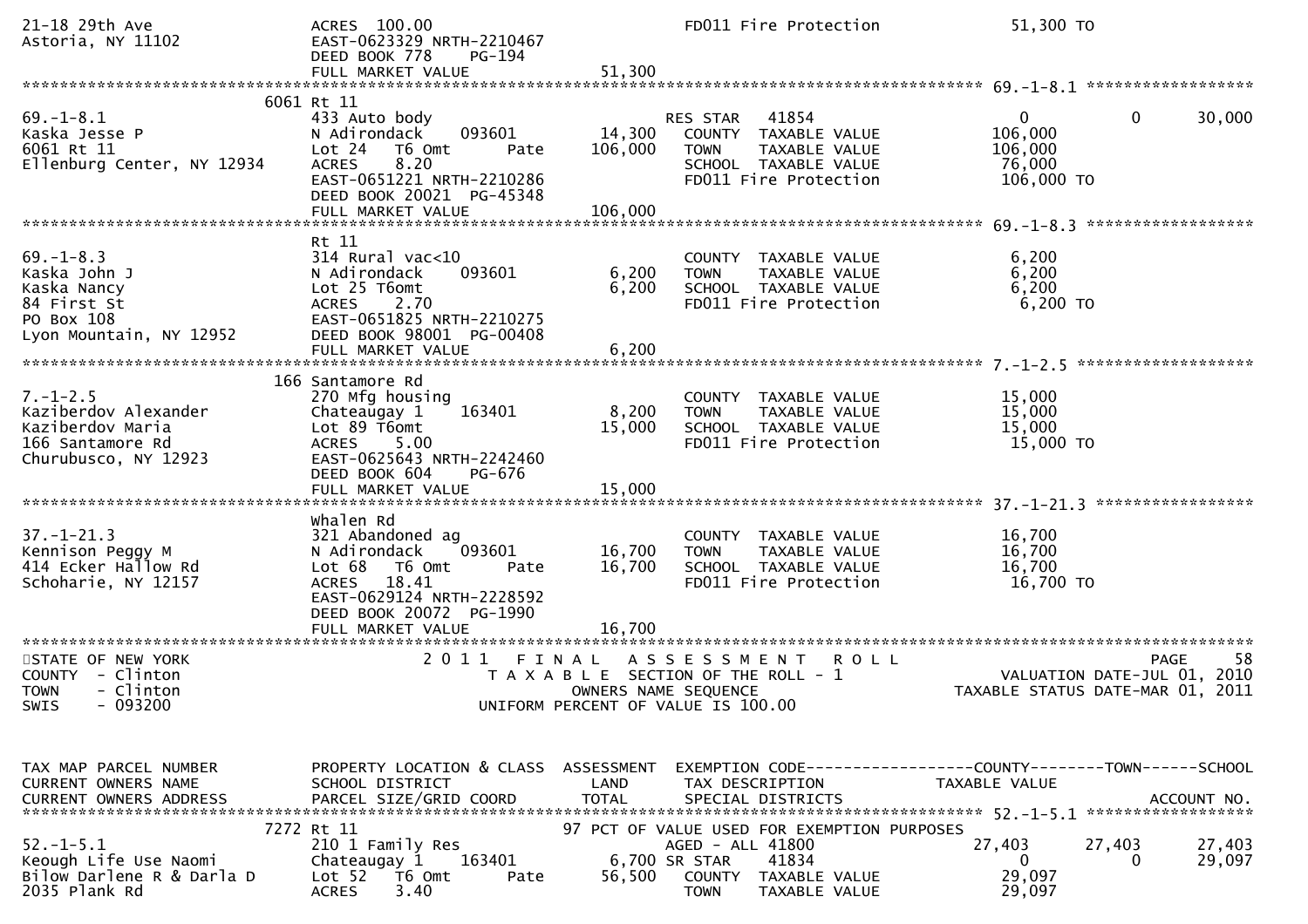| Ellenburg Depot, NY 12935                                                                                      | EAST-0626500 NRTH-2224206<br>DEED BOOK 99001 PG-14403<br>FULL MARKET VALUE                                                                                                          | 56,500                     | SCHOOL TAXABLE VALUE<br>FD011 Fire Protection                                                                                     | 0<br>56,500 TO                                            |                                                  |
|----------------------------------------------------------------------------------------------------------------|-------------------------------------------------------------------------------------------------------------------------------------------------------------------------------------|----------------------------|-----------------------------------------------------------------------------------------------------------------------------------|-----------------------------------------------------------|--------------------------------------------------|
|                                                                                                                |                                                                                                                                                                                     |                            |                                                                                                                                   |                                                           |                                                  |
| $54. - 2 - 12$<br>Kerley Charles O<br>40 Dolphin Ave<br>Northfield, NJ 08225                                   | 486 Lafrancis Rd<br>260 Seasonal res<br>093601<br>N Adirondack<br>Lot 44 T6 Omt<br>Survey Map 20061/99069 Lo<br>ACRES 33.61<br>EAST-0652137 NRTH-2221923<br>DEED BOOK 20072 PG-3753 | 24,300<br>53,300<br>53,300 | COUNTY TAXABLE VALUE<br>TAXABLE VALUE<br><b>TOWN</b><br>SCHOOL TAXABLE VALUE<br>FD011 Fire Protection                             | 53,300<br>53,300<br>53,300<br>53,300 TO                   |                                                  |
|                                                                                                                | FULL MARKET VALUE                                                                                                                                                                   |                            |                                                                                                                                   |                                                           |                                                  |
|                                                                                                                | 45-47 whalen Rd                                                                                                                                                                     |                            |                                                                                                                                   |                                                           |                                                  |
| $37. - 1 - 21.1 - 1$<br>King Life Use Janet M<br>Soucia Gerald & James<br>61 Whalen Rd<br>Churubusco, NY 12923 | 241 Rural res&ag<br>093601<br>N Adirondack<br>Lot 68<br>T6 Omt<br>Pate<br><b>ACRES</b><br>51.28<br>EAST-0628655 NRTH-2229344<br>DEED BOOK 20072 PG-1988<br>FULL MARKET VALUE        | 37,600<br>74,000<br>74,000 | 41854<br><b>RES STAR</b><br>COUNTY TAXABLE VALUE<br><b>TOWN</b><br>TAXABLE VALUE<br>SCHOOL TAXABLE VALUE<br>FD011 Fire Protection | $\overline{0}$<br>74,000<br>74,000<br>44,000<br>74,000 TO | $\mathbf{0}$<br>30,000                           |
|                                                                                                                |                                                                                                                                                                                     |                            |                                                                                                                                   |                                                           |                                                  |
| $37. - 1 - 21.1 - 2$<br>King Life Use Janet M<br>Soucia Gerald & James<br>61 Whalen Rd<br>Churubusco, NY 12923 | whalen Rd<br>321 Abandoned ag<br>Chateaugay 1<br>163401<br>Lot 69 T6omt<br>ACRES 22.40<br>EAST-0629548 NRTH-2230046<br>DEED BOOK 20072 PG-1988                                      | 14,200<br>14,200           | COUNTY<br>TAXABLE VALUE<br>TAXABLE VALUE<br><b>TOWN</b><br>SCHOOL TAXABLE VALUE<br>FD011 Fire Protection                          | 14,200<br>14,200<br>14,200<br>14,200 TO                   |                                                  |
|                                                                                                                |                                                                                                                                                                                     |                            |                                                                                                                                   |                                                           |                                                  |
| $23. - 1 - 4.1$<br>King Michael E<br>King Doris E<br>876 Rt 189<br>Churubusco, NY 12923                        | 876 Rt 189<br>240 Rural res<br>093601<br>N Adirondack<br>Lot 75 T6 Omt<br>Pate<br>ACRES 100.00<br>EAST-0640890 NRTH-2239042<br>DEED BOOK 967<br>PG-129<br>FULL MARKET VALUE         | 61,500<br>94,200<br>94,200 | 41854<br>RES STAR<br>COUNTY TAXABLE VALUE<br>TAXABLE VALUE<br><b>TOWN</b><br>SCHOOL TAXABLE VALUE<br>FD011 Fire Protection        | $\overline{0}$<br>94,200<br>94,200<br>64,200<br>94,200 TO | $\mathbf{0}$<br>30,000                           |
| *************************                                                                                      | ****************************                                                                                                                                                        |                            |                                                                                                                                   |                                                           |                                                  |
| STATE OF NEW YORK<br>COUNTY - Clinton<br>- Clinton<br><b>TOWN</b><br>SWIS<br>- 093200                          | 2 0 1 1<br>FINAL                                                                                                                                                                    | OWNERS NAME SEQUENCE       | ASSESSMENT<br><b>ROLL</b><br>T A X A B L E SECTION OF THE ROLL - 1<br>UNIFORM PERCENT OF VALUE IS 100.00                          | TAXABLE STATUS DATE-MAR 01, 2011                          | 59<br><b>PAGE</b><br>VALUATION DATE-JUL 01, 2010 |
|                                                                                                                |                                                                                                                                                                                     |                            |                                                                                                                                   |                                                           |                                                  |
| TAX MAP PARCEL NUMBER<br>CURRENT OWNERS NAME<br><b>CURRENT OWNERS ADDRESS</b>                                  | PROPERTY LOCATION & CLASS ASSESSMENT<br>SCHOOL DISTRICT<br>PARCEL SIZE/GRID COORD                                                                                                   | LAND<br><b>TOTAL</b>       | EXEMPTION CODE-----------------COUNTY-------TOWN------SCHOOL<br>TAX DESCRIPTION<br>SPECIAL DISTRICTS                              | TAXABLE VALUE                                             | ACCOUNT NO.<br>******************                |
| $67. - 1 - 9.5$<br>King Sandra M<br>King Patrick J<br>PO Box 78                                                | 170 Campbell Rd<br>271 Mfg housings<br>093601<br>N Adirondack<br>Lot 28 T60MT<br><b>ACRES</b><br>5.00                                                                               | 8,200<br>40,400            | COUNTY TAXABLE VALUE<br>TAXABLE VALUE<br><b>TOWN</b><br>SCHOOL TAXABLE VALUE<br>FD011 Fire Protection                             | 40,400<br>40,400<br>40,400<br>40,400 TO                   |                                                  |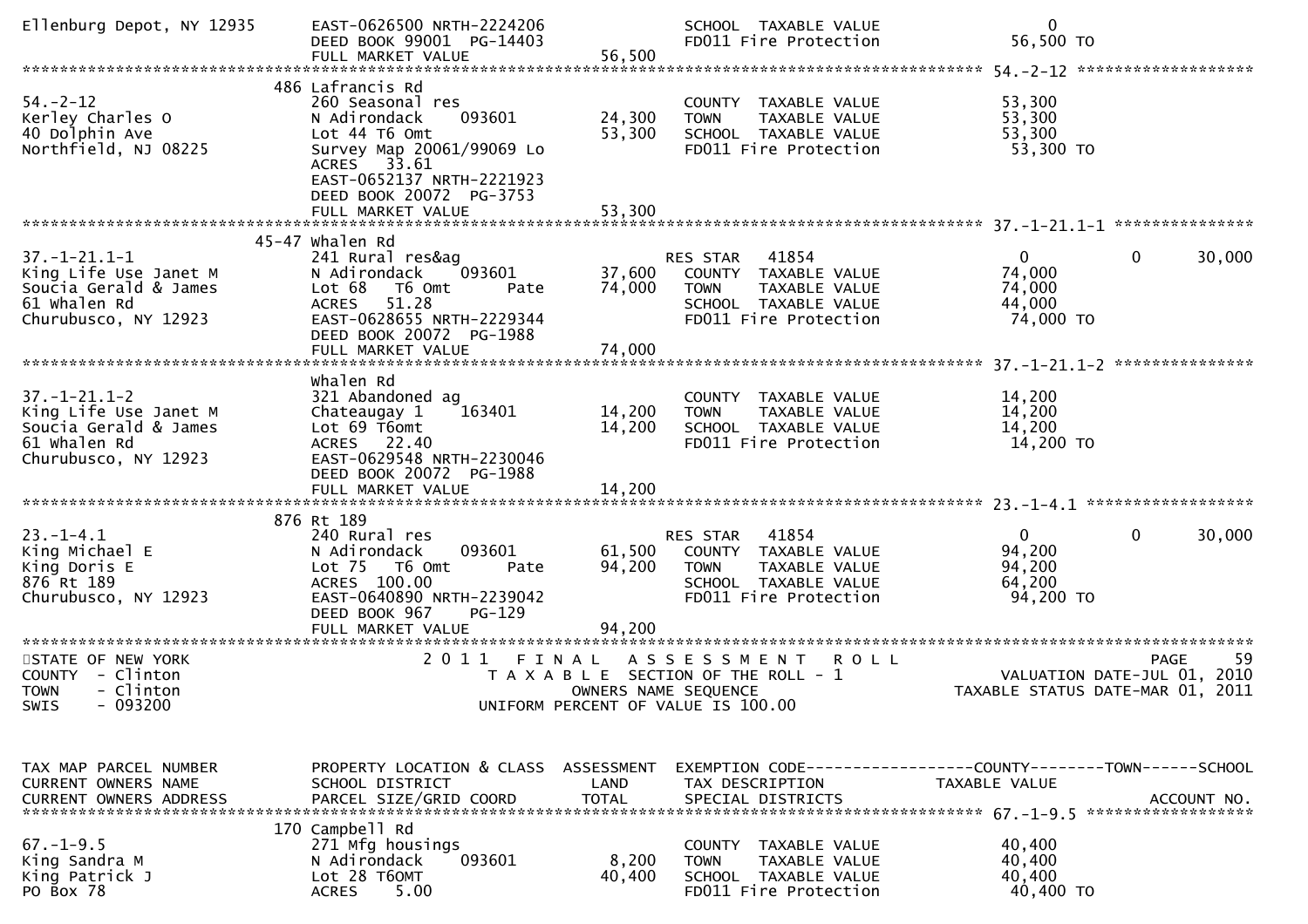| Ellenburg Center, NY 12934                                                                | EAST-0631059 NRTH-2211187<br>DEED BOOK 20031 PG-61029<br>FULL MARKET VALUE                                                                                                                                | 40,400                             |                                                                                                                                      |                                                                                |             |
|-------------------------------------------------------------------------------------------|-----------------------------------------------------------------------------------------------------------------------------------------------------------------------------------------------------------|------------------------------------|--------------------------------------------------------------------------------------------------------------------------------------|--------------------------------------------------------------------------------|-------------|
|                                                                                           |                                                                                                                                                                                                           |                                    |                                                                                                                                      |                                                                                |             |
| $7. - 1 - 33.2$<br>Krisa John M<br>3890 St Zotique E Apt 2<br>Montreal QC, Canada H1X1E8  | 155 Santamore Rd<br>270 Mfg housing<br>163401<br>Chateaugay 1<br>Lot 89 T6omt<br>ACRES 16.00<br>EAST-0625904 NRTH-2241459<br>DEED BOOK 20021 PG-48056<br>FULL MARKET VALUE                                | 16,500<br>37,000<br>37,000         | COUNTY TAXABLE VALUE<br><b>TOWN</b><br>TAXABLE VALUE<br>SCHOOL TAXABLE VALUE<br>FD011 Fire Protection                                | 37,000<br>37,000<br>37,000<br>37,000 TO                                        |             |
|                                                                                           |                                                                                                                                                                                                           |                                    |                                                                                                                                      |                                                                                |             |
| $23 - 1 - 20$<br>Krispien Gilson R<br>49 Teresa Rd<br>Hopkinton, MA 01748                 | Merchia Rd<br>321 Abandoned ag<br>093601<br>N Adirondack<br>Lot 67<br>T6 Omt<br>Pate<br>13.00<br><b>ACRES</b><br>EAST-0637098 NRTH-2235013<br>DEED BOOK 548<br>$PG-613$<br>FULL MARKET VALUE              | 14,000<br>14,000<br>14,000         | COUNTY TAXABLE VALUE<br><b>TOWN</b><br>TAXABLE VALUE<br>SCHOOL TAXABLE VALUE<br>FD011 Fire Protection                                | 14,000<br>14,000<br>14,000<br>14,000 TO                                        |             |
|                                                                                           |                                                                                                                                                                                                           |                                    |                                                                                                                                      | ******************                                                             |             |
| $68. - 1 - 1.1$<br>LaBarge Clarence J Jr<br>582 Campbell Rd<br>Churubusco, NY 12923       | 566 Patnode Rd<br>210 1 Family Res<br>093601<br>N Adirondack<br>Lot <sub>34</sub><br>T6 Omt<br>Pate<br>1.00<br><b>ACRES</b><br>EAST-0635451 NRTH-2216441<br>DEED BOOK 20082 PG-18347<br>FULL MARKET VALUE | 5,000<br>5,000<br>5,000            | COUNTY TAXABLE VALUE<br>TAXABLE VALUE<br><b>TOWN</b><br>SCHOOL TAXABLE VALUE<br>FD011 Fire Protection                                | 5,000<br>5,000<br>5,000<br>5,000 TO                                            |             |
|                                                                                           |                                                                                                                                                                                                           |                                    |                                                                                                                                      |                                                                                |             |
| $52. - 1 - 11$<br>Labarge Daniel<br>7103 Rt 11<br>Churubusco, NY 12923                    | 7103 Rt 11<br>270 Mfg housing<br>093601<br>N Adirondack<br>Lot 48<br>T6 Omt<br>Pate<br>13.60<br><b>ACRES</b><br>EAST-0630720 NRTH-2224269<br>DEED BOOK 614<br>PG-196<br>FULL MARKET VALUE                 | 14,300<br>35,000<br>35,000         | 41854<br>RES STAR<br>COUNTY TAXABLE VALUE<br>TAXABLE VALUE<br><b>TOWN</b><br>SCHOOL TAXABLE VALUE<br>FD011 Fire Protection           | $\mathbf{0}$<br>0<br>35,000<br>35,000<br>5,000<br>35,000 TO                    | 30,000      |
| **********************                                                                    | ***********************                                                                                                                                                                                   |                                    |                                                                                                                                      |                                                                                |             |
| STATE OF NEW YORK<br>COUNTY<br>- Clinton<br>- Clinton<br><b>TOWN</b><br>$-093200$<br>SWIS | 2011<br>FINAL                                                                                                                                                                                             | OWNERS NAME SEQUENCE               | A S S E S S M E N T<br><b>ROLL</b><br>T A X A B L E SECTION OF THE ROLL - 1<br>UNIFORM PERCENT OF VALUE IS 100.00                    | <b>PAGE</b><br>VALUATION DATE-JUL 01, 2010<br>TAXABLE STATUS DATE-MAR 01, 2011 | 60          |
|                                                                                           |                                                                                                                                                                                                           |                                    |                                                                                                                                      |                                                                                |             |
| TAX MAP PARCEL NUMBER<br><b>CURRENT OWNERS NAME</b><br><b>CURRENT OWNERS ADDRESS</b>      | PROPERTY LOCATION & CLASS<br>SCHOOL DISTRICT<br>PARCEL SIZE/GRID COORD                                                                                                                                    | ASSESSMENT<br>LAND<br><b>TOTAL</b> | TAX DESCRIPTION<br>SPECIAL DISTRICTS                                                                                                 | EXEMPTION CODE-----------------COUNTY-------TOWN------SCHOOL<br>TAXABLE VALUE  | ACCOUNT NO. |
| $24. - 1 - 9$<br>LaBombard Amy A<br>142 Rogers Rd<br>Ellenburg Depot, NY 12935            | 142 Rogers Rd<br>210 1 Family Res<br>N Adirondack<br>093601<br>Lot 56<br>T6 Omt<br>Pate<br>2.00 BANK<br><b>ACRES</b><br>860<br>EAST-0652164 NRTH-2233067                                                  | 5,300<br>56,800                    | 41854<br>RES STAR<br><b>COUNTY</b><br>TAXABLE VALUE<br><b>TOWN</b><br>TAXABLE VALUE<br>SCHOOL TAXABLE VALUE<br>FD011 Fire Protection | $\mathbf{0}$<br>0<br>56,800<br>56,800<br>26,800<br>56,800 TO                   | 30,000      |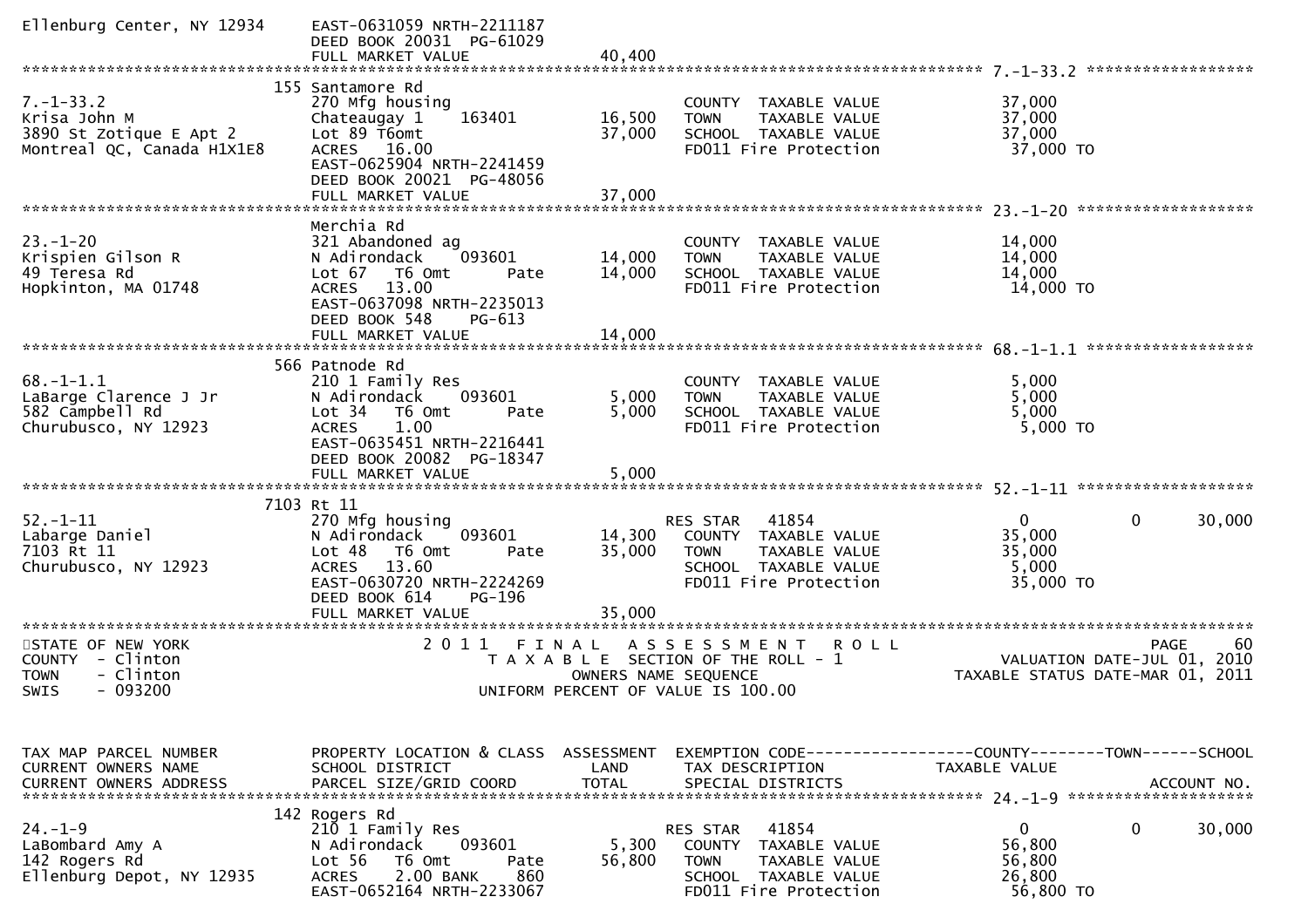|                                                                                                                          | DEED BOOK 20041 PG-66214<br>FULL MARKET VALUE                                                                                                                                                         | 56,800                        |                                                                                                                                                                                                    |                                                                               |                                                               |
|--------------------------------------------------------------------------------------------------------------------------|-------------------------------------------------------------------------------------------------------------------------------------------------------------------------------------------------------|-------------------------------|----------------------------------------------------------------------------------------------------------------------------------------------------------------------------------------------------|-------------------------------------------------------------------------------|---------------------------------------------------------------|
| $52 - 1 - 3$<br>Labombard Audrey<br>7366 Rt 11<br>Churubusco, NY 12923                                                   | 7366 Rt 11<br>270 Mfg housing<br>163401<br>Chateaugay 1<br>Lot 52  T6 Omt<br>Pate<br>2.20<br><b>ACRES</b><br>EAST-0624136 NRTH-2223796<br>DEED BOOK 677<br>PG-181<br>FULL MARKET VALUE                | 6,000<br>26,100<br>26,100     | 41834<br>SR STAR<br>COUNTY TAXABLE VALUE<br><b>TOWN</b><br>TAXABLE VALUE<br>SCHOOL TAXABLE VALUE<br>FD011 Fire Protection                                                                          | $\overline{0}$<br>26,100<br>26,100<br>$\overline{0}$<br>26,100 ТО             | $\mathbf{0}$<br>26,100                                        |
|                                                                                                                          |                                                                                                                                                                                                       |                               |                                                                                                                                                                                                    |                                                                               |                                                               |
| $69. - 1 - 8.61$<br>LaBombard Christopher G<br>LaBombard Debbie L<br>48 Lafrancis Rd<br>Ellenburg Center, NY 12934       | 48 Lafrancis Rd<br>240 Rural res<br>093601<br>N Adirondack<br>Lot 24 T6omt<br>Survey Map 20082/12925 Lo<br>ACRES 105.30<br>EAST-0654613 NRTH-2211441<br>DEED BOOK 20021 PG-43035<br>FULL MARKET VALUE | 35,300<br>173,700<br>173,700  | RES STAR<br>41854<br>COUNTY TAXABLE VALUE<br>TAXABLE VALUE<br><b>TOWN</b><br>SCHOOL TAXABLE VALUE<br>FD011 Fire Protection                                                                         | $\mathbf{0}$<br>173,700<br>173,700<br>143,700<br>173,700 TO                   | 30,000<br>0                                                   |
|                                                                                                                          |                                                                                                                                                                                                       |                               |                                                                                                                                                                                                    |                                                                               |                                                               |
| $52 - 1 - 4$<br>LaBombard Randy S<br>LaBombard Denise M<br>7360 Rt 11<br>Churubusco, NY 12923                            | 7360 Rt 11<br>210 1 Family Res<br>163401<br>Chateaugay 1<br>Lot 52  T6 Omt<br>Pate<br>1.80<br><b>ACRES</b><br>EAST-0624392 NRTH-2223834<br>DEED BOOK 20031 PG-57705                                   | 5,600<br>60,800               | 41854<br>RES STAR<br>COUNTY TAXABLE VALUE<br><b>TOWN</b><br>TAXABLE VALUE<br>SCHOOL TAXABLE VALUE<br>FD011 Fire Protection                                                                         | $\overline{0}$<br>60,800<br>60,800<br>30,800<br>60,800 TO                     | $\mathbf{0}$<br>30,000                                        |
|                                                                                                                          | 118 Merchia Rd                                                                                                                                                                                        |                               |                                                                                                                                                                                                    |                                                                               |                                                               |
| $22. - 1 - 7.3$<br>LaClair Amos J<br>128 Merchia Rd<br>Churubusco, NY 12923                                              | 210 1 Family Res<br>093601<br>N Adirondack<br>Lot 74 T6omt<br><b>ACRES</b><br>4.90<br>EAST-0635694 NRTH-2235485<br>DEED BOOK 20051 PG-86030<br>FULL MARKET VALUE                                      | 61,400<br>61,400              | 96 PCT OF VALUE USED FOR EXEMPTION PURPOSES<br>WARNONALL 41121<br>41854<br>7,700 RES STAR<br>COUNTY TAXABLE VALUE<br>TAXABLE VALUE<br><b>TOWN</b><br>SCHOOL TAXABLE VALUE<br>FD011 Fire Protection | 8,842<br>$\Omega$<br>52,558<br>52,558<br>31,400<br>61,400 TO                  | 8,842<br>0<br>30,000<br>$\Omega$                              |
| ***********************<br>STATE OF NEW YORK<br>COUNTY - Clinton<br>- Clinton<br><b>TOWN</b><br><b>SWIS</b><br>$-093200$ | 2011                                                                                                                                                                                                  | FINAL<br>OWNERS NAME SEQUENCE | ASSESSMENT ROLL<br>T A X A B L E SECTION OF THE ROLL - 1<br>UNIFORM PERCENT OF VALUE IS 100.00                                                                                                     | VALUATION DATE-JUL $01$ ,                                                     | <b>PAGE</b><br>61<br>2010<br>TAXABLE STATUS DATE-MAR 01, 2011 |
| TAX MAP PARCEL NUMBER<br>CURRENT OWNERS NAME<br><b>CURRENT OWNERS ADDRESS</b>                                            | PROPERTY LOCATION & CLASS ASSESSMENT<br>SCHOOL DISTRICT<br>PARCEL SIZE/GRID COORD                                                                                                                     | LAND<br><b>TOTAL</b>          | TAX DESCRIPTION<br>SPECIAL DISTRICTS                                                                                                                                                               | EXEMPTION CODE-----------------COUNTY-------TOWN------SCHOOL<br>TAXABLE VALUE | ACCOUNT NO.                                                   |
| $69. - 1 - 11.2$<br>LaClair Carol A<br>Monette Maynard<br>6110 State Rt 11<br>Ellenburg Center, NY 12934                 | 6110 Rt 11<br>240 Rural res<br>093601<br>N Adirondack<br>Lot 25 T6omt<br>48.00<br><b>ACRES</b><br>EAST-0650117 NRTH-2211970                                                                           | 31,500<br>63,000              | 41854<br>RES STAR<br>COUNTY TAXABLE VALUE<br><b>TOWN</b><br>TAXABLE VALUE<br>SCHOOL TAXABLE VALUE<br>FD011 Fire Protection                                                                         | 0<br>63,000<br>63,000<br>33,000<br>63,000 TO                                  | 0<br>30,000                                                   |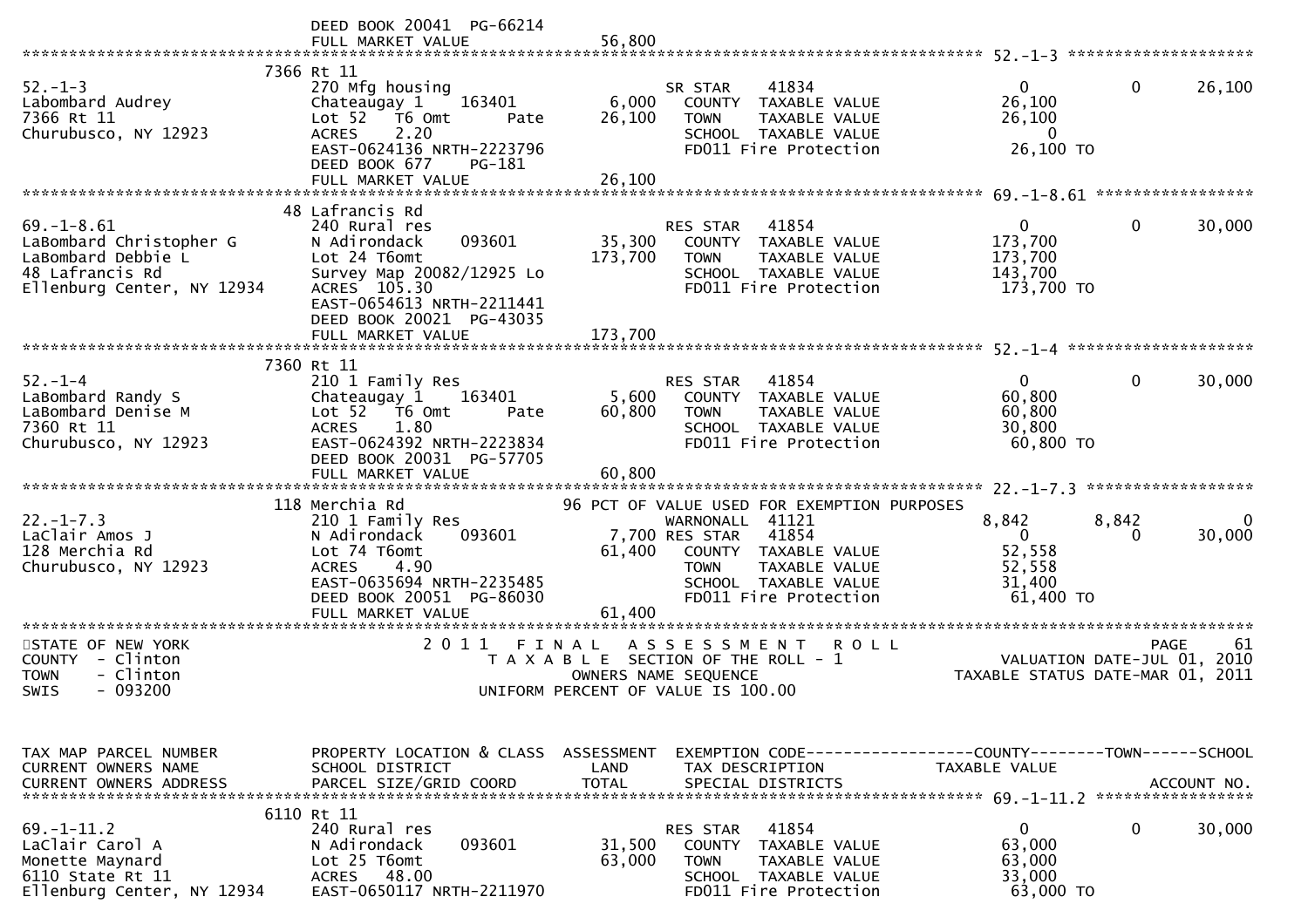|                                                                                                         | DEED BOOK 20072 PG-7225<br>FULL MARKET VALUE                                                                                                                                     | 63,000                                    |                                                                                                                               |                                                                                |             |
|---------------------------------------------------------------------------------------------------------|----------------------------------------------------------------------------------------------------------------------------------------------------------------------------------|-------------------------------------------|-------------------------------------------------------------------------------------------------------------------------------|--------------------------------------------------------------------------------|-------------|
| $52. - 1 - 20.2$<br>Laclair Daniel L<br>Laclair Bonnie<br>470 Campbell Rd<br>Churubusco, NY 12923       | 470 Campbell Rd<br>240 Rural res<br>093601<br>N Adirondack<br>48 T6omt<br>ACRES 74.20<br>EAST-0631490 NRTH-2218676<br>DEED BOOK 610<br>PG-612<br>FULL MARKET VALUE               | 53,100<br>106,100<br>106,100              | RES STAR<br>41854<br>COUNTY<br>TAXABLE VALUE<br><b>TOWN</b><br>TAXABLE VALUE<br>SCHOOL TAXABLE VALUE<br>FD011 Fire Protection | $\mathbf{0}$<br>0<br>106,100<br>106,100<br>76,100<br>106,100 TO                | 30,000      |
|                                                                                                         | 413 Ryan Rd                                                                                                                                                                      |                                           |                                                                                                                               |                                                                                |             |
| $82 - 2 - 1.91$<br>LaClair Gerald<br>413 Ryan Rd<br>Churubusco, NY 12923                                | 240 Rural res<br>163401<br>Chateaugay 1<br>Lot 30 T6omt<br>ACRES 14.80<br>EAST-0624203 NRTH-2208326<br>DEED BOOK 20001 PG-23715                                                  | 14,900<br>70,300                          | RES STAR<br>41854<br>COUNTY TAXABLE VALUE<br>TAXABLE VALUE<br><b>TOWN</b><br>SCHOOL TAXABLE VALUE<br>FD011 Fire Protection    | $\overline{0}$<br>0<br>70,300<br>70,300<br>40,300<br>70,300 TO                 | 30,000      |
| *******************************                                                                         | FULL MARKET VALUE                                                                                                                                                                | 70,300                                    |                                                                                                                               |                                                                                |             |
| $6. - 1 - 6.1$<br>Laclair Howard<br>103 Mcnierney Rd<br>Churubusco, NY 12923                            | Mcnierney Rd<br>105 Vac farmland<br>Chateaugay 1<br>163401<br>Lot 90  T6 0mt<br>Pate<br>81.70<br>ACRES<br>EAST-0619457 NRTH-2242410<br>DEED BOOK 527<br>PG-475                   | 56,400<br>56,400                          | COUNTY TAXABLE VALUE<br>TAXABLE VALUE<br><b>TOWN</b><br>SCHOOL TAXABLE VALUE<br>FD011 Fire Protection                         | 56,400<br>56,400<br>56,400<br>56,400 TO                                        |             |
|                                                                                                         | FULL MARKET VALUE                                                                                                                                                                | 56,400                                    |                                                                                                                               |                                                                                |             |
|                                                                                                         | 38 Mcnierney Rd                                                                                                                                                                  |                                           |                                                                                                                               |                                                                                |             |
| $6. - 1 - 12$<br>Laclair Howard<br>103 Mcnierney Rd<br>Churubusco, NY 12923                             | 210 1 Family Res<br>Chateaugay 1<br>163401<br>Lot 90 76 0<br>Pate<br>FRNT 256.00 DPTH<br>79.00<br>EAST-0619735 NRTH-2240968<br>DEED BOOK 682<br>PG-112                           | 3,100<br>29,100                           | COUNTY TAXABLE VALUE<br>TAXABLE VALUE<br><b>TOWN</b><br>SCHOOL TAXABLE VALUE<br>FD011 Fire Protection                         | 29,100<br>29,100<br>29,100<br>29,100 TO                                        |             |
|                                                                                                         | FULL MARKET VALUE<br>*********************                                                                                                                                       | 29,100                                    |                                                                                                                               |                                                                                |             |
| STATE OF NEW YORK<br>- Clinton<br><b>COUNTY</b><br>- Clinton<br><b>TOWN</b><br>$-093200$<br><b>SWIS</b> | 2 0 1 1                                                                                                                                                                          | FINAL<br>OWNERS NAME SEQUENCE             | A S S E S S M E N T<br><b>ROLL</b><br>T A X A B L E SECTION OF THE ROLL - 1<br>UNIFORM PERCENT OF VALUE IS 100.00             | PAGE<br>VALUATION DATE-JUL 01, 2010<br>TAXABLE STATUS DATE-MAR 01,             | 62<br>2011  |
| TAX MAP PARCEL NUMBER<br>CURRENT OWNERS NAME<br><b>CURRENT OWNERS ADDRESS</b>                           | PROPERTY LOCATION & CLASS<br>SCHOOL DISTRICT<br>PARCEL SIZE/GRID COORD                                                                                                           | <b>ASSESSMENT</b><br>LAND<br><b>TOTAL</b> | TAX DESCRIPTION<br>SPECIAL DISTRICTS                                                                                          | EXEMPTION CODE-----------------COUNTY--------TOWN------SCHOOL<br>TAXABLE VALUE | ACCOUNT NO. |
| $21.-1-8.1$<br>Laclair Howard<br>103 Mcnierney Rd<br>Churubusco, NY 12923                               | Lost Nation Rd<br>321 Abandoned ag<br>163401<br>Chateaugay 1<br>Lot 89<br>T6 Omt<br>Pate<br>71.60<br><b>ACRES</b><br>EAST-0622150 NRTH-2239013<br>DEED BOOK 996<br><b>PG-034</b> | 50,100<br>50,100                          | COUNTY TAXABLE VALUE<br>TAXABLE VALUE<br><b>TOWN</b><br>SCHOOL TAXABLE VALUE<br>FD011 Fire Protection                         | 50,100<br>50,100<br>50,100<br>50,100 TO                                        |             |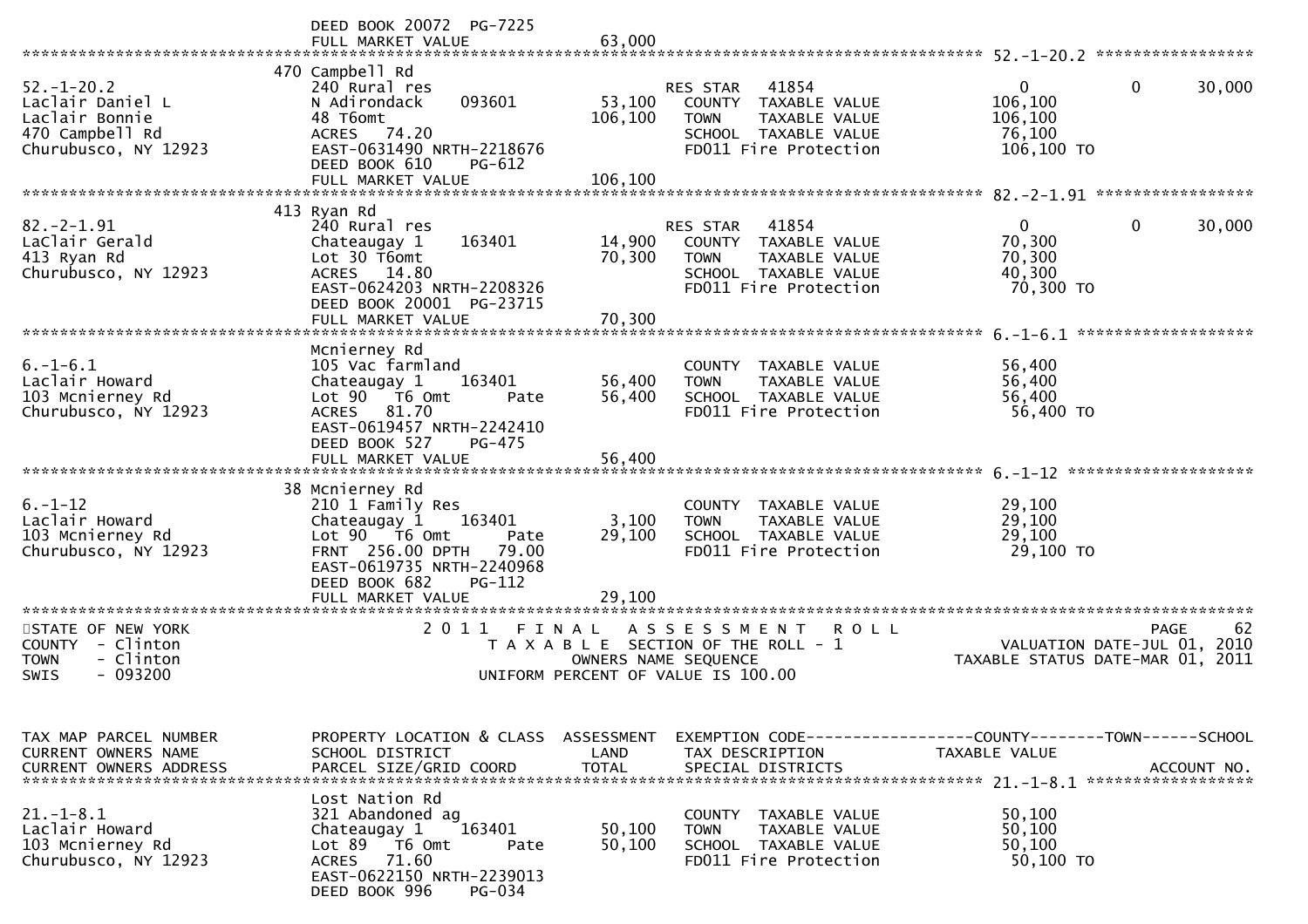|                                                                                                            | FULL MARKET VALUE                                                                                                                                                                      | 50,100                             |                                                                                                                                                                                                          |                                                                                 |                                                  |
|------------------------------------------------------------------------------------------------------------|----------------------------------------------------------------------------------------------------------------------------------------------------------------------------------------|------------------------------------|----------------------------------------------------------------------------------------------------------------------------------------------------------------------------------------------------------|---------------------------------------------------------------------------------|--------------------------------------------------|
|                                                                                                            | 103-101 Mcnierney Rd                                                                                                                                                                   |                                    |                                                                                                                                                                                                          |                                                                                 |                                                  |
| $21. - 1 - 3$<br>Laclair Howard I<br>103 Mcnierney Rd<br>Churubusco, NY 12923                              | 113 Cattle farm<br>Chateaugay 1<br>163401<br>Lot 90 & 71 T6omt<br>Also Title Deed 479/749<br>ACRES 178.50<br>EAST-0619304 NRTH-2238714<br>DEED BOOK 839<br>PG-207<br>FULL MARKET VALUE | 196,000<br>196,000                 | 41854<br><b>RES STAR</b><br>113,800 483A EX<br>42100<br>COUNTY<br>TAXABLE VALUE<br><b>TOWN</b><br>TAXABLE VALUE<br>SCHOOL TAXABLE VALUE<br>FD011 Fire Protection<br>2,600 EX                             | $\mathbf{0}$<br>2,600<br>2,600<br>193,400<br>193,400<br>163,400<br>193,400 TO   | 0<br>30,000<br>2,600                             |
|                                                                                                            |                                                                                                                                                                                        |                                    |                                                                                                                                                                                                          |                                                                                 |                                                  |
| $6. - 1 - 3$<br>LaClair Israel W<br>LaClair Muriel M<br>103 McNierney Rd<br>Churubusco, NY 12923           | Mcnierney Rd<br>321 Abandoned ag<br>Chateaugay 1<br>163401<br>Lot 90  T6 0mt<br>Pate<br>ACRES 158.50<br>EAST-0617741 NRTH-2242514<br>DEED BOOK 501<br>PG-195                           | 77,000<br>77,000                   | COUNTY TAXABLE VALUE<br><b>TOWN</b><br>TAXABLE VALUE<br>SCHOOL TAXABLE VALUE<br>FD011 Fire Protection                                                                                                    | 77,000<br>77,000<br>77,000<br>77,000 TO                                         |                                                  |
|                                                                                                            | FULL MARKET VALUE                                                                                                                                                                      | 77,000                             |                                                                                                                                                                                                          |                                                                                 |                                                  |
|                                                                                                            | 456 Campbell Rd                                                                                                                                                                        |                                    |                                                                                                                                                                                                          |                                                                                 |                                                  |
| $52. - 1 - 20.1$<br>LaClair Life Use Oliver<br>LaClair Daniel L<br>470 Campbell Rd<br>Churubusco, NY 12923 | 210 1 Family Res<br>N Adirondack<br>093601<br>Lot 48 T6 Omt<br>Pate<br>FRNT 100.00 DPTH 350.00<br>EAST-0629878 NRTH-2218075<br>DEED BOOK 20072 PG-7199                                 | 37,200                             | AGED COUN 41802<br>41834<br>4,700 SR STAR<br>COUNTY TAXABLE VALUE<br>TAXABLE VALUE<br><b>TOWN</b><br>SCHOOL TAXABLE VALUE<br>FD011 Fire Protection                                                       | 18,600<br>$\Omega$<br>18,600<br>37,200<br>$\Omega$<br>37,200 TO                 | 0<br>0<br>$\mathbf{0}$<br>37,200                 |
|                                                                                                            |                                                                                                                                                                                        |                                    |                                                                                                                                                                                                          |                                                                                 | ******************                               |
| $66. - 1 - 3.2$<br>Laclair Todd<br>204 Coal Hill Rd<br>North Bangor, NY 12966                              | 709 Ryan Rd<br>$314$ Rural vac<10<br>Chateaugay 1<br>163401<br>Lot 31 T6omt<br>FRNT 100.00 DPTH 187.00<br>EAST-0623851 NRTH-2215450<br>DEED BOOK 817<br>PG-207                         | 4,400<br>4,400                     | COUNTY<br>TAXABLE VALUE<br>TAXABLE VALUE<br><b>TOWN</b><br>SCHOOL TAXABLE VALUE<br>FD011 Fire Protection                                                                                                 | 4,400<br>4,400<br>4,400<br>4,400 TO                                             |                                                  |
| *********************                                                                                      | FULL MARKET VALUE<br>*********************                                                                                                                                             | 4,400                              |                                                                                                                                                                                                          |                                                                                 |                                                  |
| STATE OF NEW YORK<br>- Clinton<br><b>COUNTY</b><br>- Clinton<br><b>TOWN</b><br>$-093200$<br>SWIS           | 2011                                                                                                                                                                                   | FINAL                              | A S S E S S M E N T<br><b>ROLL</b><br>T A X A B L E SECTION OF THE ROLL - 1<br>OWNERS NAME SEQUENCE<br>UNIFORM PERCENT OF VALUE IS 100.00                                                                | TAXABLE STATUS DATE-MAR 01, 2011                                                | <b>PAGE</b><br>63<br>VALUATION DATE-JUL 01, 2010 |
| TAX MAP PARCEL NUMBER<br>CURRENT OWNERS NAME<br><b>CURRENT OWNERS ADDRESS</b>                              | PROPERTY LOCATION & CLASS<br>SCHOOL DISTRICT<br>PARCEL SIZE/GRID COORD                                                                                                                 | ASSESSMENT<br>LAND<br><b>TOTAL</b> | TAX DESCRIPTION<br>SPECIAL DISTRICTS                                                                                                                                                                     | EXEMPTION CODE------------------COUNTY--------TOWN------SCHOOL<br>TAXABLE VALUE | ACCOUNT NO.                                      |
| $69. - 1 - 15$<br>Lafave Ida<br>6211 Rt 11<br>Ellenburg Center, NY 12934                                   | 6211 Rt 11<br>210 1 Family Res<br>093601<br>N Adirondack<br>Lot <sub>25</sub><br>T6 Omt<br>Pate<br>2.30<br><b>ACRES</b><br>EAST-0647668 NRTH-2211810<br>DEED BOOK 940<br>PG-315        |                                    | 97 PCT OF VALUE USED FOR EXEMPTION PURPOSES<br>WARCOMALL 41131<br>6,000 AGED COUN<br>41802<br>41834<br>38,800 SR STAR<br>COUNTY<br>TAXABLE VALUE<br><b>TOWN</b><br>TAXABLE VALUE<br>SCHOOL TAXABLE VALUE | 9,409<br>9,409<br>14,114<br>0<br>15,277<br>29,391<br>0                          | 0<br>$\Omega$<br>0<br>$\mathbf 0$<br>38,800      |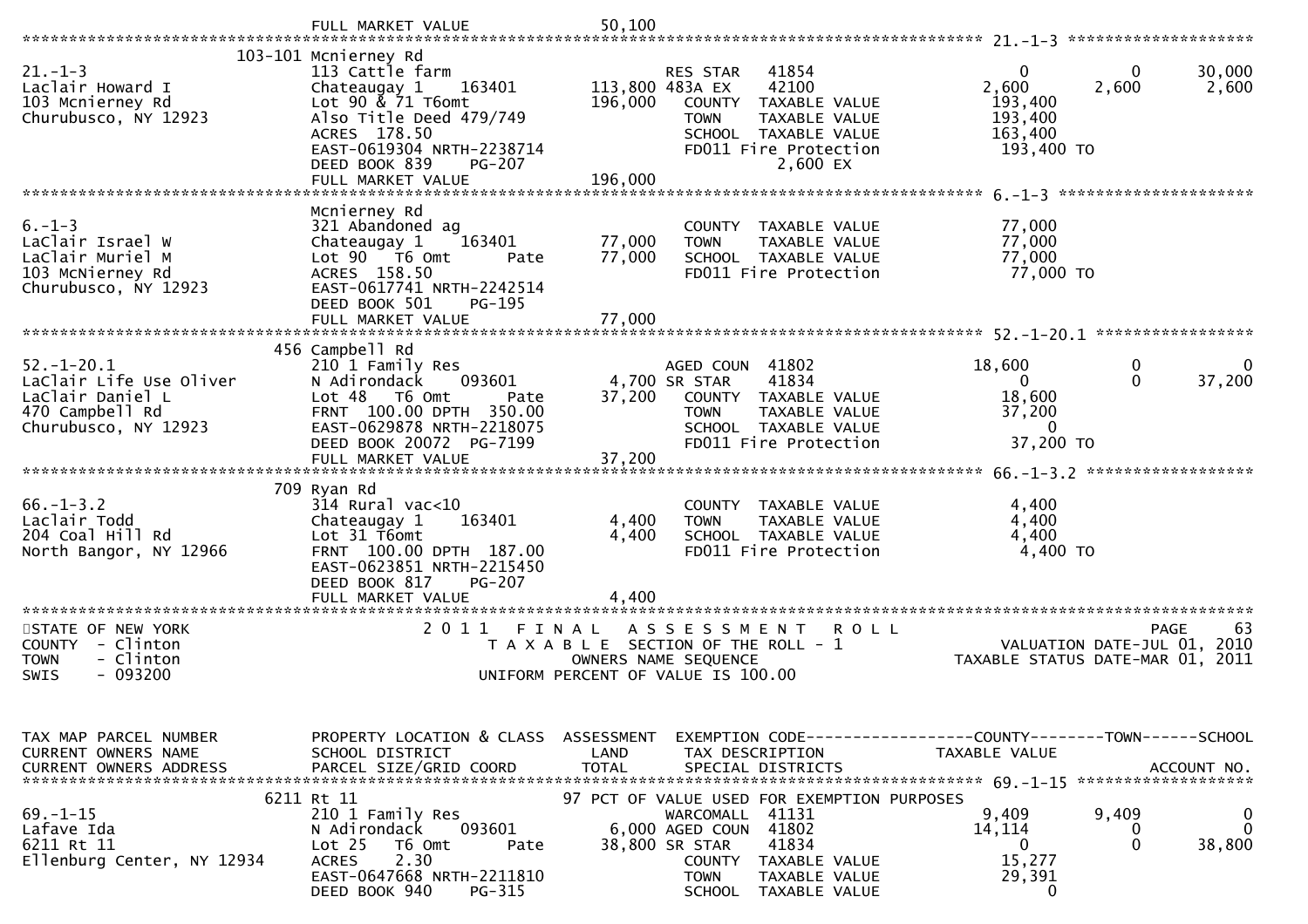| 6187/6203 Rt 11                                                                                             |                                                                                                                                                                                             |                            |                                                                                                                            |                                                                                              |
|-------------------------------------------------------------------------------------------------------------|---------------------------------------------------------------------------------------------------------------------------------------------------------------------------------------------|----------------------------|----------------------------------------------------------------------------------------------------------------------------|----------------------------------------------------------------------------------------------|
| $69. - 1 - 13.31$<br>LaFave Marshall<br>LaFave Tammy<br>6203 Rt 11<br>Ellenburg Center, NY 12934            | 240 Rural res<br>093601<br>N Adirondack<br>Lot 25 T6omt<br>ACRES 41.10<br>EAST-0648281 NRTH-2210953<br>DEED BOOK 20051 PG-79540                                                             | 34,800<br>74,200           | 41854<br>RES STAR<br>COUNTY TAXABLE VALUE<br>TAXABLE VALUE<br><b>TOWN</b><br>SCHOOL TAXABLE VALUE<br>FD011 Fire Protection | 0<br>$\mathbf{0}$<br>30,000<br>74,200<br>74,200<br>44,200<br>74,200 TO                       |
|                                                                                                             | 940 County Line Rd                                                                                                                                                                          |                            |                                                                                                                            |                                                                                              |
| $51. - 1 - 4.2$<br>Laflesh Darrell E<br>Laflesh Carol<br>96 Washington Ave<br>Chazy, NY 12921               | 240 Rural res<br>163401<br>Chateaugay 1<br>Lot 51 T6omt<br>ACRES 16.20<br>EAST-0617660 NRTH-2223640<br>DEED BOOK 20092 PG-23758                                                             | 14,400<br>39,900           | COUNTY TAXABLE VALUE<br><b>TOWN</b><br>TAXABLE VALUE<br>SCHOOL TAXABLE VALUE<br>FD011 Fire Protection                      | 39,900<br>39,900<br>39,900<br>39,900 TO                                                      |
|                                                                                                             |                                                                                                                                                                                             |                            |                                                                                                                            |                                                                                              |
| $7. - 1 - 31.122$<br>LaFountain Henry<br>LaFountain Loulinda<br>210 Rand Hill Rd<br>Morrisonville, NY 12962 | Santamore Rd<br>$314$ Rural vac<10<br>163401<br>Chateaugay 1<br>Lot 88 T6 OMT<br><b>ACRES</b><br>7.20<br>EAST-0627848 NRTH-2241618<br>DEED BOOK 20082 PG-14421<br>FULL MARKET VALUE         | 10,000<br>10,000<br>10,000 | COUNTY TAXABLE VALUE<br>TAXABLE VALUE<br><b>TOWN</b><br>SCHOOL TAXABLE VALUE<br>FD011 Fire Protection                      | 10,000<br>10,000<br>10,000<br>10,000 TO                                                      |
|                                                                                                             | Santamore Rd                                                                                                                                                                                |                            |                                                                                                                            |                                                                                              |
| $7. - 1 - 32$<br>LaFountain Henry<br>LaFountain Loulinda<br>210 Rand Hill Rd<br>Morrisonville, NY 12962     | 321 Abandoned ag<br>Chateaugay 1<br>163401<br>Lot 88 T6 Omt<br>ACRES 70.00<br>EAST-0628090 NRTH-2239559<br>DEED BOOK 20011 PG-37554                                                         | 42,500<br>42,500           | COUNTY TAXABLE VALUE<br>TAXABLE VALUE<br><b>TOWN</b><br>SCHOOL TAXABLE VALUE<br>FD011 Fire Protection                      | 42,500<br>42,500<br>42,500<br>42,500 TO                                                      |
| STATE OF NEW YORK                                                                                           | 2011<br>FINAL                                                                                                                                                                               |                            | ASSESSMENT ROLL                                                                                                            | 64<br><b>PAGE</b>                                                                            |
| COUNTY - Clinton<br>- Clinton<br><b>TOWN</b><br>$-093200$<br><b>SWIS</b>                                    |                                                                                                                                                                                             | OWNERS NAME SEQUENCE       | T A X A B L E SECTION OF THE ROLL - 1<br>UNIFORM PERCENT OF VALUE IS 100.00                                                | VALUATION DATE-JUL 01, 2010<br>TAXABLE STATUS DATE-MAR 01, 2011                              |
| TAX MAP PARCEL NUMBER<br>CURRENT OWNERS NAME<br><b>CURRENT OWNERS ADDRESS</b>                               | PROPERTY LOCATION & CLASS ASSESSMENT<br>SCHOOL DISTRICT<br>PARCEL SIZE/GRID COORD                                                                                                           | LAND<br><b>TOTAL</b>       | TAX DESCRIPTION<br>SPECIAL DISTRICTS                                                                                       | EXEMPTION CODE-----------------COUNTY-------TOWN------SCHOOL<br>TAXABLE VALUE<br>ACCOUNT NO. |
| $53. - 1 - 8$<br>Lagoy Louise<br>PO Box 227<br>Altona, NY 12910                                             | 206 Rt 189<br>210 1 Family Res<br>N Adirondack<br>093601<br>Lot 46 T6 Omt<br>Pate<br>FRNT 100.00 DPTH 400.00<br>080<br><b>BANK</b><br>EAST-0640176 NRTH-2222320<br>DEED BOOK 20102 PG-33664 | 4,700<br>39,300            | COUNTY TAXABLE VALUE<br><b>TOWN</b><br>TAXABLE VALUE<br>SCHOOL TAXABLE VALUE<br>FD011 Fire Protection                      | 39,300<br>39,300<br>39,300<br>39,300 TO                                                      |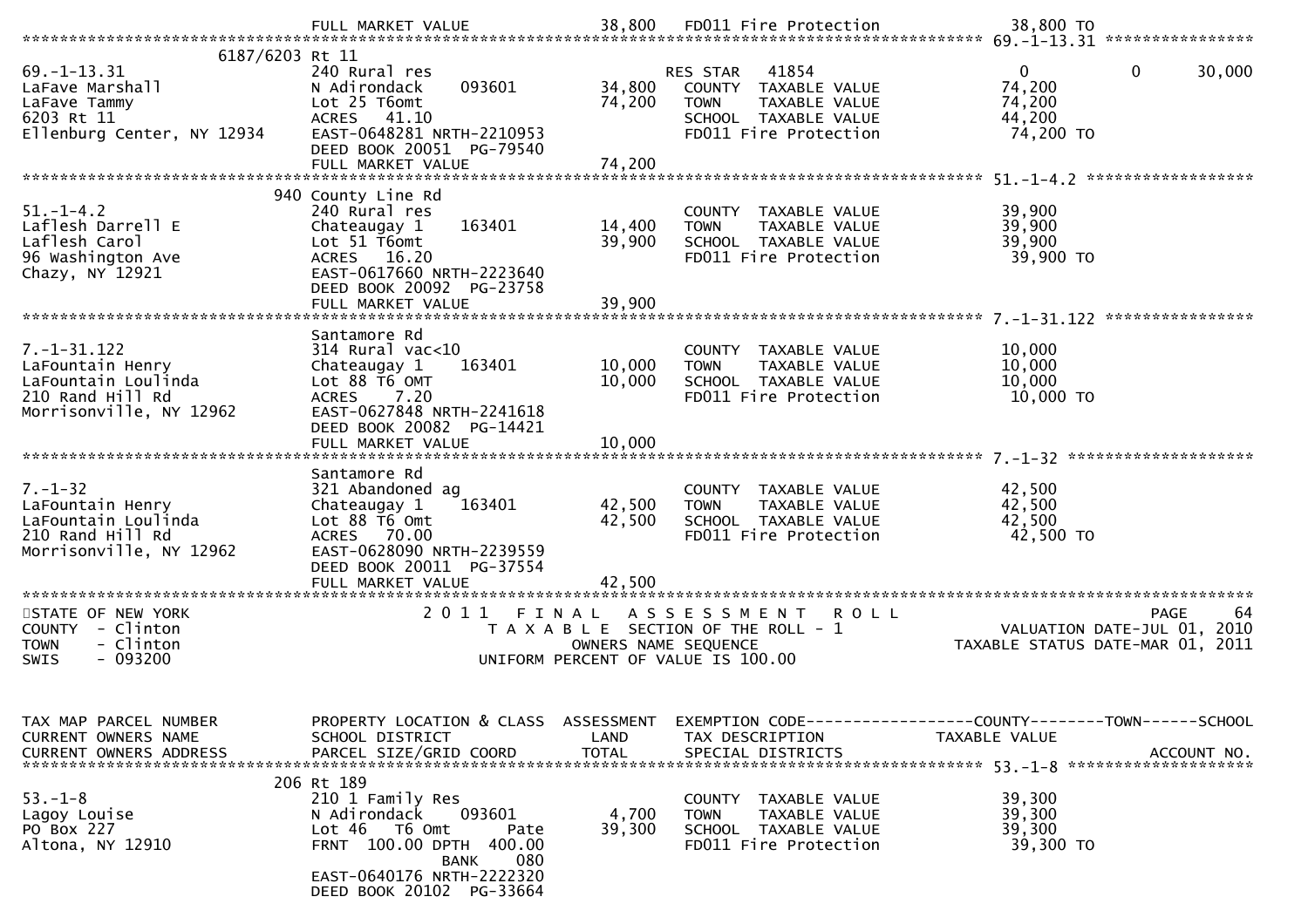|                                                                                                                                                          | FULL MARKET VALUE                                                                                                                                                                                                      | 39,300                        |                                                                                                                                      |                                                           |                                                                                      |
|----------------------------------------------------------------------------------------------------------------------------------------------------------|------------------------------------------------------------------------------------------------------------------------------------------------------------------------------------------------------------------------|-------------------------------|--------------------------------------------------------------------------------------------------------------------------------------|-----------------------------------------------------------|--------------------------------------------------------------------------------------|
| $38. - 1 - 24$<br>Lagree George<br>10 Looby Rd<br>Churubusco, NY 12923                                                                                   | 15 Looby Rd<br>312 Vac w/imprv<br>N Adirondack<br>093601<br>Lot <sub>54</sub><br>T6 Omt<br>Pate<br>66.00 DPTH 305.00<br><b>FRNT</b><br>EAST-0638746 NRTH-2230484<br>DEED BOOK 929<br><b>PG-88</b><br>FULL MARKET VALUE | 3,600<br>7,000<br>7,000       | COUNTY<br>TAXABLE VALUE<br>TAXABLE VALUE<br><b>TOWN</b><br>SCHOOL TAXABLE VALUE<br>FD011 Fire Protection                             | 7,000<br>7,000<br>7,000<br>$7,000$ TO                     |                                                                                      |
|                                                                                                                                                          |                                                                                                                                                                                                                        |                               |                                                                                                                                      |                                                           |                                                                                      |
| $38. - 1 - 25$<br>Lagree George<br>10 Looby Rd<br>Churubusco, NY 12923                                                                                   | 10 Looby Rd<br>210 1 Family Res<br>093601<br>N Adirondack<br>Lot $67$ T6 Omt<br>Pate<br>FRNT 165.00 DPTH 230.00<br>EAST-0638818 NRTH-2230810<br>DEED BOOK 520<br>PG-639                                                | 4,900<br>90,000               | SR STAR<br>41834<br>COUNTY<br>TAXABLE VALUE<br>TAXABLE VALUE<br><b>TOWN</b><br>SCHOOL TAXABLE VALUE<br>FD011 Fire Protection         | $\overline{0}$<br>90,000<br>90,000<br>29,900<br>90,000 TO | 0<br>60,100                                                                          |
|                                                                                                                                                          | FULL MARKET VALUE                                                                                                                                                                                                      | 90,000                        |                                                                                                                                      |                                                           | ******************                                                                   |
| $38.1 - 1 - 46$<br>Lagree Life Use William & Ther N Adirondack<br>Lagree Michael W & Randy K<br>13 <sup>Smith</sup> St<br>Churubusco, NY 12923           | 13 Smith St<br>210 1 Family Res<br>093601<br>Lot $66T6$ Omt<br>Pate<br>FRNT 65.00 DPTH 150.00<br>EAST-0640137 NRTH-2231198<br>DEED BOOK 1003<br>$PG-28$<br>FULL MARKET VALUE                                           | 2,900<br>60,000<br>60,000     | 41854<br><b>RES STAR</b><br>COUNTY<br>TAXABLE VALUE<br><b>TOWN</b><br>TAXABLE VALUE<br>SCHOOL TAXABLE VALUE<br>FD011 Fire Protection | $\Omega$<br>60,000<br>60,000<br>30,000<br>60,000 TO       | 0<br>30,000                                                                          |
|                                                                                                                                                          |                                                                                                                                                                                                                        |                               |                                                                                                                                      |                                                           |                                                                                      |
| $37. - 1 - 15$<br>Lagree Trustee Gary P<br>Gary P Lagree Revocable Living Lot 53<br>1213 Blackberry Cir<br>Folsom, CA 95630<br>MAY BE SUBJECT TO PAYMENT | Rt 11<br>321 Abandoned ag<br>093601<br>N Adirondack<br>T6 Omt<br>Pate<br>72.11<br><b>ACRES</b><br>EAST-0630210 NRTH-2225911<br>DEED BOOK 20102 PG-29982<br>FULL MARKET VALUE                                           | 52,600<br>52,600<br>52,600    | AGRI DISTR 41720<br>COUNTY TAXABLE VALUE<br>TAXABLE VALUE<br><b>TOWN</b><br>SCHOOL TAXABLE VALUE<br>FD011 Fire Protection            | 24,921<br>27,679<br>27,679<br>27,679<br>52,600 TO         | 24,921<br>24,921                                                                     |
| UNDER AGDIST LAW TIL 2015                                                                                                                                |                                                                                                                                                                                                                        |                               |                                                                                                                                      |                                                           |                                                                                      |
| STATE OF NEW YORK<br>- Clinton<br><b>COUNTY</b><br>- Clinton<br><b>TOWN</b><br>$-093200$<br><b>SWIS</b>                                                  | 2011                                                                                                                                                                                                                   | FINAL<br>OWNERS NAME SEQUENCE | ASSESSMENT<br><b>ROLL</b><br>T A X A B L E SECTION OF THE ROLL - 1<br>UNIFORM PERCENT OF VALUE IS 100.00                             |                                                           | <b>PAGE</b><br>65<br>VALUATION DATE-JUL 01, 2010<br>TAXABLE STATUS DATE-MAR 01, 2011 |
| TAX MAP PARCEL NUMBER<br>CURRENT OWNERS NAME<br><b>CURRENT OWNERS ADDRESS</b>                                                                            | PROPERTY LOCATION & CLASS ASSESSMENT<br>SCHOOL DISTRICT<br>PARCEL SIZE/GRID COORD                                                                                                                                      | LAND<br><b>TOTAL</b>          | EXEMPTION CODE------------------COUNTY--------TOWN------SCHOOL<br>TAX DESCRIPTION<br>SPECIAL DISTRICTS                               | TAXABLE VALUE                                             | ACCOUNT NO.                                                                          |
| $38. - 1 - 5$<br>LaMarche Gerald<br>629 Rt 189<br>Churubusco, NY 12923                                                                                   | 629 Rt 189<br>210 1 Family Res<br>093601<br>N Adirondack<br>Lot $67$<br>T6 Omt<br>Pate<br>5.00 BANK<br>890<br><b>ACRES</b><br>EAST-0638596 NRTH-2232637<br>DEED BOOK 20102 PG-30927                                    | 8,200<br>63,500               | COUNTY TAXABLE VALUE<br><b>TOWN</b><br>TAXABLE VALUE<br>SCHOOL TAXABLE VALUE<br>FD011 Fire Protection                                | 63,500<br>63,500<br>63,500<br>63,500 TO                   |                                                                                      |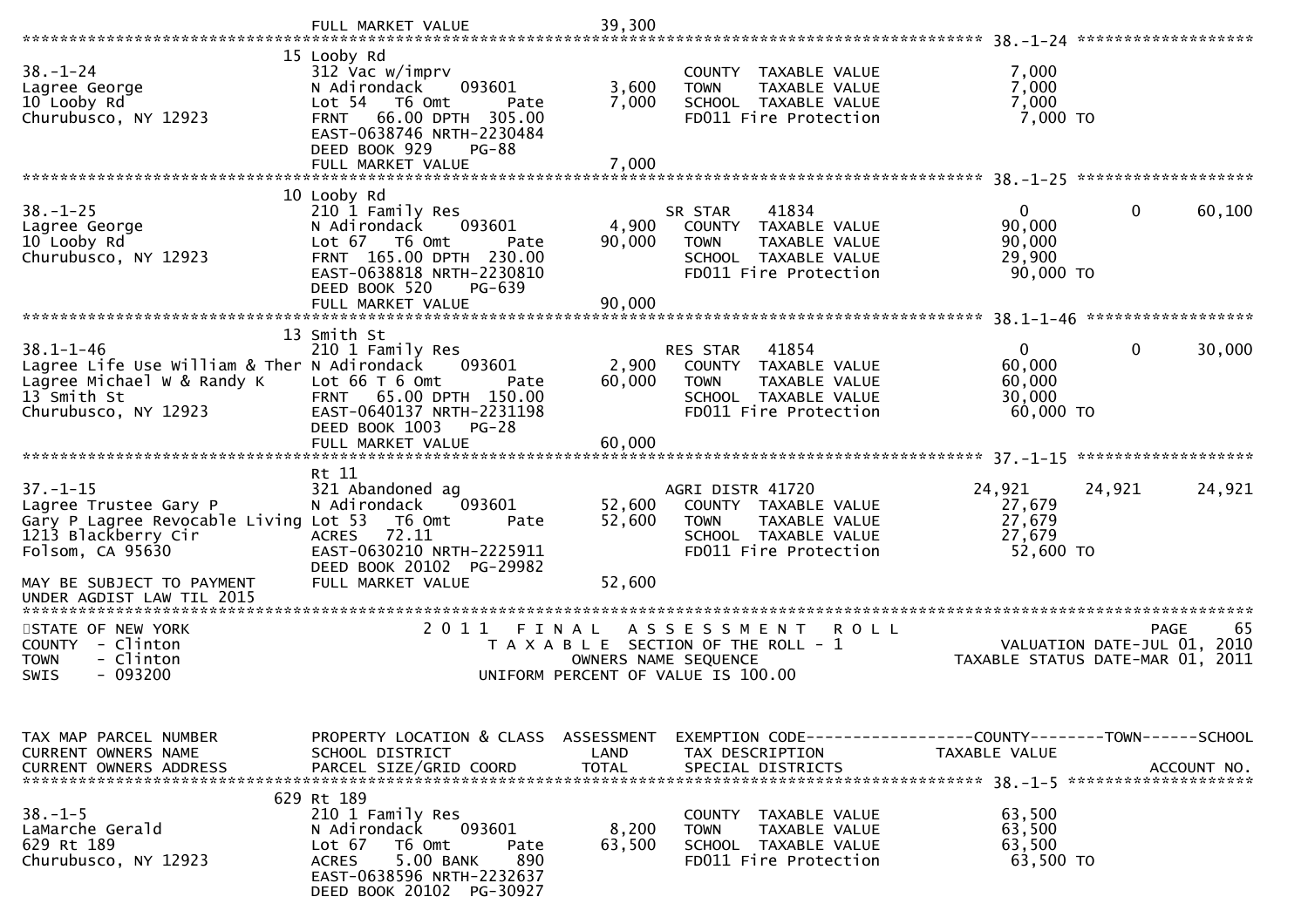|                                                                                                                        | FULL MARKET VALUE                                                                                                                                                                                                     | 63,500                             |                                                                                                                               |                                                         |                                                   |
|------------------------------------------------------------------------------------------------------------------------|-----------------------------------------------------------------------------------------------------------------------------------------------------------------------------------------------------------------------|------------------------------------|-------------------------------------------------------------------------------------------------------------------------------|---------------------------------------------------------|---------------------------------------------------|
| $38.1 - 1 - 14$<br>Lamb Mary M<br>Lamb Kenneth C<br>PO Box 82<br>Churubusco, NY 12923                                  | 20 Smith St<br>210 1 Family Res<br>093601<br>N Adirondack<br>Lot 66<br>T6 Omt<br>Pate<br>Survey map 20102/30447<br>1.00<br><b>ACRES</b><br>EAST-0640359 NRTH-2231398<br>DEED BOOK 20011 PG-32631<br>FULL MARKET VALUE | 5,000<br>58,800<br>58,800          | 41834<br>SR STAR<br>COUNTY<br>TAXABLE VALUE<br><b>TOWN</b><br>TAXABLE VALUE<br>SCHOOL TAXABLE VALUE<br>FD011 Fire Protection  | 0<br>58,800<br>58,800<br>0<br>58,800 TO                 | 0<br>58,800                                       |
|                                                                                                                        | Campbell Rd                                                                                                                                                                                                           |                                    |                                                                                                                               |                                                         | *******************                               |
| $52. - 1 - 19$<br>Lamb Ross<br>60 Lamb Rd<br>Churubusco, NY 12923                                                      | 105 Vac farmland<br>093601<br>N Adirondack<br>Lot 48<br>T6 Omt<br>Pate<br>49.00<br><b>ACRES</b><br>EAST-0631140 NRTH-2220010<br>DEED BOOK 451<br>PG-565                                                               | 17,000<br>17,000                   | COUNTY TAXABLE VALUE<br>TAXABLE VALUE<br><b>TOWN</b><br>SCHOOL TAXABLE VALUE<br>FD011 Fire Protection                         | 17,000<br>17,000<br>17,000<br>17,000 TO                 |                                                   |
|                                                                                                                        | FULL MARKET VALUE                                                                                                                                                                                                     | 17,000                             |                                                                                                                               |                                                         | *****************                                 |
| $52. - 1 - 23.1$<br>Lamb Ross<br>60 Lamb Rd<br>Churubusco, NY 12923                                                    | 60 Lamb Rd<br>112 Dairy farm<br>093601<br>N Adirondack<br>Lot 49<br>T6 Omt<br>Pate<br>ACRES 231.30<br>EAST-0627554 NRTH-2218638                                                                                       | 123,900<br>194,000                 | RES STAR<br>41854<br>COUNTY<br>TAXABLE VALUE<br><b>TOWN</b><br>TAXABLE VALUE<br>SCHOOL TAXABLE VALUE<br>FD011 Fire Protection | 0<br>194,000<br>194,000<br>164,000<br>194,000 TO        | 0<br>30,000                                       |
|                                                                                                                        | DEED BOOK 451<br>PG-565                                                                                                                                                                                               |                                    |                                                                                                                               |                                                         |                                                   |
|                                                                                                                        | FULL MARKET VALUE                                                                                                                                                                                                     | 194,000                            |                                                                                                                               |                                                         |                                                   |
|                                                                                                                        |                                                                                                                                                                                                                       |                                    |                                                                                                                               |                                                         |                                                   |
| $52. - 1 - 23.2$<br>Lamb Wayne<br>Lamb Mary<br>43 Lamb Rd<br>Churubusco, NY 12923                                      | 43 Lamb Rd<br>210 1 Family Res<br>093601<br>N Adirondack<br>Lot 32 T6omt<br>FRNT 280.00 DPTH 260.00<br>080<br><b>BANK</b><br>EAST-0628444 NRTH-2218067                                                                | 4,900<br>71,700                    | RES STAR<br>41854<br>TAXABLE VALUE<br>COUNTY<br><b>TOWN</b><br>TAXABLE VALUE<br>SCHOOL TAXABLE VALUE<br>FD011 Fire Protection | $\mathbf{0}$<br>71,700<br>71,700<br>41,700<br>71,700 TO | $\mathbf{0}$<br>30,000                            |
|                                                                                                                        | DEED BOOK 20031 PG-55592<br>FULL MARKET VALUE                                                                                                                                                                         | 71.700                             |                                                                                                                               |                                                         |                                                   |
| *********************<br>STATE OF NEW YORK<br>COUNTY - Clinton<br>- Clinton<br><b>TOWN</b><br>$-093200$<br><b>SWIS</b> | *********************************<br>2011<br>FINAL                                                                                                                                                                    | OWNERS NAME SEQUENCE               | ASSESSMENT<br><b>ROLL</b><br>T A X A B L E SECTION OF THE ROLL - 1<br>UNIFORM PERCENT OF VALUE IS 100.00                      | TAXABLE STATUS DATE-MAR 01, 2011                        | -66<br><b>PAGE</b><br>VALUATION DATE-JUL 01, 2010 |
|                                                                                                                        |                                                                                                                                                                                                                       |                                    |                                                                                                                               |                                                         |                                                   |
| TAX MAP PARCEL NUMBER<br><b>CURRENT OWNERS NAME</b><br><b>CURRENT OWNERS ADDRESS</b>                                   | PROPERTY LOCATION & CLASS<br>SCHOOL DISTRICT<br>PARCEL SIZE/GRID COORD                                                                                                                                                | ASSESSMENT<br>LAND<br><b>TOTAL</b> | TAX DESCRIPTION<br>SPECIAL DISTRICTS                                                                                          | TAXABLE VALUE                                           | ACCOUNT NO.                                       |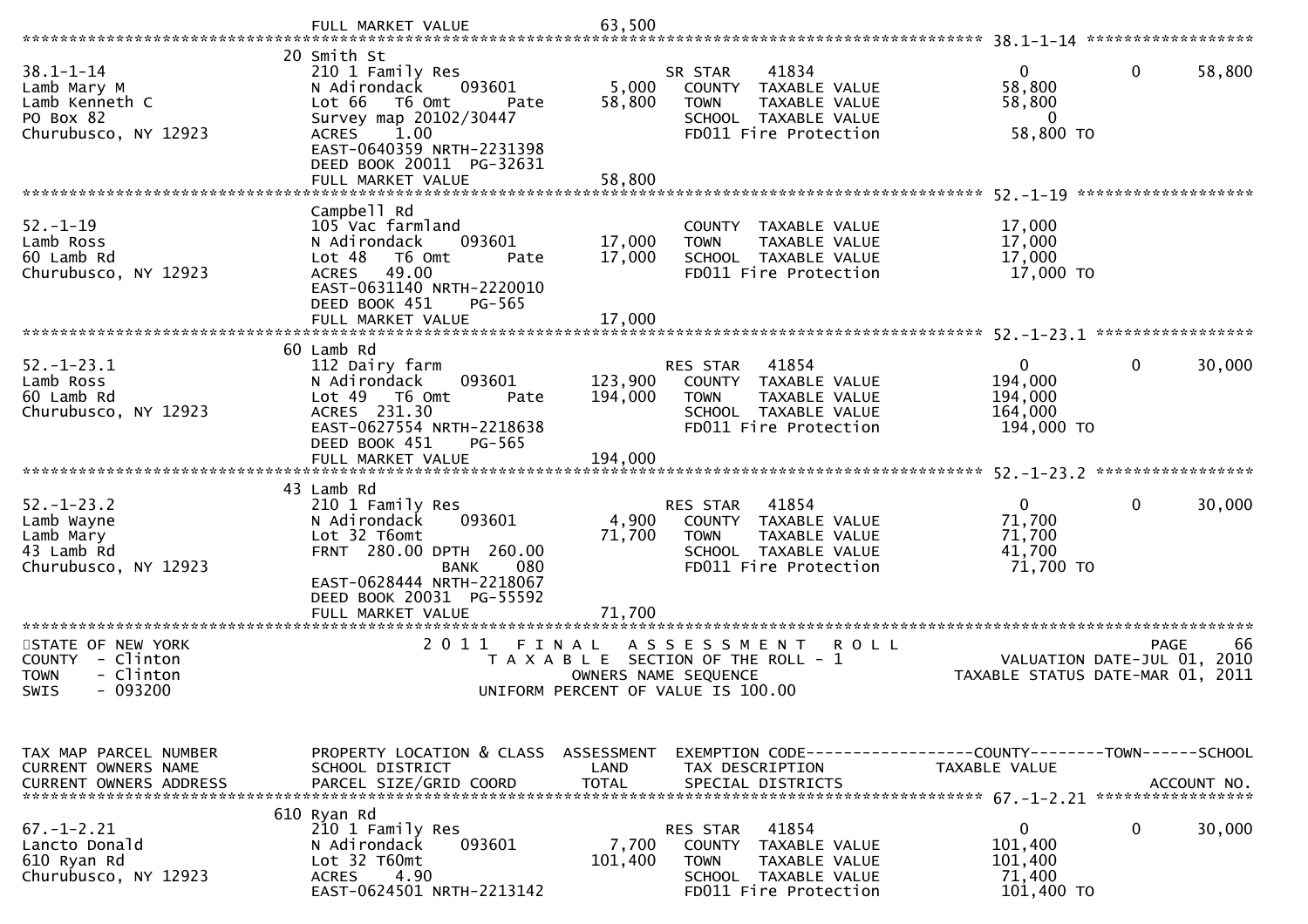|                                                                                                      | DEED BOOK 98000 PG-99142<br>FULL MARKET VALUE                                                                                                                                          | 101,400                   |                                                                                                               | *****************                                               |
|------------------------------------------------------------------------------------------------------|----------------------------------------------------------------------------------------------------------------------------------------------------------------------------------------|---------------------------|---------------------------------------------------------------------------------------------------------------|-----------------------------------------------------------------|
| $68. - 1 - 11.3$<br>Landry Edward M<br>Landry Anne C<br>121 Bombard Rd<br>Ellenburg Center, NY 12934 | 515 Brandy Brook Rd<br>270 Mfg housing<br>093601<br>N Adirondack<br>Lot 26 T6omt<br><b>ACRES</b><br>1.00<br>EAST-0647286 NRTH-2210770<br>DEED BOOK 20041 PG-75622<br>FULL MARKET VALUE | 5,000<br>31,000<br>31,000 | COUNTY TAXABLE VALUE<br>TAXABLE VALUE<br><b>TOWN</b><br>SCHOOL TAXABLE VALUE<br>FD011 Fire Protection         | 31,000<br>31,000<br>31,000<br>31,000 TO                         |
|                                                                                                      |                                                                                                                                                                                        |                           |                                                                                                               |                                                                 |
| $52. - 1 - 9.22$<br>Langevin Wilfred<br>170 Mill St<br>East Barre, VT 05649                          | Rt 11<br>$314$ Rural vac<10<br>Chateaugay 1<br>163401<br>Lot 49 T6omt<br><b>ACRES</b><br>1.50<br>EAST-0627509 NRTH-2223951<br>DEED BOOK 944<br>PG-108                                  | 5,400<br>5,400            | COUNTY TAXABLE VALUE<br>TAXABLE VALUE<br><b>TOWN</b><br>SCHOOL TAXABLE VALUE<br>FD011 Fire Protection         | 5,400<br>5,400<br>5,400<br>5,400 TO                             |
|                                                                                                      | FULL MARKET VALUE                                                                                                                                                                      | 5,400                     |                                                                                                               |                                                                 |
|                                                                                                      |                                                                                                                                                                                        |                           |                                                                                                               |                                                                 |
| $8. - 1 - 3.21$<br>Laplant Susan<br>Laplant Edward L<br>112 Maude Ln<br>Clayton, NC 27520            | Rt 189<br>$314$ Rural vac<10<br>093601<br>N Adirondack<br>Lot 86 T6omt<br>4.60<br><b>ACRES</b><br>EAST-0637720 NRTH-2244926                                                            | 7,900<br>7,900            | COUNTY TAXABLE VALUE<br>TAXABLE VALUE<br><b>TOWN</b><br>SCHOOL TAXABLE VALUE<br>FD011 Fire Protection         | 7,900<br>7,900<br>7,900<br>7,900 TO                             |
|                                                                                                      | DEED BOOK 984<br>$PG-194$                                                                                                                                                              |                           |                                                                                                               |                                                                 |
|                                                                                                      | FULL MARKET VALUE                                                                                                                                                                      | 7,900                     |                                                                                                               |                                                                 |
|                                                                                                      | Rt 189                                                                                                                                                                                 |                           |                                                                                                               |                                                                 |
| $23. - 1 - 22.26$<br>Lashway Eric D<br>136 Turkey Hill Rd<br>Richmond, VT 05477                      | 314 Rural vac<10<br>093601<br>N Adirondack<br>Lot 67 T6omt<br>5.00<br><b>ACRES</b><br>EAST-0638181 NRTH-2234373<br>DEED BOOK 715<br>PG-111<br>FULL MARKET VALUE                        | 8,200<br>8,200<br>8.200   | COUNTY TAXABLE VALUE<br><b>TOWN</b><br>TAXABLE VALUE<br>SCHOOL TAXABLE VALUE<br>FD011 Fire Protection         | 8,200<br>8,200<br>8,200<br>8,200 TO                             |
| *********************<br>STATE OF NEW YORK                                                           | ***********************<br>2011                                                                                                                                                        |                           |                                                                                                               | <b>PAGE</b><br>67                                               |
| COUNTY - Clinton<br>- Clinton<br><b>TOWN</b><br>$-093200$<br>SWIS                                    | FINAL                                                                                                                                                                                  | OWNERS NAME SEQUENCE      | A S S E S S M E N T<br>R O L L<br>T A X A B L E SECTION OF THE ROLL - 1<br>UNIFORM PERCENT OF VALUE IS 100.00 | VALUATION DATE-JUL 01, 2010<br>TAXABLE STATUS DATE-MAR 01, 2011 |
| TAX MAP PARCEL NUMBER<br>CURRENT OWNERS NAME                                                         | PROPERTY LOCATION & CLASS<br>SCHOOL DISTRICT                                                                                                                                           | ASSESSMENT<br>LAND        | TAX DESCRIPTION                                                                                               | TAXABLE VALUE                                                   |
| <b>CURRENT OWNERS ADDRESS</b>                                                                        | PARCEL SIZE/GRID COORD                                                                                                                                                                 | <b>TOTAL</b>              | SPECIAL DISTRICTS                                                                                             | ACCOUNT NO.                                                     |
| $10. -1 - 1.2$<br>Lashway Ricky<br>737 Ashley Rd<br>West Chazy, NY 12992                             | Soucia Rd<br>321 Abandoned ag<br>093601<br>N Adirondack<br>Lot 79 T60mt<br>ACRES 256.00<br>EAST-0661412 NRTH-2241431                                                                   | 90,700<br>90,700          | COUNTY TAXABLE VALUE<br><b>TOWN</b><br>TAXABLE VALUE<br>SCHOOL TAXABLE VALUE<br>FD011 Fire Protection         | 90,700<br>90,700<br>90,700<br>90,700 TO                         |
|                                                                                                      | DEED BOOK 20031 PG-53683                                                                                                                                                               |                           |                                                                                                               |                                                                 |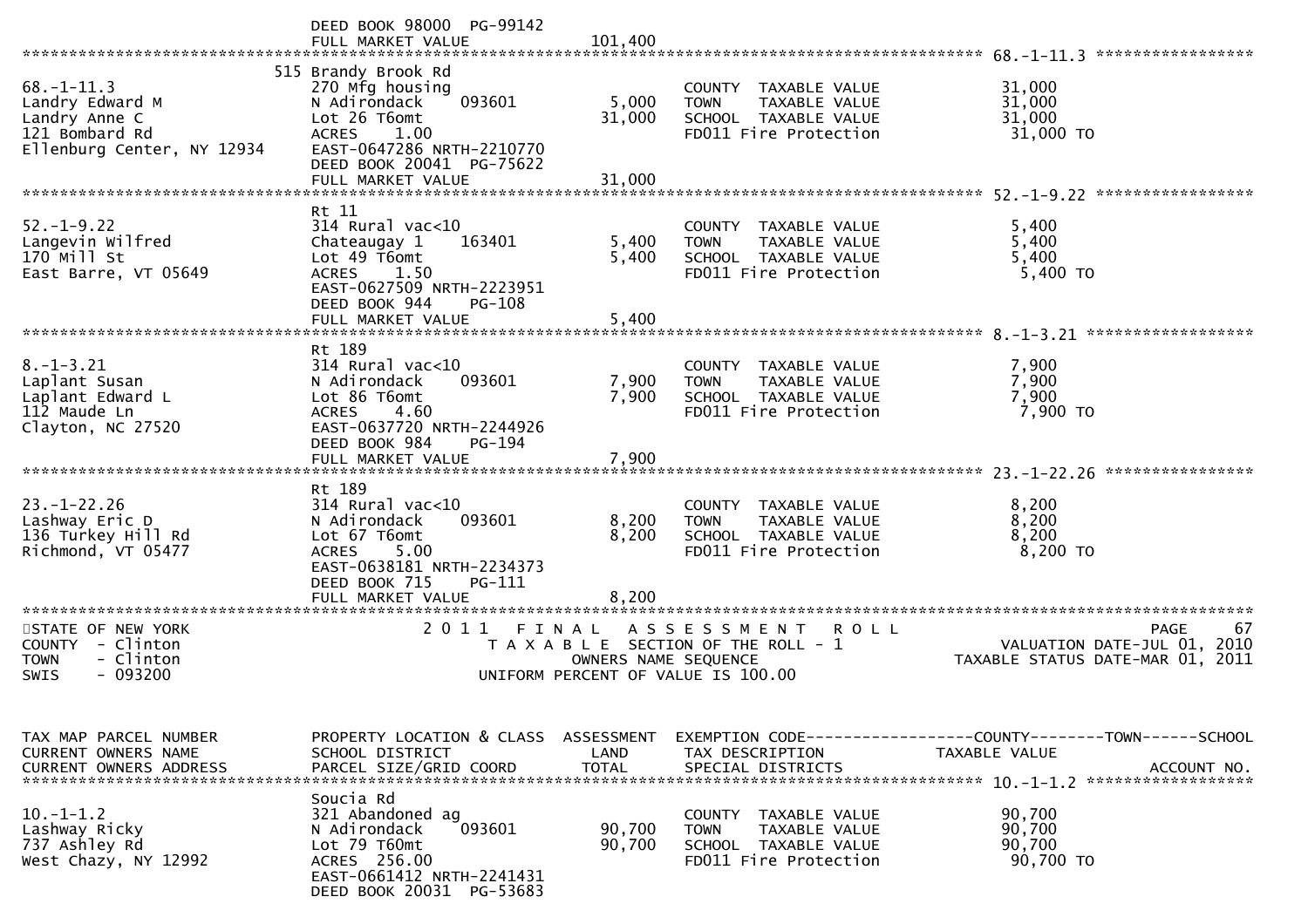| $10. -1 - 1.3$<br>Lashway Ricky S<br>737 Ashley Rd<br>West Chazy, NY 12992                     | Soucia Rd<br>321 Abandoned ag<br>093601<br>N Adirondack<br>ACRES 365.00<br>EAST-0660459 NRTH-2246028<br>DEED BOOK 20051 PG-84556<br>FULL MARKET VALUE                                                                         | 110,800<br>110,800<br>110,800 | COUNTY TAXABLE VALUE<br><b>TOWN</b><br>TAXABLE VALUE<br>SCHOOL TAXABLE VALUE<br>FD011 Fire Protection                                | 110,800<br>110,800<br>110,800<br>110,800 TO                                                  |
|------------------------------------------------------------------------------------------------|-------------------------------------------------------------------------------------------------------------------------------------------------------------------------------------------------------------------------------|-------------------------------|--------------------------------------------------------------------------------------------------------------------------------------|----------------------------------------------------------------------------------------------|
|                                                                                                |                                                                                                                                                                                                                               |                               |                                                                                                                                      |                                                                                              |
| $25. - 1 - 1$<br>Lashway Ricky S<br>737 Ashley Rd<br>West Chazy, NY 12992                      | 232 Soucia Rd<br>260 Seasonal res<br>N Adirondack<br>093601<br>Lot 79  T6 0mt<br>Pate<br>ACRES 100.00<br>EAST-0661830 NRTH-2239494<br>DEED BOOK 20001 PG-25975                                                                | 57,500<br>90,000              | COUNTY TAXABLE VALUE<br><b>TOWN</b><br>TAXABLE VALUE<br>SCHOOL TAXABLE VALUE<br>FD011 Fire Protection                                | 90,000<br>90,000<br>90,000<br>90,000 TO                                                      |
|                                                                                                |                                                                                                                                                                                                                               |                               |                                                                                                                                      |                                                                                              |
| $69. - 1 - 3.6$<br>Lashway Ricky S<br>737 Ashley Rd<br>West Chazy, NY 12992                    | Lafrancis Rd<br>321 Abandoned ag<br>093601<br>N Adirondack<br>Lot 24 T6omt<br>ACRES 53.40<br>EAST-0653972 NRTH-2215274                                                                                                        | 34,200<br>34,200              | COUNTY TAXABLE VALUE<br><b>TOWN</b><br>TAXABLE VALUE<br>SCHOOL TAXABLE VALUE<br>FD011 Fire Protection                                | 34,200<br>34,200<br>34,200<br>34,200 TO                                                      |
|                                                                                                | DEED BOOK 99001 PG-14736                                                                                                                                                                                                      |                               |                                                                                                                                      |                                                                                              |
| $69. - 1 - 3.4$<br>Lashway Sheila<br>205 LaFrancis Rd<br>Ellenburg Center, NY 12934            | 205 Lafrancis Rd<br>210 1 Family Res<br>N Adirondack<br>093601<br>Lot 25 T6omt<br><b>ACRES</b><br>5.00<br>EAST-0652246 NRTH-2215144<br>DEED BOOK 20092 PG-25472                                                               | 8,200<br>33,000               | COUNTY TAXABLE VALUE<br>TAXABLE VALUE<br><b>TOWN</b><br>SCHOOL TAXABLE VALUE<br>FD011 Fire Protection                                | 33,000<br>33,000<br>33,000<br>33,000 TO                                                      |
|                                                                                                |                                                                                                                                                                                                                               |                               |                                                                                                                                      |                                                                                              |
| STATE OF NEW YORK<br>COUNTY - Clinton<br>- Clinton<br><b>TOWN</b><br><b>SWIS</b><br>$-093200$  | 2011 FINAL                                                                                                                                                                                                                    | OWNERS NAME SEQUENCE          | A S S E S S M E N T<br><b>ROLL</b><br>T A X A B L E SECTION OF THE ROLL - 1<br>UNIFORM PERCENT OF VALUE IS 100.00                    | 68<br><b>PAGE</b><br>VALUATION DATE-JUL 01, 2010<br>TAXABLE STATUS DATE-MAR 01, 2011         |
| TAX MAP PARCEL NUMBER<br>CURRENT OWNERS NAME<br><b>CURRENT OWNERS ADDRESS</b>                  | PROPERTY LOCATION & CLASS ASSESSMENT<br>SCHOOL DISTRICT<br>PARCEL SIZE/GRID COORD                                                                                                                                             | LAND<br><b>TOTAL</b>          | TAX DESCRIPTION<br>SPECIAL DISTRICTS                                                                                                 | EXEMPTION CODE-----------------COUNTY-------TOWN------SCHOOL<br>TAXABLE VALUE<br>ACCOUNT NO. |
| $38.1 - 1 - 5$<br>LaValley Kenneth J<br>LaValley Ammy L<br>22 Broad St<br>Churubusco, NY 12923 | 22 Broad St<br>210 1 Family Res<br>N Adirondack<br>093601<br>Lot 66<br>T6 Omt<br>Pate<br>82.50 DPTH 260.00<br><b>FRNT</b><br>320<br><b>BANK</b><br>EAST-0639570 NRTH-2231883<br>DEED BOOK 20041 PG-76200<br>FULL MARKET VALUE | 4,000<br>64,300<br>64,300     | 41854<br>RES STAR<br><b>COUNTY</b><br>TAXABLE VALUE<br><b>TOWN</b><br>TAXABLE VALUE<br>SCHOOL TAXABLE VALUE<br>FD011 Fire Protection | 0<br>0<br>30,000<br>64,300<br>64,300<br>34,300<br>64,300 TO                                  |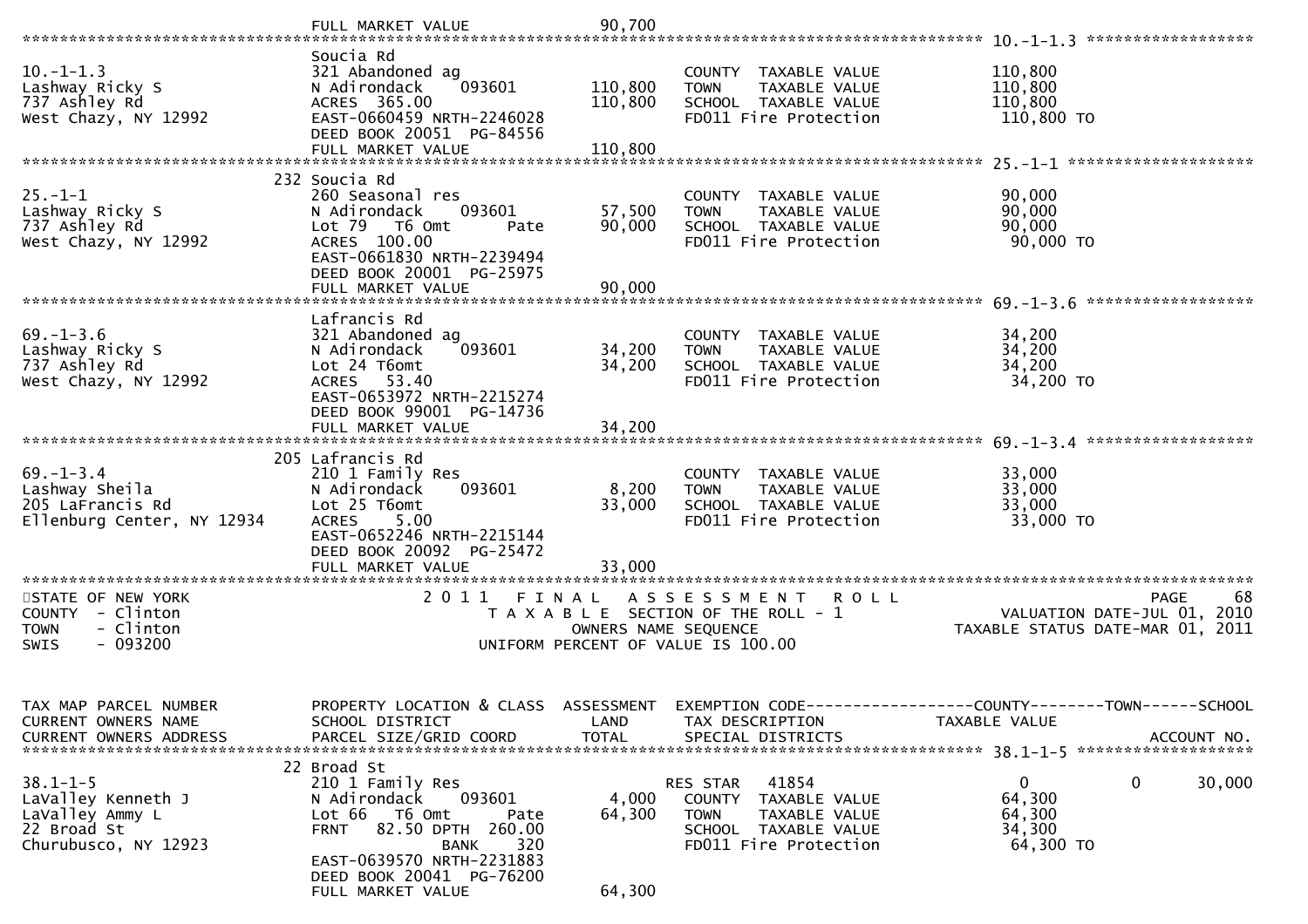| $69. - 1 - 16$<br>Lavalley Lee R Jr                 | 6232 Rt 11<br>210 1 Family Res<br>093601<br>N Adirondack |                                       | WARCOMALL 41131<br>5,300 RES STAR | 41854                                 | 18,500<br>$\mathbf{0}$                                         | 18,500<br>0 | 0<br>30,000 |
|-----------------------------------------------------|----------------------------------------------------------|---------------------------------------|-----------------------------------|---------------------------------------|----------------------------------------------------------------|-------------|-------------|
| Lavalley Melinda S                                  | 1.05 BANK<br><b>ACRES</b><br>080                         | 74,000                                |                                   | COUNTY TAXABLE VALUE                  | 55,500                                                         |             |             |
| 6232 Rt 11                                          | EAST-0647522 NRTH-2212284                                |                                       | <b>TOWN</b>                       | TAXABLE VALUE                         | 55,500                                                         |             |             |
| Ellenburg Center, NY 12934                          | DEED BOOK 20092 PG-27679                                 |                                       |                                   | SCHOOL TAXABLE VALUE                  | 44,000                                                         |             |             |
|                                                     |                                                          |                                       |                                   |                                       |                                                                |             |             |
|                                                     |                                                          |                                       |                                   |                                       |                                                                |             |             |
|                                                     | 348-328 Number 5 Rd                                      |                                       |                                   |                                       |                                                                |             |             |
| $81. - 1 - 2.1$<br>Lavalley Leo E                   | 210 1 Family Res<br>163401<br>Chateaugay 1               | 8,700                                 | <b>TOWN</b>                       | COUNTY TAXABLE VALUE<br>TAXABLE VALUE | 10,000<br>10,000                                               |             |             |
| PO Box 569                                          | Lot 30 T6 Omt<br>Pate                                    | 10,000                                |                                   | SCHOOL TAXABLE VALUE                  | 10,000                                                         |             |             |
| Chateaugay, NY 12920                                | <b>ACRES</b><br>5.60                                     |                                       |                                   | FD011 Fire Protection                 | 10,000 TO                                                      |             |             |
|                                                     | EAST-0622573 NRTH-2206182                                |                                       |                                   |                                       |                                                                |             |             |
|                                                     | DEED BOOK 20092 PG-29015                                 |                                       |                                   |                                       |                                                                |             |             |
|                                                     |                                                          |                                       |                                   |                                       |                                                                |             |             |
|                                                     |                                                          |                                       |                                   |                                       |                                                                |             |             |
|                                                     | Lost Nation Rd                                           |                                       |                                   |                                       |                                                                |             |             |
| $21. - 1 - 12.2$<br>Law Bruce L                     | $314$ Rural vac<10<br>093601<br>N Adirondack             | 12,200                                | <b>TOWN</b>                       | COUNTY TAXABLE VALUE<br>TAXABLE VALUE | 12,200<br>12,200                                               |             |             |
| 7 Leo J Ln                                          | Lot 72 T6omt                                             | 12,200                                |                                   | SCHOOL TAXABLE VALUE                  | 12,200                                                         |             |             |
| Manchester, CT 06042-8304                           | ACRES 10.00                                              |                                       |                                   | FD011 Fire Protection                 | 12,200 TO                                                      |             |             |
|                                                     | EAST-0622161 NRTH-2234849                                |                                       |                                   |                                       |                                                                |             |             |
|                                                     | DEED BOOK 898<br>$PG-81$                                 |                                       |                                   |                                       |                                                                |             |             |
|                                                     | FULL MARKET VALUE                                        | 12,200                                |                                   |                                       |                                                                |             |             |
|                                                     |                                                          |                                       |                                   |                                       |                                                                |             |             |
| $52. - 1 - 9.32$                                    | Campbell Rd<br>321 Abandoned ag                          |                                       |                                   | COUNTY TAXABLE VALUE                  | 19,000                                                         |             |             |
| Lawrence Christopher                                | 163401<br>Chateaugay 1                                   | 19,000                                | <b>TOWN</b>                       | TAXABLE VALUE                         | 19,000                                                         |             |             |
| Lawrence David                                      | Lot 49 T6omt                                             | 19,000                                |                                   | SCHOOL TAXABLE VALUE                  | 19,000                                                         |             |             |
| Attn: Claire Nemcik                                 | ACRES 21.00                                              |                                       |                                   | FD011 Fire Protection                 | 19,000 TO                                                      |             |             |
| 2 Furnace Ct                                        | EAST-0628355 NRTH-2221867                                |                                       |                                   |                                       |                                                                |             |             |
| Thurmont, MD 21788                                  | DEED BOOK 938<br>$PG-24$                                 |                                       |                                   |                                       |                                                                |             |             |
|                                                     | FULL MARKET VALUE                                        | 19,000                                |                                   |                                       |                                                                |             |             |
| STATE OF NEW YORK                                   | 2011 FINAL                                               |                                       |                                   | ASSESSMENT ROLL                       |                                                                | PAGE        | 69          |
| COUNTY - Clinton                                    |                                                          | T A X A B L E SECTION OF THE ROLL - 1 |                                   |                                       | PAGE<br>VALUATION DATE-JUL 01,<br>TAYABLE CTATUS CODE          |             | 2010        |
| - Clinton<br><b>TOWN</b>                            |                                                          | OWNERS NAME SEQUENCE                  |                                   |                                       | TAXABLE STATUS DATE-MAR 01, 2011                               |             |             |
| $-093200$<br><b>SWIS</b>                            |                                                          | UNIFORM PERCENT OF VALUE IS 100.00    |                                   |                                       |                                                                |             |             |
|                                                     |                                                          |                                       |                                   |                                       |                                                                |             |             |
|                                                     |                                                          |                                       |                                   |                                       |                                                                |             |             |
|                                                     |                                                          |                                       |                                   |                                       | EXEMPTION CODE------------------COUNTY--------TOWN------SCHOOL |             |             |
| TAX MAP PARCEL NUMBER<br><b>CURRENT OWNERS NAME</b> | PROPERTY LOCATION & CLASS<br>SCHOOL DISTRICT             | ASSESSMENT<br>LAND                    | TAX DESCRIPTION                   |                                       | TAXABLE VALUE                                                  |             |             |
| <b>CURRENT OWNERS ADDRESS</b>                       | PARCEL SIZE/GRID COORD                                   | TOTAL                                 |                                   | SPECIAL DISTRICTS                     |                                                                |             | ACCOUNT NO. |
|                                                     |                                                          |                                       |                                   |                                       |                                                                |             |             |
|                                                     | Lagree Rd                                                |                                       |                                   |                                       |                                                                |             |             |
| $53. - 1 - 2$                                       | $314$ Rural vac<10                                       |                                       |                                   | COUNTY TAXABLE VALUE                  | 7,100                                                          |             |             |
| Leary Melvin F                                      | N Adirondack<br>093601                                   | 7,100                                 | <b>TOWN</b>                       | TAXABLE VALUE                         | 7,100                                                          |             |             |
| Leary Marilyn<br>2043 Saddle Path                   | Lot 47<br>T6 Omt<br>Pate                                 | 7,100                                 |                                   | SCHOOL TAXABLE VALUE                  | 7,100                                                          |             |             |
| Seaford, NY 11783                                   | 4.00<br><b>ACRES</b><br>EAST-0637667 NRTH-2225059        |                                       |                                   | FD011 Fire Protection                 | 7,100 TO                                                       |             |             |
|                                                     | DEED BOOK 515<br><b>PG-95</b>                            |                                       |                                   |                                       |                                                                |             |             |
|                                                     | FULL MARKET VALUE                                        | 7,100                                 |                                   |                                       |                                                                |             |             |
|                                                     |                                                          |                                       |                                   |                                       |                                                                |             |             |
|                                                     | 455 Merchia Rd                                           |                                       |                                   |                                       |                                                                |             |             |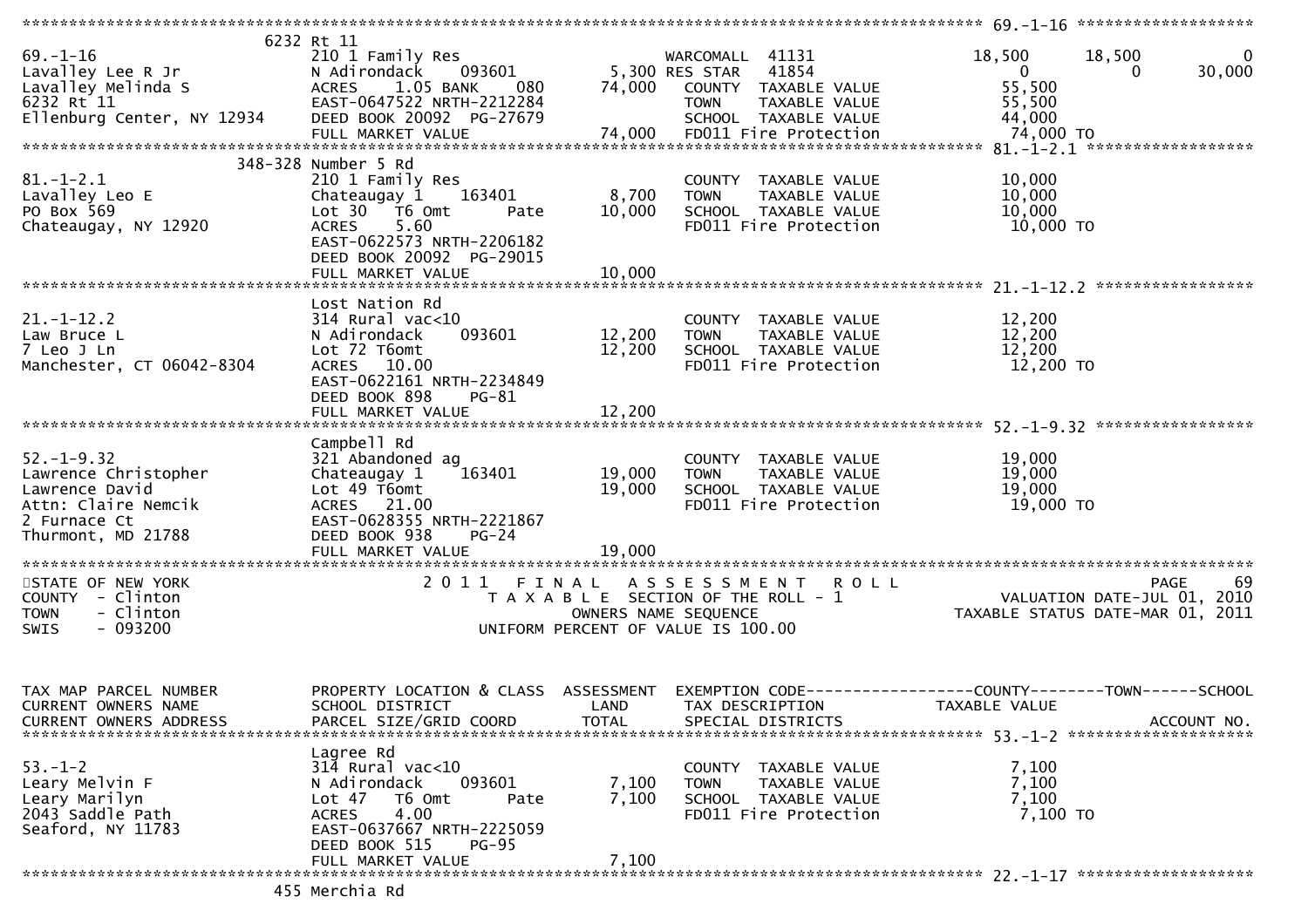| 173 Looby Rd<br>$38 - 1 - 18$<br>240 Rural res<br>41834<br>$\overline{0}$<br>0<br>60,100<br>SR STAR<br>093601<br>97,000<br>LeClair James D<br>N Adirondack<br>47,600<br>COUNTY TAXABLE VALUE<br>97,000<br>97,000<br>LeClair Eunice<br>Lot <sub>54</sub><br>T6 Omt<br>TAXABLE VALUE<br>Pate<br><b>TOWN</b><br>68.20<br>173 Looby Rd<br><b>ACRES</b><br>SCHOOL TAXABLE VALUE<br>36,900<br>EAST-0635192 NRTH-2229078<br>Churubusco, NY 12923-9704<br>FD011 Fire Protection<br>97,000 TO<br>DEED BOOK 561<br>PG-550<br>101-105 Santamore Rd<br>$\mathbf 0$<br>$\mathbf 0$<br>$7. - 1 - 31.2$<br>41854<br>30,000<br>271 Mfg housings<br>RES STAR<br>40,400<br>LeClair Life Use Susanna<br>Chateaugay 1<br>163401<br>3,300<br>COUNTY TAXABLE VALUE<br>40,400<br>Burgoyne Stephen J<br>88 T6omt<br>40,400<br><b>TOWN</b><br><b>TAXABLE VALUE</b><br>101 Santamore Rd<br>FRNT 150.00 DPTH 85.00<br>10,400<br>SCHOOL TAXABLE VALUE<br>FD011 Fire Protection<br>Churubusco, NY 12923<br>EAST-0627194 NRTH-2241818<br>40,400 TO<br>DEED BOOK 20102 PG-36068<br>40,400<br>FULL MARKET VALUE<br>Rt 189<br>5,220<br>$8. - 1 - 3.28$<br>314 Rural vac<10<br>AGRI DISTR 41720<br>5,220<br>5,220<br>Leclair Michael T<br>7,300<br>2,080<br>N Adirondack<br>093601<br>COUNTY TAXABLE VALUE<br>2,080<br>Leclair Mary L<br>Lot 86 T6omt<br>7,300<br><b>TOWN</b><br>TAXABLE VALUE<br>4.30<br>2,080<br>238 Liberty Pole Rd<br><b>ACRES</b><br>SCHOOL TAXABLE VALUE<br>Churubusco, NY 12923<br>EAST-0637870 NRTH-2243910<br>7,300 TO<br>FD011 Fire Protection<br>DEED BOOK 20001 PG-26490<br>7,300<br>FULL MARKET VALUE<br>MAY BE SUBJECT TO PAYMENT<br>UNDER AGDIST LAW TIL 2015<br>STATE OF NEW YORK<br>2011 FINAL<br>70<br>A S S E S S M E N T R O L L<br><b>PAGE</b><br>COUNTY - Clinton<br>T A X A B L E SECTION OF THE ROLL - 1<br>VALUATION DATE-JUL 01, 2010<br>- Clinton<br><b>TOWN</b><br>OWNERS NAME SEQUENCE<br>TAXABLE STATUS DATE-MAR 01, 2011<br>$-093200$<br>UNIFORM PERCENT OF VALUE IS 100.00<br>SWIS<br>PROPERTY LOCATION & CLASS<br>TAX MAP PARCEL NUMBER<br>ASSESSMENT<br>EXEMPTION CODE------------------COUNTY--------TOWN------SCHOOL<br>CURRENT OWNERS NAME<br>SCHOOL DISTRICT<br>LAND<br>TAX DESCRIPTION<br>TAXABLE VALUE<br>PARCEL SIZE/GRID COORD<br><b>TOTAL</b><br>ACCOUNT NO.<br><b>CURRENT OWNERS ADDRESS</b><br>SPECIAL DISTRICTS<br>149 Liberty Pole Rd<br>$8. -1 - 10.3$<br>270 Mfg housing<br>16,000<br><b>COUNTY</b><br>TAXABLE VALUE<br>093601<br>Leclair Michael T<br>N Adirondack<br>6,100<br>16,000<br>TAXABLE VALUE<br><b>TOWN</b><br>238 Liberty Pole Rd<br>Lot 86 T6omt<br>16,000<br>16,000<br>SCHOOL TAXABLE VALUE | $22. - 1 - 17$<br>LeClair Carol A<br>Monette Maynard N<br>6110 Rt 11<br>Ellenburg Center, NY 12934 | 270 Mfg housing<br>093601<br>N Adirondack<br>Lot 69<br>T6 Omt<br>Pate<br>9.70<br><b>ACRES</b><br>EAST-0627327 NRTH-2233638<br>DEED BOOK 20072 PG-8045<br>FULL MARKET VALUE | 12,000<br>27,000<br>27,000 | COUNTY TAXABLE VALUE<br>TAXABLE VALUE<br><b>TOWN</b><br>SCHOOL TAXABLE VALUE<br>FD011 Fire Protection | 27,000<br>27,000<br>27,000<br>27,000 TO |  |
|------------------------------------------------------------------------------------------------------------------------------------------------------------------------------------------------------------------------------------------------------------------------------------------------------------------------------------------------------------------------------------------------------------------------------------------------------------------------------------------------------------------------------------------------------------------------------------------------------------------------------------------------------------------------------------------------------------------------------------------------------------------------------------------------------------------------------------------------------------------------------------------------------------------------------------------------------------------------------------------------------------------------------------------------------------------------------------------------------------------------------------------------------------------------------------------------------------------------------------------------------------------------------------------------------------------------------------------------------------------------------------------------------------------------------------------------------------------------------------------------------------------------------------------------------------------------------------------------------------------------------------------------------------------------------------------------------------------------------------------------------------------------------------------------------------------------------------------------------------------------------------------------------------------------------------------------------------------------------------------------------------------------------------------------------------------------------------------------------------------------------------------------------------------------------------------------------------------------------------------------------------------------------------------------------------------------------------------------------------------------------------------------------------------------------------------------------------------------------------------------------------------------------------------------------------------------------------------------------------------------------------------|----------------------------------------------------------------------------------------------------|----------------------------------------------------------------------------------------------------------------------------------------------------------------------------|----------------------------|-------------------------------------------------------------------------------------------------------|-----------------------------------------|--|
|                                                                                                                                                                                                                                                                                                                                                                                                                                                                                                                                                                                                                                                                                                                                                                                                                                                                                                                                                                                                                                                                                                                                                                                                                                                                                                                                                                                                                                                                                                                                                                                                                                                                                                                                                                                                                                                                                                                                                                                                                                                                                                                                                                                                                                                                                                                                                                                                                                                                                                                                                                                                                                          |                                                                                                    |                                                                                                                                                                            |                            |                                                                                                       |                                         |  |
|                                                                                                                                                                                                                                                                                                                                                                                                                                                                                                                                                                                                                                                                                                                                                                                                                                                                                                                                                                                                                                                                                                                                                                                                                                                                                                                                                                                                                                                                                                                                                                                                                                                                                                                                                                                                                                                                                                                                                                                                                                                                                                                                                                                                                                                                                                                                                                                                                                                                                                                                                                                                                                          |                                                                                                    |                                                                                                                                                                            |                            |                                                                                                       |                                         |  |
|                                                                                                                                                                                                                                                                                                                                                                                                                                                                                                                                                                                                                                                                                                                                                                                                                                                                                                                                                                                                                                                                                                                                                                                                                                                                                                                                                                                                                                                                                                                                                                                                                                                                                                                                                                                                                                                                                                                                                                                                                                                                                                                                                                                                                                                                                                                                                                                                                                                                                                                                                                                                                                          |                                                                                                    |                                                                                                                                                                            |                            |                                                                                                       |                                         |  |
|                                                                                                                                                                                                                                                                                                                                                                                                                                                                                                                                                                                                                                                                                                                                                                                                                                                                                                                                                                                                                                                                                                                                                                                                                                                                                                                                                                                                                                                                                                                                                                                                                                                                                                                                                                                                                                                                                                                                                                                                                                                                                                                                                                                                                                                                                                                                                                                                                                                                                                                                                                                                                                          |                                                                                                    |                                                                                                                                                                            |                            |                                                                                                       |                                         |  |
|                                                                                                                                                                                                                                                                                                                                                                                                                                                                                                                                                                                                                                                                                                                                                                                                                                                                                                                                                                                                                                                                                                                                                                                                                                                                                                                                                                                                                                                                                                                                                                                                                                                                                                                                                                                                                                                                                                                                                                                                                                                                                                                                                                                                                                                                                                                                                                                                                                                                                                                                                                                                                                          |                                                                                                    |                                                                                                                                                                            |                            |                                                                                                       |                                         |  |
|                                                                                                                                                                                                                                                                                                                                                                                                                                                                                                                                                                                                                                                                                                                                                                                                                                                                                                                                                                                                                                                                                                                                                                                                                                                                                                                                                                                                                                                                                                                                                                                                                                                                                                                                                                                                                                                                                                                                                                                                                                                                                                                                                                                                                                                                                                                                                                                                                                                                                                                                                                                                                                          |                                                                                                    |                                                                                                                                                                            |                            |                                                                                                       |                                         |  |
|                                                                                                                                                                                                                                                                                                                                                                                                                                                                                                                                                                                                                                                                                                                                                                                                                                                                                                                                                                                                                                                                                                                                                                                                                                                                                                                                                                                                                                                                                                                                                                                                                                                                                                                                                                                                                                                                                                                                                                                                                                                                                                                                                                                                                                                                                                                                                                                                                                                                                                                                                                                                                                          |                                                                                                    |                                                                                                                                                                            |                            |                                                                                                       |                                         |  |
|                                                                                                                                                                                                                                                                                                                                                                                                                                                                                                                                                                                                                                                                                                                                                                                                                                                                                                                                                                                                                                                                                                                                                                                                                                                                                                                                                                                                                                                                                                                                                                                                                                                                                                                                                                                                                                                                                                                                                                                                                                                                                                                                                                                                                                                                                                                                                                                                                                                                                                                                                                                                                                          |                                                                                                    |                                                                                                                                                                            |                            |                                                                                                       |                                         |  |
|                                                                                                                                                                                                                                                                                                                                                                                                                                                                                                                                                                                                                                                                                                                                                                                                                                                                                                                                                                                                                                                                                                                                                                                                                                                                                                                                                                                                                                                                                                                                                                                                                                                                                                                                                                                                                                                                                                                                                                                                                                                                                                                                                                                                                                                                                                                                                                                                                                                                                                                                                                                                                                          |                                                                                                    |                                                                                                                                                                            |                            |                                                                                                       |                                         |  |
|                                                                                                                                                                                                                                                                                                                                                                                                                                                                                                                                                                                                                                                                                                                                                                                                                                                                                                                                                                                                                                                                                                                                                                                                                                                                                                                                                                                                                                                                                                                                                                                                                                                                                                                                                                                                                                                                                                                                                                                                                                                                                                                                                                                                                                                                                                                                                                                                                                                                                                                                                                                                                                          |                                                                                                    |                                                                                                                                                                            |                            |                                                                                                       |                                         |  |
| EAST-0641362 NRTH-2244307<br>DEED BOOK 833<br>$PG-230$                                                                                                                                                                                                                                                                                                                                                                                                                                                                                                                                                                                                                                                                                                                                                                                                                                                                                                                                                                                                                                                                                                                                                                                                                                                                                                                                                                                                                                                                                                                                                                                                                                                                                                                                                                                                                                                                                                                                                                                                                                                                                                                                                                                                                                                                                                                                                                                                                                                                                                                                                                                   | Churubusco, NY 12923                                                                               | 2.40<br><b>ACRES</b>                                                                                                                                                       |                            | FD011 Fire Protection                                                                                 | 16,000 TO                               |  |
| 16,000<br>FULL MARKET VALUE<br>hiherty Pole Rd                                                                                                                                                                                                                                                                                                                                                                                                                                                                                                                                                                                                                                                                                                                                                                                                                                                                                                                                                                                                                                                                                                                                                                                                                                                                                                                                                                                                                                                                                                                                                                                                                                                                                                                                                                                                                                                                                                                                                                                                                                                                                                                                                                                                                                                                                                                                                                                                                                                                                                                                                                                           |                                                                                                    |                                                                                                                                                                            |                            |                                                                                                       |                                         |  |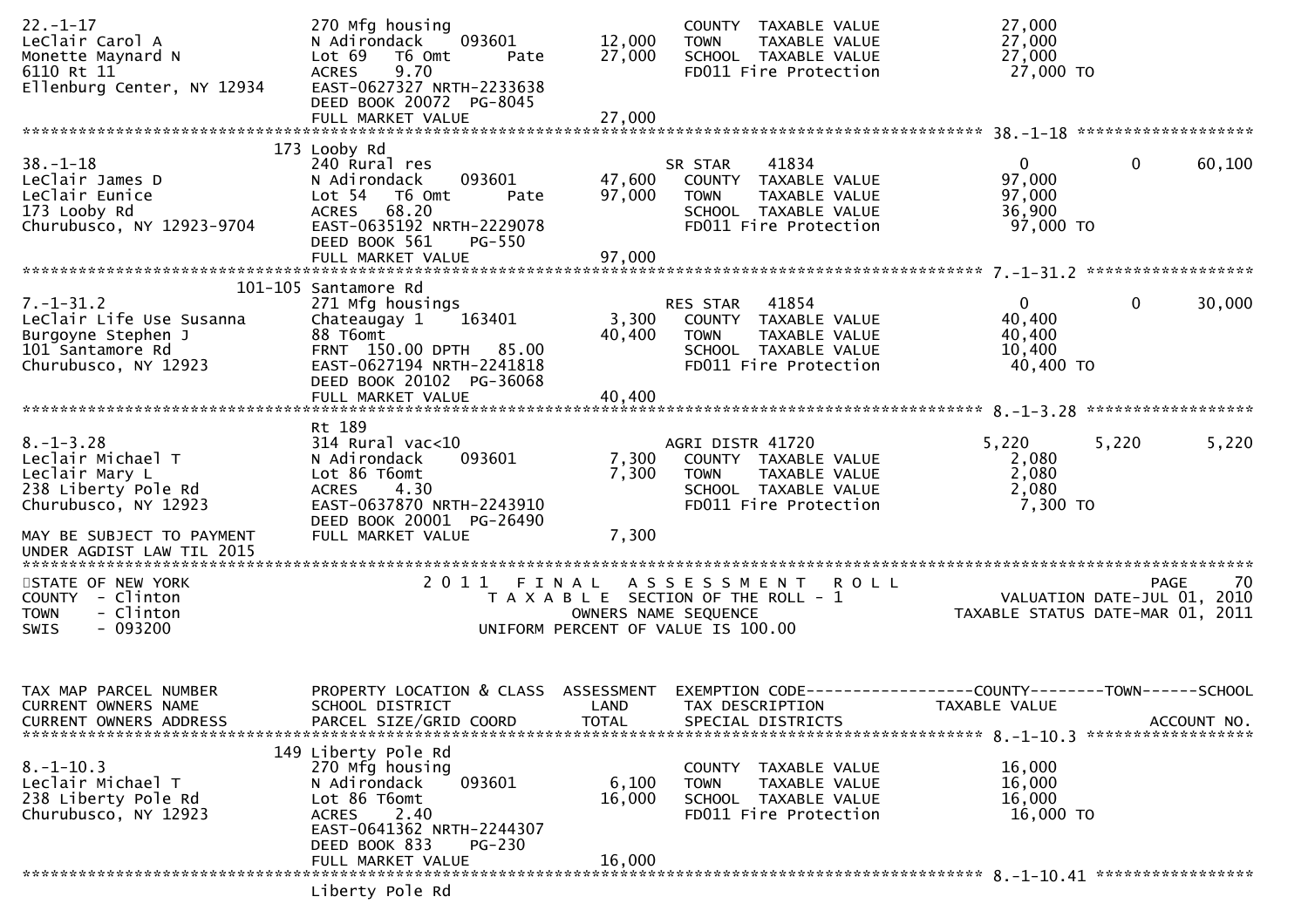| $8. -1 - 10.41$<br>Leclair Michael T<br>Leclair Mary Lou<br>238 Liberty Pole Rd<br>Churubusco, NY 12923<br>MAY BE SUBJECT TO PAYMENT                                                                             | 105 Vac farmland<br>N Adirondack<br>093601<br>Lot 86 T6omt<br>ACRES 33.40<br>EAST-0641459 NRTH-2242765<br>DEED BOOK 20001 PG-21657<br>FULL MARKET VALUE                                   | 28,400<br>28,400<br>28,400 | AGRI DISTR 41720<br>COUNTY TAXABLE VALUE<br><b>TOWN</b><br>TAXABLE VALUE<br>SCHOOL TAXABLE VALUE<br>FD011 Fire Protection                                                                                        | 12,517<br>15,883<br>15,883<br>15,883<br>28,400 TO                                           | 12,517<br>12,517                                                                                                 |    |
|------------------------------------------------------------------------------------------------------------------------------------------------------------------------------------------------------------------|-------------------------------------------------------------------------------------------------------------------------------------------------------------------------------------------|----------------------------|------------------------------------------------------------------------------------------------------------------------------------------------------------------------------------------------------------------|---------------------------------------------------------------------------------------------|------------------------------------------------------------------------------------------------------------------|----|
| UNDER AGDIST LAW TIL 2015                                                                                                                                                                                        |                                                                                                                                                                                           |                            |                                                                                                                                                                                                                  |                                                                                             |                                                                                                                  |    |
| $8. - 1 - 12.1$<br>LeClair Michael T<br>LeClair Mary Lou<br>Attn: JoEllen LeClair Life Lea ACRES 141.13<br>238 Liberty Pole Rd<br>Churubusco, NY 12923<br>MAY BE SUBJECT TO PAYMENT<br>UNDER AGDIST LAW TIL 2016 | 238/239 Liberty Pole Rd<br>112 Dairy farm<br>N Adirondack<br>093601<br>Lot 85 T6 Omt<br>EAST-0644035 NRTH-2245340<br>DEED BOOK 20041 PG-72180<br>FULL MARKET VALUE                        | 308,500                    | 10 YR AGR 41700<br>97,100 10 YR AGR 41700<br>308,500 10 YR AGR 41700<br>10 YR AGR 41700<br>AGRI DISTR 41720<br>RES STAR<br>41854<br>COUNTY TAXABLE VALUE<br>TAXABLE VALUE<br><b>TOWN</b><br>SCHOOL TAXABLE VALUE | 1,000<br>4,413<br>10,965<br>3,231<br>36,487<br>$\mathbf 0$<br>252,404<br>252,404<br>222,404 | 1,000<br>1,000<br>4,413<br>4,413<br>10,965<br>10,965<br>3,231<br>3,231<br>36,487<br>36,487<br>30,000<br>$\Omega$ |    |
| $23. - 1 - 3$<br>Leclair Michael T<br>Leclair Patrick G<br>238 Liberty Pole Rd<br>Churubusco, NY 12923<br>MAY BE SUBJECT TO PAYMENT<br>UNDER AGDIST LAW TIL 2015                                                 | Rt 189<br>105 Vac farmland<br>N Adirondack<br>093601<br>Lot <sub>75</sub><br>T6 Omt<br>Pate<br>ACRES 115.30<br>EAST-0639321 NRTH-2240153<br>DEED BOOK 20001 PG-21629<br>FULL MARKET VALUE | 75,200<br>85,200<br>85,200 | AGRI DISTR 41720<br>COUNTY TAXABLE VALUE<br><b>TOWN</b><br>TAXABLE VALUE<br>SCHOOL TAXABLE VALUE<br>FD011 Fire Protection                                                                                        | 31,083<br>54,117<br>54,117<br>54,117<br>85,200 TO                                           | 31,083<br>31,083                                                                                                 |    |
| STATE OF NEW YORK<br>COUNTY - Clinton<br>- Clinton<br><b>TOWN</b><br>$-093200$<br><b>SWIS</b>                                                                                                                    | 2011                                                                                                                                                                                      |                            | FINAL ASSESSMENT ROLL<br>T A X A B L E SECTION OF THE ROLL - 1<br>OWNERS NAME SEQUENCE<br>UNIFORM PERCENT OF VALUE IS 100.00                                                                                     |                                                                                             | <b>PAGE</b><br>VALUATION DATE-JUL 01, 2010<br>TAXABLE STATUS DATE-MAR 01, 2011                                   | 71 |
| TAX MAP PARCEL NUMBER<br>CURRENT OWNERS NAME                                                                                                                                                                     | PROPERTY LOCATION & CLASS<br>SCHOOL DISTRICT                                                                                                                                              | ASSESSMENT<br>LAND         | TAX DESCRIPTION                                                                                                                                                                                                  | TAXABLE VALUE                                                                               |                                                                                                                  |    |
| $23. - 1 - 15.21$<br>Leclair Michael T<br>Leclair Mary Lou<br>238 Liberty Pole Rd<br>Churubusco, NY 12923<br>MAY BE SUBJECT TO PAYMENT<br>UNDER AGDIST LAW TIL 2015                                              | 871 Rt 189<br>105 Vac farmland<br>093601<br>N Adirondack<br>Lot 74 T6omt<br>37.00<br>ACRES<br>EAST-0637410 NRTH-2238086<br>DEED BOOK 20092 PG-22402<br>FULL MARKET VALUE                  | 30,400<br>30,400<br>30,400 | AGRI DISTR 41720<br>COUNTY TAXABLE VALUE<br><b>TOWN</b><br>TAXABLE VALUE<br>SCHOOL TAXABLE VALUE<br>FD011 Fire Protection                                                                                        | 9,643<br>20,757<br>20,757<br>20,757<br>30,400 TO                                            | 9,643<br>9,643                                                                                                   |    |
| $23 - 1 - 2$<br>Leclair Patrick<br>Leclair Julie<br>922 Rt 189                                                                                                                                                   | 922 Rt 189<br>210 1 Family Res<br>093601<br>N Adirondack<br>Lot 75 T6 Omt<br>Pate<br>FRNT 232.00 DPTH 177.00                                                                              | 5,100<br>100,700           | 41854<br>RES STAR<br>COUNTY TAXABLE VALUE<br>TAXABLE VALUE<br><b>TOWN</b><br>TAXABLE VALUE<br>SCHOOL                                                                                                             | 0<br>100,700<br>100,700<br>70,700                                                           | 0<br>30,000                                                                                                      |    |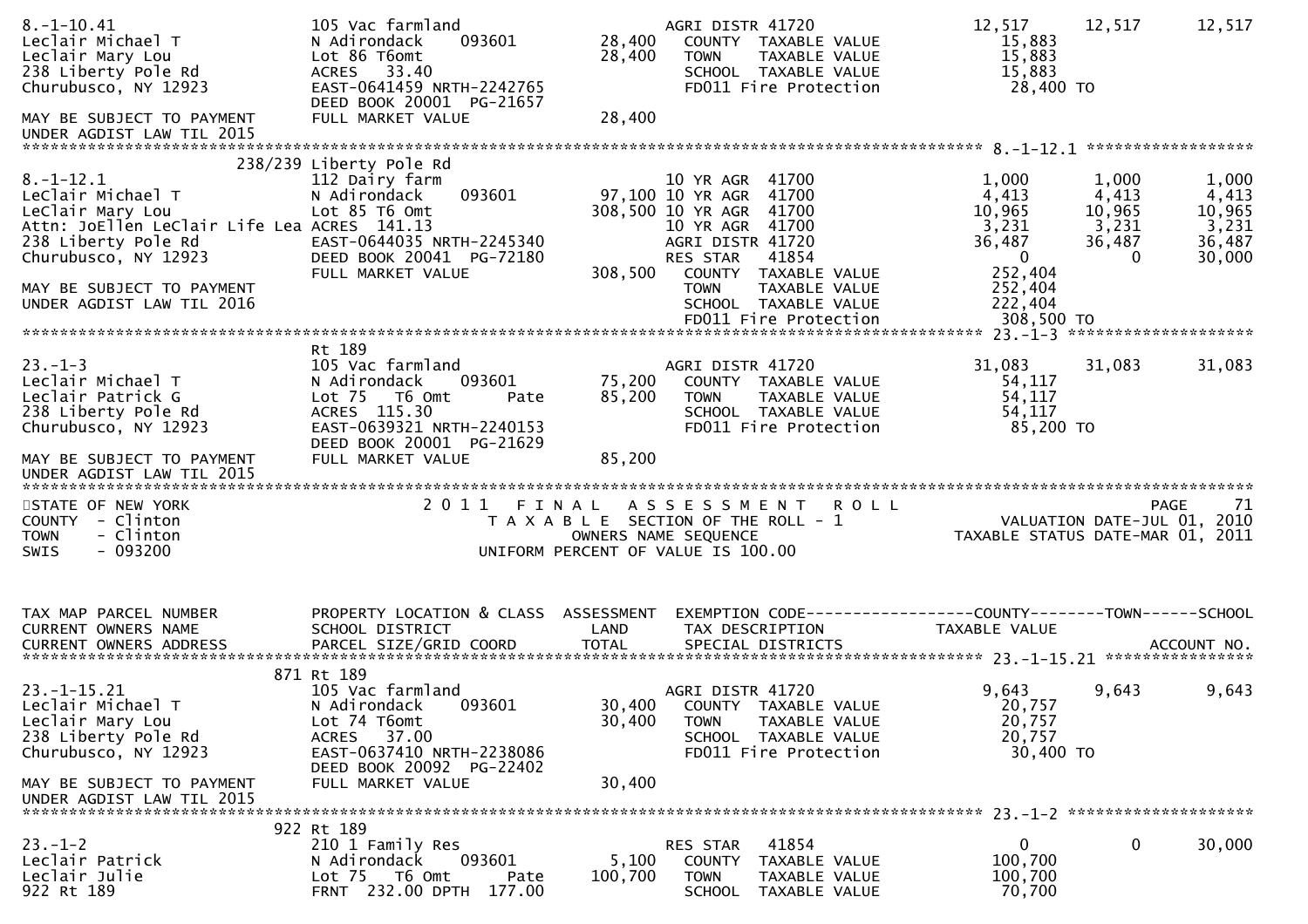| Churubusco, NY 12923                                                                             | EAST-0638259 NRTH-2239770<br>DEED BOOK 697<br>PG-196<br>FULL MARKET VALUE                                                                                                  | 100,700                     | FD011 Fire Protection                                                                                                                  | 100,700 TO                                                    |                                                                                           |
|--------------------------------------------------------------------------------------------------|----------------------------------------------------------------------------------------------------------------------------------------------------------------------------|-----------------------------|----------------------------------------------------------------------------------------------------------------------------------------|---------------------------------------------------------------|-------------------------------------------------------------------------------------------|
| $69. - 1 - 6$<br>LeClair Sherry<br>622 Webster St<br>Malone, NY 12953                            | Lafrancis Rd<br>321 Abandoned ag<br>093601<br>N Adirondack<br>Lot 24 T6 Omt<br>Pate<br>ACRES 127.00                                                                        | 25,400<br>25,400            | COUNTY TAXABLE VALUE<br><b>TOWN</b><br>TAXABLE VALUE<br>SCHOOL TAXABLE VALUE<br>FD011 Fire Protection                                  | 25,400<br>25,400<br>25,400<br>25,400 TO                       |                                                                                           |
|                                                                                                  | EAST-0657211 NRTH-2213783<br>DEED BOOK 20072 PG-2847                                                                                                                       |                             |                                                                                                                                        |                                                               |                                                                                           |
| $69. - 1 - 8.4$<br>LeClair Sherry<br>622 Webster St<br>Malone, NY 12953                          | Lafrancis Rd<br>920 Priv Hunt/Fi<br>093601<br>N Adirondack<br>Lot 24 T6omt<br>ACRES 158.20<br>EAST-0656060 NRTH-2215171<br>DEED BOOK 20072 PG-2846                         | 71,400<br>71,400            | COUNTY TAXABLE VALUE<br>TAXABLE VALUE<br>TOWN<br>SCHOOL TAXABLE VALUE<br>FD011 Fire Protection                                         | 71,400<br>71,400<br>71,400<br>71,400 TO                       |                                                                                           |
|                                                                                                  |                                                                                                                                                                            |                             |                                                                                                                                        |                                                               |                                                                                           |
| $67. - 1 - 14.2$<br>Leclair Toby<br>Leclair Cindy<br>251 Campbell Rd<br>Churubusco, NY 12923     | 251 Campbell Rd<br>210 1 Family Res<br>093601<br>N Adirondack<br>Lot 29 T6omt<br>ACRES 1.30<br>EAST-0630095 NRTH-2213105<br>DEED BOOK 773<br>$PG-111$<br>FULL MARKET VALUE | 5,200<br>151,800<br>151,800 | RES STAR 41854<br>COUNTY TAXABLE VALUE<br><b>TOWN</b><br>TAXABLE VALUE<br>SCHOOL TAXABLE VALUE<br>FD011 Fire Protection                | $\overline{0}$<br>151,800<br>151,800<br>121,800<br>151,800 TO | $\mathbf 0$<br>30,000                                                                     |
| STATE OF NEW YORK<br>COUNTY - Clinton<br>- Clinton<br><b>TOWN</b><br>$-093200$<br><b>SWIS</b>    |                                                                                                                                                                            |                             | 2011 FINAL ASSESSMENT<br>T A X A B L E SECTION OF THE ROLL - 1<br>OWNERS NAME SEQUENCE<br>UNIFORM PERCENT OF VALUE IS 100.00           | <b>ROLL</b>                                                   | 72<br>PAGE<br><br>10. VALUATION DATE-JUL 01, 2010<br>11. TAXABLE STATUS DATE-MAR 01, 2011 |
| TAX MAP PARCEL NUMBER<br>CURRENT OWNERS NAME                                                     | PROPERTY LOCATION & CLASS ASSESSMENT EXEMPTION CODE----------------COUNTY-------TOWN------SCHOOL<br>SCHOOL DISTRICT                                                        | LAND                        | TAX DESCRIPTION                                                                                                                        | TAXABLE VALUE                                                 |                                                                                           |
| $66. - 1 - 3.1$<br>Legault Nancy<br>Legault Loney C<br>699 Ryan Rd<br>Churubusco, NY 12923       | 699 Ryan Rd<br>210 1 Family Res<br>Chateaugay 1 163401<br>Lot 31 T6 Omt<br>Pate<br>FRNT 165.00 DPTH 132.00<br>EAST-0623893 NRTH-2215277<br>DEED BOOK 953<br>$PG-240$       | 46,100                      | RES STAR 41854<br>4,400 COUNTY TAXABLE VALUE<br><b>TOWN</b><br>TAXABLE VALUE<br>SCHOOL TAXABLE VALUE<br>FD011 Fire Protection          | $\mathbf{0}$<br>46,100<br>46,100<br>16,100<br>46,100 TO       | $\mathbf 0$<br>30,000                                                                     |
|                                                                                                  | FULL MARKET VALUE                                                                                                                                                          | 46,100                      |                                                                                                                                        |                                                               |                                                                                           |
|                                                                                                  | 229-231 Merchia Rd                                                                                                                                                         |                             |                                                                                                                                        |                                                               |                                                                                           |
| $22. - 1 - 10$<br>Lesniak Lucien J<br>Lesniak Victoria<br>229 Merchia Rd<br>Churubusco, NY 12923 | 240 Rural res<br>093601<br>N Adirondack<br>Lot 68<br>T6 Omt<br>Pate<br>ACRES 92.60<br>EAST-0632486 NRTH-2233955                                                            | 136,400                     | AGRI DISTR 41720<br>41854<br>64,900 RES STAR<br>COUNTY TAXABLE VALUE<br><b>TOWN</b><br>TAXABLE VALUE<br><b>SCHOOL</b><br>TAXABLE VALUE | 33,458<br>$\mathbf{0}$<br>102,942<br>102,942<br>72,942        | 33,458<br>33,458<br>30,000<br>0                                                           |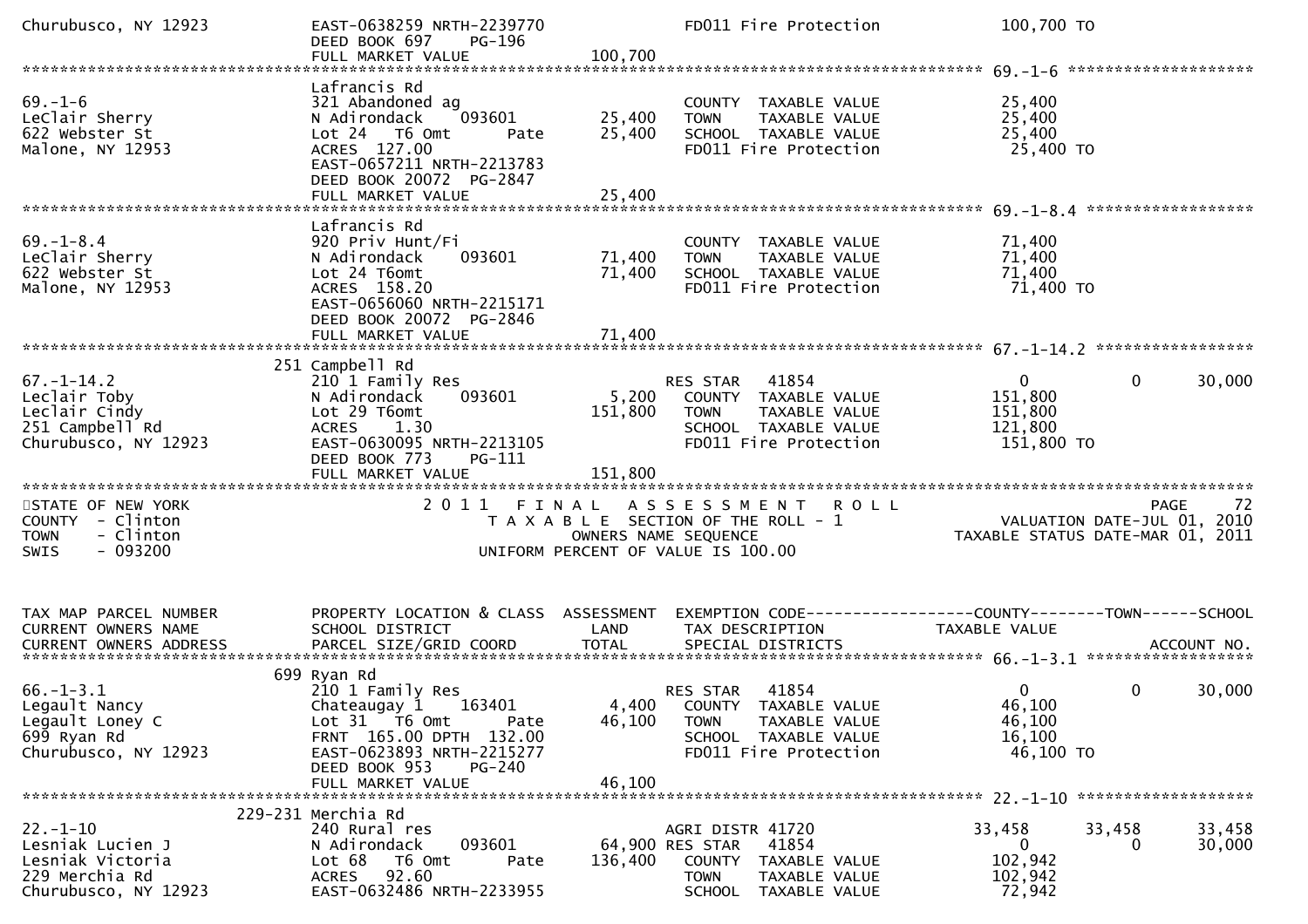| MAY BE SUBJECT TO PAYMENT<br>UNDER AGDIST LAW TIL 2015                                                                                        | DEED BOOK 20041 PG-76008<br>FULL MARKET VALUE                                                                                                                                                 | 136,400                    | FD011 Fire Protection                                                                                                             | 136,400 TO                                                 |                                                                                      |
|-----------------------------------------------------------------------------------------------------------------------------------------------|-----------------------------------------------------------------------------------------------------------------------------------------------------------------------------------------------|----------------------------|-----------------------------------------------------------------------------------------------------------------------------------|------------------------------------------------------------|--------------------------------------------------------------------------------------|
|                                                                                                                                               |                                                                                                                                                                                               |                            |                                                                                                                                   |                                                            |                                                                                      |
| $23. - 1 - 23$<br>Lesniak Lucien J<br>Lesniak Victoria L<br>229 Merchia Rd<br>Churubusco, NY 12923                                            | Merchia Rd<br>321 Abandoned ag<br>093601<br>N Adirondack<br>Lot $67$<br>T6 Omt<br>Pate<br>17.00<br><b>ACRES</b><br>EAST-0634358 NRTH-2234828<br>DEED BOOK 20082 PG-13001<br>FULL MARKET VALUE | 16,000<br>16,000<br>16,000 | COUNTY TAXABLE VALUE<br>TAXABLE VALUE<br><b>TOWN</b><br>SCHOOL TAXABLE VALUE<br>FD011 Fire Protection                             | 16,000<br>16,000<br>16,000<br>16,000 TO                    |                                                                                      |
|                                                                                                                                               |                                                                                                                                                                                               |                            |                                                                                                                                   |                                                            |                                                                                      |
| $68. - 1 - 6$<br>Lieber Robert<br>62 Randy Ln<br>Plainview, NY 11803                                                                          | Rt 11<br>321 Abandoned ag<br>093601<br>N Adirondack<br>Lot 35 T6 Omt<br>Pate<br>ACRES 118.30<br>EAST-0641981 NRTH-2215246<br>DEED BOOK 596<br>PG-668                                          | 61,500<br>61,500<br>61,500 | COUNTY TAXABLE VALUE<br>TAXABLE VALUE<br><b>TOWN</b><br>SCHOOL TAXABLE VALUE<br>FD011 Fire Protection                             | 61,500<br>61,500<br>61,500<br>61,500 TO                    |                                                                                      |
|                                                                                                                                               | FULL MARKET VALUE                                                                                                                                                                             |                            |                                                                                                                                   |                                                            |                                                                                      |
| $38.1 - 1 - 53$<br>Life Use Lagree Diane<br>Bushey Deborah<br>9 Summit Dr<br>Churubusco, NY 12922                                             | 9 Summit Dr<br>220 2 Family Res<br>093601<br>N Adirondack<br>Lot 66<br>T6 Omt<br>Pate<br>6.32<br><b>ACRES</b><br>EAST-0639672 NRTH-2231317<br>DEED BOOK 20102 PG-31949<br>FULL MARKET VALUE   | 9,300<br>92,000<br>92,000  | 41834<br>SR STAR<br>COUNTY TAXABLE VALUE<br><b>TOWN</b><br>TAXABLE VALUE<br>SCHOOL TAXABLE VALUE<br>FD011 Fire Protection         | $\mathbf{0}$<br>92,000<br>92,000<br>31,900<br>92,000 TO    | $\mathbf{0}$<br>60,100                                                               |
| 2011 FINAL ASSESSMENT                                                                                                                         |                                                                                                                                                                                               |                            |                                                                                                                                   |                                                            |                                                                                      |
| STATE OF NEW YORK<br>COUNTY - Clinton<br>- Clinton<br><b>TOWN</b><br>$-093200$<br>SWIS                                                        |                                                                                                                                                                                               | OWNERS NAME SEQUENCE       | <b>ROLL</b><br>T A X A B L E SECTION OF THE ROLL - 1<br>UNIFORM PERCENT OF VALUE IS 100.00                                        |                                                            | 73<br><b>PAGE</b><br>VALUATION DATE-JUL 01, 2010<br>TAXABLE STATUS DATE-MAR 01, 2011 |
| TAX MAP PARCEL NUMBER<br>CURRENT OWNERS NAME                                                                                                  | PROPERTY LOCATION & CLASS ASSESSMENT<br>SCHOOL DISTRICT                                                                                                                                       | LAND                       | TAX DESCRIPTION                                                                                                                   | TAXABLE VALUE                                              |                                                                                      |
| $67. - 1 - 2.5$<br>Living Partnership, LP Buettne N Adirondack<br>1626 Meadow Branch Ave<br>Winchester, VA 22601<br>MAY BE SUBJECT TO PAYMENT | 362 Campbell Rd<br>112 Dairy farm<br>093601<br>Lot 33 T6omt<br>ACRES 241.60<br>EAST-0631836 NRTH-2215734<br>DEED BOOK 20082 PG-20773                                                          | 193,100                    | AGRI DISTR 41720<br>135,000 COUNTY TAXABLE VALUE<br><b>TOWN</b><br>TAXABLE VALUE<br>SCHOOL TAXABLE VALUE<br>FD011 Fire Protection | 19,878<br>173,222<br>173,222<br>173,222<br>193,100 TO      | 19,878<br>19,878                                                                     |
|                                                                                                                                               |                                                                                                                                                                                               |                            |                                                                                                                                   |                                                            |                                                                                      |
| $67. - 1 - 2.4$<br>Locklin Shawn M<br>Locklin Heather L<br>345 Campbell Rd<br>Churubusco, NY 12923                                            | 345 Campbell Rd<br>240 Rural res<br>093601<br>N Adirondack<br>Lot 32 T6omt<br>ACRES 50.00 BANK<br>080<br>EAST-0628362 NRTH-2215146                                                            | 32,500<br>129,000          | 41854<br>RES STAR<br>COUNTY TAXABLE VALUE<br><b>TOWN</b><br>TAXABLE VALUE<br>SCHOOL TAXABLE VALUE<br>FD011 Fire Protection        | $\mathbf{0}$<br>129,000<br>129,000<br>99,000<br>129,000 TO | 0<br>30,000                                                                          |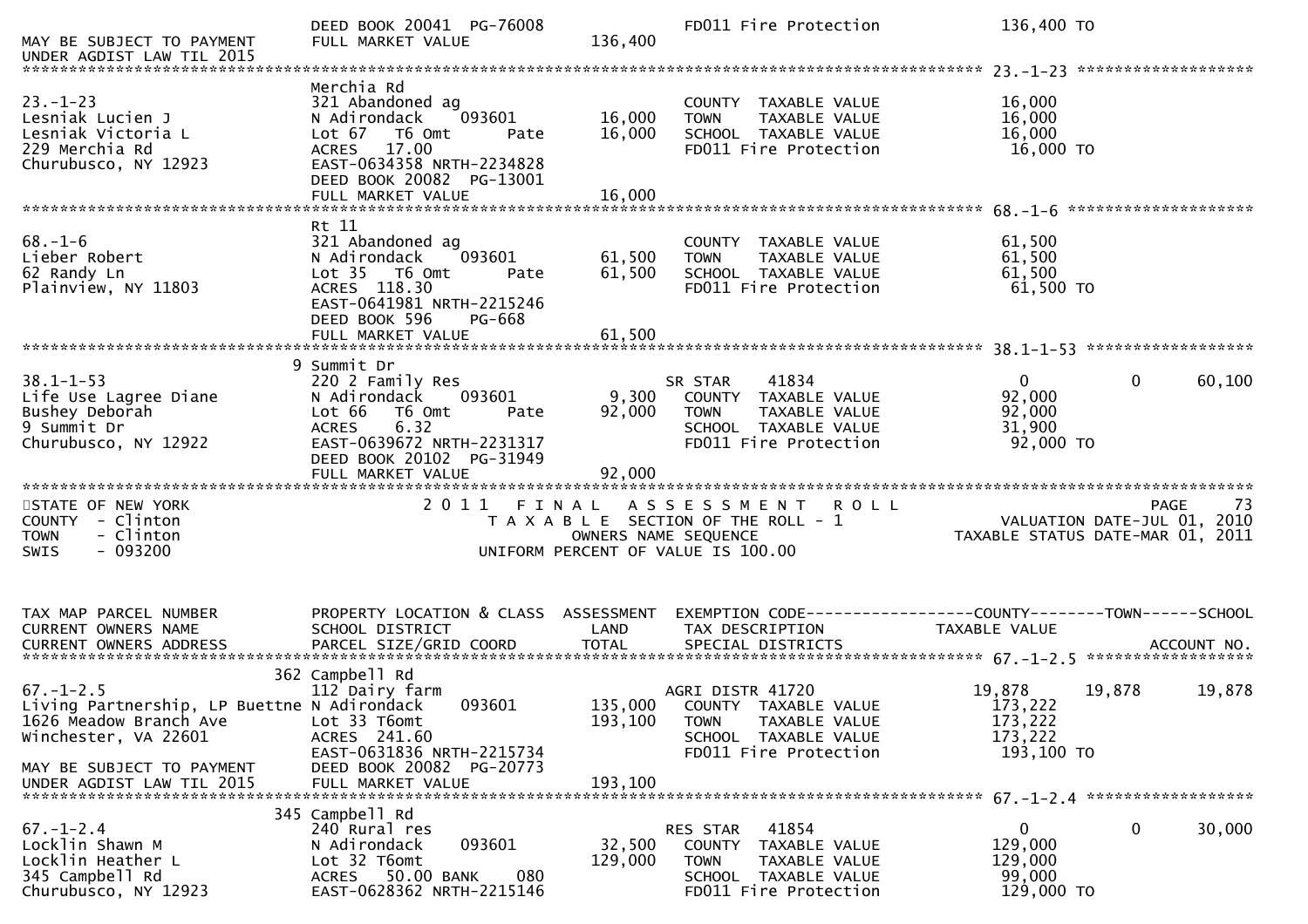|                                                                                                            | DEED BOOK 20011 PG-33448<br>FULL MARKET VALUE                                                                                                                                                         | 129,000                    |                                                                                                                                           |                                                                         | ******************** |
|------------------------------------------------------------------------------------------------------------|-------------------------------------------------------------------------------------------------------------------------------------------------------------------------------------------------------|----------------------------|-------------------------------------------------------------------------------------------------------------------------------------------|-------------------------------------------------------------------------|----------------------|
| $39 - 1 - 8$<br>Lopez Bartholomew<br>381 Rt 122<br>Constable, NY 12926                                     | Clinton Mills Rd<br>240 Rural res<br>093601<br>N Adirondack<br>Lot 56 T6omt<br>Lot 13 Rural Haven Est<br>ACRES 10.10<br>EAST-0649386 NRTH-2231763<br>DEED BOOK 20092 PG-25161<br>FULL MARKET VALUE    | 12,300<br>37,000<br>37,000 | COUNTY TAXABLE VALUE<br>TAXABLE VALUE<br><b>TOWN</b><br>SCHOOL TAXABLE VALUE<br>FD011 Fire Protection                                     | 37,000<br>37,000<br>37,000<br>37,000 TO                                 |                      |
|                                                                                                            | Rt 189                                                                                                                                                                                                |                            |                                                                                                                                           |                                                                         |                      |
| $38. - 1 - 9.1$<br>Lozano Carlos<br>Lozano Grace I<br>11820 NY Blvd<br>Jamaica, NY 11434                   | $314$ Rural vac<10<br>N Adirondack<br>093601<br>Lot 66<br>T6 Omt<br>Pate<br>3.60<br><b>ACRES</b><br>EAST-0639306 NRTH-2232134<br>DEED BOOK 621<br>PG-338                                              | 6,800<br>6,800             | COUNTY TAXABLE VALUE<br>TAXABLE VALUE<br><b>TOWN</b><br>SCHOOL TAXABLE VALUE<br>FD011 Fire Protection                                     | 6,800<br>6,800<br>6,800<br>6,800 TO                                     |                      |
|                                                                                                            | FULL MARKET VALUE                                                                                                                                                                                     | 6,800                      |                                                                                                                                           |                                                                         | ******************   |
| $38. - 1 - 9.2$<br>Lozano Carlos<br>Lozano Grace I<br>11820 NY Blvd<br>Jamaica, NY 11434                   | 603 Rt 189<br>210 1 Family Res<br>N Adirondack<br>093601<br>Lot 67 T6omt<br>ACRES 7.10<br>EAST-0638628 NRTH-2232097<br>DEED BOOK 592<br>$PG-349$<br>FULL MARKET VALUE                                 | 9,900<br>54,300<br>54,300  | COUNTY TAXABLE VALUE<br><b>TOWN</b><br>TAXABLE VALUE<br>SCHOOL TAXABLE VALUE<br>FD011 Fire Protection                                     | 54,300<br>54,300<br>54,300<br>54,300 TO                                 |                      |
| STATE OF NEW YORK<br>COUNTY - Clinton<br>- Clinton<br><b>TOWN</b><br>$-093200$<br><b>SWIS</b>              | 2011 FINAL                                                                                                                                                                                            |                            | A S S E S S M E N T<br><b>ROLL</b><br>T A X A B L E SECTION OF THE ROLL - 1<br>OWNERS NAME SEQUENCE<br>UNIFORM PERCENT OF VALUE IS 100.00 | VALUATION DATE-JUL 01, 2010<br>TAXABLE STATUS DATE-MAR 01, 2011         | 74<br>PAGE           |
|                                                                                                            |                                                                                                                                                                                                       |                            |                                                                                                                                           |                                                                         |                      |
| TAX MAP PARCEL NUMBER<br>CURRENT OWNERS NAME<br>CURRENT OWNERS ADDRESS                                     | PROPERTY LOCATION & CLASS ASSESSMENT<br>SCHOOL DISTRICT<br>PARCEL SIZE/GRID COORD                                                                                                                     | LAND<br><b>TOTAL</b>       | TAX DESCRIPTION<br>SPECIAL DISTRICTS                                                                                                      | TAXABLE VALUE                                                           | ACCOUNT NO.          |
| $69. - 1 - 13.1$<br>Lubold Cordone E<br>Lubold Kerry L<br>381 Burke-Belmont Townline Rd<br>Burke, NY 12917 | 6231 Rt 11<br>210 1 Family Res<br>093601<br>N Adirondack<br>Lot <sub>25</sub><br>T6 Omt<br>Pate<br>3.50<br><b>ACRES</b><br>EAST-0647466 NRTH-2211944<br>DEED BOOK 99001 PG-11337<br>FULL MARKET VALUE | 44,000<br>44,000           | 41854<br>RES STAR<br>7,000 COUNTY TAXABLE VALUE<br><b>TOWN</b><br>TAXABLE VALUE<br>SCHOOL TAXABLE VALUE<br>FD011 Fire Protection          | $\mathbf{0}$<br>$\mathbf{0}$<br>44,000<br>44,000<br>14,000<br>44,000 TO | 30,000               |
| $68. - 1 - 17.4$<br>Lynch Edward D<br>Parrott Raymond P<br>PO Box 31<br>Ellenburg Depot, NY 12935          | 288 Patnode Rd<br>240 Rural res<br>093601<br>N Adirondack<br>Lot 27 T6omt<br>ACRES 22.80<br>EAST-0637234 NRTH-2209920                                                                                 | 16,500<br>94,000           | COUNTY TAXABLE VALUE<br>TAXABLE VALUE<br><b>TOWN</b><br>SCHOOL TAXABLE VALUE<br>FD011 Fire Protection                                     | 94,000<br>94,000<br>94,000<br>94,000 TO                                 |                      |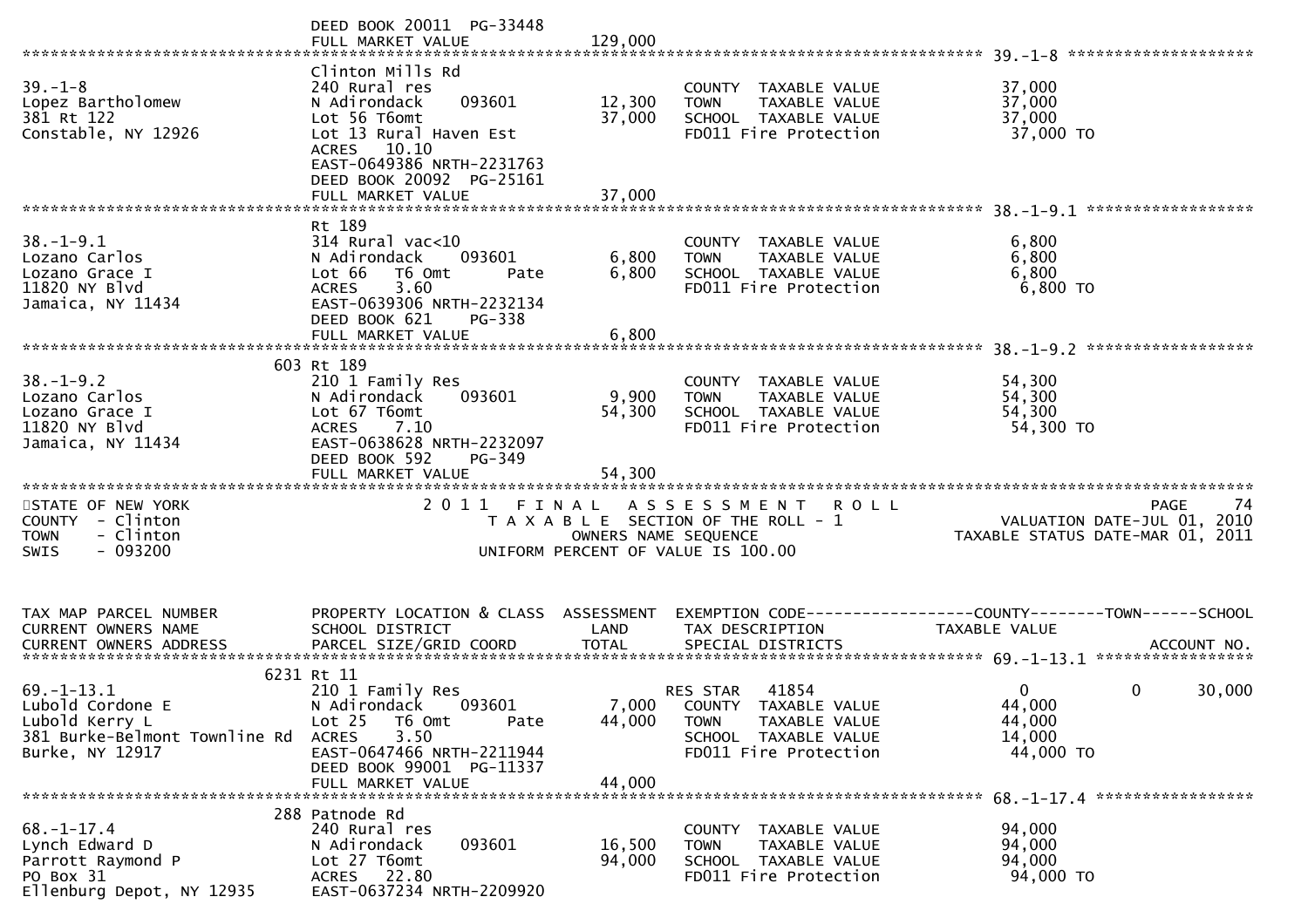|                                                                                                                                        | DEED BOOK 20031 PG-59756<br>FULL MARKET VALUE                                                                                                                                                        | 94,000                     |                                                                                                                   |                                                                                              |
|----------------------------------------------------------------------------------------------------------------------------------------|------------------------------------------------------------------------------------------------------------------------------------------------------------------------------------------------------|----------------------------|-------------------------------------------------------------------------------------------------------------------|----------------------------------------------------------------------------------------------|
| $54. - 2 - 17$<br>M & R Restorations Inc<br>2878 Church View Rd<br>Coopersburg, PA 18036                                               | Lafrancis Rd<br>321 Abandoned ag<br>093601<br>N Adirondack<br>Lot 44 T6 Omt<br>Survey Map 20061/99069 Lo<br>ACRES 50.18<br>EAST-0653362 NRTH-2221840<br>DEED BOOK 20062 PG-1479<br>FULL MARKET VALUE | 32,600<br>32,600<br>32,600 | COUNTY TAXABLE VALUE<br>TAXABLE VALUE<br><b>TOWN</b><br>SCHOOL TAXABLE VALUE<br>FD011 Fire Protection             | 32,600<br>32,600<br>32,600<br>32,600 TO                                                      |
| $23. - 1 - 22.212$<br>Macey Steven J<br>71 Pleasant Ridge Rd<br>Plattsburgh, NY 12901<br>PRIOR OWNER ON 3/01/2011<br>Dagley Patricia P | Off Rt 189<br>311 Res vac land<br>093601<br>N Adirondack<br>Lot 67 T6 Omt<br>FRNT 100.00 DPTH 200.00<br>EAST-0637546 NRTH-2234562<br>DEED BOOK 20112 PG-38907<br>FULL MARKET VALUE                   | 4,500<br>4,500<br>4,500    | COUNTY TAXABLE VALUE<br>TAXABLE VALUE<br><b>TOWN</b><br>SCHOOL TAXABLE VALUE<br>FD011 Fire Protection             | 4,500<br>4,500<br>4,500<br>4,500 TO                                                          |
| $23. - 1 - 22.213$<br>Macey Steven J<br>71 Pleasant Ridge Rd<br>Plattsburgh, NY 12901<br>PRIOR OWNER ON 3/01/2011                      | Off Rt 189<br>$314$ Rural vac<10<br>N Adirondack<br>093601<br>Lot 67 T6 Omt<br><b>ACRES</b><br>2.43<br>EAST-0637229 NRTH-2234525<br>DEED BOOK 20112 PG-38907                                         | 6,000<br>6,000             | COUNTY<br>TAXABLE VALUE<br><b>TOWN</b><br>TAXABLE VALUE<br>SCHOOL TAXABLE VALUE<br>FD011 Fire Protection          | ***************<br>6,000<br>6,000<br>6,000<br>6,000 TO                                       |
| STATE OF NEW YORK<br>COUNTY - Clinton<br>- Clinton<br><b>TOWN</b><br>$-093200$<br><b>SWIS</b>                                          | 2011 FINAL                                                                                                                                                                                           | OWNERS NAME SEQUENCE       | A S S E S S M E N T<br><b>ROLL</b><br>T A X A B L E SECTION OF THE ROLL - 1<br>UNIFORM PERCENT OF VALUE IS 100.00 | -75<br><b>PAGE</b><br>VALUATION DATE-JUL 01, 2010<br>TAXABLE STATUS DATE-MAR 01, 2011        |
| TAX MAP PARCEL NUMBER<br>CURRENT OWNERS NAME<br><b>CURRENT OWNERS ADDRESS</b>                                                          | PROPERTY LOCATION & CLASS ASSESSMENT<br>SCHOOL DISTRICT<br>PARCEL SIZE/GRID COORD                                                                                                                    | LAND<br><b>TOTAL</b>       | TAX DESCRIPTION<br>SPECIAL DISTRICTS                                                                              | EXEMPTION CODE-----------------COUNTY-------TOWN------SCHOOL<br>TAXABLE VALUE<br>ACCOUNT NO. |
| $23. - 1 - 22.272$<br>Macey Steven J<br>71 Pleasant Ridge Rd<br>Plattsburgh, NY 12901<br>PRIOR OWNER ON 3/01/2011<br>Carson Michael R  | 709 Rt 189<br>$314$ Rural vac<10<br>093601<br>N Adirondack<br>Lot 67 T60mt<br>1.30<br><b>ACRES</b><br>EAST-0638011 NRTH-2234622<br>DEED BOOK 20112 PG-38906<br>FULL MARKET VALUE                     | 5,200<br>5,200<br>5,200    | COUNTY TAXABLE VALUE<br><b>TOWN</b><br>TAXABLE VALUE<br>SCHOOL TAXABLE VALUE<br>FD011 Fire Protection             | 5,200<br>5,200<br>5,200<br>5,200 TO                                                          |
| $23. - 1 - 22.273$<br>Macey Steven J<br>71 Pleasant Ridge Rd<br>Plattsburgh, NY 12901                                                  | 709 Rt 189<br>270 Mfg housing<br>093601<br>N Adirondack<br>Lot 67 T60mt<br>1.30<br>ACRES<br>EAST-0637739 NRTH-2234589                                                                                | 5,200<br>30,000            | COUNTY TAXABLE VALUE<br>TAXABLE VALUE<br><b>TOWN</b><br>SCHOOL TAXABLE VALUE<br>FD011 Fire Protection             | 30,000<br>30,000<br>30,000<br>30,000 TO                                                      |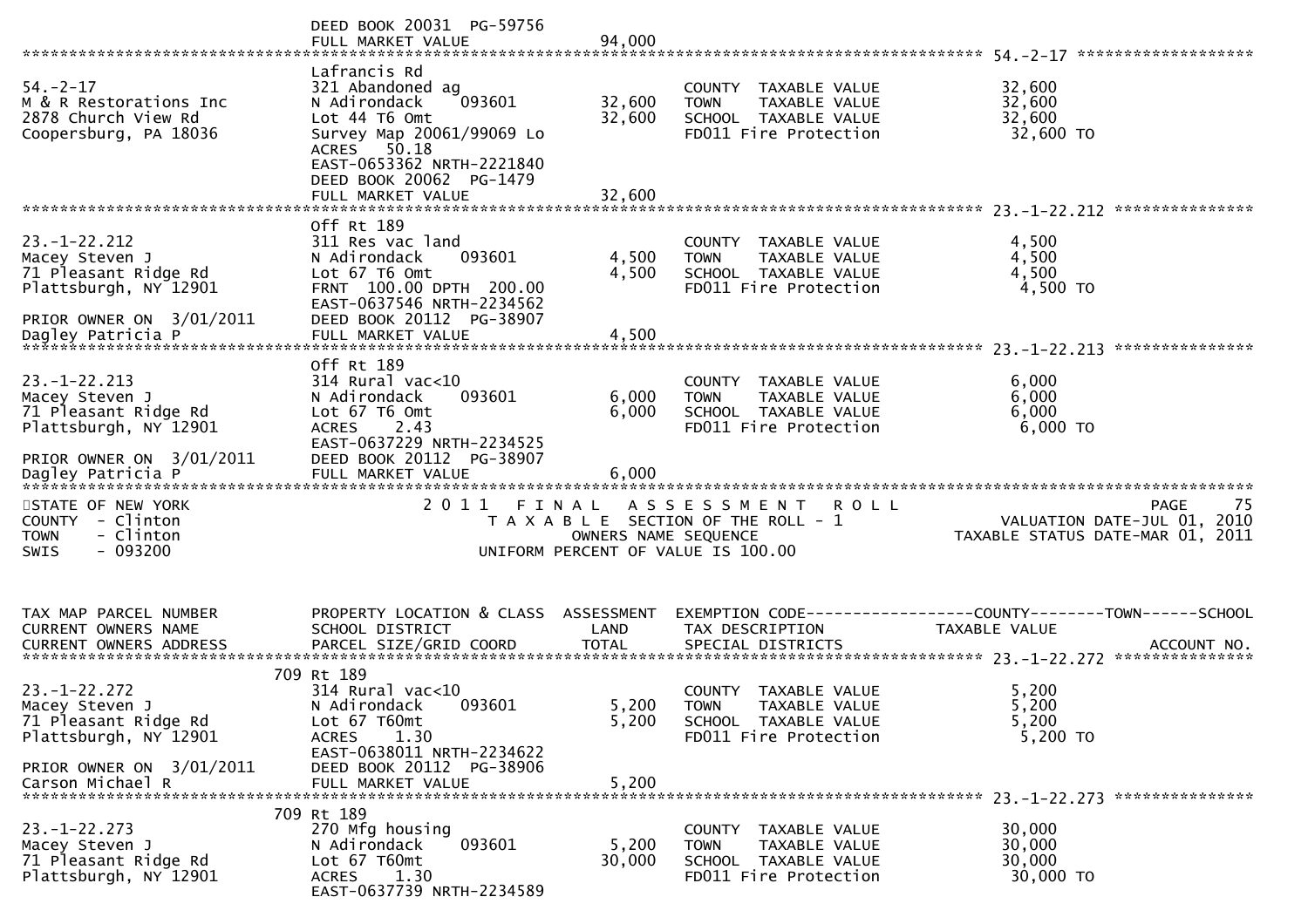| PRIOR OWNER ON 3/01/2011<br>Carson Michael R                                                      | DEED BOOK 20112 PG-38906<br>FULL MARKET VALUE                                                                                                                                                       | 30,000                     |                                                                                                              |                                                                                      |
|---------------------------------------------------------------------------------------------------|-----------------------------------------------------------------------------------------------------------------------------------------------------------------------------------------------------|----------------------------|--------------------------------------------------------------------------------------------------------------|--------------------------------------------------------------------------------------|
| $23. - 1 - 22.23$<br>Mack-Harris Edna<br>11418 NW 41st St<br>Coral Springs, FL 33605              | Jones Rd<br>321 Abandoned ag<br>093601<br>N Adirondack<br>Lot 67 T6omt<br>ACRES 17.60<br>EAST-0634633 NRTH-2233201<br>DEED BOOK 713<br>$PG-253$<br>FULL MARKET VALUE                                | 17,500<br>17,500<br>17,500 | COUNTY TAXABLE VALUE<br>TAXABLE VALUE<br><b>TOWN</b><br>SCHOOL TAXABLE VALUE<br>FD011 Fire Protection        | 17,500<br>17,500<br>17,500<br>17,500 TO                                              |
| $70. -2 - 1$<br>Maggy Donald P<br>14 Florence Jean Ln<br>Morrisonville, NY 12962                  | 255 Bombard Rd<br>$314$ Rural vac<10<br>093601<br>N Adirondack<br>Lot 23<br>T6 Omt<br>Pate<br>5.70<br><b>ACRES</b><br>EAST-0662818 NRTH-2217794<br>DEED BOOK 632<br>$PG-93$                         | 8,800<br>8,800             | COUNTY TAXABLE VALUE<br>TAXABLE VALUE<br><b>TOWN</b><br>SCHOOL TAXABLE VALUE<br>FD011 Fire Protection        | 8,800<br>8,800<br>8,800<br>8,800 TO                                                  |
| $21. - 1 - 1.3$<br>Magoon Matt<br>Magoon Bradley<br>Bradley Pond Rd<br>Ellenburg Center, NY 12934 | County Line Rd<br>260 Seasonal res<br>Chateaugay 1<br>163401<br>Lot 90 T6omt<br>ACRES 23.60<br>EAST-0615588 NRTH-2239417<br>DEED BOOK 20001 PG-22034<br>FULL MARKET VALUE                           | 19,300<br>22,800<br>22,800 | COUNTY TAXABLE VALUE<br>TAXABLE VALUE<br><b>TOWN</b><br>SCHOOL TAXABLE VALUE<br>FD011 Fire Protection        | 22,800<br>22,800<br>22,800<br>22,800 TO                                              |
| STATE OF NEW YORK<br>COUNTY - Clinton<br>- Clinton<br><b>TOWN</b><br>$-093200$<br><b>SWIS</b>     | 2011<br>FINAL                                                                                                                                                                                       | OWNERS NAME SEQUENCE       | A S S E S S M E N T R O L L<br>T A X A B L E SECTION OF THE ROLL - 1<br>UNIFORM PERCENT OF VALUE IS 100.00   | <b>PAGE</b><br>76<br>VALUATION DATE-JUL 01, 2010<br>TAXABLE STATUS DATE-MAR 01, 2011 |
| TAX MAP PARCEL NUMBER<br>CURRENT OWNERS NAME                                                      | PROPERTY LOCATION & CLASS ASSESSMENT<br>SCHOOL DISTRICT                                                                                                                                             | LAND                       | TAX DESCRIPTION                                                                                              | EXEMPTION CODE-----------------COUNTY--------TOWN------SCHOOL<br>TAXABLE VALUE       |
| $54. - 2 - 16$                                                                                    |                                                                                                                                                                                                     |                            |                                                                                                              |                                                                                      |
| Mahay Mark E<br>Mahay Heidi A<br>49 Steven Ct<br>Saratoga Springs, NY 12866                       | Lafrancis Rd<br>321 Abandoned ag<br>N Adirondack<br>093601<br>Lot 44 T6 Omt<br>Survey Map 20061/99069 Lo<br>ACRES 20.23<br>EAST-0651653 NRTH-2224499<br>DEED BOOK 20062 PG-808<br>FULL MARKET VALUE | 17,600<br>17,600<br>17,600 | COUNTY TAXABLE VALUE<br><b>TOWN</b><br><b>TAXABLE VALUE</b><br>SCHOOL TAXABLE VALUE<br>FD011 Fire Protection | 17,600<br>17,600<br>17,600<br>17,600 TO                                              |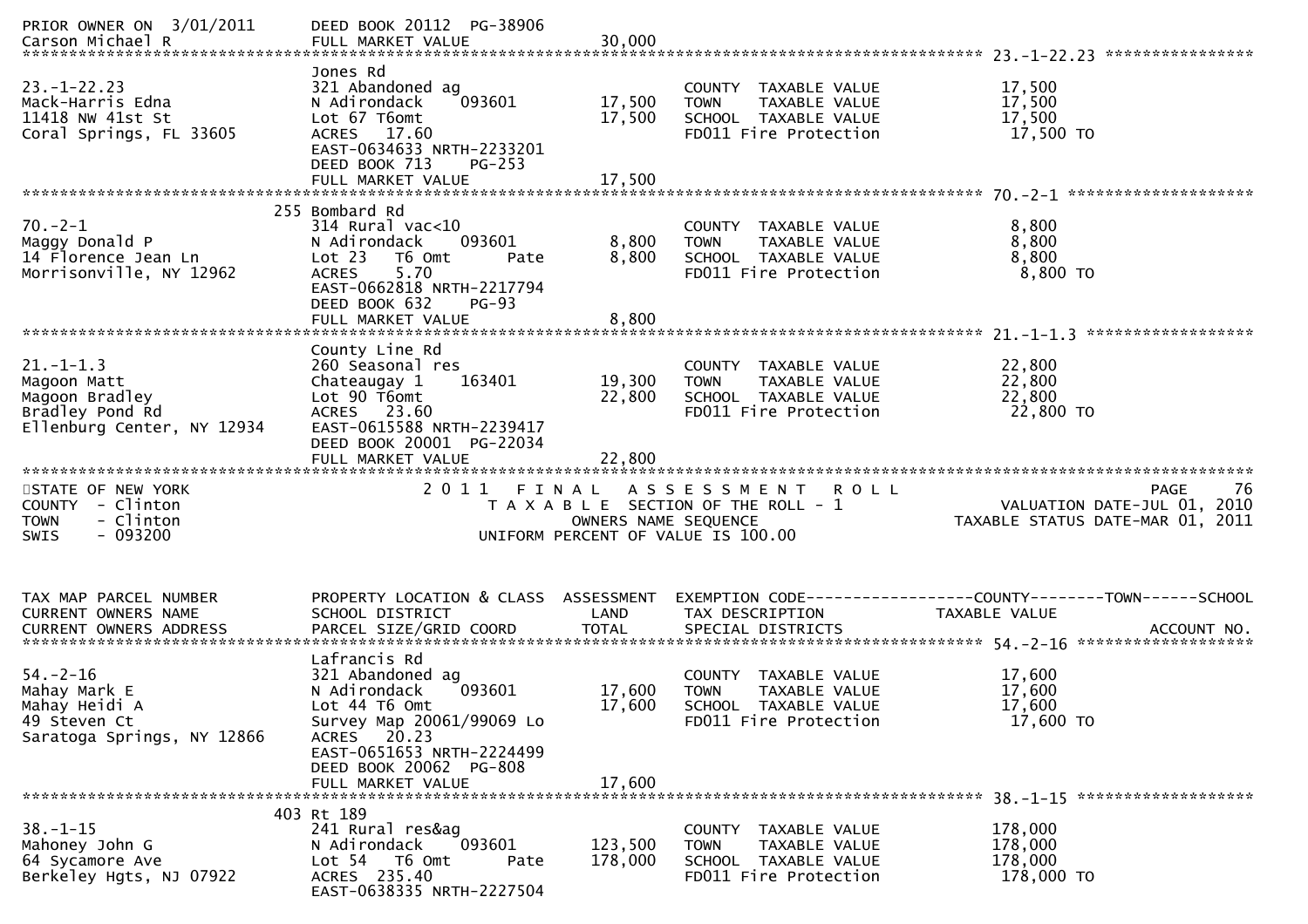|                                                                                                       | <b>PG-100</b><br>DEED BOOK 538                                                                                                                                                      |                            |                                                                                                                            |                                                                                                                          |        |
|-------------------------------------------------------------------------------------------------------|-------------------------------------------------------------------------------------------------------------------------------------------------------------------------------------|----------------------------|----------------------------------------------------------------------------------------------------------------------------|--------------------------------------------------------------------------------------------------------------------------|--------|
| $7. - 1 - 37$<br>Maibroda Wasyl<br>185 Santamore Rd<br>Churubusco, NY 12923                           | 185 Santamore Rd<br>270 Mfg housing<br>163401<br>Chateaugay 1<br>Lot 89 T6omt<br>ACRES 24.80<br>EAST-0624947 NRTH-2241373<br>DEED BOOK 617<br>PG-953<br>FULL MARKET VALUE           | 16,900<br>30,500<br>30,500 | COUNTY TAXABLE VALUE<br><b>TOWN</b><br>TAXABLE VALUE<br>SCHOOL TAXABLE VALUE<br>FD011 Fire Protection                      | 30,500<br>30,500<br>30,500<br>30,500 TO                                                                                  |        |
|                                                                                                       |                                                                                                                                                                                     |                            |                                                                                                                            |                                                                                                                          |        |
| $54. - 2 - 2$<br>Maille Scott<br>26 LaVoie Dr<br>Essex Junction, VT 05452                             | 350 Lafrancis Rd<br>260 Seasonal res<br>093601<br>N Adirondack<br>Lot 37 T6 Omt<br>Survey Map 20061/99069 Lo<br>ACRES 83.32<br>EAST-0653421 NRTH-2218249<br>DEED BOOK 20072 PG-6497 | 52,200<br>64,200           | COUNTY TAXABLE VALUE<br>TAXABLE VALUE<br><b>TOWN</b><br>SCHOOL TAXABLE VALUE<br>FD011 Fire Protection                      | 64,200<br>64,200<br>64,200<br>64,200 TO                                                                                  |        |
|                                                                                                       | FULL MARKET VALUE                                                                                                                                                                   | 64,200                     |                                                                                                                            |                                                                                                                          |        |
|                                                                                                       |                                                                                                                                                                                     |                            |                                                                                                                            |                                                                                                                          |        |
| $25. - 1 - 13.22$<br>Manor Brett D<br>125 Green Valley Rd<br>Ellenburg Depot, NY 12935                | 562 Clinton Mills Rd<br>210 1 Family Res<br>093601<br>N Adirondack<br>Lot 63 T6omt<br><b>ACRES</b><br>5.00<br>EAST-0658231 NRTH-2233581<br>DEED BOOK 20001 PG-21045                 | 8,200<br>133,000           | RES STAR<br>41854<br>COUNTY TAXABLE VALUE<br><b>TOWN</b><br>TAXABLE VALUE<br>SCHOOL TAXABLE VALUE<br>FD011 Fire Protection | $\overline{0}$<br>$\mathbf{0}$<br>133,000<br>133,000<br>103,000<br>133,000 TO                                            | 30,000 |
|                                                                                                       |                                                                                                                                                                                     |                            |                                                                                                                            |                                                                                                                          | 77     |
| STATE OF NEW YORK<br>COUNTY - Clinton<br>- Clinton<br><b>TOWN</b><br>- 093200<br><b>SWIS</b>          |                                                                                                                                                                                     | OWNERS NAME SEQUENCE       | 2011 FINAL ASSESSMENT ROLL<br>T A X A B L E SECTION OF THE ROLL - 1<br>UNIFORM PERCENT OF VALUE IS 100.00                  | <b>PAGE</b><br>VALUATION DATE-JUL $\overline{01}$ , 2010<br>TAXABLE STATUS DATE-MAR 01, 2011                             |        |
| TAX MAP PARCEL NUMBER<br><b>CURRENT OWNERS NAME</b>                                                   | SCHOOL DISTRICT                                                                                                                                                                     | LAND                       | TAX DESCRIPTION                                                                                                            | PROPERTY LOCATION & CLASS ASSESSMENT EXEMPTION CODE----------------COUNTY-------TOWN------SCHOOL<br><b>TAXABLE VALUE</b> |        |
| $53. - 1 - 12.3$<br>Marble River LLC<br>808 Travis St ste 700<br>Houston, TX 77002                    | Lagree Rd<br>321 Abandoned ag<br>093601<br>N Adirondack<br>Lot 45  T6 0mt<br>Pate<br>ACRES 100.00<br>EAST-0646535 NRTH-2225222<br>DEED BOOK 20082 PG-19515<br>FULL MARKET VALUE     | 21,700<br>21,700           | COUNTY TAXABLE VALUE<br>21,700 TOWN<br>TAXABLE VALUE<br>SCHOOL TAXABLE VALUE<br>FD011 Fire Protection                      | 21,700<br>21,700<br>21,700<br>21,700 TO                                                                                  |        |
|                                                                                                       | Rt 189                                                                                                                                                                              |                            |                                                                                                                            |                                                                                                                          |        |
| $53. - 1 - 13$<br>Marble River LLC<br>Attn: Horizon Wind Energy<br>808 Travis St<br>Houston, TX 77002 | 105 Vac farmland<br>093601<br>N Adirondack<br>Lot 46 T6 Omt<br>Pate<br>ACRES 212.40<br>EAST-0643904 NRTH-2224198                                                                    | 82,800<br>82,800           | COUNTY TAXABLE VALUE<br>TAXABLE VALUE<br><b>TOWN</b><br>SCHOOL TAXABLE VALUE<br>FD011 Fire Protection                      | 82,800<br>82,800<br>82,800<br>82,800 TO                                                                                  |        |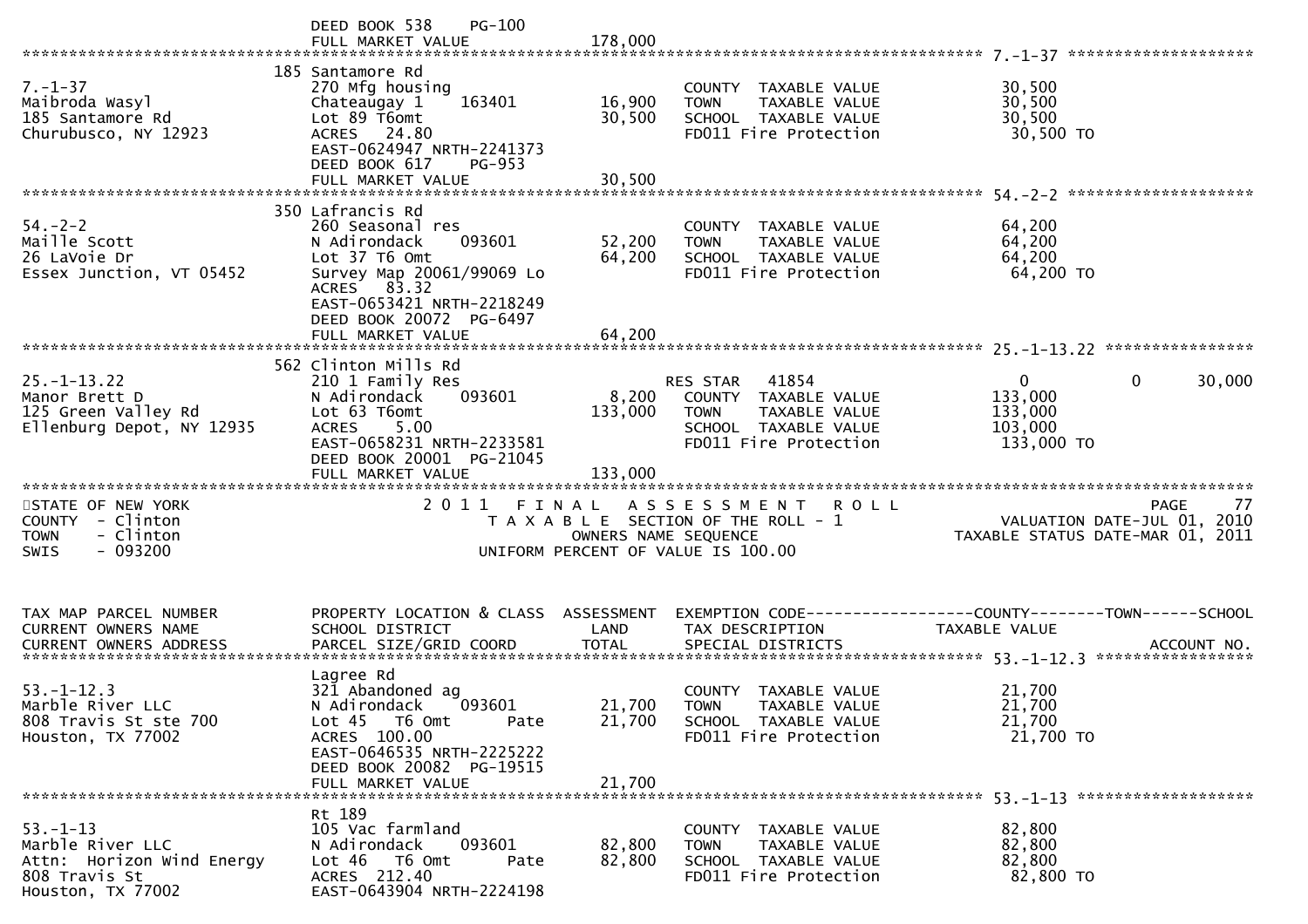|                                                                                              | DEED BOOK 20072 PG-11248<br>FULL MARKET VALUE                                                                                                                                                                    | 82,800                        |                                                                                                                                       |                                                                 |                   |
|----------------------------------------------------------------------------------------------|------------------------------------------------------------------------------------------------------------------------------------------------------------------------------------------------------------------|-------------------------------|---------------------------------------------------------------------------------------------------------------------------------------|-----------------------------------------------------------------|-------------------|
| $53. - 1 - 14$<br>Marble River LLC<br>808 Travis St Ste 700<br>Houston, TX 77002             | 174 Rt 189<br>112 Dairy farm<br>093601<br>N Adirondack<br>Lot 46<br>T6 Omt<br>Pate<br>ACRES 432.50<br>EAST-0642347 NRTH-2220999<br>DEED BOOK 20082 PG-14331<br>FULL MARKET VALUE                                 | 180,700<br>455,000<br>455,000 | 483A EX<br>42100<br>COUNTY TAXABLE VALUE<br><b>TOWN</b><br>TAXABLE VALUE<br>SCHOOL TAXABLE VALUE<br>FD011 Fire Protection<br>5,300 EX | 5,300<br>5,300<br>449,700<br>449,700<br>449,700<br>449,700 TO   | 5,300             |
|                                                                                              |                                                                                                                                                                                                                  |                               |                                                                                                                                       |                                                                 |                   |
| $68. - 1 - 16.2$<br>Marble River LLC<br>808 Travis St Ste 700<br>Houston, TX 77002           | $214/216$ Patnode Rd<br>$314$ Rural vac<10<br>093601<br>N Adirondack<br>Lot 27 T6omt<br>survey map 20082/18301<br>Survey Map 20102/33421<br>ACRES 10.85<br>EAST-0636571 NRTH-2207926<br>DEED BOOK 20102 PG-33422 | 12,900<br>12,900              | COUNTY TAXABLE VALUE<br>TAXABLE VALUE<br>TOWN<br>SCHOOL TAXABLE VALUE<br>FD011 Fire Protection                                        | 12,900<br>12,900<br>12,900<br>12,900 TO                         |                   |
|                                                                                              | FULL MARKET VALUE                                                                                                                                                                                                | 12.900                        |                                                                                                                                       |                                                                 |                   |
|                                                                                              |                                                                                                                                                                                                                  |                               |                                                                                                                                       |                                                                 |                   |
| $68. - 1 - 17.1$<br>Marble River LLC<br>808 Travis St Ste 700<br>Houston, TX 77002           | Patnode Rd<br>321 Abandoned ag<br>N Adirondack<br>093601<br>Lot 27 76 0mt<br>Pate<br>ACRES 44.20<br>EAST-0637139 NRTH-2210493<br>DEED BOOK 20112 PG-38454<br>FULL MARKET VALUE                                   | 26,300<br>26,300<br>26,300    | COUNTY TAXABLE VALUE<br>TAXABLE VALUE<br><b>TOWN</b><br>SCHOOL TAXABLE VALUE<br>FD011 Fire Protection                                 | 26,300<br>26,300<br>26,300<br>26,300 TO                         |                   |
| STATE OF NEW YORK<br>COUNTY - Clinton<br>- Clinton<br><b>TOWN</b><br>$-093200$<br>SWIS       | 2011 FINAL                                                                                                                                                                                                       | OWNERS NAME SEQUENCE          | A S S E S S M E N T<br><b>ROLL</b><br>T A X A B L E SECTION OF THE ROLL - 1<br>UNIFORM PERCENT OF VALUE IS 100.00                     | VALUATION DATE-JUL 01, 2010<br>TAXABLE STATUS DATE-MAR 01, 2011 | 78<br><b>PAGE</b> |
| TAX MAP PARCEL NUMBER<br><b>CURRENT OWNERS NAME</b><br><b>CURRENT OWNERS ADDRESS</b>         | PROPERTY LOCATION & CLASS ASSESSMENT<br>SCHOOL DISTRICT<br>PARCEL SIZE/GRID COORD                                                                                                                                | LAND<br><b>TOTAL</b>          | EXEMPTION CODE-----------------COUNTY--------TOWN------SCHOOL<br>TAX DESCRIPTION<br>SPECIAL DISTRICTS                                 | TAXABLE VALUE                                                   | ACCOUNT NO.       |
| $51. - 1 - 13.11$<br>Marks Todd E<br>Marks Mary Anne<br>28 Lake St<br>Rouses Point, NY 12979 | 7544 Rt 11<br>260 Seasonal res<br>163401<br>Chateaugay 1<br>Lot 51 T6omt<br>4.30<br><b>ACRES</b><br>EAST-0620131 NRTH-2223258<br>DEED BOOK 20061 PG-97806<br>FULL MARKET VALUE                                   | 7,600<br>41,200<br>41,200     | COUNTY TAXABLE VALUE<br><b>TOWN</b><br>TAXABLE VALUE<br>SCHOOL TAXABLE VALUE<br>FD011 Fire Protection                                 | 41,200<br>41,200<br>41,200<br>41,200 TO                         |                   |
| $7. - 1 - 2.32$<br>Martin Theodore<br>732 Frontier Rd<br>Churubusco, NY 12923                | 732 Mcnierney Rd<br>240 Rural res<br>163401<br>Chateaugay 1<br>Lot 89 T6omt<br>ACRES 23.10                                                                                                                       | 20,500<br>70,800              | 41854<br>RES STAR<br>COUNTY TAXABLE VALUE<br><b>TOWN</b><br>TAXABLE VALUE<br>SCHOOL TAXABLE VALUE                                     | 0<br>0<br>70,800<br>70,800<br>40,800                            | 30,000            |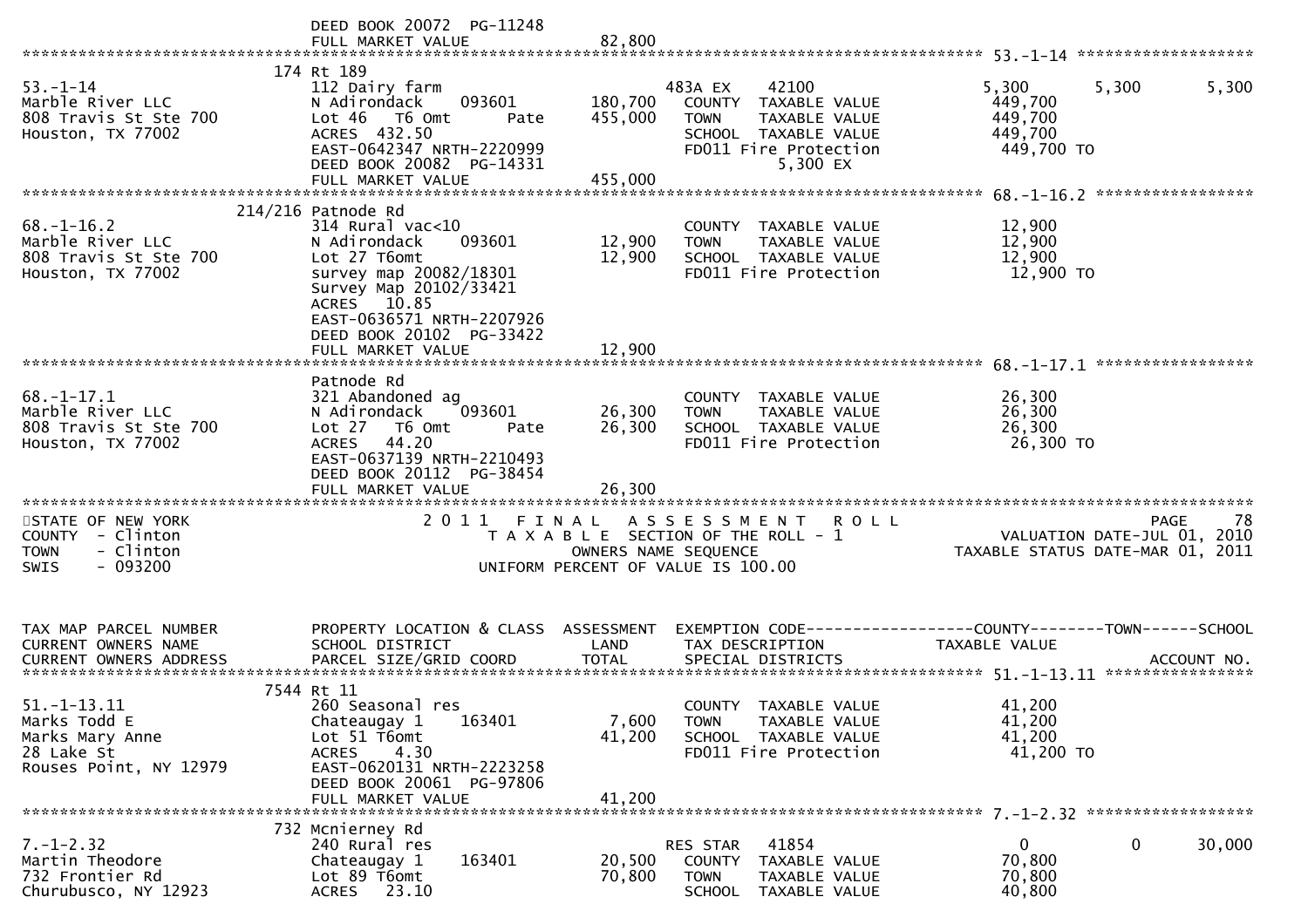|                                                                                                        | EAST-0624271 NRTH-2245088<br>DEED BOOK 20051 PG-86013<br>FULL MARKET VALUE                                                                                                                            | 70,800                     | FD011 Fire Protection                                                                                                  | 70,800 TO                                                                            |
|--------------------------------------------------------------------------------------------------------|-------------------------------------------------------------------------------------------------------------------------------------------------------------------------------------------------------|----------------------------|------------------------------------------------------------------------------------------------------------------------|--------------------------------------------------------------------------------------|
| $24. -1 - 1.13$<br>Martineau Ronald L<br>Martineau Novalee C<br>415 Laphams Mills Rd<br>Peru, NY 12972 | Clinton Mills Rd<br>321 Abandoned ag<br>093601<br>N Adirondack<br>Lot 64 T60mt<br><b>PLD 500</b><br>ACRES 44.79<br>EAST-0653410 NRTH-2233974<br>DEED BOOK 20011 PG-30040<br>FULL MARKET VALUE         | 26,400<br>26,400<br>26,400 | COUNTY TAXABLE VALUE<br>TAXABLE VALUE<br><b>TOWN</b><br>SCHOOL TAXABLE VALUE<br>FD011 Fire Protection                  | *****************<br>26,400<br>26,400<br>26,400<br>26,400 TO                         |
| $54. - 2 - 8$<br>Mathura Jewel<br>Ascione Gina<br>18 Glenna Dr<br>Carmel, NY 10512                     | Lafrancis Rd<br>321 Abandoned ag<br>093601<br>N Adirondack<br>Lot 37 T6 Omt<br>Survey Map 20061/99069 Lo<br>ACRES 20.00<br>EAST-0650861 NRTH-2220510<br>DEED BOOK 20061 PG-99536<br>FULL MARKET VALUE | 17,500<br>17,500<br>17,500 | COUNTY TAXABLE VALUE<br><b>TOWN</b><br>TAXABLE VALUE<br>SCHOOL TAXABLE VALUE<br>FD011 Fire Protection                  | 17,500<br>17,500<br>17,500<br>17,500 TO                                              |
|                                                                                                        | 32 Broad St                                                                                                                                                                                           |                            |                                                                                                                        |                                                                                      |
| $38.1 - 1 - 2$<br>Matthews Allan<br>592 Route 189<br>Churubusco, NY 12923                              | 270 Mfg housing<br>093601<br>N Adirondack<br>Lot 66  T6 0mt<br>Pate<br>FRNT 151.50 DPTH 260.00<br>EAST-0639295 NRTH-2231838<br>DEED BOOK 994<br>$PG-263$<br>FULL MARKET VALUE                         | 4,800<br>24,300<br>24,300  | COUNTY TAXABLE VALUE<br>TAXABLE VALUE<br><b>TOWN</b><br>SCHOOL TAXABLE VALUE<br>FD011 Fire Protection                  | 24,300<br>24,300<br>24,300<br>24,300 TO                                              |
| **********************                                                                                 |                                                                                                                                                                                                       |                            |                                                                                                                        |                                                                                      |
| STATE OF NEW YORK<br>COUNTY - Clinton<br>- Clinton<br><b>TOWN</b><br><b>SWIS</b><br>- 093200           | 2011 FINAL                                                                                                                                                                                            | OWNERS NAME SEQUENCE       | A S S E S S M E N T<br><b>ROLL</b><br>T A X A B L E SECTION OF THE ROLL - 1<br>UNIFORM PERCENT OF VALUE IS 100.00      | 79<br><b>PAGE</b><br>VALUATION DATE-JUL 01, 2010<br>TAXABLE STATUS DATE-MAR 01, 2011 |
| TAX MAP PARCEL NUMBER<br><b>CURRENT OWNERS NAME</b><br><b>CURRENT OWNERS ADDRESS</b>                   | PROPERTY LOCATION & CLASS ASSESSMENT<br>SCHOOL DISTRICT                                                                                                                                               | LAND                       | TAX DESCRIPTION                                                                                                        | EXEMPTION CODE------------------COUNTY--------TOWN------SCHOOL<br>TAXABLE VALUE      |
| $52. - 1 - 7$<br>Matthews Allan<br>249 Rt 189<br>Churubusco, NY 12923                                  | Rt 11<br>321 Abandoned ag<br>Chateaugay 1<br>163401<br>Lot 49  T6 0mt<br>Pate<br>26.50<br>ACRES<br>EAST-0626355 NRTH-2222585<br>DEED BOOK 20082 PG-17146<br>FULL MARKET VALUE                         | 20,800<br>20,800<br>20,800 | <b>COUNTY</b><br>TAXABLE VALUE<br><b>TOWN</b><br><b>TAXABLE VALUE</b><br>SCHOOL TAXABLE VALUE<br>FD011 Fire Protection | 20,800<br>20,800<br>20,800<br>20,800 TO                                              |
|                                                                                                        | Rt 189                                                                                                                                                                                                |                            |                                                                                                                        |                                                                                      |
| $53. - 1 - 4$<br>Matthews Allan W<br>Laclair Colleen                                                   | 312 Vac w/imprv<br>093601<br>N Adirondack<br>Lot 47 T6 Omt<br>Pate                                                                                                                                    | 23,700<br>32,000           | <b>COUNTY</b><br>TAXABLE VALUE<br>TAXABLE VALUE<br>TOWN<br><b>SCHOOL</b><br>TAXABLE VALUE                              | 32,000<br>32,000<br>32,000                                                           |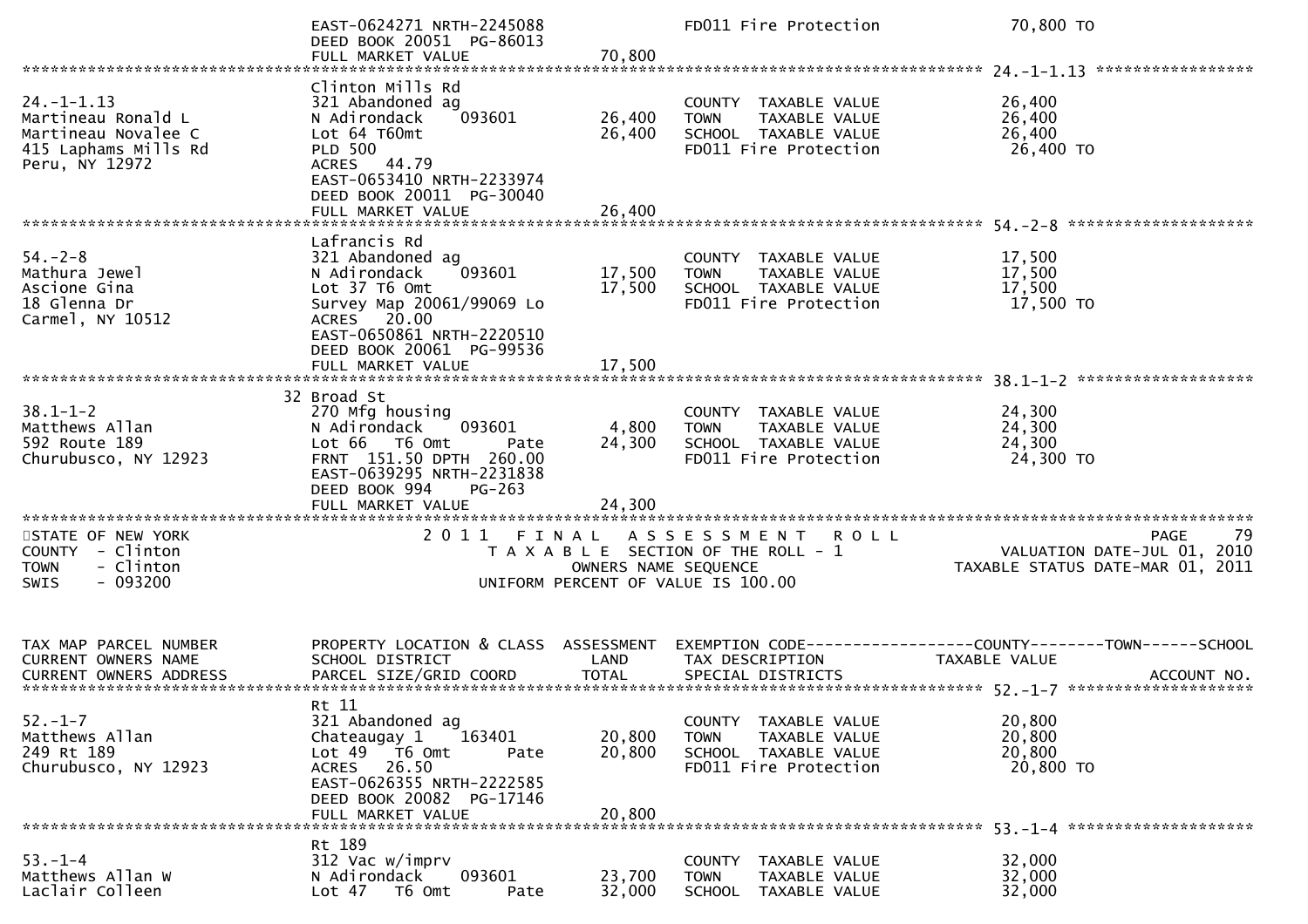| 249 Rt 189<br>Churubusco, NY 12923                                                                      | 34.80<br>ACRES<br>EAST-0639220 NRTH-2224550<br>DEED BOOK 99001 PG-14101<br>FULL MARKET VALUE                                                                                                       | 32,000                     | FD011 Fire Protection                                                                                                      | 32,000 TO                                                       |                        |
|---------------------------------------------------------------------------------------------------------|----------------------------------------------------------------------------------------------------------------------------------------------------------------------------------------------------|----------------------------|----------------------------------------------------------------------------------------------------------------------------|-----------------------------------------------------------------|------------------------|
| $82. -2 - 1.61$<br>Matthews Allan W<br>249 Rt 189<br>Churubusco, NY 12923                               | Ryan Rd<br>$322$ Rural vac $>10$<br>Chateaugay 1<br>163401<br>Lot 30 T6omt<br>ACRES 13.00<br>EAST-0623447 NRTH-2209505<br>DEED BOOK 20061 PG-95076<br>FULL MARKET VALUE                            | 14,000<br>14,000<br>14,000 | COUNTY TAXABLE VALUE<br>TAXABLE VALUE<br><b>TOWN</b><br>SCHOOL TAXABLE VALUE<br>FD011 Fire Protection                      | 14,000<br>14,000<br>14,000<br>14,000 TO                         |                        |
| $53. - 1 - 5$<br>Matthews Allen W<br>Laclair Colleen<br>249 Rt 189<br>Churubusco, NY 12923              | 249 Rt 189<br>210 1 Family Res<br>N Adirondack<br>093601<br>Lot 47 T6 Omt<br>1.80<br><b>ACRES</b><br>EAST-0639606 NRTH-2223300<br>DEED BOOK 99001 PG-09382                                         | 5,200<br>85,200            | 41854<br>RES STAR<br>COUNTY TAXABLE VALUE<br>TAXABLE VALUE<br><b>TOWN</b><br>SCHOOL TAXABLE VALUE<br>FD011 Fire Protection | $\mathbf{0}$<br>85,200<br>85,200<br>55,200<br>85,200 TO         | 0<br>30,000            |
| $52. - 1 - 9.31$<br>Matthews Basil W Jr<br>Matthews Kim M<br>447 Forest Rd<br>Ellenburg Depot, NY 12935 | Campbell Rd<br>321 Abandoned ag<br>Chateaugay 1<br>163401<br>Lot 49 T6omt<br>ACRES 11.00<br>EAST-0628170 NRTH-2223339<br>DEED BOOK 20082 PG-17206<br>FULL MARKET VALUE                             | 13,000<br>13,000<br>13,000 | COUNTY TAXABLE VALUE<br>TAXABLE VALUE<br><b>TOWN</b><br>SCHOOL TAXABLE VALUE<br>FD011 Fire Protection                      | 13,000<br>13,000<br>13,000<br>13,000 TO                         |                        |
| STATE OF NEW YORK<br>COUNTY - Clinton<br>- Clinton<br><b>TOWN</b><br>$-093200$<br>SWIS                  | 2011                                                                                                                                                                                               | OWNERS NAME SEQUENCE       | FINAL ASSESSMENT ROLL<br>T A X A B L E SECTION OF THE ROLL - 1<br>UNIFORM PERCENT OF VALUE IS 100.00                       | VALUATION DATE-JUL 01, 2010<br>TAXABLE STATUS DATE-MAR 01, 2011 | <b>PAGE</b><br>80      |
| TAX MAP PARCEL NUMBER<br>CURRENT OWNERS NAME                                                            | PROPERTY LOCATION & CLASS ASSESSMENT<br>SCHOOL DISTRICT                                                                                                                                            | LAND                       | EXEMPTION        CODE-----------------COUNTY-------TOWN------SCHOOL<br>TAX DESCRIPTION                                     | <b>TAXABLE VALUE</b>                                            |                        |
| $37. - 1 - 10$<br>Matthews David<br>497 Looby Rd<br>Churubusco, NY 12923                                | 497 Looby Rd<br>210 1 Family Res<br>093601<br>N Adirondack<br>Lot 53<br>T6 Omt<br>Pate<br><b>ACRES</b><br>1.00<br>EAST-0630881 NRTH-2227125<br>DEED BOOK 830<br><b>PG-203</b><br>FULL MARKET VALUE | 5,000<br>90,000<br>90,000  | 41854<br>RES STAR<br>COUNTY TAXABLE VALUE<br>TAXABLE VALUE<br><b>TOWN</b><br>SCHOOL TAXABLE VALUE<br>FD011 Fire Protection | $\overline{0}$<br>90,000<br>90,000<br>60,000<br>90,000 TO       | 30,000<br>$\mathbf{0}$ |
| $52. - 1 - 8.1$<br>Matthews David<br>Jones Dorothy<br>3175 Michael Dr                                   | Rt 11<br>321 Abandoned ag<br>163401<br>Chateaugay 1<br>Lot 49  T6 Omt<br>Pate<br>47.10<br>ACRES                                                                                                    | 31,100<br>31,100           | COUNTY TAXABLE VALUE<br>TAXABLE VALUE<br><b>TOWN</b><br>SCHOOL TAXABLE VALUE<br>FD011 Fire Protection                      | 31,100<br>31,100<br>31,100<br>31,100 TO                         |                        |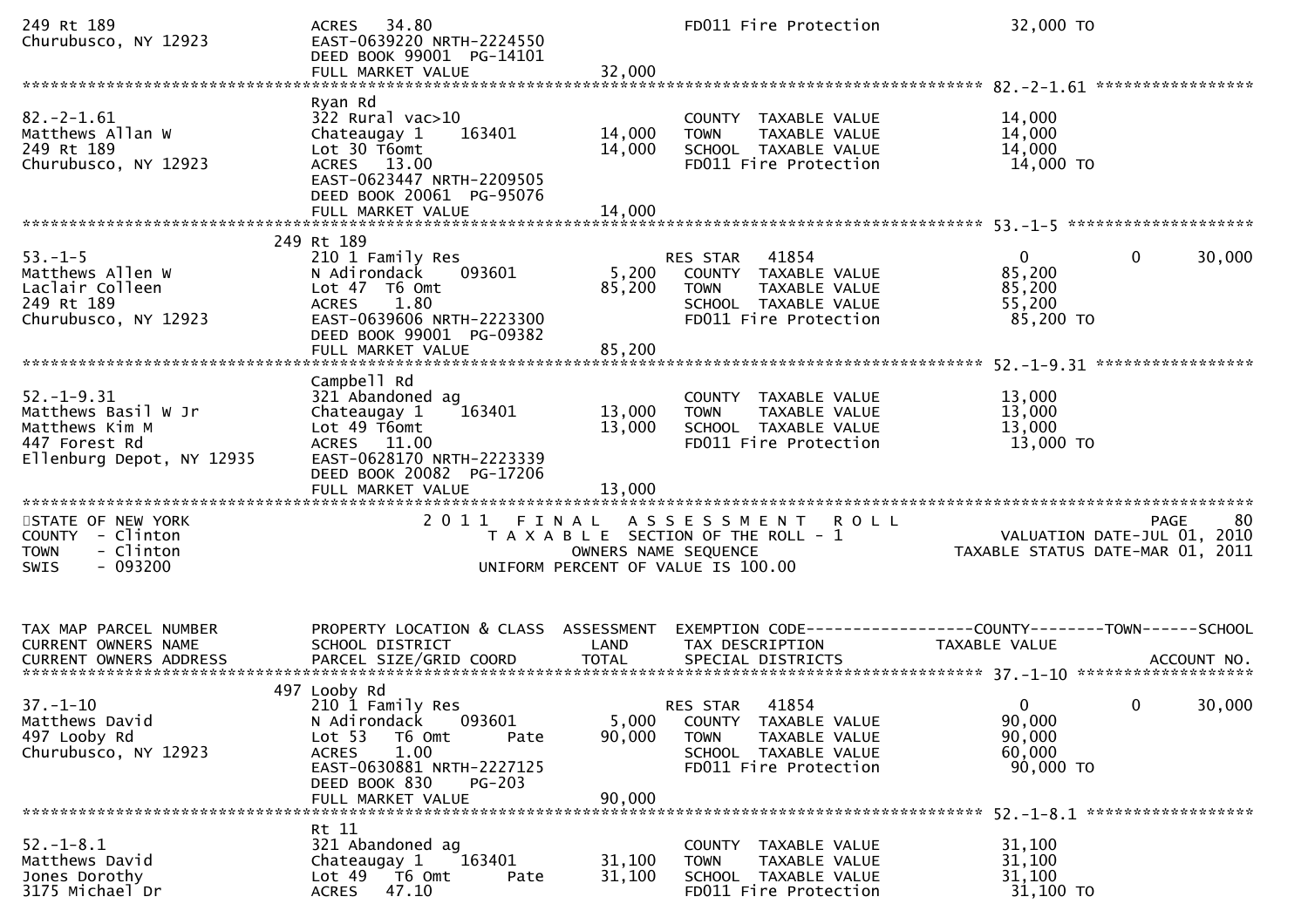| Newbury Pk, CA 91320                   | EAST-0626973 NRTH-2222693<br>DEED BOOK 20031 PG-55080<br>FULL MARKET VALUE | 31,100               |                                                      |                                                                                                                                                                                                                                |        |
|----------------------------------------|----------------------------------------------------------------------------|----------------------|------------------------------------------------------|--------------------------------------------------------------------------------------------------------------------------------------------------------------------------------------------------------------------------------|--------|
|                                        |                                                                            |                      |                                                      |                                                                                                                                                                                                                                |        |
|                                        | 714 Lafrancis Rd                                                           |                      |                                                      |                                                                                                                                                                                                                                |        |
| $39. - 1 - 1$                          | 321 Abandoned ag                                                           |                      | COUNTY TAXABLE VALUE                                 | 55,100                                                                                                                                                                                                                         |        |
| Matthews Gertrude                      | 093601<br>N Adirondack                                                     | 55,100               | TAXABLE VALUE<br><b>TOWN</b>                         | 55,100                                                                                                                                                                                                                         |        |
| 4802 State Rt 37<br>Malone, NY 12953   | Lot 57 T6 Omt<br>Pate<br>ACRES 160.00                                      | 55,100               | SCHOOL TAXABLE VALUE<br>FD011 Fire Protection        | 55,100<br>55,100 TO                                                                                                                                                                                                            |        |
|                                        | EAST-0651646 NRTH-2228217                                                  |                      |                                                      |                                                                                                                                                                                                                                |        |
|                                        | DEED BOOK 20051 PG-79506                                                   |                      |                                                      |                                                                                                                                                                                                                                |        |
|                                        | FULL MARKET VALUE                                                          | 55,100               |                                                      |                                                                                                                                                                                                                                |        |
|                                        |                                                                            |                      |                                                      |                                                                                                                                                                                                                                |        |
|                                        | 975 Rt 189                                                                 |                      |                                                      |                                                                                                                                                                                                                                |        |
| $23. -1 - 1.1$<br>Matthews John Thomas | 240 Rural res<br>093601<br>N Adirondack                                    | 72,200               | COUNTY TAXABLE VALUE<br>TAXABLE VALUE<br><b>TOWN</b> | 96,200<br>96,200                                                                                                                                                                                                               |        |
| c/o Sharon McPherson                   | Lot 74 T6 Omt<br>Pate                                                      | 96,200               | SCHOOL TAXABLE VALUE                                 | 96,200                                                                                                                                                                                                                         |        |
| 2881 Macedon Ctr Rd Lot 65             | ACRES 114.10                                                               |                      | FD011 Fire Protection                                | 96,200 TO                                                                                                                                                                                                                      |        |
| Palmyra, NY 14522                      | EAST-0636656 NRTH-2240717                                                  |                      |                                                      |                                                                                                                                                                                                                                |        |
|                                        | DEED BOOK 586<br>PG-977                                                    |                      |                                                      |                                                                                                                                                                                                                                |        |
| MAY BE SUBJECT TO PAYMENT              | FULL MARKET VALUE                                                          | 96,200               |                                                      |                                                                                                                                                                                                                                |        |
|                                        |                                                                            |                      |                                                      |                                                                                                                                                                                                                                |        |
|                                        | 2 Swamp Rd                                                                 |                      |                                                      |                                                                                                                                                                                                                                |        |
| $53 - 1 - 11$                          | 311 Res vac land                                                           |                      | COUNTY TAXABLE VALUE                                 | 2,800                                                                                                                                                                                                                          |        |
| Matthews Lester                        | 093601<br>N Adirondack                                                     | 2,800                | TAXABLE VALUE<br><b>TOWN</b>                         | 2,800                                                                                                                                                                                                                          |        |
| 370 Rt 189                             | Lot 46 T6 Omt<br>Patent                                                    | 2,800                | SCHOOL TAXABLE VALUE                                 | 2,800                                                                                                                                                                                                                          |        |
| Churubusco, NY 12923                   | FRNT 104.00 DPTH 72.00                                                     |                      | FD011 Fire Protection                                | $2,800$ TO                                                                                                                                                                                                                     |        |
|                                        | EAST-0639762 NRTH-2225337<br>DEED BOOK 20102 PG-32197                      |                      |                                                      |                                                                                                                                                                                                                                |        |
|                                        | FULL MARKET VALUE                                                          | 2,800                |                                                      |                                                                                                                                                                                                                                |        |
|                                        |                                                                            |                      |                                                      |                                                                                                                                                                                                                                |        |
| STATE OF NEW YORK                      | 2011 FINAL                                                                 |                      | ASSESSMENT ROLL                                      | <b>PAGE</b>                                                                                                                                                                                                                    | 81     |
| COUNTY - Clinton                       |                                                                            |                      | T A X A B L E SECTION OF THE ROLL - 1                | VALUATION DATE-JUL 01, 2010                                                                                                                                                                                                    |        |
| - Clinton<br><b>TOWN</b>               |                                                                            | OWNERS NAME SEQUENCE |                                                      | TAXABLE STATUS DATE-MAR 01, 2011                                                                                                                                                                                               |        |
| $-093200$<br><b>SWIS</b>               |                                                                            |                      | UNIFORM PERCENT OF VALUE IS 100.00                   |                                                                                                                                                                                                                                |        |
|                                        |                                                                            |                      |                                                      |                                                                                                                                                                                                                                |        |
|                                        |                                                                            |                      |                                                      |                                                                                                                                                                                                                                |        |
| TAX MAP PARCEL NUMBER                  | PROPERTY LOCATION & CLASS ASSESSMENT                                       |                      |                                                      | EXEMPTION CODE------------------COUNTY--------TOWN------SCHOOL                                                                                                                                                                 |        |
| CURRENT OWNERS NAME                    | SCHOOL DISTRICT                                                            | LAND                 | TAX DESCRIPTION                                      | TAXABLE VALUE                                                                                                                                                                                                                  |        |
|                                        |                                                                            |                      |                                                      | .4CCOUNT NO . PARCEL SIZE/GRID COORD TOTAL SPECIAL DISTRICTS SPERE SERVIT ACCOUNT NO . AND ARE SERVIT AND . AND REST AND TO . AND . AND . A SERVIT AS . AND . A SERVIT AS . A SERVIT AS . A SERVIT AND . A SERVIT AND . A SERV |        |
|                                        | 370 Rt 189                                                                 |                      | 28 PCT OF VALUE USED FOR EXEMPTION PURPOSES          |                                                                                                                                                                                                                                |        |
| $38. - 1 - 13.1$                       | 112 Dairy farm                                                             |                      | AGED COUN 41802                                      | 28,434<br>0                                                                                                                                                                                                                    | 0      |
| Matthews Lester W                      | N Adirondack<br>093601                                                     | 151,600 SR STAR      | 41834                                                | $\mathbf 0$<br>$\mathbf{0}$                                                                                                                                                                                                    | 60,100 |
| Matthews Marjorie                      | Lot 55 T6 Omt<br>Pate                                                      | 203,100              | COUNTY TAXABLE VALUE                                 | 174,666                                                                                                                                                                                                                        |        |
| Box 54                                 | ACRES 337.70                                                               |                      | <b>TOWN</b><br>TAXABLE VALUE                         | 203,100                                                                                                                                                                                                                        |        |
| Churubusco, NY 12923                   | EAST-0641277 NRTH-2227605                                                  |                      | SCHOOL TAXABLE VALUE                                 | 143,000                                                                                                                                                                                                                        |        |
|                                        | DEED BOOK 819<br>PG-164<br>FULL MARKET VALUE                               | 203,100              | FD011 Fire Protection                                | 203,100 TO                                                                                                                                                                                                                     |        |
|                                        |                                                                            |                      |                                                      |                                                                                                                                                                                                                                |        |
|                                        | Lagree Rd                                                                  |                      |                                                      |                                                                                                                                                                                                                                |        |
| $37. - 1 - 8$                          |                                                                            |                      | COUNTY TAXABLE VALUE                                 | 32,100                                                                                                                                                                                                                         |        |
| Matthews Life Estate John T            | 321 Abandoned ag                                                           |                      |                                                      |                                                                                                                                                                                                                                |        |
|                                        | 093601<br>N Adirondack                                                     | 32,100               | <b>TOWN</b><br>TAXABLE VALUE                         | 32,100                                                                                                                                                                                                                         |        |
| Matthews David J<br>497 Looby Rd       | Lot 53<br>T6 Omt<br>Pate<br>67.50<br><b>ACRES</b>                          | 32,100               | SCHOOL TAXABLE VALUE<br>FD011 Fire Protection        | 32,100<br>32,100 TO                                                                                                                                                                                                            |        |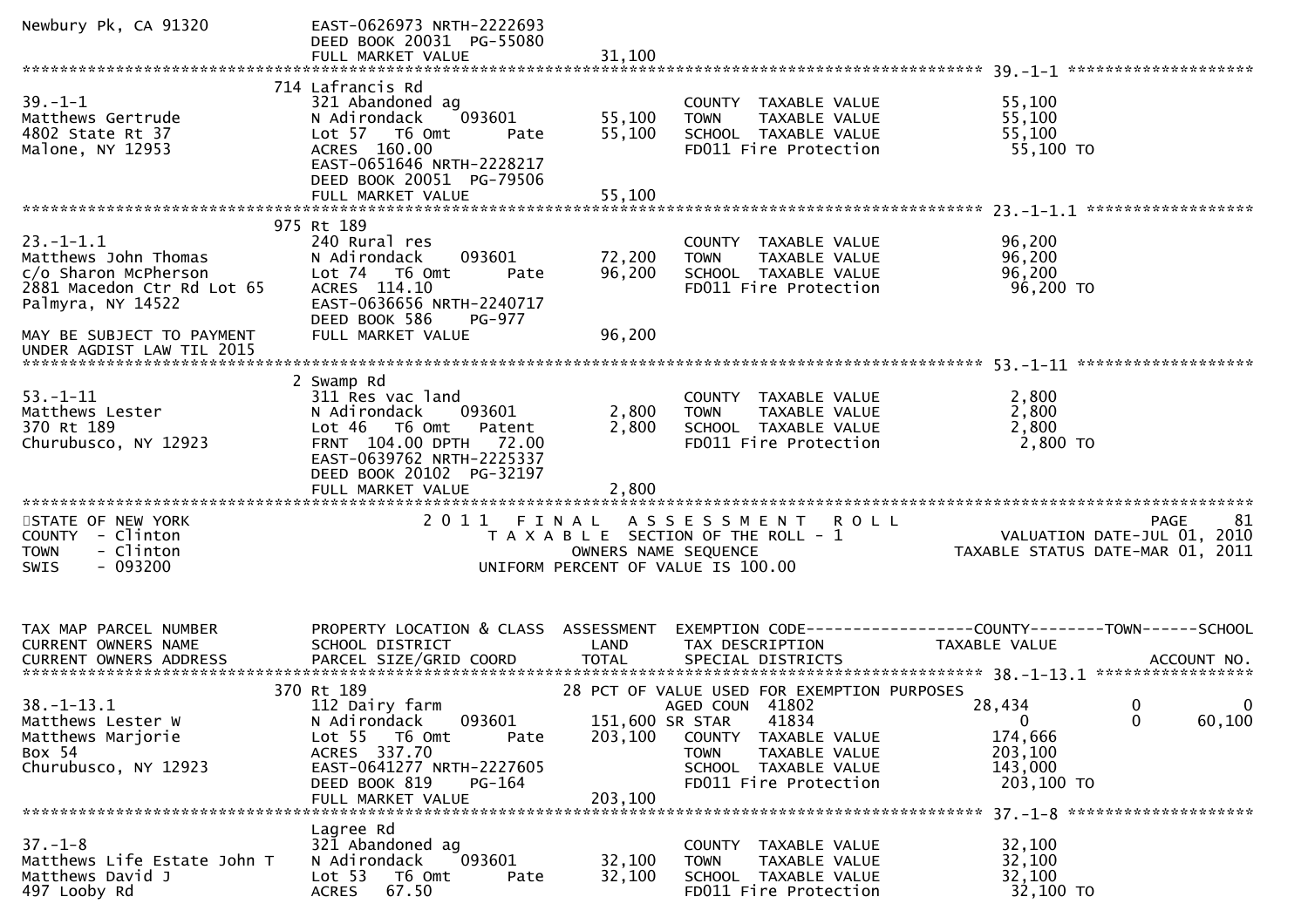| Churubusco, NY 12923                                                                                             | EAST-0633918 NRTH-2226255<br>DEED BOOK 20102 PG-29967<br>FULL MARKET VALUE                                                                                                                | 32,100                     |                                                                                                                                             |                                                                 |                        |
|------------------------------------------------------------------------------------------------------------------|-------------------------------------------------------------------------------------------------------------------------------------------------------------------------------------------|----------------------------|---------------------------------------------------------------------------------------------------------------------------------------------|-----------------------------------------------------------------|------------------------|
|                                                                                                                  |                                                                                                                                                                                           |                            |                                                                                                                                             |                                                                 |                        |
| $38 - 1 - 14$<br>Matthews Steven<br>Matthews Marion<br>404 Rt 189<br>Churubusco, NY 12923                        | 404 Rt 189<br>210 1 Family Res<br>093601<br>N Adirondack<br>Lot <sub>55</sub><br>T6 Omt<br>Pate<br>1.10<br><b>ACRES</b><br>EAST-0639562 NRTH-2227685<br>DEED BOOK 800<br>$PG-19$          | 5,100<br>91,400            | 41854<br>RES STAR<br>COUNTY TAXABLE VALUE<br><b>TOWN</b><br>TAXABLE VALUE<br>SCHOOL TAXABLE VALUE<br>FD011 Fire Protection                  | $\overline{0}$<br>91,400<br>91,400<br>61,400<br>91,400 TO       | $\mathbf{0}$<br>30,000 |
|                                                                                                                  | FULL MARKET VALUE                                                                                                                                                                         | 91,400                     |                                                                                                                                             |                                                                 |                        |
| $38. - 1 - 26$<br>Matthews Steven<br>Matthews Marion<br>404 Route 189<br>Churubusco, NY 12923                    | 575 Rt 189<br>210 1 Family Res<br>093601<br>N Adirondack<br>Lot 67 76 0mt<br>Pate<br>FRNT 82.50 DPTH 231.00<br>EAST-0638950 NRTH-2231348<br>DEED BOOK 20082 PG-17944<br>FULL MARKET VALUE | 4,100<br>58,000<br>58,000  | COUNTY TAXABLE VALUE<br><b>TOWN</b><br>TAXABLE VALUE<br>SCHOOL TAXABLE VALUE<br>FD011 Fire Protection                                       | 58,000<br>58,000<br>58,000<br>58,000 TO                         |                        |
|                                                                                                                  | 434 County Line Rd                                                                                                                                                                        |                            |                                                                                                                                             |                                                                 |                        |
| $66. - 1 - 6.3$<br>McCann Steven<br>McCann Tracy L<br>510 Seymour Rd<br>Chateaugay, NY 12920                     | 314 Rural vac<10<br>163401<br>Chateaugay 1<br>Lot 30 T6omt<br>ACRES 18.30<br>EAST-0620572 NRTH-2211732<br>DEED BOOK 20051 PG-87790<br>FULL MARKET VALUE                                   | 16,700<br>16,700<br>16,700 | COUNTY TAXABLE VALUE<br>TAXABLE VALUE<br><b>TOWN</b><br>SCHOOL TAXABLE VALUE<br>FD011 Fire Protection                                       | 16,700<br>16,700<br>16,700<br>16,700 TO                         |                        |
| STATE OF NEW YORK<br>COUNTY - Clinton<br>- Clinton<br><b>TOWN</b><br>$-093200$<br><b>SWIS</b>                    |                                                                                                                                                                                           |                            | 2011 FINAL ASSESSMENT<br><b>ROLL</b><br>T A X A B L E SECTION OF THE ROLL - 1<br>OWNERS NAME SEQUENCE<br>UNIFORM PERCENT OF VALUE IS 100.00 | VALUATION DATE-JUL 01, 2010<br>TAXABLE STATUS DATE-MAR 01, 2011 | 82<br>PAGE             |
| TAX MAP PARCEL NUMBER<br>CURRENT OWNERS NAME<br><b>CURRENT OWNERS ADDRESS</b>                                    | PROPERTY LOCATION & CLASS ASSESSMENT<br>SCHOOL DISTRICT<br>PARCEL SIZE/GRID COORD                                                                                                         | LAND<br><b>TOTAL</b>       | TAX DESCRIPTION<br>SPECIAL DISTRICTS                                                                                                        | <b>TAXABLE VALUE</b>                                            | ACCOUNT NO.            |
| $68. - 1 - 9$<br>McCauley Virginia B<br>78 East Cedar St<br>Poughkeepsie, NY 12601                               | Rt 11<br>321 Abandoned ag<br>N Adirondack<br>093601<br>Lot 26 T6 Omt<br>Pate<br>ACRES 118.30<br>EAST-0644314 NRTH-2212852<br>DEED BOOK 20011 PG-30718<br>FULL MARKET VALUE                | 61,500<br>61,500           | COUNTY TAXABLE VALUE<br>61,500 TOWN<br>TAXABLE VALUE<br>SCHOOL TAXABLE VALUE<br>FD011 Fire Protection                                       | 61,500<br>61,500<br>61,500<br>61,500 TO                         |                        |
| $54. - 2 - 20$<br>McCauslin Randy L<br>Keich-McCauslin Stephanie L<br>5 Baker School Rd<br>East Berlin, PA 17316 | Lafrancis Rd<br>321 Abandoned ag<br>093601<br>N Adirondack<br>Lot 44 76 0mt<br>Survey Map 20061/99069 Lo<br>ACRES 119.81                                                                  | 61,800<br>61,800           | COUNTY TAXABLE VALUE<br>TAXABLE VALUE<br><b>TOWN</b><br>SCHOOL TAXABLE VALUE<br>FD011 Fire Protection                                       | 61,800<br>61,800<br>61,800<br>61,800 TO                         |                        |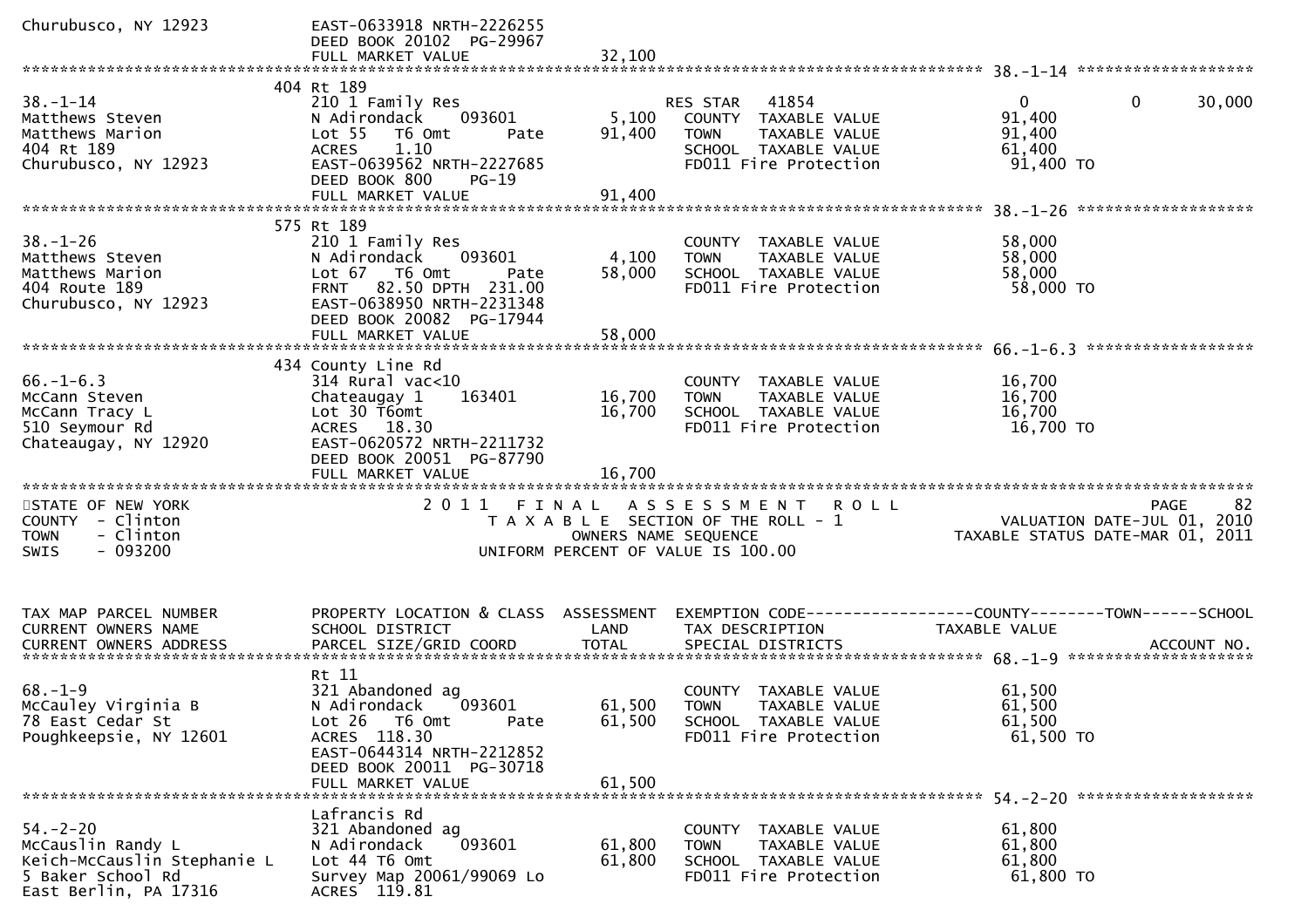|                                                                                                                  | EAST-0656641 NRTH-2219731<br>DEED BOOK 20062 PG-01339<br>FULL MARKET VALUE                                                                                                                            | 61,800                     |                                                                                                                                   |                                                         |                                                  |
|------------------------------------------------------------------------------------------------------------------|-------------------------------------------------------------------------------------------------------------------------------------------------------------------------------------------------------|----------------------------|-----------------------------------------------------------------------------------------------------------------------------------|---------------------------------------------------------|--------------------------------------------------|
| $54. - 2 - 21$<br>McCauslin Randy L<br>Keich-McCauslin Stephanie L<br>5 Baker School Rd<br>East Berlin, PA 17316 | Lafrancis Rd<br>321 Abandoned ag<br>093601<br>N Adirondack<br>Lot 44 T6 Omt<br>Survey Map 20061/99069 Lo<br>ACRES 50.07<br>EAST-0654726 NRTH-2219538<br>DEED BOOK 20062 PG-01339<br>FULL MARKET VALUE | 32,500<br>32,500<br>32,500 | COUNTY<br>TAXABLE VALUE<br><b>TOWN</b><br>TAXABLE VALUE<br>SCHOOL TAXABLE VALUE<br>FD011 Fire Protection                          | 32,500<br>32,500<br>32,500<br>32,500 TO                 |                                                  |
| $53. - 1 - 21.3$<br>McClure Jonathan C<br>646 Patnode Rd<br>Churubusco, NY 12923                                 | 646 Patnode Rd<br>210 1 Family Res<br>093601<br>N Adirondack<br>Lot 34 T6omt<br>FRNT 295.00 DPTH 112.00<br>EAST-0635238 NRTH-2218349<br>DEED BOOK 20082 PG-13719                                      | 4,400<br>32,000            | 41854<br><b>RES STAR</b><br>COUNTY TAXABLE VALUE<br>TAXABLE VALUE<br><b>TOWN</b><br>SCHOOL TAXABLE VALUE<br>FD011 Fire Protection | $\Omega$<br>32,000<br>32,000<br>2,000<br>32,000 TO      | 30,000<br>0                                      |
| $38. - 1 - 8$<br>Mccomb Daniel<br>Mccomb Deborah<br>618 Rt 189<br>Churubusco, NY 12923                           | 618 Rt 189<br>210 1 Family Res<br>N Adirondack<br>093601<br>T6 Omt<br>Lot 66<br>Pate<br>6.50<br><b>ACRES</b><br>EAST-0639407 NRTH-2232493<br>DEED BOOK 667<br>$PG-262$<br>FULL MARKET VALUE           | 9,400<br>91,100<br>91,100  | 41854<br>RES STAR<br>COUNTY TAXABLE VALUE<br><b>TOWN</b><br>TAXABLE VALUE<br>SCHOOL TAXABLE VALUE<br>FD011 Fire Protection        | $\mathbf{0}$<br>91,100<br>91,100<br>61,100<br>91,100 TO | $\mathbf{0}$<br>30,000                           |
| STATE OF NEW YORK<br>COUNTY - Clinton<br>- Clinton<br><b>TOWN</b><br>$-093200$<br><b>SWIS</b>                    |                                                                                                                                                                                                       | OWNERS NAME SEQUENCE       | 2011 FINAL ASSESSMENT ROLL<br>T A X A B L E SECTION OF THE ROLL - 1<br>UNIFORM PERCENT OF VALUE IS 100.00                         | TAXABLE STATUS DATE-MAR 01, 2011                        | 83<br><b>PAGE</b><br>VALUATION DATE-JUL 01, 2010 |
| TAX MAP PARCEL NUMBER<br><b>CURRENT OWNERS NAME</b>                                                              | PROPERTY LOCATION & CLASS ASSESSMENT<br>SCHOOL DISTRICT                                                                                                                                               | <b>LAND</b>                | TAX DESCRIPTION                                                                                                                   | TAXABLE VALUE                                           |                                                  |
| $69. - 1 - 13.32$<br>McDonald Dale<br>550 Brandy Brook Rd<br>Ellenburg Center, NY 12934                          | 550 Brandy Brook Rd<br>270 Mfg housing<br>093601<br>N Adirondack<br>Lot 25 T6omt<br><b>ACRES</b><br>1.60<br>EAST-0647546 NRTH-2211560<br>DEED BOOK 20021 PG-43260<br>FULL MARKET VALUE                | 5,500<br>39,000<br>39,000  | COUNTY TAXABLE VALUE<br>TAXABLE VALUE<br><b>TOWN</b><br>SCHOOL TAXABLE VALUE<br>FD011 Fire Protection                             | 39,000<br>39,000<br>39,000<br>39,000 TO                 |                                                  |
| $38. - 1 - 19$<br>McDonald Hermett W<br>849 St Nicholas Ave Apt 6A<br>New York, NY 10031                         | Looby Rd<br>321 Abandoned ag<br>093601<br>N Adirondack<br>Lot 54 T6 Omt<br>Pate<br><b>ACRES</b><br>55.50                                                                                              | 37,100<br>37,100           | COUNTY TAXABLE VALUE<br><b>TOWN</b><br>TAXABLE VALUE<br>SCHOOL TAXABLE VALUE<br>FD011 Fire Protection                             | 37,100<br>37,100<br>37,100<br>37,100 TO                 |                                                  |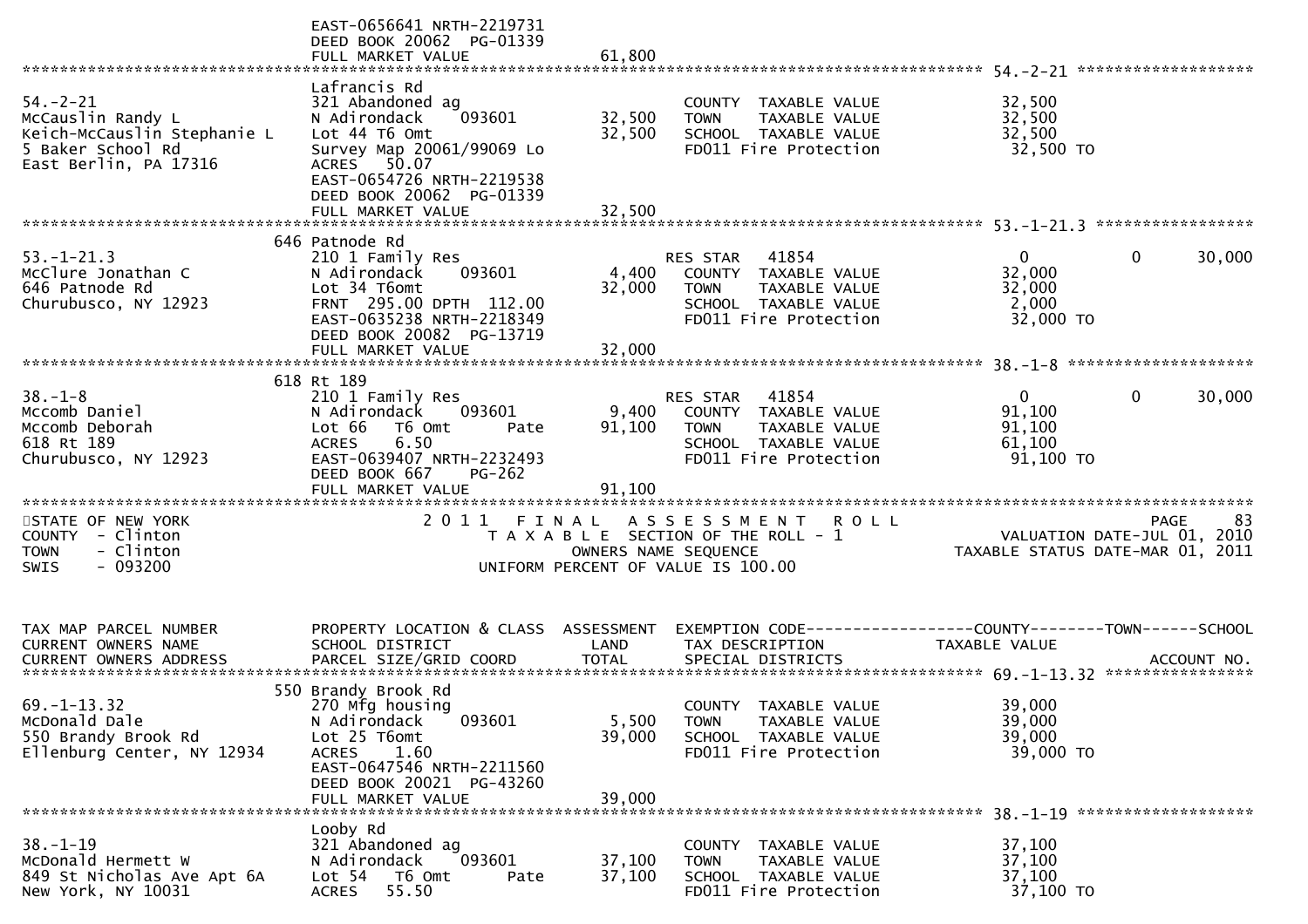|                                                                                                                                                                              | EAST-0636219 NRTH-2229038<br>DEED BOOK 542<br>PG-364<br>FULL MARKET VALUE                                                                                                               | 37,100                     |                                                                                                                     |                                                                                      |
|------------------------------------------------------------------------------------------------------------------------------------------------------------------------------|-----------------------------------------------------------------------------------------------------------------------------------------------------------------------------------------|----------------------------|---------------------------------------------------------------------------------------------------------------------|--------------------------------------------------------------------------------------|
|                                                                                                                                                                              |                                                                                                                                                                                         |                            |                                                                                                                     |                                                                                      |
| $69. - 1 - 1$<br>McDonald Lawrence<br>24 McDonald Rd<br>Mooers Forks, NY 12959                                                                                               | 6188 Rt 11<br>240 Rural res<br>093601<br>N Adirondack<br>Lot 25 T6 Omt<br>Pate<br>ACRES 212.00<br>EAST-0649455 NRTH-2211628<br>DEED BOOK 20041 PG-65030                                 | 78,100<br>154,000          | COUNTY TAXABLE VALUE<br><b>TOWN</b><br>TAXABLE VALUE<br>SCHOOL TAXABLE VALUE<br>FD011 Fire Protection               | 154,000<br>154,000<br>154,000<br>154,000 TO                                          |
|                                                                                                                                                                              | FULL MARKET VALUE                                                                                                                                                                       | 154,000                    |                                                                                                                     |                                                                                      |
| $23. - 1 - 1.2$<br>McPherson Michael J<br>McPherson Sharon M<br>2881 Macedon Center Rd Lot 65<br>Palmyra, NY 14522<br>MAY BE SUBJECT TO PAYMENT<br>UNDER AGDIST LAW TIL 2015 | 963 Rt 189<br>210 1 Family Res<br>093601<br>N Adirondack<br>Lot 74 T6 Omt<br>Pate<br>5.80<br><b>ACRES</b><br>EAST-0637700 NRTH-2240610<br>DEED BOOK 20102 PG-35316<br>FULL MARKET VALUE | 8,800<br>41,000<br>41,000  | COUNTY TAXABLE VALUE<br><b>TOWN</b><br>TAXABLE VALUE<br>SCHOOL TAXABLE VALUE<br>FD011 Fire Protection               | 41,000<br>41,000<br>41,000<br>41,000 TO                                              |
|                                                                                                                                                                              |                                                                                                                                                                                         |                            |                                                                                                                     |                                                                                      |
| $22. - 1 - 9.2$<br>Meister John C<br>Meister Loretta<br>58-45 59th St<br>Maspeth, NY 11378                                                                                   | Merchia Rd<br>321 Abandoned ag<br>N Adirondack<br>093601<br>Lot <sub>73</sub><br>T6 Omt<br>Pate<br>ACRES 18.20<br>EAST-0632847 NRTH-2236371<br>DEED BOOK 564<br>PG-401                  | 17,600<br>17,600           | COUNTY TAXABLE VALUE<br>TAXABLE VALUE<br><b>TOWN</b><br>SCHOOL TAXABLE VALUE<br>FD011 Fire Protection               | 17,600<br>17,600<br>17,600<br>17,600 TO                                              |
| STATE OF NEW YORK<br>COUNTY - Clinton<br>- Clinton<br><b>TOWN</b><br>$-093200$<br>SWIS                                                                                       |                                                                                                                                                                                         | OWNERS NAME SEQUENCE       | 2011 FINAL ASSESSMENT<br><b>ROLL</b><br>T A X A B L E SECTION OF THE ROLL - 1<br>UNIFORM PERCENT OF VALUE IS 100.00 | 84<br><b>PAGE</b><br>VALUATION DATE-JUL 01, 2010<br>TAXABLE STATUS DATE-MAR 01, 2011 |
| TAX MAP PARCEL NUMBER<br>CURRENT OWNERS NAME                                                                                                                                 | PROPERTY LOCATION & CLASS ASSESSMENT<br>SCHOOL DISTRICT                                                                                                                                 | LAND                       | TAX DESCRIPTION                                                                                                     | EXEMPTION CODE-----------------COUNTY-------TOWN------SCHOOL<br>TAXABLE VALUE        |
| 799/805 Rt 189<br>$23. - 1 - 12.2$<br>Menard Gerald<br>1 Firehouse Ln<br>Plattsburgh, NY 12901                                                                               | 270 Mfg housing<br>093601<br>N Adirondack<br>Lot 74 T6 Omt<br>ACRES 65.10<br>EAST-0637121 NRTH-2236831<br>DEED BOOK 20041 PG-72620<br>FULL MARKET VALUE                                 | 32,500<br>59,100<br>59,100 | COUNTY TAXABLE VALUE<br><b>TOWN</b><br>TAXABLE VALUE<br>SCHOOL TAXABLE VALUE<br>FD011 Fire Protection               | 59,100<br>59,100<br>59,100<br>59,100 TO                                              |
| $22. -1 - 1.1 - 1$<br>Meyer Michele<br>544 whalen Rd<br>Churubusco, NY 12923                                                                                                 | 544 Whalen Rd<br>260 Seasonal res<br>163401<br>Chateaugay 1<br>Lot 89 T6 Omt<br>Pate<br>64.20<br><b>ACRES</b>                                                                           | 39,600<br>77,000           | COUNTY TAXABLE VALUE<br>TAXABLE VALUE<br>TOWN<br>SCHOOL TAXABLE VALUE<br>FD011 Fire Protection                      | 77,000<br>77,000<br>77,000<br>77,000 TO                                              |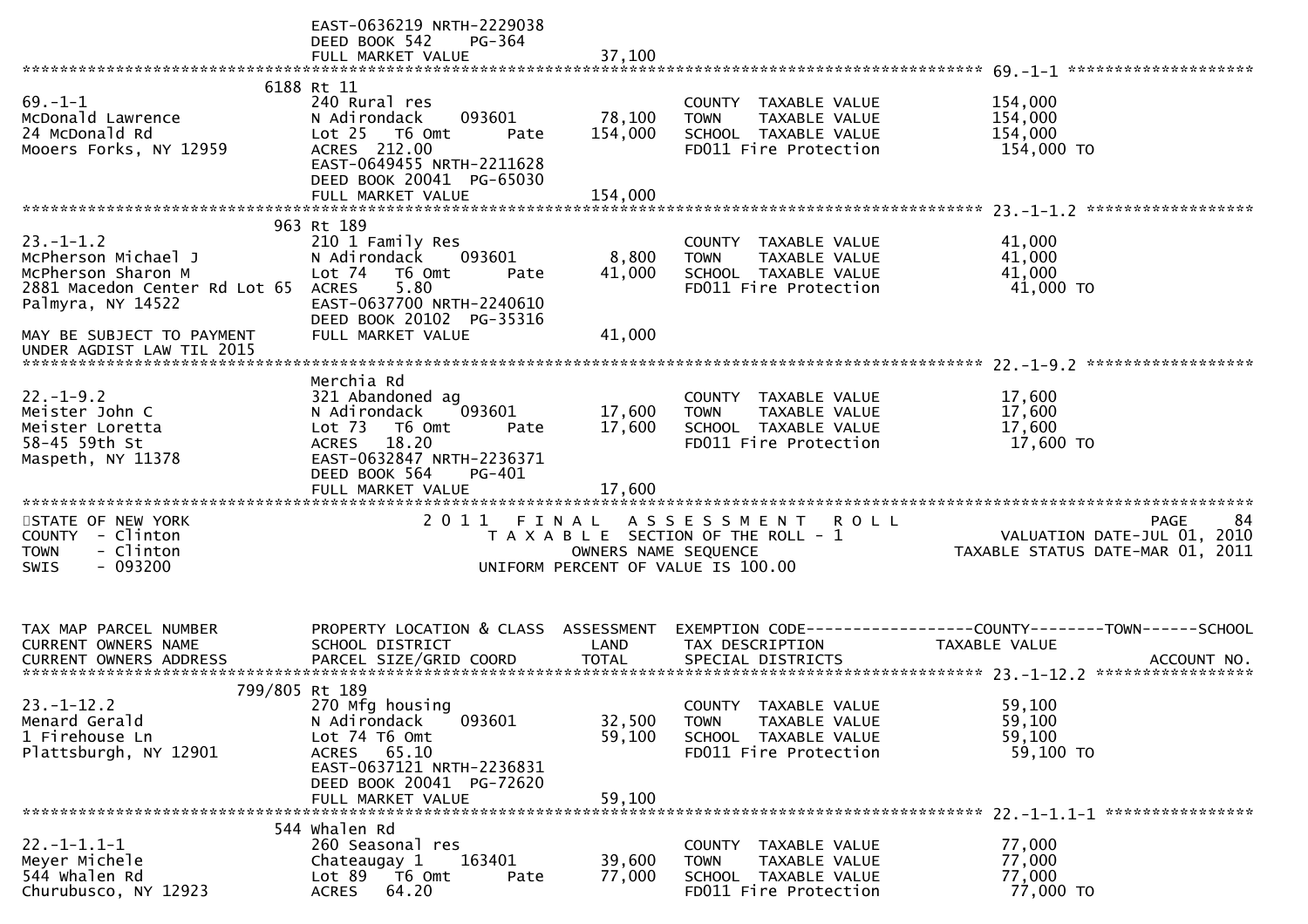|                                                                                                    | EAST-0625427 NRTH-2238959<br>DEED BOOK 603<br>PG-863<br>FULL MARKET VALUE                                                                                                            | 77,000                        |                                                                                                                                   |                                                                 |                        |
|----------------------------------------------------------------------------------------------------|--------------------------------------------------------------------------------------------------------------------------------------------------------------------------------------|-------------------------------|-----------------------------------------------------------------------------------------------------------------------------------|-----------------------------------------------------------------|------------------------|
|                                                                                                    |                                                                                                                                                                                      |                               |                                                                                                                                   |                                                                 | ****************       |
| $22. - 1 - 1.1 - 2$<br>Meyer Michele<br>544 whalen Rd<br>Churubusco, NY 12923-0069                 | whalen Rd<br>321 Abandoned ag<br>093601<br>N Adirondack<br>Lot 72 T6omt<br>ACRES 43.40<br>EAST-0625427 NRTH-2238959<br>DEED BOOK 603<br>PG-863                                       | 24,700<br>24,700              | COUNTY TAXABLE VALUE<br>TAXABLE VALUE<br><b>TOWN</b><br>SCHOOL TAXABLE VALUE<br>FD011 Fire Protection                             | 24,700<br>24,700<br>24,700<br>24,700 TO                         |                        |
|                                                                                                    | FULL MARKET VALUE                                                                                                                                                                    | 24,700                        |                                                                                                                                   |                                                                 |                        |
|                                                                                                    |                                                                                                                                                                                      |                               |                                                                                                                                   |                                                                 |                        |
| $37. - 1 - 12$<br>Miller Daniel<br>Miller Dinah<br>PO Box 175<br>Churubusco, NY 12923              | 7088 Rt 11<br>311 Res vac land<br>093601<br>N Adirondack<br>Lot 53 T6 Omt<br>Pate<br>FRNT 132.00 DPTH 165.00<br>EAST-0630909 NRTH-2224741<br>DEED BOOK 99001 PG-10393                | 4,400<br>4,400                | COUNTY TAXABLE VALUE<br>TAXABLE VALUE<br><b>TOWN</b><br>SCHOOL TAXABLE VALUE<br>FD011 Fire Protection                             | 4,400<br>4,400<br>4,400<br>4,400 TO                             |                        |
|                                                                                                    | FULL MARKET VALUE                                                                                                                                                                    | 4,400                         |                                                                                                                                   |                                                                 |                        |
|                                                                                                    | 1311 Clinton Mills Rd                                                                                                                                                                |                               |                                                                                                                                   |                                                                 |                        |
| $38.1 - 1 - 30$<br>Miller Daniel L<br>Simmons Miller Dinah D<br>PO Box 175<br>Churubusco, NY 12923 | 210 1 Family Res<br>093601<br>N Adirondack<br>Lot 55 T6 Omt<br>Pate<br>Also Deed 916/158<br>FRNT 99.00 DPTH 230.00<br>EAST-0640123 NRTH-2230677<br>DEED BOOK 916<br>PG-160           | 4,600<br>56,500               | RES STAR<br>41854<br>COUNTY TAXABLE VALUE<br>TAXABLE VALUE<br><b>TOWN</b><br>SCHOOL TAXABLE VALUE<br>FD011 Fire Protection        | $\Omega$<br>56,500<br>56,500<br>26,500<br>56,500 TO             | $\mathbf{0}$<br>30,000 |
|                                                                                                    | FULL MARKET VALUE                                                                                                                                                                    | 56,500                        |                                                                                                                                   |                                                                 |                        |
| STATE OF NEW YORK<br>COUNTY - Clinton<br>- Clinton<br><b>TOWN</b><br>$-093200$<br>SWIS             | 2011                                                                                                                                                                                 | FINAL<br>OWNERS NAME SEQUENCE | A S S E S S M E N T<br><b>ROLL</b><br>T A X A B L E SECTION OF THE ROLL - 1<br>UNIFORM PERCENT OF VALUE IS 100.00                 | VALUATION DATE-JUL 01, 2010<br>TAXABLE STATUS DATE-MAR 01, 2011 | 85<br><b>PAGE</b>      |
| TAX MAP PARCEL NUMBER<br><b>CURRENT OWNERS NAME</b>                                                | PROPERTY LOCATION & CLASS ASSESSMENT<br>SCHOOL DISTRICT                                                                                                                              | LAND                          | TAX DESCRIPTION                                                                                                                   | <b>TAXABLE VALUE</b>                                            |                        |
|                                                                                                    |                                                                                                                                                                                      |                               |                                                                                                                                   |                                                                 |                        |
| $8. - 1 - 11$<br>Miller Gerald S<br>211 Liberty Pole Rd<br>Churubusco, NY 12923                    | 211 Liberty Pole Rd<br>240 Rural res<br>093601<br>N Adirondack<br>Lot 85 T6 Omt<br>Pate<br>ACRES 100.00<br>EAST-0642813 NRTH-2245963<br>DEED BOOK 903<br>PG-191<br>FULL MARKET VALUE | 60,200<br>91,300<br>91,300    | 41854<br>RES STAR<br>COUNTY TAXABLE VALUE<br><b>TOWN</b><br><b>TAXABLE VALUE</b><br>SCHOOL TAXABLE VALUE<br>FD011 Fire Protection | $\mathbf{0}$<br>91,300<br>91,300<br>61,300<br>91,300 TO         | 30,000<br>$\mathbf{0}$ |
|                                                                                                    | Liberty Pole Rd                                                                                                                                                                      |                               |                                                                                                                                   |                                                                 |                        |
| $8. - 1 - 13$<br>Miller Gerald S<br>211 Liberty Pole Rd<br>Churubusco, NY 12923                    | 260 Seasonal res<br>093601<br>N Adirondack<br>Lot 85 T6 Omt<br>Pate<br>ACRES 293.00                                                                                                  | 93,300<br>93,300              | COUNTY TAXABLE VALUE<br><b>TOWN</b><br>TAXABLE VALUE<br>SCHOOL TAXABLE VALUE<br>FD011 Fire Protection                             | 93,300<br>93,300<br>93,300<br>93,300 TO                         |                        |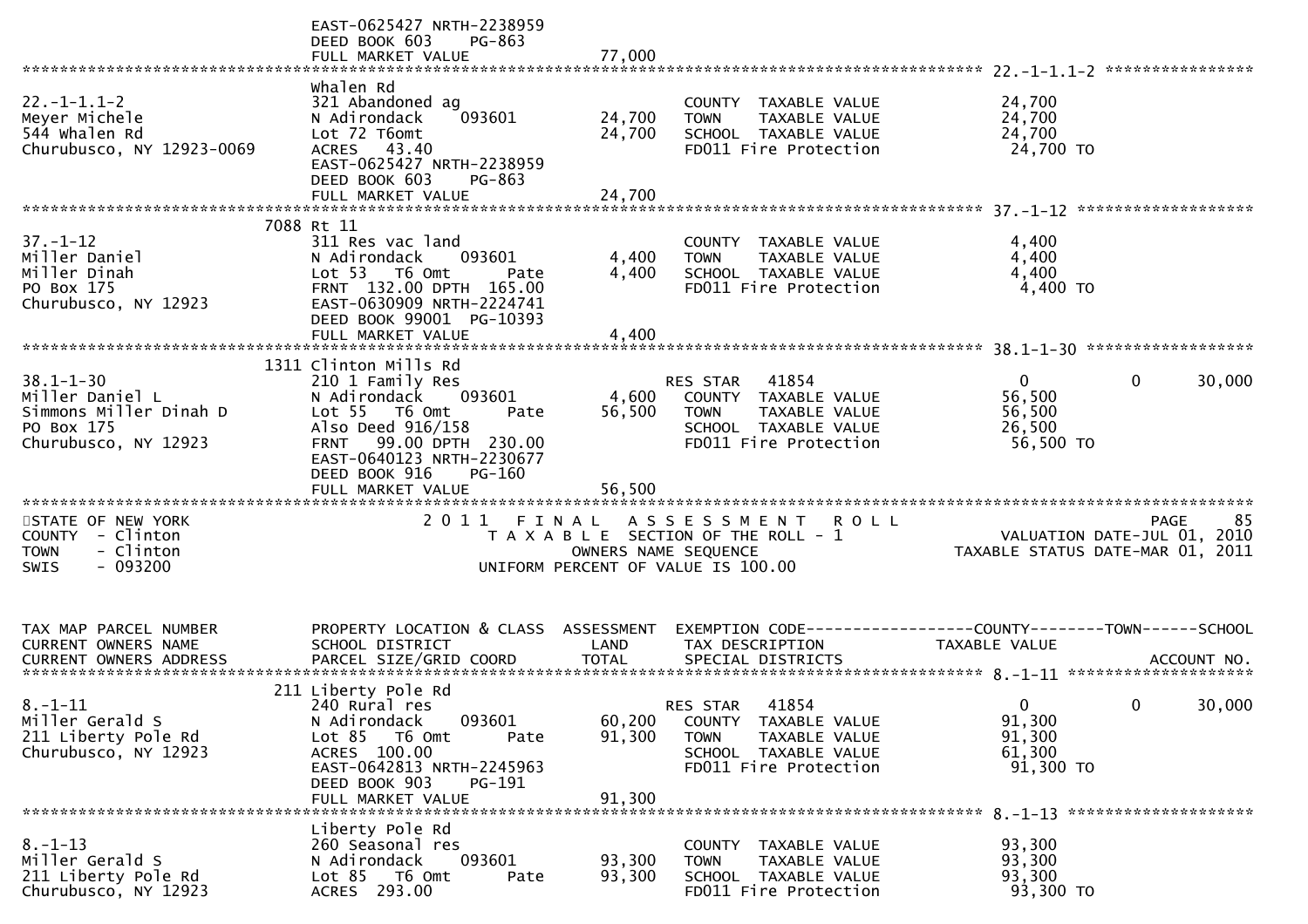|                                                                                                                        | EAST-0647100 NRTH-2246395<br>DEED BOOK 903<br>PG-193<br>FULL MARKET VALUE                                                                                                                               | 93,300                             |                                                                                                                                                      |                                                                        |                                                                 |
|------------------------------------------------------------------------------------------------------------------------|---------------------------------------------------------------------------------------------------------------------------------------------------------------------------------------------------------|------------------------------------|------------------------------------------------------------------------------------------------------------------------------------------------------|------------------------------------------------------------------------|-----------------------------------------------------------------|
| $38.1 - 1 - 31$<br>Miller Kim M<br>1313 Clinton Mills Rd<br>Churubusco, NY 12923                                       | 1313 Clinton Mills Rd<br>210 1 Family Res<br>093601<br>N Adirondack<br>Lot 55  T6 Omt<br>Pate<br>FRNT 82.50 DPTH 230.00<br>EAST-0640031 NRTH-2230666<br>DEED BOOK 20061 PG-97355<br>FULL MARKET VALUE   | 4,100<br>44,600<br>44,600          | 41854<br>RES STAR<br>COUNTY TAXABLE VALUE<br><b>TOWN</b><br><b>TAXABLE VALUE</b><br>SCHOOL TAXABLE VALUE<br>FD011 Fire Protection                    | $\Omega$<br>44,600<br>44,600<br>14,600<br>44,600 TO                    | $\mathbf{0}$<br>30,000                                          |
|                                                                                                                        | 1332 Clinton Mills Rd                                                                                                                                                                                   |                                    |                                                                                                                                                      |                                                                        |                                                                 |
| $38.1 - 1 - 37$<br>Miller Leon<br>Miller Barbara<br>PO Box 5<br>Churubusco, NY 12923-0005                              | 210 1 Family Res<br>093601<br>N Adirondack<br>Lot 66<br>T6 Omt<br>Pate<br>1.00<br><b>ACRES</b><br>EAST-0639532 NRTH-2230902<br>DEED BOOK 458<br>PG-589                                                  | 5,000<br>60,000                    | 41834<br>SR STAR<br>COUNTY TAXABLE VALUE<br><b>TOWN</b><br>TAXABLE VALUE<br>SCHOOL TAXABLE VALUE<br>FD011 Fire Protection                            | 0<br>60,000<br>60,000<br>0<br>60,000 TO                                | 60,000<br>0                                                     |
|                                                                                                                        | FULL MARKET VALUE                                                                                                                                                                                       | 60,000                             |                                                                                                                                                      |                                                                        |                                                                 |
| $38.1 - 1 - 39$<br>Miller Life Use Harold<br>Miller Life Use Veronica<br>1326 Clinton Mills Rd<br>Churubusco, NY 12923 | 1326 Clinton Mills Rd<br>210 1 Family Res<br>093601<br>N Adirondack<br>Lot 66<br>T6 Omt<br>Pate<br>FRNT 82.00 DPTH 255.00<br>EAST-0639739 NRTH-2230926<br>DEED BOOK 20051 PG-79192<br>FULL MARKET VALUE | 40,100<br>40,100                   | AGED C&T<br>41801<br>4,000 SR STAR<br>41834<br>COUNTY TAXABLE VALUE<br><b>TAXABLE VALUE</b><br>TOWN<br>SCHOOL TAXABLE VALUE<br>FD011 Fire Protection | 20,050<br>$\mathbf{0}$<br>20,050<br>20,050<br>$\mathbf 0$<br>40,100 TO | 20,050<br>0<br>40,100<br>0                                      |
| STATE OF NEW YORK                                                                                                      |                                                                                                                                                                                                         |                                    | 2011 FINAL ASSESSMENT<br><b>ROLL</b>                                                                                                                 |                                                                        | 86<br><b>PAGE</b>                                               |
| COUNTY - Clinton<br>- Clinton<br><b>TOWN</b><br>$-093200$<br>SWIS                                                      |                                                                                                                                                                                                         | OWNERS NAME SEQUENCE               | T A X A B L E SECTION OF THE ROLL - 1<br>UNIFORM PERCENT OF VALUE IS 100.00                                                                          |                                                                        | VALUATION DATE-JUL 01, 2010<br>TAXABLE STATUS DATE-MAR 01, 2011 |
| TAX MAP PARCEL NUMBER<br><b>CURRENT OWNERS NAME</b><br><b>CURRENT OWNERS ADDRESS</b>                                   | PROPERTY LOCATION & CLASS<br>SCHOOL DISTRICT<br>PARCEL SIZE/GRID COORD                                                                                                                                  | ASSESSMENT<br>LAND<br><b>TOTAL</b> | EXEMPTION CODE-----------------COUNTY-------TOWN------SCHOOL<br>TAX DESCRIPTION<br>SPECIAL DISTRICTS                                                 | <b>TAXABLE VALUE</b>                                                   | ACCOUNT NO.                                                     |
| $51 - 1 - 5.2$<br>Miller Ravin H<br>Sharon Muchler<br>1347 Whispering Pines Dr<br>Clearwater, FL 33764                 | 7585 Rt 11<br>210 1 Family Res<br>163401<br>Chateaugay 1<br>Lot 50 T6omt<br>4.70<br><b>ACRES</b><br>EAST-0619059 NRTH-2222513<br>DEED BOOK 969<br>PG-38<br>FULL MARKET VALUE                            | 7,600<br>82,500<br>82,500          | COUNTY TAXABLE VALUE<br><b>TOWN</b><br><b>TAXABLE VALUE</b><br>SCHOOL TAXABLE VALUE<br>FD011 Fire Protection                                         | 82,500<br>82,500<br>82,500<br>82,500 TO                                |                                                                 |
| $38.1 - 1 - 13$<br>Miller Sheryl A<br>26 Smith St<br>Churubusco, NY 12923                                              | 26 Smith St<br>210 1 Family Res<br>N Adirondack<br>093601<br>Lot 66<br>T6 Omt<br>Pate<br>FRNT 132.50 DPTH 284.10<br>860<br><b>BANK</b>                                                                  | 4,800<br>46,100                    | RES STAR<br>41854<br>COUNTY TAXABLE VALUE<br><b>TOWN</b><br>TAXABLE VALUE<br>SCHOOL TAXABLE VALUE<br>FD011 Fire Protection                           | $\mathbf{0}$<br>46,100<br>46,100<br>16,100<br>46,100 TO                | 0<br>30,000                                                     |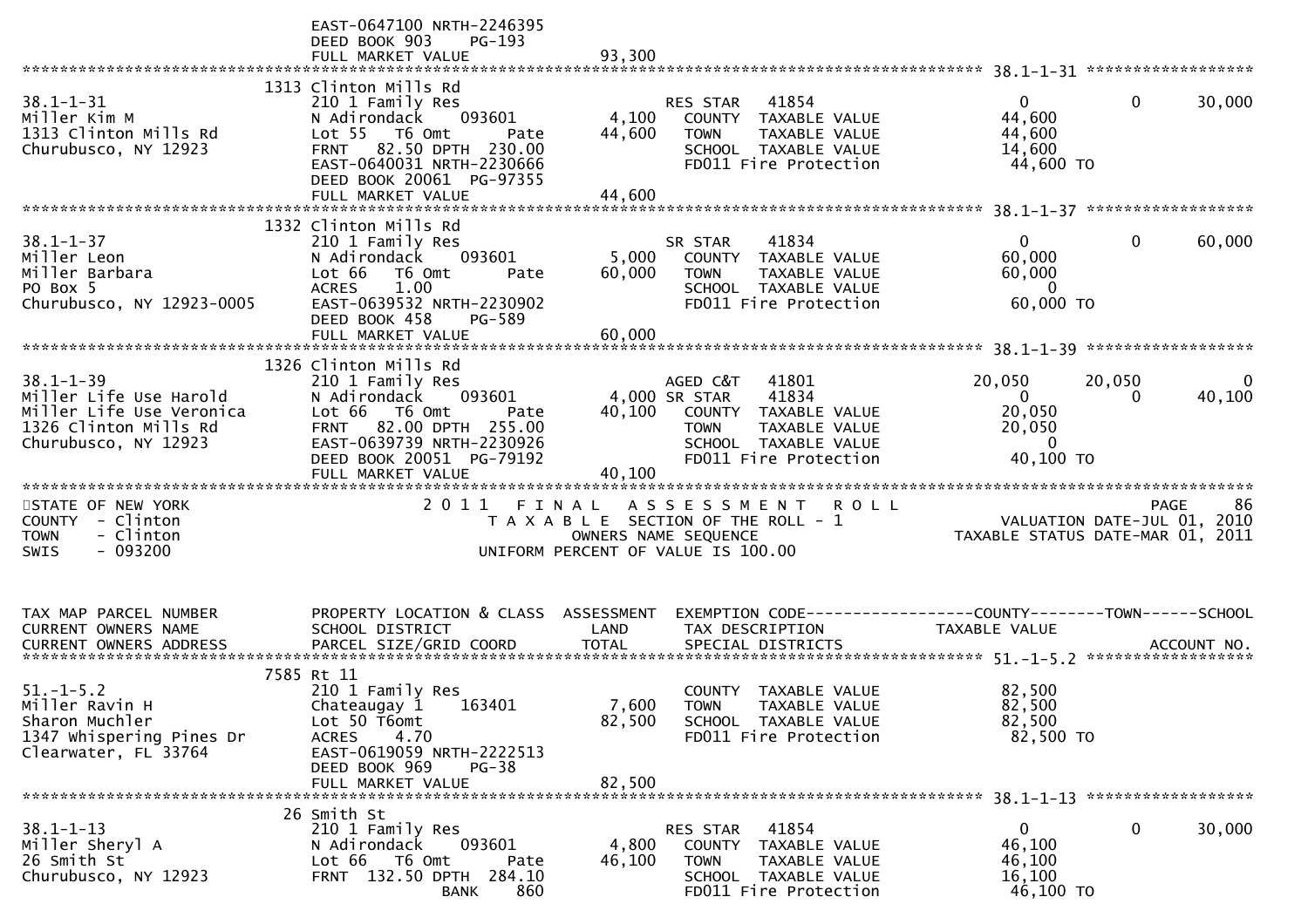|                                                                                                 | EAST-0640343 NRTH-2231549<br>DEED BOOK 20011 PG-32430<br>FULL MARKET VALUE                                                                                                                                                   | 46,100                             |                                                                                                                                        |                                                             |                                                                                      |
|-------------------------------------------------------------------------------------------------|------------------------------------------------------------------------------------------------------------------------------------------------------------------------------------------------------------------------------|------------------------------------|----------------------------------------------------------------------------------------------------------------------------------------|-------------------------------------------------------------|--------------------------------------------------------------------------------------|
|                                                                                                 |                                                                                                                                                                                                                              |                                    |                                                                                                                                        |                                                             |                                                                                      |
| $38 - 1 - 27$<br>Miller Willard C<br>Miller Donald E<br>22 Maryland Rd<br>Plattsburgh, NY 12903 | Looby Rd<br>321 Abandoned ag<br>093601<br>N Adirondack<br>Lot $67$<br>T6 Omt<br>Pate<br>21.00<br><b>ACRES</b><br>EAST-0638428 NRTH-2231044<br>DEED BOOK 900<br>PG-348                                                        | 15,500<br>15,500                   | COUNTY TAXABLE VALUE<br>TAXABLE VALUE<br><b>TOWN</b><br>SCHOOL TAXABLE VALUE<br>FD011 Fire Protection                                  | 15,500<br>15,500<br>15,500<br>15,500 TO                     |                                                                                      |
| PRIOR OWNER ON 3/01/2011<br>Miller et al Willard                                                | FULL MARKET VALUE                                                                                                                                                                                                            | 15,500                             |                                                                                                                                        |                                                             |                                                                                      |
| $38. - 1 - 29$<br>Miller Willard C<br>Miller Betty A<br>43 Melody Ln<br>Plattsburgh, NY 12901   | Rt 189<br>311 Res vac land<br>093601<br>N Adirondack<br>Loc #001168<br>App Factor 100% In Nac<br>Churubusco Sub Site<br>FRNT 74.00 DPTH 124.00<br>EAST-0639061 NRTH-2230752<br>DEED BOOK 20041 PG-66206<br>FULL MARKET VALUE | 3,100<br>3,100<br>3,100            | COUNTY TAXABLE VALUE<br>TAXABLE VALUE<br><b>TOWN</b><br>SCHOOL TAXABLE VALUE<br>FD011 Fire Protection                                  | 3,100<br>3,100<br>3,100<br>3,100 TO                         |                                                                                      |
|                                                                                                 |                                                                                                                                                                                                                              |                                    |                                                                                                                                        |                                                             |                                                                                      |
| $51. - 1 - 1.1$<br>Miner Thomas J<br>Miner Lillian M<br>7546 Rt 11<br>Chateaugay, NY 12920      | 7546 Rt 11<br>240 Rural res<br>Chateaugay 1<br>163401<br>Lot 51 T6 Omt Patent<br>Prior Deed 378 Pg 195<br>ACRES 154.70<br>EAST-0619979 NRTH-2223023<br>DEED BOOK 20061 PG-97807<br>FULL MARKET VALUE                         | 71,200<br>183,000<br>183,000       | 41834<br>SR STAR<br>COUNTY TAXABLE VALUE<br><b>TOWN</b><br>TAXABLE VALUE<br>SCHOOL TAXABLE VALUE<br>FD011 Fire Protection              | $\mathbf{0}$<br>183,000<br>183,000<br>122,900<br>183,000 TO | 60,100<br>0                                                                          |
|                                                                                                 |                                                                                                                                                                                                                              |                                    |                                                                                                                                        |                                                             |                                                                                      |
| STATE OF NEW YORK<br>COUNTY - Clinton<br>- Clinton<br><b>TOWN</b><br>$-093200$<br><b>SWIS</b>   | 2011                                                                                                                                                                                                                         |                                    | FINAL ASSESSMENT<br><b>ROLL</b><br>T A X A B L E SECTION OF THE ROLL - 1<br>OWNERS NAME SEQUENCE<br>UNIFORM PERCENT OF VALUE IS 100.00 |                                                             | <b>PAGE</b><br>87<br>VALUATION DATE-JUL 01, 2010<br>TAXABLE STATUS DATE-MAR 01, 2011 |
| TAX MAP PARCEL NUMBER<br><b>CURRENT OWNERS NAME</b><br>CURRENT OWNERS ADDRESS                   | PROPERTY LOCATION & CLASS<br>SCHOOL DISTRICT<br>PARCEL SIZE/GRID COORD                                                                                                                                                       | ASSESSMENT<br>LAND<br><b>TOTAL</b> | EXEMPTION CODE----<br>TAX DESCRIPTION<br>SPECIAL DISTRICTS                                                                             | --------COUNTY--------TOWN------SCHOOL<br>TAXABLE VALUE     | ACCOUNT NO.                                                                          |
| $51. - 1 - 13.2$<br>Misner Mark A<br>Misner Deborah A<br>7547 Rt. 11<br>Chateaugay, NY 12920    | 7547 Rt 11<br>210 1 Family Res<br>163401<br>Chateaugay 1<br>Lot 50 T6omt<br>6.29 BANK<br>080<br>ACRES<br>EAST-0619985 NRTH-2222761<br>DEED BOOK 20082 PG-61106<br>FULL MARKET VALUE                                          | 8,700<br>66,700<br>66.700          | 41854<br>RES STAR<br>COUNTY TAXABLE VALUE<br><b>TOWN</b><br>TAXABLE VALUE<br>SCHOOL TAXABLE VALUE<br>FD011 Fire Protection             | $\mathbf{0}$<br>66,700<br>66,700<br>36,700<br>66,700 TO     | 30,000<br>0                                                                          |
|                                                                                                 | Mcnierney Rd                                                                                                                                                                                                                 |                                    |                                                                                                                                        |                                                             |                                                                                      |
| $6. -1 - 11.1$                                                                                  | 321 Abandoned ag                                                                                                                                                                                                             |                                    | COUNTY TAXABLE VALUE                                                                                                                   | 21,500                                                      |                                                                                      |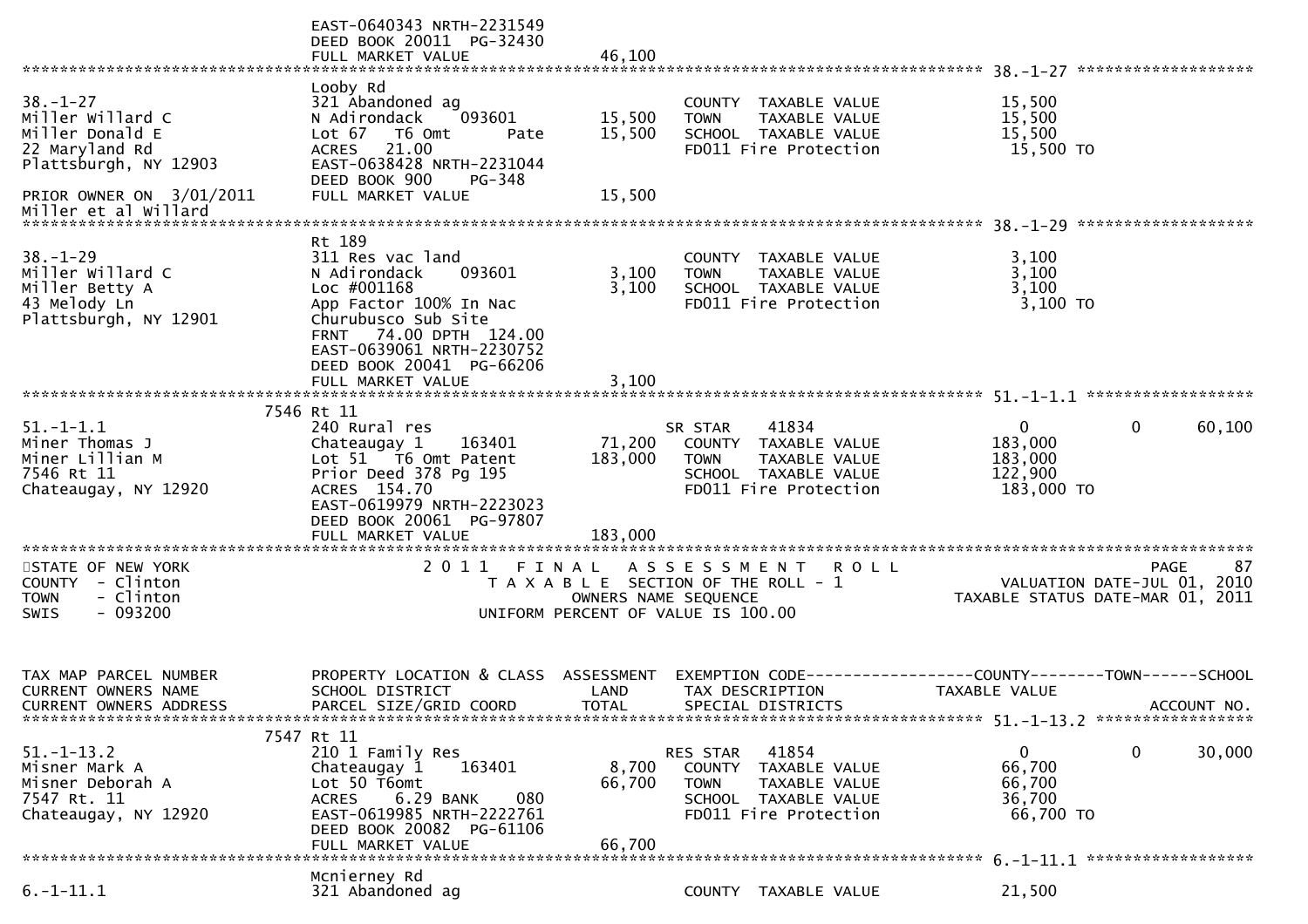| Molleur Robert<br>Box 628<br>Hardwick, VT 05843                                        | Chateaugay 1<br>Lot 90  T6 0mt<br>ACRES 28.00<br>EAST-0620262 NRTH-2242644<br>DEED BOOK 620<br>FULL MARKET VALUE                                                       | 163401<br>Pate<br><b>PG-959</b>                                                                           | 21,500<br>21,500<br>21,500 | <b>TOWN</b>           | TAXABLE VALUE<br>SCHOOL TAXABLE VALUE<br>FD011 Fire Protection                         | 21,500<br>21,500<br>21,500 TO                                                    |             |
|----------------------------------------------------------------------------------------|------------------------------------------------------------------------------------------------------------------------------------------------------------------------|-----------------------------------------------------------------------------------------------------------|----------------------------|-----------------------|----------------------------------------------------------------------------------------|----------------------------------------------------------------------------------|-------------|
|                                                                                        |                                                                                                                                                                        |                                                                                                           |                            |                       |                                                                                        |                                                                                  |             |
| $6. -1 - 11.2$<br>Molleur Robert J<br>PO Box 628<br>Hardwick, VT 05843                 | Mcnierney Rd<br>321 Abandoned ag<br>Chateaugay 1<br>Lot 90 T6omt<br>ACRES 50.00<br>EAST-0620042 NRTH-2240261<br>DEED BOOK 20041 PG-75481<br>FULL MARKET VALUE          | 163401                                                                                                    | 32,500<br>32,500<br>32,500 | <b>TOWN</b>           | COUNTY TAXABLE VALUE<br>TAXABLE VALUE<br>SCHOOL TAXABLE VALUE<br>FD011 Fire Protection | 32,500<br>32,500<br>32,500<br>32,500 TO                                          |             |
|                                                                                        |                                                                                                                                                                        |                                                                                                           |                            |                       |                                                                                        |                                                                                  |             |
| $7. - 1 - 11.1$<br>Monahan John<br>14 Doran Farm Ln<br>Lexington, MA 02420             | Frontier Rd<br>312 Vac w/imprv<br>Chateaugay 1<br>Lot 88 T6 Omt<br>ACRES 47.30<br>EAST-0628914 NRTH-2244580<br>DEED BOOK 99001 PG-17144                                | 163401<br>Pate                                                                                            | 30,200<br>31,500           | <b>TOWN</b>           | COUNTY TAXABLE VALUE<br>TAXABLE VALUE<br>SCHOOL TAXABLE VALUE<br>FD011 Fire Protection | 31,500<br>31,500<br>31,500<br>31,500 TO                                          |             |
|                                                                                        |                                                                                                                                                                        |                                                                                                           |                            |                       |                                                                                        |                                                                                  |             |
| $7. - 1 - 12$<br>Monahan John<br>14 Doran Farm Ln<br>Lexington, MA 02420               | 538 Frontier Rd<br>260 Seasonal res<br>Chateaugay 1<br>Lot 88 T6 Omt<br>1.70<br><b>ACRES</b><br>EAST-0628464 NRTH-2246475<br>DEED BOOK 943<br>FULL MARKET VALUE        | 163401<br>Pate<br>$PG-45$                                                                                 | 5,500<br>40,000<br>40,000  | <b>TOWN</b>           | COUNTY TAXABLE VALUE<br>TAXABLE VALUE<br>SCHOOL TAXABLE VALUE<br>FD011 Fire Protection | 40,000<br>40,000<br>40,000<br>40,000 TO                                          |             |
|                                                                                        |                                                                                                                                                                        |                                                                                                           |                            |                       |                                                                                        |                                                                                  |             |
| STATE OF NEW YORK<br>COUNTY - Clinton<br>- Clinton<br><b>TOWN</b><br>$-093200$<br>SWIS |                                                                                                                                                                        | 2011 FINAL ASSESSMENT ROLL<br>T A X A B L E SECTION OF THE ROLL - 1<br>UNIFORM PERCENT OF VALUE IS 100.00 | OWNERS NAME SEQUENCE       |                       |                                                                                        | <b>PAGE</b><br>oo<br>10, 2010 VALUATION DATE-JUL<br>101, TAXABLE STATUS DATE-MAR | 88          |
| TAX MAP PARCEL NUMBER<br>CURRENT OWNERS NAME<br><b>CURRENT OWNERS ADDRESS</b>          | PROPERTY LOCATION & CLASS ASSESSMENT<br>SCHOOL DISTRICT<br>PARCEL SIZE/GRID COORD                                                                                      |                                                                                                           | LAND<br><b>TOTAL</b>       |                       | TAX DESCRIPTION<br>SPECIAL DISTRICTS                                                   | EXEMPTION CODE-----------------COUNTY--------TOWN------SCHOOL<br>TAXABLE VALUE   | ACCOUNT NO. |
| $51. - 1 - 5.41$<br>Montgomery Michael J<br>2802 W Downing Ct<br>Fresno, CA 93711      | County Line Rd<br>321 Abandoned ag<br>Chateaugay 1<br>Lot 50 T6omt Patent<br>ACRES 19.00<br>EAST-0618502 NRTH-2220422<br>DEED BOOK 20051 PG-81307<br>FULL MARKET VALUE | 163401                                                                                                    | 17,000<br>17,000<br>17,000 | <b>TOWN</b>           | COUNTY TAXABLE VALUE<br>TAXABLE VALUE<br>SCHOOL TAXABLE VALUE<br>FD011 Fire Protection | 17,000<br>17,000<br>17,000<br>17,000 TO                                          |             |
|                                                                                        | 1079 Rt 189                                                                                                                                                            |                                                                                                           |                            |                       |                                                                                        |                                                                                  |             |
| $8. - 1 - 3.22$<br>Montour Gail                                                        | 240 Rural res<br>N Adirondack                                                                                                                                          | 093601                                                                                                    | 13,500                     | COUNTY<br><b>TOWN</b> | TAXABLE VALUE<br>TAXABLE VALUE                                                         | 22,400<br>22,400                                                                 |             |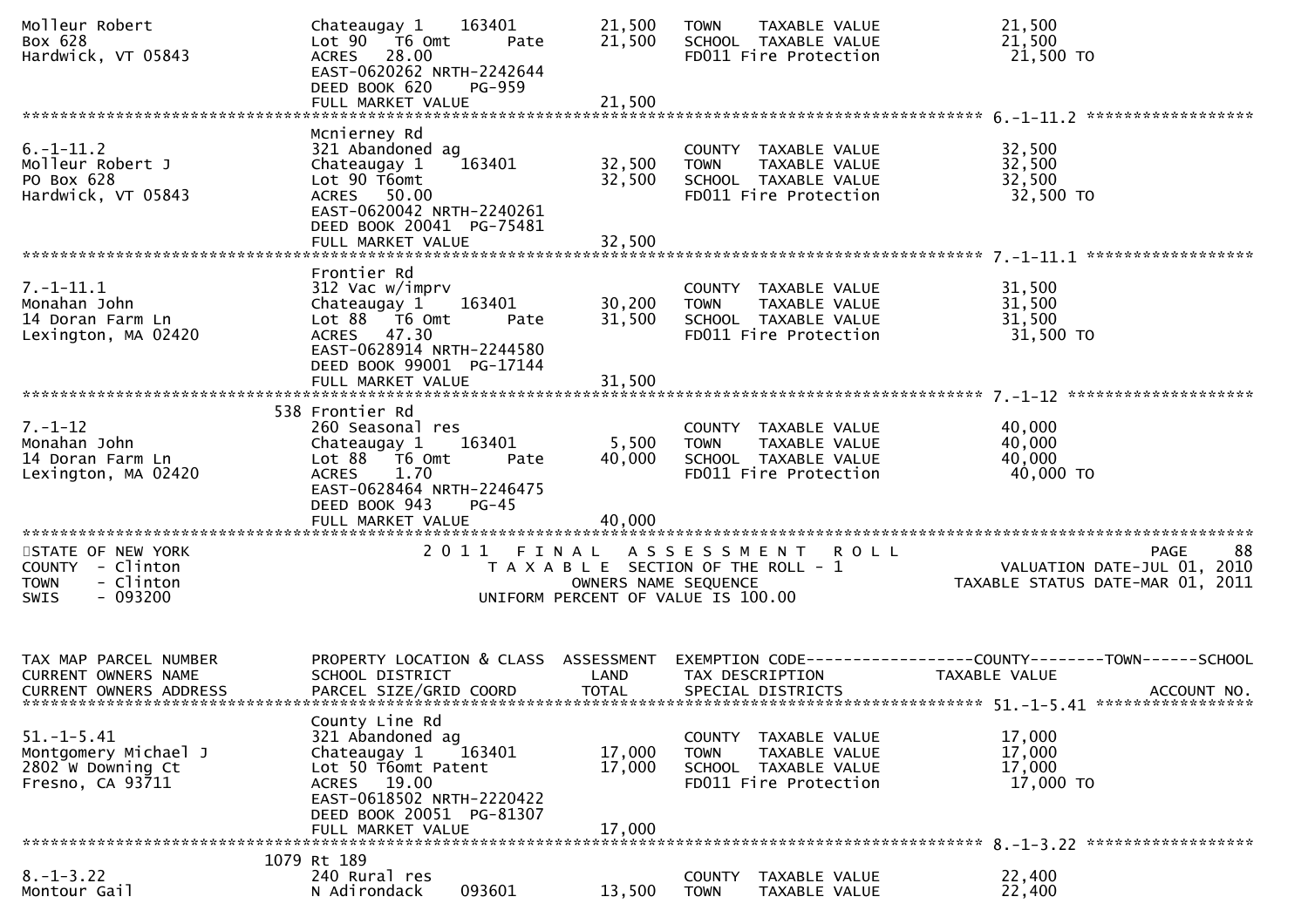| PO Box 807<br>Kahnawke QC, Canada JOL1B                                                                                 | Lot 86 T6omt<br><b>ACRES</b><br>13.20<br>EAST-0637932 NRTH-2243497<br>DEED BOOK 20061 PG-94446<br>FULL MARKET VALUE                                   | 22,400<br>22,400 | SCHOOL TAXABLE VALUE<br>FD011 Fire Protection                                                                                                                             | 22,400<br>22,400 TO                                                            |                  |
|-------------------------------------------------------------------------------------------------------------------------|-------------------------------------------------------------------------------------------------------------------------------------------------------|------------------|---------------------------------------------------------------------------------------------------------------------------------------------------------------------------|--------------------------------------------------------------------------------|------------------|
|                                                                                                                         | Town Line Rd                                                                                                                                          |                  |                                                                                                                                                                           |                                                                                |                  |
| $68. - 1 - 15$<br>Moore Dennis<br>Moore Darrell<br>Donald Lacey<br>15 Newell Ave<br>Plattsburgh, NY 12901               | 321 Abandoned ag<br>N Adirondack<br>093601<br>Lot 27 76 0mt<br>Pate<br>97.00<br><b>ACRES</b><br>EAST-0640181 NRTH-2209054<br>DEED BOOK 20072 PG-11086 | 51,500<br>51,500 | COUNTY TAXABLE VALUE<br>TAXABLE VALUE<br><b>TOWN</b><br>SCHOOL TAXABLE VALUE<br>FD011 Fire Protection                                                                     | 51,500<br>51,500<br>51,500<br>51,500 TO                                        |                  |
|                                                                                                                         | FULL MARKET VALUE                                                                                                                                     | 51,500           |                                                                                                                                                                           | ************                                                                   |                  |
|                                                                                                                         | 258 Patnode Rd                                                                                                                                        |                  |                                                                                                                                                                           |                                                                                |                  |
| $68. - 1 - 16.1$<br>Moore Dennis<br>Moore Darrell<br>Donald Lacey<br>15 Newell Ave                                      | 260 Seasonal res<br>093601<br>N Adirondack<br>Lot 27 T6omt<br><b>ACRES</b><br>86.30<br>EAST-0637411 NRTH-2208606                                      | 42,900<br>64,000 | COUNTY TAXABLE VALUE<br><b>TOWN</b><br>TAXABLE VALUE<br>SCHOOL TAXABLE VALUE<br>FD011 Fire Protection                                                                     | 64,000<br>64,000<br>64,000<br>64,000 TO                                        |                  |
| Plattsburgh, NY 12901                                                                                                   | DEED BOOK 1042<br>PG-71<br>FULL MARKET VALUE                                                                                                          | 64,000           |                                                                                                                                                                           |                                                                                |                  |
|                                                                                                                         |                                                                                                                                                       |                  |                                                                                                                                                                           |                                                                                |                  |
| $25. - 1 - 5.1$<br>Moore Gertrude<br>68 Clinton Mills Rd<br>Ellenburg Depot, NY 12935-2061 ACRES                        | 68 Clinton Mills Rd<br>210 1 Family Res<br>N Adirondack<br>093601<br>T6 Omt<br>Lot 61<br>Pate<br>2.50<br>EAST-0670245 NRTH-2234992                    | 37,300           | 97 PCT OF VALUE USED FOR EXEMPTION PURPOSES<br>AGED - ALL 41800<br>6,200 SR STAR<br>41834<br>COUNTY TAXABLE VALUE<br>TAXABLE VALUE<br><b>TOWN</b><br>SCHOOL TAXABLE VALUE | 18,091<br>18,091<br>$\mathbf{0}$<br>0<br>19,209<br>19,209<br>$\mathbf 0$       | 18,091<br>19,209 |
|                                                                                                                         | DEED BOOK 274<br>PG-187<br>FULL MARKET VALUE                                                                                                          | 37,300           | FD011 Fire Protection                                                                                                                                                     | 37,300 TO                                                                      |                  |
| ***********************<br>STATE OF NEW YORK<br>COUNTY - Clinton<br>- Clinton<br><b>TOWN</b><br><b>SWIS</b><br>- 093200 | 2011<br>FINAL                                                                                                                                         |                  | A S S E S S M E N T<br><b>ROLL</b><br>T A X A B L E SECTION OF THE ROLL - 1<br>OWNERS NAME SEQUENCE<br>UNIFORM PERCENT OF VALUE IS 100.00                                 | <b>PAGE</b><br>VALUATION DATE-JUL 01, 2010<br>TAXABLE STATUS DATE-MAR 01, 2011 | -89              |
|                                                                                                                         |                                                                                                                                                       |                  |                                                                                                                                                                           |                                                                                |                  |
| TAX MAP PARCEL NUMBER<br>CURRENT OWNERS NAME                                                                            | PROPERTY LOCATION & CLASS ASSESSMENT<br>SCHOOL DISTRICT                                                                                               | LAND             | TAX DESCRIPTION                                                                                                                                                           | EXEMPTION CODE-----------------COUNTY-------TOWN------SCHOOL<br>TAXABLE VALUE  |                  |
| $67. - 1 - 18.3$<br>Morrison Barbara Poupore<br>12 Pauline St 12                                                        | Campbell Rd<br>321 Abandoned ag<br>N Adirondack<br>093601<br>Lot 32 T6omt                                                                             | 13,300<br>13,300 | TAXABLE VALUE<br>COUNTY<br>TAXABLE VALUE<br><b>TOWN</b><br>SCHOOL TAXABLE VALUE                                                                                           | 13,300<br>13,300<br>13,300                                                     |                  |
| whitehall, NY 12887-1514                                                                                                | ACRES 11.70<br>EAST-0629608 NRTH-2213985<br>DEED BOOK 807<br>PG-87<br>FULL MARKET VALUE                                                               | 13,300           | FD011 Fire Protection                                                                                                                                                     | 13,300 TO                                                                      |                  |
|                                                                                                                         | 595 Patnode Rd                                                                                                                                        |                  |                                                                                                                                                                           |                                                                                |                  |
| $52. - 1 - 21.1$<br>Morrison Life Use Howard H<br>Morrison Howard Jr                                                    | 210 1 Family Res<br>093601<br>N Adirondack<br>Lot 33 T6 Omt<br>Pate                                                                                   | 5,800<br>66,800  | COUNTY TAXABLE VALUE<br><b>TOWN</b><br>TAXABLE VALUE<br><b>SCHOOL</b><br>TAXABLE VALUE                                                                                    | 66,800<br>66,800<br>66,800                                                     |                  |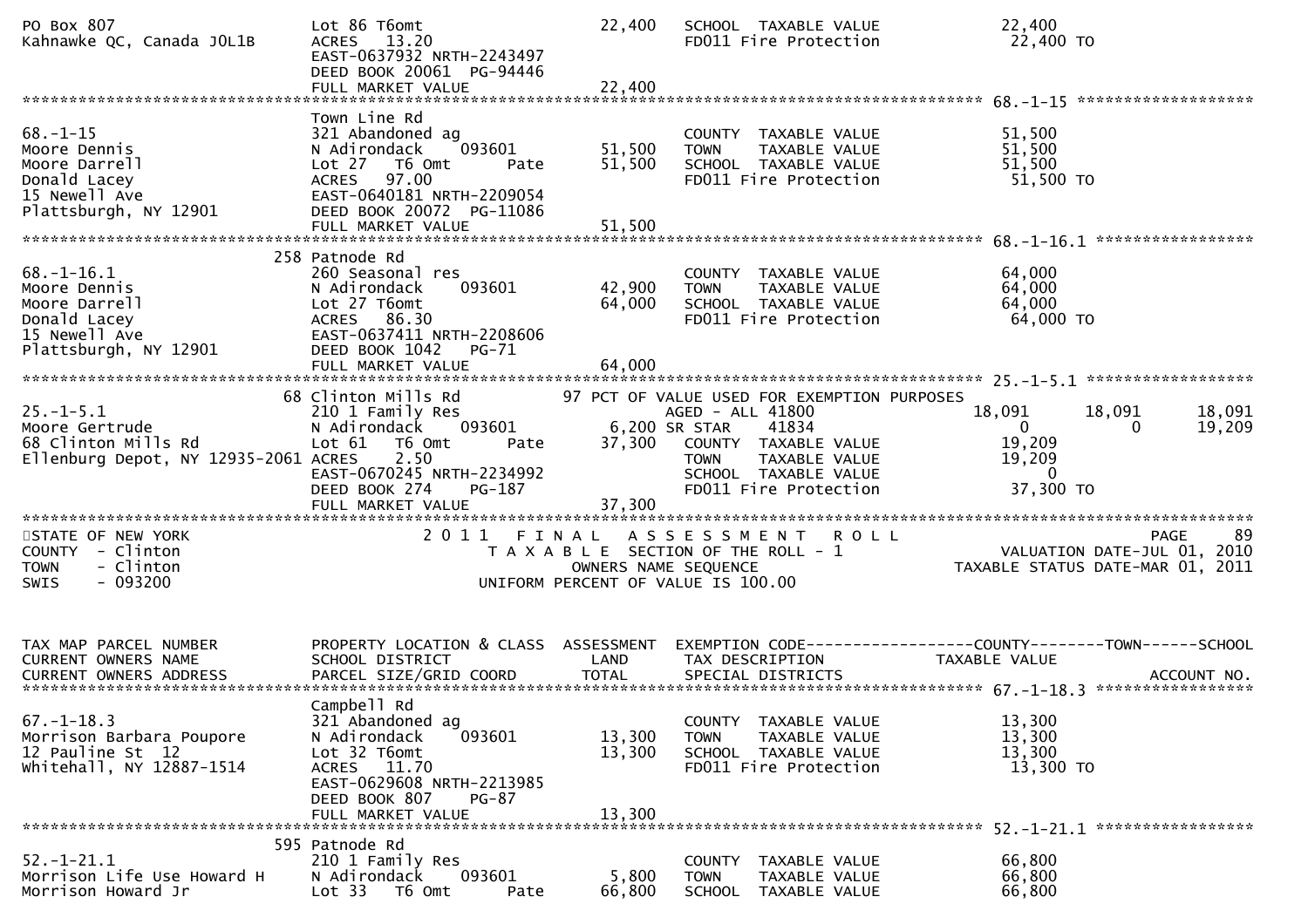| 273 Cornelia St<br>Plattsburgh, NY 12901                                                                                       | 2.20<br>ACRES<br>EAST-0635087 NRTH-2217121<br>DEED BOOK 20041 PG-65093                                                                                                                                   |                                    |                                                                                  | FD011 Fire Protection                                                                       | 66,800 TO                                                                              |                              |                             |
|--------------------------------------------------------------------------------------------------------------------------------|----------------------------------------------------------------------------------------------------------------------------------------------------------------------------------------------------------|------------------------------------|----------------------------------------------------------------------------------|---------------------------------------------------------------------------------------------|----------------------------------------------------------------------------------------|------------------------------|-----------------------------|
|                                                                                                                                |                                                                                                                                                                                                          |                                    |                                                                                  |                                                                                             |                                                                                        |                              |                             |
| $68. - 1 - 1.2$<br>Morrison Walker Sheila A<br>586 Patnode Rd<br>586 Patnode Rd<br>Churubusco, NY 12923                        | 586 Patnode Rd<br>210 1 Family Res<br>093601<br>N Adirondack<br>Lot 34 T6omt<br>FRNT 240.00 DPTH 181.00<br>080<br>BANK<br>EAST-0635396 NRTH-2216913<br>DEED BOOK 20011 PG-30219<br>FULL MARKET VALUE     | 75,100                             | WARNONALL 41121<br>5,000 WARDISALL 41141<br>75,100 RES STAR 41854<br><b>TOWN</b> | COUNTY TAXABLE VALUE<br>TAXABLE VALUE<br>SCHOOL TAXABLE VALUE<br>FD011 Fire Protection      | 11,265<br>26,285<br>$\overline{\mathbf{0}}$<br>37,550<br>37,550<br>45,100<br>75,100 TO | 11,265<br>26,285<br>$\Omega$ | 0<br>$\mathbf{0}$<br>30,000 |
|                                                                                                                                |                                                                                                                                                                                                          |                                    |                                                                                  |                                                                                             |                                                                                        |                              |                             |
| $69. - 1 - 7$<br>Morrow Jeremy<br>PO Box 131<br>Ellenburg Center, NY 12934                                                     | Lafrancis Rd<br>323 Vacant rural<br>093601<br>N Adirondack<br>Lot 24 T6 Omt<br>Pate<br>ACRES 113.40<br>EAST-0657501 NRTH-2212034<br>DEED BOOK 20051 PG-81458                                             | 25,300<br>25,300                   | <b>TOWN</b>                                                                      | COUNTY TAXABLE VALUE<br>TAXABLE VALUE<br>SCHOOL TAXABLE VALUE<br>FD011 Fire Protection      | 25,300<br>25,300<br>25,300<br>25,300 TO                                                |                              |                             |
|                                                                                                                                |                                                                                                                                                                                                          |                                    |                                                                                  |                                                                                             |                                                                                        |                              |                             |
| $69. - 1 - 3.8$<br>Myatt Travis<br>Myatt Amanda<br>269 Lafrancis Rd<br>Ellenburg Center, NY 12934<br>MAY BE SUBJECT TO PAYMENT | 269 Lafrancis Rd<br>270 Mfg housing<br>093601<br>N Adirondack<br>Lot 25 T6 Omt<br>Pate<br><b>ACRES</b><br>1.60 BANK<br>890<br>EAST-0652032 NRTH-2216699<br>DEED BOOK 20092 PG-23866<br>FULL MARKET VALUE | 5,500<br>35,000<br>35,000          | RES STAR 41854<br><b>TOWN</b>                                                    | COUNTY TAXABLE VALUE<br>TAXABLE VALUE<br>SCHOOL TAXABLE VALUE<br>FD011 Fire Protection      | $\overline{0}$<br>35,000<br>35,000<br>5,000<br>35,000 TO                               | $\Omega$                     | 30,000                      |
|                                                                                                                                |                                                                                                                                                                                                          |                                    |                                                                                  |                                                                                             |                                                                                        |                              |                             |
| STATE OF NEW YORK<br>COUNTY - Clinton<br><b>TOWN</b><br>- Clinton<br>$-093200$<br>SWIS                                         |                                                                                                                                                                                                          | UNIFORM PERCENT OF VALUE IS 100.00 |                                                                                  | 2011 FINAL ASSESSMENT ROLL<br>T A X A B L E SECTION OF THE ROLL - 1<br>OWNERS NAME SEQUENCE | VALUATION DATE-JUL 01, 2010<br>TAXABLE STATUS DATE-MAR 01, 2011                        |                              | 90<br><b>PAGE</b>           |
| TAX MAP PARCEL NUMBER<br>CURRENT OWNERS NAME<br>CURRENT OWNERS ADDRESS                                                         | PROPERTY LOCATION & CLASS ASSESSMENT<br>SCHOOL DISTRICT<br>PARCEL SIZE/GRID COORD                                                                                                                        | LAND<br><b>TOTAL</b>               | TAX DESCRIPTION                                                                  | SPECIAL DISTRICTS                                                                           | EXEMPTION CODE-----------------COUNTY-------TOWN------SCHOOL<br>TAXABLE VALUE          |                              | ACCOUNT NO.                 |
| $67. - 1 - 6.1$<br>Nawrath William F<br>7 Atlantic Ave<br>Port Jeff Station, NY 11776                                          | Patnode Rd<br>321 Abandoned ag<br>N Adirondack<br>093601<br>Lot <sub>28</sub><br>T6 Omt<br>Pate<br>25.60<br><b>ACRES</b><br>EAST-0634692 NRTH-2209980<br>DEED BOOK 589<br>PG-387<br>FULL MARKET VALUE    | 20,300<br>20,300<br>20,300         | <b>TOWN</b>                                                                      | COUNTY TAXABLE VALUE<br>TAXABLE VALUE<br>SCHOOL TAXABLE VALUE<br>FD011 Fire Protection      | 20,300<br>20,300<br>20,300<br>20,300 TO                                                |                              |                             |
|                                                                                                                                | 1329 Clinton Mills Rd                                                                                                                                                                                    |                                    |                                                                                  |                                                                                             |                                                                                        |                              |                             |
| $38.1 - 1 - 33.2$<br>Nichols Adam                                                                                              | 210 1 Family Res<br>093601<br>N Adirondack                                                                                                                                                               | 5,100                              | RES STAR<br>COUNTY                                                               | 41854<br>TAXABLE VALUE                                                                      | $\mathbf{0}$<br>35,900                                                                 | 0                            | 30,000                      |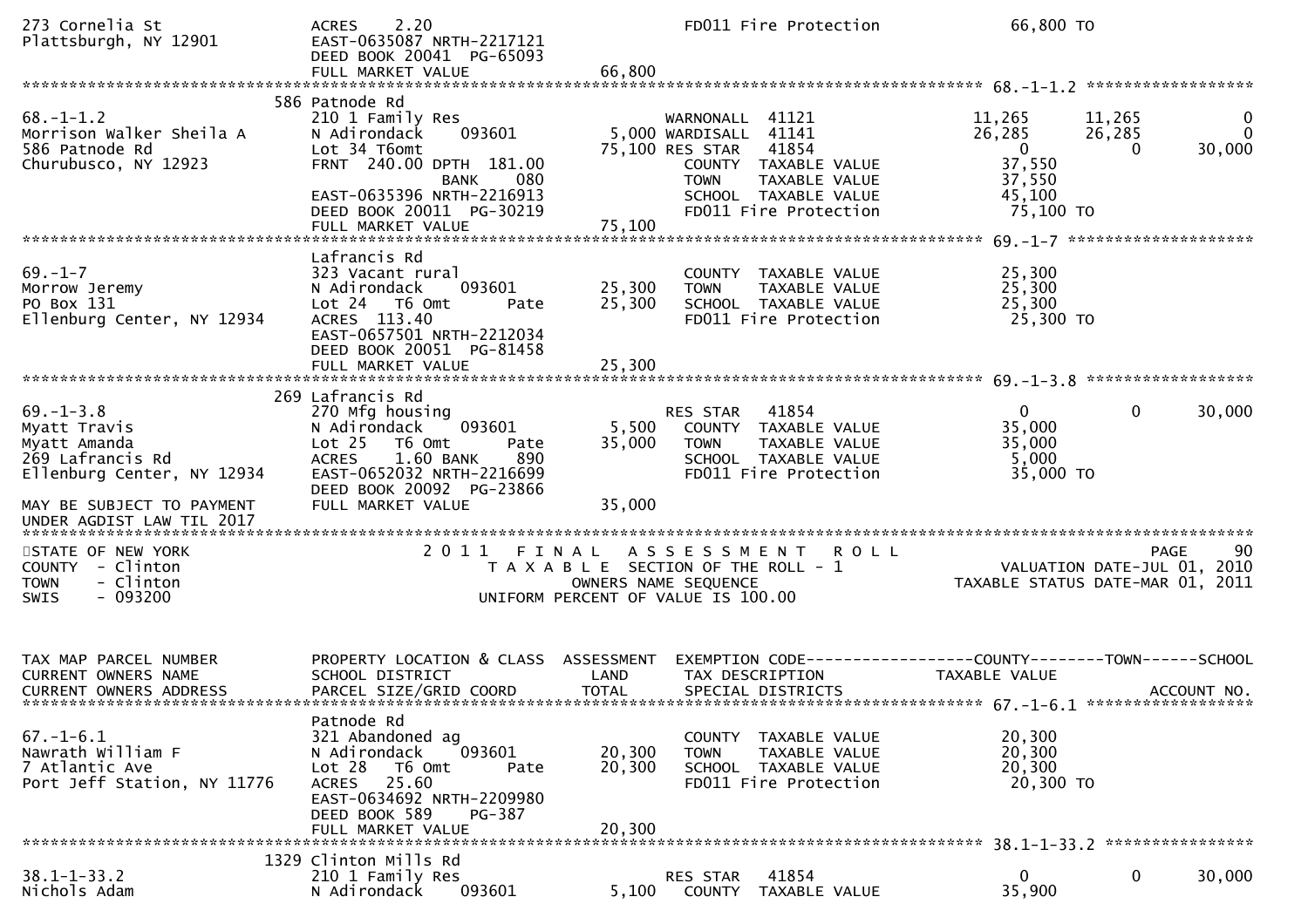| Nichols Beverly<br>6985 Rt 11<br>Churubusco, NY 12923                                                                    | 1.10<br><b>ACRES</b><br>EAST-0639702 NRTH-2230527<br>DEED BOOK 20031 PG-57041<br>FULL MARKET VALUE                                                                             | 35,900<br>35,900           | <b>TOWN</b><br>TAXABLE VALUE<br>SCHOOL TAXABLE VALUE<br>FD011 Fire Protection                                                                                                     | 35,900<br>5,900<br>35,900 TO                                                                             |                           |
|--------------------------------------------------------------------------------------------------------------------------|--------------------------------------------------------------------------------------------------------------------------------------------------------------------------------|----------------------------|-----------------------------------------------------------------------------------------------------------------------------------------------------------------------------------|----------------------------------------------------------------------------------------------------------|---------------------------|
|                                                                                                                          |                                                                                                                                                                                |                            |                                                                                                                                                                                   |                                                                                                          |                           |
| $52. - 1 - 15.1$<br>Nichols Darrell<br>Nichols Kimberley<br>6977 Rt 11<br>Churubusco, NY 12923                           | 6977 Rt 11<br>270 Mfg housing<br>N Adirondack<br>093601<br>Lot <sub>48</sub><br>T6 Omt<br>Pate<br><b>ACRES</b><br>4.00<br>EAST-0633213 NRTH-2222954<br>DEED BOOK 977<br>PG-211 | 7,100<br>43,800            | 41854<br>RES STAR<br>COUNTY<br>TAXABLE VALUE<br><b>TOWN</b><br>TAXABLE VALUE<br>SCHOOL TAXABLE VALUE<br>FD011 Fire Protection                                                     | $\mathbf{0}$<br>$\mathbf{0}$<br>43,800<br>43,800<br>13,800<br>43,800 TO                                  | 30,000                    |
|                                                                                                                          |                                                                                                                                                                                |                            |                                                                                                                                                                                   |                                                                                                          |                           |
|                                                                                                                          |                                                                                                                                                                                |                            |                                                                                                                                                                                   |                                                                                                          |                           |
| $52. - 1 - 15.31$<br>Nichols Edwin<br>Nichols Beverly<br>6985 Rt 11<br>Churubusco, NY 12923<br>MAY BE SUBJECT TO PAYMENT | 6985 Rt 11<br>241 Rural res&ag<br>093601<br>N Adirondack<br>Lot 48 T6 Omt<br>Pate<br>ACRES 332.50<br>EAST-0632274 NRTH-2221684<br>DEED BOOK 617<br>PG-575<br>FULL MARKET VALUE | 260,800                    | 10 YR AGR 41700<br>41854<br>154,500 RES STAR<br>260,800 483A EX<br>42100<br>COUNTY TAXABLE VALUE<br><b>TOWN</b><br>TAXABLE VALUE<br>SCHOOL TAXABLE VALUE<br>FD011 Fire Protection | 15,000<br>15,000<br>$\overline{0}$<br>0<br>2,700<br>2,700<br>243,100<br>243,100<br>213,100<br>258,100 TO | 15,000<br>30,000<br>2,700 |
| UNDER RPTL483 UNTIL 2015                                                                                                 |                                                                                                                                                                                |                            | 2,700 EX                                                                                                                                                                          |                                                                                                          |                           |
|                                                                                                                          |                                                                                                                                                                                |                            |                                                                                                                                                                                   |                                                                                                          |                           |
| $53. - 1 - 19.23$<br>Nichols Gene<br>Nichols Jane<br>327 Gagnier Rd<br>Churubusco, NY 12923                              | Rt 11<br>314 Rural vac<10<br>093601<br>N Adirondack<br>Lot 47 T6omt<br>8.90<br><b>ACRES</b><br>EAST-0635585 NRTH-2220765<br>DEED BOOK 20031 PG-63409<br>FULL MARKET VALUE      | 10,500<br>10,500<br>10,500 | COUNTY TAXABLE VALUE<br>TAXABLE VALUE<br><b>TOWN</b><br>SCHOOL TAXABLE VALUE<br>FD011 Fire Protection                                                                             | 10,500<br>10,500<br>10,500<br>10,500 TO                                                                  |                           |
|                                                                                                                          |                                                                                                                                                                                |                            |                                                                                                                                                                                   |                                                                                                          |                           |
| STATE OF NEW YORK<br>COUNTY - Clinton<br>- Clinton<br><b>TOWN</b><br>$-093200$<br><b>SWIS</b>                            | 2011<br>FINAL                                                                                                                                                                  |                            | A S S E S S M E N T<br><b>ROLL</b><br>T A X A B L E SECTION OF THE ROLL - 1<br>OWNERS NAME SEQUENCE<br>UNIFORM PERCENT OF VALUE IS 100.00                                         | VALUATION DATE-JUL 01, 2010<br>TAXABLE STATUS DATE-MAR 01, 2011                                          | 91<br>PAGE                |
| TAX MAP PARCEL NUMBER<br><b>CURRENT OWNERS NAME</b>                                                                      | PROPERTY LOCATION & CLASS ASSESSMENT<br>SCHOOL DISTRICT                                                                                                                        | LAND                       | TAX DESCRIPTION                                                                                                                                                                   | EXEMPTION CODE-----------------COUNTY-------TOWN------SCHOOL<br>TAXABLE VALUE                            |                           |
| $53. - 1 - 19.24$<br>Nichols Gene<br>Nichols Jane<br>327 Gagnier Rd<br>Churubusco, NY 12923                              | Patnode Rd<br>314 Rural vac<10<br>093601<br>N Adirondack<br>Lot 47 T6omt<br>9.70<br><b>ACRES</b><br>EAST-0635245 NRTH-2220611<br>DEED BOOK 20031 PG-63409<br>FULL MARKET VALUE | 11,100<br>11,100<br>11,100 | COUNTY TAXABLE VALUE<br>TAXABLE VALUE<br><b>TOWN</b><br>SCHOOL TAXABLE VALUE<br>FD011 Fire Protection                                                                             | 11,100<br>11,100<br>11,100<br>11,100 TO                                                                  |                           |
|                                                                                                                          | Rt 11                                                                                                                                                                          |                            |                                                                                                                                                                                   |                                                                                                          |                           |
| $52. - 1 - 14$<br>Nichols Gene R<br>Nichols Jane E                                                                       | $314$ Rural vac<10<br>093601<br>N Adirondack<br>Lot 48 T6 Omt<br>Pate                                                                                                          | 5,400<br>5,400             | COUNTY TAXABLE VALUE<br><b>TOWN</b><br>TAXABLE VALUE<br><b>SCHOOL</b><br>TAXABLE VALUE                                                                                            | 5,400<br>5,400<br>5,400                                                                                  |                           |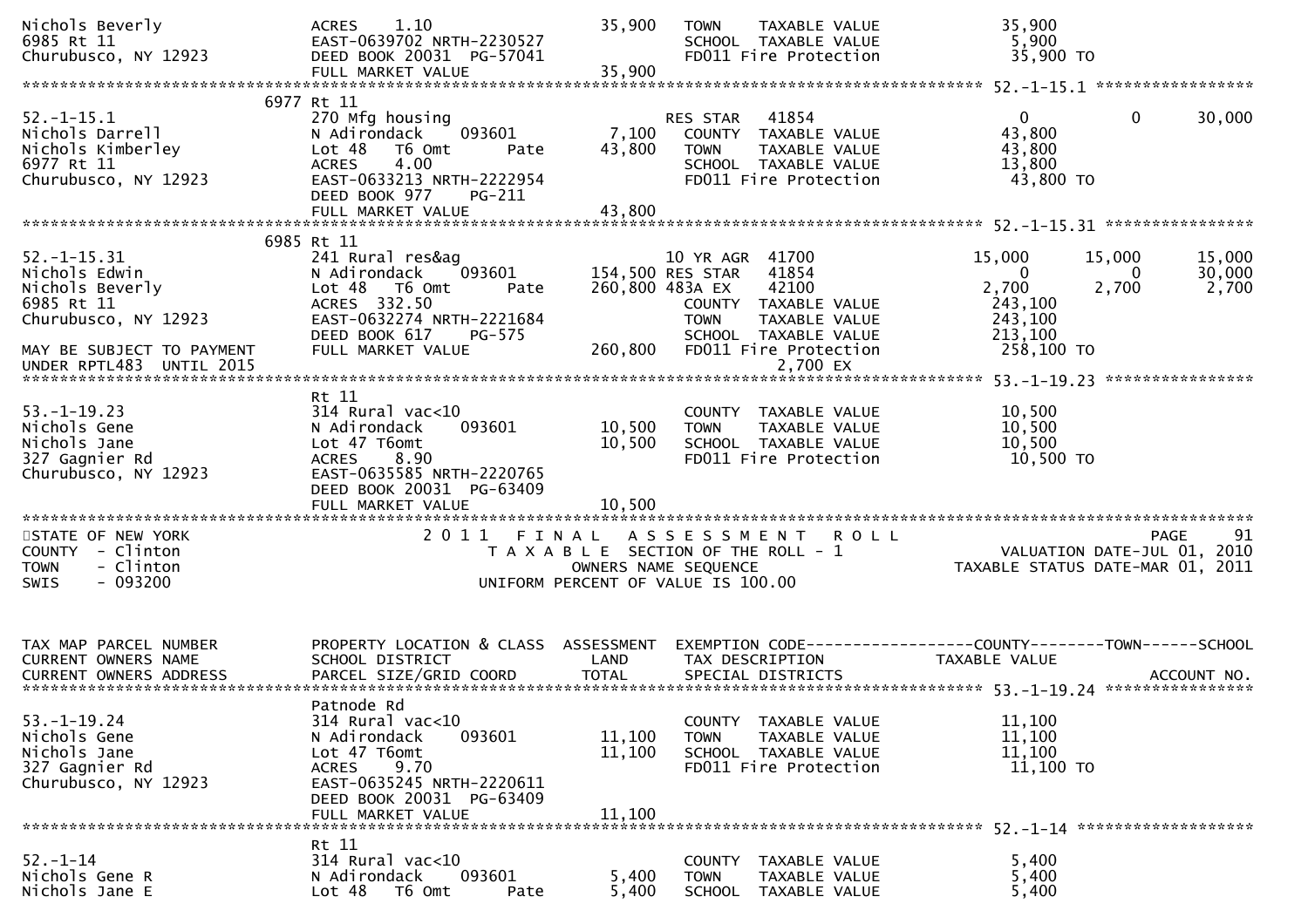| 327 Gagnier Rd<br>Churubusco, NY 12923-1822                                                                                                                 | 1.60<br><b>ACRES</b><br>EAST-0634526 NRTH-2222364<br>DEED BOOK 20001 PG-19224<br>FULL MARKET VALUE                                                                            | 5,400                        | FD011 Fire Protection                                                                                                                                                                                            | 5,400 TO                                                                                  |                                       |                                     |
|-------------------------------------------------------------------------------------------------------------------------------------------------------------|-------------------------------------------------------------------------------------------------------------------------------------------------------------------------------|------------------------------|------------------------------------------------------------------------------------------------------------------------------------------------------------------------------------------------------------------|-------------------------------------------------------------------------------------------|---------------------------------------|-------------------------------------|
|                                                                                                                                                             |                                                                                                                                                                               |                              |                                                                                                                                                                                                                  |                                                                                           |                                       |                                     |
| $53. - 1 - 19.21$<br>Nichols Gene R<br>327 Gagnier Rd<br>Churubusco, NY 12926                                                                               | Rt 11<br>321 Abandoned ag<br>093601<br>N Adirondack<br>Lot <sub>47</sub><br>T6 Omt<br>Pate<br><b>ACRES</b><br>54.40<br>EAST-0636104 NRTH-2219633<br>DEED BOOK 20072 PG-10243  | 24,900<br>24,900             | COUNTY TAXABLE VALUE<br><b>TOWN</b><br>TAXABLE VALUE<br>SCHOOL TAXABLE VALUE<br>FD011 Fire Protection                                                                                                            | 24,900<br>24,900<br>24,900<br>24,900 TO                                                   |                                       |                                     |
|                                                                                                                                                             |                                                                                                                                                                               |                              |                                                                                                                                                                                                                  |                                                                                           |                                       |                                     |
| $52. - 1 - 13$<br>Nichols Gerald<br>Nichols Bernadette<br>52 Nichols Rd<br>Churubusco, NY 12923                                                             | Rt 11<br>321 Abandoned ag<br>093601<br>N Adirondack<br>Lot 47 T6 Omt<br>Pate<br>ACRES 115.50<br>EAST-0634591 NRTH-2221114<br>DEED BOOK 552<br>PG-528                          | 64,900<br>64,900             | AGRI DISTR 41720<br>COUNTY TAXABLE VALUE<br>TAXABLE VALUE<br><b>TOWN</b><br>SCHOOL TAXABLE VALUE<br>FD011 Fire Protection                                                                                        | 43,513<br>21,387<br>21,387<br>21,387<br>64,900 TO                                         | 43,513                                | 43,513                              |
| MAY BE SUBJECT TO PAYMENT                                                                                                                                   | FULL MARKET VALUE                                                                                                                                                             | 64,900                       |                                                                                                                                                                                                                  |                                                                                           |                                       |                                     |
| UNDER AGDIST LAW TIL 2015                                                                                                                                   |                                                                                                                                                                               |                              |                                                                                                                                                                                                                  |                                                                                           |                                       |                                     |
|                                                                                                                                                             | 52 Nichols Rd                                                                                                                                                                 |                              |                                                                                                                                                                                                                  |                                                                                           |                                       |                                     |
| $53. - 1 - 6$<br>Nichols Gerald<br>Nichols Bernadette<br>52 Nichols Rd<br>Churubusco, NY 12923<br>MAY BE SUBJECT TO PAYMENT<br>UNDER AGDIST LAW TIL 2015    | 112 Dairy farm<br>093601<br>N Adirondack<br>Lot 47 T6 Omt<br>Pate<br>ACRES 213.60<br>EAST-0638029 NRTH-2222383<br>DEED BOOK 458<br>PG-283<br>FULL MARKET VALUE                | 212,000                      | 10 YR AGR 41700<br>108,500 AGRI DISTR 41720<br>212,000 SR STAR<br>41834<br>42100<br>483A EX<br>COUNTY TAXABLE VALUE<br>TAXABLE VALUE<br><b>TOWN</b><br>SCHOOL TAXABLE VALUE<br>FD011 Fire Protection<br>7,500 EX | 18,600<br>46,643<br>$\overline{0}$<br>7,500<br>139,257<br>139,257<br>79,157<br>204,500 TO | 18,600<br>46,643<br>$\Omega$<br>7,500 | 18,600<br>46,643<br>60,100<br>7,500 |
|                                                                                                                                                             |                                                                                                                                                                               |                              |                                                                                                                                                                                                                  |                                                                                           |                                       |                                     |
| STATE OF NEW YORK<br>COUNTY - Clinton<br>- Clinton<br><b>TOWN</b><br>$-093200$<br><b>SWIS</b>                                                               | 2011                                                                                                                                                                          |                              | FINAL ASSESSMENT<br><b>ROLL</b><br>T A X A B L E SECTION OF THE ROLL - 1<br>OWNERS NAME SEQUENCE<br>UNIFORM PERCENT OF VALUE IS 100.00                                                                           | TAXABLE STATUS DATE-MAR 01, 2011                                                          | PAGE<br>VALUATION DATE-JUL 01, 2010   | 92                                  |
| TAX MAP PARCEL NUMBER<br><b>CURRENT OWNERS NAME</b><br><b>CURRENT OWNERS ADDRESS</b>                                                                        | PROPERTY LOCATION & CLASS ASSESSMENT<br>SCHOOL DISTRICT<br>PARCEL SIZE/GRID COORD                                                                                             | LAND<br><b>TOTAL</b>         | EXEMPTION CODE-----------------COUNTY-------TOWN------SCHOOL<br>TAX DESCRIPTION<br>SPECIAL DISTRICTS                                                                                                             | TAXABLE VALUE                                                                             | ACCOUNT NO.                           |                                     |
| $53. - 1 - 17.1$<br>Nichols Gerald<br>Nichols Bernadette<br>52 Nichols Rd<br>Churubusco, NY 12923<br>MAY BE SUBJECT TO PAYMENT<br>UNDER AGDIST LAW TIL 2015 | 6774 Rt 11<br>240 Rural res<br>093601<br>N Adirondack<br>Lot 47 76 0mt<br>Pate<br>84.00<br>ACRES<br>EAST-0638756 NRTH-2219972<br>DEED BOOK 552<br>PG-528<br>FULL MARKET VALUE | 57,500<br>124,100<br>124,100 | AGRI DISTR 41720<br>COUNTY TAXABLE VALUE<br><b>TOWN</b><br>TAXABLE VALUE<br>SCHOOL TAXABLE VALUE<br>FD011 Fire Protection                                                                                        | 30,767<br>93,333<br>93,333<br>93,333<br>124,100 TO                                        | 30,767                                | 30,767                              |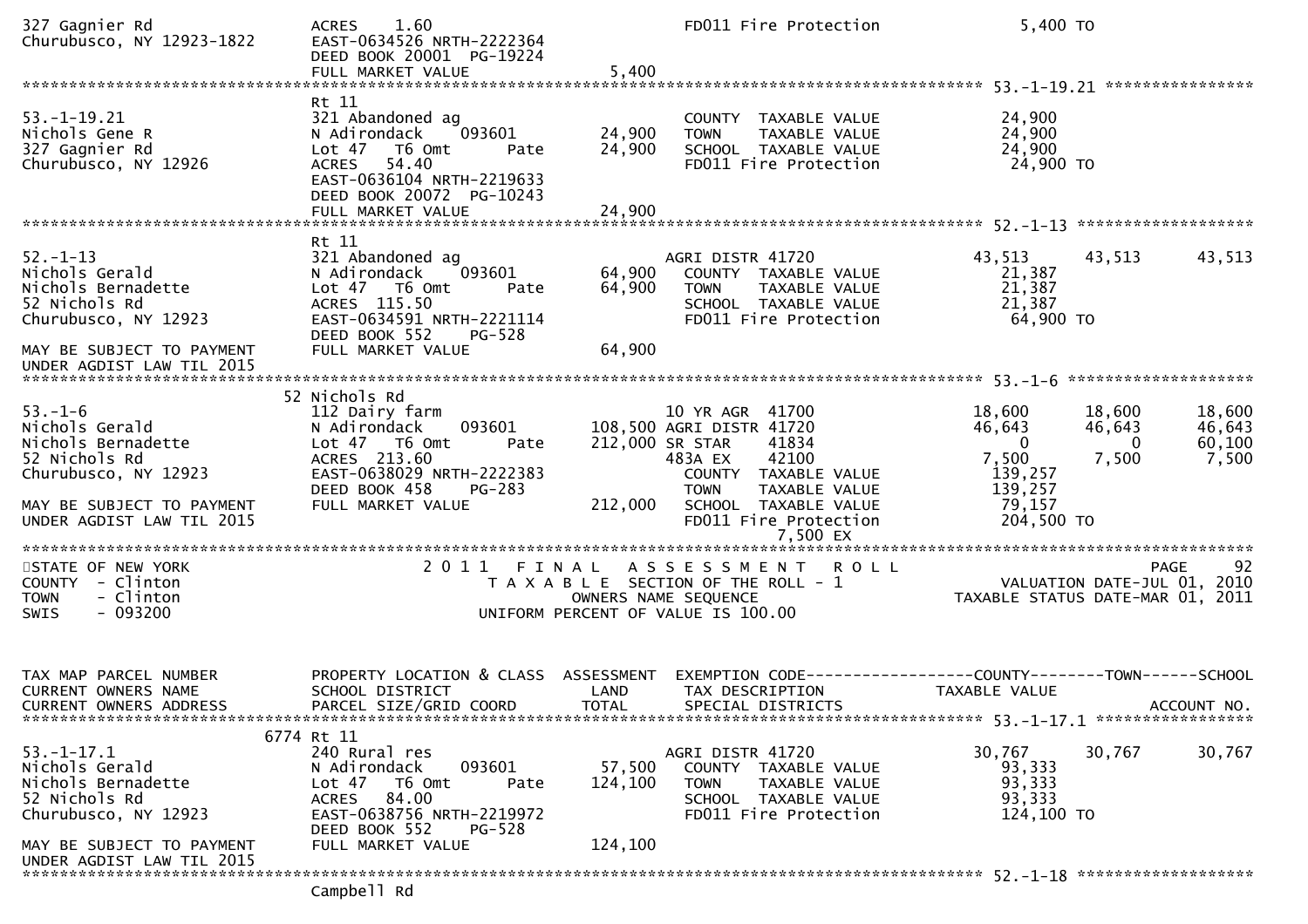| $52. - 1 - 18$<br>Nichols Gerald E<br>Nichols Bernadette<br>52 Nichols Rd<br>Churubusco, NY 12923       | 321 Abandoned ag<br>093601<br>N Adirondack<br>Lot 48 T6 Omt<br>Pate<br><b>ACRES</b><br>48.70<br>EAST-0631101 NRTH-2220669<br>DEED BOOK 610<br>PG-608                                                    | 31,900<br>31,900          | AGRI DISTR 41720<br>COUNTY TAXABLE VALUE<br>TAXABLE VALUE<br><b>TOWN</b><br>SCHOOL TAXABLE VALUE<br>FD011 Fire Protection                                                                                                                 | 21,429<br>10,471<br>10,471<br>10,471<br>31,900 TO                      | 21,429<br>21,429                                      |
|---------------------------------------------------------------------------------------------------------|---------------------------------------------------------------------------------------------------------------------------------------------------------------------------------------------------------|---------------------------|-------------------------------------------------------------------------------------------------------------------------------------------------------------------------------------------------------------------------------------------|------------------------------------------------------------------------|-------------------------------------------------------|
| MAY BE SUBJECT TO PAYMENT<br>UNDER AGDIST LAW TIL 2015                                                  | FULL MARKET VALUE                                                                                                                                                                                       | 31,900                    |                                                                                                                                                                                                                                           |                                                                        |                                                       |
| $52. - 1 - 22$<br>Nichols Lawrence<br>Nichols Norma<br>426 Campbell Rd<br>Churubusco, NY 12923          | 426 Campbell Rd<br>112 Dairy farm<br>093601<br>N Adirondack<br>Lot 33 T6 Omt<br>Pate<br>75.00<br><b>ACRES</b><br>EAST-0631401 NRTH-2217692<br>DEED BOOK 470<br>PG-669<br>FULL MARKET VALUE              | 91,800                    | 50 PCT OF VALUE USED FOR EXEMPTION PURPOSES<br>AGED COUN 41802<br>51,000 SR STAR<br>41834<br>91,800 483A EX<br>42100<br>COUNTY TAXABLE VALUE<br><b>TOWN</b><br>TAXABLE VALUE<br>SCHOOL TAXABLE VALUE<br>FD011 Fire Protection<br>2,200 EX | 22,950<br>$\Omega$<br>2,200<br>66,650<br>89,600<br>29,500<br>89,600 TO | 0<br>$\bf{0}$<br>60,100<br>$\Omega$<br>2,200<br>2,200 |
|                                                                                                         |                                                                                                                                                                                                         |                           |                                                                                                                                                                                                                                           |                                                                        |                                                       |
| $52. - 1 - 17$<br>Nichols Paul J<br>Nichols Anne F<br>544 Campbell Rd<br>Churubusco, NY 12923           | 544 Campbell Rd<br>210 1 Family Res<br>N Adirondack<br>093601<br>Lot 48 T6 Omt<br>Pate<br>90.00 DPTH 360.00<br><b>FRNT</b><br>EAST-0629645 NRTH-2220218<br>DEED BOOK 919<br>PG-340<br>FULL MARKET VALUE | 4,400<br>80,400<br>80,400 | 41854<br>RES STAR<br>COUNTY TAXABLE VALUE<br><b>TOWN</b><br>TAXABLE VALUE<br>SCHOOL TAXABLE VALUE<br>FD011 Fire Protection                                                                                                                | $\Omega$<br>80,400<br>80,400<br>50,400<br>80,400 TO                    | $\mathbf{0}$<br>30,000                                |
|                                                                                                         |                                                                                                                                                                                                         |                           |                                                                                                                                                                                                                                           |                                                                        |                                                       |
| $82 - 2 - 1.911$<br>Nichols Richard P<br>387 Ryan Rd<br>Churubusco, NY 12923                            | 387 Ryan Rd<br>241 Rural res&ag<br>Chateaugay 1<br>163401<br>Lot 30 T6omt<br>080<br>34.20 BANK<br><b>ACRES</b><br>EAST-0624317 NRTH-2207409<br>DEED BOOK 20092 PG-23623                                 | 24,600<br>135,000         | COUNTY<br>TAXABLE VALUE<br><b>TOWN</b><br><b>TAXABLE VALUE</b><br>SCHOOL TAXABLE VALUE<br>FD011 Fire Protection                                                                                                                           | 135,000<br>135,000<br>135,000<br>135,000 TO                            |                                                       |
|                                                                                                         |                                                                                                                                                                                                         |                           |                                                                                                                                                                                                                                           |                                                                        |                                                       |
| STATE OF NEW YORK<br>- Clinton<br><b>COUNTY</b><br>- Clinton<br><b>TOWN</b><br>$-093200$<br><b>SWIS</b> |                                                                                                                                                                                                         |                           | 2011 FINAL ASSESSMENT<br><b>ROLL</b><br>T A X A B L E SECTION OF THE ROLL - 1<br>OWNERS NAME SEQUENCE<br>UNIFORM PERCENT OF VALUE IS 100.00                                                                                               | VALUATION DATE-JUL 01, 2010                                            | 93<br>PAGE<br>TAXABLE STATUS DATE-MAR 01, 2011        |
| TAX MAP PARCEL NUMBER<br>CURRENT OWNERS NAME<br><b>CURRENT OWNERS ADDRESS</b>                           | PROPERTY LOCATION & CLASS ASSESSMENT<br>SCHOOL DISTRICT<br>PARCEL SIZE/GRID COORD                                                                                                                       | LAND<br><b>TOTAL</b>      | EXEMPTION CODE-----------------COUNTY-------TOWN-----SCHOOL<br>TAX DESCRIPTION<br>SPECIAL DISTRICTS                                                                                                                                       | TAXABLE VALUE                                                          | ACCOUNT NO.                                           |
| $52. - 1 - 15.32$<br>Nichols Thomas<br>6922 Rt 11<br>Churubusco, NY 12923                               | 6922 Rt 11<br>210 1 Family Res<br>093601<br>N Adirondack<br>Lot 48 T6 Omt<br>FRNT 225.00 DPTH 200.00<br>EAST-0634345 NRTH-2222453<br>DEED BOOK 774<br>$PG-246$<br>FULL MARKET VALUE                     | 4,800<br>73,100<br>73,100 | 41854<br>RES STAR<br>COUNTY<br>TAXABLE VALUE<br>TAXABLE VALUE<br><b>TOWN</b><br>SCHOOL TAXABLE VALUE<br>FD011 Fire Protection                                                                                                             | $\mathbf 0$<br>73,100<br>73,100<br>43,100<br>73,100 TO                 | 0<br>30,000                                           |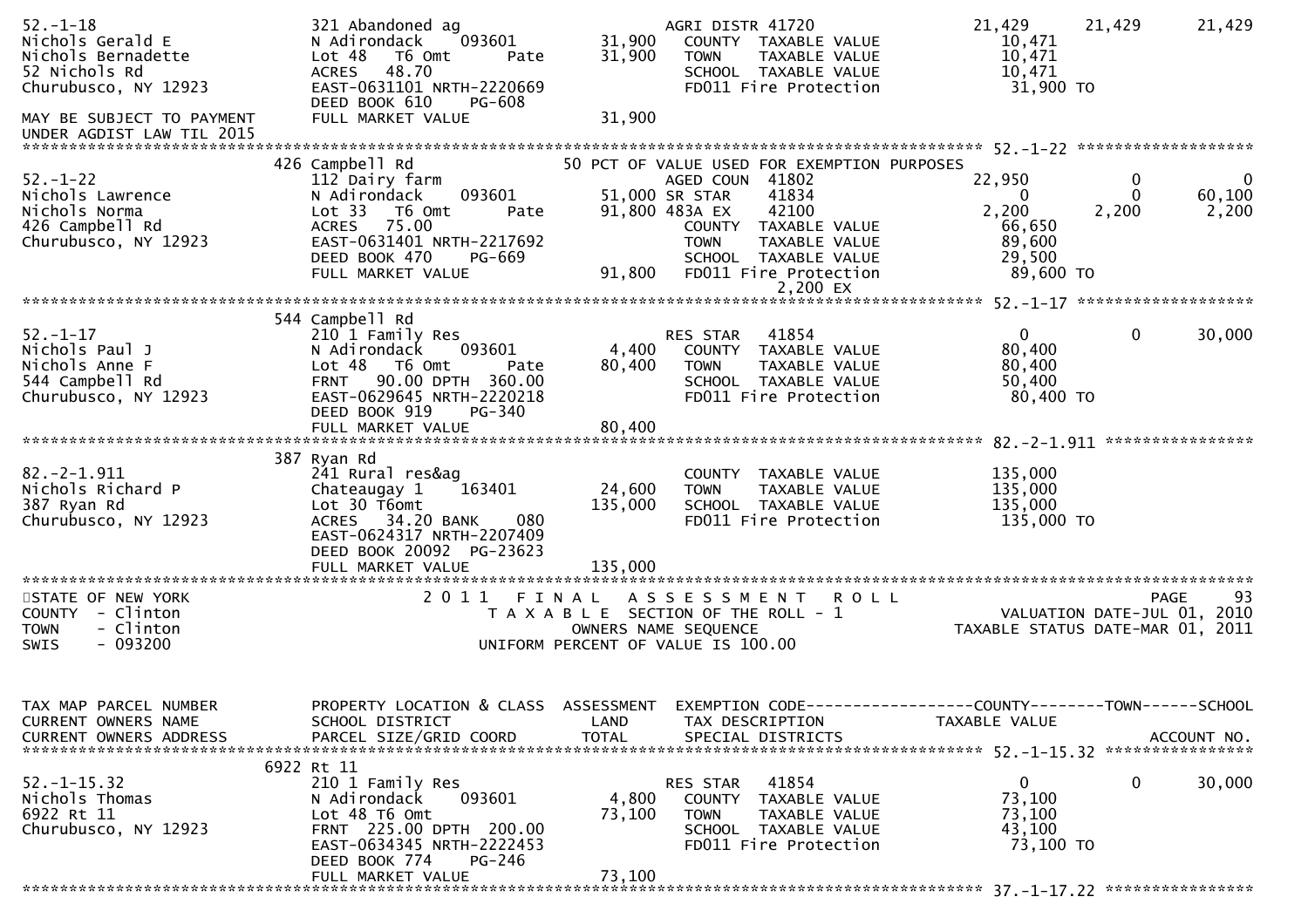| $37. - 1 - 17.22$<br>Nichols Timothy<br>Nichols Wendy<br>426 Looby Rd<br>Churubusco, NY 12923                              | 426 Looby Rd<br>210 1 Family Res<br>N Adirondack<br>093601<br>Lot 53 T60MT<br><b>ACRES</b><br>5.00<br>EAST-0630382 NRTH-2227345<br>DEED BOOK 20051 PG-79452<br>FULL MARKET VALUE                 | 7,800<br>111,400<br>111,400                                                          | RES STAR<br><b>TOWN</b>            | 41854<br>COUNTY TAXABLE VALUE<br><b>TAXABLE VALUE</b><br>SCHOOL TAXABLE VALUE<br>FD011 Fire Protection | $\mathbf 0$<br>111,400<br>111,400<br>81,400<br>111,400 TO    | $\mathbf{0}$<br>30,000                    |  |
|----------------------------------------------------------------------------------------------------------------------------|--------------------------------------------------------------------------------------------------------------------------------------------------------------------------------------------------|--------------------------------------------------------------------------------------|------------------------------------|--------------------------------------------------------------------------------------------------------|--------------------------------------------------------------|-------------------------------------------|--|
| $37. - 1 - 17.21$                                                                                                          | Looby Rd<br>321 Abandoned ag                                                                                                                                                                     |                                                                                      | COUNTY                             | TAXABLE VALUE                                                                                          | 24,600                                                       |                                           |  |
| Nichols Timothy L<br>Nichols Wendy A<br>426 Looby Rd<br>Churusbusco, NY 12923                                              | N Adirondack<br>093601<br>Lot 53 T6omt<br>32.20<br>ACRES<br>EAST-0630009 NRTH-2227849<br>DEED BOOK 20041 PG-70770                                                                                | 24,600<br>24,600                                                                     | <b>TOWN</b>                        | TAXABLE VALUE<br>SCHOOL TAXABLE VALUE<br>FD011 Fire Protection                                         | 24,600<br>24,600<br>24,600 TO                                |                                           |  |
|                                                                                                                            | FULL MARKET VALUE                                                                                                                                                                                | 24,600                                                                               |                                    |                                                                                                        |                                                              |                                           |  |
| $82. - 2 - 1.92$<br>Noble Development LLC<br>8 Railroad Ave<br>Essex, CT 06426                                             | Ryan Rd<br>$314$ Rural vac<10<br>Chateaugay 1<br>163401<br>Lot 30 T6omt<br>5.00<br><b>ACRES</b><br>EAST-0624247 NRTH-2208015                                                                     | 8,200<br>8,200                                                                       | <b>TOWN</b>                        | COUNTY TAXABLE VALUE<br>TAXABLE VALUE<br>SCHOOL TAXABLE VALUE<br>FD011 Fire Protection                 | 8,200<br>8,200<br>8,200<br>$8,200$ TO                        |                                           |  |
|                                                                                                                            | DEED BOOK 20082 PG-13501<br>FULL MARKET VALUE                                                                                                                                                    | 8,200                                                                                |                                    |                                                                                                        |                                                              |                                           |  |
|                                                                                                                            | Number 5 Rd                                                                                                                                                                                      |                                                                                      |                                    |                                                                                                        |                                                              |                                           |  |
| $82. - 2 - 1.14$<br>Noble Ellenburg Windpark LLC<br>Noble Clinton Windpark I LLC<br>8 Railroad Av Ste 8<br>Essex, CT 06426 | 321 Abandoned ag<br>Chateaugay 1<br>163401<br>Lot 30 T6omt<br>ACRES 22.20<br>EAST-0623333 NRTH-2207803<br>DEED BOOK 20072 PG-5675                                                                | 9,200<br>9,200                                                                       | <b>TOWN</b>                        | COUNTY TAXABLE VALUE<br>TAXABLE VALUE<br>SCHOOL TAXABLE VALUE<br>FD011 Fire Protection                 | 9,200<br>9,200<br>9,200<br>9,200 TO                          |                                           |  |
|                                                                                                                            | FULL MARKET VALUE                                                                                                                                                                                | 9,200                                                                                |                                    |                                                                                                        |                                                              |                                           |  |
| STATE OF NEW YORK<br>COUNTY - Clinton<br>- Clinton<br><b>TOWN</b><br>$-093200$<br><b>SWIS</b>                              | 2011                                                                                                                                                                                             | FINAL<br>T A X A B L E SECTION OF THE ROLL - 1<br>UNIFORM PERCENT OF VALUE IS 100.00 | OWNERS NAME SEQUENCE               | ASSESSMENT ROLL                                                                                        | TAXABLE STATUS DATE-MAR 01, 2011                             | 94<br>PAGE<br>VALUATION DATE-JUL 01, 2010 |  |
| TAX MAP PARCEL NUMBER<br><b>CURRENT OWNERS NAME</b><br>CURRENT OWNERS ADDRESS                                              | PROPERTY LOCATION & CLASS<br>SCHOOL DISTRICT<br>PARCEL SIZE/GRID COORD                                                                                                                           | ASSESSMENT<br>LAND<br><b>TOTAL</b>                                                   | EXEMPTION CODE-<br>TAX DESCRIPTION | SPECIAL DISTRICTS                                                                                      | -------------COUNTY--------TOWN------SCHOOL<br>TAXABLE VALUE | ACCOUNT NO.                               |  |
| $82 - 2 - 10$<br>Noble Ellenburg Windpark LLC<br>Noble Clinton Windpark I LLC<br>8 Railroad Ave Ste 8<br>Essex, CT 06426   | 386 Ryan Rd<br>$314$ Rural vac<10<br>Chateaugay 1<br>163401<br>Lot $29$ $\overline{16}$ OMT<br>8.67<br><b>ACRES</b><br>EAST-0625395 NRTH-2207590<br>DEED BOOK 20072 PG-5677<br>FULL MARKET VALUE | 11,100<br>11,100<br>11,100                                                           | COUNTY<br><b>TOWN</b>              | TAXABLE VALUE<br>TAXABLE VALUE<br>SCHOOL TAXABLE VALUE<br>FD011 Fire Protection                        | 11,100<br>11,100<br>11,100<br>11,100 TO                      |                                           |  |
|                                                                                                                            | Numhar 5 Pd                                                                                                                                                                                      |                                                                                      |                                    |                                                                                                        |                                                              |                                           |  |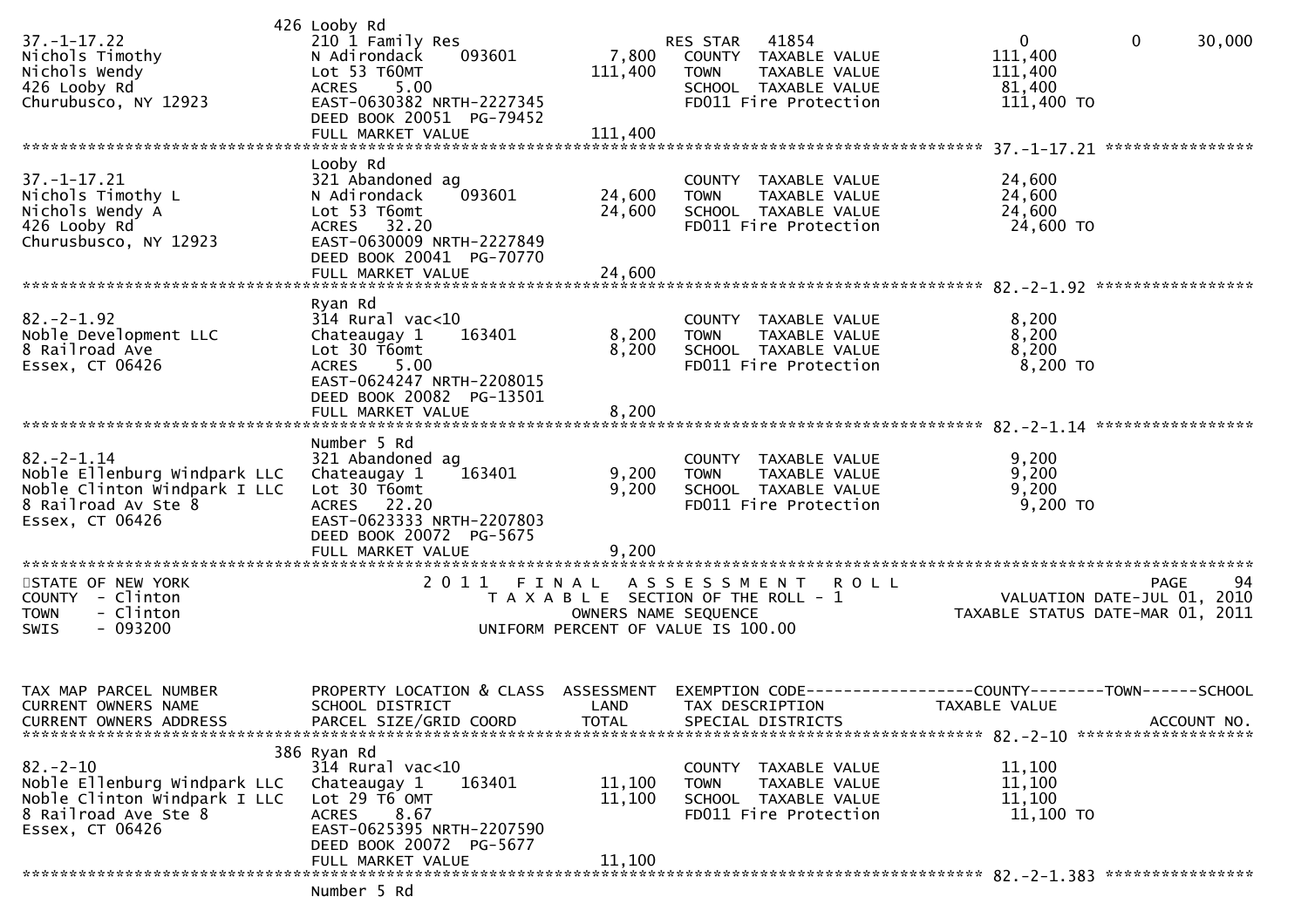| $82 - 2 - 1.383$<br>Noble Environmental Power LLC Chateaugay 1<br>8 Railroad Ave Ste 8<br>Essex, CT 06426 | 311 Res vac land<br>163401<br>Lot 29 T6omt<br>FRNT 125.00 DPTH 270.00<br>EAST-0625897 NRTH-2207706<br>DEED BOOK 20072 PG-9841                                                                                                               | 4,700<br>4,700                     | COUNTY TAXABLE VALUE<br>TAXABLE VALUE<br><b>TOWN</b><br>SCHOOL TAXABLE VALUE<br>FD011 Fire Protection             | 4,700<br>4,700<br>4,700<br>4,700 TO                                                            |
|-----------------------------------------------------------------------------------------------------------|---------------------------------------------------------------------------------------------------------------------------------------------------------------------------------------------------------------------------------------------|------------------------------------|-------------------------------------------------------------------------------------------------------------------|------------------------------------------------------------------------------------------------|
|                                                                                                           | FULL MARKET VALUE                                                                                                                                                                                                                           | 4,700                              |                                                                                                                   |                                                                                                |
| $82 - 2 - 11$<br>Noble Management Servised LL<br>8 Railroad Ave Ste 8<br>Essex, CT 06426                  | Ryan Rd<br>311 Res vac land<br>Chateaugay 1<br>163401<br>Lot 29 T6 Omt<br>Pate<br>Also Title Bk 886 Pg 85<br>Survey Map 2010/231471<br>FRNT 25.00 DPTH 728.00<br>EAST-0625390 NRTH-2207810<br>DEED BOOK 20102 PG-31625<br>FULL MARKET VALUE | 1,600<br>1,600<br>1,600            | COUNTY TAXABLE VALUE<br><b>TOWN</b><br>TAXABLE VALUE<br>SCHOOL TAXABLE VALUE<br>FD011 Fire Protection             | 1,600<br>1,600<br>1,600<br>1,600 TO                                                            |
|                                                                                                           |                                                                                                                                                                                                                                             |                                    |                                                                                                                   |                                                                                                |
| $37. - 1 - 24.2$<br>Noble Wind Operations LLC<br>8 Railroad Ave Ste B<br>Essex, CT 06426                  | 23 Lost Nation Rd<br>241 Rural res&ag<br>163401<br>Chateaugay 1<br>Lot 5152  T6  Omt<br>Pate<br>survey map 2010/231470<br>3.74<br><b>ACRES</b><br>EAST-0622529 NRTH-2224003<br>DEED BOOK 20102 PG-31714                                     | 18,700<br>228,000                  | COUNTY TAXABLE VALUE<br>TAXABLE VALUE<br><b>TOWN</b><br>SCHOOL TAXABLE VALUE<br>FD011 Fire Protection             | 228,000<br>228,000<br>228,000<br>228,000 TO                                                    |
|                                                                                                           | FULL MARKET VALUE                                                                                                                                                                                                                           | 228,000                            |                                                                                                                   |                                                                                                |
| $7. - 1 - 31.11$<br>O'Connor Ronald<br>64 Santamore Rd<br>Churubusco, NY 12923                            | 64 Santamore Rd<br>270 Mfg housing<br>163401<br>Chateaugay 1<br>Lot 88 T6 Omt<br>Previous Deed 382-349<br>6.80<br><b>ACRES</b><br>EAST-0627697 NRTH-2243245<br>DEED BOOK 20061 PG-94580                                                     | 9,100<br>26,600                    | COUNTY TAXABLE VALUE<br>TAXABLE VALUE<br><b>TOWN</b><br>SCHOOL TAXABLE VALUE<br>FD011 Fire Protection             | 26,600<br>26,600<br>26,600<br>26,600 TO                                                        |
| ************************                                                                                  | FULL MARKET VALUE<br>****************************                                                                                                                                                                                           | 26,600                             |                                                                                                                   |                                                                                                |
| STATE OF NEW YORK<br>COUNTY - Clinton<br>- Clinton<br><b>TOWN</b><br>$-093200$<br>SWIS                    | 2011 FINAL                                                                                                                                                                                                                                  | OWNERS NAME SEQUENCE               | A S S E S S M E N T<br><b>ROLL</b><br>T A X A B L E SECTION OF THE ROLL - 1<br>UNIFORM PERCENT OF VALUE IS 100.00 | 95<br><b>PAGE</b><br>VALUATION DATE-JUL 01, 2010<br>TAXABLE STATUS DATE-MAR 01, 2011           |
| TAX MAP PARCEL NUMBER<br>CURRENT OWNERS NAME<br><b>CURRENT OWNERS ADDRESS</b>                             | PROPERTY LOCATION & CLASS<br>SCHOOL DISTRICT<br>PARCEL SIZE/GRID COORD                                                                                                                                                                      | ASSESSMENT<br>LAND<br><b>TOTAL</b> | TAX DESCRIPTION<br>SPECIAL DISTRICTS                                                                              | EXEMPTION CODE------------------COUNTY--------TOWN------SCHOOL<br>TAXABLE VALUE<br>ACCOUNT NO. |
| $54. - 2 - 13$<br>O'Neil Daniel R<br>2677 Ethan Allen Hwy<br>Saint Albans, VT 05478                       | Lafrancis Rd<br>321 Abandoned ag<br>093601<br>N Adirondack<br>Lot 44 T6 Omt<br>Survey Map 20061/99069 Lo<br>ACRES 25.16<br>EAST-0651995 NRTH-2222710                                                                                        | 20,100<br>20,100                   | COUNTY TAXABLE VALUE<br><b>TOWN</b><br>TAXABLE VALUE<br>SCHOOL TAXABLE VALUE<br>FD011 Fire Protection             | 20,100<br>20,100<br>20,100<br>20,100 TO                                                        |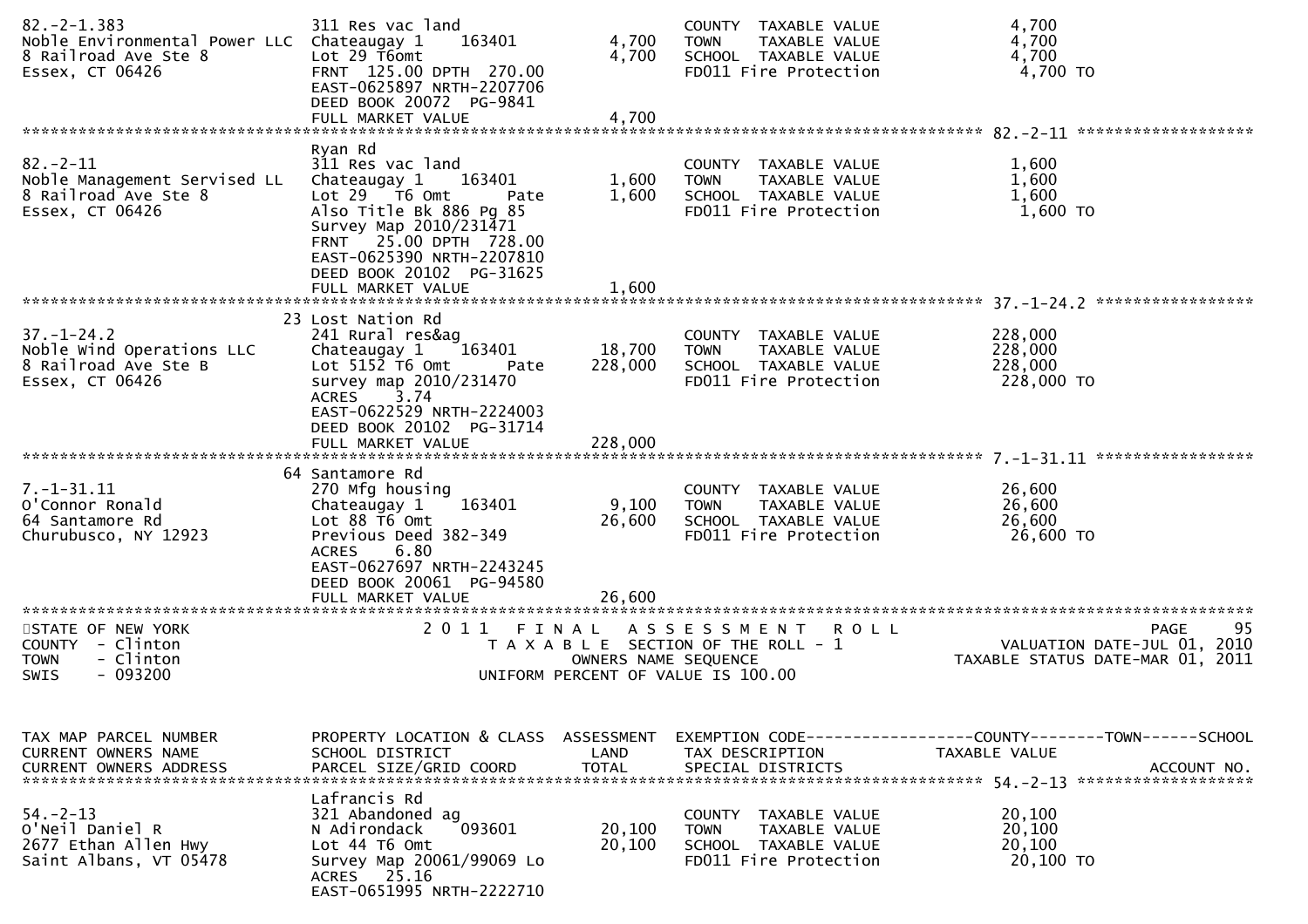|                                                                                                                            | DEED BOOK 20062 PG-214<br>FULL MARKET VALUE                                                                                                                                                                    | 20,100                             |                                                                                                                   |                                                                                                |
|----------------------------------------------------------------------------------------------------------------------------|----------------------------------------------------------------------------------------------------------------------------------------------------------------------------------------------------------------|------------------------------------|-------------------------------------------------------------------------------------------------------------------|------------------------------------------------------------------------------------------------|
| $21 - 1 - 7$<br>O'Neil Fred L<br>Williams Joan L<br>24 Bellewood Ave<br>Dobbs Ferry, NY 10522                              | 604 Lost Nation Rd<br>240 Rural res<br>163401<br>Chateaugay 1<br>Lot 72  T6 Omt<br>Pate<br>95.00<br>ACRES<br>EAST-0622272 NRTH-2237434<br>DEED BOOK 20031 PG-59410<br>FULL MARKET VALUE                        | 58,000<br>103,800<br>103,800       | COUNTY TAXABLE VALUE<br>TAXABLE VALUE<br><b>TOWN</b><br>SCHOOL TAXABLE VALUE<br>FD011 Fire Protection             | 103,800<br>103,800<br>103,800<br>103,800 TO                                                    |
| $7. - 1 - 29.2$<br>O'Reilly Edward J<br>46 Middle St<br>Gloucester, MA 01930                                               | Frontier Rd<br>312 Vac w/imprv<br>163401<br>Chateaugay 1<br>Lot 88 T6omt<br><b>ACRES</b><br>7.20<br>EAST-0629433 NRTH-2242621<br>DEED BOOK 20051 PG-89417<br>FULL MARKET VALUE                                 | 9,300<br>11,600<br>11,600          | COUNTY TAXABLE VALUE<br><b>TOWN</b><br>TAXABLE VALUE<br>SCHOOL TAXABLE VALUE<br>FD011 Fire Protection             | 11,600<br>11,600<br>11,600<br>11,600 TO                                                        |
| $7. - 1 - 30$<br>O'Reilly Edward J<br>46 Middle St<br>Gloucester, MA 01930                                                 | 351 Frontier Rd<br>210 1 Family Res<br>Chateaugay 1<br>163401<br>Lot $88$ $\overline{76}$ Omt<br>Pate<br>FRNT 120.00 DPTH 102.00<br>EAST-0629599 NRTH-2242320<br>DEED BOOK 20051 PG-89417<br>FULL MARKET VALUE | 3,500<br>47,800<br>47,800          | COUNTY TAXABLE VALUE<br>TAXABLE VALUE<br><b>TOWN</b><br>SCHOOL TAXABLE VALUE<br>FD011 Fire Protection             | 47,800<br>47,800<br>47,800<br>47,800 TO                                                        |
| $68. - 1 - 10$<br>o'valle C Victor<br>O'Valle Marlene Boyea<br>912 Rt 374<br>Cadyville, NY 12918<br>********************** | Rt 11<br>321 Abandoned ag<br>093601<br>N Adirondack<br>$Lot 26$ T6 Omt<br>Pate<br>ACRES 100.00<br>EAST-0645276 NRTH-2211500<br>DEED BOOK 20041 PG-68950<br>FULL MARKET VALUE<br>**********************         | 57,500<br>57,500<br>57,500         | COUNTY TAXABLE VALUE<br>TAXABLE VALUE<br><b>TOWN</b><br>SCHOOL TAXABLE VALUE<br>FD011 Fire Protection             | 57,500<br>57,500<br>57,500<br>57,500 TO                                                        |
| STATE OF NEW YORK<br>COUNTY - Clinton<br>- Clinton<br><b>TOWN</b><br>$-093200$<br><b>SWIS</b>                              | 2011                                                                                                                                                                                                           | FINAL<br>OWNERS NAME SEQUENCE      | A S S E S S M E N T<br><b>ROLL</b><br>T A X A B L E SECTION OF THE ROLL - 1<br>UNIFORM PERCENT OF VALUE IS 100.00 | 96<br><b>PAGE</b><br>VALUATION DATE-JUL 01, 2010<br>TAXABLE STATUS DATE-MAR 01, 2011           |
| TAX MAP PARCEL NUMBER<br>CURRENT OWNERS NAME<br><b>CURRENT OWNERS ADDRESS</b>                                              | PROPERTY LOCATION & CLASS<br>SCHOOL DISTRICT<br>PARCEL SIZE/GRID COORD                                                                                                                                         | ASSESSMENT<br>LAND<br><b>TOTAL</b> | TAX DESCRIPTION<br>SPECIAL DISTRICTS                                                                              | EXEMPTION CODE------------------COUNTY--------TOWN------SCHOOL<br>TAXABLE VALUE<br>ACCOUNT NO. |
| $69. - 1 - 11.1$<br>o'valle C Victor<br>O'Valle Marlene Boyea<br>912 Rt 374<br>Cadyville, NY 12918                         | 6131 Rt 11<br>312 Vac w/imprv<br>093601<br>N Adirondack<br>Lot <sub>25</sub><br>T6 Omt<br>Pate<br>11.20<br><b>ACRES</b><br>EAST-0649432 NRTH-2210531<br>DEED BOOK 20041 PG-68950                               | 12,600<br>19,500                   | COUNTY TAXABLE VALUE<br><b>TOWN</b><br>TAXABLE VALUE<br>SCHOOL TAXABLE VALUE<br>FD011 Fire Protection             | 19,500<br>19,500<br>19,500<br>19,500 TO                                                        |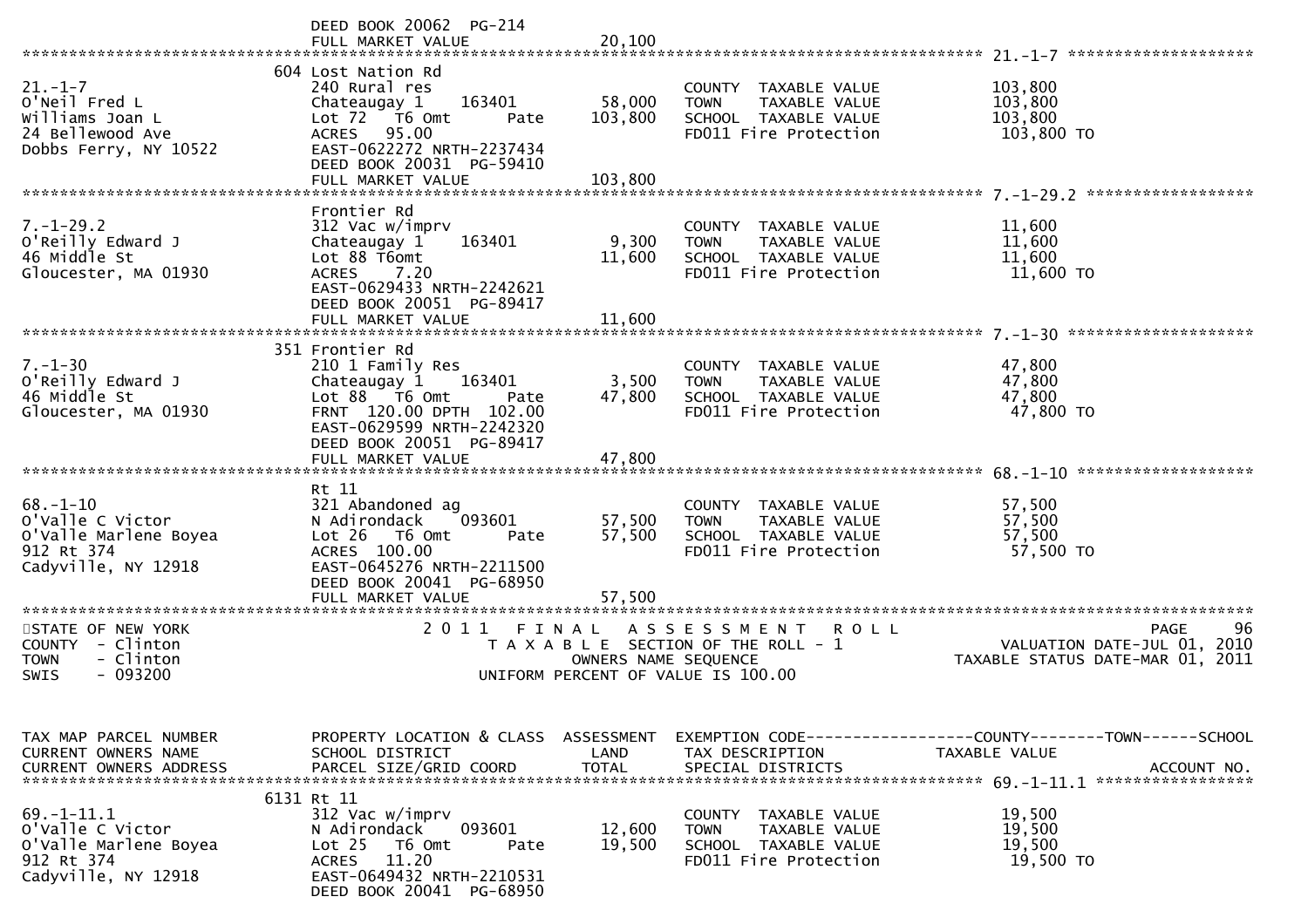|                                                                                                                      | FULL MARKET VALUE                                                                                                                                                                       | 19,500                     |                                                                                                                                   |                                                                                               |
|----------------------------------------------------------------------------------------------------------------------|-----------------------------------------------------------------------------------------------------------------------------------------------------------------------------------------|----------------------------|-----------------------------------------------------------------------------------------------------------------------------------|-----------------------------------------------------------------------------------------------|
| $52. - 1 - 9.38$<br>OBrien Patrick<br>OBrien Janice<br>43 Edwards Rd<br>Bethany, CT 06524                            | Campbell Rd<br>314 Rural vac<10<br>163401<br>Chateaugay 1<br>Lot 49 T6omt<br>5.40<br><b>ACRES</b><br>EAST-0628229 NRTH-2222870<br>DEED BOOK 659<br>$PG-235$                             | 8,500<br>8,500             | <b>VETERANS</b><br>41101<br>COUNTY TAXABLE VALUE<br>TAXABLE VALUE<br><b>TOWN</b><br>SCHOOL TAXABLE VALUE<br>FD011 Fire Protection | 2,900<br>2,900<br>0<br>5,600<br>5,600<br>8,500<br>8,500 TO                                    |
| $21. - 1 - 5$<br>Oddi Alfred<br>957 North 6th St<br>New Hyde Park, NY 11040                                          | 533 Lost Nation Rd<br>321 Abandoned ag<br>163401<br>Chateaugay 1<br>Lot 71  T6 0mt<br>Pate<br>ACRES 63.00<br>EAST-0619780 NRTH-2236145<br>DEED BOOK 20041 PG-75815<br>FULL MARKET VALUE | 42,000<br>42,000<br>42,000 | COUNTY TAXABLE VALUE<br>TAXABLE VALUE<br><b>TOWN</b><br>SCHOOL TAXABLE VALUE<br>FD011 Fire Protection                             | 42,000<br>42,000<br>42,000<br>42,000 TO<br>*************                                      |
| $67. - 1 - 13.3$<br>Ohlsen Christopher<br>Ohlsen Deborah Ann<br>44 Pearsall Rd<br>Owls Head, NY 12969                | 231 Campbell Rd<br>240 Rural res<br>093601<br>N Adirondack<br>Lot 29 T6omt<br>ACRES 46.00<br>EAST-0628744 NRTH-2212572<br>DEED BOOK 20051 PG-82935<br>FULL MARKET VALUE                 | 30,500<br>58,000<br>58,000 | COUNTY TAXABLE VALUE<br><b>TOWN</b><br>TAXABLE VALUE<br>SCHOOL TAXABLE VALUE<br>FD011 Fire Protection                             | 58,000<br>58,000<br>58,000<br>58,000 TO                                                       |
| $8. - 1 - 10.1$<br>Osakowicz John J<br>14 Pine Valley Dr<br>South Glens Falls, NY 12803<br>************************* | Liberty Pole Rd<br>260 Seasonal res<br>N Adirondack<br>093601<br>Lot 86 T6omt<br>ACRES 124.70<br>EAST-0641650 NRTH-2245867<br>DEED BOOK 20031 PG-52481<br>FULL MARKET VALUE             | 65,900<br>70,600<br>70,600 | COUNTY TAXABLE VALUE<br>TAXABLE VALUE<br><b>TOWN</b><br>SCHOOL TAXABLE VALUE<br>FD011 Fire Protection                             | 70,600<br>70,600<br>70,600<br>70,600 TO                                                       |
| STATE OF NEW YORK<br>COUNTY - Clinton<br>- Clinton<br><b>TOWN</b><br>$-093200$<br><b>SWIS</b>                        | 2011<br>FINAL                                                                                                                                                                           |                            | ASSESSMENT ROLL<br>T A X A B L E SECTION OF THE ROLL - 1<br>OWNERS NAME SEQUENCE<br>UNIFORM PERCENT OF VALUE IS 100.00            | 97<br><b>PAGE</b><br>VALUATION DATE-JUL 01, 2010<br>TAXABLE STATUS DATE-MAR 01,<br>-2011      |
| TAX MAP PARCEL NUMBER<br>CURRENT OWNERS NAME<br>CURRENT OWNERS ADDRESS                                               | PROPERTY LOCATION & CLASS ASSESSMENT<br>SCHOOL DISTRICT<br>PARCEL SIZE/GRID COORD                                                                                                       | LAND<br><b>TOTAL</b>       | TAX DESCRIPTION<br>SPECIAL DISTRICTS                                                                                              | EXEMPTION CODE------------------COUNTY-------TOWN------SCHOOL<br>TAXABLE VALUE<br>ACCOUNT NO. |
| $38. - 1 - 16$<br>Padula Dominic A<br>Padula Janice<br>42 William St<br>Plattsburgh, NY 12901-2738                   | 114 Lagree Rd<br>240 Rural res<br>093601<br>N Adirondack<br>Lot 54 76 0mt<br>Pate<br>ACRES 144.00<br>EAST-0635675 NRTH-2226412<br>DEED BOOK 898<br>$PG-55$<br>FULL MARKET VALUE         | 64,100<br>97,800<br>97,800 | 41101<br><b>VETERANS</b><br>COUNTY TAXABLE VALUE<br>TAXABLE VALUE<br><b>TOWN</b><br>SCHOOL TAXABLE VALUE<br>FD011 Fire Protection | 3,210<br>3,210<br>0<br>94,590<br>94,590<br>97,800<br>97,800 TO                                |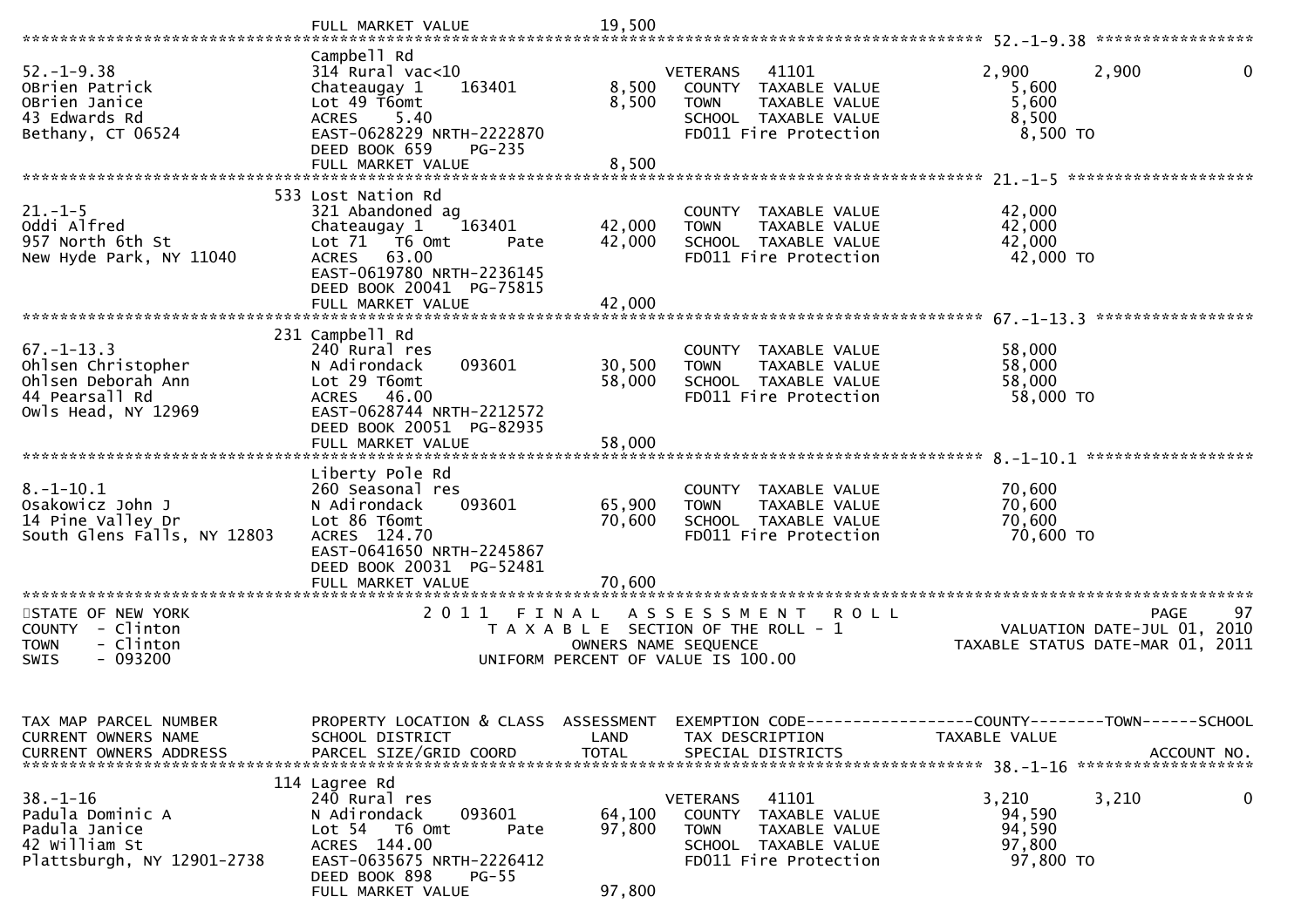| $68. - 1 - 2.3$<br>Padworski Gladys<br>6649 Route 11<br>Churubusco, NY 12923                  | 6649 Rt 11<br>240 Rural res<br>093601<br>N Adirondack<br>Lot <sub>34</sub><br>T6 Omt<br>Pate<br><b>ACRES</b><br>35.70<br>EAST-0638556 NRTH-2217894<br>DEED BOOK 930<br>PG-180                                                           | 25,400<br>93,000                                     | 41854<br>RES STAR<br>COUNTY TAXABLE VALUE<br>TAXABLE VALUE<br><b>TOWN</b><br>SCHOOL TAXABLE VALUE<br>FD011 Fire Protection | $\mathbf{0}$<br>93,000<br>93,000<br>63,000<br>93,000 TO   | $\mathbf{0}$<br>30,000      |
|-----------------------------------------------------------------------------------------------|-----------------------------------------------------------------------------------------------------------------------------------------------------------------------------------------------------------------------------------------|------------------------------------------------------|----------------------------------------------------------------------------------------------------------------------------|-----------------------------------------------------------|-----------------------------|
|                                                                                               | 648/656 Ryan Rd                                                                                                                                                                                                                         |                                                      |                                                                                                                            |                                                           |                             |
| $67. - 1 - 19$<br>Paige Walter D<br>656 Ryan Rd<br>Churubusco, NY 12923                       | 270 Mfg housing<br>N Adirondack<br>093601<br>Lot 32 T6 Omt<br>Pate<br>ACRES 20.00<br>EAST-0625510 NRTH-2214433<br>DEED BOOK 20021 PG-45858                                                                                              | 17,500<br>46,400                                     | 41854<br>RES STAR<br>COUNTY TAXABLE VALUE<br>TAXABLE VALUE<br><b>TOWN</b><br>SCHOOL TAXABLE VALUE<br>FD011 Fire Protection | $\mathbf{0}$<br>46,400<br>46,400<br>16,400<br>46,400 TO   | $\mathbf 0$<br>30,000       |
|                                                                                               | 357 Lafrancis Rd                                                                                                                                                                                                                        |                                                      |                                                                                                                            |                                                           |                             |
| $54. - 2 - 5$<br>Parah Gregory A<br>Parah Kimberly A<br>448 Nottingham Dr<br>Milton, VT 05468 | 260 Seasonal res<br>093601<br>N Adirondack<br>Lot 37 T6 Omt<br>Survey Map 20061/99069 Lo<br>ACRES 20.00<br>EAST-0651225 NRTH-2218373<br>DEED BOOK 20061 PG-99246<br>FULL MARKET VALUE                                                   | 17,500<br>101,900<br>101,900                         | COUNTY TAXABLE VALUE<br><b>TOWN</b><br>TAXABLE VALUE<br>SCHOOL TAXABLE VALUE<br>FD011 Fire Protection                      | 101,900<br>101,900<br>101,900<br>101,900 TO               |                             |
|                                                                                               |                                                                                                                                                                                                                                         |                                                      |                                                                                                                            |                                                           |                             |
| $68. - 1 - 18.21$<br>Parent Cathy L<br>166 Gagnier Rd<br>Churubusco, NY 12923                 | 166 Gagnier Rd<br>210 1 Family Res<br>093601<br>N Adirondack<br>Lot <sub>34</sub><br>T6 Omt<br>Pate<br>1.04<br><b>ACRES</b><br>EAST-0638724 NRTH-2214250<br>DEED BOOK 20011 PG-37235<br>FULL MARKET VALUE<br>************************** | 5,200<br>77,900<br>77,900<br>*********************** | 41854<br>RES STAR<br>COUNTY TAXABLE VALUE<br>TAXABLE VALUE<br><b>TOWN</b><br>SCHOOL TAXABLE VALUE<br>FD011 Fire Protection | $\overline{0}$<br>77,900<br>77,900<br>47,900<br>77,900 TO | $\Omega$<br>30,000          |
| STATE OF NEW YORK                                                                             | 2011 FINAL                                                                                                                                                                                                                              |                                                      | A S S E S S M E N T<br><b>ROLL</b>                                                                                         |                                                           | 98<br><b>PAGE</b>           |
| COUNTY - Clinton<br><b>TOWN</b><br>- Clinton<br>$-093200$<br><b>SWIS</b>                      |                                                                                                                                                                                                                                         | OWNERS NAME SEQUENCE                                 | T A X A B L E SECTION OF THE ROLL - 1<br>UNIFORM PERCENT OF VALUE IS 100.00                                                | TAXABLE STATUS DATE-MAR 01, 2011                          | VALUATION DATE-JUL 01, 2010 |
| TAX MAP PARCEL NUMBER<br>CURRENT OWNERS NAME<br><b>CURRENT OWNERS ADDRESS</b>                 | PROPERTY LOCATION & CLASS ASSESSMENT<br>SCHOOL DISTRICT<br>PARCEL SIZE/GRID COORD                                                                                                                                                       | LAND<br><b>TOTAL</b>                                 | EXEMPTION CODE-----------------COUNTY-------TOWN------SCHOOL<br>TAX DESCRIPTION<br>SPECIAL DISTRICTS                       | TAXABLE VALUE                                             | ACCOUNT NO.                 |
| $68. - 1 - 18.22$<br>Parent Cathy L<br>166 Gagnier Rd<br>Churubusco, NY 12923                 | Gagnier Rd<br>321 Abandoned ag<br>N Adirondack<br>093601<br>Lot 34 T6omt<br>ACRES 24.00<br>EAST-0638758 NRTH-2214886<br>DEED BOOK 20011 PG-37236<br>FULL MARKET VALUE                                                                   | 20,100<br>20,100<br>20,100                           | COUNTY TAXABLE VALUE<br>TAXABLE VALUE<br><b>TOWN</b><br>SCHOOL TAXABLE VALUE<br>FD011 Fire Protection                      | 20,100<br>20,100<br>20,100<br>20,100 TO                   |                             |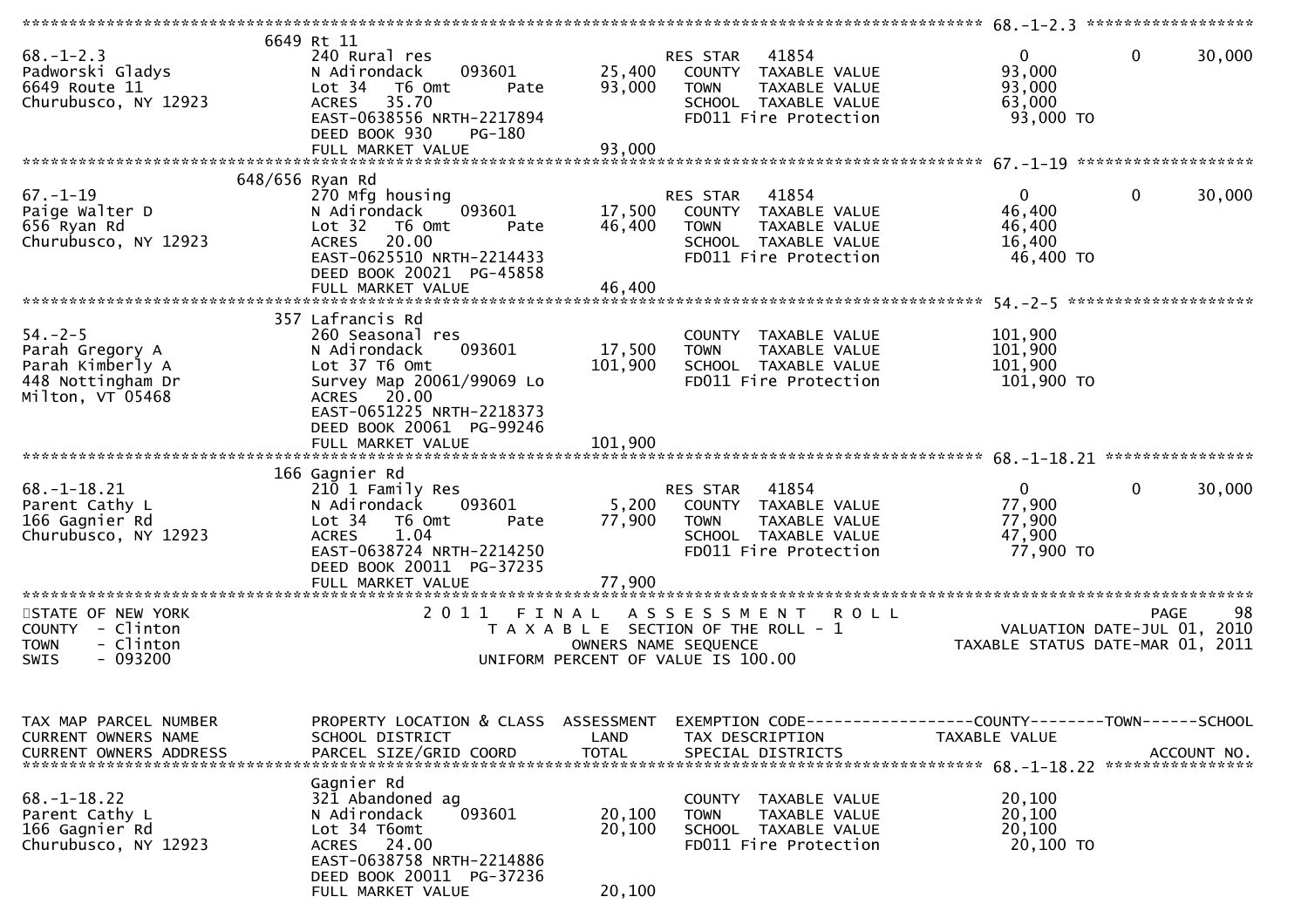| $53. - 1 - 21.1$<br>Parent Christopher E<br>Lisitski Marcia R<br>640 Patnode Rd<br>Churubusco, NY 12923                            | 640 Patnode Rd<br>210 1 Family Res<br>093601<br>N Adirondack<br>Lot 34<br>T6 Omt<br>Pate<br>35.80<br><b>ACRES</b><br>EAST-0636196 NRTH-2218536<br>DEED BOOK 20061 PG-93983<br>FULL MARKET VALUE   | 26,600<br>75,400<br>75,400 | RES STAR<br>41854<br>COUNTY TAXABLE VALUE<br><b>TOWN</b><br>TAXABLE VALUE<br>SCHOOL TAXABLE VALUE<br>FD011 Fire Protection | $\mathbf 0$<br>$\mathbf{0}$<br>30,000<br>75,400<br>75,400<br>45,400<br>75,400 TO          |    |
|------------------------------------------------------------------------------------------------------------------------------------|---------------------------------------------------------------------------------------------------------------------------------------------------------------------------------------------------|----------------------------|----------------------------------------------------------------------------------------------------------------------------|-------------------------------------------------------------------------------------------|----|
| $22. - 1 - 16.3$<br>Parent Mark<br>231 whalen Rd<br>Churubusco, NY 12923<br>MAY BE SUBJECT TO PAYMENT<br>UNDER AGDIST LAW TIL 2015 | Whalen Rd<br>321 Abandoned ag<br>093601<br>N Adirondack<br>Lot 69 T6omt<br>ACRES 107.40<br>EAST-0626338 NRTH-2231804<br>DEED BOOK 20011 PG-31000<br>FULL MARKET VALUE                             | 71,200<br>71,200<br>71,200 | AGRI DISTR 41720<br>COUNTY TAXABLE VALUE<br>TAXABLE VALUE<br><b>TOWN</b><br>SCHOOL TAXABLE VALUE<br>FD011 Fire Protection  | 45,676<br>45,676<br>45,676<br>25,524<br>25,524<br>25,524<br>71,200 TO<br>**************** |    |
| $38.1 - 1 - 18.1$<br>Parent Oliver<br>Parent Rachael<br>507 North Farm Rd<br>Chazy, NY 12921                                       | Clinton Mills Rd<br>311 Res vac land<br>N Adirondack<br>093601<br>Lot 66<br>T6 Omt<br>Pate<br>FRNT 90.00 DPTH 115.00<br>EAST-0640339 NRTH-2230913<br>DEED BOOK 483<br>PG-794<br>FULL MARKET VALUE | 3,400<br>3,400<br>3,400    | COUNTY TAXABLE VALUE<br>TAXABLE VALUE<br><b>TOWN</b><br>SCHOOL TAXABLE VALUE<br>FD011 Fire Protection                      | 3,400<br>3,400<br>3,400<br>3,400 TO                                                       |    |
| $38.1 - 1 - 18.2$<br>Parent Paul<br>Parent Susan<br>236 Duprey Rd<br>Chazy, NY 12921-2009                                          | 6 Broad St<br>220 2 Family Res<br>093601<br>N Adirondack<br>Lot 66 T6omt<br>FRNT 82.50 DPTH 264.00<br>EAST-0640403 NRTH-2231008<br>DEED BOOK 677<br>$PG-41$<br>FULL MARKET VALUE                  | 4,100<br>10,000<br>10,000  | COUNTY TAXABLE VALUE<br><b>TOWN</b><br>TAXABLE VALUE<br>SCHOOL TAXABLE VALUE<br>FD011 Fire Protection                      | 10,000<br>10,000<br>10,000<br>10,000 TO                                                   |    |
| STATE OF NEW YORK<br>COUNTY - Clinton<br><b>TOWN</b><br>- Clinton<br>$-093200$<br><b>SWIS</b>                                      | 2011 FINAL                                                                                                                                                                                        | OWNERS NAME SEQUENCE       | A S S E S S M E N T<br><b>ROLL</b><br>T A X A B L E SECTION OF THE ROLL - 1<br>UNIFORM PERCENT OF VALUE IS 100.00          | PAGE<br>VALUATION DATE-JUL 01, 2010<br>TAXABLE STATUS DATE-MAR 01, 2011                   | 99 |
| TAX MAP PARCEL NUMBER<br>CURRENT OWNERS NAME                                                                                       | PROPERTY LOCATION & CLASS ASSESSMENT<br>SCHOOL DISTRICT                                                                                                                                           | LAND                       | TAX DESCRIPTION                                                                                                            | EXEMPTION CODE-----------------COUNTY-------TOWN------SCHOOL<br>TAXABLE VALUE             |    |
| $22. - 1 - 16.2$<br>Parent Sherwood<br>Parent Carolyn<br>231 whalen Rd<br>Churubusco, NY 12923                                     | whalen Rd<br>314 Rural vac<10<br>N Adirondack<br>093601<br>Lot 69 T6omt<br><b>ACRES</b><br>7.00<br>EAST-0625223 NRTH-2233391<br>DEED BOOK 20011 PG-30999                                          | 9,800<br>9,800             | AGRI DISTR 41720<br>COUNTY TAXABLE VALUE<br>TAXABLE VALUE<br><b>TOWN</b><br>SCHOOL TAXABLE VALUE<br>FD011 Fire Protection  | 8,295<br>8,295<br>8,295<br>1,505<br>1,505<br>1,505<br>9,800 TO                            |    |
| MAY BE SUBJECT TO PAYMENT<br>UNDER AGDIST LAW TIL 2015                                                                             | FULL MARKET VALUE                                                                                                                                                                                 | 9,800                      |                                                                                                                            |                                                                                           |    |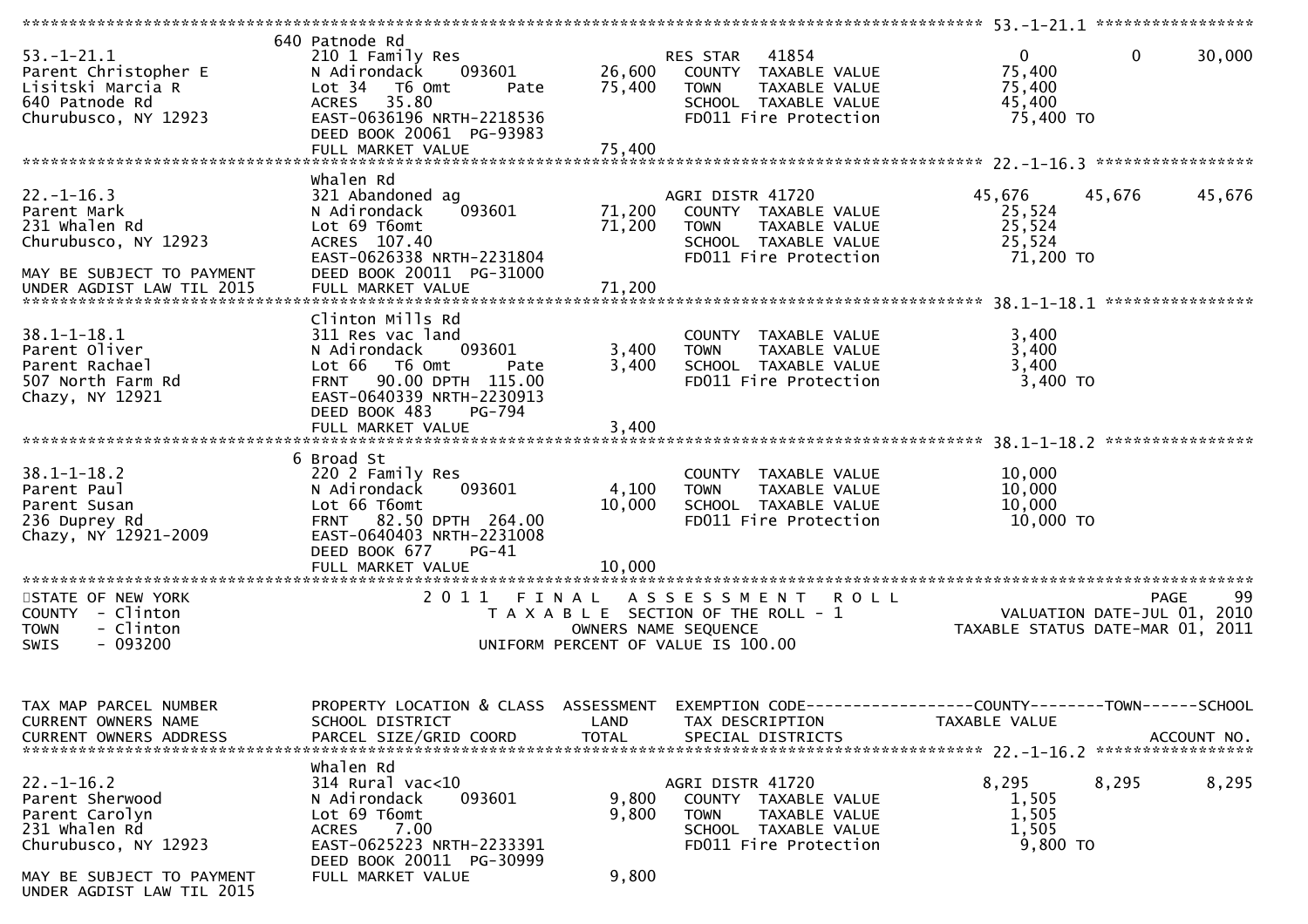| $22. - 1 - 19$<br>Parent Sherwood<br>Parent Carolyn<br>231 Whalen Rd<br>Churubusco, NY 12923<br>MAY BE SUBJECT TO PAYMENT<br>UNDER AGDIST LAW TIL 2015     | Whalen Rd<br>105 Vac farmland<br>093601<br>N Adirondack<br>Lot 72 T6omt<br>ACRES 54.40<br>EAST-0624449 NRTH-2235740<br>DEED BOOK 464<br>PG-247<br>FULL MARKET VALUE                             | 42,600<br>43,600<br>43,600                                          | AGRI DISTR 41720<br>COUNTY TAXABLE VALUE<br>TAXABLE VALUE<br><b>TOWN</b><br>SCHOOL TAXABLE VALUE<br>FD011 Fire Protection                                                                                                           | 22,793<br>20,807<br>20,807<br>20,807<br>43,600 TO                                                 | 22,793                                              | 22,793                                        |
|------------------------------------------------------------------------------------------------------------------------------------------------------------|-------------------------------------------------------------------------------------------------------------------------------------------------------------------------------------------------|---------------------------------------------------------------------|-------------------------------------------------------------------------------------------------------------------------------------------------------------------------------------------------------------------------------------|---------------------------------------------------------------------------------------------------|-----------------------------------------------------|-----------------------------------------------|
| $37. - 1 - 1. - 1$<br>Parent Sherwood<br>Parent Carolyn<br>231 whalen Rd<br>Churubusco, NY 12923<br>MAY BE SUBJECT TO PAYMENT<br>UNDER AGDIST LAW TIL 2015 | Whalen Rd<br>105 Vac farmland<br>Chateaugay 1<br>163401<br>Lot $69$ $\overline{76}$ Omt<br>Pate<br>ACRES 120.60<br>EAST-0623773 NRTH-2231787<br>DEED BOOK 464<br>PG-00247<br>FULL MARKET VALUE  | 73,300<br>73,300<br>73,300                                          | AGRI DISTR 41720<br>COUNTY TAXABLE VALUE<br><b>TOWN</b><br>TAXABLE VALUE<br>SCHOOL TAXABLE VALUE<br>FD011 Fire Protection                                                                                                           | 44,447<br>28,853<br>28,853<br>28,853<br>73,300 TO                                                 | 44,447                                              | 44,447                                        |
|                                                                                                                                                            |                                                                                                                                                                                                 |                                                                     |                                                                                                                                                                                                                                     |                                                                                                   |                                                     |                                               |
| $37. - 1 - 1. - 2$<br>Parent Sherwood<br>Parent Carolyn<br>231 whalen Rd<br>Churubusco, NY 12923<br>MAY BE SUBJECT TO PAYMENT<br>UNDER AGDIST LAW TIL 2015 | 231 Whalen Rd<br>241 Rural res&ag<br>N Adirondack<br>093601<br>Lot 69 T6 Omt Patent<br>ACRES 93.00<br>EAST-0623773 NRTH-2231787<br>DEED BOOK 464<br>PG-247<br>FULL MARKET VALUE                 | 153,300                                                             | 41854<br>RES STAR<br>64,000 10 YR AGR 41700<br>153,300 AGRI DISTR 41720<br>10 YR AGR 41700<br>483A EX<br>42100<br>COUNTY TAXABLE VALUE<br><b>TOWN</b><br>TAXABLE VALUE<br>SCHOOL TAXABLE VALUE<br>FD011 Fire Protection<br>4,300 EX | $\overline{0}$<br>10,000<br>41,446<br>19,600<br>4,300<br>77,954<br>77,954<br>47,954<br>149,000 TO | $\mathbf{0}$<br>10,000<br>41,446<br>19,600<br>4,300 | 30,000<br>10,000<br>41,446<br>19,600<br>4,300 |
| STATE OF NEW YORK<br>COUNTY - Clinton<br>- Clinton<br><b>TOWN</b><br>$-093200$<br>SWIS                                                                     | 2 0 1 1                                                                                                                                                                                         | FINAL<br>OWNERS NAME SEQUENCE<br>UNIFORM PERCENT OF VALUE IS 100.00 | ASSESSMENT<br><b>ROLL</b><br>T A X A B L E SECTION OF THE ROLL - 1                                                                                                                                                                  | VALUATION DATE-JUL 01, 2010<br>TAXABLE STATUS DATE-MAR 01, 2011                                   |                                                     | <b>PAGE</b><br>100                            |
| TAX MAP PARCEL NUMBER<br>CURRENT OWNERS NAME<br><b>CURRENT OWNERS ADDRESS</b>                                                                              | PROPERTY LOCATION & CLASS ASSESSMENT<br>SCHOOL DISTRICT<br>PARCEL SIZE/GRID COORD                                                                                                               | LAND<br><b>TOTAL</b>                                                | TAX DESCRIPTION<br>SPECIAL DISTRICTS                                                                                                                                                                                                | TAXABLE VALUE                                                                                     |                                                     | ACCOUNT NO.                                   |
| $21. - 1 - 14.1$<br>Parent Sherwood J<br>Parent Carolyn<br>231 whalen Rd<br>Churubusco, NY 12923<br>MAY BE SUBJECT TO PAYMENT<br>UNDER AGDIST LAW TIL 2015 | Lost Nation Rd<br>321 Abandoned ag<br>093601<br>N Adirondack<br>Lot 71<br>T6 Omt<br>Pate<br>70.00<br><b>ACRES</b><br>EAST-0623131 NRTH-2233760<br>DEED BOOK 20041 PG-74107<br>FULL MARKET VALUE | 49,500<br>49,500<br>49,500                                          | AGRI DISTR 41720<br>COUNTY TAXABLE VALUE<br><b>TOWN</b><br>TAXABLE VALUE<br>SCHOOL TAXABLE VALUE<br>FD011 Fire Protection                                                                                                           | 29,603<br>19,897<br>19,897<br>19,897<br>49,500 TO                                                 | 29,603                                              | 29,603                                        |
| $82 - 2 - 8.2$<br>Parisi Michael P                                                                                                                         | Gagnier Rd<br>321 Abandoned ag<br>N Adirondack<br>093601                                                                                                                                        | 16,200                                                              | COUNTY TAXABLE VALUE<br>TAXABLE VALUE<br><b>TOWN</b>                                                                                                                                                                                | 16,200<br>16,200                                                                                  |                                                     |                                               |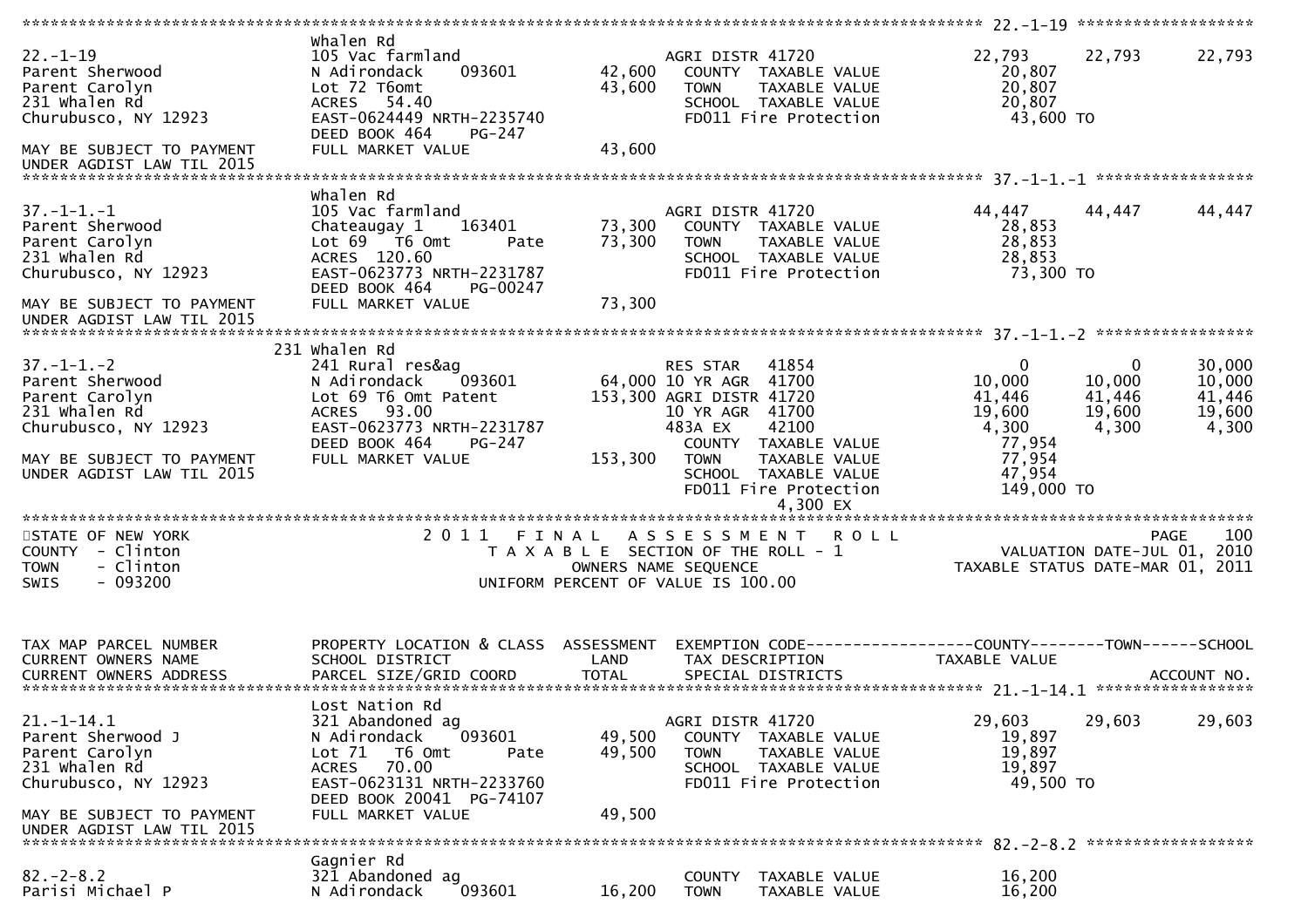| 664 Forest Rd<br>Northford, CT 06472                                                                            | Lot 28 T6 Omt<br>ACRES 17.40<br>EAST-0634742 NRTH-2208492<br>DEED BOOK 588<br>PG-632<br>FULL MARKET VALUE                                                                | 16,200<br>16,200           | SCHOOL TAXABLE VALUE<br>FD011 Fire Protection                                                                                                     | 16,200<br>16,200 TO                                                     |                                   |
|-----------------------------------------------------------------------------------------------------------------|--------------------------------------------------------------------------------------------------------------------------------------------------------------------------|----------------------------|---------------------------------------------------------------------------------------------------------------------------------------------------|-------------------------------------------------------------------------|-----------------------------------|
|                                                                                                                 |                                                                                                                                                                          |                            |                                                                                                                                                   |                                                                         |                                   |
| $22. - 1 - 2$<br>Parmeter Dale<br>Beach Brian<br>630 Cassidy Rd<br>Chateaugay, NY 12920                         | Merchia Rd<br>321 Abandoned ag<br>163401<br>Chateaugay 1<br>Lot $73$ $\overline{76}$ Omt<br>Pate<br>ACRES 50.00<br>EAST-0627376 NRTH-2238103<br>DEED BOOK 99001 PG-13379 | 16,000<br>16,000           | COUNTY TAXABLE VALUE<br>TAXABLE VALUE<br><b>TOWN</b><br>SCHOOL TAXABLE VALUE<br>FD011 Fire Protection                                             | 16,000<br>16,000<br>16,000<br>16,000 TO                                 |                                   |
|                                                                                                                 |                                                                                                                                                                          |                            |                                                                                                                                                   |                                                                         |                                   |
| $21. - 1 - 19.1$<br>Parmeter Roger<br>1348 County Line Rd<br>Chateaugay, NY 12920                               | County Line Rd<br>321 Abandoned ag<br>163401<br>Chateaugay 1<br>Lot 71 T6 Omt<br>Pate<br>ACRES 38.00<br>EAST-0616514 NRTH-2236636<br>DEED BOOK 646<br>PG-1130            | 24,800<br>24,800           | COUNTY TAXABLE VALUE<br>TAXABLE VALUE<br><b>TOWN</b><br>SCHOOL TAXABLE VALUE<br>FD011 Fire Protection                                             | 24,800<br>24,800<br>24,800<br>24,800 TO                                 |                                   |
|                                                                                                                 |                                                                                                                                                                          |                            |                                                                                                                                                   |                                                                         |                                   |
| $21. - 1 - 16.2$<br>Parmeter Roger L<br>1348 County Line Rd<br>Chateaugay, NY 12920<br>************************ | 1348 County Line Rd<br>210 1 Family Res<br>163401<br>Chateaugay 1<br>Lot 71 T6omt<br><b>ACRES</b><br>2.50<br>EAST-0616128 NRTH-2233472<br>DEED BOOK 622<br>PG-571        | 73,600                     | RES STAR 41854<br>6,200 RS STAR MH 41864<br>COUNTY TAXABLE VALUE<br><b>TOWN</b><br>TAXABLE VALUE<br>SCHOOL TAXABLE VALUE<br>FD011 Fire Protection | $\mathbf{0}$<br>$\mathbf{0}$<br>73,600<br>73,600<br>30,000<br>73,600 TO | 0<br>30,000<br>$\Omega$<br>13,600 |
| STATE OF NEW YORK                                                                                               | 2011 FINAL                                                                                                                                                               |                            | A S S E S S M E N T R O L L                                                                                                                       |                                                                         | 101<br><b>PAGE</b>                |
| COUNTY - Clinton<br>- Clinton<br><b>TOWN</b><br><b>SWIS</b><br>- 093200                                         |                                                                                                                                                                          |                            | T A X A B L E SECTION OF THE ROLL - 1<br>OWNERS NAME SEQUENCE<br>UNIFORM PERCENT OF VALUE IS 100.00                                               | VALUATION DATE-JUL 01, 2010<br>TAXABLE STATUS DATE-MAR 01, 2011         |                                   |
| TAX MAP PARCEL NUMBER<br>CURRENT OWNERS NAME<br>CURRENT OWNERS ADDRESS                                          | PROPERTY LOCATION & CLASS ASSESSMENT<br>SCHOOL DISTRICT                                                                                                                  | LAND                       | TAX DESCRIPTION                                                                                                                                   | TAXABLE VALUE                                                           |                                   |
| $37. - 1 - 7.1$<br>Patnode Kenneth<br>Patnode Cathy<br>1307 Clinton Mills Rd<br>Churubusco, NY 12923            | Looby Rd<br>321 Abandoned ag<br>N Adirondack<br>093601<br>ACRES 25.50<br>EAST-0632984 NRTH-2231842<br>DEED BOOK 20072 PG-4478<br>FULL MARKET VALUE                       | 20,300<br>20,300<br>20,300 | TAXABLE VALUE<br><b>COUNTY</b><br>TAXABLE VALUE<br><b>TOWN</b><br>SCHOOL TAXABLE VALUE<br>FD011 Fire Protection                                   | 20,300<br>20,300<br>20,300<br>20,300 TO                                 |                                   |
|                                                                                                                 | 1307 Clinton Mills Rd                                                                                                                                                    |                            |                                                                                                                                                   |                                                                         |                                   |
| $38.1 - 1 - 29$<br>Patnode Kenneth J<br>Patnode Cathy<br>PO Box 73                                              | 210 1 Family Res<br>093601<br>N Adirondack<br>Lot <sub>55</sub><br>T6 Omt<br>Pate<br>84.00 DPTH 230.00<br><b>FRNT</b>                                                    | 4,100<br>54,300            | RES STAR<br>41854<br><b>COUNTY</b><br>TAXABLE VALUE<br><b>TOWN</b><br>TAXABLE VALUE<br><b>SCHOOL</b><br>TAXABLE VALUE                             | $\overline{0}$<br>54,300<br>54,300<br>24,300                            | 30,000<br>0                       |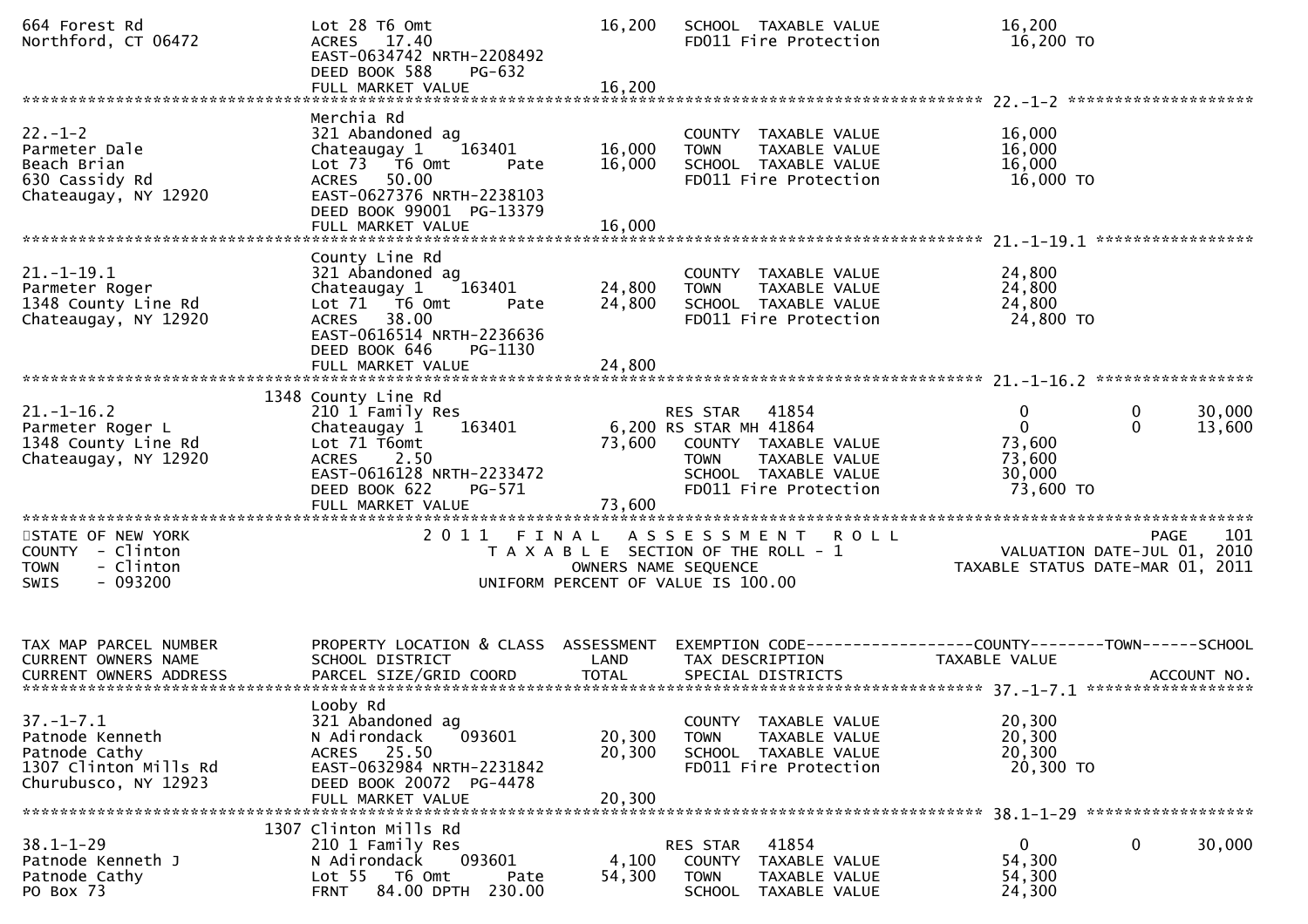| Churubusco, NY 12923-0073                                                                     | EAST-0640217 NRTH-2230689<br>DEED BOOK 99001 PG-13724                                                                                                                              |                            | FD011 Fire Protection                                                                                                      | 54,300 TO                                                                                                         |
|-----------------------------------------------------------------------------------------------|------------------------------------------------------------------------------------------------------------------------------------------------------------------------------------|----------------------------|----------------------------------------------------------------------------------------------------------------------------|-------------------------------------------------------------------------------------------------------------------|
|                                                                                               |                                                                                                                                                                                    |                            |                                                                                                                            |                                                                                                                   |
| $7. - 1 - 21.2$<br>Patnode Thomas W<br>117 Maple St<br>Hudson Falls, NY 12839                 | 162 Frontier Rd<br>240 Rural res<br>093601<br>N Adirondack<br>T6omt Lot 87<br>ACRES 27.70<br>EAST-0633640 NRTH-2243241<br>DEED BOOK 20072 PG-8413<br>FULL MARKET VALUE             | 23,600<br>61,500<br>61,500 | COUNTY TAXABLE VALUE<br>TAXABLE VALUE<br><b>TOWN</b><br>SCHOOL TAXABLE VALUE<br>FD011 Fire Protection                      | 61,500<br>61,500<br>61,500<br>61,500 TO                                                                           |
|                                                                                               |                                                                                                                                                                                    |                            |                                                                                                                            |                                                                                                                   |
| $82 - 2 - 4$<br>Patnode Warren<br>69 Virginia Ave<br>Rochester, NY 14619                      | 61 Campbell Rd<br>$314$ Rural vac<10<br>N Adirondack<br>093601<br>Lot 29 T6 Omt<br>ACRES 2.25<br>EAST-0630626 NRTH-2208506<br>DEED BOOK 583<br>PG-1138                             | 5,900<br>5,900             | COUNTY TAXABLE VALUE<br><b>TOWN</b><br>TAXABLE VALUE<br>SCHOOL TAXABLE VALUE<br>FD011 Fire Protection                      | 5,900<br>5,900<br>5,900<br>$5,900$ TO                                                                             |
|                                                                                               | Rt 11                                                                                                                                                                              |                            |                                                                                                                            |                                                                                                                   |
| $68. - 1 - 3$<br>Patnode William L<br>Patnode Linda M<br>27 McIntosh Dr<br>Peru, NY 12972     | 311 Res vac land<br>N Adirondack<br>093601<br>Lot 35  T6 0mt<br>Pate<br>FRNT 176.10 DPTH 441.02<br>EAST-0640586 NRTH-2216752<br>DEED BOOK 20092 PG-26770<br>FULL MARKET VALUE      | 4,900<br>4,900<br>4,900    | COUNTY TAXABLE VALUE<br><b>TOWN</b><br>TAXABLE VALUE<br>SCHOOL TAXABLE VALUE<br>FD011 Fire Protection                      | 4,900<br>4,900<br>4,900<br>4,900 TO                                                                               |
| STATE OF NEW YORK<br>COUNTY - Clinton<br>- Clinton<br><b>TOWN</b><br>$-093200$<br><b>SWIS</b> |                                                                                                                                                                                    | OWNERS NAME SEQUENCE       | 2011 FINAL ASSESSMENT ROLL<br>T A X A B L E SECTION OF THE ROLL - 1<br>UNIFORM PERCENT OF VALUE IS 100.00                  | 102<br><b>PAGE</b><br><br>101, VALUATION DATE-JUL 01, 2010<br>101, TAXABLE STATUS DATE-MAR 01, 2011               |
|                                                                                               |                                                                                                                                                                                    |                            |                                                                                                                            |                                                                                                                   |
| TAX MAP PARCEL NUMBER<br>CURRENT OWNERS NAME                                                  | SCHOOL DISTRICT                                                                                                                                                                    | LAND                       | TAX DESCRIPTION                                                                                                            | PROPERTY LOCATION & CLASS ASSESSMENT EXEMPTION CODE----------------COUNTY-------TOWN------SCHOOL<br>TAXABLE VALUE |
| $66. - 1 - 2.1$<br>Payne Gary<br>542 High St<br>Bridport, VT 05734                            | Ryan Rd<br>321 Abandoned ag<br>Chateaugay 1 163401<br>Lot 31 76 0mt<br>Pate<br>58.80<br><b>ACRES</b><br>EAST-0622593 NRTH-2215715<br>DEED BOOK 99001 PG-17306<br>FULL MARKET VALUE | 20,200<br>20,200           | COUNTY TAXABLE VALUE<br>20,200 TOWN TAXABLE VALUE<br>SCHOOL TAXABLE VALUE<br>FD011 Fire Protection                         | 20,200<br>20,200<br>20,200<br>20,200 TO                                                                           |
|                                                                                               |                                                                                                                                                                                    |                            |                                                                                                                            |                                                                                                                   |
| $7. - 1 - 4.1$<br>Peck Todd J<br>683 Frontier Rd<br>Churubusco, NY 12923                      | 681-683 Frontier Rd<br>210 1 Family Res<br>163401<br>Chateaugay 1<br>Lot 89 T6 Omt Patent<br>1.00 BANK<br><b>ACRES</b><br>860<br>EAST-0625509 NRTH-2244391                         | 5,000<br>67,700            | RES STAR<br>41854<br>COUNTY TAXABLE VALUE<br><b>TOWN</b><br>TAXABLE VALUE<br>SCHOOL TAXABLE VALUE<br>FD011 Fire Protection | 0<br>$\overline{0}$<br>30,000<br>67,700<br>67,700<br>37,700<br>67,700 TO                                          |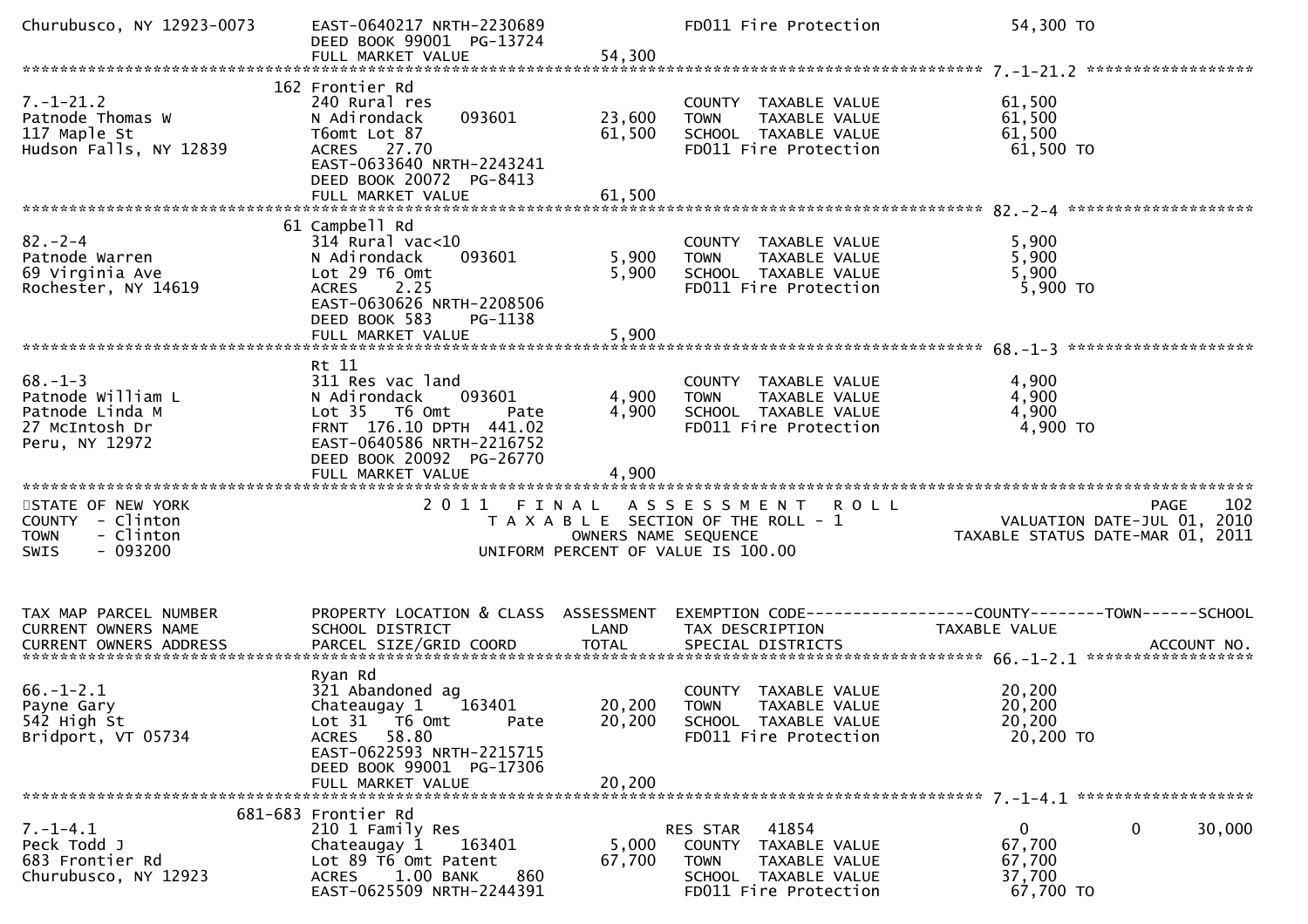|                                                                                               | DEED BOOK 20102 PG-37215<br>FULL MARKET VALUE                                                                                                                                                         | 67,700                       |                                                                                                                         |                                                                                                             |
|-----------------------------------------------------------------------------------------------|-------------------------------------------------------------------------------------------------------------------------------------------------------------------------------------------------------|------------------------------|-------------------------------------------------------------------------------------------------------------------------|-------------------------------------------------------------------------------------------------------------|
| $69. - 1 - 14.2$<br>Pelletier Marcel A<br>466 Brandy Brook Rd<br>Ellenburg Center, NY 12934   | 466 Brandy Brook Rd<br>210 1 Family Res<br>093601<br>N Adirondack<br>Lot 25 T6omt<br><b>ACRES</b><br>9.30 BANK<br>432<br>EAST-0648355 NRTH-2209628<br>DEED BOOK 20102 PG-30807<br>FULL MARKET VALUE   | 11,600<br>120,000<br>120,000 | COUNTY TAXABLE VALUE<br>TAXABLE VALUE<br><b>TOWN</b><br>SCHOOL TAXABLE VALUE<br>FD011 Fire Protection                   | 120,000<br>120,000<br>120,000<br>120,000 TO                                                                 |
| $38.1 - 1 - 15$                                                                               | 16 Smith St<br>210 1 Family Res                                                                                                                                                                       |                              | COUNTY TAXABLE VALUE                                                                                                    | 15,000                                                                                                      |
| Perrault Jean-Paul<br>85 Sycamore Rd<br>Jersey City, NJ 07305                                 | 093601<br>N Adirondack<br>Lot 66 T6 Omt<br>Pate<br>FRNT 82.50 DPTH 255.00<br>EAST-0640374 NRTH-2231248<br>DEED BOOK 20102 PG-34118                                                                    | 4,100<br>15,000              | TAXABLE VALUE<br><b>TOWN</b><br>SCHOOL TAXABLE VALUE<br>FD011 Fire Protection                                           | 15,000<br>15,000<br>15,000 TO                                                                               |
|                                                                                               |                                                                                                                                                                                                       |                              |                                                                                                                         |                                                                                                             |
| $38.1 - 1 - 25$<br>Perreault Alvin M<br>PO Box 134<br>Churubusco, NY 12923                    | 1259 Clinton Mills Rd<br>210 1 Family Res<br>093601<br>N Adirondack<br>Lot 55  T6 Omt<br>Pate<br>FRNT 99.00 DPTH 140.00<br>EAST-0641397 NRTH-2230878<br>DEED BOOK 20061 PG-90839<br>FULL MARKET VALUE | 4,000<br>48,300<br>48,300    | RES STAR 41854<br>COUNTY TAXABLE VALUE<br><b>TOWN</b><br>TAXABLE VALUE<br>SCHOOL TAXABLE VALUE<br>FD011 Fire Protection | $\mathbf{0}$<br>$\mathbf 0$<br>30,000<br>48,300<br>48,300<br>18,300<br>48,300 TO                            |
|                                                                                               |                                                                                                                                                                                                       |                              |                                                                                                                         |                                                                                                             |
| STATE OF NEW YORK<br>COUNTY - Clinton<br>- Clinton<br><b>TOWN</b><br>$-093200$<br><b>SWIS</b> | 2011<br>FINAL                                                                                                                                                                                         | OWNERS NAME SEQUENCE         | ASSESSMENT ROLL<br>T A X A B L E SECTION OF THE ROLL - 1<br>UNIFORM PERCENT OF VALUE IS 100.00                          | PAGE 103<br>VALUATION DATE-JUL 01, 2010<br>TAXABLE STATUS DATE USE 2010<br>TAXABLE STATUS DATE-MAR 01, 2011 |
| TAX MAP PARCEL NUMBER                                                                         | PROPERTY LOCATION & CLASS ASSESSMENT                                                                                                                                                                  |                              |                                                                                                                         | EXEMPTION CODE-----------------COUNTY-------TOWN------SCHOOL                                                |
| CURRENT OWNERS NAME                                                                           | SCHOOL DISTRICT                                                                                                                                                                                       | LAND                         | TAX DESCRIPTION                                                                                                         | <b>TAXABLE VALUE</b>                                                                                        |
|                                                                                               | Frontier Rd                                                                                                                                                                                           |                              |                                                                                                                         |                                                                                                             |
| $6. - 1 - 8$<br>Perry Robert<br>Jarvis Darlene S<br>153 Prospect Ave<br>Plattsburgh, NY 12901 | 260 Seasonal res<br>163401<br>Chateaugay 1<br>Lot $89$ $\overline{76}$ Omt<br>Pate<br>ACRES 189.80<br>EAST-0621761 NRTH-2244555<br>DEED BOOK 1025<br>$PG-22$                                          | 77,500<br>83,600             | COUNTY TAXABLE VALUE<br><b>TOWN</b><br><b>TAXABLE VALUE</b><br>SCHOOL TAXABLE VALUE<br>FD011 Fire Protection            | 83,600<br>83,600<br>83,600<br>83,600 TO                                                                     |
|                                                                                               | FULL MARKET VALUE                                                                                                                                                                                     | 83.600                       |                                                                                                                         |                                                                                                             |
|                                                                                               | 5 Merchia Rd                                                                                                                                                                                          |                              |                                                                                                                         |                                                                                                             |
| $22. - 1 - 9.1$<br>Perry Roy M<br>234 Merchia Rd<br>Churubusco, NY 12923                      | 270 Mfg housing<br>093601<br>N Adirondack<br>Lot 73<br>T6 Omt<br>Pate<br>ACRES 44.40<br>EAST-0632358 NRTH-2236325<br>DEED BOOK 20041 PG-65633                                                         | 29,700<br>48,000             | RES STAR<br>41854<br>COUNTY TAXABLE VALUE<br>TAXABLE VALUE<br>TOWN<br>SCHOOL TAXABLE VALUE<br>FD011 Fire Protection     | $\mathbf 0$<br>30,000<br>$\overline{0}$<br>48,000<br>48,000<br>18,000<br>48,000 TO                          |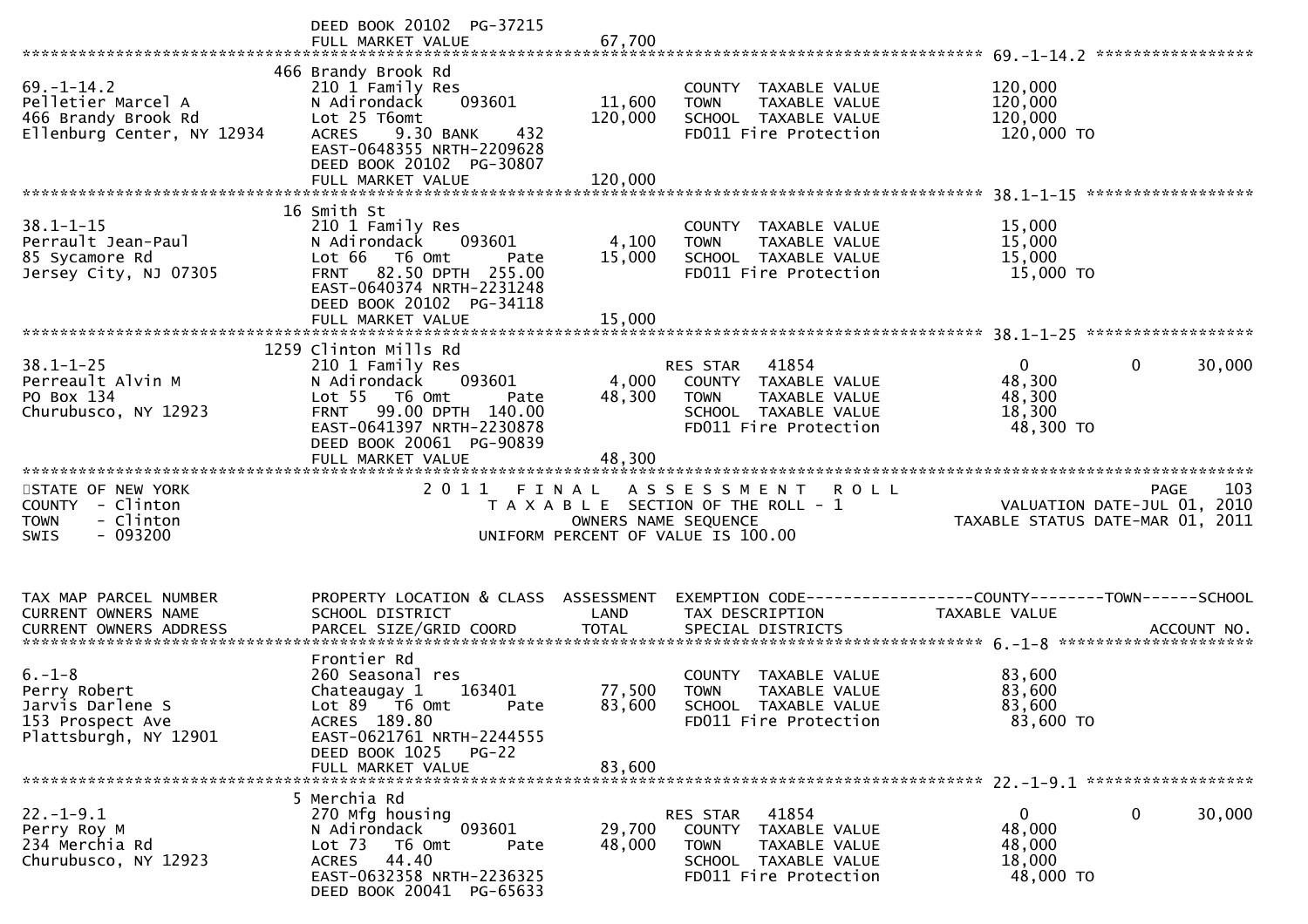|                                                                                               | FULL MARKET VALUE                                                                                                                                                                   | 48,000                     |                                                                                                                   |                                                                                       |
|-----------------------------------------------------------------------------------------------|-------------------------------------------------------------------------------------------------------------------------------------------------------------------------------------|----------------------------|-------------------------------------------------------------------------------------------------------------------|---------------------------------------------------------------------------------------|
| $21. - 1 - 11$<br>Peryea Gary<br>Peryea Melissa<br>105 Brunell Rd<br>Altona, NY 12910         | Lost Nation Rd<br>321 Abandoned ag<br>093601<br>N Adirondack<br>Lot 72  T6 0mt<br>Pate<br>ACRES 42.90<br>EAST-0622460 NRTH-2235453<br>DEED BOOK 20001 PG-21664<br>FULL MARKET VALUE | 29,000<br>29,000<br>29,000 | COUNTY TAXABLE VALUE<br><b>TOWN</b><br>TAXABLE VALUE<br>SCHOOL TAXABLE VALUE<br>FD011 Fire Protection             | 29,000<br>29,000<br>29,000<br>29,000 TO                                               |
| $21. - 1 - 12.1$<br>Peryea Gary<br>Peryea Melissa<br>105 Brunell Rd<br>Altona, NY 12910       | Lost Nation Rd<br>321 Abandoned ag<br>163401<br>Chateaugay 1<br>Lot 72  T6 Omt<br>Pate<br>ACRES 29.60<br>EAST-0622422 NRTH-2234420<br>DEED BOOK 20041 PG-76652                      | 22,300<br>22,300           | COUNTY TAXABLE VALUE<br>TAXABLE VALUE<br><b>TOWN</b><br>SCHOOL TAXABLE VALUE<br>FD011 Fire Protection             | 22,300<br>22,300<br>22,300<br>22,300 TO                                               |
| $21. - 1 - 12.4$<br>Peryea Gary<br>Peryea Melissa<br>105 Brunell Rd<br>Altona, NY 12910       | whalen Rd<br>321 Abandoned ag<br>093601<br>N Adirondack<br>72 T6omt<br>ACRES 16.50<br>EAST-0624012 NRTH-2234632<br>DEED BOOK 20092 PG-28929<br>FULL MARKET VALUE                    | 15,800<br>15,800<br>15,800 | COUNTY TAXABLE VALUE<br>TAXABLE VALUE<br><b>TOWN</b><br>SCHOOL TAXABLE VALUE<br>FD011 Fire Protection             | 15,800<br>15,800<br>15,800<br>15,800 TO                                               |
|                                                                                               |                                                                                                                                                                                     |                            |                                                                                                                   |                                                                                       |
| STATE OF NEW YORK<br>COUNTY - Clinton<br>- Clinton<br><b>TOWN</b><br>$-093200$<br><b>SWIS</b> | 2011 FINAL                                                                                                                                                                          | OWNERS NAME SEQUENCE       | A S S E S S M E N T<br><b>ROLL</b><br>T A X A B L E SECTION OF THE ROLL - 1<br>UNIFORM PERCENT OF VALUE IS 100.00 | 104<br><b>PAGE</b><br>VALUATION DATE-JUL 01, 2010<br>TAXABLE STATUS DATE-MAR 01, 2011 |
| TAX MAP PARCEL NUMBER<br>CURRENT OWNERS NAME<br>CURRENT OWNERS ADDRESS                        | PROPERTY LOCATION & CLASS ASSESSMENT<br>SCHOOL DISTRICT<br>PARCEL SIZE/GRID COORD                                                                                                   | LAND<br><b>TOTAL</b>       | TAX DESCRIPTION<br>SPECIAL DISTRICTS                                                                              | TAXABLE VALUE<br>ACCOUNT NO.                                                          |
| $21. - 1 - 9$<br>Peryea Gary A<br>Peryea Melissa M<br>105 Brunell Rd<br>Altona, NY 12910      | whalen Rd<br>321 Abandoned ag<br>093601<br>N Adirondack<br>$Lot$ $72$ $T6$ $Omt$<br>ACRES 35.10<br>EAST-0623740 NRTH-2237508<br>DEED BOOK 995<br>$PG-125$<br>FULL MARKET VALUE      | 28,900<br>28,900<br>28,900 | COUNTY TAXABLE VALUE<br>TAXABLE VALUE<br><b>TOWN</b><br>SCHOOL TAXABLE VALUE<br>FD011 Fire Protection             | 28,900<br>28,900<br>28,900<br>28,900 TO                                               |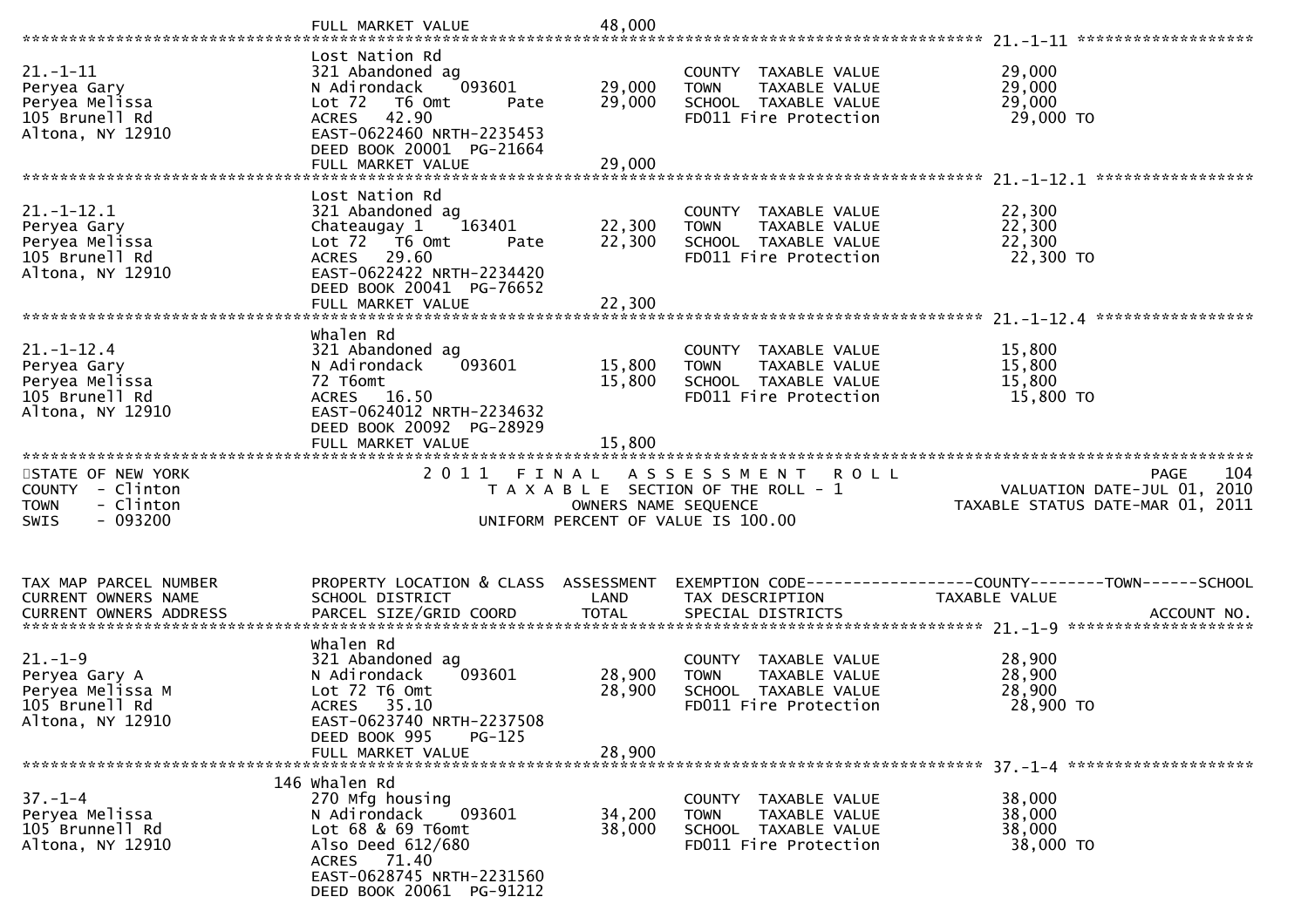| $21. - 1 - 12.3$<br>Peryea Melissa M<br>Peryea Gary A<br>105 Brunell Rd<br>Altona, NY 12910                                  | whalen Rd<br>321 Abandoned ag<br>163401<br>Chateaugay 1<br>Lot 72 T6omt<br>ACRES 12.00<br>EAST-0623724 NRTH-2235066<br>DEED BOOK 20041 PG-78425<br>FULL MARKET VALUE | 13,500<br>13,500<br>13,500 | COUNTY TAXABLE VALUE<br>TAXABLE VALUE<br><b>TOWN</b><br>SCHOOL TAXABLE VALUE<br>FD011 Fire Protection | 13,500<br>13,500<br>13,500<br>13,500 TO                                                  |
|------------------------------------------------------------------------------------------------------------------------------|----------------------------------------------------------------------------------------------------------------------------------------------------------------------|----------------------------|-------------------------------------------------------------------------------------------------------|------------------------------------------------------------------------------------------|
|                                                                                                                              | 306 Merchia Rd                                                                                                                                                       |                            |                                                                                                       |                                                                                          |
| $22. - 1 - 12.2$<br>Pisar Johnny<br>Rodrigue Jean Luc<br>Attn: Jean-Pierre-LeBlanc<br>66 Armand St<br>St Timothee QC, Canada | 321 Abandoned ag<br>093601<br>N Adirondack<br>Lot 73 T6omt<br>ACRES 45.00<br>EAST-0630725 NRTH-2236023<br>DEED BOOK 856<br>PG-248                                    | 30,000<br>30,000           | COUNTY TAXABLE VALUE<br>TAXABLE VALUE<br><b>TOWN</b><br>SCHOOL TAXABLE VALUE<br>FD011 Fire Protection | 30,000<br>30,000<br>30,000<br>30,000 TO                                                  |
| J6S2L2                                                                                                                       | FULL MARKET VALUE                                                                                                                                                    | 30,000                     |                                                                                                       |                                                                                          |
| PRIOR OWNER ON 3/01/2011<br>Pisar et al Johnny                                                                               |                                                                                                                                                                      |                            |                                                                                                       |                                                                                          |
|                                                                                                                              | Clinton Mills Rd                                                                                                                                                     |                            |                                                                                                       |                                                                                          |
| $38. - 1 - 11$<br>Poggio Dante                                                                                               | 323 Vacant rural<br>N Adirondack<br>093601                                                                                                                           | 46,300                     | COUNTY TAXABLE VALUE<br>TAXABLE VALUE<br><b>TOWN</b>                                                  | 46,300<br>46,300                                                                         |
| Poggio Maria L<br>146 Rosewood Rd<br>Kings Park, NY 11754                                                                    | Lot 66 T6 Omt<br>Pate<br>ACRES 107.30<br>EAST-0644011 NRTH-2231830<br>DEED BOOK 514<br>PG-267                                                                        | 46,300                     | SCHOOL TAXABLE VALUE<br>FD011 Fire Protection                                                         | 46,300<br>46,300 TO                                                                      |
|                                                                                                                              |                                                                                                                                                                      |                            |                                                                                                       |                                                                                          |
| STATE OF NEW YORK<br>COUNTY - Clinton<br>- Clinton<br>TOWN<br>$-093200$<br>SWIS                                              | 2011 FINAL                                                                                                                                                           | OWNERS NAME SEQUENCE       | ASSESSMENT ROLL<br>T A X A B L E SECTION OF THE ROLL - 1<br>UNIFORM PERCENT OF VALUE IS 100.00        | 105<br><b>PAGE</b><br>2010<br>VALUATION DATE-JUL 01,<br>TAXABLE STATUS DATE-MAR 01, 2011 |
| TAX MAP PARCEL NUMBER                                                                                                        | PROPERTY LOCATION & CLASS ASSESSMENT                                                                                                                                 |                            |                                                                                                       |                                                                                          |
| <b>CURRENT OWNERS NAME</b>                                                                                                   | SCHOOL DISTRICT                                                                                                                                                      | LAND                       | TAX DESCRIPTION                                                                                       | TAXABLE VALUE                                                                            |
|                                                                                                                              | Lafrancis Rd                                                                                                                                                         |                            |                                                                                                       |                                                                                          |
| $69. - 1 - 2$<br>Polletta Vittorio<br>5816 Rt 11<br>Ellenburg Center, NY 12934                                               | 321 Abandoned ag<br>093601<br>N Adirondack<br>Lot 25 T6 Omt<br>Pate<br>ACRES 108.30<br>EAST-0651253 NRTH-2213876<br>DEED BOOK 555<br>PG-1097                         | 52,900<br>52,900           | COUNTY TAXABLE VALUE<br><b>TOWN</b><br>TAXABLE VALUE<br>SCHOOL TAXABLE VALUE<br>FD011 Fire Protection | 52,900<br>52,900<br>52,900<br>52,900 TO                                                  |
|                                                                                                                              | FULL MARKET VALUE                                                                                                                                                    | 52,900                     |                                                                                                       |                                                                                          |
| $8. - 1 - 9$<br>Pollic John<br>Pollic Lucia<br>12615 Shery Ln                                                                | Liberty Pole Rd<br>321 Abandoned ag<br>093601<br>N Adirondack<br>Lot 86 T6 Omt<br>Pate<br>68.20<br><b>ACRES</b>                                                      | 41,600<br>41,600           | COUNTY TAXABLE VALUE<br><b>TOWN</b><br>TAXABLE VALUE<br>SCHOOL TAXABLE VALUE<br>FD011 Fire Protection | 41,600<br>41,600<br>41,600<br>41,600 TO                                                  |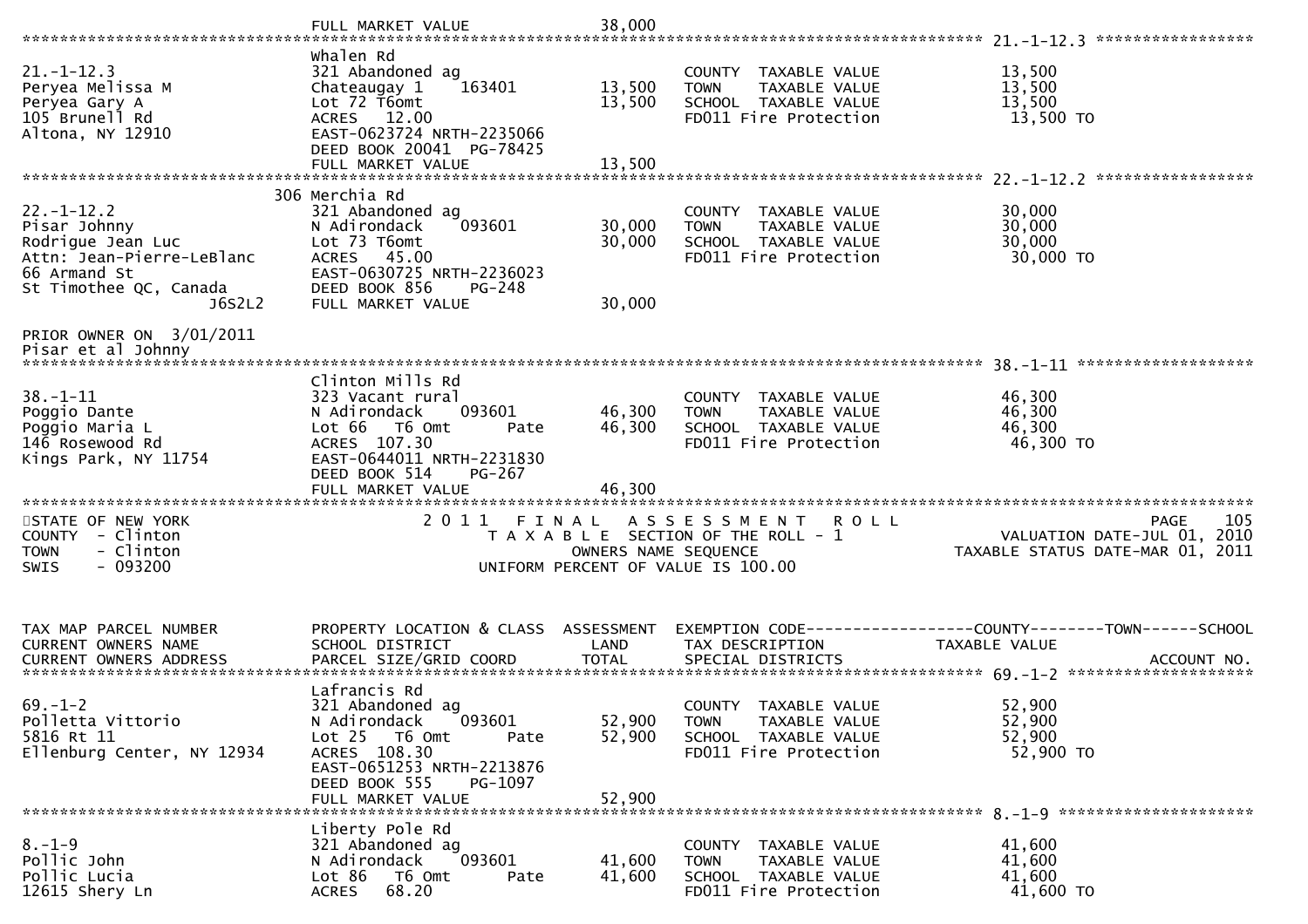| Southgate, MI 48195                                                                            | EAST-0640038 NRTH-2242505<br>DEED BOOK 20021 PG-49135<br>FULL MARKET VALUE                                                                                                                 | 41,600                     |                                                                                                                                                                                                           |                                                                                                                |                                 |
|------------------------------------------------------------------------------------------------|--------------------------------------------------------------------------------------------------------------------------------------------------------------------------------------------|----------------------------|-----------------------------------------------------------------------------------------------------------------------------------------------------------------------------------------------------------|----------------------------------------------------------------------------------------------------------------|---------------------------------|
|                                                                                                |                                                                                                                                                                                            |                            |                                                                                                                                                                                                           |                                                                                                                | ******************              |
| $8. - 1 - 14.1$<br>Pollic John<br>Pollic Lucia<br>12615 Shery Ln<br>Southgate, MI 48195        | 268 Liberty Pole Rd<br>321 Abandoned ag<br>N Adirondack<br>093601<br>$Lot 85$ T6 Omt<br>Pate<br>ACRES 142.00<br>EAST-0645560 NRTH-2243159<br>DEED BOOK 20041 PG-72181<br>FULL MARKET VALUE | 65,600<br>65,600<br>65,600 | COUNTY TAXABLE VALUE<br>TAXABLE VALUE<br><b>TOWN</b><br>SCHOOL TAXABLE VALUE<br>FD011 Fire Protection                                                                                                     | 65,600<br>65,600<br>65,600<br>65,600 TO                                                                        |                                 |
|                                                                                                |                                                                                                                                                                                            |                            |                                                                                                                                                                                                           |                                                                                                                |                                 |
| $8. - 1 - 10.43$<br>Pollic John J<br>Pollic Lucia M<br>12615 Shery Ln<br>Southgate, MI 48195   | Liberty Pole Rd<br>321 Abandoned ag<br>093601<br>N Adirondack<br>Lot 86 T6omt<br>ACRES 29.80<br>EAST-0642557 NRTH-2242410<br>DEED BOOK 99001 PG-11708<br>FULL MARKET VALUE                 | 6,000<br>6,000<br>6,000    | COUNTY TAXABLE VALUE<br>TAXABLE VALUE<br>TOWN<br>SCHOOL TAXABLE VALUE<br>FD011 Fire Protection                                                                                                            | 6,000<br>6,000<br>6,000<br>$6,000$ TO                                                                          |                                 |
|                                                                                                | Liberty Pole Rd                                                                                                                                                                            |                            |                                                                                                                                                                                                           |                                                                                                                |                                 |
| $8. - 1 - 12.2$<br>Pollic John J<br>Pollic Lucia M<br>12615 Shery Ln<br>Southgate, MI 48195    | 321 Abandoned ag<br>093601<br>N Adirondack<br>Lot 76 & 85 T6omt<br>ACRES 29.70<br>EAST-0644734 NRTH-2241494<br>DEED BOOK 99001 PG-11710<br>FULL MARKET VALUE                               | 7,200<br>7,200<br>7,200    | COUNTY TAXABLE VALUE<br>TAXABLE VALUE<br><b>TOWN</b><br>SCHOOL TAXABLE VALUE<br>FD011 Fire Protection                                                                                                     | 7,200<br>7,200<br>7,200<br>7,200 TO                                                                            |                                 |
|                                                                                                |                                                                                                                                                                                            |                            |                                                                                                                                                                                                           |                                                                                                                |                                 |
| STATE OF NEW YORK<br>COUNTY - Clinton<br><b>TOWN</b><br>- Clinton<br>$-093200$<br><b>SWIS</b>  |                                                                                                                                                                                            |                            | 2011 FINAL ASSESSMENT<br><b>ROLL</b><br>T A X A B L E SECTION OF THE ROLL - 1<br>OWNERS NAME SEQUENCE<br>UNIFORM PERCENT OF VALUE IS 100.00                                                               | VALUATION DATE-JUL 01, 2010<br>TAXABLE STATUS DATE-MAR 01, 2011                                                | 106<br>PAGE                     |
| TAX MAP PARCEL NUMBER<br>CURRENT OWNERS NAME                                                   | PROPERTY LOCATION & CLASS ASSESSMENT<br>SCHOOL DISTRICT                                                                                                                                    | LAND                       | TAX DESCRIPTION                                                                                                                                                                                           | TAXABLE VALUE                                                                                                  |                                 |
| $67. - 1 - 1$<br>Poupore Alma<br>Poupore Reginald J<br>147 Nephew Rd<br>Mooers Forks, NY 12959 | 369 Campbell Rd<br>241 Rural res&ag<br>093601<br>N Adirondack<br>Lot 32 T6 Omt<br>Pate<br>ACRES 100.00<br>EAST-0628211 NRTH-2216136<br>DEED BOOK 20051 PG-83930<br>FULL MARKET VALUE       | 106,500 SR STAR<br>106,500 | 43 PCT OF VALUE USED FOR EXEMPTION PURPOSES<br>WARCOMALL 41131<br>65,500 AGED C&T 41801<br>41834<br>COUNTY TAXABLE VALUE<br><b>TOWN</b><br>TAXABLE VALUE<br>SCHOOL TAXABLE VALUE<br>FD011 Fire Protection | 11,449<br>11,449<br>17,173<br>17,173<br>$\overline{0}$<br>$\Omega$<br>77,878<br>77,878<br>46,400<br>106,500 TO | 0<br>$\boldsymbol{0}$<br>60,100 |
| $38.1 - 1 - 54$<br>Poupore Delton<br>46 Smiddy Rd<br>Fort Covington, NY 12937                  | 572 Rt 189<br>210 1 Family Res<br>093601<br>N Adirondack<br>Lot 66<br>T6 Omt<br>Pate<br>FRNT 165.00 DPTH 247.73<br>EAST-0639271 NRTH-2231167                                               | 4,900<br>57,400            | 41854<br>RES STAR<br>COUNTY<br>TAXABLE VALUE<br><b>TOWN</b><br>TAXABLE VALUE<br>SCHOOL TAXABLE VALUE<br>FD011 Fire Protection                                                                             | $\overline{0}$<br>0<br>57,400<br>57,400<br>27,400<br>57,400 TO                                                 | 30,000                          |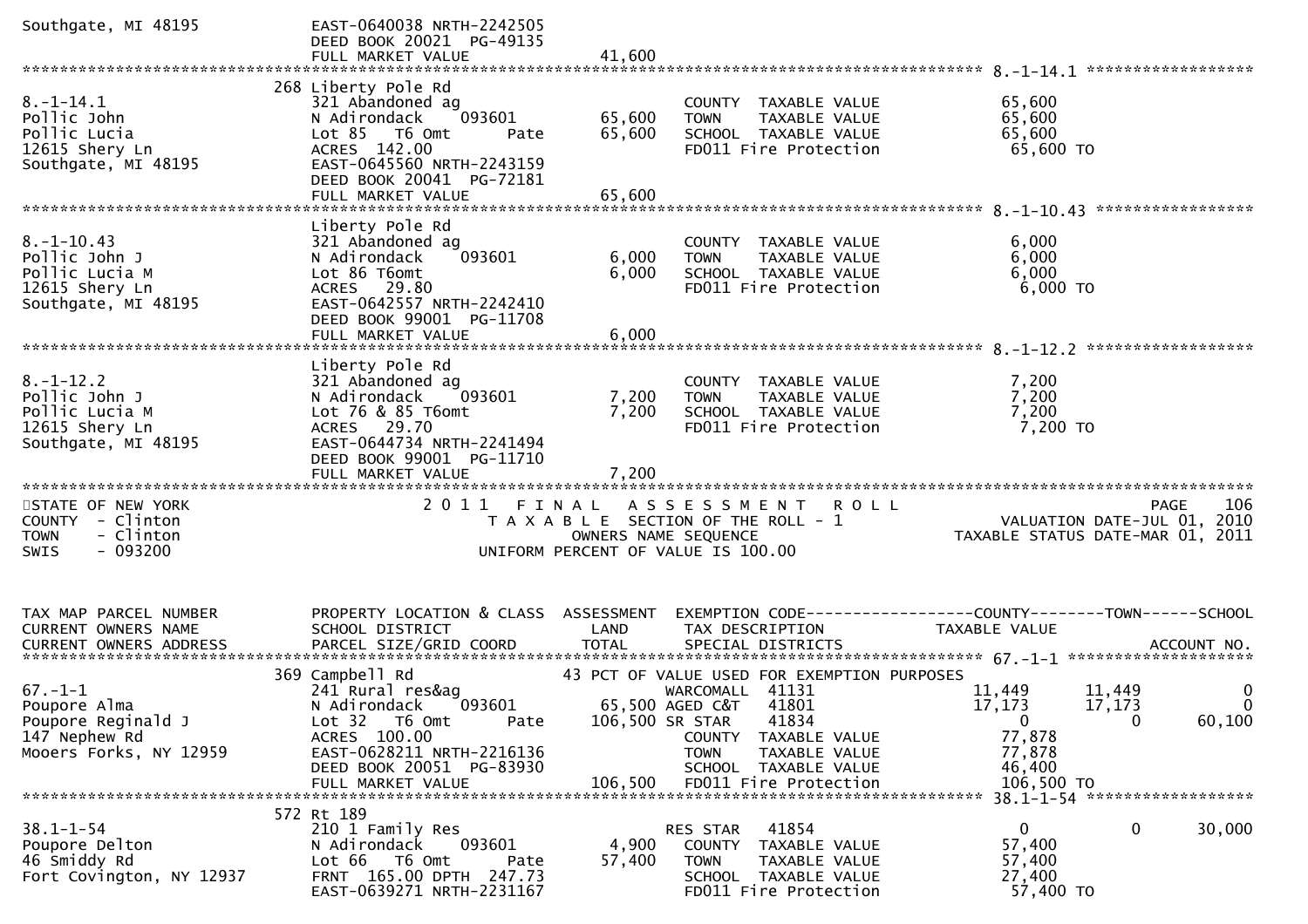|                                                                                                                       | DEED BOOK 20092 PG-28855<br>FULL MARKET VALUE                                                                                                                                                                               | 57,400                    |                                                                                                                                              |                                                                                                       |
|-----------------------------------------------------------------------------------------------------------------------|-----------------------------------------------------------------------------------------------------------------------------------------------------------------------------------------------------------------------------|---------------------------|----------------------------------------------------------------------------------------------------------------------------------------------|-------------------------------------------------------------------------------------------------------|
| $38.1 - 1 - 33.1$<br>Poupore Gregory<br>Poupore Allison<br>1331 Clinton Mills Rd<br>PO Box 53<br>Churubusco, NY 12923 | 1331 Clinton Mills Rd<br>210 1 Family Res<br>N Adirondack<br>093601<br>Lot 55 T6 Omt<br>Pate<br>FRNT 132.02 DPTH 305.44<br><b>BANK</b><br>080<br>EAST-0639581 NRTH-2230592<br>DEED BOOK 20021 PG-44841<br>FULL MARKET VALUE | 4,800<br>89,700<br>89,700 | 41854<br><b>RES STAR</b><br>COUNTY TAXABLE VALUE<br>TAXABLE VALUE<br><b>TOWN</b><br>SCHOOL TAXABLE VALUE<br>FD011 Fire Protection            | $\mathbf{0}$<br>$\mathbf 0$<br>30,000<br>89,700<br>89,700<br>59,700<br>89,700 TO                      |
|                                                                                                                       | 1318 Clinton Mills Rd                                                                                                                                                                                                       |                           |                                                                                                                                              |                                                                                                       |
| $38.1 - 1 - 41$<br>Poupore Jason J<br>PO Box 84<br>Churubusco, NY 12923                                               | 210 1 Family Res<br>093601<br>N Adirondack<br>Lot 66 T6 Omt<br>Pate<br>FRNT 111.00 DPTH 255.00<br>EAST-0639918 NRTH-2230936<br>DEED BOOK 20041 PG-70382                                                                     | 4,600<br>15,800           | RES STAR<br>41854<br>COUNTY TAXABLE VALUE<br><b>TOWN</b><br>TAXABLE VALUE<br>SCHOOL TAXABLE VALUE<br>FD011 Fire Protection                   | 15,800<br>$\Omega$<br>0<br>15,800<br>15,800<br>0<br>15,800 TO                                         |
|                                                                                                                       | FULL MARKET VALUE                                                                                                                                                                                                           | 15,800                    |                                                                                                                                              |                                                                                                       |
|                                                                                                                       | 85 Campbell Rd                                                                                                                                                                                                              |                           |                                                                                                                                              |                                                                                                       |
| $82 - 2 - 2.1$<br>Poupore Leon P<br>Poupore Ann M<br>71 Campbell Rd<br>Churubusco, NY 12923                           | $314$ Rural vac<10<br>N Adirondack<br>093601<br>Lot 29 T6 Omt<br>6.70<br><b>ACRES</b><br>EAST-0630461 NRTH-2209103<br>DEED BOOK 99001 PG-14192<br>FULL MARKET VALUE                                                         | 8,500<br>8,500<br>8,500   | COUNTY<br>TAXABLE VALUE<br>TAXABLE VALUE<br><b>TOWN</b><br>SCHOOL TAXABLE VALUE<br>FD011 Fire Protection                                     | 8,500<br>8,500<br>8,500<br>8,500 TO                                                                   |
|                                                                                                                       |                                                                                                                                                                                                                             |                           |                                                                                                                                              |                                                                                                       |
| STATE OF NEW YORK<br>COUNTY - Clinton<br>- Clinton<br><b>TOWN</b><br>$-093200$<br><b>SWIS</b>                         | 2011 FINAL                                                                                                                                                                                                                  |                           | A S S E S S M E N T<br>R O L L<br>T A X A B L E SECTION OF THE ROLL - 1<br>OWNERS NAME SEQUENCE<br>UNIFORM PERCENT OF VALUE IS 100.00        | 107<br><b>PAGE</b><br>VALUATION DATE-JUL 01, 2010<br>TAXABLE STATUS DATE-MAR 01, 2011                 |
| TAX MAP PARCEL NUMBER<br>CURRENT OWNERS NAME<br><b>CURRENT OWNERS ADDRESS</b>                                         | PROPERTY LOCATION & CLASS ASSESSMENT<br>SCHOOL DISTRICT<br>PARCEL SIZE/GRID COORD                                                                                                                                           | LAND<br><b>TOTAL</b>      | TAX DESCRIPTION<br>SPECIAL DISTRICTS                                                                                                         | EXEMPTION CODE------------------COUNTY--------TOWN------SCHOOL<br><b>TAXABLE VALUE</b><br>ACCOUNT NO. |
|                                                                                                                       | 71 Campbell Rd                                                                                                                                                                                                              |                           | 98 PCT OF VALUE USED FOR EXEMPTION PURPOSES                                                                                                  |                                                                                                       |
| $82 - 2 - 2.2$<br>Poupore Leon P<br>Poupore Ann M<br>71 Campbell Rd<br>Churubusco, NY 12923                           | 270 Mfg housing<br>093601<br>N Adirondack<br>Lot 29 T6omt<br>1.50<br><b>ACRES</b><br>EAST-0630562 NRTH-2208758<br>DEED BOOK 811<br>PG-245<br>FULL MARKET VALUE                                                              | 23,600<br>23,600          | WARCOMALL 41131<br>5,400 RES STAR<br>41854<br>COUNTY TAXABLE VALUE<br>TAXABLE VALUE<br>TOWN<br>SCHOOL TAXABLE VALUE<br>FD011 Fire Protection | 5,782<br>5,782<br>0<br>23,600<br>$\Omega$<br>$\Omega$<br>17,818<br>17,818<br>0<br>23,600 TO           |
|                                                                                                                       |                                                                                                                                                                                                                             |                           |                                                                                                                                              |                                                                                                       |
| $23. - 1 - 12.1$<br>Poupore Ross J<br>Poupore Carol<br>780 Rt 189<br>Churubusco, NY 12923                             | 780 Rt 189<br>240 Rural res<br>093601<br>N Adirondack<br>$Lot$ 75 T6 Omt<br>ACRES 79.00<br>EAST-0639846 NRTH-2236882                                                                                                        | 44,000<br>106,000         | 41834<br>SR STAR<br>COUNTY TAXABLE VALUE<br><b>TOWN</b><br>TAXABLE VALUE<br>SCHOOL TAXABLE VALUE<br>FD011 Fire Protection                    | $\mathbf{0}$<br>0<br>60,100<br>106,000<br>106,000<br>45,900<br>106,000 TO                             |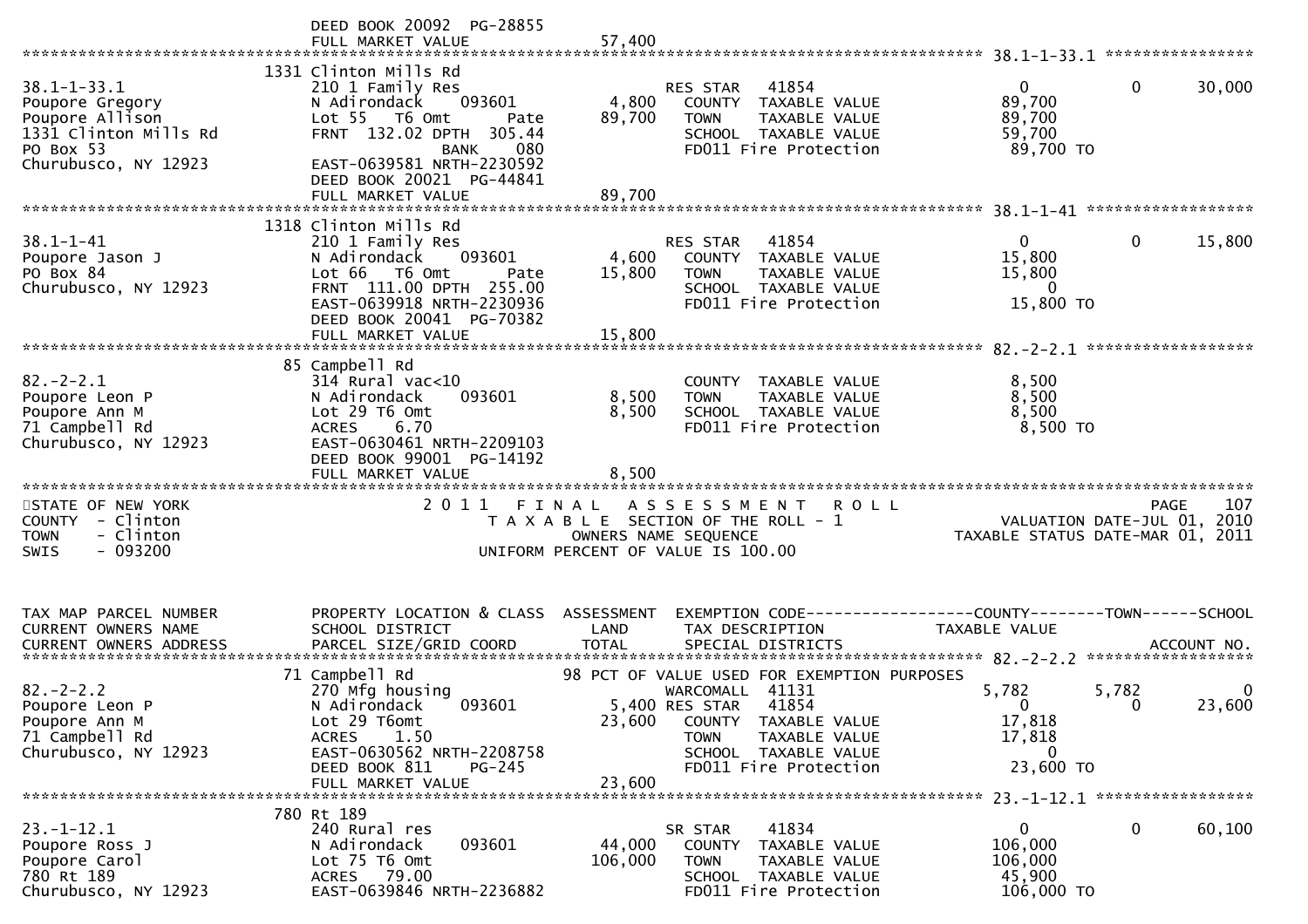|                                                                                                                                                         | PG-243<br>DEED BOOK 404<br>FULL MARKET VALUE                                                                                                                                                  | 106,000                            |                                                                                                                                                                           |                                                                                                                                 |
|---------------------------------------------------------------------------------------------------------------------------------------------------------|-----------------------------------------------------------------------------------------------------------------------------------------------------------------------------------------------|------------------------------------|---------------------------------------------------------------------------------------------------------------------------------------------------------------------------|---------------------------------------------------------------------------------------------------------------------------------|
| $37. - 1 - 9.1$<br>Poupore Terrance<br>Poupore Amanda<br>525 Looby Rd<br>Churubusco, NY 12923<br>MAY BE SUBJECT TO PAYMENT<br>UNDER AGDIST LAW TIL 2015 | 283 Looby Rd<br>112 Dairy farm<br>093601<br>N Adirondack<br>Lot <sub>53</sub><br>T6 Omt<br>Pate<br>ACRES 191.10<br>EAST-0632387 NRTH-2228201<br>DEED BOOK 99001 PG-12592<br>FULL MARKET VALUE | 178,000 483A EX<br>178,000         | 10 YR AGR 41700<br>101,000 AGRI DISTR 41720<br>42100<br>COUNTY TAXABLE VALUE<br>TAXABLE VALUE<br><b>TOWN</b><br>SCHOOL TAXABLE VALUE<br>FD011 Fire Protection<br>4,000 EX | 3,500<br>3,500<br>3,500<br>14,120<br>14,120<br>14,120<br>4,000<br>4,000<br>4,000<br>156,380<br>156,380<br>156,380<br>174,000 TO |
| $37. - 1 - 9.21$<br>Poupore Terrence<br>Poupore Amanda<br>525 Looby Rd<br>Churubusco, NY 12923                                                          | Lagree Rd<br>$322$ Rural vac $>10$<br>093601<br>N Adirondack<br>Lot 53 T6omt<br>ACRES 119.90<br>EAST-0631942 NRTH-2226058<br>DEED BOOK 1024<br>$PG-26$<br>FULL MARKET VALUE                   | 51,200<br>51,200<br>51,200         | COUNTY TAXABLE VALUE<br>TAXABLE VALUE<br><b>TOWN</b><br>SCHOOL TAXABLE VALUE<br>FD011 Fire Protection                                                                     | 51,200<br>51,200<br>51,200<br>51,200 TO                                                                                         |
| $37. - 1 - 9.22$<br>Poupore Terrence<br>Poupore Amanda<br>525 Looby Rd<br>Churubusco, NY 12923                                                          | 525 Looby Rd<br>210 1 Family Res<br>093601<br>N Adirondack<br>Lot 53 T6 Omt<br>1.10<br><b>ACRES</b><br>EAST-0631114 NRTH-2224999<br>DEED BOOK 760<br>$PG-169$<br>FULL MARKET VALUE            | 5,100<br>80,500<br>80,500          | 41854<br>RES STAR<br>COUNTY TAXABLE VALUE<br><b>TOWN</b><br>TAXABLE VALUE<br>SCHOOL TAXABLE VALUE<br>FD011 Fire Protection                                                | $\overline{0}$<br>$\mathbf{0}$<br>30,000<br>80,500<br>80,500<br>50,500<br>80,500 TO                                             |
| STATE OF NEW YORK<br>COUNTY - Clinton<br>- Clinton<br><b>TOWN</b><br>$-093200$<br><b>SWIS</b>                                                           | 2011 FINAL                                                                                                                                                                                    |                                    | A S S E S S M E N T<br><b>ROLL</b><br>T A X A B L E SECTION OF THE ROLL - 1<br>OWNERS NAME SEQUENCE<br>UNIFORM PERCENT OF VALUE IS 100.00                                 | 108<br><b>PAGE</b><br>VALUATION DATE-JUL 01, 2010<br>TAXABLE STATUS DATE-MAR 01,<br>2011                                        |
| TAX MAP PARCEL NUMBER<br>CURRENT OWNERS NAME<br><b>CURRENT OWNERS ADDRESS</b>                                                                           | PROPERTY LOCATION & CLASS<br>SCHOOL DISTRICT<br>PARCEL SIZE/GRID COORD                                                                                                                        | ASSESSMENT<br>LAND<br><b>TOTAL</b> | TAX DESCRIPTION<br>SPECIAL DISTRICTS                                                                                                                                      | EXEMPTION CODE------------------COUNTY--------TOWN------SCHOOL<br>TAXABLE VALUE<br>ACCOUNT NO.                                  |
| $67. - 1 - 18.2$<br>Poupore Wayne K<br>Poupore Barbara<br>317 Campbell Rd<br>Churubusco, NY 12923                                                       | 317 Campbell Rd<br>210 1 Family Res<br>093601<br>N Adirondack<br>Lot 32 T6omt<br>8.20<br><b>ACRES</b><br>EAST-0629551 NRTH-2214508<br>DEED BOOK 730<br>PG-35<br>FULL MARKET VALUE             | 10,800<br>72,000<br>72,000         | 41854<br>RES STAR<br>COUNTY TAXABLE VALUE<br>TAXABLE VALUE<br><b>TOWN</b><br>SCHOOL TAXABLE VALUE<br>FD011 Fire Protection                                                | $\mathbf{0}$<br>0<br>30,000<br>72,000<br>72,000<br>42,000<br>72,000 TO                                                          |
| $22. - 1 - 15$<br>Poupore William J<br>885 Rt 189<br>Churubusco, NY 12923                                                                               | 428-438 Merchia Rd<br>321 Abandoned ag<br>093601<br>N Adirondack<br>Lot 73<br>T6 Omt<br>Pate<br>29.00<br><b>ACRES</b><br>EAST-0627942 NRTH-2234858                                            | 22,000<br>22,000                   | COUNTY TAXABLE VALUE<br>TAXABLE VALUE<br><b>TOWN</b><br>SCHOOL TAXABLE VALUE<br>FD011 Fire Protection                                                                     | 22,000<br>22,000<br>22,000<br>22,000 TO                                                                                         |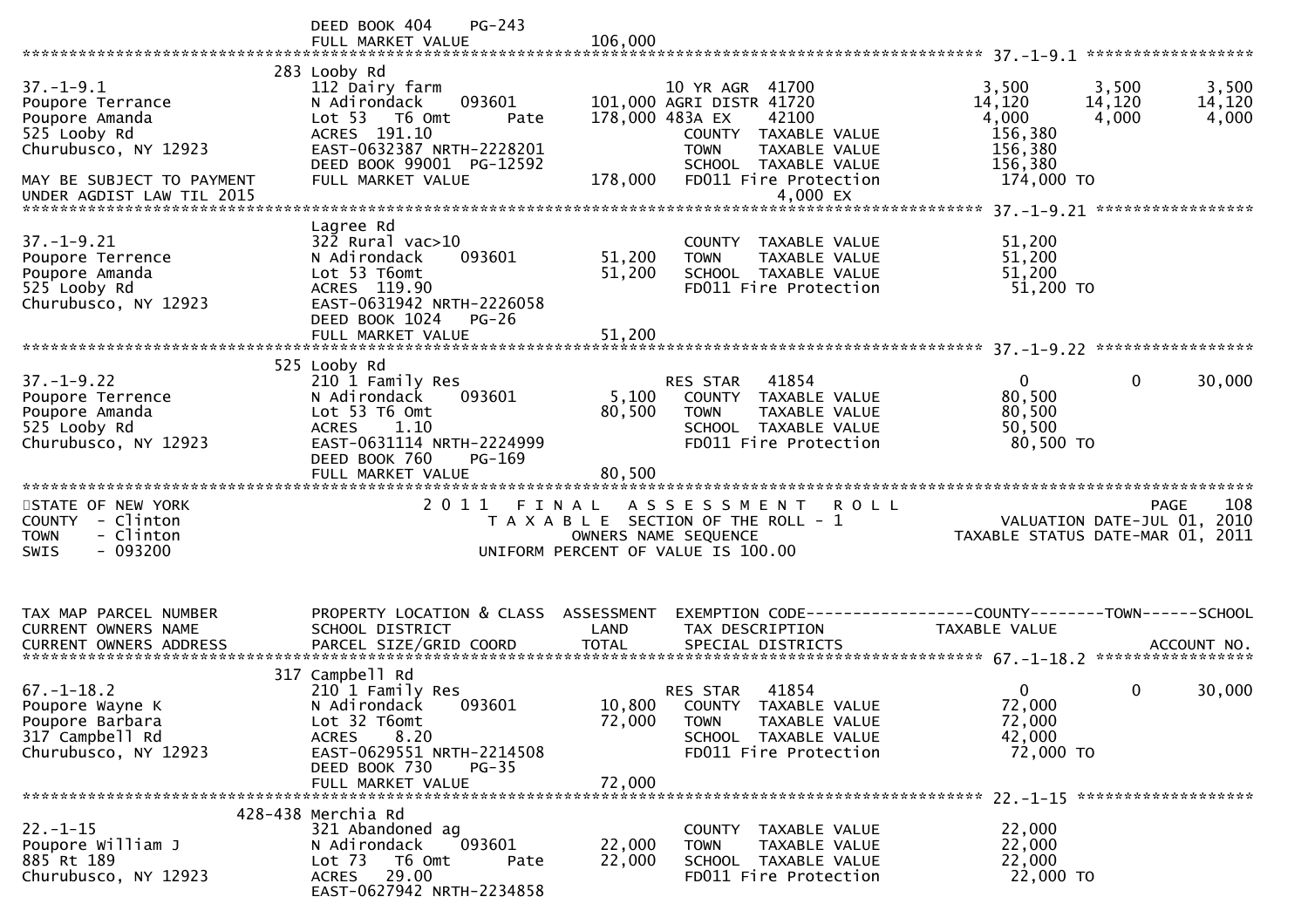|                                                                                                       | DEED BOOK 20072 PG-4259<br>FULL MARKET VALUE                                                                                                                                                           | 22,000                  |                                                                                                                                                                                                                               |                                                                                                      |                         |
|-------------------------------------------------------------------------------------------------------|--------------------------------------------------------------------------------------------------------------------------------------------------------------------------------------------------------|-------------------------|-------------------------------------------------------------------------------------------------------------------------------------------------------------------------------------------------------------------------------|------------------------------------------------------------------------------------------------------|-------------------------|
| $23. - 1 - 15.1$<br>Poupore William J<br>Poupore Catherine A<br>885 Rt 189<br>Churubusco, NY 12923    | 885 Rt 189<br>241 Rural res&ag<br>093601<br>N Adirondack<br>Lot <sub>75</sub><br>T6 Omt<br>Pate<br>79.90<br><b>ACRES</b><br>EAST-0636846 NRTH-2238841<br>DEED BOOK 20041 PG-66833<br>FULL MARKET VALUE | 97,700                  | 57 PCT OF VALUE USED FOR EXEMPTION PURPOSES<br>WARCOMALL 41131<br>46,500 WARDISALL 41141<br>97,700 RES STAR<br>41854<br>COUNTY TAXABLE VALUE<br>TAXABLE VALUE<br><b>TOWN</b><br>SCHOOL TAXABLE VALUE<br>FD011 Fire Protection | 13,922<br>13,922<br>2,784<br>2,784<br>$\overline{0}$<br>0<br>80,994<br>80,994<br>67,700<br>97,700 TO | 0<br>$\Omega$<br>30,000 |
|                                                                                                       | Patnode Rd                                                                                                                                                                                             |                         |                                                                                                                                                                                                                               |                                                                                                      |                         |
| $67. - 1 - 6.4$<br>Powers Christopher<br>Powers Roslyn F<br>7398 Hopkins Way<br>Clarksville, NY 21029 | $314$ Rural vac<10<br>093601<br>N Adirondack<br>28 T6omt<br>5.00<br><b>ACRES</b><br>EAST-0635323 NRTH-2209893<br>DEED BOOK 585<br>PG-301<br>FULL MARKET VALUE                                          | 8,200<br>8,200<br>8,200 | COUNTY TAXABLE VALUE<br>TAXABLE VALUE<br><b>TOWN</b><br>SCHOOL TAXABLE VALUE<br>FD011 Fire Protection                                                                                                                         | 8,200<br>8,200<br>8,200<br>8,200 TO                                                                  |                         |
|                                                                                                       |                                                                                                                                                                                                        |                         |                                                                                                                                                                                                                               | ******************                                                                                   |                         |
| $21. - 1 - 6.2$<br>Powers Kenneth L<br>842 Ryan Rd<br>Churubusco, NY 12923                            | Lost Nation Rd<br>$314$ Rural vac<10<br>Chateaugay 1<br>163401<br>Lot 72 T6omt<br>ACRES 2.90<br>EAST-0621434 NRTH-2235936<br>DEED BOOK 633<br>PG-301                                                   | 6,300<br>6,300          | COUNTY TAXABLE VALUE<br>TAXABLE VALUE<br><b>TOWN</b><br>SCHOOL TAXABLE VALUE<br>FD011 Fire Protection                                                                                                                         | 6,300<br>6,300<br>6,300<br>6,300 TO                                                                  |                         |
|                                                                                                       | FULL MARKET VALUE                                                                                                                                                                                      | 6.300                   |                                                                                                                                                                                                                               |                                                                                                      |                         |
|                                                                                                       |                                                                                                                                                                                                        |                         |                                                                                                                                                                                                                               |                                                                                                      |                         |
| STATE OF NEW YORK<br>COUNTY - Clinton<br>- Clinton<br><b>TOWN</b><br>$-093200$<br>SWIS                | 2011 FINAL                                                                                                                                                                                             | OWNERS NAME SEQUENCE    | A S S E S S M E N T<br><b>ROLL</b><br>T A X A B L E SECTION OF THE ROLL - 1<br>UNIFORM PERCENT OF VALUE IS 100.00                                                                                                             | VALUATION DATE-JUL 01, 2010<br>TAXABLE STATUS DATE-MAR 01, 2011                                      | 109<br><b>PAGE</b>      |
| TAX MAP PARCEL NUMBER<br>CURRENT OWNERS NAME                                                          | PROPERTY LOCATION & CLASS ASSESSMENT<br>SCHOOL DISTRICT                                                                                                                                                | LAND                    | TAX DESCRIPTION                                                                                                                                                                                                               | EXEMPTION CODE------------------COUNTY--------TOWN------SCHOOL<br><b>TAXABLE VALUE</b>               |                         |
|                                                                                                       |                                                                                                                                                                                                        |                         |                                                                                                                                                                                                                               |                                                                                                      |                         |
| $52. - 1 - 27$<br>Powers Kenneth L<br>842 Ryan Rd<br>Churubusco, NY 12923                             | 842 Ryan Rd<br>210 1 Family Res<br>Chateaugay 1<br>163401<br>Lot 25 T6omt<br>FRNT 204.00 DPTH 204.00                                                                                                   | 5,000<br>76,500         | 41854<br><b>RES STAR</b><br>COUNTY TAXABLE VALUE<br><b>TOWN</b><br>TAXABLE VALUE<br>SCHOOL TAXABLE VALUE                                                                                                                      | $\overline{0}$<br>$\mathbf 0$<br>76,500<br>76,500<br>46,500                                          | 30,000                  |
|                                                                                                       | 080<br><b>BANK</b><br>EAST-0623647 NRTH-2218614<br>DEED BOOK 20031 PG-63281<br>FULL MARKET VALUE                                                                                                       | 76,500                  | FD011 Fire Protection                                                                                                                                                                                                         | 76,500 TO                                                                                            |                         |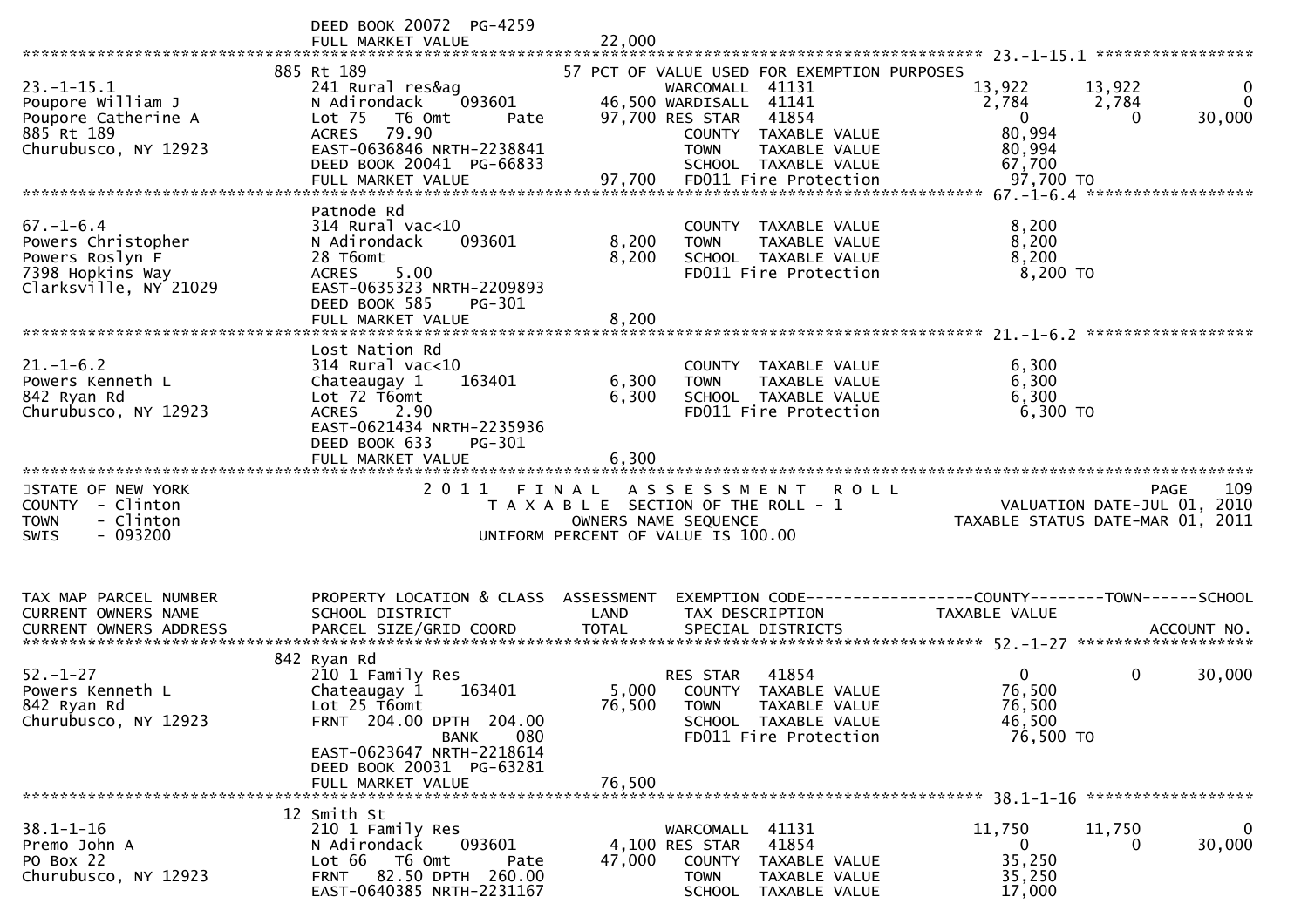|                                                                                                                         | DEED BOOK 758<br>$PG-74$<br>FULL MARKET VALUE                                                                                                                                                   | 47,000                     | FD011 Fire Protection                                                                                                                                                              | 47,000 TO                                                                                                       |                           |
|-------------------------------------------------------------------------------------------------------------------------|-------------------------------------------------------------------------------------------------------------------------------------------------------------------------------------------------|----------------------------|------------------------------------------------------------------------------------------------------------------------------------------------------------------------------------|-----------------------------------------------------------------------------------------------------------------|---------------------------|
|                                                                                                                         |                                                                                                                                                                                                 |                            |                                                                                                                                                                                    |                                                                                                                 |                           |
| $67. - 1 - 2.8$<br>Premo Paul T<br>Premo Donna M<br>105 Gagnier Rd<br>Churubusco, NY 12923<br>MAY BE SUBJECT TO PAYMENT | Campbell Rd<br>113 Cattle farm<br>N Adirondack<br>093601<br>Lot 33 & 28 T6omt<br>ACRES 123.60<br>EAST-0632195 NRTH-2213909<br>DEED BOOK 961<br>PG-194<br>FULL MARKET VALUE                      | 78,100<br>94,800<br>94,800 | AGRI DISTR 41720<br>COUNTY TAXABLE VALUE<br>TAXABLE VALUE<br><b>TOWN</b><br>SCHOOL TAXABLE VALUE<br>FD011 Fire Protection                                                          | 30,082<br>30,082<br>64,718<br>64,718<br>64,718<br>94,800 TO                                                     | 30,082                    |
| UNDER AGDIST LAW TIL 2015                                                                                               |                                                                                                                                                                                                 |                            |                                                                                                                                                                                    |                                                                                                                 |                           |
|                                                                                                                         |                                                                                                                                                                                                 |                            |                                                                                                                                                                                    |                                                                                                                 |                           |
|                                                                                                                         | 105-103 Gagnier Rd                                                                                                                                                                              |                            |                                                                                                                                                                                    |                                                                                                                 |                           |
| $68 - 1 - 14$<br>Premo Paul T<br>Premo Donna M<br>105 Gagnier Rd<br>Churubusco, NY 12923<br>MAY BE SUBJECT TO PAYMENT   | 112 Dairy farm<br>N Adirondack<br>093601<br>Lot 26 T6 Omt<br>Pate<br>ACRES 330.00<br>EAST-0639939 NRTH-2214974<br>DEED BOOK 724<br>$PG-262$<br>FULL MARKET VALUE                                | 209,300                    | AGRI DISTR 41720<br>148,100 RES STAR<br>41854<br>42100<br>209,300 483A EX<br>COUNTY TAXABLE VALUE<br><b>TOWN</b><br>TAXABLE VALUE<br>SCHOOL TAXABLE VALUE<br>FD011 Fire Protection | 56,550<br>56,550<br>$\overline{0}$<br>$\Omega$<br>6,600<br>6,600<br>146,150<br>146,150<br>116,150<br>202,700 TO | 56,550<br>30,000<br>6,600 |
|                                                                                                                         |                                                                                                                                                                                                 |                            |                                                                                                                                                                                    |                                                                                                                 |                           |
|                                                                                                                         |                                                                                                                                                                                                 |                            |                                                                                                                                                                                    |                                                                                                                 | *****************         |
| $68. - 1 - 18.1$<br>Premo Paul T<br>Premo Donna M<br>105 Gagnier Rd<br>Churubusco, NY 12923                             | 133 Gagnier Rd<br>210 1 Family Res<br>093601<br>N Adirondack<br>Lot 27 T5omt<br>FRNT 135.00 DPTH 275.00<br>EAST-0639534 NRTH-2214045<br>DEED BOOK 20001 PG-27850                                | 4,800<br>32,700            | COUNTY<br>TAXABLE VALUE<br>TAXABLE VALUE<br><b>TOWN</b><br>SCHOOL TAXABLE VALUE<br>FD011 Fire Protection                                                                           | 32,700<br>32,700<br>32,700<br>32,700 TO                                                                         |                           |
|                                                                                                                         | FULL MARKET VALUE                                                                                                                                                                               | 32,700                     |                                                                                                                                                                                    |                                                                                                                 |                           |
| STATE OF NEW YORK<br>COUNTY - Clinton<br>- Clinton<br><b>TOWN</b><br>$-093200$<br><b>SWIS</b>                           |                                                                                                                                                                                                 |                            | 2011 FINAL ASSESSMENT<br><b>ROLL</b><br>T A X A B L E SECTION OF THE ROLL - 1<br>OWNERS NAME SEQUENCE<br>UNIFORM PERCENT OF VALUE IS 100.00                                        | VALUATION DATE-JUL 01, 2010<br>TAXABLE STATUS DATE-MAR 01, 2011                                                 | <b>PAGE</b><br>110        |
| TAX MAP PARCEL NUMBER<br>CURRENT OWNERS NAME<br><b>CURRENT OWNERS ADDRESS</b>                                           | PROPERTY LOCATION & CLASS ASSESSMENT<br>SCHOOL DISTRICT<br>PARCEL SIZE/GRID COORD                                                                                                               | LAND<br><b>TOTAL</b>       | TAX DESCRIPTION<br>SPECIAL DISTRICTS                                                                                                                                               | EXEMPTION        CODE-----------------COUNTY-------TOWN------SCHOOL<br>TAXABLE VALUE                            | ACCOUNT NO.               |
| $7. - 1 - 13$<br>Preston William E<br>Preston Frances M<br>522 Frontier Rd<br>Churubusco, NY 12923                      | 528 Frontier Rd<br>260 Seasonal res<br>163401<br>Chateaugay 1<br>Lot 88 T6 Omt<br>Pate<br>FRNT 100.00 DPTH 120.00<br>EAST-0628676 NRTH-2246549<br>DEED BOOK 20001 PG-18855<br>FULL MARKET VALUE | 3,900<br>18,900<br>18,900  | COUNTY TAXABLE VALUE<br>TAXABLE VALUE<br>TOWN<br>SCHOOL TAXABLE VALUE<br>FD011 Fire Protection                                                                                     | 18,900<br>18,900<br>18,900<br>18,900 TO                                                                         |                           |
| $7. - 1 - 15$<br>Preston William E<br>Preston Frances M<br>522 Frontier Rd                                              | Frontier Rd<br>$314$ Rural vac<10<br>163401<br>Chateaugay 1<br>Lot 88<br>T6 Omt<br>Pate<br>2.10<br><b>ACRES</b>                                                                                 | 5,300<br>5,300             | COUNTY TAXABLE VALUE<br>TAXABLE VALUE<br><b>TOWN</b><br>SCHOOL TAXABLE VALUE<br>FD011 Fire Protection                                                                              | 5,300<br>5,300<br>5,300<br>$5,300$ TO                                                                           |                           |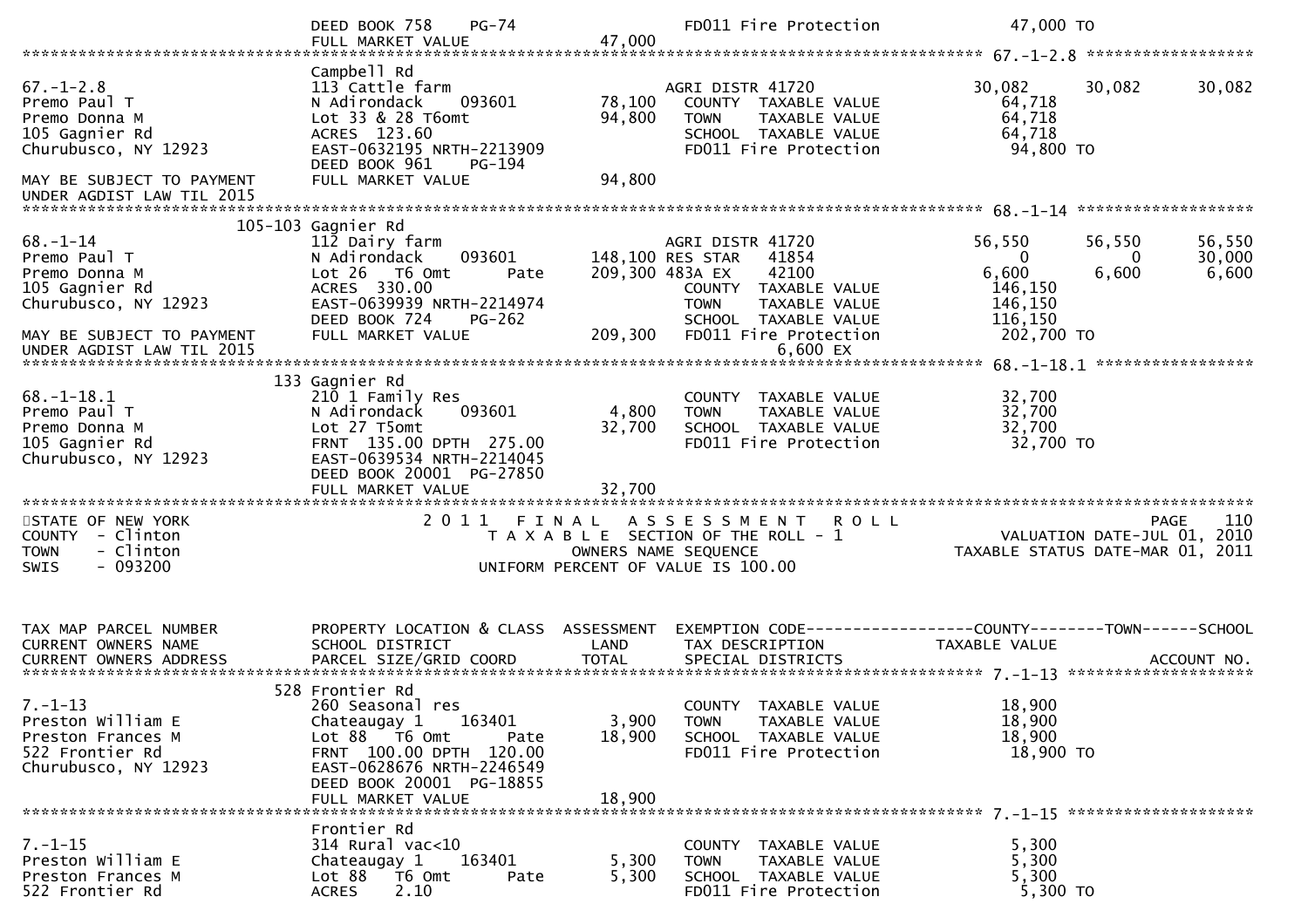| Churubusco, NY 12923                                                                               | EAST-0628928 NRTH-2246123<br>DEED BOOK 20072 PG-7246<br>FULL MARKET VALUE                                                                                                       | 5,300                        |                                                                                                                                  |                                                                 |                        |
|----------------------------------------------------------------------------------------------------|---------------------------------------------------------------------------------------------------------------------------------------------------------------------------------|------------------------------|----------------------------------------------------------------------------------------------------------------------------------|-----------------------------------------------------------------|------------------------|
|                                                                                                    |                                                                                                                                                                                 |                              |                                                                                                                                  |                                                                 |                        |
| $7. - 1 - 16$<br>Preston William E<br>Preston Frances M<br>522 Frontier Rd<br>Churubusco, NY 12923 | 522 Frontier Rd<br>240 Rural res<br>163401<br>Chateaugay 1<br>Lot 88 T6 Omt<br>Pate<br>ACRES 54.80<br>EAST-0629740 NRTH-2245808<br>DEED BOOK 593<br>PG-620<br>FULL MARKET VALUE | 39,500<br>102,600<br>102,600 | RES STAR 41854<br>COUNTY TAXABLE VALUE<br><b>TOWN</b><br>TAXABLE VALUE<br>SCHOOL TAXABLE VALUE<br>FD011 Fire Protection          | $\mathbf{0}$<br>102,600<br>102,600<br>72,600<br>102,600 TO      | $\mathbf{0}$<br>30,000 |
|                                                                                                    | 122 Santamore Rd                                                                                                                                                                |                              |                                                                                                                                  |                                                                 |                        |
| $7. - 1 - 33.3$<br>Prevost Robert L<br>Prevost Flora J<br>9 Stevens St<br>Malone, NY 12953         | 270 Mfg housing<br>163401<br>Chateaugay 1<br>Lot 88 T6omt<br>ACRES 12.00<br>EAST-0626498 NRTH-2242350<br>DEED BOOK 20031 PG-56372<br>FULL MARKET VALUE                          | 11,400<br>47,900<br>47,900   | COUNTY TAXABLE VALUE<br><b>TOWN</b><br>TAXABLE VALUE<br>SCHOOL TAXABLE VALUE<br>FD011 Fire Protection                            | 47,900<br>47,900<br>47,900<br>47,900 TO                         |                        |
|                                                                                                    | Mcnierney Rd                                                                                                                                                                    |                              |                                                                                                                                  |                                                                 |                        |
| $6. - 1 - 2$<br>Pronovost Darryl<br>PO Box 234<br>St Isidore PQ, Can JOL2A                         | 321 Abandoned ag<br>163401<br>Chateaugay 1<br>Lot 90 T6 Omt<br>Pate<br>ACRES 20.00<br>EAST-0616073 NRTH-2245247<br>DEED BOOK 945<br>PG-231<br>FULL MARKET VALUE                 | 8,800<br>8,800<br>8,800      | COUNTY TAXABLE VALUE<br>TAXABLE VALUE<br><b>TOWN</b><br>SCHOOL TAXABLE VALUE<br>FD011 Fire Protection                            | 8,800<br>8,800<br>8,800<br>8,800 TO                             |                        |
| STATE OF NEW YORK                                                                                  |                                                                                                                                                                                 |                              | 2011 FINAL ASSESSMENT<br><b>ROLL</b>                                                                                             |                                                                 | 111<br>PAGE            |
| COUNTY - Clinton<br>- Clinton<br><b>TOWN</b><br>$-093200$<br><b>SWIS</b>                           |                                                                                                                                                                                 | OWNERS NAME SEQUENCE         | T A X A B L E SECTION OF THE ROLL - 1<br>UNIFORM PERCENT OF VALUE IS 100.00                                                      | VALUATION DATE-JUL 01, 2010<br>TAXABLE STATUS DATE-MAR 01, 2011 |                        |
|                                                                                                    |                                                                                                                                                                                 |                              |                                                                                                                                  |                                                                 |                        |
| TAX MAP PARCEL NUMBER<br>CURRENT OWNERS NAME<br><b>CURRENT OWNERS ADDRESS</b>                      | PROPERTY LOCATION & CLASS ASSESSMENT<br>SCHOOL DISTRICT                                                                                                                         | LAND                         | TAX DESCRIPTION                                                                                                                  | <b>TAXABLE VALUE</b>                                            |                        |
|                                                                                                    | 7126 Rt 11                                                                                                                                                                      |                              |                                                                                                                                  |                                                                 |                        |
| $37. - 1 - 13$<br>Rabideau Shelley<br>LaBombard Ronald<br>7126 Rt 11<br>Churubusco, NY 12923       | 210 1 Family Res<br>093601<br>N Adirondack<br>Lot 53  T6 Omt<br>Pate<br>FRNT 180.00 DPTH 175.00<br>EAST-0629974 NRTH-2224663<br>DEED BOOK 20072 PG-6409                         | 80,000                       | 41854<br>RES STAR<br>4,700 COUNTY TAXABLE VALUE<br><b>TOWN</b><br>TAXABLE VALUE<br>SCHOOL TAXABLE VALUE<br>FD011 Fire Protection | $\overline{0}$<br>80,000<br>80,000<br>50,000<br>80,000 TO       | $\mathbf{0}$<br>30,000 |
|                                                                                                    | FULL MARKET VALUE                                                                                                                                                               | 80,000                       |                                                                                                                                  |                                                                 |                        |
| $52. - 1 - 9.33$<br>Rapisarda James J<br>Rapisarda Lisa<br>110 Richard Ave<br>Colcott, CT 06716    | Rt 11<br>314 Rural vac<10<br>163401<br>Chateaugay 1<br>Lot 49 T6omt<br>ACRES 10.00<br>EAST-0627756 NRTH-2223807                                                                 | 11,800<br>11,800             | COUNTY TAXABLE VALUE<br><b>TAXABLE VALUE</b><br><b>TOWN</b><br>SCHOOL TAXABLE VALUE<br>FD011 Fire Protection                     | 11,800<br>11,800<br>11,800<br>11,800 TO                         |                        |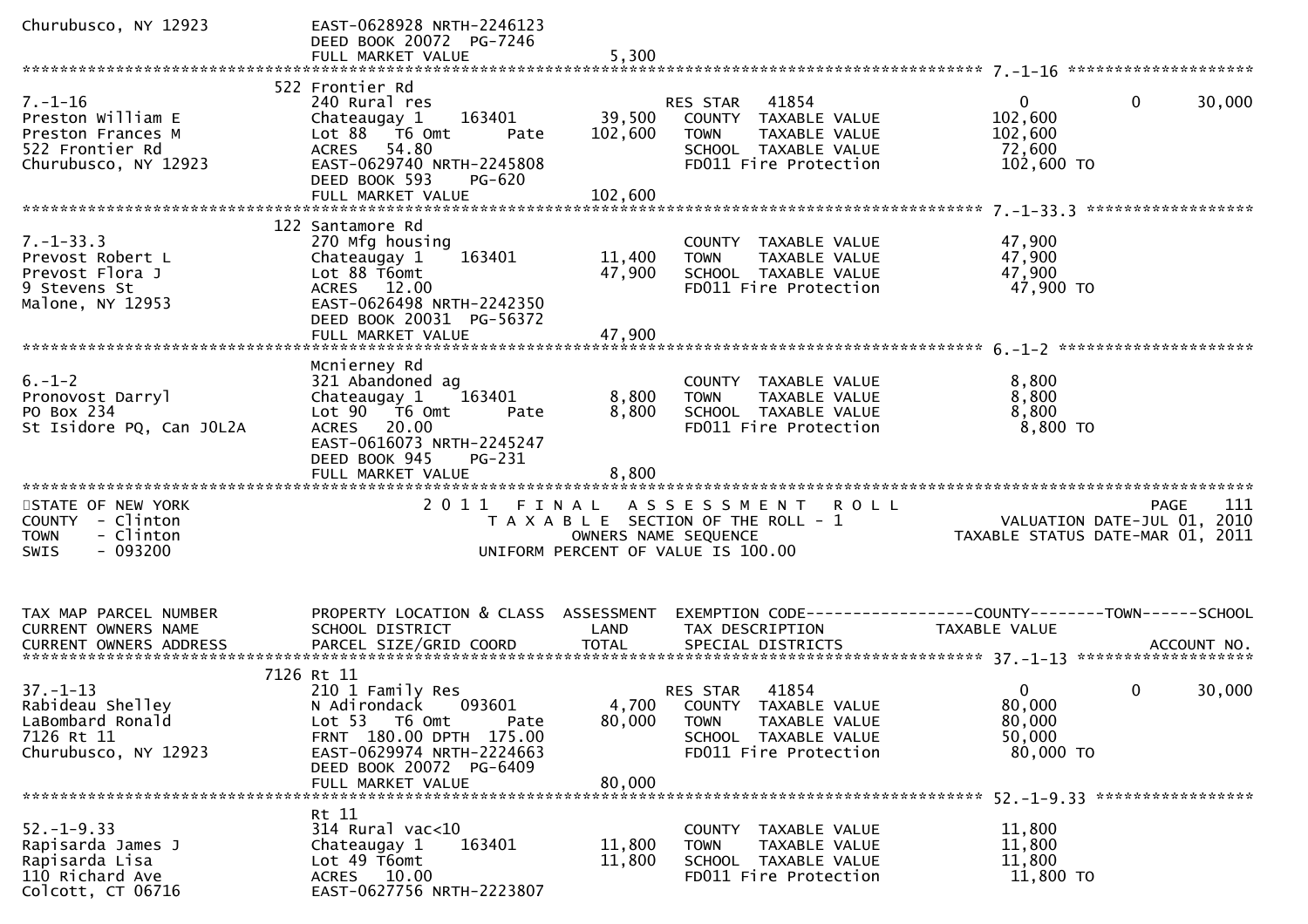|                                                                                                             | <b>PG-224</b><br>DEED BOOK 768                                                                                                                                                                  |                         |                                                                                                                            |                                                                                                                   |       |
|-------------------------------------------------------------------------------------------------------------|-------------------------------------------------------------------------------------------------------------------------------------------------------------------------------------------------|-------------------------|----------------------------------------------------------------------------------------------------------------------------|-------------------------------------------------------------------------------------------------------------------|-------|
| $7. - 1 - 6$<br>Recore Deborah<br>260 Douglas Rd<br>Chateaugay, NY 12920                                    | Frontier Rd<br>321 Abandoned ag<br>Chateaugay 1<br>163401<br>Lot 89  T6 Omt<br>Pate<br>ACRES 88.80<br>EAST-0626372 NRTH-2243737<br>DEED BOOK 934<br><b>PG-203</b>                               | 45,900<br>45,900        | COUNTY TAXABLE VALUE<br><b>TOWN</b><br>TAXABLE VALUE<br>SCHOOL TAXABLE VALUE<br>FD011 Fire Protection                      | 45,900<br>45,900<br>45,900<br>45,900 TO                                                                           |       |
|                                                                                                             |                                                                                                                                                                                                 |                         |                                                                                                                            |                                                                                                                   |       |
| $7. - 1 - 34.2$<br>Recore Deborah<br>260 Douglas Rd<br>Chateaugay, NY 12920                                 | Frontier Rd<br>321 Abandoned ag<br>Chateaugay 1<br>163401<br>Lot 89 T6omt<br>ACRES 33.60<br>EAST-0624882 NRTH-2243013<br>DEED BOOK 643<br>PG-618                                                | 24,300<br>24,300        | COUNTY TAXABLE VALUE<br>TAXABLE VALUE<br><b>TOWN</b><br>SCHOOL TAXABLE VALUE<br>FD011 Fire Protection                      | 24,300<br>24,300<br>24,300<br>24,300 TO                                                                           |       |
|                                                                                                             |                                                                                                                                                                                                 |                         |                                                                                                                            |                                                                                                                   |       |
| $38.1 - 1 - 19$<br>Recore Life Use Donald J<br>Recore Life Use Betty A<br>PO Box 91<br>Churubusco, NY 12923 | 1298 Clinton Mills Rd<br>210 1 Family Res<br>N Adirondack<br>093601<br>Lot 66 T6 Omt<br>Pate<br>FRNT 163.00 DPTH 100.00<br>EAST-0640469 NRTH-2230930                                            | 3,400<br>8,800          | 41854<br>RES STAR<br>COUNTY TAXABLE VALUE<br><b>TOWN</b><br>TAXABLE VALUE<br>SCHOOL TAXABLE VALUE<br>FD011 Fire Protection | $\Omega$<br>$\mathbf{0}$<br>8,800<br>8,800<br>$\Omega$<br>8,800 TO                                                | 8,800 |
|                                                                                                             | DEED BOOK 20082 PG-12410<br>FULL MARKET VALUE                                                                                                                                                   | 8,800                   |                                                                                                                            |                                                                                                                   |       |
| STATE OF NEW YORK<br>COUNTY - Clinton<br>- Clinton<br><b>TOWN</b><br>$-093200$<br><b>SWIS</b>               |                                                                                                                                                                                                 | OWNERS NAME SEQUENCE    | 2011 FINAL ASSESSMENT ROLL<br>T A X A B L E SECTION OF THE ROLL - 1<br>UNIFORM PERCENT OF VALUE IS 100.00                  | <b>PAGE</b><br>ـــد<br>10 VALUATION DATE-JUL 01, 2010<br>101 TAXABLE STATUS DATE-MAR 01, 20                       | 112   |
| TAX MAP PARCEL NUMBER<br>CURRENT OWNERS NAME                                                                | SCHOOL DISTRICT                                                                                                                                                                                 | LAND                    | TAX DESCRIPTION                                                                                                            | PROPERTY LOCATION & CLASS ASSESSMENT EXEMPTION CODE----------------COUNTY-------TOWN------SCHOOL<br>TAXABLE VALUE |       |
| $38.1 - 1 - 26$<br>Recore Life Use Donald J<br>Recore Life Use Betty A<br>PO Box 91<br>Churubusco, NY 12923 | Clinton Mills Rd<br>311 Res vac land<br>093601<br>N Adirondack<br>Lot 55 T6 Omt<br>Pate<br>FRNT 82.50 DPTH 107.00<br>EAST-0640512 NRTH-2230787<br>DEED BOOK 20082 PG-12410<br>FULL MARKET VALUE | 3,100<br>3,100<br>3,100 | COUNTY TAXABLE VALUE<br><b>TOWN</b><br>TAXABLE VALUE<br>SCHOOL TAXABLE VALUE<br>FD011 Fire Protection                      | 3,100<br>3,100<br>3,100<br>$3,100$ TO                                                                             |       |
|                                                                                                             |                                                                                                                                                                                                 |                         |                                                                                                                            |                                                                                                                   |       |
| $38.1 - 1 - 27$<br>Recore Life Use Donald J<br>Recore Life Use Betty A<br>PO Box 91<br>Churubusco, NY 12923 | 1297 Clinton Mills Rd<br>210 1 Family Res<br>N Adirondack<br>093601<br>Lot 55 T6 Omt<br>Pate<br>FRNT 82.50 DPTH 173.00<br>EAST-0640431 NRTH-2230746<br>DEED BOOK 20082 PG-12410                 | 3,800<br>33,800         | COUNTY TAXABLE VALUE<br>TAXABLE VALUE<br><b>TOWN</b><br>SCHOOL TAXABLE VALUE<br>FD011 Fire Protection                      | 33,800<br>33,800<br>33,800<br>33,800 TO                                                                           |       |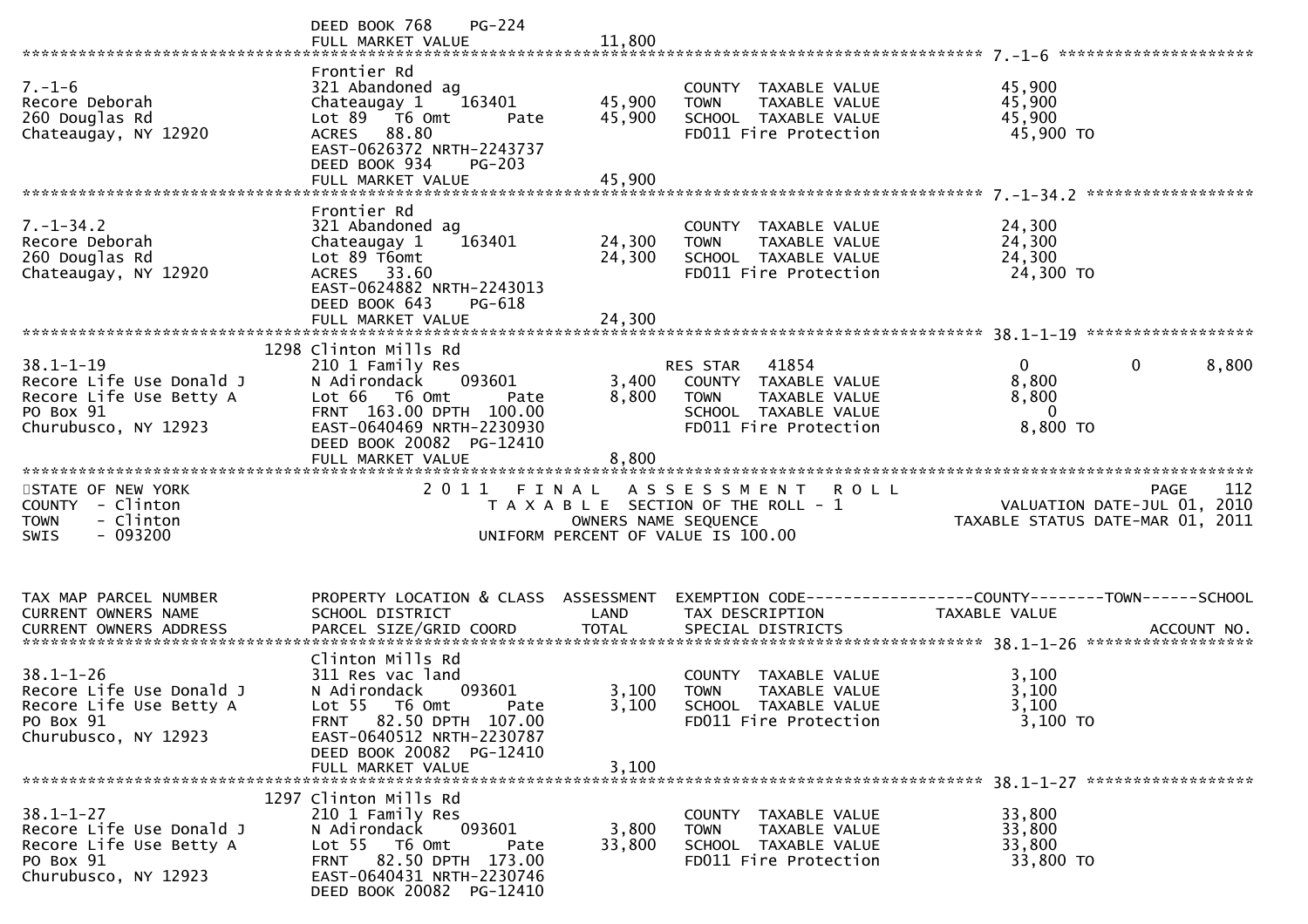| $67. - 1 - 2.1$                              | 269/280 Campbell Rd<br>240 Rural res          |                      | 41854<br><b>RES STAR</b>                             | 30,000<br>$\overline{0}$<br>0                                      |
|----------------------------------------------|-----------------------------------------------|----------------------|------------------------------------------------------|--------------------------------------------------------------------|
| Rees Arthur                                  | 093601<br>N Adirondack                        | 26,000               | COUNTY TAXABLE VALUE                                 | 98,000                                                             |
| 280 Campbell Rd                              | Lot 32 & 33 T6omt                             | 98,000               | TAXABLE VALUE<br><b>TOWN</b>                         | 98,000                                                             |
| Churubusco, NY 12923                         | ACRES 46.30                                   |                      | SCHOOL TAXABLE VALUE                                 | 68,000                                                             |
|                                              | EAST-0628546 NRTH-2213261                     |                      | FD011 Fire Protection                                | 98,000 TO                                                          |
|                                              | DEED BOOK 20001 PG-19163                      |                      |                                                      |                                                                    |
|                                              | FULL MARKET VALUE                             | 98,000               |                                                      |                                                                    |
|                                              |                                               |                      |                                                      |                                                                    |
|                                              | 228 Rt 189                                    |                      |                                                      |                                                                    |
| $53. - 1 - 9$                                | 240 Rural res                                 |                      | 41854<br>RES STAR                                    | $\Omega$<br>$\mathbf{0}$<br>30,000                                 |
| Rego Gary<br>Rego Kathleen                   | 093601<br>N Adirondack<br>Lot 46<br>T6 Omt    | 54,800<br>124,000    | COUNTY TAXABLE VALUE<br>TAXABLE VALUE<br><b>TOWN</b> | 124,000<br>124,000                                                 |
| 228 Rt 189                                   | Pate<br>ACRES 157.10                          |                      | SCHOOL TAXABLE VALUE                                 | 94,000                                                             |
| Churubusco, NY 12923                         | EAST-0641360 NRTH-2223809                     |                      | FD011 Fire Protection                                | 124,000 TO                                                         |
|                                              | DEED BOOK 99001 PG-14112                      |                      |                                                      |                                                                    |
|                                              | FULL MARKET VALUE                             | 124,000              |                                                      |                                                                    |
|                                              |                                               |                      |                                                      | ******************                                                 |
|                                              | Campbell Rd                                   |                      |                                                      |                                                                    |
| $67. - 1 - 9.2$                              | $314$ Rural vac<10                            |                      | COUNTY TAXABLE VALUE                                 | 5,000                                                              |
| Reiner Mary Margaret                         | N Adirondack<br>093601                        | 5,000                | TAXABLE VALUE<br><b>TOWN</b>                         | 5,000                                                              |
| 73 Clinton St Apt 5                          | Lot 28<br>T6 Omt<br>Pate                      | 5,000                | SCHOOL TAXABLE VALUE                                 | 5,000                                                              |
| Keeseville, NY 12944                         | 1.00<br><b>ACRES</b>                          |                      | FD011 Fire Protection                                | 5,000 TO                                                           |
|                                              | EAST-0630673 NRTH-2211062                     |                      |                                                      |                                                                    |
| PRIOR OWNER ON 3/01/2011                     | DEED BOOK 20041 PG-67349                      |                      |                                                      |                                                                    |
|                                              |                                               |                      |                                                      |                                                                    |
|                                              |                                               |                      |                                                      |                                                                    |
|                                              |                                               |                      |                                                      |                                                                    |
| STATE OF NEW YORK                            | 2011                                          | FINAL                | A S S E S S M E N T<br><b>ROLL</b>                   | 113<br><b>PAGE</b>                                                 |
| COUNTY - Clinton<br>- Clinton<br><b>TOWN</b> |                                               | OWNERS NAME SEQUENCE | T A X A B L E SECTION OF THE ROLL - 1                | 2010<br>VALUATION DATE-JUL 01,<br>TAXABLE STATUS DATE-MAR 01, 2011 |
| $-093200$<br>SWIS                            |                                               |                      | UNIFORM PERCENT OF VALUE IS 100.00                   |                                                                    |
|                                              |                                               |                      |                                                      |                                                                    |
|                                              |                                               |                      |                                                      |                                                                    |
|                                              |                                               |                      |                                                      |                                                                    |
| TAX MAP PARCEL NUMBER                        | PROPERTY LOCATION & CLASS                     | ASSESSMENT           |                                                      |                                                                    |
| CURRENT OWNERS NAME                          | SCHOOL DISTRICT                               | LAND                 | TAX DESCRIPTION                                      | TAXABLE VALUE                                                      |
| <b>CURRENT OWNERS ADDRESS</b>                | PARCEL SIZE/GRID COORD                        | <b>TOTAL</b>         | SPECIAL DISTRICTS                                    | ACCOUNT NO.                                                        |
|                                              | 27 Smith St                                   |                      |                                                      |                                                                    |
| $38.1 - 1 - 51$                              | 482 Det row bldg                              |                      | <b>COUNTY</b><br>TAXABLE VALUE                       | 50,000                                                             |
| Reome Mark R                                 | 093601<br>N Adirondack                        | 4,000                | TAXABLE VALUE<br><b>TOWN</b>                         | 50,000                                                             |
| Reome Yvonne M                               | Lot 66<br>T6 Omt<br>Pate                      | 50,000               | SCHOOL TAXABLE VALUE                                 | 50,000                                                             |
| Box 153                                      | 82.00 DPTH 264.00<br><b>FRNT</b>              |                      | FD011 Fire Protection                                | 50,000 TO                                                          |
| Churubusco, NY 12923-0153                    | EAST-0640030 NRTH-2231543                     |                      |                                                      |                                                                    |
|                                              | DEED BOOK 878<br>PG-277                       |                      |                                                      |                                                                    |
|                                              | FULL MARKET VALUE                             | 50,000               |                                                      |                                                                    |
|                                              |                                               |                      |                                                      |                                                                    |
|                                              | Off Rt 189                                    |                      |                                                      |                                                                    |
| $23. - 1 - 22.271$                           | $314$ Rural vac<10                            |                      | COUNTY TAXABLE VALUE<br>TAXABLE VALUE<br>TOWN        | 5,200                                                              |
| Reyell Irving<br>Box 131 Rt 189              | N Adirondack<br>093601<br>Lot 67 T6omt        | 5,200<br>5,200       | SCHOOL TAXABLE VALUE                                 | 5,200<br>5,200                                                     |
| Churubusco, NY 12923                         | 1.30<br><b>ACRES</b>                          |                      | FD011 Fire Protection                                | 5,200 TO                                                           |
|                                              | EAST-0638285 NRTH-2234656                     |                      |                                                      |                                                                    |
|                                              | DEED BOOK 20001 PG-27660<br>FULL MARKET VALUE | 5,200                |                                                      |                                                                    |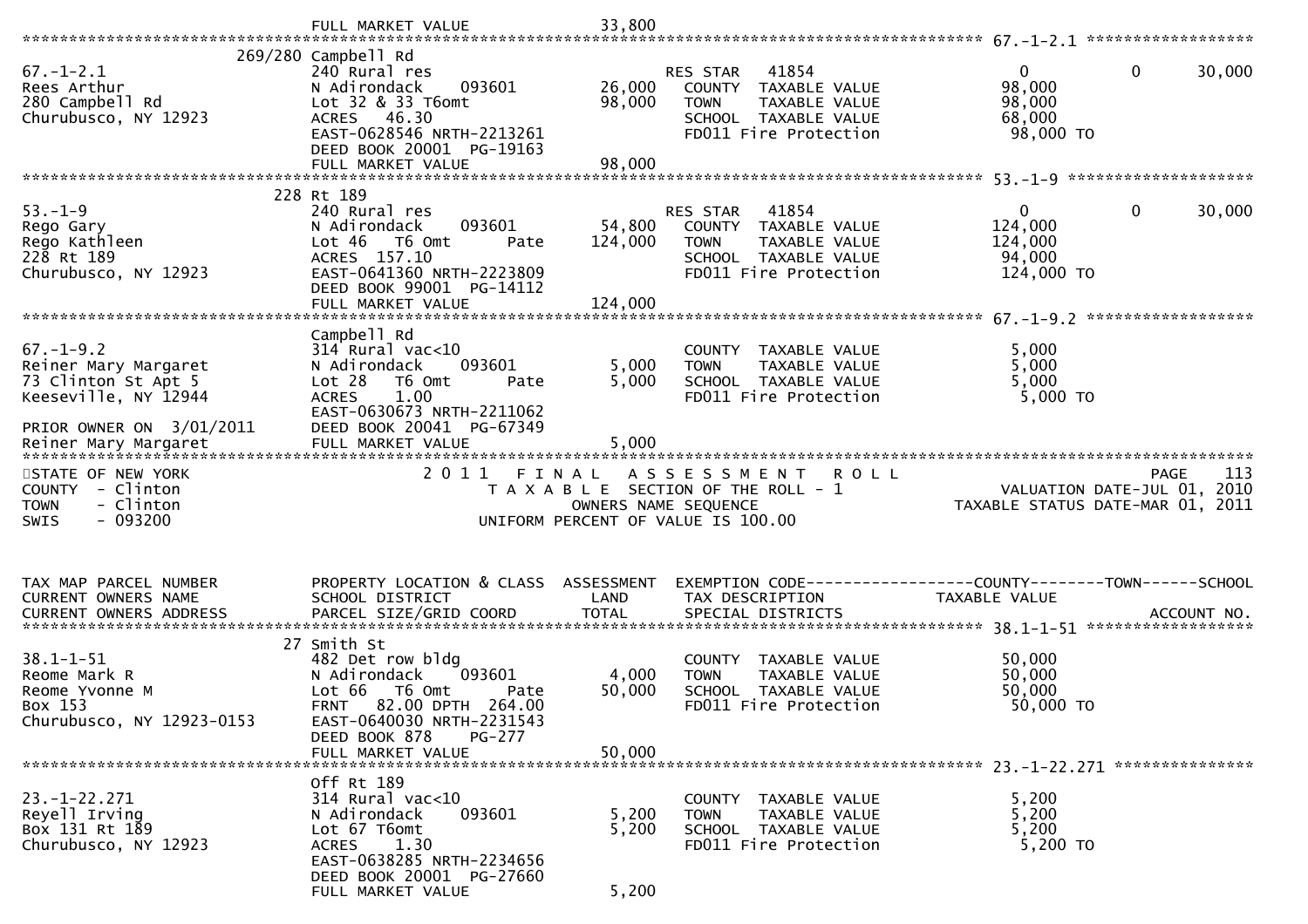| $23. - 1 - 22.274$<br>Reyell Life Est Irving L<br>Ekvall Lisa<br>PO Box 131<br>Churubusco, NY 12923 | 713 Rt 189<br>270 Mfg housing<br>093601<br>N Adirondack<br>Lot 67 T6 Omt<br>ACRES 1.30<br>EAST-0638560 NRTH-2234690<br>DEED BOOK 20001 PG-26024                                             | 5,200 SR STAR<br>23,000    | 99 PCT OF VALUE USED FOR EXEMPTION PURPOSES<br>AGED COUN 41802<br>41834<br>COUNTY TAXABLE VALUE<br>TAXABLE VALUE<br><b>TOWN</b><br>SCHOOL TAXABLE VALUE<br>FD011 Fire Protection | 11,385<br>0<br>0<br>$\mathbf 0$<br>23,000<br>$\mathbf{0}$<br>11,615<br>23,000<br>$\mathbf 0$<br>23,000 TO |
|-----------------------------------------------------------------------------------------------------|---------------------------------------------------------------------------------------------------------------------------------------------------------------------------------------------|----------------------------|----------------------------------------------------------------------------------------------------------------------------------------------------------------------------------|-----------------------------------------------------------------------------------------------------------|
|                                                                                                     |                                                                                                                                                                                             |                            |                                                                                                                                                                                  |                                                                                                           |
| $23. - 1 - 16$<br>Reyes Carmen<br>PO Box 192<br>S Ozone Pk, NY 11420                                | 777 Rt 189<br>240 Rural res<br>093601<br>N Adirondack<br>Lot 74 T6 Omt<br>Pate<br>ACRES 50.00<br>EAST-0637242 NRTH-2235896<br>DEED BOOK 534<br>PG-279                                       | 36,500<br>75,300           | COUNTY TAXABLE VALUE<br>TAXABLE VALUE<br><b>TOWN</b><br>SCHOOL TAXABLE VALUE<br>FD011 Fire Protection                                                                            | 75,300<br>75,300<br>75,300<br>75,300 TO                                                                   |
|                                                                                                     |                                                                                                                                                                                             |                            |                                                                                                                                                                                  |                                                                                                           |
| $51. - 1 - 4.1$<br>Rice Bruce W<br>Rice Carol Ann<br>18 Vanada Dr<br>Neptune, NJ 07753              | County Line Rd<br>$314$ Rural vac<10<br>Chateaugay 1 163401<br>Lot 51 76 0mt<br>Pate<br>ACRES 12.00<br>EAST-0617888 NRTH-2224305<br>DEED BOOK 942<br>PG-147<br>FULL MARKET VALUE            | 13,500<br>13,500<br>13,500 | COUNTY TAXABLE VALUE<br>TAXABLE VALUE<br><b>TOWN</b><br>SCHOOL TAXABLE VALUE<br>FD011 Fire Protection                                                                            | 13,500<br>13,500<br>13,500<br>13,500 TO                                                                   |
|                                                                                                     |                                                                                                                                                                                             |                            |                                                                                                                                                                                  |                                                                                                           |
| STATE OF NEW YORK<br>COUNTY - Clinton<br>- Clinton<br><b>TOWN</b><br>$-093200$<br><b>SWIS</b>       | 2011 FINAL                                                                                                                                                                                  | OWNERS NAME SEQUENCE       | ASSESSMENT ROLL<br>T A X A B L E SECTION OF THE ROLL - 1<br>OWNERS NAME SEQUENCE<br>UNIFORM PERCENT OF VALUE IS 100.00                                                           | 114<br><b>PAGE</b><br>PAGE II4<br>VALUATION DATE-JUL 01, 2010<br>TAXABLE STATUS DATE-MAR 01, 2011         |
| TAX MAP PARCEL NUMBER<br>CURRENT OWNERS NAME                                                        | PROPERTY LOCATION & CLASS ASSESSMENT<br>SCHOOL DISTRICT                                                                                                                                     | LAND                       | TAX DESCRIPTION                                                                                                                                                                  | EXEMPTION CODE------------------COUNTY--------TOWN------SCHOOL<br>TAXABLE VALUE                           |
| $39 - 2 - 1$<br>Richards Carter<br>Richards Tracey<br>2057 Cass St<br>Sarasota, FL 33423-7017       | Lafrancis Rd<br>$314$ Rural vac<10<br>093601<br>N Adirondack<br>Lot 56 T6omt<br>Rural Haven Bk 7 Pg 13 Lo<br><b>ACRES</b><br>6.74<br>EAST-0647633 NRTH-2228015<br>DEED BOOK 678<br>$PG-235$ | 9,600<br>9,600             | COUNTY TAXABLE VALUE<br>TAXABLE VALUE<br><b>TOWN</b><br>SCHOOL TAXABLE VALUE<br>FD011 Fire Protection                                                                            | 9,600<br>9,600<br>9,600<br>$9,600$ TO                                                                     |
|                                                                                                     | FULL MARKET VALUE                                                                                                                                                                           | 9,600                      |                                                                                                                                                                                  |                                                                                                           |
| $23 - 1 - 21$<br>Rillotta Frank<br>2 Arthur Pl<br>Deer Park, NY 11729                               | Rt 189<br>321 Abandoned ag<br>N Adirondack<br>093601<br>T6 Omt<br>Lot $67$<br>Pate<br>ACRES 12.00<br>EAST-0636435 NRTH-2234929<br>DEED BOOK 554<br><b>PG-992</b><br>FULL MARKET VALUE       | 13,500<br>13,500<br>13,500 | COUNTY TAXABLE VALUE<br>TAXABLE VALUE<br><b>TOWN</b><br>SCHOOL TAXABLE VALUE<br>FD011 Fire Protection                                                                            | 13,500<br>13,500<br>13,500<br>13,500 TO                                                                   |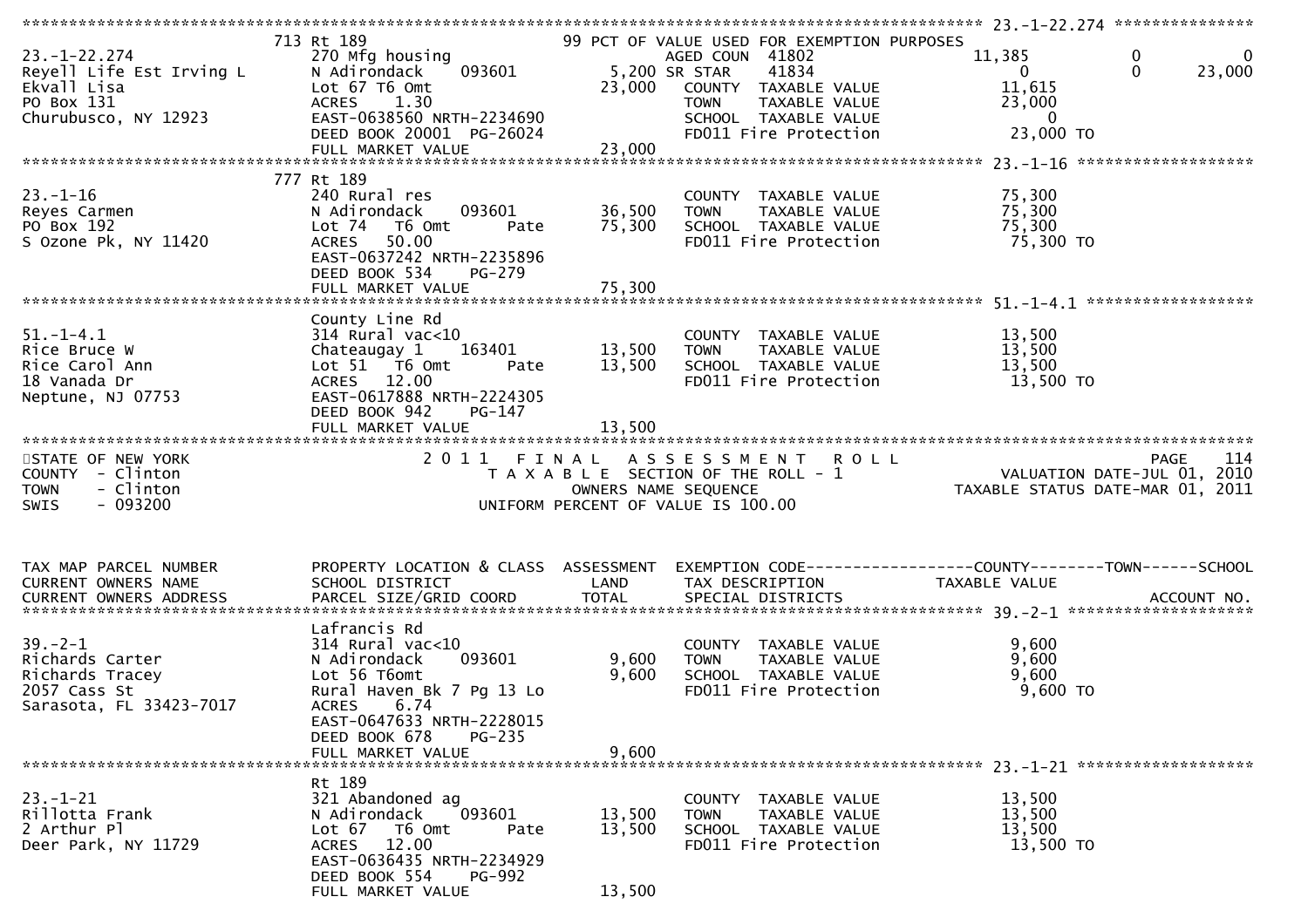| $68. - 1 - 2.21$<br>Ritchie Alan Estate of Testame N Adirondack<br>31 Hoffman St<br>Chatham, NY 12037 | Rt 11<br>321 Abandoned ag<br>093601<br>Lot 34 T6 Omt<br>Pate<br>ACRES 109.00<br>EAST-0640900 NRTH-2217897 | 59,600<br>59,600 | COUNTY TAXABLE VALUE<br><b>TOWN</b><br>TAXABLE VALUE<br>SCHOOL TAXABLE VALUE<br>FD011 Fire Protection | 59,600<br>59,600<br>59,600<br>59,600 TO                         |             |                    |
|-------------------------------------------------------------------------------------------------------|-----------------------------------------------------------------------------------------------------------|------------------|-------------------------------------------------------------------------------------------------------|-----------------------------------------------------------------|-------------|--------------------|
|                                                                                                       | DEED BOOK 20072 PG-8134                                                                                   |                  |                                                                                                       |                                                                 |             |                    |
|                                                                                                       | FULL MARKET VALUE                                                                                         | 59,600           |                                                                                                       |                                                                 |             |                    |
|                                                                                                       | Mcnierney Rd                                                                                              |                  |                                                                                                       |                                                                 |             |                    |
| $6. - 1 - 13$<br>RJT Enterprises Inc                                                                  | 321 Abandoned ag<br>163401<br>Chateaugay 1                                                                | 12,200           | COUNTY TAXABLE VALUE<br>TAXABLE VALUE<br><b>TOWN</b>                                                  | 12,200<br>12,200                                                |             |                    |
| 494 Spinnaker                                                                                         | Lot 90  T6 0mt<br>Pate                                                                                    | 12,200           | SCHOOL TAXABLE VALUE                                                                                  | 12,200                                                          |             |                    |
| Weston, FL 33326                                                                                      | ACRES 10.00<br>EAST-0618704 NRTH-2240987<br>DEED BOOK 518<br>PG-625                                       |                  | FD011 Fire Protection                                                                                 | 12,200 TO                                                       |             |                    |
|                                                                                                       |                                                                                                           |                  |                                                                                                       |                                                                 |             |                    |
|                                                                                                       |                                                                                                           |                  |                                                                                                       |                                                                 |             |                    |
| $21. - 1 - 2$                                                                                         | Mcnierney Rd<br>321 Abandoned ag                                                                          |                  | COUNTY TAXABLE VALUE                                                                                  | 26,100                                                          |             |                    |
| RJT Enterprises Inc                                                                                   | 163401<br>Chateaugay 1                                                                                    | 26,100           | <b>TOWN</b><br>TAXABLE VALUE                                                                          | 26,100                                                          |             |                    |
| 494 Spinnaker                                                                                         | Lot 90  T6 0mt<br>Pate                                                                                    | 26,100           | SCHOOL TAXABLE VALUE                                                                                  | 26,100                                                          |             |                    |
| Weston, FL 33326                                                                                      | ACRES 37.10<br>EAST-0617711 NRTH-2239080<br>DEED BOOK 518<br>$PG-625$                                     |                  | FD011 Fire Protection                                                                                 | 26,100 TO                                                       |             |                    |
|                                                                                                       | FULL MARKET VALUE                                                                                         | 26,100           |                                                                                                       |                                                                 |             |                    |
| STATE OF NEW YORK                                                                                     | 2 0 1 1<br>FINAL                                                                                          |                  | A S S E S S M E N T<br><b>ROLL</b>                                                                    |                                                                 |             | 115<br><b>PAGE</b> |
| COUNTY - Clinton<br>- Clinton<br><b>TOWN</b><br>$-093200$<br><b>SWIS</b>                              |                                                                                                           |                  | T A X A B L E SECTION OF THE ROLL - 1<br>OWNERS NAME SEQUENCE<br>UNIFORM PERCENT OF VALUE IS 100.00   | VALUATION DATE-JUL 01, 2010<br>TAXABLE STATUS DATE-MAR 01, 2011 |             |                    |
|                                                                                                       |                                                                                                           |                  |                                                                                                       |                                                                 |             |                    |
| TAX MAP PARCEL NUMBER                                                                                 | PROPERTY LOCATION & CLASS ASSESSMENT                                                                      |                  |                                                                                                       |                                                                 |             |                    |
| CURRENT OWNERS NAME                                                                                   | SCHOOL DISTRICT                                                                                           | LAND             | TAX DESCRIPTION                                                                                       | TAXABLE VALUE                                                   |             |                    |
|                                                                                                       |                                                                                                           |                  |                                                                                                       |                                                                 |             |                    |
|                                                                                                       | 394 Looby Rd                                                                                              |                  |                                                                                                       |                                                                 |             |                    |
| $37. - 1 - 17.1$<br>Robare Herman L                                                                   | 210 1 Family Res<br>N Adirondack<br>093601                                                                |                  | AGED - ALL 41800<br>41834<br>3,900 SR STAR                                                            | 16,650<br>$\mathbf{0}$                                          | 16,650<br>0 | 16,650<br>16,650   |
| 394 Looby Rd                                                                                          | Lot 53 T6 Omt<br>Pate                                                                                     | 33,300           | COUNTY TAXABLE VALUE                                                                                  | 16,650                                                          |             |                    |
| Churubusco, NY 12923                                                                                  | FRNT 87.00 DPTH 185.00                                                                                    |                  | <b>TOWN</b><br>TAXABLE VALUE                                                                          | 16,650                                                          |             |                    |
|                                                                                                       | EAST-0630523 NRTH-2228163                                                                                 |                  | SCHOOL TAXABLE VALUE                                                                                  | $\mathbf 0$                                                     |             |                    |
|                                                                                                       | DEED BOOK 530<br>PG-461                                                                                   |                  | FD011 Fire Protection                                                                                 | 33,300 TO                                                       |             |                    |
|                                                                                                       | FULL MARKET VALUE                                                                                         | 33,300           |                                                                                                       |                                                                 |             |                    |
|                                                                                                       | 18 Broad St                                                                                               |                  |                                                                                                       |                                                                 |             |                    |
| $38.1 - 1 - 6$                                                                                        | 210 1 Family Res                                                                                          |                  | AGED COUN 41802                                                                                       | 29,430                                                          | 0           | 0                  |
| Robare Joseph                                                                                         | N Adirondack<br>093601<br>Lot 66 T6 Omt                                                                   |                  | 41834<br>4,200 SR STAR                                                                                | 0<br>35,970                                                     | 0           | 60,100             |
| Robare Patricia<br>18 Broad St                                                                        | Pate<br>FRNT 82.50 DPTH 260.00                                                                            | 65,400           | COUNTY<br>TAXABLE VALUE<br><b>TOWN</b><br>TAXABLE VALUE                                               | 65,400                                                          |             |                    |
| Churubusco, NY 12923                                                                                  | EAST-0639656 NRTH-2231899                                                                                 |                  | SCHOOL TAXABLE VALUE                                                                                  | 5,300                                                           |             |                    |
|                                                                                                       | DEED BOOK 509<br>PG-268                                                                                   |                  | FD011 Fire Protection                                                                                 | 65,400 TO                                                       |             |                    |
|                                                                                                       | FULL MARKET VALUE                                                                                         | 65,400           |                                                                                                       |                                                                 |             |                    |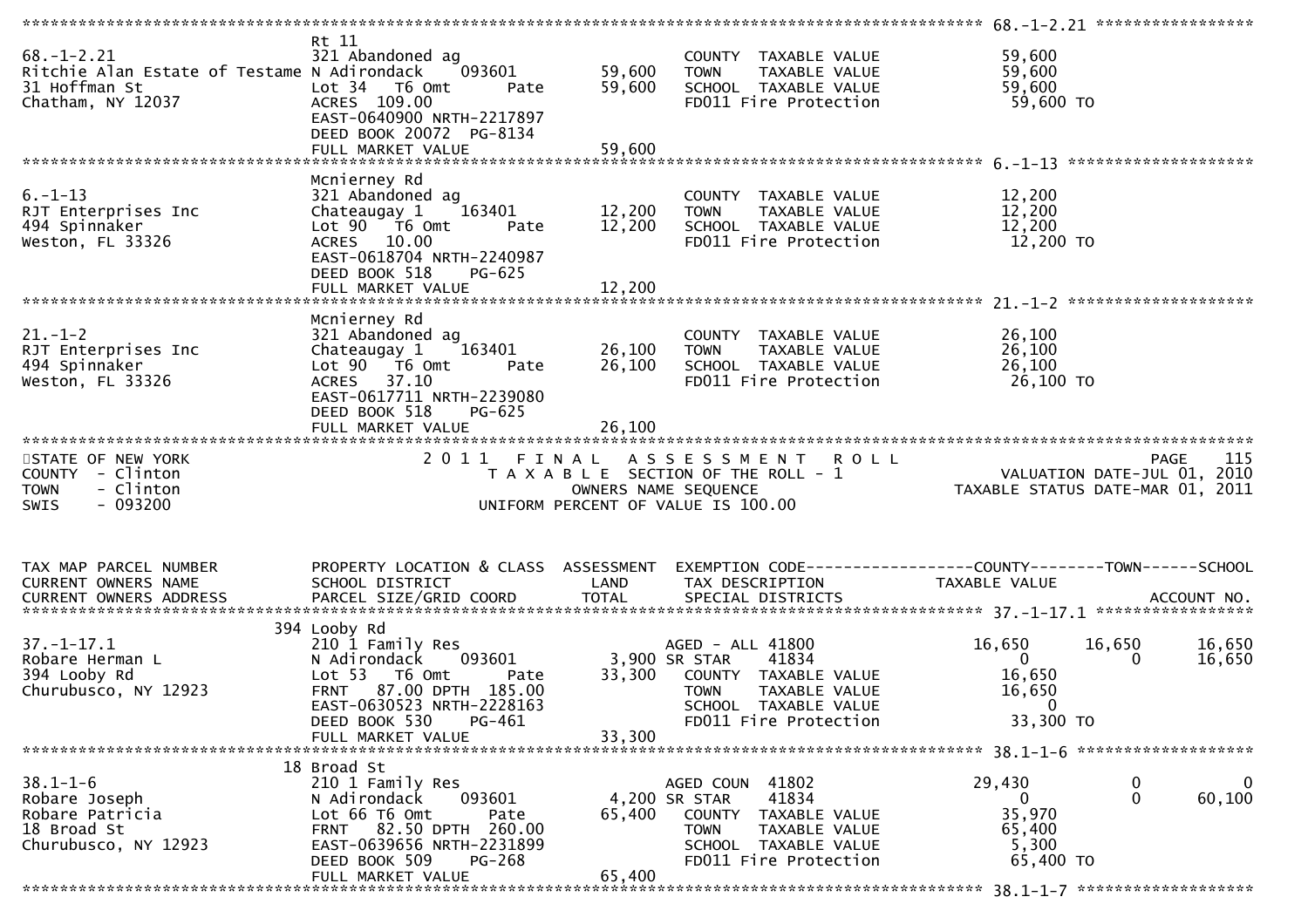| $38.1 - 1 - 7$<br>Robare Joseph<br>Robare Patricia<br>18 Broad St<br>Churubusco, NY 12923       | 14 Broad St<br>311 Res vac land<br>N Adirondack<br>093601<br>Lot 66 T6 Omt<br>Pate<br>82.50 DPTH 260.00<br><b>FRNT</b><br>EAST-0639741 NRTH-2231908<br>DEED BOOK 954<br>PG-271<br>FULL MARKET VALUE | 4,000<br>4,000<br>4,000       | COUNTY TAXABLE VALUE<br><b>TOWN</b><br>TAXABLE VALUE<br>SCHOOL TAXABLE VALUE<br>FD011 Fire Protection                   | 4,000<br>4,000<br>4,000<br>$4,000$ TO                                            |                       |
|-------------------------------------------------------------------------------------------------|-----------------------------------------------------------------------------------------------------------------------------------------------------------------------------------------------------|-------------------------------|-------------------------------------------------------------------------------------------------------------------------|----------------------------------------------------------------------------------|-----------------------|
|                                                                                                 | 8 Smith St                                                                                                                                                                                          |                               |                                                                                                                         |                                                                                  |                       |
| $38.1 - 1 - 17$<br>Robare Michael J<br>Soucia Peggy S<br>8 Smith St<br>Churubusco, NY 12923     | 210 1 Family Res<br>N Adirondack<br>093601<br>Lot 66 T6 Omt<br>Pate<br>FRNT 82.50 DPTH 260.00<br>EAST-0640395 NRTH-2231089<br>DEED BOOK 99001 PG-13656<br>FULL MARKET VALUE                         | 4,100<br>59,200<br>59,200     | RES STAR 41854<br>COUNTY TAXABLE VALUE<br>TAXABLE VALUE<br><b>TOWN</b><br>SCHOOL TAXABLE VALUE<br>FD011 Fire Protection | $\overline{0}$<br>59,200<br>59,200<br>29,200<br>59,200 TO                        | $\mathbf 0$<br>30,000 |
|                                                                                                 |                                                                                                                                                                                                     |                               |                                                                                                                         |                                                                                  |                       |
| $21. - 1 - 1.4$<br>Robinson Daniel<br>177 McNierney Rd<br>Churubusco, NY 12923                  | 177 Mcnierney Rd<br>210 1 Family Res<br>163401<br>Chateaugay 1<br>Lot 90 T6omt<br><b>ACRES</b><br>9.10<br>EAST-0616346 NRTH-2239648<br>DEED BOOK 20001 PG-23100<br>FULL MARKET VALUE                | 11,500<br>20,900<br>20,900    | 41854<br>RES STAR<br>COUNTY TAXABLE VALUE<br>TAXABLE VALUE<br>TOWN<br>SCHOOL TAXABLE VALUE<br>FD011 Fire Protection     | $\overline{0}$<br>$\mathbf 0$<br>20,900<br>20,900<br>$\overline{0}$<br>20,900 ТО | 20,900                |
|                                                                                                 |                                                                                                                                                                                                     |                               |                                                                                                                         |                                                                                  |                       |
| STATE OF NEW YORK<br>COUNTY - Clinton<br>- Clinton<br><b>TOWN</b><br>SWIS<br>$-093200$          | 2011                                                                                                                                                                                                | FINAL<br>OWNERS NAME SEQUENCE | A S S E S S M E N T<br><b>ROLL</b><br>T A X A B L E SECTION OF THE ROLL - 1<br>UNIFORM PERCENT OF VALUE IS 100.00       | VALUATION DATE-JUL 01, 2010<br>TAXABLE STATUS DATE-MAR 01, 2011                  | <b>PAGE</b><br>116    |
| TAX MAP PARCEL NUMBER                                                                           | PROPERTY LOCATION & CLASS ASSESSMENT                                                                                                                                                                |                               | EXEMPTION CODE------------------COUNTY--------TOWN------SCHOOL                                                          |                                                                                  |                       |
| CURRENT OWNERS NAME<br><b>CURRENT OWNERS ADDRESS</b>                                            | SCHOOL DISTRICT                                                                                                                                                                                     | LAND                          | TAX DESCRIPTION                                                                                                         | TAXABLE VALUE                                                                    |                       |
|                                                                                                 | Church St                                                                                                                                                                                           |                               |                                                                                                                         |                                                                                  |                       |
| $38.1 - 1 - 43$<br>Robles Reinaldo<br>San Fernando 95 Villa Sol<br>Mayaquez, Puerto Rico 00708  | 311 Res vac land<br>093601<br>N Adirondack<br>Lot 66 T6 Omt<br>Pate<br>FRNT 100.00 DPTH 244.00<br>EAST-0640091 NRTH-2230962<br>DEED BOOK 784<br>$PG-38$<br>FULL MARKET VALUE                        | 4,600<br>4,600<br>4,600       | COUNTY TAXABLE VALUE<br>TAXABLE VALUE<br><b>TOWN</b><br>SCHOOL TAXABLE VALUE<br>FD011 Fire Protection                   | 4,600<br>4,600<br>4,600<br>4,600 TO                                              |                       |
|                                                                                                 |                                                                                                                                                                                                     |                               |                                                                                                                         |                                                                                  |                       |
| $69. - 1 - 14.5$<br>Robles Reinaldo<br>San Fernando 95 Villa Sol<br>Mayaguez, Puerto Rico 00708 | Brandy Brook Rd<br>$314$ Rural vac<10<br>093601<br>N Adirondack<br>Lot 25 T6omt<br>3.00<br><b>ACRES</b><br>EAST-0647739 NRTH-2210415<br>DEED BOOK 784<br>$PG-42$                                    | 6,600<br>6,600                | COUNTY TAXABLE VALUE<br>TAXABLE VALUE<br><b>TOWN</b><br>SCHOOL TAXABLE VALUE<br>FD011 Fire Protection                   | 6,600<br>6,600<br>6,600<br>6,600 TO                                              |                       |
|                                                                                                 |                                                                                                                                                                                                     |                               |                                                                                                                         |                                                                                  |                       |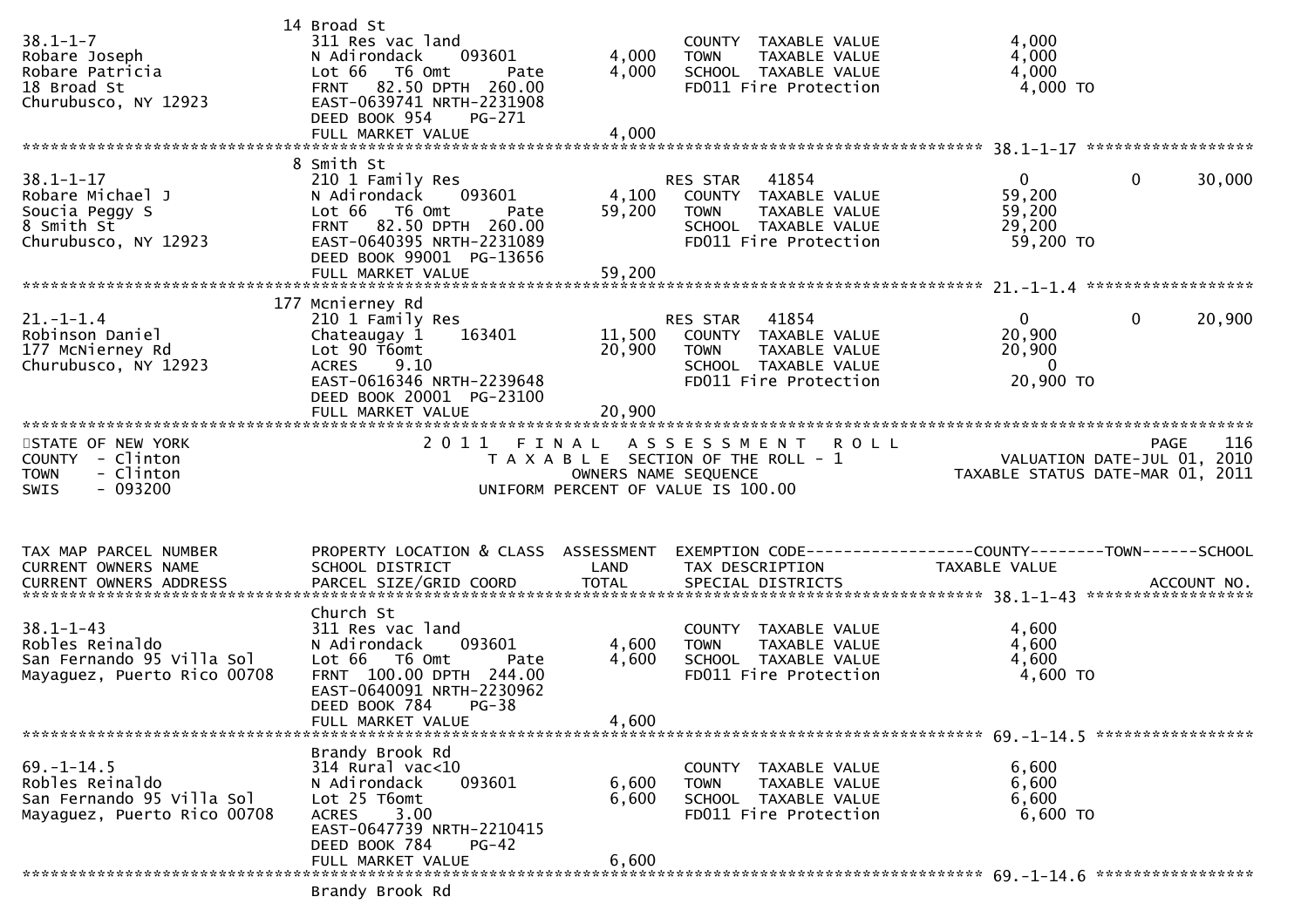| $69. - 1 - 14.6$<br>Robles Reinaldo<br>San Fernando 95 Villa Sol<br>Mayaguez, Puerto Rico 00708      | 314 Rural vac<10<br>093601<br>N Adirondack<br>Lot 25 T6 Omt<br><b>ACRES</b><br>1.70<br>EAST-0647590 NRTH-2211157<br>DEED BOOK 784<br><b>PG-40</b><br>FULL MARKET VALUE                            | 5,600<br>5,600<br>5,600   | COUNTY TAXABLE VALUE<br><b>TOWN</b><br>TAXABLE VALUE<br>SCHOOL TAXABLE VALUE<br>FD011 Fire Protection                   | 5,600<br>5,600<br>5,600<br>5,600 TO                                               |  |
|------------------------------------------------------------------------------------------------------|---------------------------------------------------------------------------------------------------------------------------------------------------------------------------------------------------|---------------------------|-------------------------------------------------------------------------------------------------------------------------|-----------------------------------------------------------------------------------|--|
|                                                                                                      |                                                                                                                                                                                                   |                           |                                                                                                                         |                                                                                   |  |
| $51. - 1 - 5.1$<br>Rockhill Kirk M<br>Rockhill Elizabeth A<br>7631 Rt 11<br>Chateaugay, NY 12920     | 7631 Rt 11<br>210 1 Family Res<br>Chateaugay 1 163401<br>Lot 50  T6 0mt<br>Pate<br>1.00 BANK<br>080<br><b>ACRES</b><br>EAST-0617725 NRTH-2222495<br>DEED BOOK 20092 PG-26356<br>FULL MARKET VALUE | 5,000<br>80,000<br>80,000 | RES STAR 41854<br>COUNTY TAXABLE VALUE<br><b>TOWN</b><br>TAXABLE VALUE<br>SCHOOL TAXABLE VALUE<br>FD011 Fire Protection | $\mathbf{0}$<br>$\mathbf{0}$<br>30,000<br>80,000<br>80,000<br>50,000<br>80,000 TO |  |
|                                                                                                      | Rt 11                                                                                                                                                                                             |                           |                                                                                                                         |                                                                                   |  |
| $51. - 1 - 5.5$<br>Rockhill Kirk M<br>Linkins Elizabeth A<br>7631 Rt 11<br>Chateaugay, NY 12920-9607 | $322$ Rural vac $>10$<br>Chateaugay 1<br>163401<br>Lot $50$ $\bar{t}60$ mt<br>ACRES 58.40<br>EAST-0618491 NRTH-2221804<br>DEED BOOK 20011 PG-37861                                                | 42,900<br>42,900          | COUNTY TAXABLE VALUE<br><b>TOWN</b><br>TAXABLE VALUE<br>SCHOOL TAXABLE VALUE<br>FD011 Fire Protection                   | 42,900<br>42,900<br>42,900<br>42,900 TO                                           |  |
|                                                                                                      |                                                                                                                                                                                                   |                           |                                                                                                                         |                                                                                   |  |
| STATE OF NEW YORK<br>COUNTY - Clinton<br>- Clinton<br><b>TOWN</b>                                    | 2011 FINAL                                                                                                                                                                                        | OWNERS NAME SEQUENCE      | ASSESSMENT ROLL<br>T A X A B L E SECTION OF THE ROLL - 1                                                                | PAGE 117<br>VALUATION DATE-JUL 01, 2010<br>TAXARLE STATUS DATE USE 101, 2010      |  |
| $-093200$<br><b>SWIS</b>                                                                             |                                                                                                                                                                                                   |                           | UNIFORM PERCENT OF VALUE IS 100.00                                                                                      | TAXABLE STATUS DATE-MAR 01, 2011                                                  |  |
|                                                                                                      |                                                                                                                                                                                                   |                           |                                                                                                                         |                                                                                   |  |
| TAX MAP PARCEL NUMBER<br>CURRENT OWNERS NAME                                                         | PROPERTY LOCATION & CLASS ASSESSMENT<br>SCHOOL DISTRICT                                                                                                                                           | LAND                      | TAX DESCRIPTION                                                                                                         | EXEMPTION CODE------------------COUNTY--------TOWN------SCHOOL<br>TAXABLE VALUE   |  |
|                                                                                                      |                                                                                                                                                                                                   |                           |                                                                                                                         |                                                                                   |  |
| $7. - 1 - 27$<br>Rockwood David<br>Rockwood Beverly<br>34 West Rd<br>Burlington, VT 05401            | Santamore Rd<br>321 Abandoned ag<br>163401<br>Chateaugay 1<br>Lot $88$ $\overline{76}$ Omt<br>Pate<br>ACRES 10.90<br>EAST-0630471 NRTH-2241984<br>DEED BOOK 20021 PG-44396                        | 8,800<br>8,800            | COUNTY TAXABLE VALUE<br><b>TOWN</b><br>TAXABLE VALUE<br>SCHOOL TAXABLE VALUE<br>FD011 Fire Protection                   | 8,800<br>8,800<br>8,800<br>8,800 TO                                               |  |
|                                                                                                      | FULL MARKET VALUE                                                                                                                                                                                 | 8,800                     |                                                                                                                         |                                                                                   |  |
|                                                                                                      |                                                                                                                                                                                                   |                           |                                                                                                                         |                                                                                   |  |
| $7. - 1 - 17.1$<br>Rockwood David M<br>Rockwood Beverly J<br>34 West Rd<br>Burlington, VT 05401      | 352 Frontier Rd<br>240 Rural res<br>163401<br>Chateaugay 1<br>Lot 88 T6 Omt<br>Pate<br>28.40<br><b>ACRES</b><br>EAST-0630246 NRTH-2242706<br>DEED BOOK 983<br><b>PG-299</b>                       | 24,700<br>90,000          | COUNTY TAXABLE VALUE<br>TAXABLE VALUE<br><b>TOWN</b><br>SCHOOL TAXABLE VALUE<br>FD011 Fire Protection                   | 90,000<br>90,000<br>90,000<br>90,000 TO                                           |  |
|                                                                                                      | FULL MARKET VALUE<br>88 Lafrancis Rd                                                                                                                                                              | 90,000                    |                                                                                                                         |                                                                                   |  |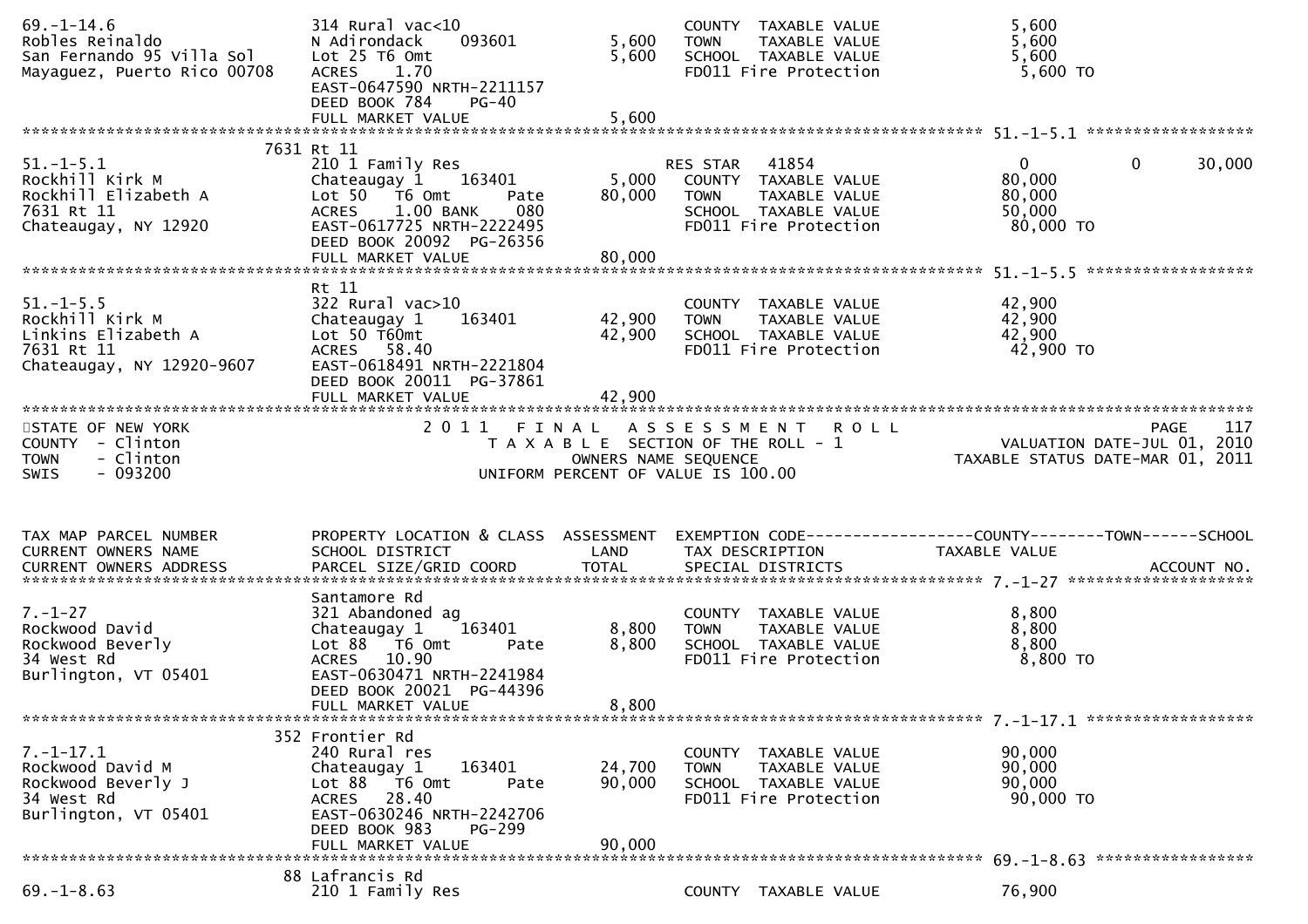| Rodriguez Samuel E<br>Rodriguez Celia<br>161-28 Grand Central Pkwy<br>Jamaica, NY 11432                                               | 093601<br>N Adirondack<br>Lot 24 T6omt<br>Survey Map 20082/12925 Lo<br>ACRES 75.40<br>EAST-0654394 NRTH-2212887<br>DEED BOOK 20082 PG-13243<br>FULL MARKET VALUE                                       | 45,200<br>76,900<br>76,900 | TAXABLE VALUE<br><b>TOWN</b><br>SCHOOL TAXABLE VALUE<br>FD011 Fire Protection                                                                                                                    | 76,900<br>76,900<br>76,900 TO                                                      |                                                                                               |
|---------------------------------------------------------------------------------------------------------------------------------------|--------------------------------------------------------------------------------------------------------------------------------------------------------------------------------------------------------|----------------------------|--------------------------------------------------------------------------------------------------------------------------------------------------------------------------------------------------|------------------------------------------------------------------------------------|-----------------------------------------------------------------------------------------------|
|                                                                                                                                       | Rogers Rd                                                                                                                                                                                              |                            |                                                                                                                                                                                                  |                                                                                    |                                                                                               |
| $24. - 1 - 1.142$<br>Rogers Brenda Ann<br>12 Arbella Rd<br>Dorchester, MA 02124                                                       | 311 Res vac land<br>N Adirondack<br>093601<br>Lot 84 T6 OMT Patent<br>FRNT 260.00 DPTH 200.00<br>EAST-0652474 NRTH-2232972<br>DEED BOOK 20082 PG-16550<br>FULL MARKET VALUE                            | 4,800<br>4,800<br>4,800    | COUNTY TAXABLE VALUE<br><b>TOWN</b><br>TAXABLE VALUE<br>SCHOOL TAXABLE VALUE<br>FD011 Fire Protection                                                                                            | 4,800<br>4,800<br>4,800<br>4,800 TO                                                |                                                                                               |
|                                                                                                                                       | 124 Rogers Rd                                                                                                                                                                                          |                            | 49 PCT OF VALUE USED FOR EXEMPTION PURPOSES                                                                                                                                                      |                                                                                    |                                                                                               |
| $24. - 1 - 1.141$<br>Rogers William J Jr<br>124 Rogers Rd<br>Ellenburg Depot, NY 12935                                                | 270 Mfg housing<br>N Adirondack<br>093601<br>Lot 84 T6 OMT Patent<br>ACRES 41.20<br>EAST-0651072 NRTH-2233535<br>DEED BOOK 20051 PG-82290<br>FULL MARKET VALUE                                         | 34,200                     | WARNONALL 41121<br>22,600 WARDISALL 41141<br>34,200 AGED COUN 41802<br>41834<br>SR STAR<br>COUNTY TAXABLE VALUE<br>TAXABLE VALUE<br><b>TOWN</b><br>SCHOOL TAXABLE VALUE<br>FD011 Fire Protection | 2,514<br>838<br>3,352<br>$\mathbf{0}$<br>27,496<br>30,848<br>$\Omega$<br>34,200 TO | 2,514<br>$\mathbf{0}$<br>$\mathbf 0$<br>838<br>$\mathbf{0}$<br>$\Omega$<br>$\Omega$<br>34,200 |
| STATE OF NEW YORK                                                                                                                     |                                                                                                                                                                                                        |                            | 2011 FINAL ASSESSMENT<br><b>ROLL</b>                                                                                                                                                             |                                                                                    |                                                                                               |
| COUNTY - Clinton<br><b>TOWN</b><br>- Clinton<br>$-093200$<br><b>SWIS</b>                                                              |                                                                                                                                                                                                        |                            | T A X A B L E SECTION OF THE ROLL - 1<br>OWNERS NAME SEQUENCE<br>UNIFORM PERCENT OF VALUE IS 100.00                                                                                              | PAGE 118<br>VALUATION DATE-JUL 01, 2010<br>TAXABLE STATUS DATE 115 2010            |                                                                                               |
| TAX MAP PARCEL NUMBER<br>CURRENT OWNERS NAME                                                                                          | PROPERTY LOCATION & CLASS ASSESSMENT<br>SCHOOL DISTRICT                                                                                                                                                | LAND                       | EXEMPTION CODE------------------COUNTY--------TOWN------SCHOOL<br>TAX DESCRIPTION                                                                                                                | TAXABLE VALUE                                                                      |                                                                                               |
| $54. - 2 - 14$<br>Rohlfing Joseph<br>Bilz Susan<br>4018 Gravel Hill Rd<br>Havre-de-Grace, MD 21078<br>******************************* | Lafrancis Rd<br>321 Abandoned ag<br>093601<br>N Adirondack<br>Lot 44 T6 Omt<br>Survey Map 20061/99069 Lo<br>ACRES 65.86<br>EAST-0652670 NRTH-2223759<br>DEED BOOK 20102 PG-31867<br>FULL MARKET VALUE  | 40,400<br>40,400<br>40,400 | COUNTY TAXABLE VALUE<br>TAXABLE VALUE<br>TOWN<br>SCHOOL TAXABLE VALUE<br>FD011 Fire Protection                                                                                                   | 40,400<br>40,400<br>40,400<br>40,400 TO                                            |                                                                                               |
| $54. - 2 - 19$<br>Rohlfing Joseph M<br>Bilz Susan Mary M<br>4018 Gravel Hill Rd<br>Havre De Grace, MD 21078                           | Lafrancis Rd<br>321 Abandoned ag<br>093601<br>N Adirondack<br>Lot 44 T6 Omt<br>Survey Map 20061/99069 Lo<br>ACRES 231.07<br>EAST-0655966 NRTH-2222480<br>DEED BOOK 20061 PG-99070<br>FULL MARKET VALUE | 84,000<br>84,000<br>84,000 | COUNTY<br>TAXABLE VALUE<br><b>TOWN</b><br>TAXABLE VALUE<br>SCHOOL TAXABLE VALUE<br>FD011 Fire Protection                                                                                         | 84,000<br>84,000<br>84,000<br>84,000 TO                                            |                                                                                               |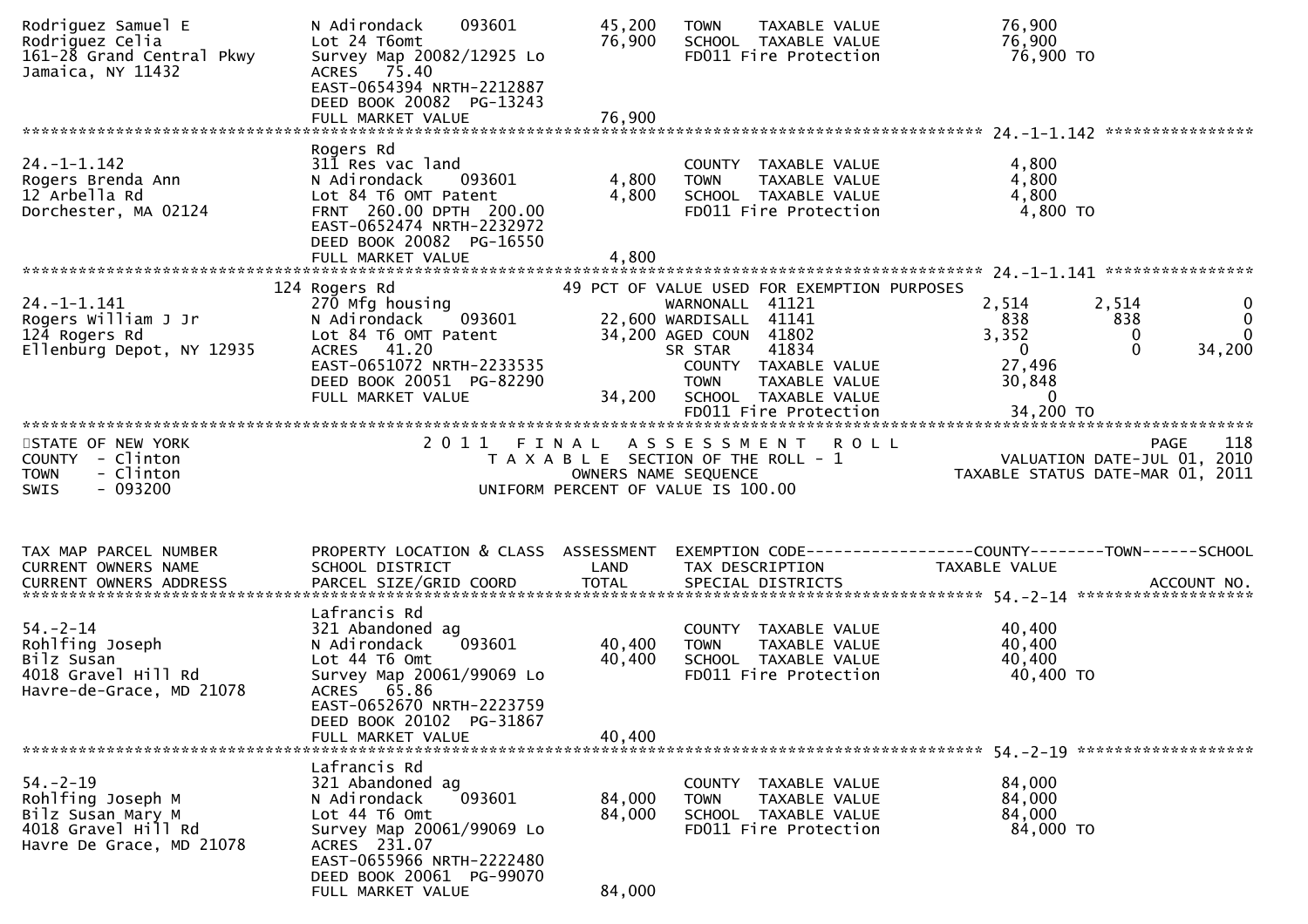| $68. - 1 - 17.3$<br>Roll Donald<br>8601 Estate Dr<br>West Palm Beach, FL 33411                               | Patnode Rd<br>321 Abandoned ag<br>093601<br>N Adirondack<br>Lot 27 T6omt<br>ACRES 11.60<br>EAST-0637911 NRTH-2209601<br>DEED BOOK 702<br>PG-285<br>FULL MARKET VALUE | 10,800<br>10,800<br>10,800    | COUNTY TAXABLE VALUE<br><b>TOWN</b><br>TAXABLE VALUE<br>SCHOOL TAXABLE VALUE<br>FD011 Fire Protection    | 10,800<br>10,800<br>10,800<br>10,800 TO                                               |
|--------------------------------------------------------------------------------------------------------------|----------------------------------------------------------------------------------------------------------------------------------------------------------------------|-------------------------------|----------------------------------------------------------------------------------------------------------|---------------------------------------------------------------------------------------|
|                                                                                                              |                                                                                                                                                                      |                               |                                                                                                          |                                                                                       |
| $68. - 1 - 17.2$<br>Roll Mary<br>8601 Estate Dr<br>West Palm Beach, FL 33411                                 | Patnode Rd<br>321 Abandoned ag<br>093601<br>N Adirondack<br>Lot 27 T6omt<br>ACRES 11.60<br>EAST-0636618 NRTH-2209461<br>DEED BOOK 702<br>PG-286                      | 13,300<br>13,300              | COUNTY TAXABLE VALUE<br>TAXABLE VALUE<br>TOWN<br>SCHOOL TAXABLE VALUE<br>FD011 Fire Protection           | 13,300<br>13,300<br>13,300<br>13,300 TO                                               |
|                                                                                                              |                                                                                                                                                                      |                               |                                                                                                          |                                                                                       |
| $82 - 2 - 1.13$<br>Romano Joseph<br>Digiacomo Rosemary<br>149 Newington Rd<br>West Hartford, CT 06110        | Ryan Rd<br>321 Abandoned ag<br>163401<br>Chateaugay 1<br>Lot 30 T6omt<br>ACRES 20.20<br>EAST-0624421 NRTH-2206576<br>DEED BOOK 849<br>$PG-269$                       | 18,400<br>18,400              | COUNTY TAXABLE VALUE<br><b>TOWN</b><br>TAXABLE VALUE<br>SCHOOL TAXABLE VALUE<br>FD011 Fire Protection    | 18,400<br>18,400<br>18,400<br>18,400 TO                                               |
|                                                                                                              |                                                                                                                                                                      |                               |                                                                                                          |                                                                                       |
| STATE OF NEW YORK<br>COUNTY - Clinton<br>- Clinton<br><b>TOWN</b><br>$-093200$<br><b>SWIS</b>                | 2011                                                                                                                                                                 | FINAL<br>OWNERS NAME SEQUENCE | ASSESSMENT<br><b>ROLL</b><br>T A X A B L E SECTION OF THE ROLL - 1<br>UNIFORM PERCENT OF VALUE IS 100.00 | 119<br><b>PAGE</b><br>VALUATION DATE-JUL 01, 2010<br>TAXABLE STATUS DATE-MAR 01, 2011 |
| TAX MAP PARCEL NUMBER<br>CURRENT OWNERS NAME<br><b>CURRENT OWNERS ADDRESS</b>                                | PROPERTY LOCATION & CLASS ASSESSMENT<br>SCHOOL DISTRICT                                                                                                              | LAND                          | TAX DESCRIPTION                                                                                          | TAXABLE VALUE                                                                         |
|                                                                                                              |                                                                                                                                                                      |                               |                                                                                                          |                                                                                       |
| $39. - 1 - 4$<br>Rossdeutscher Simon<br>Rossdeutscher Harry<br>7925 Kinsley Rd 110<br>Cote St Luc QC, Canada | Clinton Mills Rd<br>321 Abandoned ag<br>N Adirondack<br>093601<br>Lot 58 T6 Omt<br>Pate<br>ACRES 100.00<br>EAST-0660494 NRTH-2230917                                 | 45,000<br>45,000              | COUNTY TAXABLE VALUE<br>TAXABLE VALUE<br><b>TOWN</b><br>SCHOOL TAXABLE VALUE<br>FD011 Fire Protection    | 45,000<br>45,000<br>45,000<br>45,000 TO                                               |
| <b>H4W1P5</b>                                                                                                | PG-391<br>DEED BOOK 366                                                                                                                                              |                               |                                                                                                          |                                                                                       |
|                                                                                                              | FULL MARKET VALUE                                                                                                                                                    | 45,000                        |                                                                                                          |                                                                                       |
| $54. - 1 - 3$<br>Rossdeutscher Simon<br>Rossdeutscher Harry<br>7925 Kinsley Rd 110<br>Cote St Luc QC, Canada | Clinton Mills Rd (Lnd Lk)<br>321 Abandoned ag<br>N Adirondack<br>093601<br>Lot $43$ T6 Omt<br>Pate<br>ACRES 918.00<br>EAST-0659538 NRTH-2223545                      | 190,200<br>190,200            | COUNTY TAXABLE VALUE<br>TAXABLE VALUE<br><b>TOWN</b><br>SCHOOL TAXABLE VALUE<br>FD011 Fire Protection    | 190,200<br>190,200<br>190,200<br>190,200 TO                                           |
| H4W1P5                                                                                                       | DEED BOOK 592<br>PG-415<br>FULL MARKET VALUE                                                                                                                         | 190,200                       |                                                                                                          |                                                                                       |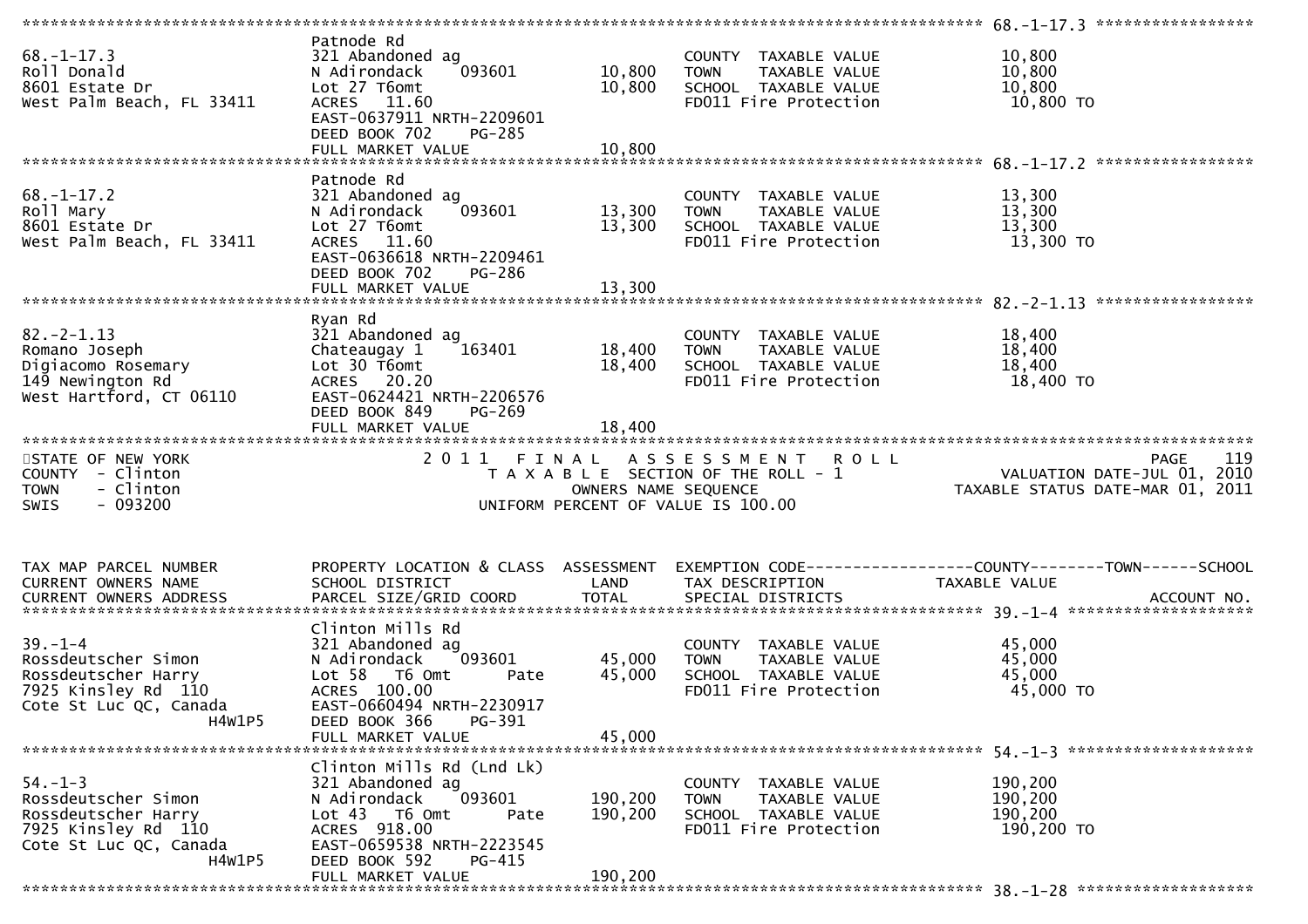| $38. - 1 - 28$<br>Rossi Roland<br>5 Beatty Ln<br>Pine Bush, NY 12566-7107                                                                      | Looby Rd<br>321 Abandoned ag<br>N Adirondack<br>093601<br>Lot 67<br>T6 Omt<br>Pate<br><b>ACRES</b><br>27.20<br>EAST-0636854 NRTH-2230823<br>DEED BOOK 556<br>PG-915                   | 22,900<br>22,900                                           | COUNTY TAXABLE VALUE<br><b>TOWN</b><br>TAXABLE VALUE<br>SCHOOL TAXABLE VALUE<br>FD011 Fire Protection                      | 22,900<br>22,900<br>22,900<br>22,900 TO                                        |        |
|------------------------------------------------------------------------------------------------------------------------------------------------|---------------------------------------------------------------------------------------------------------------------------------------------------------------------------------------|------------------------------------------------------------|----------------------------------------------------------------------------------------------------------------------------|--------------------------------------------------------------------------------|--------|
|                                                                                                                                                |                                                                                                                                                                                       |                                                            |                                                                                                                            |                                                                                |        |
| 6414-6412 Rt 11<br>$68. - 1 - 8.2$<br>Rounds Life Use Bernadette Ann N Adirondack<br>Rounds Jody L<br>6414 Rt 11<br>Ellenburg Center, NY 12935 | 210 1 Family Res<br>093601<br>Lot 26 T6 Omt<br><b>ACRES</b><br>1.00<br>EAST-0643564 NRTH-2214453<br>DEED BOOK 20092 PG-25019<br>FULL MARKET VALUE                                     | 5,000<br>76,600<br>76,600                                  | RES STAR<br>41854<br>COUNTY TAXABLE VALUE<br><b>TOWN</b><br>TAXABLE VALUE<br>SCHOOL TAXABLE VALUE<br>FD011 Fire Protection | $\mathbf 0$<br>0<br>76,600<br>76,600<br>46,600<br>76,600 TO                    | 30,000 |
|                                                                                                                                                |                                                                                                                                                                                       |                                                            |                                                                                                                            |                                                                                |        |
| $69. - 1 - 8.51$<br>Rowe Aaron T<br>Rowe Mark<br>Attn: Neil Rowe<br>6726 Star Rt<br>Ellenburg Center, NY 12934                                 | 6048 Rt 11<br>321 Abandoned ag<br>093601<br>N Adirondack<br>Lot 25 T6omt<br>ACRES 120.00<br>EAST-0651801 NRTH-2211953<br>DEED BOOK 20001 PG-18754                                     | 58,800<br>58,800                                           | COUNTY<br>TAXABLE VALUE<br>TAXABLE VALUE<br><b>TOWN</b><br>SCHOOL TAXABLE VALUE<br>FD011 Fire Protection                   | 58,800<br>58,800<br>58,800<br>58,800 TO                                        |        |
| STATE OF NEW YORK<br>COUNTY - Clinton<br>- Clinton<br><b>TOWN</b><br>$-093200$<br><b>SWIS</b>                                                  | 2011 FINAL                                                                                                                                                                            | OWNERS NAME SEQUENCE<br>UNIFORM PERCENT OF VALUE IS 100.00 | A S S E S S M E N T<br><b>ROLL</b><br>T A X A B L E SECTION OF THE ROLL - 1                                                | <b>PAGE</b><br>VALUATION DATE-JUL 01, 2010<br>TAXABLE STATUS DATE-MAR 01, 2011 | 120    |
|                                                                                                                                                |                                                                                                                                                                                       |                                                            |                                                                                                                            |                                                                                |        |
| TAX MAP PARCEL NUMBER<br>CURRENT OWNERS NAME                                                                                                   | PROPERTY LOCATION & CLASS ASSESSMENT<br>SCHOOL DISTRICT                                                                                                                               | LAND                                                       | TAX DESCRIPTION                                                                                                            | TAXABLE VALUE                                                                  |        |
| $69. - 1 - 8.52$<br>Rowe Aaron T<br>PO Box 327<br>Ellenburg Depot, NY 12935                                                                    | 37/43 Lafrancis Rd<br>210 1 Family Res<br>093601<br>N Adirondack<br>Lot 25 T6omt<br>8.63<br><b>ACRES</b><br>EAST-0652947 NRTH-2211147<br>DEED BOOK 980<br>PG-253<br>FULL MARKET VALUE | 11,000<br>91,700<br>91,700                                 | 41854<br>RES STAR<br>COUNTY TAXABLE VALUE<br><b>TOWN</b><br>TAXABLE VALUE<br>SCHOOL TAXABLE VALUE<br>FD011 Fire Protection | $\overline{0}$<br>$\Omega$<br>91,700<br>91,700<br>61,700<br>91,700 TO          | 30,000 |
|                                                                                                                                                |                                                                                                                                                                                       |                                                            |                                                                                                                            |                                                                                |        |
| $69. - 1 - 8.55$<br>Rowe Mark<br>Rowe Neil<br>6726 Star Rd<br>Ellenburg Center, NY 12934                                                       | Rt 11<br>449 Other Storag<br>093601<br>N Adirondack<br>Lot 25 T6omt<br>3.80<br>ACRES<br>EAST-0651545 NRTH-2210769<br>DEED BOOK 20041 PG-66107                                         | 7,200<br>53,600                                            | COUNTY TAXABLE VALUE<br>TAXABLE VALUE<br><b>TOWN</b><br>SCHOOL TAXABLE VALUE<br>FD011 Fire Protection                      | 53,600<br>53,600<br>53,600<br>53,600 TO                                        |        |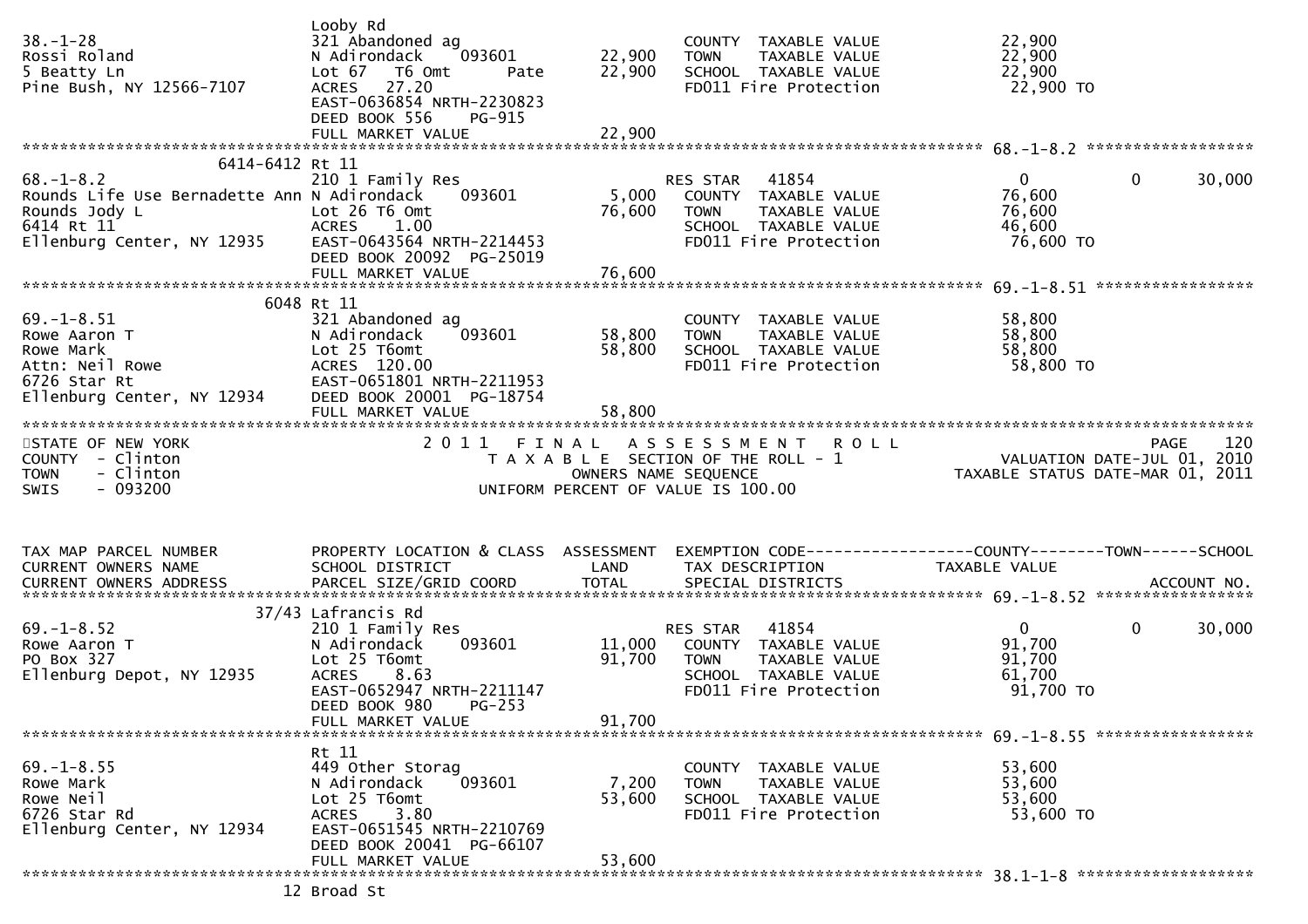| $38.1 - 1 - 8$<br>Rushford Bradley W<br>12 Broad St<br>Churubusco, NY 12923                  | 210 1 Family Res<br>093601<br>N Adirondack<br>Lot 66 T6 Omt<br>Pate<br>FRNT 82.50 DPTH 260.00<br>890<br><b>BANK</b>                                                                         |                           | WARCOMALL 41131<br>4,200 WARDISALL 41141<br>44,000 RES STAR<br>41854<br>COUNTY TAXABLE VALUE<br>TAXABLE VALUE<br><b>TOWN</b>      | 11,000<br>8,800<br>$\mathbf{0}$<br>24,200<br>24,200          | 11,000<br>8,800<br>30,000<br>$\Omega$                           | $\mathbf 0$<br>$\mathbf{0}$ |
|----------------------------------------------------------------------------------------------|---------------------------------------------------------------------------------------------------------------------------------------------------------------------------------------------|---------------------------|-----------------------------------------------------------------------------------------------------------------------------------|--------------------------------------------------------------|-----------------------------------------------------------------|-----------------------------|
|                                                                                              | EAST-0639823 NRTH-2231927<br>DEED BOOK 20082 PG-18893<br>FULL MARKET VALUE                                                                                                                  | 44,000                    | SCHOOL TAXABLE VALUE<br>FD011 Fire Protection                                                                                     | 14,000<br>44,000 TO                                          |                                                                 |                             |
|                                                                                              | 762 Frontier Rd                                                                                                                                                                             |                           |                                                                                                                                   |                                                              |                                                                 |                             |
| $7. - 1 - 35$<br>Rushford Garry<br>Rushford Linda<br>762 Frontier Rd<br>Churubusco, NY 12923 | 240 Rural res<br>163401<br>Chateaugay 1<br>Lot $89$ $\overline{76}$ Omt<br>Pate<br>ACRES 69.90 BANK<br>080<br>EAST-0623521 NRTH-2244873<br>DEED BOOK 572<br>PG-236                          | 47,500<br>112,000         | 41834<br>SR STAR<br>COUNTY TAXABLE VALUE<br><b>TOWN</b><br>TAXABLE VALUE<br>SCHOOL TAXABLE VALUE<br>FD011 Fire Protection         | $\overline{0}$<br>112,000<br>112,000<br>51,900<br>112,000 TO | $\mathbf{0}$<br>60,100                                          |                             |
|                                                                                              |                                                                                                                                                                                             |                           |                                                                                                                                   |                                                              |                                                                 |                             |
| $22. - 1 - 18$<br>Rushford Harold<br>42 Donna Dr<br>Calverton, NY 11933-1342                 | whalen Rd<br>$314$ Rural vac< $10$<br>093601<br>N Adirondack<br>Lot 72 T6omt<br>wills<br><b>ACRES</b><br>1.10<br>EAST-0624632 NRTH-2234983<br>DEED BOOK 20041 PG-73835<br>FULL MARKET VALUE | 5,100<br>5,100<br>5,100   | COUNTY TAXABLE VALUE<br><b>TOWN</b><br>TAXABLE VALUE<br>SCHOOL TAXABLE VALUE<br>FD011 Fire Protection                             | 5,100<br>5,100<br>5,100<br>$5,100$ TO                        |                                                                 |                             |
| STATE OF NEW YORK                                                                            | 2011                                                                                                                                                                                        | FINAL                     | <b>ROLL</b>                                                                                                                       |                                                              | <b>PAGE</b>                                                     | 121                         |
| COUNTY - Clinton<br>- Clinton<br><b>TOWN</b><br><b>SWIS</b><br>$-093200$                     |                                                                                                                                                                                             |                           | A S S E S S M E N T<br>T A X A B L E SECTION OF THE ROLL - 1<br>OWNERS NAME SEQUENCE<br>UNIFORM PERCENT OF VALUE IS 100.00        |                                                              | VALUATION DATE-JUL 01, 2010<br>TAXABLE STATUS DATE-MAR 01, 2011 |                             |
| TAX MAP PARCEL NUMBER                                                                        | PROPERTY LOCATION & CLASS ASSESSMENT                                                                                                                                                        |                           | EXEMPTION CODE-----------------COUNTY--------TOWN------SCHOOL                                                                     |                                                              |                                                                 |                             |
| <b>CURRENT OWNERS NAME</b>                                                                   | SCHOOL DISTRICT                                                                                                                                                                             | LAND                      | TAX DESCRIPTION                                                                                                                   | TAXABLE VALUE                                                |                                                                 |                             |
| $38.1 - 1 - 9$<br>Rushford James<br>8 Broad St<br>Churubusco, NY 12923                       | 8 Broad St<br>210 1 Family Res<br>N Adirondack<br>093601<br>Lot 66 T6 Omt<br>Pate<br><b>FRNT</b><br>82.50 DPTH 260.00<br>EAST-0639909 NRTH-2231936<br>DEED BOOK 622<br>PG-273               | 4,000<br>70,000           | 41854<br><b>RES STAR</b><br>COUNTY TAXABLE VALUE<br><b>TOWN</b><br>TAXABLE VALUE<br>SCHOOL TAXABLE VALUE<br>FD011 Fire Protection | $\mathbf{0}$<br>70,000<br>70,000<br>40,000<br>70,000 TO      | $\mathbf{0}$<br>30,000                                          |                             |
|                                                                                              | FULL MARKET VALUE                                                                                                                                                                           | 70,000                    |                                                                                                                                   |                                                              |                                                                 |                             |
|                                                                                              | 623 Rt 189                                                                                                                                                                                  |                           |                                                                                                                                   |                                                              |                                                                 |                             |
| $38. - 1 - 4$<br>Rushford Robert<br>Rushford Charlene<br>623 Rt 189<br>Churubusco, NY 12923  | 210 1 Family Res<br>N Adirondack<br>093601<br>T6 Omt<br>Lot 67<br>Pate<br>2.00<br><b>ACRES</b><br>EAST-0638619 NRTH-2232419<br>DEED BOOK 614<br>PG-1023                                     | 5,700<br>59,800<br>59,800 | 41854<br>RES STAR<br>COUNTY TAXABLE VALUE<br>TAXABLE VALUE<br><b>TOWN</b><br>SCHOOL TAXABLE VALUE<br>FD011 Fire Protection        | $\mathbf{0}$<br>59,800<br>59,800<br>29,800<br>59,800 TO      | $\mathbf{0}$<br>30,000                                          |                             |
|                                                                                              | FULL MARKET VALUE                                                                                                                                                                           |                           |                                                                                                                                   |                                                              |                                                                 |                             |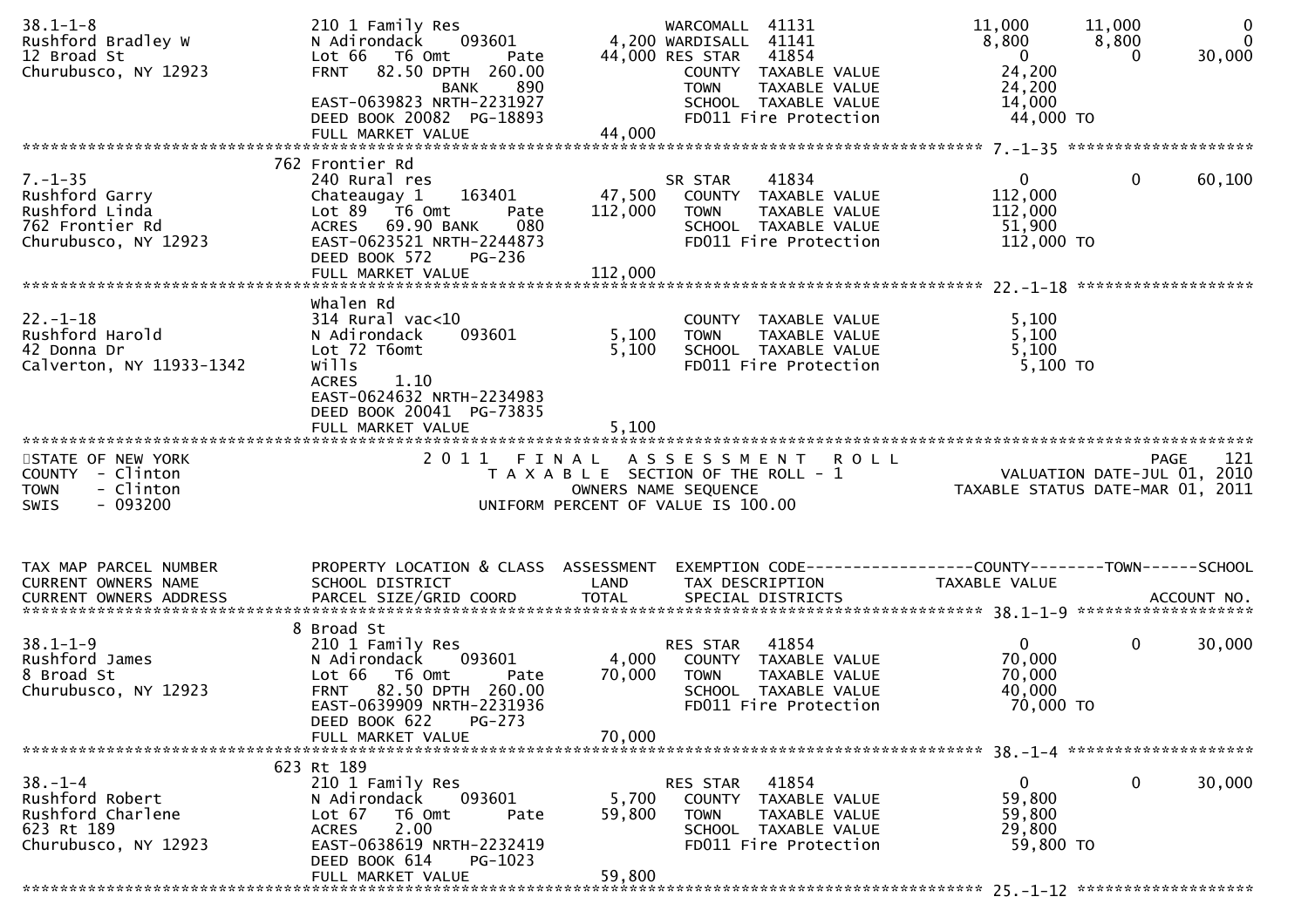| $25. - 1 - 12$<br>Ryan Connie<br>412 Clinton Mills Rd<br>Ellenburg Depot, NY 12935                           | 412 Clinton Mills Rd<br>210 1 Family Res<br>093601<br>N Adirondack<br>Lot 62<br>T6 Omt<br>Pate<br><b>ACRES</b><br>5.00<br>EAST-0661750 NRTH-2233901<br>DEED BOOK 929<br><b>PG-85</b>                | 8,000<br>100,000          | 41854<br>RES STAR<br>COUNTY TAXABLE VALUE<br>TAXABLE VALUE<br><b>TOWN</b><br>SCHOOL TAXABLE VALUE<br>FD011 Fire Protection                                                                          | $\mathbf{0}$<br>100,000<br>100,000<br>70,000<br>100,000 TO                                         | $\mathbf 0$<br>30,000      |
|--------------------------------------------------------------------------------------------------------------|-----------------------------------------------------------------------------------------------------------------------------------------------------------------------------------------------------|---------------------------|-----------------------------------------------------------------------------------------------------------------------------------------------------------------------------------------------------|----------------------------------------------------------------------------------------------------|----------------------------|
|                                                                                                              |                                                                                                                                                                                                     |                           |                                                                                                                                                                                                     |                                                                                                    |                            |
| $69. - 1 - 9$<br>Ryan William M<br>6081 Route 11<br>Ellenburg Depot, NY 12935                                | 6081 Rt 11<br>240 Rural res<br>093601<br>N Adirondack<br>Lot <sub>25</sub><br>T6 Omt<br>Pate<br><b>ACRES</b><br>15.60<br>EAST-0650511 NRTH-2210322<br>DEED BOOK 20082 PG-15496<br>FULL MARKET VALUE | 100,000<br>100,000        | 90 PCT OF VALUE USED FOR EXEMPTION PURPOSES<br>WARCOMALL 41131<br>41854<br>15,300 RES STAR<br>COUNTY TAXABLE VALUE<br><b>TOWN</b><br>TAXABLE VALUE<br>SCHOOL TAXABLE VALUE<br>FD011 Fire Protection | 22,500<br>$\overline{0}$<br>77,500<br>80,000<br>70,000<br>100,000 TO                               | 20,000<br>0<br>30,000<br>0 |
|                                                                                                              | Liberty Pole Rd                                                                                                                                                                                     |                           |                                                                                                                                                                                                     |                                                                                                    |                            |
| $8. - 1 - 14.2$<br>Sands Greg T<br>Sands Betty A<br>21258 Lilac Ln<br>Clinton Township, MI 48036             | 321 Abandoned ag<br>093601<br>N Adirondack<br>Lot 85 T6omt<br>ACRES 101.43<br>EAST-0647334 NRTH-2243711<br>DEED BOOK 20041 PG-72182                                                                 | 28,800<br>28,800          | COUNTY TAXABLE VALUE<br>TAXABLE VALUE<br>TOWN<br>SCHOOL TAXABLE VALUE<br>FD011 Fire Protection                                                                                                      | 28,800<br>28,800<br>28,800<br>28,800 TO                                                            |                            |
|                                                                                                              |                                                                                                                                                                                                     |                           |                                                                                                                                                                                                     |                                                                                                    |                            |
| STATE OF NEW YORK<br>COUNTY - Clinton<br>- Clinton<br><b>TOWN</b><br>$-093200$<br><b>SWIS</b>                | 2011 FINAL                                                                                                                                                                                          |                           | ASSESSMENT ROLL<br>T A X A B L E SECTION OF THE ROLL - 1<br>OWNERS NAME SEQUENCE<br>UNIFORM PERCENT OF VALUE IS 100.00                                                                              | PAGE 122<br>VALUATION DATE-JUL 01, 2010<br>TAXARLE STATUS DATE<br>TAXABLE STATUS DATE-MAR 01, 2011 | 122<br><b>PAGE</b>         |
| TAX MAP PARCEL NUMBER<br>CURRENT OWNERS NAME<br>CURRENT OWNERS ADDRESS                                       | PROPERTY LOCATION & CLASS ASSESSMENT<br>SCHOOL DISTRICT                                                                                                                                             | LAND                      | TAX DESCRIPTION                                                                                                                                                                                     | TAXABLE VALUE                                                                                      |                            |
|                                                                                                              | 264 Santamore Rd                                                                                                                                                                                    |                           |                                                                                                                                                                                                     |                                                                                                    |                            |
| $7. - 1 - 34.1$<br>Santamore Ronald<br>264 Santamore Rd<br>Churubusco, NY 12923                              | 240 Rural res<br>163401<br>Chateaugay 1<br>Lot 89 T6 Omt<br>Previous Deed 454-262<br>ACRES 12.00<br>EAST-0623124 NRTH-2241974<br>DEED BOOK 599<br><b>PG-726</b>                                     | 12,700<br>71,700          | 41854<br>RES STAR<br>COUNTY TAXABLE VALUE<br>TAXABLE VALUE<br>TOWN<br>SCHOOL TAXABLE VALUE<br>FD011 Fire Protection                                                                                 | $\mathbf{0}$<br>71,700<br>71,700<br>41,700<br>71,700 TO                                            | $\mathbf{0}$<br>30,000     |
|                                                                                                              |                                                                                                                                                                                                     |                           |                                                                                                                                                                                                     |                                                                                                    |                            |
| $24. - 1 - 8$<br>Santos Rogers Brenda Ann<br>D'amore Catherine Mary<br>12 Arbella Rd<br>Dorchester, MA 02124 | 140 Rogers Rd<br>210 1 Family Res<br>093601<br>N Adirondack<br>Lot 64 76 0mt<br>Pate<br>FRNT 25.00 DPTH 260.00<br>EAST-0652373 NRTH-2232944<br>DEED BOOK 20001 PG-21472<br>FULL MARKET VALUE        | 4,600<br>17,200<br>17,200 | COUNTY TAXABLE VALUE<br>TAXABLE VALUE<br>TOWN<br>SCHOOL TAXABLE VALUE<br>FD011 Fire Protection                                                                                                      | 17,200<br>17,200<br>17,200<br>17,200 TO                                                            |                            |
|                                                                                                              |                                                                                                                                                                                                     |                           |                                                                                                                                                                                                     |                                                                                                    |                            |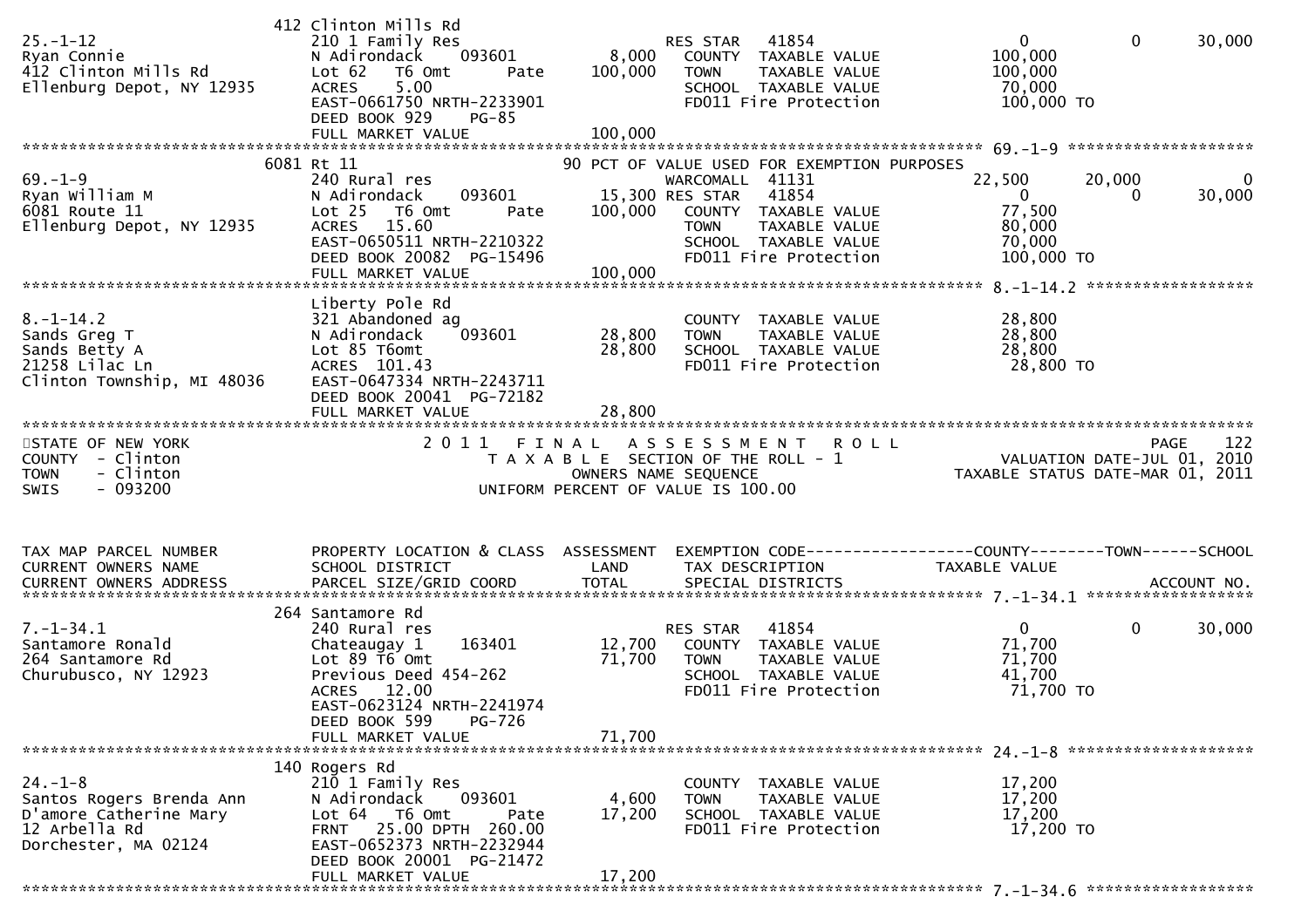| $7. - 1 - 34.6$<br>Savage Delbert E<br>Pamela Harrington<br>PO Box 35<br>Fort Ann, NY 12827   | 227 Santamore Rd<br>270 Mfg housing<br>163401<br>Chateaugay 1<br>Lot $89$ T60mt<br><b>ACRES</b><br>4.10<br>EAST-0623924 NRTH-2241901<br>DEED BOOK 976<br>$PG-26$                     | 7,200<br>40,000               | COUNTY TAXABLE VALUE<br>TAXABLE VALUE<br><b>TOWN</b><br>SCHOOL TAXABLE VALUE<br>FD011 Fire Protection                      | 40,000<br>40,000<br>40,000<br>40,000 TO                                                                |                        |
|-----------------------------------------------------------------------------------------------|--------------------------------------------------------------------------------------------------------------------------------------------------------------------------------------|-------------------------------|----------------------------------------------------------------------------------------------------------------------------|--------------------------------------------------------------------------------------------------------|------------------------|
|                                                                                               |                                                                                                                                                                                      |                               |                                                                                                                            |                                                                                                        |                        |
| $68. - 1 - 4.2$<br>Scaggs Danny L<br>Scaggs Alma J<br>PO BOX 242<br>Mexico, NY 13114          | Gagnier Rd<br>$314$ Rural vac<10<br>N Adirondack<br>093601<br>T6 Omt<br>Lot <sub>35</sub><br>Pate<br>1.00<br><b>ACRES</b><br>EAST-0640892 NRTH-2214481<br>DEED BOOK 926<br>$PG-229$  | 5,000<br>5,000                | COUNTY TAXABLE VALUE<br>TAXABLE VALUE<br><b>TOWN</b><br>SCHOOL TAXABLE VALUE<br>FD011 Fire Protection                      | 5,000<br>5,000<br>5,000<br>$5,000$ TO                                                                  |                        |
|                                                                                               |                                                                                                                                                                                      |                               |                                                                                                                            |                                                                                                        |                        |
| $67. - 1 - 6.6$<br>Scarpati Hannah F<br>172 N Putt Corners Rd<br>New Paltz, NY 12561          | Patnode Rd<br>$314$ Rural vac< $10$<br>093601<br>N Adirondack<br>28 T6omt<br><b>ACRES</b><br>5.00<br>EAST-0635361 NRTH-2209493<br>DEED BOOK 585<br>PG-999                            | 8,200<br>8,200                | COUNTY TAXABLE VALUE<br>TAXABLE VALUE<br><b>TOWN</b><br>SCHOOL TAXABLE VALUE<br>FD011 Fire Protection                      | 8,200<br>8,200<br>8,200<br>$8,200$ TO                                                                  |                        |
|                                                                                               | FULL MARKET VALUE                                                                                                                                                                    | 8,200                         |                                                                                                                            |                                                                                                        |                        |
| STATE OF NEW YORK<br>COUNTY - Clinton<br>- Clinton<br><b>TOWN</b><br>$-093200$<br><b>SWIS</b> | 2011                                                                                                                                                                                 | FINAL<br>OWNERS NAME SEQUENCE | ASSESSMENT<br><b>ROLL</b><br>T A X A B L E SECTION OF THE ROLL - 1<br>UNIFORM PERCENT OF VALUE IS 100.00                   | PAGE 123<br>VALUATION DATE-JUL 01, 2010<br>TAXARLE STATUS DATE !!!<br>TAXABLE STATUS DATE-MAR 01, 2011 | 123                    |
| TAX MAP PARCEL NUMBER<br>CURRENT OWNERS NAME<br><b>CURRENT OWNERS ADDRESS</b>                 | PROPERTY LOCATION & CLASS ASSESSMENT<br>SCHOOL DISTRICT<br>PARCEL SIZE/GRID COORD                                                                                                    | LAND<br><b>TOTAL</b>          | EXEMPTION CODE------------------COUNTY--------TOWN------SCHOOL<br>TAX DESCRIPTION<br>SPECIAL DISTRICTS                     | TAXABLE VALUE                                                                                          | ACCOUNT NO.            |
| $54. - 2 - 23$<br>Schoonmaker Sherry<br>298 Lafrancis Rd<br>Ellenburg Center, NY 12934        | 298 Lafrancis Rd<br>210 1 Family Res<br>093601<br>N Adirondack<br>Lot 37 T6omt<br><b>ACRES</b><br>3.60<br>EAST-0652360 NRTH-2217223<br>DEED BOOK 20031 PG-61027<br>FULL MARKET VALUE | 6,800<br>80,100<br>80,100     | 41854<br>RES STAR<br>COUNTY TAXABLE VALUE<br>TAXABLE VALUE<br><b>TOWN</b><br>SCHOOL TAXABLE VALUE<br>FD011 Fire Protection | $\mathbf{0}$<br>80,100<br>80,100<br>50,100<br>80,100 TO                                                | $\mathbf 0$<br>30,000  |
|                                                                                               |                                                                                                                                                                                      |                               |                                                                                                                            |                                                                                                        |                        |
| $53. - 1 - 19.3$<br>Scott Edward J<br>Scott Jacqueline<br>6801 Rt 11<br>Churubusco, NY 12923  | 6801 Rt 11<br>210 1 Family Res<br>093601<br>N Adirondack<br>Lot 47<br>T6 Omt<br>Pate<br>3.30 BANK<br>115<br><b>ACRES</b><br>EAST-0636347 NRTH-2220361<br>DEED BOOK 1015<br>PG-219    | 6,600<br>65,300<br>65,300     | 41854<br>RES STAR<br>COUNTY TAXABLE VALUE<br>TAXABLE VALUE<br><b>TOWN</b><br>SCHOOL TAXABLE VALUE<br>FD011 Fire Protection | $\mathbf{0}$<br>65,300<br>65,300<br>35,300<br>65,300 TO                                                | $\mathbf{0}$<br>30,000 |
|                                                                                               | FULL MARKET VALUE                                                                                                                                                                    |                               |                                                                                                                            |                                                                                                        |                        |
|                                                                                               |                                                                                                                                                                                      |                               |                                                                                                                            |                                                                                                        |                        |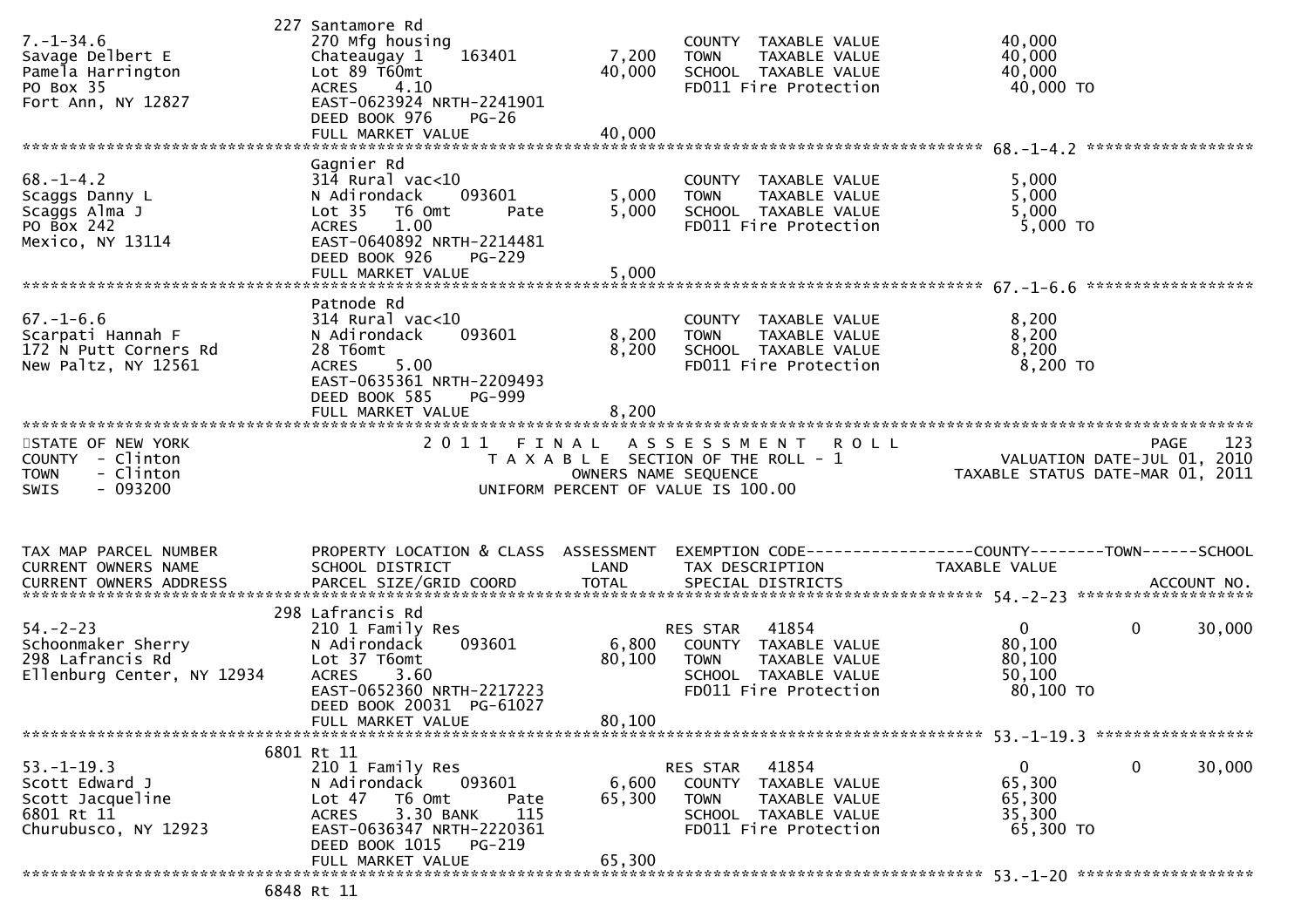| $53. - 1 - 20$<br>Scriver Katie<br>6848 Rt 11<br>Churubusco, NY 12923                                              | 210 1 Family Res<br>093601<br>N Adirondack<br>Lot 47 T6 Omt<br>Pate<br>FRNT 200.00 DPTH 147.00<br>EAST-0635721 NRTH-2221291<br>DEED BOOK 20021 PG-48273<br>FULL MARKET VALUE        | 4,600<br>92,000<br>92,000     | 41854<br>RES STAR<br>COUNTY TAXABLE VALUE<br><b>TOWN</b><br>TAXABLE VALUE<br>SCHOOL TAXABLE VALUE<br>FD011 Fire Protection | $\overline{0}$<br>92,000<br>92,000<br>62,000<br>92,000 TO                       | $\mathbf 0$    | 30,000 |
|--------------------------------------------------------------------------------------------------------------------|-------------------------------------------------------------------------------------------------------------------------------------------------------------------------------------|-------------------------------|----------------------------------------------------------------------------------------------------------------------------|---------------------------------------------------------------------------------|----------------|--------|
| $37. - 1 - 5.1$<br>Sears Calvin<br>Ryan Connie<br>20 Whalen Rd<br>Churubusco, NY 12923<br>PRIOR OWNER ON 3/01/2011 | 20 Whalen Rd<br>240 Rural res<br>093601<br>N Adirondack<br>Lot 68<br>T6 Omt<br>Pate<br>ACRES 247.50<br>EAST-0629744 NRTH-2231691<br>DEED BOOK 918<br>$PG-148$<br>FULL MARKET VALUE  | 102,100<br>148,500<br>148,500 | COUNTY TAXABLE VALUE<br>TAXABLE VALUE<br><b>TOWN</b><br>SCHOOL TAXABLE VALUE<br>FD011 Fire Protection                      | 148,500<br>148,500<br>148,500<br>148,500 TO                                     |                |        |
|                                                                                                                    | 523 Rt 189                                                                                                                                                                          |                               |                                                                                                                            |                                                                                 |                |        |
| $38 - 1 - 22$<br>Sears Calvin T<br>523 Rt 189<br>Churubusco, NY 12923                                              | 210 1 Family Res<br>093601<br>N Adirondack<br>Lot 54 T6 Omt<br>Pate<br>FRNT 148.50 DPTH 214.50<br>EAST-0639113 NRTH-2229972<br>DEED BOOK 20061 PG-92801                             | 4,600<br>47,000               | 41854<br>RES STAR<br>COUNTY TAXABLE VALUE<br><b>TOWN</b><br>TAXABLE VALUE<br>SCHOOL TAXABLE VALUE<br>FD011 Fire Protection | $\overline{0}$<br>47,000<br>47,000<br>17,000<br>47,000 TO                       | $\overline{0}$ | 30,000 |
|                                                                                                                    | FULL MARKET VALUE                                                                                                                                                                   | 47,000                        |                                                                                                                            |                                                                                 |                |        |
| STATE OF NEW YORK                                                                                                  | 2011 FINAL                                                                                                                                                                          |                               | ASSESSMENT ROLL                                                                                                            |                                                                                 | <b>PAGE</b>    | 124    |
| COUNTY - Clinton<br>- Clinton<br><b>TOWN</b><br>$-093200$<br>SWIS                                                  |                                                                                                                                                                                     | OWNERS NAME SEQUENCE          | T A X A B L E SECTION OF THE ROLL - 1<br>UNIFORM PERCENT OF VALUE IS 100.00                                                | VALUATION DATE-JUL 01, 2010<br>TAXABLE STATUS DATE-MAR 01, 2011                 |                |        |
| TAX MAP PARCEL NUMBER<br>CURRENT OWNERS NAME                                                                       | PROPERTY LOCATION & CLASS ASSESSMENT<br>SCHOOL DISTRICT                                                                                                                             | LAND                          | TAX DESCRIPTION                                                                                                            | EXEMPTION CODE------------------COUNTY--------TOWN------SCHOOL<br>TAXABLE VALUE |                |        |
| $37. - 1 - 5.2$<br>Sears Justin T<br>523 Rt 189<br>Churubusco, NY 12923                                            | 36 Whalen Rd<br>210 1 Family Res<br>093601<br>N Adirondack<br>Lot 53 T6omt<br>FRNT 200.00 DPTH 125.00<br>EAST-0630015 NRTH-2229522<br>DEED BOOK 20112 PG-38171<br>FULL MARKET VALUE | 4,200<br>20,000<br>20,000     | COUNTY TAXABLE VALUE<br>TAXABLE VALUE<br><b>TOWN</b><br>SCHOOL TAXABLE VALUE<br>FD011 Fire Protection                      | 20,000<br>20,000<br>20,000<br>20,000 TO                                         |                |        |
|                                                                                                                    |                                                                                                                                                                                     |                               |                                                                                                                            |                                                                                 |                |        |
| $37. - 1 - 5.3$<br>Sears Justin T<br>523 Route 189<br>Churubusco, NY 12923                                         | Whalen Rd<br>$314$ Rural vac<10<br>N Adirondack<br>093601<br>5.00<br><b>ACRES</b><br>EAST-0630117 NRTH-2229624<br>DEED BOOK 20112 PG-38170<br>FULL MARKET VALUE                     | 7,800<br>7,800<br>7,800       | COUNTY<br>TAXABLE VALUE<br><b>TOWN</b><br><b>TAXABLE VALUE</b><br>SCHOOL TAXABLE VALUE                                     | 7,800<br>7,800<br>7,800                                                         |                |        |
| $52. - 1 - 15.2$                                                                                                   | Rt 11                                                                                                                                                                               |                               |                                                                                                                            | 4,300                                                                           |                |        |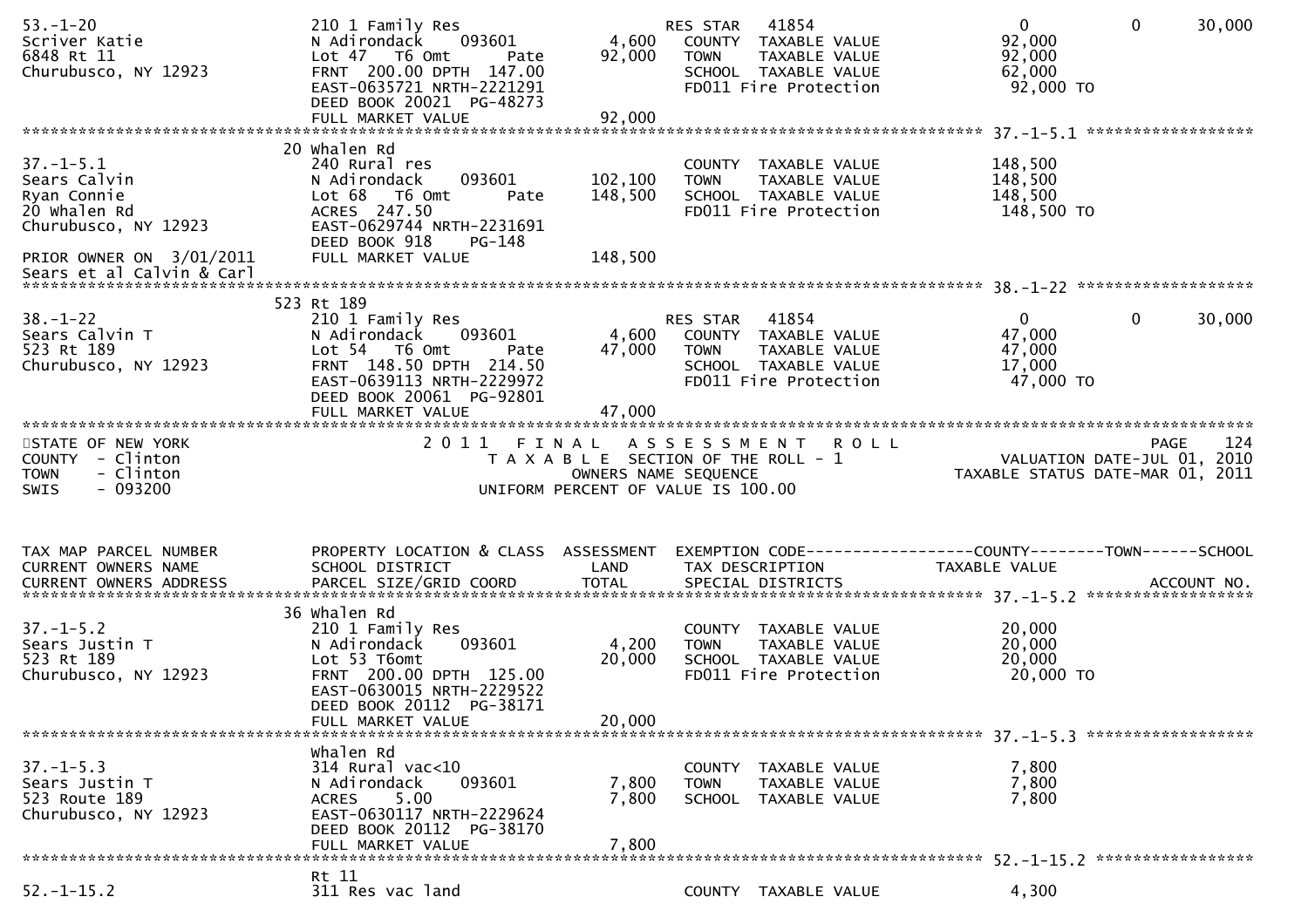| Sharlow Harold<br>Sharlow Bonnie<br>4 Huntington Dr<br>Plattsburgh, NY 12901                                                 | N Adirondack<br>093601<br>Lot 48 T6 Omt<br>Pate<br>FRNT 100.00 DPTH 166.00<br>EAST-0633788 NRTH-2222901<br>DEED BOOK 1012<br>PG-230                                                        | 4,300<br>4,300             | <b>TAXABLE VALUE</b><br><b>TOWN</b><br>SCHOOL TAXABLE VALUE<br>FD011 Fire Protection                                       | 4,300<br>4,300<br>4,300 TO                                      |                        |
|------------------------------------------------------------------------------------------------------------------------------|--------------------------------------------------------------------------------------------------------------------------------------------------------------------------------------------|----------------------------|----------------------------------------------------------------------------------------------------------------------------|-----------------------------------------------------------------|------------------------|
|                                                                                                                              |                                                                                                                                                                                            |                            |                                                                                                                            |                                                                 |                        |
| $53. - 1 - 17.2$<br>Silver Thomas<br>6750 Rt 11<br>Churubusco, NY 12923                                                      | 6750 Rt 11<br>210 1 Family Res<br>093601<br>N Adirondack<br>Lot 47 T6omt<br><b>ACRES</b><br>1.05<br>EAST-0637515 NRTH-2219826<br>DEED BOOK 20011 PG-32583                                  | 5,300<br>76,100            | 41834<br>SR STAR<br>COUNTY TAXABLE VALUE<br>TAXABLE VALUE<br><b>TOWN</b><br>SCHOOL TAXABLE VALUE<br>FD011 Fire Protection  | $\mathbf{0}$<br>76,100<br>76,100<br>16,000<br>76,100 TO         | $\mathbf{0}$<br>60,100 |
|                                                                                                                              |                                                                                                                                                                                            |                            |                                                                                                                            |                                                                 |                        |
| $53. - 1 - 19.22$<br>Silver Victor F<br>6747 Route 11<br>Churubusco, NY 12923                                                | 6747 Rt 11<br>210 1 Family Res<br>N Adirondack<br>093601<br>Lot 47 T6omt<br>7.00<br><b>ACRES</b><br>EAST-0637467 NRTH-2219414<br>DEED BOOK 837<br><b>PG-210</b>                            | 9,700<br>76,400            | 41854<br>RES STAR<br>COUNTY TAXABLE VALUE<br><b>TOWN</b><br>TAXABLE VALUE<br>SCHOOL TAXABLE VALUE<br>FD011 Fire Protection | $\overline{0}$<br>76,400<br>76,400<br>46,400<br>76,400 TO       | $\mathbf{0}$<br>30,000 |
| *************************                                                                                                    |                                                                                                                                                                                            |                            |                                                                                                                            |                                                                 |                        |
| STATE OF NEW YORK<br>COUNTY - Clinton<br>- Clinton<br><b>TOWN</b><br>$-093200$<br><b>SWIS</b>                                | 2011                                                                                                                                                                                       | OWNERS NAME SEQUENCE       | FINAL ASSESSMENT<br><b>ROLL</b><br>T A X A B L E SECTION OF THE ROLL - 1<br>UNIFORM PERCENT OF VALUE IS 100.00             | VALUATION DATE-JUL 01, 2010<br>TAXABLE STATUS DATE-MAR 01, 2011 | 125<br><b>PAGE</b>     |
| TAX MAP PARCEL NUMBER<br><b>CURRENT OWNERS NAME</b>                                                                          | PROPERTY LOCATION & CLASS ASSESSMENT<br>SCHOOL DISTRICT                                                                                                                                    | LAND                       | EXEMPTION CODE-----------------COUNTY-------TOWN------SCHOOL<br>TAX DESCRIPTION                                            | TAXABLE VALUE                                                   |                        |
| $69. - 1 - 4$<br>Sitzman Gloria<br>Stark Rosalind<br>Attn: Stark<br>Gromet Matthew<br>2266 Compass Pt Ln<br>Reston, VA 20191 | Lafrancis Rd<br>321 Abandoned ag<br>093601<br>N Adirondack<br>Lot 24 T6 Omt<br>Pate<br>50.00<br><b>ACRES</b><br>EAST-0653803 NRTH-2216063<br>DEED BOOK 98001 PG-03764<br>FULL MARKET VALUE | 32,500<br>32,500<br>32,500 | COUNTY TAXABLE VALUE<br><b>TOWN</b><br>TAXABLE VALUE<br>SCHOOL TAXABLE VALUE<br>FD011 Fire Protection                      | 32,500<br>32,500<br>32,500<br>32,500 TO                         |                        |
| $68. - 1 - 1.4$<br>Skidders Lawrence<br>284 Racquette Point Rd<br>Akwesasne, NY 13655                                        | Patnode Rd<br>321 Abandoned ag<br>093601<br>N Adirondack<br>Lot 34 T6omt<br>ACRES 92.30<br>EAST-0636302 NRTH-2216993<br>DEED BOOK 849<br>PG-143<br>FULL MARKET VALUE                       | 56,700<br>56,700<br>56,700 | COUNTY TAXABLE VALUE<br>TAXABLE VALUE<br><b>TOWN</b><br>SCHOOL TAXABLE VALUE<br>FD011 Fire Protection                      | 56,700<br>56,700<br>56,700<br>56,700 TO                         |                        |
|                                                                                                                              | County Line Rd                                                                                                                                                                             |                            |                                                                                                                            |                                                                 |                        |
| $36. - 1 - 5$<br>Smith Jeffrey R                                                                                             | 321 Abandoned ag<br>163401<br>Chateaugay 1                                                                                                                                                 | 19,000                     | <b>COUNTY</b><br>TAXABLE VALUE<br><b>TOWN</b><br>TAXABLE VALUE                                                             | 19,000<br>19,000                                                |                        |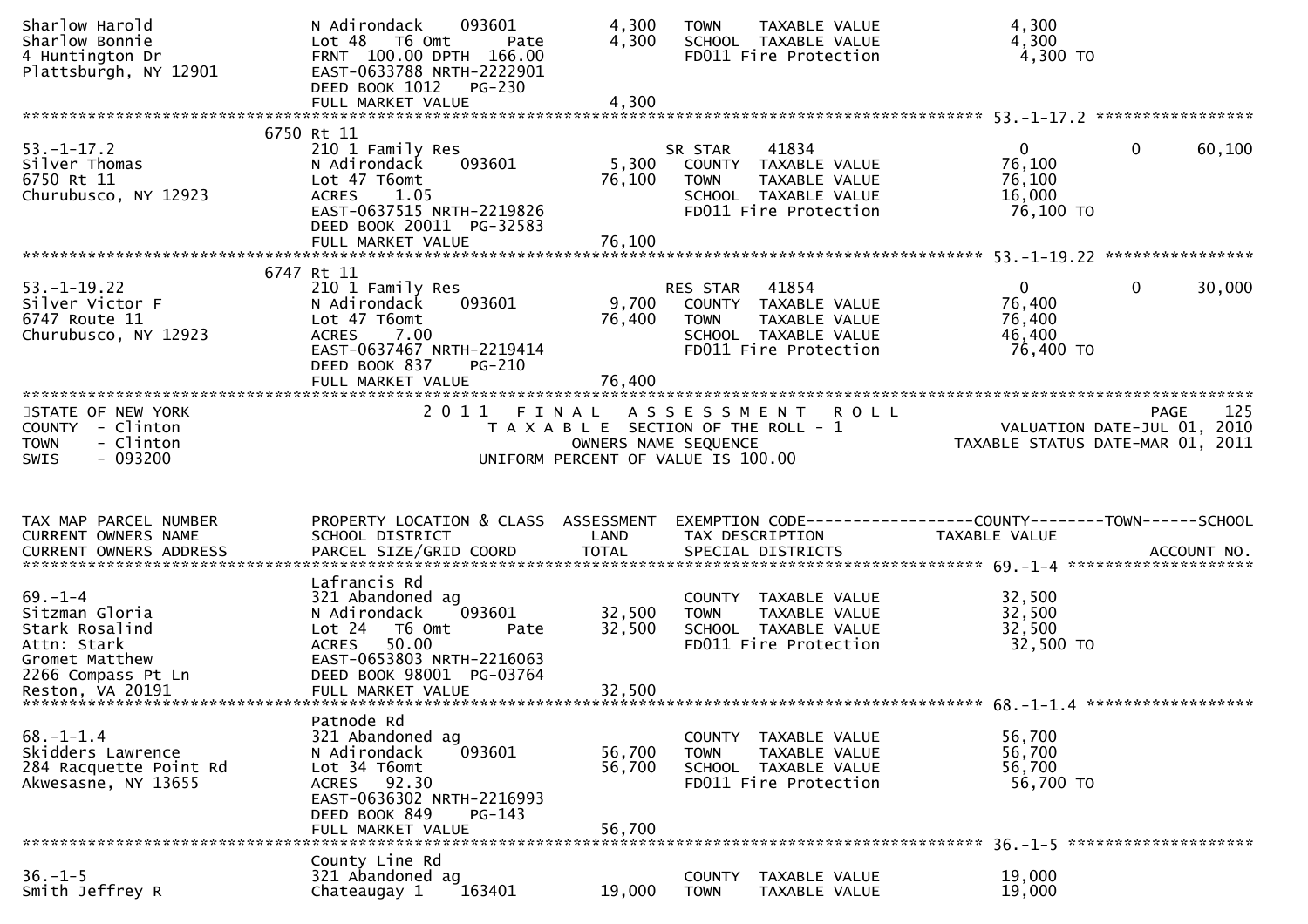| 416 Flat Rock Rd<br>Malone, NY 12953                                                                         | T6 Omt<br>Lot 51<br>Pate<br>23.00<br><b>ACRES</b><br>EAST-0618225 NRTH-2227160<br>DEED BOOK 20041 PG-74175<br>FULL MARKET VALUE                                                       | 19,000<br>19,000           | SCHOOL TAXABLE VALUE<br>FD011 Fire Protection                                                                                             | 19,000<br>19,000 TO                                                                   |
|--------------------------------------------------------------------------------------------------------------|---------------------------------------------------------------------------------------------------------------------------------------------------------------------------------------|----------------------------|-------------------------------------------------------------------------------------------------------------------------------------------|---------------------------------------------------------------------------------------|
|                                                                                                              |                                                                                                                                                                                       |                            |                                                                                                                                           |                                                                                       |
| $68. - 1 - 8.1$<br>Smith Lawrence E<br>4700 Co Rd 1<br>Canandaigua, NY 14424                                 | 6346 Rt 11<br>120 Field crops<br>N Adirondack<br>093601<br>Lot 26<br>T6 Omt<br>Pate<br>ACRES 137.60<br>EAST-0645109 NRTH-2213754<br>DEED BOOK 20031 PG-54172                          | 80,100<br>90,000           | COUNTY TAXABLE VALUE<br><b>TOWN</b><br>TAXABLE VALUE<br>SCHOOL TAXABLE VALUE<br>FD011 Fire Protection                                     | 90,000<br>90,000<br>90,000<br>90,000 TO                                               |
|                                                                                                              |                                                                                                                                                                                       |                            |                                                                                                                                           |                                                                                       |
| $67. - 1 - 8$<br>Smith Robert K<br>c/o Robert & Doris Schoonmaker Lot 28<br>4607 Rt 374<br>Merrill, NY 12955 | 108 Campbell Rd<br>210 1 Family Res<br>N Adirondack<br>093601<br>T6 Omt<br>Pate<br>3.50<br><b>ACRES</b><br>EAST-0630822 NRTH-2209771<br>DEED BOOK 20072 PG-11648<br>FULL MARKET VALUE | 6,800<br>55,000<br>55,000  | RES STAR<br>41854<br>COUNTY TAXABLE VALUE<br><b>TOWN</b><br>TAXABLE VALUE<br>SCHOOL TAXABLE VALUE<br>FD011 Fire Protection                | $\mathbf{0}$<br>$\mathbf 0$<br>30,000<br>55,000<br>55,000<br>25,000<br>55,000 TO      |
|                                                                                                              |                                                                                                                                                                                       |                            |                                                                                                                                           |                                                                                       |
| STATE OF NEW YORK<br>COUNTY - Clinton<br>- Clinton<br><b>TOWN</b><br>$-093200$<br><b>SWIS</b>                | 2 0 1 1                                                                                                                                                                               | FINAL                      | <b>ROLL</b><br>A S S E S S M E N T<br>T A X A B L E SECTION OF THE ROLL - 1<br>OWNERS NAME SEQUENCE<br>UNIFORM PERCENT OF VALUE IS 100.00 | 126<br><b>PAGE</b><br>VALUATION DATE-JUL 01, 2010<br>TAXABLE STATUS DATE-MAR 01, 2011 |
|                                                                                                              |                                                                                                                                                                                       |                            |                                                                                                                                           |                                                                                       |
|                                                                                                              |                                                                                                                                                                                       |                            |                                                                                                                                           |                                                                                       |
| TAX MAP PARCEL NUMBER<br>CURRENT OWNERS NAME                                                                 | PROPERTY LOCATION & CLASS ASSESSMENT<br>SCHOOL DISTRICT                                                                                                                               | LAND                       | TAX DESCRIPTION                                                                                                                           | EXEMPTION CODE------------------COUNTY--------TOWN------SCHOOL<br>TAXABLE VALUE       |
|                                                                                                              |                                                                                                                                                                                       |                            |                                                                                                                                           |                                                                                       |
| $38.1 - 1 - 22$<br>Snide Paul<br>Snide Rose<br>16 Railroad St 104<br>Churubusco, NY 12923                    | 16 Railroad St<br>210 1 Family Res<br>093601<br>N Adirondack<br>Lot 66  T6 0mt<br>Pate<br>FRNT 89.50 DPTH 124.00<br>EAST-0641059 NRTH-2231370                                         | 3,400<br>34,000            | 41854<br>RES STAR<br>COUNTY TAXABLE VALUE<br><b>TOWN</b><br>TAXABLE VALUE<br>SCHOOL TAXABLE VALUE<br>FD011 Fire Protection                | $\overline{0}$<br>$\mathbf 0$<br>30,000<br>34,000<br>34,000<br>4,000<br>34,000 TO     |
|                                                                                                              | DEED BOOK 814<br>$PG-35$                                                                                                                                                              |                            |                                                                                                                                           |                                                                                       |
|                                                                                                              |                                                                                                                                                                                       |                            |                                                                                                                                           |                                                                                       |
| $23. - 1 - 22.28$<br>Snide Paul J<br>Snide Rose M<br>16 Railroad St<br>PO Box 104<br>Churubusco, NY 12923    | Jones Rd<br>321 Abandoned ag<br>N Adirondack<br>093601<br>Lot 67 T6omt<br>ACRES 40.50<br>EAST-0634539 NRTH-2234110<br>DEED BOOK 99001 PG-17926<br>FULL MARKET VALUE                   | 32,400<br>32,400<br>32,400 | COUNTY TAXABLE VALUE<br><b>TOWN</b><br>TAXABLE VALUE<br>SCHOOL TAXABLE VALUE<br>FD011 Fire Protection                                     | 32,400<br>32,400<br>32,400<br>32,400 TO                                               |
|                                                                                                              | 30 Broad St                                                                                                                                                                           |                            |                                                                                                                                           |                                                                                       |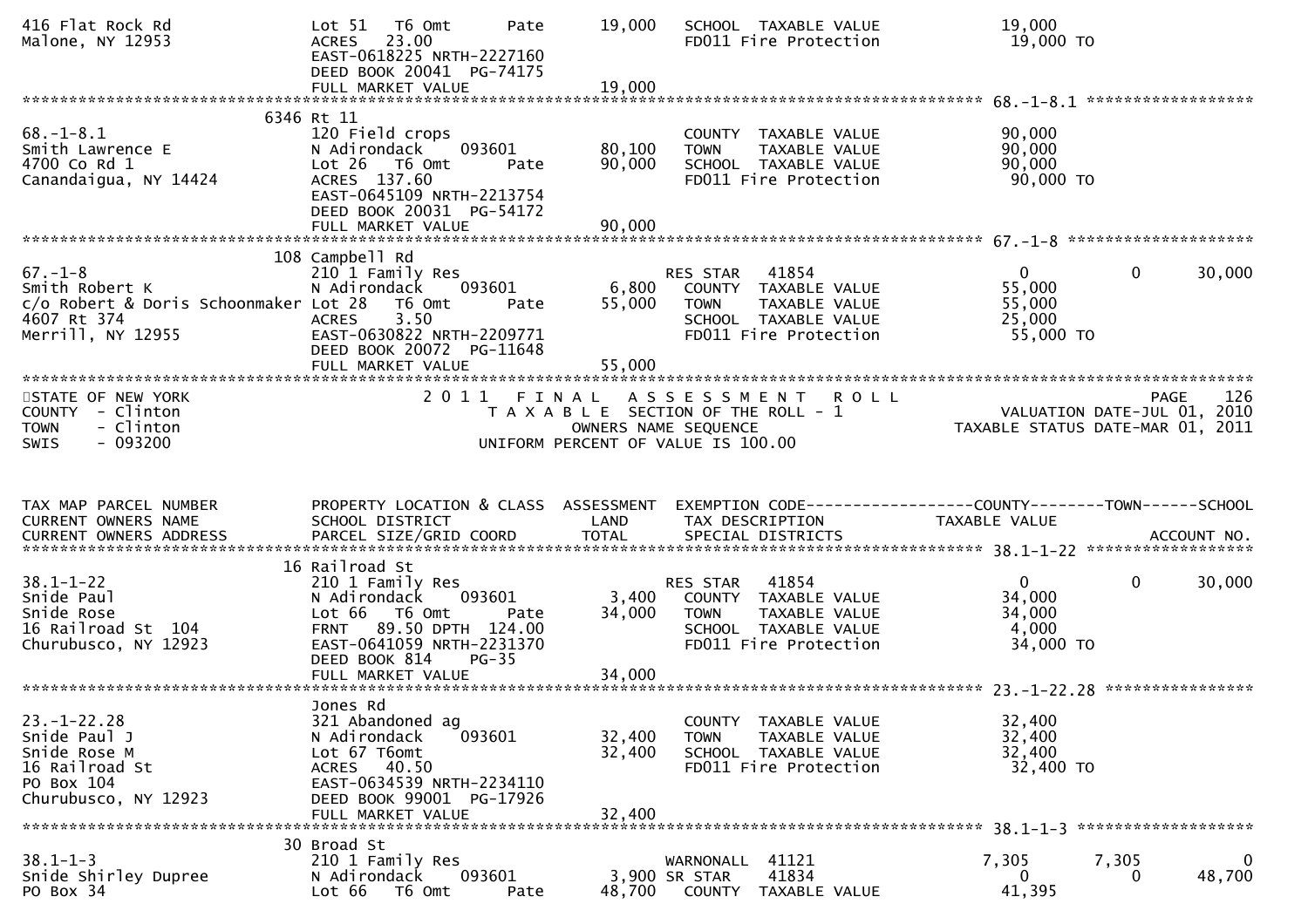| Churubusco, NY 12923-0034                                                                       | FRNT 77.66 DPTH 260.00<br>EAST-0639410 NRTH-2231857<br>DEED BOOK 539<br>PG-358<br>FULL MARKET VALUE                                                                                    | 48,700                       | <b>TOWN</b><br>TAXABLE VALUE<br>SCHOOL TAXABLE VALUE<br>FD011 Fire Protection                                                             | 41,395<br>0<br>48,700 TO                                        |                    |
|-------------------------------------------------------------------------------------------------|----------------------------------------------------------------------------------------------------------------------------------------------------------------------------------------|------------------------------|-------------------------------------------------------------------------------------------------------------------------------------------|-----------------------------------------------------------------|--------------------|
| $23 - 1 - 6$<br>Soell Aitta<br>1130 America Ave<br>North Babylon, NY 11703                      | Rt 189<br>321 Abandoned ag<br>N Adirondack<br>093601<br>Lot 75 T6 Omt<br>Pate<br>ACRES 50.00<br>EAST-0642211 NRTH-2238310<br>DEED BOOK 713<br><b>PG-98</b>                             | 32,500<br>32,500             | COUNTY TAXABLE VALUE<br>TAXABLE VALUE<br><b>TOWN</b><br>SCHOOL TAXABLE VALUE<br>FD011 Fire Protection                                     | 32,500<br>32,500<br>32,500<br>32,500 TO                         |                    |
| $23. - 1 - 7.1$<br>Soell Aitta<br>1130 America Ave<br>North Babylon, NY 11703                   | Rt 189<br>321 Abandoned ag<br>093601<br>N Adirondack<br>Lot 75<br>T6 Omt<br>Pate<br>80.00<br><b>ACRES</b><br>EAST-0643226 NRTH-2237269<br>DEED BOOK 704<br>PG-48<br>FULL MARKET VALUE  | 47,500<br>47,500<br>47,500   | COUNTY TAXABLE VALUE<br><b>TOWN</b><br>TAXABLE VALUE<br>SCHOOL TAXABLE VALUE<br>FD011 Fire Protection                                     | 47,500<br>47,500<br>47,500<br>47,500 TO                         |                    |
| STATE OF NEW YORK<br>COUNTY - Clinton<br>- Clinton<br><b>TOWN</b><br>$-093200$<br><b>SWIS</b>   | 2011<br>FINAL                                                                                                                                                                          |                              | <b>ROLL</b><br>A S S E S S M E N T<br>T A X A B L E SECTION OF THE ROLL - 1<br>OWNERS NAME SEQUENCE<br>UNIFORM PERCENT OF VALUE IS 100.00 | VALUATION DATE-JUL 01, 2010<br>TAXABLE STATUS DATE-MAR 01, 2011 | 127<br><b>PAGE</b> |
|                                                                                                 |                                                                                                                                                                                        |                              |                                                                                                                                           |                                                                 |                    |
| TAX MAP PARCEL NUMBER<br>CURRENT OWNERS NAME                                                    | PROPERTY LOCATION & CLASS ASSESSMENT<br>SCHOOL DISTRICT                                                                                                                                | LAND                         | EXEMPTION CODE-----------------COUNTY-------TOWN------SCHOOL<br>TAX DESCRIPTION                                                           | TAXABLE VALUE                                                   |                    |
| $23. - 1 - 14$<br>Soell Aitta<br>1130 America Ave<br>North Babylon, NY 11703                    | 852 Rt 189<br>270 Mfg housing<br>093601<br>N Adirondack<br>Lot 75 T6 Omt<br>Pate<br>ACRES 25.00<br>EAST-0639706 NRTH-2238264<br>DEED BOOK 704<br>PG-48<br>FULL MARKET VALUE            | 22,800<br>38,400<br>38,400   | COUNTY TAXABLE VALUE<br>TAXABLE VALUE<br><b>TOWN</b><br>SCHOOL TAXABLE VALUE<br>FD011 Fire Protection                                     | 38,400<br>38,400<br>38,400<br>38,400 TO                         |                    |
| $7. - 1 - 18$<br>Soltysik Edward<br>Soltysik Bernice<br>220 Frontier Rd<br>Churubusco, NY 12923 | 220 Pete LeClair Rd<br>241 Rural res&ag<br>163401<br>Chateaugay 1<br>Lot 89 T6 Omt<br>Pate<br>ACRES 164.40<br>EAST-0630780 NRTH-2243958<br>DEED BOOK 558<br>PG-71<br>FULL MARKET VALUE | 73,400<br>109,700<br>109,700 | 41854<br><b>RES STAR</b><br>COUNTY TAXABLE VALUE<br><b>TOWN</b><br>TAXABLE VALUE<br>SCHOOL TAXABLE VALUE<br>FD011 Fire Protection         | $\overline{0}$<br>109,700<br>109,700<br>79,700<br>109,700 TO    | 30,000<br>0        |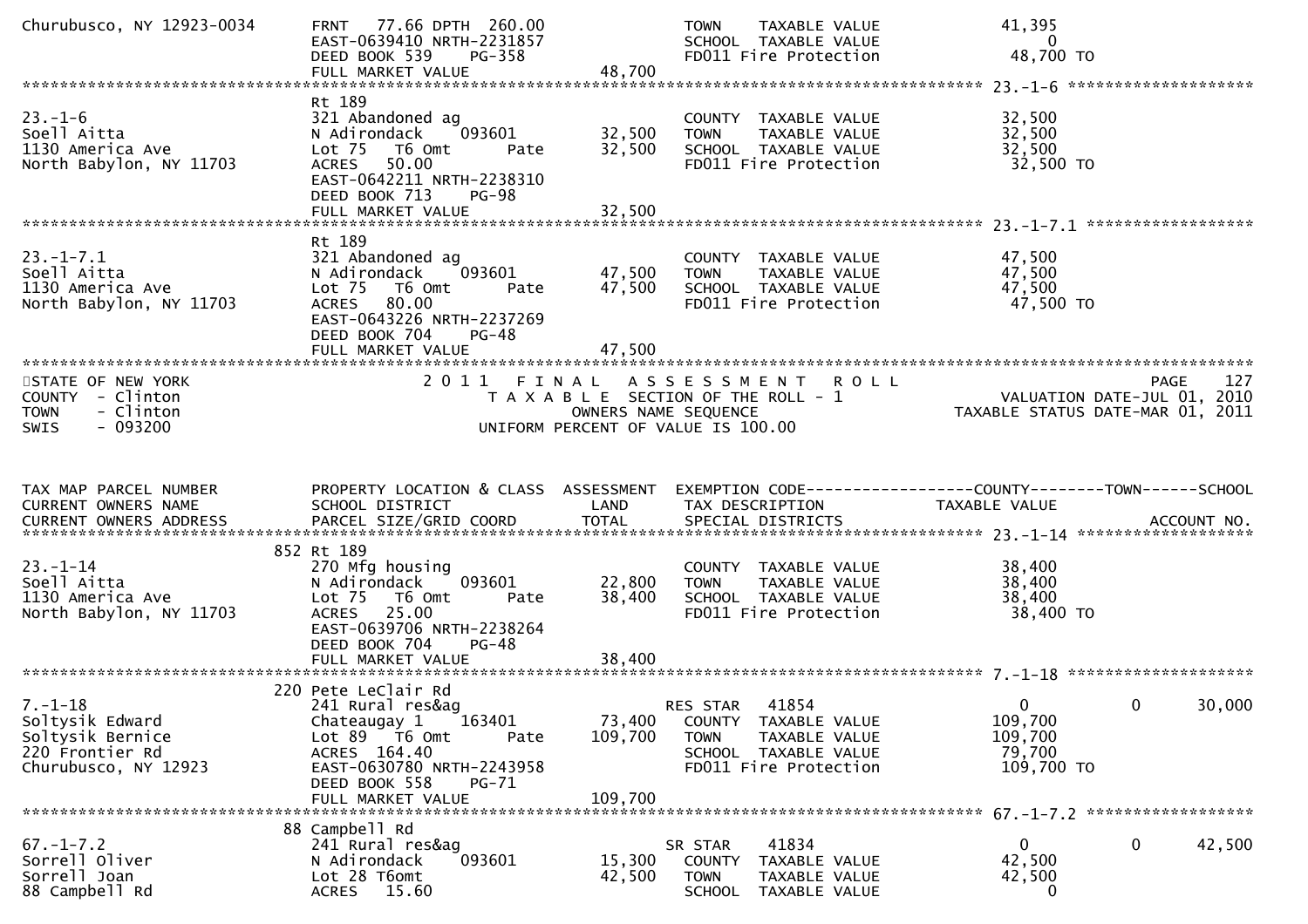| Churubusco, NY 12923                                                                                      | EAST-0631255 NRTH-2209506<br>DEED BOOK 817<br><b>PG-32</b>                                                                                                                        |                  | FD011 Fire Protection                                                                                                                                                                           | 42,500 TO                                                              |                                          |
|-----------------------------------------------------------------------------------------------------------|-----------------------------------------------------------------------------------------------------------------------------------------------------------------------------------|------------------|-------------------------------------------------------------------------------------------------------------------------------------------------------------------------------------------------|------------------------------------------------------------------------|------------------------------------------|
|                                                                                                           |                                                                                                                                                                                   |                  |                                                                                                                                                                                                 |                                                                        |                                          |
| $36. - 1 - 2.1$<br>Soucia Jacqueline M<br>Soucia William I<br>1254 County Line Rd<br>Chateaugay, NY 12920 | 1254 Merchia Rd<br>241 Rural res&ag<br>163401<br>Chateaugay 1<br>Lot 70 T6 Omt<br>Pate<br>ACRES 71.50<br>EAST-0617089 NRTH-2231456<br>DEED BOOK 20102 PG-33100                    | 49,300<br>83,900 | RES STAR 41854<br>COUNTY TAXABLE VALUE<br><b>TOWN</b><br>TAXABLE VALUE<br>SCHOOL TAXABLE VALUE<br>FD011 Fire Protection                                                                         | $\mathbf{0}$<br>83,900<br>83,900<br>53,900<br>83,900 TO                | $\mathbf{0}$<br>30,000                   |
|                                                                                                           | FULL MARKET VALUE                                                                                                                                                                 | 83,900           |                                                                                                                                                                                                 |                                                                        |                                          |
|                                                                                                           |                                                                                                                                                                                   |                  |                                                                                                                                                                                                 |                                                                        |                                          |
| $37. - 1 - 21.2$<br>Soucia Olive<br>47 Whalen Rd<br>Churubusco, NY 12923                                  | 47 whalen Rd<br>270 Mfg housing<br>093601<br>N Adirondack<br>Lot 68<br>T6 Omt<br>Pate<br>ACRES 18.41<br>EAST-0629459 NRTH-2228691<br>DEED BOOK 20072 PG-1989<br>FULL MARKET VALUE | 29,500           | 60 PCT OF VALUE USED FOR EXEMPTION PURPOSES<br>AGED COUN 41802<br>16,700 SR STAR<br>41834<br>29,500 COUNTY TAXABLE VALUE<br>TOWN TAXABLE VALUE<br>SCHOOL TAXABLE VALUE<br>FD011 Fire Protection | 8,850<br>0<br>20,650<br>29,500<br>$\overline{\mathbf{0}}$<br>29,500 TO | $\mathbf 0$<br>- 0<br>$\Omega$<br>29,500 |
|                                                                                                           |                                                                                                                                                                                   |                  |                                                                                                                                                                                                 |                                                                        |                                          |
| STATE OF NEW YORK<br>COUNTY - Clinton<br><b>TOWN</b><br>- Clinton<br>$-093200$<br><b>SWIS</b>             |                                                                                                                                                                                   |                  | 2011 FINAL ASSESSMENT ROLL<br>PAGE 128<br>TAXABLE SECTION OF THE ROLL - 1 VALUATION DATE-JUL 01, 2010<br>OWNERS NAME SEQUENCE 20<br>UNIFORM PERCENT OF VALUE IS 100.00                          |                                                                        | 128<br><b>PAGE</b>                       |
| TAX MAP PARCEL NUMBER<br>CURRENT OWNERS NAME                                                              | PROPERTY LOCATION & CLASS ASSESSMENT<br>SCHOOL DISTRICT                                                                                                                           | LAND             | EXEMPTION CODE-----------------COUNTY--------TOWN------SCHOOL<br>TAX DESCRIPTION                                                                                                                | TAXABLE VALUE                                                          |                                          |
|                                                                                                           |                                                                                                                                                                                   |                  |                                                                                                                                                                                                 |                                                                        |                                          |
| $7. - 1 - 28.1$<br>Southwick John B<br>Southwick Joanne<br>PO Box 232<br>Champlain, NY 12919              | Frontier Rd<br>321 Abandoned ag<br>Chateaugay 1 163401<br>Lot 88 T6 Omt<br>Pate<br>ACRES 40.30<br>EAST-0630098 NRTH-2240572<br>DEED BOOK 615<br><b>PG-728</b>                     | 21,700<br>21,700 | COUNTY TAXABLE VALUE<br><b>TOWN</b><br>TAXABLE VALUE<br>SCHOOL TAXABLE VALUE<br>FD011 Fire Protection                                                                                           | 21,700<br>21,700<br>21,700<br>21,700 TO                                |                                          |
|                                                                                                           |                                                                                                                                                                                   |                  |                                                                                                                                                                                                 |                                                                        |                                          |
| $25. - 1 - 3$<br>Spoor Chad F<br>97 Colgan Rd<br>Ellenburg Depot, NY 12935                                | 97 Colgan Rd<br>241 Rural res&ag<br>N Adirondack 093601                                                                                                                           |                  | 10 YR AGR 41700<br>157,400 AGRI DISTR 41720                                                                                                                                                     | 32,000<br>29,035<br>29,035                                             | 32,000<br>32,000<br>29,035               |
|                                                                                                           | Lot 62 T6 Omt<br>Pate<br>ACRES 389.00<br>EAST-0665352 NRTH-2238926                                                                                                                |                  | 287,800 RES STAR<br>41854<br>COUNTY TAXABLE VALUE<br><b>TOWN</b><br>TAXABLE VALUE                                                                                                               | $\overline{0}$<br>226,765<br>226,765                                   | 30,000<br>$\Omega$                       |
| MAY BE SUBJECT TO PAYMENT<br>UNDER AGDIST LAW TIL 2015                                                    | DEED BOOK 996<br>PG-332<br>FULL MARKET VALUE                                                                                                                                      | 287,800          | SCHOOL TAXABLE VALUE<br>FD011 Fire Protection                                                                                                                                                   | 196,765<br>287,800 TO                                                  |                                          |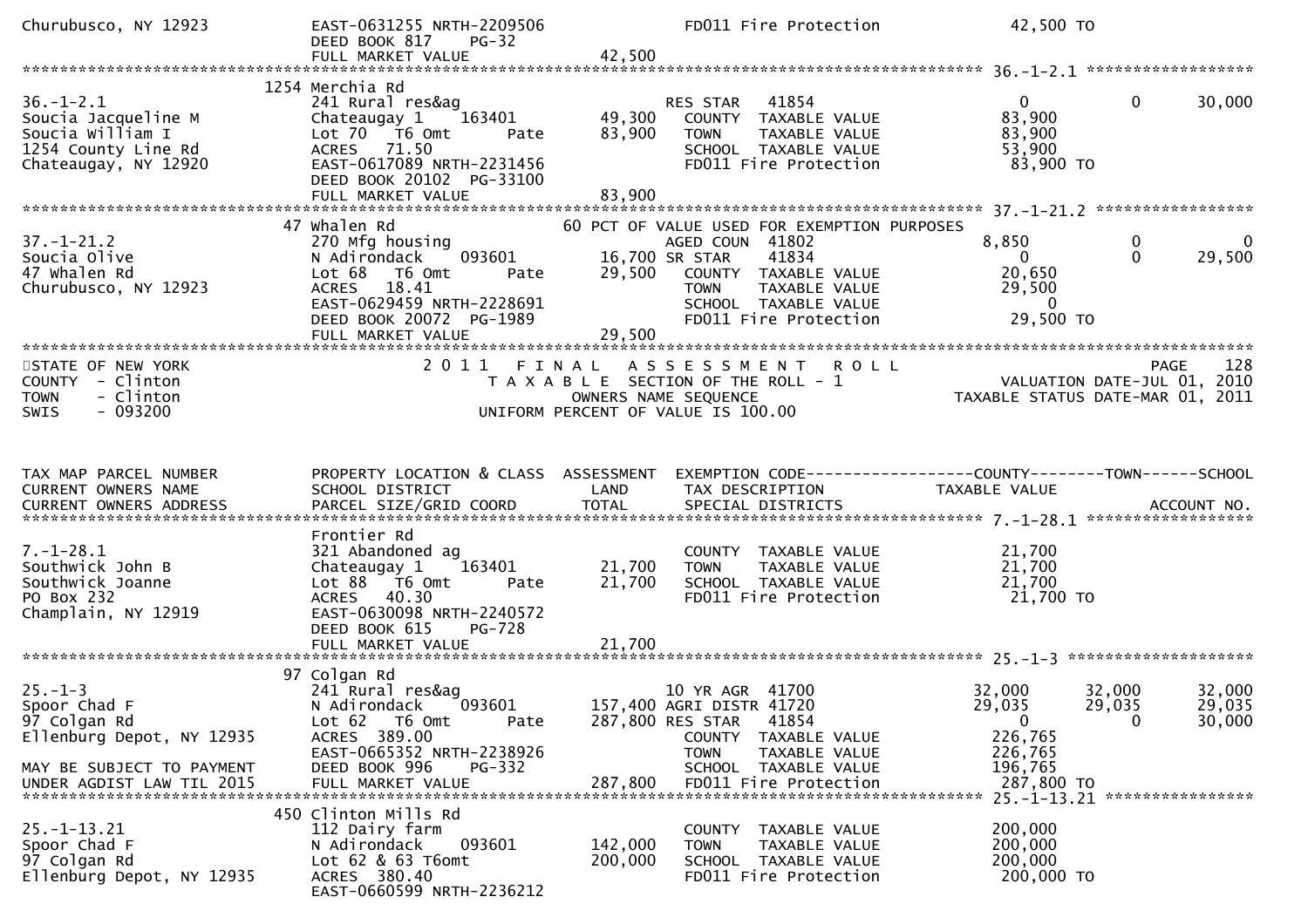|                                                                                                    | $PG-50$<br>DEED BOOK 960<br>FULL MARKET VALUE                                                                                                                                       | 200,000                    |                                                                                                                                                                                                      |                                                                         |                                                                                       |
|----------------------------------------------------------------------------------------------------|-------------------------------------------------------------------------------------------------------------------------------------------------------------------------------------|----------------------------|------------------------------------------------------------------------------------------------------------------------------------------------------------------------------------------------------|-------------------------------------------------------------------------|---------------------------------------------------------------------------------------|
| $53. - 1 - 19.211$<br>Spoor Cheryl<br>778 Patnode Rd<br>Churubusco, NY 12923                       | 778 Patnode Rd<br>280 Res Multiple<br>N Adirondack<br>093601<br>Lot 47 T6omt<br><b>ACRES</b><br>3.70<br>EAST-0635122 NRTH-2221390<br>DEED BOOK 848<br>$PG-204$<br>FULL MARKET VALUE | 11,400<br>93,100<br>93,100 | RES STAR<br>41854<br>COUNTY TAXABLE VALUE<br>TAXABLE VALUE<br><b>TOWN</b><br>SCHOOL TAXABLE VALUE<br>FD011 Fire Protection                                                                           | $\Omega$<br>93,100<br>93,100<br>63,100<br>93,100 то                     | $\mathbf{0}$<br>30,000                                                                |
|                                                                                                    |                                                                                                                                                                                     |                            |                                                                                                                                                                                                      |                                                                         |                                                                                       |
| $68. - 1 - 4.1$<br>Spoor Life Use Carmen<br>Cowan Isabelle J<br>6509 Rt 11<br>Churubusco, NY 12923 | 6523 Rt 11<br>270 Mfg housing<br>N Adirondack<br>093601<br>Lot <sub>35</sub><br>T6 Omt<br>Pate<br>ACRES 32.70<br>EAST-0640991 NRTH-2215614<br>DEED BOOK 20051 PG-82791              |                            | 62 PCT OF VALUE USED FOR EXEMPTION PURPOSES<br>WARCOMALL 41131<br>23,900 AGED - ALL 41800<br>50,200 SR STAR<br>41834<br>COUNTY TAXABLE VALUE<br>TAXABLE VALUE<br><b>TOWN</b><br>SCHOOL TAXABLE VALUE | 7,781<br>11,672<br>$\overline{0}$<br>30,747<br>30,747<br>$\overline{0}$ | 7,781<br>0<br>15,562<br>11,672<br>34,638<br>0                                         |
|                                                                                                    |                                                                                                                                                                                     |                            |                                                                                                                                                                                                      |                                                                         |                                                                                       |
| STATE OF NEW YORK<br>COUNTY - Clinton<br>- Clinton<br><b>TOWN</b><br>$-093200$<br>SWIS             | 2011 FINAL                                                                                                                                                                          | OWNERS NAME SEQUENCE       | ASSESSMENT<br><b>ROLL</b><br>T A X A B L E SECTION OF THE ROLL - 1<br>UNIFORM PERCENT OF VALUE IS 100.00                                                                                             |                                                                         | 129<br><b>PAGE</b><br>VALUATION DATE-JUL 01, 2010<br>TAXABLE STATUS DATE-MAR 01, 2011 |
|                                                                                                    |                                                                                                                                                                                     |                            |                                                                                                                                                                                                      |                                                                         |                                                                                       |
| TAX MAP PARCEL NUMBER<br>CURRENT OWNERS NAME                                                       | PROPERTY LOCATION & CLASS ASSESSMENT<br>SCHOOL DISTRICT                                                                                                                             | LAND                       | TAX DESCRIPTION                                                                                                                                                                                      | <b>TAXABLE VALUE</b>                                                    |                                                                                       |
|                                                                                                    |                                                                                                                                                                                     |                            |                                                                                                                                                                                                      |                                                                         |                                                                                       |
| $52. - 1 - 10.1$<br>Spoor Life Use Ruth<br>Spoor Shawn D<br>7165 Rt 11<br>Churubusco, NY 12923     | 7165 Rt 11<br>220 2 Family Res<br>093601<br>N Adirondack<br>Lot 48<br>T6 Omt<br>Pate<br><b>ACRES</b><br>1.10<br>EAST-0629140 NRTH-2224309<br>DEED BOOK 20051 PG-78969               | 79,900                     | 99 PCT OF VALUE USED FOR EXEMPTION PURPOSES<br>AGED - ALL 41800<br>5,100 SR STAR<br>41834<br>COUNTY TAXABLE VALUE<br>TAXABLE VALUE<br><b>TOWN</b><br>SCHOOL TAXABLE VALUE<br>FD011 Fire Protection   | 39,551<br>$\overline{0}$<br>40,349<br>40,349<br>$\Omega$<br>79,900 TO   | 39,551<br>39,551<br>40,349<br>0                                                       |
|                                                                                                    | FULL MARKET VALUE                                                                                                                                                                   | 79,900                     |                                                                                                                                                                                                      |                                                                         |                                                                                       |
| $38. - 1 - 13.2$<br>Spoor Shawn<br>Spoor Darlene<br>472 Rt 189<br>Churubusco, NY 12923             | 472 Rt 189<br>240 Rural res<br>093601<br>N Adirondack<br>Lot 55 T6omt<br>ACRES 11.90<br>EAST-0639595 NRTH-2229156<br>DEED BOOK 20072 PG-6145<br>FULL MARKET VALUE                   | 110,100 TOWN<br>110,100    | 41854<br>RES STAR<br>13,500 COUNTY TAXABLE VALUE<br>TAXABLE VALUE<br>SCHOOL TAXABLE VALUE<br>FD011 Fire Protection                                                                                   | $\Omega$<br>110,100<br>110,100<br>80,100<br>110,100 TO                  | 0<br>30,000                                                                           |
| $38.1 - 1 - 34$<br>Spoor Shawn D<br>Spoor Darlene M<br>472 Rt 189<br>Churubusco, NY 12923          | 540 Rt 189<br>210 1 Family Res<br>093601<br>N Adirondack<br>Lot 55<br>T6 Omt<br>Pate<br>1.50<br><b>ACRES</b><br>EAST-0639422 NRTH-2230387<br>DEED BOOK 20031 PG-55596               | 5,400<br>42,000            | COUNTY TAXABLE VALUE<br>TAXABLE VALUE<br><b>TOWN</b><br>SCHOOL TAXABLE VALUE<br>FD011 Fire Protection                                                                                                | 42,000<br>42,000<br>42,000<br>42,000 TO                                 |                                                                                       |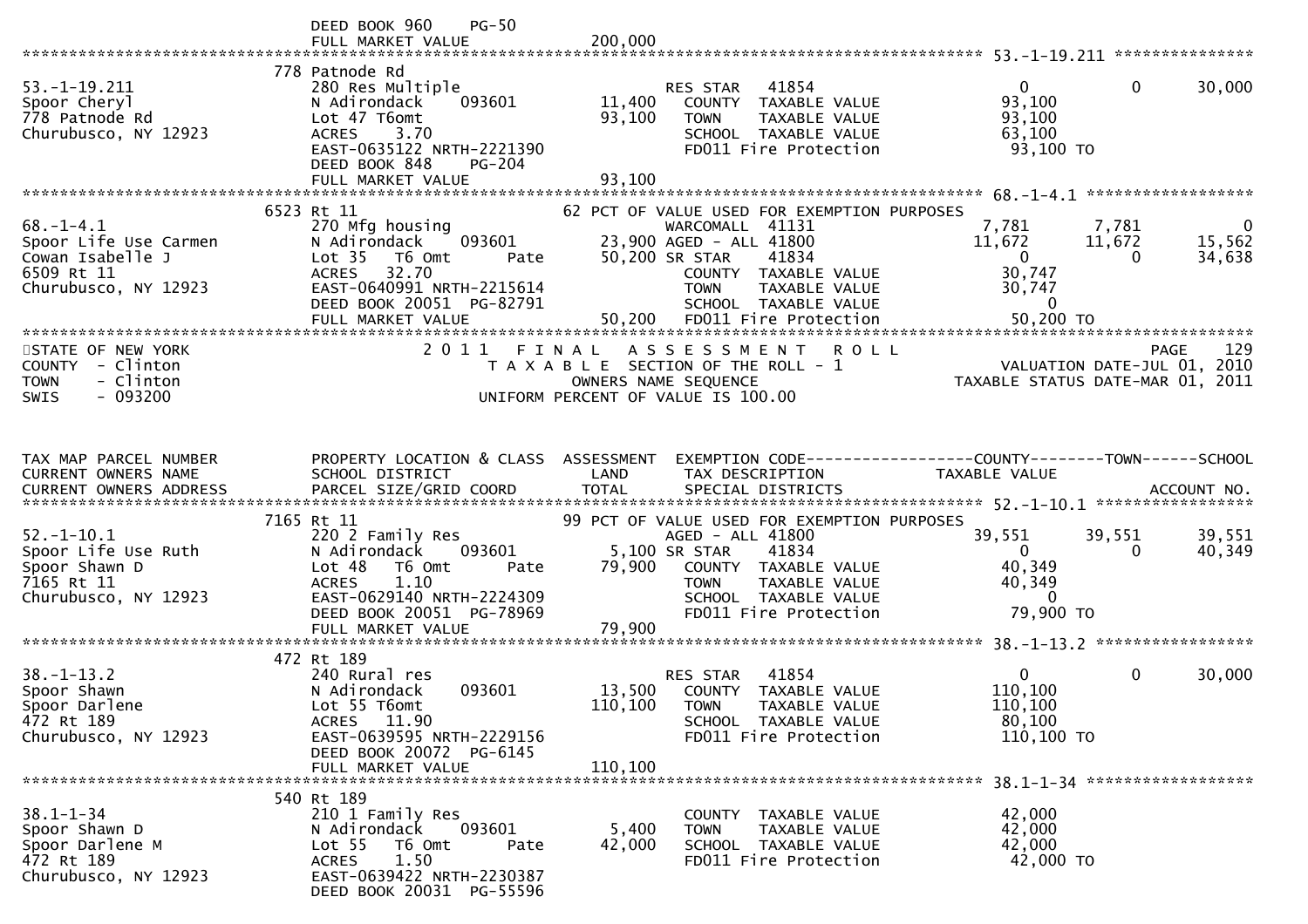|                                                                                                  | 194 Clinton Mills Rd                                                                                                                                                     |                              |                                                                                                                                                       |                                                                                                      |
|--------------------------------------------------------------------------------------------------|--------------------------------------------------------------------------------------------------------------------------------------------------------------------------|------------------------------|-------------------------------------------------------------------------------------------------------------------------------------------------------|------------------------------------------------------------------------------------------------------|
| $25. - 1 - 4.1$<br>Spoor Travis<br>Spoor Jennifer<br>194 Clinton Mills Rd<br>Ellenburg, NY 12933 | 112 Dairy farm<br>093601<br>N Adirondack<br>Lot 61 T6omt<br>ACRES 48.30 BANK<br>080<br>EAST-0667277 NRTH-2235699<br>DEED BOOK 20031 PG-59538                             | 100,700                      | 41854<br>RES STAR<br>42100<br>35,900 483A EX<br>COUNTY TAXABLE VALUE<br><b>TOWN</b><br>TAXABLE VALUE<br>SCHOOL TAXABLE VALUE<br>FD011 Fire Protection | $\mathbf 0$<br>30,000<br>$\bf{0}$<br>700<br>700<br>700<br>100,000<br>100,000<br>70,000<br>100,000 TO |
|                                                                                                  |                                                                                                                                                                          |                              |                                                                                                                                                       |                                                                                                      |
|                                                                                                  |                                                                                                                                                                          |                              |                                                                                                                                                       |                                                                                                      |
| $51. - 1 - 5.42$<br>St Lawrence Valley Dairy Inc<br>14255 E San Gabriel<br>Sanger, CA 93657      | 816 County Line Rd<br>241 Rural res&ag<br>Chateaugay 1<br>163401<br>Lot 50 T6omt<br>ACRES 11.90<br>EAST-0619206 NRTH-2220718<br>DEED BOOK 20051 PG-81306                 | 11,000<br>28,400             | COUNTY TAXABLE VALUE<br>TAXABLE VALUE<br><b>TOWN</b><br>SCHOOL TAXABLE VALUE<br>FD011 Fire Protection                                                 | 28,400<br>28,400<br>28,400<br>28,400 TO                                                              |
|                                                                                                  | FULL MARKET VALUE                                                                                                                                                        | 28,400                       |                                                                                                                                                       |                                                                                                      |
| STATE OF NEW YORK<br>COUNTY - Clinton<br>- Clinton<br><b>TOWN</b><br>$-093200$<br>SWIS           | 2011 FINAL                                                                                                                                                               |                              | ASSESSMENT ROLL<br>T A X A B L E SECTION OF THE ROLL - 1<br>OWNERS NAME SEQUENCE<br>UNIFORM PERCENT OF VALUE IS 100.00                                | 130<br><b>PAGE</b><br>VALUATION DATE-JUL 01, 2010<br>TAXABLE STATUS DATE-MAR 01, 2011                |
| TAX MAP PARCEL NUMBER                                                                            | PROPERTY LOCATION & CLASS ASSESSMENT                                                                                                                                     |                              |                                                                                                                                                       | EXEMPTION CODE------------------COUNTY--------TOWN------SCHOOL                                       |
| CURRENT OWNERS NAME                                                                              | SCHOOL DISTRICT                                                                                                                                                          | LAND                         | TAX DESCRIPTION                                                                                                                                       | <b>TAXABLE VALUE</b>                                                                                 |
|                                                                                                  | 748 County Line Rd                                                                                                                                                       |                              |                                                                                                                                                       |                                                                                                      |
| $51. - 1 - 12$<br>St Lawrence Valley Dairy Inc<br>14255 E San Gabriel<br>Sanger, CA 93657        | 112 Dairy farm<br>163401<br>Chateaugay 1<br>Lot 50 T6 Omt<br>Pate<br>164 A<br>ACRES 164.00<br>EAST-0619461 NRTH-2218716<br>DEED BOOK 20031 PG-64922<br>FULL MARKET VALUE | 99,500<br>232,000<br>232,000 | 483A EX<br>42100<br>COUNTY TAXABLE VALUE<br>TAXABLE VALUE<br><b>TOWN</b><br>SCHOOL TAXABLE VALUE<br>FD011 Fire Protection<br>13,500 EX                | 13,500<br>13,500<br>13,500<br>218,500<br>218,500<br>218,500<br>218,500 TO                            |
|                                                                                                  |                                                                                                                                                                          |                              |                                                                                                                                                       |                                                                                                      |
| $25. - 1 - 5.2$<br>St Thomas Gary<br>VanHanehan Dave<br>c/o Dennis Smolinkski<br>PO Box 148      | Clinton Mills Rd<br>260 Seasonal res<br>N Adirondack<br>093601<br>Lot 61 T6omt<br>ACRES 170.00<br>EAST-0670684 NRTH-2237440                                              | 73,800<br>83,500             | COUNTY TAXABLE VALUE<br><b>TOWN</b><br>TAXABLE VALUE<br>SCHOOL TAXABLE VALUE<br>FD011 Fire Protection                                                 | 83,500<br>83,500<br>83,500<br>83,500 TO                                                              |
| Rose, NY 14542                                                                                   | DEED BOOK 20082 PG-14204                                                                                                                                                 |                              |                                                                                                                                                       |                                                                                                      |
|                                                                                                  | FULL MARKET VALUE                                                                                                                                                        | 83,500                       |                                                                                                                                                       |                                                                                                      |
| $25. - 1 - 6$<br>St Thomas Gary<br>Van Hanehan David<br>11319 Lyman Rd<br>N. Rose, NY 14516      | Clinton Mills Rd<br>920 Priv Hunt/Fi<br>N Adirondack<br>093601<br>Lot 61 T6omt Pate<br>ACRES 210.00<br>EAST-0669064 NRTH-2237271<br>PG-287<br>DEED BOOK 961              | 82,500<br>116,000            | COUNTY TAXABLE VALUE<br>TAXABLE VALUE<br><b>TOWN</b><br>SCHOOL TAXABLE VALUE<br>FD011 Fire Protection                                                 | 116,000<br>116,000<br>116,000<br>116,000 TO                                                          |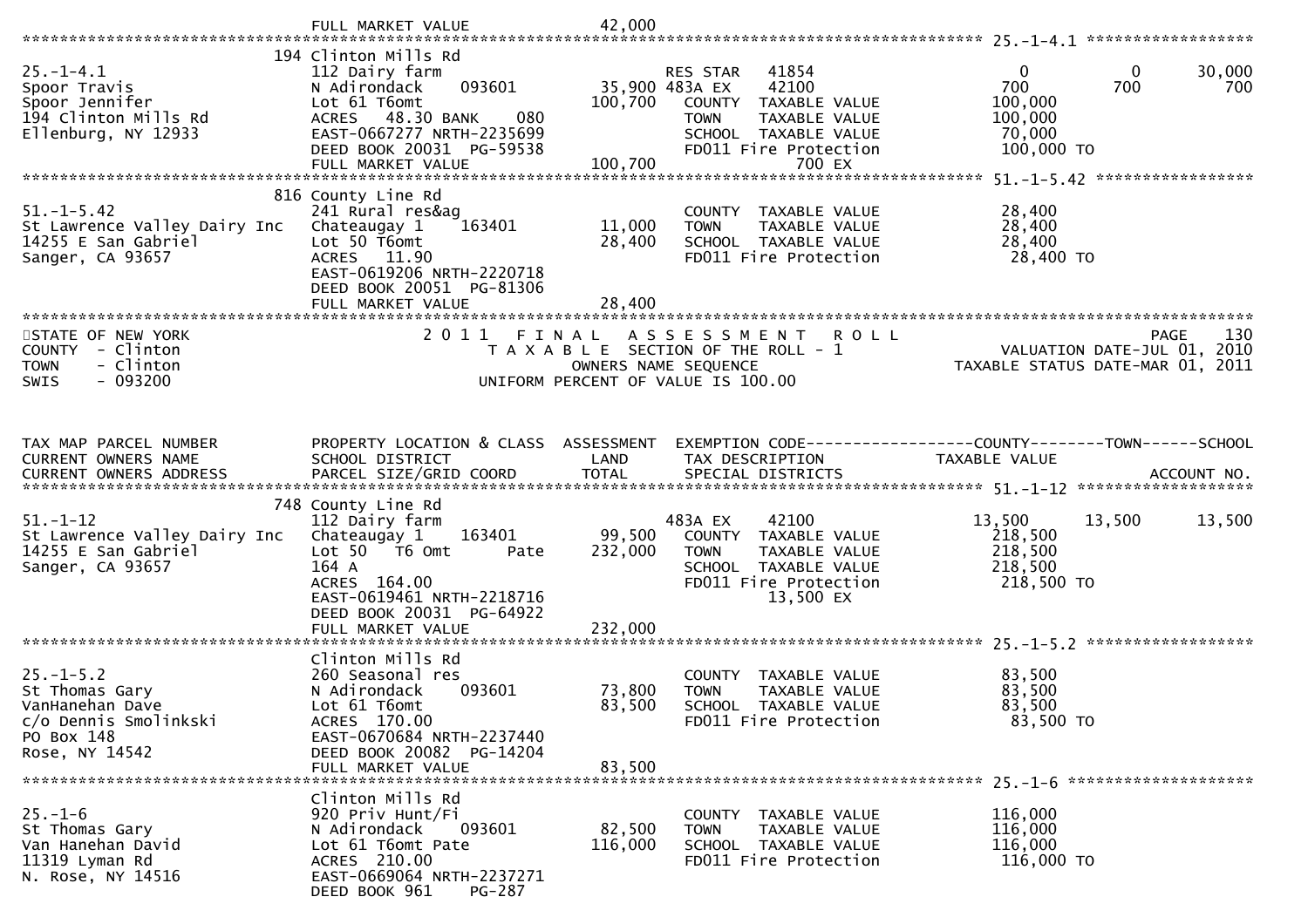| $67. - 1 - 16$<br>Staley Edith Louise<br>703 Shingle St<br>Morrisonville, NY 12962                     | 185 Campbell Rd<br>240 Rural res<br>093601<br>N Adirondack<br>Lot 29<br>T6 Omt<br>Pate<br>75.00<br><b>ACRES</b><br>EAST-0629011 NRTH-2210900<br>DEED BOOK 20021 PG-49818        | 23,900<br>55,600 | COUNTY TAXABLE VALUE<br>TAXABLE VALUE<br><b>TOWN</b><br>SCHOOL TAXABLE VALUE<br>FD011 Fire Protection                                                  | 55,600<br>55,600<br>55,600<br>55,600 TO                         |                                        |
|--------------------------------------------------------------------------------------------------------|---------------------------------------------------------------------------------------------------------------------------------------------------------------------------------|------------------|--------------------------------------------------------------------------------------------------------------------------------------------------------|-----------------------------------------------------------------|----------------------------------------|
|                                                                                                        | Looby Rd                                                                                                                                                                        |                  |                                                                                                                                                        |                                                                 |                                        |
| $38 - 1 - 20$<br>Stanzione Katherine<br>56 Berkshire Dr<br>Sewell, NJ 08080                            | 321 Abandoned ag<br>N Adirondack<br>093601<br>Lot <sub>54</sub><br>T6 Omt<br>Pate<br>ACRES 37.50<br>EAST-0636988 NRTH-2229095<br>DEED BOOK 556<br>PG-567                        | 28,100<br>28,100 | COUNTY TAXABLE VALUE<br>TAXABLE VALUE<br><b>TOWN</b><br>SCHOOL TAXABLE VALUE<br>FD011 Fire Protection                                                  | 28,100<br>28,100<br>28,100<br>28,100 TO                         |                                        |
|                                                                                                        |                                                                                                                                                                                 |                  |                                                                                                                                                        |                                                                 |                                        |
| STATE OF NEW YORK<br>COUNTY - Clinton<br>- Clinton<br><b>TOWN</b><br>$-093200$<br><b>SWIS</b>          | 2011 FINAL                                                                                                                                                                      |                  | ASSESSMENT ROLL<br>$T A X A B L E$ SECTION OF THE ROLL - 1<br>OWNERS NAME SEQUENCE<br>UNIFORM PERCENT OF VALUE IS 100.00                               | VALUATION DATE-JUL 01, 2010<br>TAXABLE STATUS DATE-MAR 01, 2011 | 131<br><b>PAGE</b>                     |
| TAX MAP PARCEL NUMBER<br>CURRENT OWNERS NAME                                                           | PROPERTY LOCATION & CLASS ASSESSMENT<br>SCHOOL DISTRICT                                                                                                                         | LAND             | EXEMPTION CODE------------------COUNTY--------TOWN------SCHOOL<br>TAX DESCRIPTION                                                                      | TAXABLE VALUE                                                   |                                        |
|                                                                                                        | 203/205 Mcnierney Rd                                                                                                                                                            |                  |                                                                                                                                                        |                                                                 |                                        |
| $21. - 1 - 1.5$<br>Stermer Gracanne<br>203 McNeirney Rd<br>Churubusco, NY 12923                        | 210 1 Family Res<br>163401<br>Chateaugay 1<br>Lot 90 T6omt<br><b>ACRES</b><br>6.72<br>EAST-0615980 NRTH-2239746<br>DEED BOOK 20082 PG-17306                                     | 9,600<br>51,200  | 41854<br>RES STAR<br>COUNTY TAXABLE VALUE<br>TAXABLE VALUE<br><b>TOWN</b><br>SCHOOL TAXABLE VALUE<br>FD011 Fire Protection                             | $\mathbf{0}$<br>51,200<br>51,200<br>21,200<br>51,200 TO         | $\mathbf 0$<br>30,000                  |
|                                                                                                        | 254 Lafrancis Rd                                                                                                                                                                |                  |                                                                                                                                                        |                                                                 |                                        |
| $54. - 2 - 22$<br>Stevens Rodney A<br>Stevens Kate T<br>254 Lafrancis Rd<br>Ellenburg Center, NY 12934 | 270 Mfg housing<br>093601<br>N Adirondack<br>Lot 37 T6 Omt<br>Pate<br>FRNT 200.00 DPTH 175.00<br>EAST-0652383 NRTH-2216307<br>PG-116<br>DEED BOOK 849                           | 4,800<br>32,700  | 41854<br>RES STAR<br>COUNTY TAXABLE VALUE<br><b>TOWN</b><br>TAXABLE VALUE<br>SCHOOL TAXABLE VALUE<br>FD011 Fire Protection                             | $\mathbf{0}$<br>32,700<br>32,700<br>2,700<br>32,700 TO          | $\mathbf 0$<br>30,000                  |
|                                                                                                        | FULL MARKET VALUE                                                                                                                                                               | 32,700           |                                                                                                                                                        |                                                                 |                                        |
| $23. - 1 - 22.211$<br>Stumpf Carol<br>133 Jones Rd<br>Churubusco, NY 12923                             | 133 Jones Rd<br>270 Mfg housing<br>N Adirondack<br>093601<br>Lot 67 T6omt<br>7.50<br><b>ACRES</b><br>EAST-0634589 NRTH-2233516<br>DEED BOOK 20051 PG-80166<br>FULL MARKET VALUE | 31,700<br>31,700 | LIM INC DI 41932<br>41834<br>9,600 SR STAR<br>COUNTY<br>TAXABLE VALUE<br><b>TOWN</b><br>TAXABLE VALUE<br>SCHOOL TAXABLE VALUE<br>FD011 Fire Protection | 13,473<br>0<br>18,227<br>31,700<br>0<br>31,700 TO               | $\mathbf 0$<br>$\bf{0}$<br>31,700<br>0 |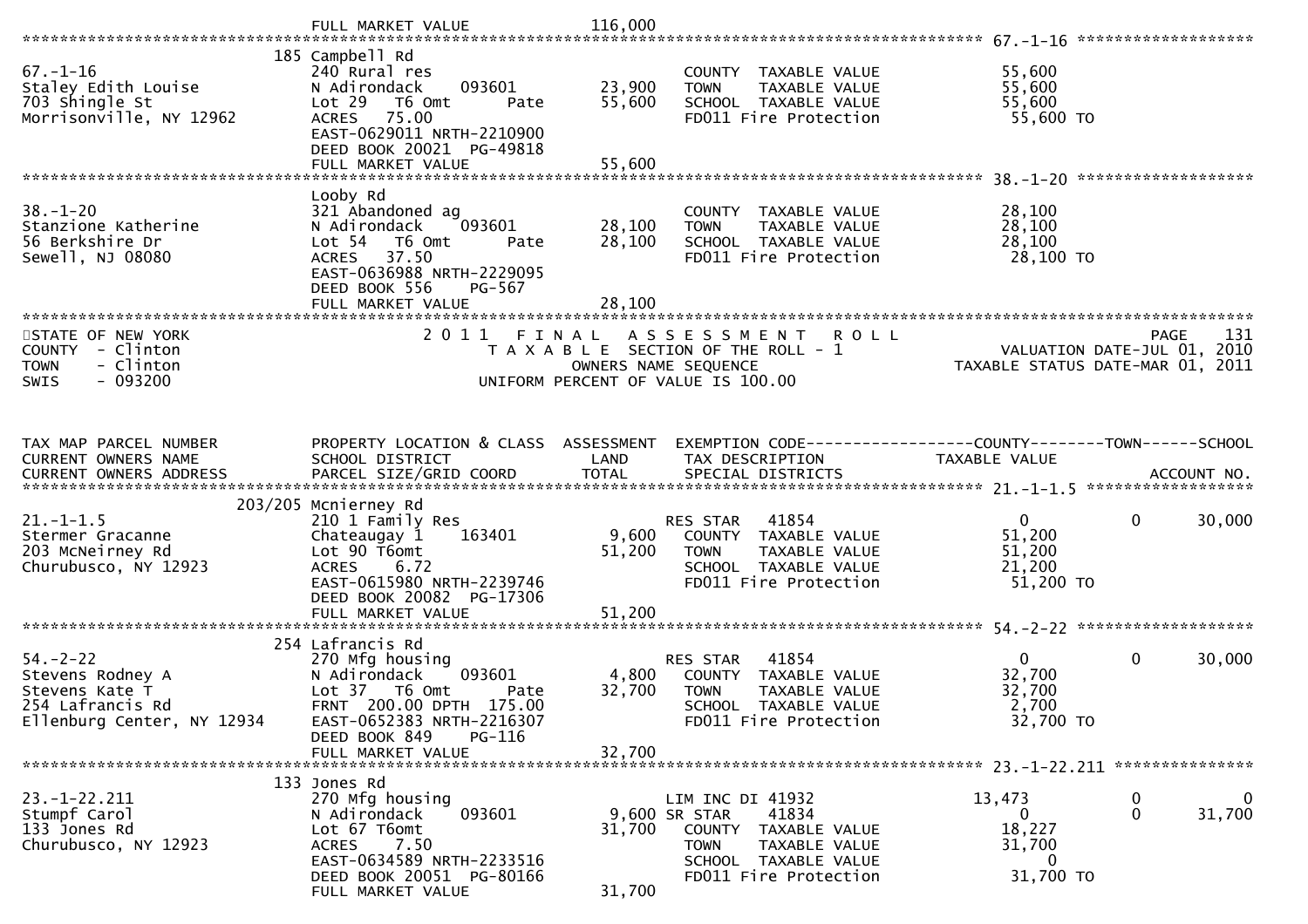| $25 - 1 - 7$<br>Suarez Jon D<br>124 Clinton Mills Rd<br>Ellenburg Depot, NY 12935                   | 124 Clinton Mills Rd<br>210 1 Family Res<br>093601<br>N Adirondack<br>Lot 61 T6 Omt<br>Pate<br>2.30 BANK<br>080<br><b>ACRES</b><br>EAST-0669060 NRTH-2234791<br>DEED BOOK 20041 PG-78414<br>FULL MARKET VALUE | 5,900<br>64,200<br>64,200 | COUNTY TAXABLE VALUE<br><b>TOWN</b><br>TAXABLE VALUE<br>TOWN TAXABLE VALUE<br>SCHOOL TAXABLE VALUE<br>FD011 Fire Protection                            | 64,200<br>64,200<br>64,200<br>64,200 TO                      |                                                                                                    |
|-----------------------------------------------------------------------------------------------------|---------------------------------------------------------------------------------------------------------------------------------------------------------------------------------------------------------------|---------------------------|--------------------------------------------------------------------------------------------------------------------------------------------------------|--------------------------------------------------------------|----------------------------------------------------------------------------------------------------|
|                                                                                                     |                                                                                                                                                                                                               |                           |                                                                                                                                                        |                                                              |                                                                                                    |
| $6. - 1 - 9.1$<br>Sullivan Richard<br>Sullivan Gisele<br>2097 Washington Ave<br>Seaford, NY 11783   | Frontier Rd<br>$314$ Rural vac<10<br>Chateaugay 1<br>163401<br>Lot $89$ $\overline{76}$ Omt<br>Pate<br>ACRES 1.80<br>EAST-0623048 NRTH-2243076<br>DEED BOOK 700<br>$PG-333$                                   | 5,600<br>5,600            | COUNTY TAXABLE VALUE<br>TAXABLE VALUE<br><b>TOWN</b><br>SCHOOL TAXABLE VALUE<br>FD011 Fire Protection                                                  | 5,600<br>5,600<br>5,600<br>$5,600$ TO                        |                                                                                                    |
|                                                                                                     |                                                                                                                                                                                                               |                           | 2011 FINAL ASSESSMENT ROLL                                                                                                                             |                                                              |                                                                                                    |
| STATE OF NEW YORK<br>COUNTY - Clinton<br>- Clinton<br><b>TOWN</b><br>SWIS<br>- 093200               |                                                                                                                                                                                                               | OWNERS NAME SEQUENCE      | T A X A B L E SECTION OF THE ROLL - 1<br>UNIFORM PERCENT OF VALUE IS 100.00                                                                            |                                                              | PAGE 132<br>VALUATION DATE-JUL 01, 2010<br>TAXARLE STATUS BITE<br>TAXABLE STATUS DATE-MAR 01, 2011 |
| TAX MAP PARCEL NUMBER<br>CURRENT OWNERS NAME<br>CURRENT OWNERS ADDRESS                              | PROPERTY LOCATION & CLASS ASSESSMENT<br>SCHOOL DISTRICT                                                                                                                                                       | <b>Example 12 DE LAND</b> | EXEMPTION CODE-----------------COUNTY-------TOWN------SCHOOL<br>TAX DESCRIPTION                                                                        | TAXABLE VALUE                                                |                                                                                                    |
| $23. - 1 - 19$<br>Talt George<br>Talt Marjorie<br>70 Bayard St<br>New Rochelle, NY 10805            | Merchia Rd<br>321 Abandoned ag<br>093601<br>N Adirondack<br>Lot 67 T6 Omt<br>Pate<br>13.00<br><b>ACRES</b><br>EAST-0637792 NRTH-2235101<br>DEED BOOK 549<br>$PG-1$                                            | 13,400<br>13,400          | COUNTY TAXABLE VALUE<br><b>TOWN</b><br>TAXABLE VALUE<br>SCHOOL TAXABLE VALUE<br>FD011 Fire Protection                                                  | 13,400<br>13,400<br>13,400<br>13,400 TO                      |                                                                                                    |
|                                                                                                     |                                                                                                                                                                                                               |                           |                                                                                                                                                        |                                                              |                                                                                                    |
| $66. - 1 - 2.3$<br>Tavernia Edward L<br>Tavernia Veronica<br>722 Ryan Rd<br>Churubusco, NY 12923    | 722 Ryan Rd<br>210 1 Family Res<br>163401<br>Chateaugay 1<br>Lot 32 T6omt<br><b>ACRES</b><br>2.20<br>EAST-0624158 NRTH-2215698<br>$PG-31$<br>DEED BOOK 779                                                    | 6,000<br>48,100           | 41834<br>SR STAR<br>COUNTY TAXABLE VALUE<br><b>TOWN</b><br>TAXABLE VALUE<br>SCHOOL TAXABLE VALUE<br>FD011 Fire Protection                              | $\Omega$<br>48,100<br>48,100<br>$\Omega$<br>48,100 TO        | 48,100<br>$\mathbf{0}$                                                                             |
|                                                                                                     | FULL MARKET VALUE                                                                                                                                                                                             | 48,100                    |                                                                                                                                                        |                                                              |                                                                                                    |
|                                                                                                     |                                                                                                                                                                                                               |                           |                                                                                                                                                        |                                                              |                                                                                                    |
| $67. - 1 - 10$<br>Tavernia William G<br>Tavernia Shirley<br>194 Campbell Rd<br>Churubusco, NY 12923 | 194 Campbell Rd<br>210 1 Family Res<br>093601<br>N Adirondack<br>Lot 28 T6 Omt<br>Pate<br>FRNT 300.00 DPTH 135.00<br>EAST-0630510 NRTH-2211684<br>DEED BOOK 578<br>PG-1071<br>FULL MARKET VALUE               | 34,000<br>34,000          | AGED - ALL 41800<br>41834<br>4,800 SR STAR<br>COUNTY<br>TAXABLE VALUE<br><b>TOWN</b><br>TAXABLE VALUE<br>SCHOOL TAXABLE VALUE<br>FD011 Fire Protection | 17,000<br>$\mathbf{0}$<br>17,000<br>17,000<br>0<br>34,000 TO | 17,000<br>17,000<br>17,000<br>0                                                                    |
|                                                                                                     |                                                                                                                                                                                                               |                           |                                                                                                                                                        |                                                              |                                                                                                    |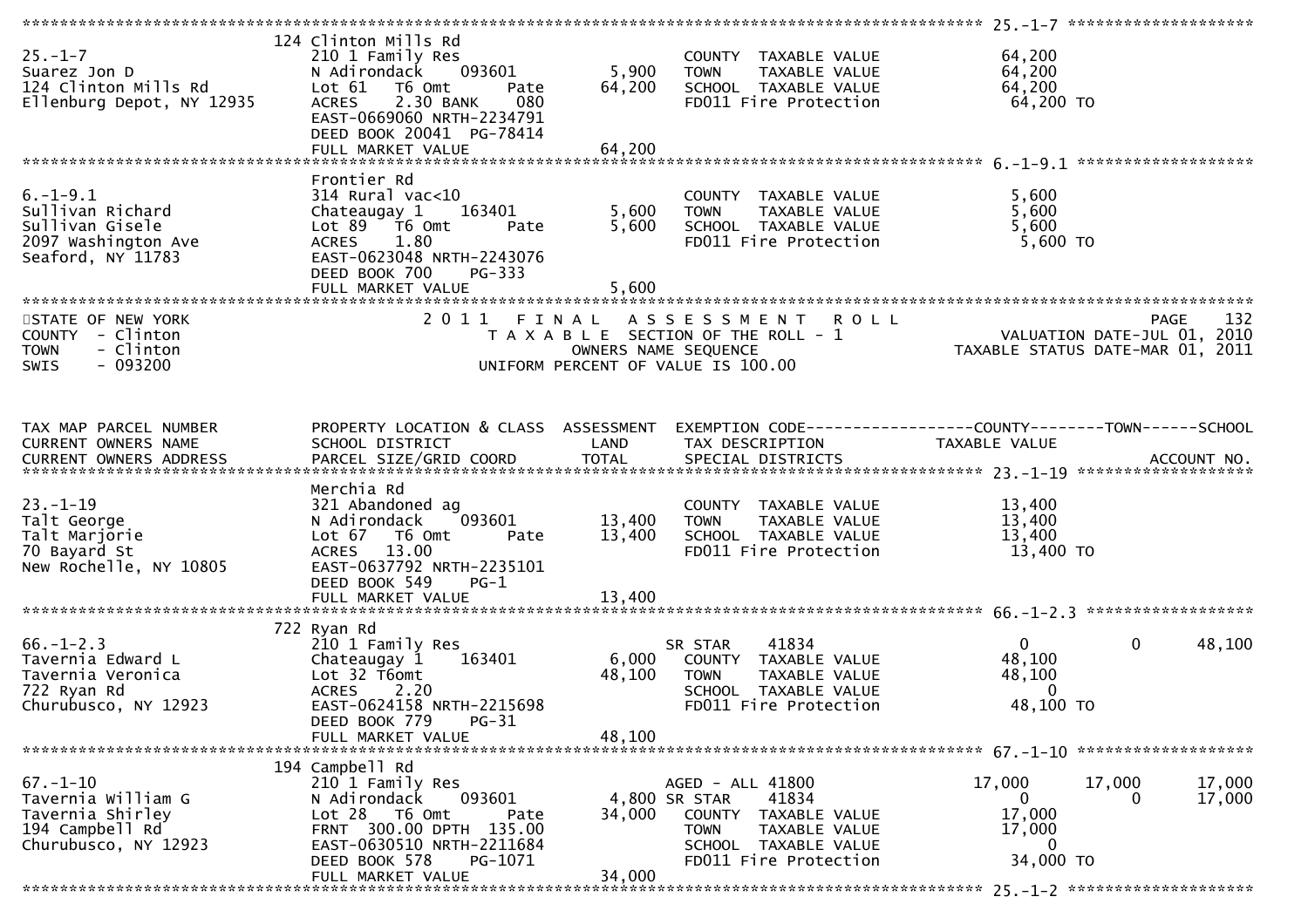| $25. - 1 - 2$<br>Tedford Stewart<br>Napper Rick<br>Rick Napper<br>33 Nashville Rd<br>Saranac, NY 12981                                                         | Colgan Rd<br>920 Priv Hunt/Fi<br>093601<br>N Adirondack<br>Lot 79<br>T6 Omt<br>Pate<br>93.50<br><b>ACRES</b><br>EAST-0665125 NRTH-2240239<br>DEED BOOK 20041 PG-78153<br>FULL MARKET VALUE                                       | 54,300<br>72,800<br>72,800 | COUNTY TAXABLE VALUE<br>TAXABLE VALUE<br><b>TOWN</b><br>SCHOOL TAXABLE VALUE<br>FD011 Fire Protection                                     | 72,800<br>72,800<br>72,800<br>72,800 TO                                              |                    |
|----------------------------------------------------------------------------------------------------------------------------------------------------------------|----------------------------------------------------------------------------------------------------------------------------------------------------------------------------------------------------------------------------------|----------------------------|-------------------------------------------------------------------------------------------------------------------------------------------|--------------------------------------------------------------------------------------|--------------------|
| $6. -1 - 1.1$<br>Thibeault James T<br>Thibeault Patricia<br>196 Mcnierney Rd<br>Churubusco, NY 12923<br>MAY BE SUBJECT TO PAYMENT<br>UNDER AGDIST LAW TIL 2012 | 196 Mcnierney Rd<br>240 Rural res<br>163401<br>Chateaugay 1<br>Lot 90 T6 Omt<br>ACRES 15.10<br>EAST-0616083 NRTH-2240618<br>DEED BOOK 750<br>PG-183<br>FULL MARKET VALUE                                                         | 14,900<br>81,400<br>81,400 | 41854<br><b>RES STAR</b><br>COUNTY TAXABLE VALUE<br>TAXABLE VALUE<br><b>TOWN</b><br>SCHOOL TAXABLE VALUE<br>FD011 Fire Protection         | $\mathbf{0}$<br>$\mathbf 0$<br>81,400<br>81,400<br>51,400<br>81,400 TO               | 30,000             |
| STATE OF NEW YORK<br>COUNTY - Clinton<br><b>TOWN</b><br>- Clinton<br>$-093200$<br><b>SWIS</b>                                                                  | 2011                                                                                                                                                                                                                             | FINAL                      | A S S E S S M E N T<br><b>ROLL</b><br>T A X A B L E SECTION OF THE ROLL - 1<br>OWNERS NAME SEQUENCE<br>UNIFORM PERCENT OF VALUE IS 100.00 | VALUATION DATE-JUL 01, 2010<br>TAXABLE STATUS DATE-MAR 01, 2011                      | 133<br><b>PAGE</b> |
| TAX MAP PARCEL NUMBER<br><b>CURRENT OWNERS NAME</b>                                                                                                            | PROPERTY LOCATION & CLASS ASSESSMENT<br>SCHOOL DISTRICT                                                                                                                                                                          | LAND                       | TAX DESCRIPTION                                                                                                                           | EXEMPTION CODE-----------------COUNTY-------TOWN------SCHOOL<br><b>TAXABLE VALUE</b> |                    |
| $82 - 2 - 3$<br>Thomas Kenneth E<br>Thomas Olda D<br>19 Campbell Rd<br>Churubusco, NY 12923                                                                    | 19 Campbell Rd<br>240 Rural res<br>N Adirondack<br>093601<br>Lot 29 T6 Omt<br>ACRES 86.90<br>EAST-0629437 NRTH-2207466<br>DEED BOOK 930<br>PG-157                                                                                | 4,200<br>87,500            | 41854<br>RES STAR<br>COUNTY TAXABLE VALUE<br>TAXABLE VALUE<br><b>TOWN</b><br>SCHOOL TAXABLE VALUE<br>FD011 Fire Protection                | $\mathbf{0}$<br>$\mathbf{0}$<br>87,500<br>87,500<br>57,500<br>87,500 TO              | 30,000             |
| $67. - 1 - 7.1$<br>Tobin John<br>Tobin Judy<br>PO Box 60184<br>Florence, MA 01062<br>MAY BE SUBJECT TO PAYMENT<br>UNDER RPTL480A UNTIL 2020                    | Campbell Rd<br>912 Forest s480a<br>093601<br>N Adirondack<br>Lot 28<br>T6 Omt<br>Pate<br>58ac 480A Elig 2/00<br>(34000/110)x58x.80<br>ACRES 127.80<br>EAST-0632527 NRTH-2209731<br>DEED BOOK 98001 PG-01674<br>FULL MARKET VALUE | 71,800<br>71,800<br>71,800 | 480A EX<br>47460<br>COUNTY TAXABLE VALUE<br><b>TOWN</b><br>TAXABLE VALUE<br>SCHOOL TAXABLE VALUE<br>FD011 Fire Protection                 | 23,200<br>23,200<br>48,600<br>48,600<br>48,600<br>71,800 TO                          | 23,200             |
| $7. - 1 - 25. - 1$<br>Todoruk Mary Olga<br>Todoruk Christine Mary<br>185 Frontier Rd<br>Churubusco, NY 12923                                                   | 185 Frontier Rd<br>240 Rural res<br>093601<br>N Adirondack<br>Lot 89<br>T6 Omt<br>Pate<br>ACRES 37.30<br>EAST-0633242 NRTH-2240493<br>DEED BOOK 20031 PG-56373                                                                   | 24,800<br>68,500           | COUNTY TAXABLE VALUE<br>TAXABLE VALUE<br><b>TOWN</b><br>SCHOOL TAXABLE VALUE<br>FD011 Fire Protection                                     | 68,500<br>68,500<br>68,500<br>68,500 TO                                              |                    |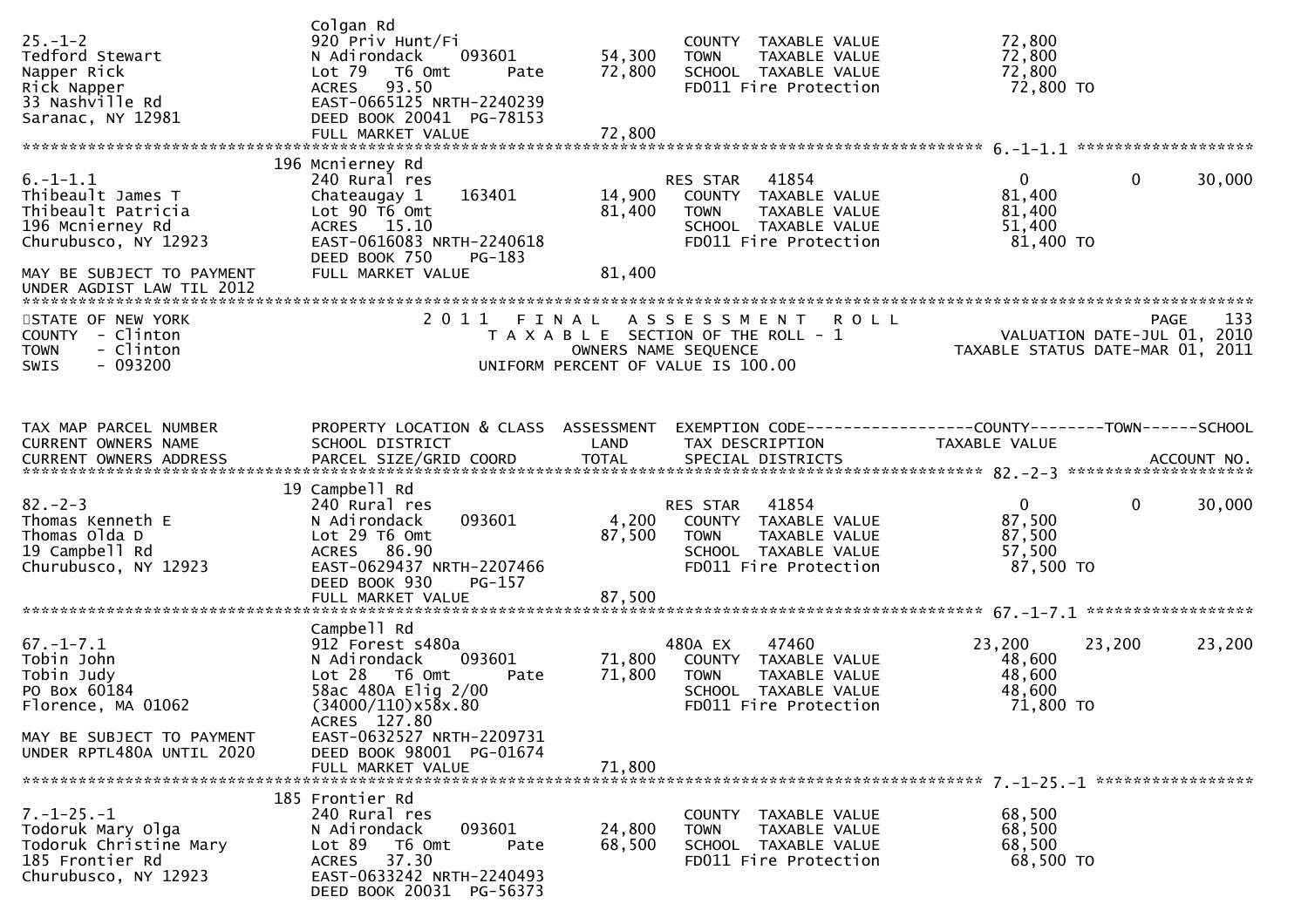|                                                                                                              | Jones Rd                                                                                                                                                                                                       |                            |                                                                                                                                                                                                     |                                                                         |                                                                                       |
|--------------------------------------------------------------------------------------------------------------|----------------------------------------------------------------------------------------------------------------------------------------------------------------------------------------------------------------|----------------------------|-----------------------------------------------------------------------------------------------------------------------------------------------------------------------------------------------------|-------------------------------------------------------------------------|---------------------------------------------------------------------------------------|
| $7. - 1 - 25. - 2$<br>Todoruk Mary Olga<br>Todoruk Christine Mary<br>185 Frontier Rd<br>Churubusco, NY 12923 | 321 Abandoned ag<br>163401<br>Chateaugay 1<br>Lot 74 T6omt<br>ACRES 29.80<br>EAST-0633242 NRTH-2240493<br>DEED BOOK 20031 PG-56373                                                                             | 7,500<br>7,500             | COUNTY TAXABLE VALUE<br>TAXABLE VALUE<br><b>TOWN</b><br>SCHOOL TAXABLE VALUE<br>FD011 Fire Protection                                                                                               | 7,500<br>7,500<br>7,500<br>7,500 TO                                     |                                                                                       |
|                                                                                                              |                                                                                                                                                                                                                |                            |                                                                                                                                                                                                     |                                                                         |                                                                                       |
| $67. - 1 - 13.1$<br>Tornillo Jennifer L<br>Ruggles Franklin J Jr<br>250 Campbell Rd<br>Churubusco, NY 12923  | 250 Campbell Rd<br>241 Rural res&ag<br>093601<br>N Adirondack<br>Lot 28<br>T6 Omt<br>Pate<br>320<br>ACRES 34.40 BANK<br>EAST-0631558 NRTH-2212612<br>DEED BOOK 20072 PG-2127<br>FULL MARKET VALUE              | 151,000<br>151,000         | 87 PCT OF VALUE USED FOR EXEMPTION PURPOSES<br>WARNONALL 41121<br>24,700 RES STAR<br>41854<br>COUNTY TAXABLE VALUE<br><b>TOWN</b><br>TAXABLE VALUE<br>SCHOOL TAXABLE VALUE<br>FD011 Fire Protection | 19,706<br>$\overline{0}$<br>131,294<br>139,000<br>121,000<br>151,000 TO | 12,000<br>$\overline{0}$<br>30,000<br>$\Omega$                                        |
|                                                                                                              |                                                                                                                                                                                                                |                            |                                                                                                                                                                                                     |                                                                         |                                                                                       |
| STATE OF NEW YORK<br>COUNTY - Clinton<br>- Clinton<br><b>TOWN</b><br>$-093200$<br>SWIS                       | 2011 FINAL                                                                                                                                                                                                     |                            | A S S E S S M E N T R O L L<br>T A X A B L E SECTION OF THE ROLL - 1<br>OWNERS NAME SEQUENCE<br>UNIFORM PERCENT OF VALUE IS 100.00                                                                  |                                                                         | <b>PAGE</b><br>134<br>VALUATION DATE-JUL 01, 2010<br>TAXABLE STATUS DATE-MAR 01, 2011 |
|                                                                                                              |                                                                                                                                                                                                                |                            | EXEMPTION CODE------------------COUNTY--------TOWN------SCHOOL                                                                                                                                      |                                                                         |                                                                                       |
| TAX MAP PARCEL NUMBER<br>CURRENT OWNERS NAME                                                                 | PROPERTY LOCATION & CLASS ASSESSMENT<br>SCHOOL DISTRICT                                                                                                                                                        | LAND                       | TAX DESCRIPTION                                                                                                                                                                                     | TAXABLE VALUE                                                           |                                                                                       |
| $6. - 1 - 4$<br>Tourville Gordon<br>328 Bart Merrill Rd<br>Cadyville, NY 12918                               | Mcnierney Rd<br>321 Abandoned ag<br>163401<br>Chateaugay 1<br>Lot 90 T6 Omt<br>Pate<br>ACRES 49.00<br>EAST-0617851 NRTH-2245235<br>DEED BOOK 20021 PG-39590<br>FULL MARKET VALUE                               | 14,600<br>14,600<br>14,600 | COUNTY TAXABLE VALUE<br><b>TOWN</b><br>TAXABLE VALUE<br>SCHOOL TAXABLE VALUE<br>FD011 Fire Protection                                                                                               | 14,600<br>14,600<br>14,600<br>14,600 TO                                 |                                                                                       |
|                                                                                                              | Mcnierney Rd                                                                                                                                                                                                   |                            |                                                                                                                                                                                                     |                                                                         |                                                                                       |
| $6. - 1 - 5$<br>Tourville Gordon H<br>328 Bart Merrill Rd<br>Cadyville, NY 12918                             | 321 Abandoned ag<br>163401<br>Chateaugay 1<br>Lot 90 T6 Omt<br>Pate<br>ACRES 40.00<br>EAST-0619396 NRTH-2245483                                                                                                | 28,700<br>28,700           | COUNTY TAXABLE VALUE<br>TAXABLE VALUE<br><b>TOWN</b><br>SCHOOL TAXABLE VALUE<br>FD011 Fire Protection                                                                                               | 28,700<br>28,700<br>28,700<br>28,700 TO                                 |                                                                                       |
|                                                                                                              | DEED BOOK 840<br><b>PG-202</b><br>FULL MARKET VALUE                                                                                                                                                            | 28,700                     |                                                                                                                                                                                                     |                                                                         |                                                                                       |
|                                                                                                              |                                                                                                                                                                                                                |                            |                                                                                                                                                                                                     |                                                                         |                                                                                       |
| $38.1 - 1 - 32$<br>Trombley Cynthia S<br>25 Smith St<br>PO Box 6<br>Churubusco, NY 12923                     | 1323 Clinton Mills Rd<br>210 1 Family Res<br>093601<br>N Adirondack<br>Lot 55 T6 Omt<br>Pate<br>66.00 DPTH 140.00<br><b>FRNT</b><br>EAST-0639782 NRTH-2230684<br>DEED BOOK 20061 PG-96093<br>FULL MARKET VALUE | 3,100<br>24,900<br>24,900  | 41854<br>RES STAR<br>COUNTY TAXABLE VALUE<br><b>TOWN</b><br>TAXABLE VALUE<br>SCHOOL TAXABLE VALUE<br>FD011 Fire Protection                                                                          | 0<br>24,900<br>24,900<br>0<br>24,900 TO                                 | 0<br>24,900                                                                           |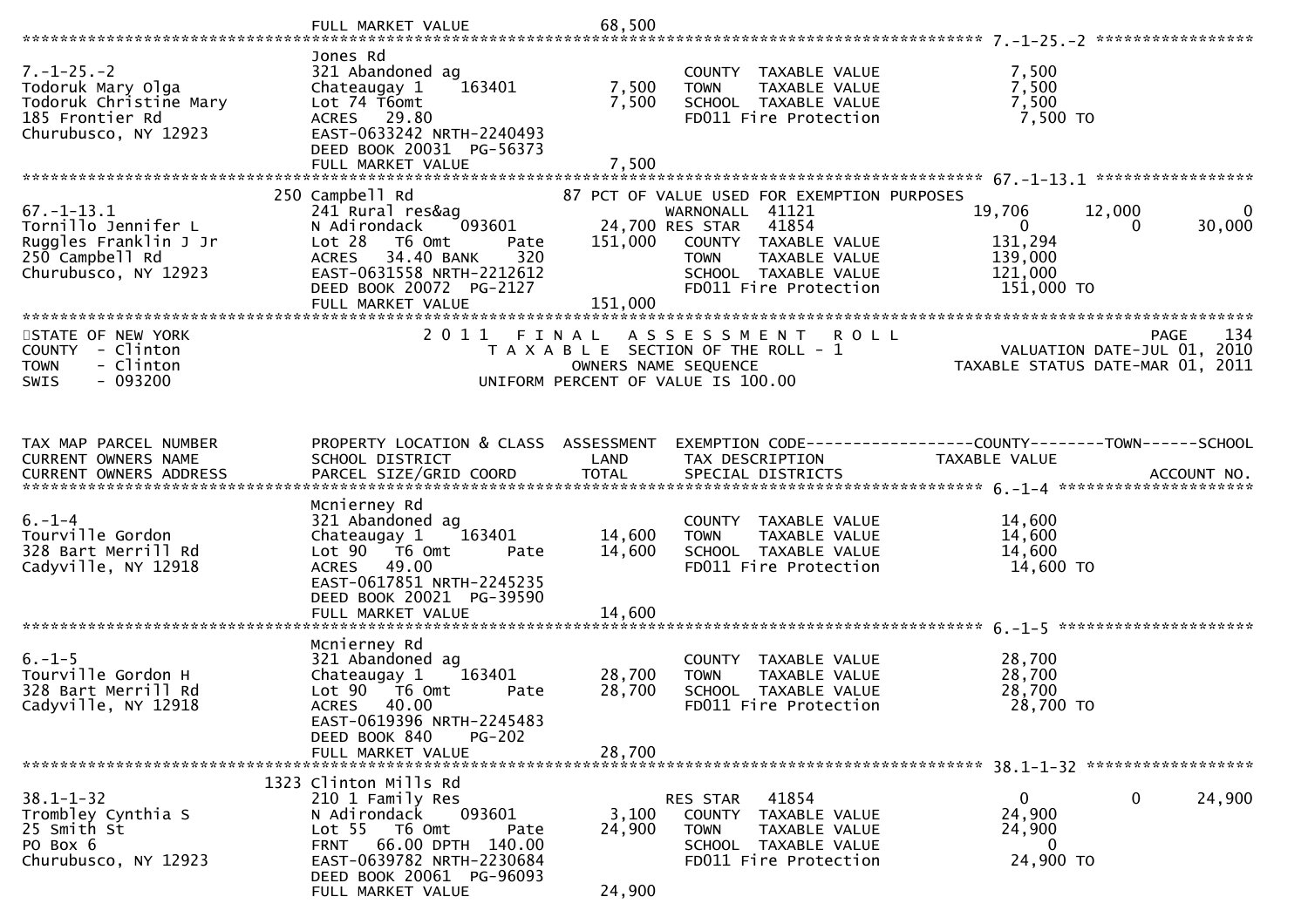| $54. - 1 - 1$<br>Trombley Danny<br>Trombley Cheryl<br>PO Box 131<br>Mooers Forks, NY 12959         | Lafrancis Rd<br>321 Abandoned ag<br>093601<br>N Adirondack<br>$Lot 45$ T6 Omt<br>Pate<br>ACRES 100.00<br>EAST-0649565 NRTH-2223894<br>DEED BOOK 20112 PG-38155<br>FULL MARKET VALUE             | 57,500<br>57,500<br>57,500 | COUNTY TAXABLE VALUE<br>TAXABLE VALUE<br><b>TOWN</b><br>SCHOOL TAXABLE VALUE<br>FD011 Fire Protection                      | 57,500<br>57,500<br>57,500<br>57,500 TO                         |                       |
|----------------------------------------------------------------------------------------------------|-------------------------------------------------------------------------------------------------------------------------------------------------------------------------------------------------|----------------------------|----------------------------------------------------------------------------------------------------------------------------|-----------------------------------------------------------------|-----------------------|
| $54. - 1 - 8$<br>Trombley Danny<br>Trombley Cheryl<br>PO Box 131<br>Mooers Forks, NY 12959         | Lafrancis Rd<br>321 Abandoned ag<br>093601<br>N Adirondack<br>Lot 45  T6 Omt<br>Pate<br>ACRES 107.50<br>EAST-0647269 NRTH-2221172<br>DEED BOOK 20112 PG-38155<br>FULL MARKET VALUE              | 10,300<br>10,300<br>10,300 | COUNTY TAXABLE VALUE<br><b>TOWN</b><br>TAXABLE VALUE<br>SCHOOL TAXABLE VALUE<br>FD011 Fire Protection                      | 10,300<br>10,300<br>10,300<br>10,300 TO                         |                       |
| STATE OF NEW YORK<br>COUNTY - Clinton<br><b>TOWN</b><br>- Clinton<br>- 093200<br>SWIS              | 2011 FINAL                                                                                                                                                                                      | OWNERS NAME SEQUENCE       | A S S E S S M E N T<br><b>ROLL</b><br>T A X A B L E SECTION OF THE ROLL - 1<br>UNIFORM PERCENT OF VALUE IS 100.00          | VALUATION DATE-JUL 01, 2010<br>TAXABLE STATUS DATE-MAR 01, 2011 | 135<br><b>PAGE</b>    |
| TAX MAP PARCEL NUMBER<br>CURRENT OWNERS NAME                                                       | PROPERTY LOCATION & CLASS ASSESSMENT<br>SCHOOL DISTRICT                                                                                                                                         | LAND                       | EXEMPTION CODE-----------------COUNTY-------TOWN------SCHOOL<br>TAX DESCRIPTION                                            | TAXABLE VALUE                                                   |                       |
| $54. - 1 - 9$<br>Trombley Danny<br>Trombley Cheryl<br>PO Box 131<br>Mooers Forks, NY 12959         | Lafrancis Rd<br>321 Abandoned ag<br>093601<br>N Adirondack<br>Lot $45$<br>T6 Omt<br>Pate<br>76.00<br><b>ACRES</b><br>EAST-0647032 NRTH-2222563<br>DEED BOOK 20112 PG-38155<br>FULL MARKET VALUE | 28,200<br>28,200<br>28,200 | COUNTY TAXABLE VALUE<br><b>TOWN</b><br>TAXABLE VALUE<br>SCHOOL TAXABLE VALUE<br>FD011 Fire Protection                      | 28,200<br>28,200<br>28,200<br>28,200 TO                         |                       |
| $37 - 1 - 14$<br>Trombley Jr Gerald J<br>Trombley Tammy<br>7132 Rt 11<br>Churubusco, NY 12923-2102 | 7132 Rt 11<br>210 1 Family Res<br>093601<br>N Adirondack<br>Lot 53 T6 Omt<br>Pate<br>FRNT 186.00 DPTH 215.00<br>EAST-0629793 NRTH-2224663<br>DEED BOOK 98001 PG-01086<br>FULL MARKET VALUE      | 4,900<br>71,500<br>71,500  | 41854<br>RES STAR<br>COUNTY TAXABLE VALUE<br>TAXABLE VALUE<br>TOWN<br>SCHOOL TAXABLE VALUE<br>FD011 Fire Protection        | $\mathbf{0}$<br>71,500<br>71,500<br>41,500<br>71,500 TO         | $\mathbf 0$<br>30,000 |
| $53. - 1 - 7$<br>Trombley Reginald<br>Trombley Rhonda<br>PO Box 157<br>Churubusco, NY 12923        | 157 Rt 189<br>270 Mfg housing<br>093601<br>N Adirondack<br>Lot $47$ T6 Omt<br>Pate<br>FRNT 84.00 DPTH 117.00<br>EAST-0645848 NRTH-2217606<br>DEED BOOK 773<br><b>PG-98</b><br>FULL MARKET VALUE | 3,300<br>39,000<br>39,000  | RES STAR<br>41854<br>COUNTY TAXABLE VALUE<br><b>TOWN</b><br>TAXABLE VALUE<br>SCHOOL TAXABLE VALUE<br>FD011 Fire Protection | $\mathbf{0}$<br>39,000<br>39,000<br>9,000<br>39,000 TO          | 0<br>30,000           |
|                                                                                                    |                                                                                                                                                                                                 |                            |                                                                                                                            |                                                                 |                       |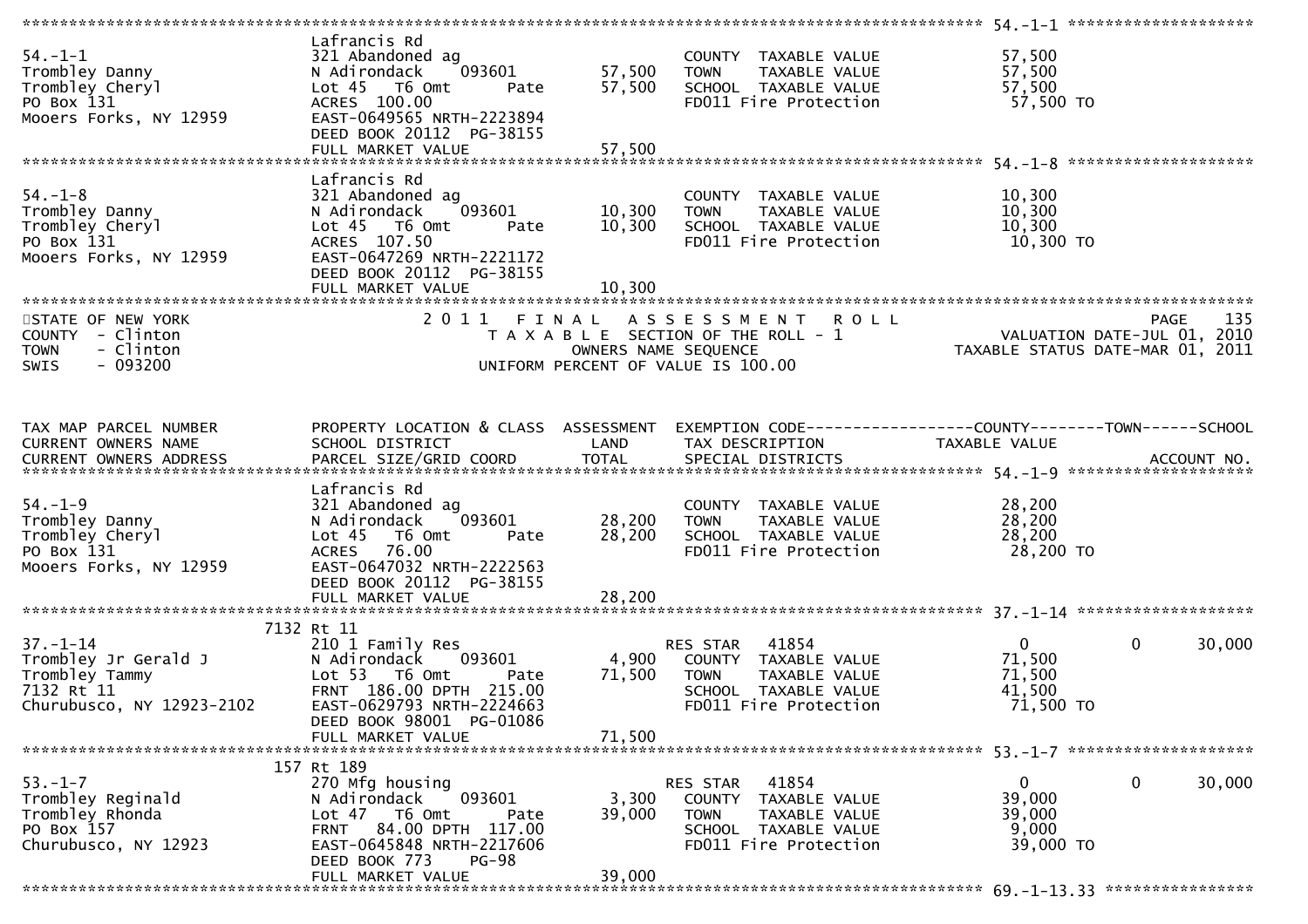| 25 Smith St<br>$38.1 - 1 - 50$<br>$\mathbf{0}$<br>$\mathbf 0$<br>30,000<br>210 1 Family Res<br>41854<br>RES STAR<br>Trombley Ronald A<br>093601<br>3,300<br>88,400<br>N Adirondack<br>COUNTY TAXABLE VALUE<br>25 Smith St<br>Lot 66<br>T6 Omt<br>88,400<br>88,400<br>TAXABLE VALUE<br>Pate<br><b>TOWN</b><br>Churubusco, NY 12923<br>FRNT 50.00 DPTH 264.00<br>SCHOOL TAXABLE VALUE<br>58,400<br>EAST-0640027 NRTH-2231469<br>FD011 Fire Protection<br>88,400 TO<br>DEED BOOK 20001 PG-21707<br>88,400<br>FULL MARKET VALUE<br>2011<br>136<br>STATE OF NEW YORK<br>A S S E S S M E N T<br><b>ROLL</b><br><b>PAGE</b><br>FINAL<br>VALUATION DATE-JUL 01, 2010<br>COUNTY - Clinton<br>T A X A B L E SECTION OF THE ROLL - 1<br>TAXABLE STATUS DATE-MAR 01, 2011<br>- Clinton<br>OWNERS NAME SEQUENCE<br><b>TOWN</b><br>$-093200$<br><b>SWIS</b><br>UNIFORM PERCENT OF VALUE IS 100.00<br>PROPERTY LOCATION & CLASS ASSESSMENT<br>TAX MAP PARCEL NUMBER<br>EXEMPTION CODE------------------COUNTY--------TOWN------SCHOOL<br>CURRENT OWNERS NAME<br>SCHOOL DISTRICT<br>LAND<br>TAX DESCRIPTION<br>TAXABLE VALUE<br>Merchia Rd<br>$22. - 1 - 12.1$<br>15,000<br>321 Abandoned ag<br>COUNTY TAXABLE VALUE<br>15,000<br>15,000<br>Turner Raymond<br>N Adirondack<br>093601<br>TAXABLE VALUE<br><b>TOWN</b><br>15,000<br>348 Penn Ave<br>Lot 73 T6 Omt<br>15,000<br>SCHOOL TAXABLE VALUE<br>Pate<br>Staten Island, NY 10306<br>FD011 Fire Protection<br>15,000 TO<br>ACRES 15.00<br>EAST-0630274 NRTH-2235908<br>DEED BOOK 1031<br>PG-190<br>Patnode Rd<br>$82 - 2 - 9$<br>25,500<br>321 Abandoned ag<br>COUNTY TAXABLE VALUE<br>093601<br>25,500<br>25,500<br>Turner Richard L<br>N Adirondack<br>TOWN<br>TAXABLE VALUE<br>25,500<br>Lot 28 T6 Omt<br>25,500<br>Turner Melanie<br>SCHOOL TAXABLE VALUE<br>Shepardson Rd<br>ACRES 36.00<br>FD011 Fire Protection<br>25,500 TO<br>EAST-0634829 NRTH-2207749<br>Fairfax, VT 05454<br>DEED BOOK 20051 PG-79455<br>25,500<br>FULL MARKET VALUE<br>Frontier Rd<br>$7. - 1 - 11.2$<br>$314$ Rural vac<10<br>6,100<br>COUNTY TAXABLE VALUE<br>Uhl John J<br>163401<br>6,100<br>Chateaugay 1<br>6,100<br>TAXABLE VALUE<br><b>TOWN</b><br>3704 Quail Hollow Ct<br>Lot 88 T6 Omt<br>6,100<br>6,100<br>SCHOOL TAXABLE VALUE<br>Pate<br>Louisville, KY 40241<br>2.50<br>FD011 Fire Protection<br>$6,100$ TO<br><b>ACRES</b><br>EAST-0628853 NRTH-2246005<br>DEED BOOK 573<br>PG-1025<br>6,100<br>FULL MARKET VALUE | $69. -1 - 13.33$<br>Trombley Reginald Jr<br>Trombley Jill L<br>470 Brandy Brook Rd<br>Ellenburg Center, NY 12934 | Rt 11<br>$314$ Rural vac<10<br>093601<br>N Adirondack<br>Lot 25 T6omt<br>4.00<br><b>ACRES</b><br>EAST-0648472 NRTH-2209926<br>DEED BOOK 20061 PG-94371 | 7,400<br>7,400 | COUNTY TAXABLE VALUE<br>TAXABLE VALUE<br><b>TOWN</b><br>SCHOOL TAXABLE VALUE<br>FD011 Fire Protection | 7,400<br>7,400<br>7,400<br>$7,400$ TO |  |
|-------------------------------------------------------------------------------------------------------------------------------------------------------------------------------------------------------------------------------------------------------------------------------------------------------------------------------------------------------------------------------------------------------------------------------------------------------------------------------------------------------------------------------------------------------------------------------------------------------------------------------------------------------------------------------------------------------------------------------------------------------------------------------------------------------------------------------------------------------------------------------------------------------------------------------------------------------------------------------------------------------------------------------------------------------------------------------------------------------------------------------------------------------------------------------------------------------------------------------------------------------------------------------------------------------------------------------------------------------------------------------------------------------------------------------------------------------------------------------------------------------------------------------------------------------------------------------------------------------------------------------------------------------------------------------------------------------------------------------------------------------------------------------------------------------------------------------------------------------------------------------------------------------------------------------------------------------------------------------------------------------------------------------------------------------------------------------------------------------------------------------------------------------------------------------------------------------------------------------------------------------------------------------------------------------------------------------------------------------------------------------------------------------------------------------------------------|------------------------------------------------------------------------------------------------------------------|--------------------------------------------------------------------------------------------------------------------------------------------------------|----------------|-------------------------------------------------------------------------------------------------------|---------------------------------------|--|
|                                                                                                                                                                                                                                                                                                                                                                                                                                                                                                                                                                                                                                                                                                                                                                                                                                                                                                                                                                                                                                                                                                                                                                                                                                                                                                                                                                                                                                                                                                                                                                                                                                                                                                                                                                                                                                                                                                                                                                                                                                                                                                                                                                                                                                                                                                                                                                                                                                                 |                                                                                                                  |                                                                                                                                                        |                |                                                                                                       |                                       |  |
|                                                                                                                                                                                                                                                                                                                                                                                                                                                                                                                                                                                                                                                                                                                                                                                                                                                                                                                                                                                                                                                                                                                                                                                                                                                                                                                                                                                                                                                                                                                                                                                                                                                                                                                                                                                                                                                                                                                                                                                                                                                                                                                                                                                                                                                                                                                                                                                                                                                 |                                                                                                                  |                                                                                                                                                        |                |                                                                                                       |                                       |  |
|                                                                                                                                                                                                                                                                                                                                                                                                                                                                                                                                                                                                                                                                                                                                                                                                                                                                                                                                                                                                                                                                                                                                                                                                                                                                                                                                                                                                                                                                                                                                                                                                                                                                                                                                                                                                                                                                                                                                                                                                                                                                                                                                                                                                                                                                                                                                                                                                                                                 |                                                                                                                  |                                                                                                                                                        |                |                                                                                                       |                                       |  |
|                                                                                                                                                                                                                                                                                                                                                                                                                                                                                                                                                                                                                                                                                                                                                                                                                                                                                                                                                                                                                                                                                                                                                                                                                                                                                                                                                                                                                                                                                                                                                                                                                                                                                                                                                                                                                                                                                                                                                                                                                                                                                                                                                                                                                                                                                                                                                                                                                                                 |                                                                                                                  |                                                                                                                                                        |                |                                                                                                       |                                       |  |
|                                                                                                                                                                                                                                                                                                                                                                                                                                                                                                                                                                                                                                                                                                                                                                                                                                                                                                                                                                                                                                                                                                                                                                                                                                                                                                                                                                                                                                                                                                                                                                                                                                                                                                                                                                                                                                                                                                                                                                                                                                                                                                                                                                                                                                                                                                                                                                                                                                                 |                                                                                                                  |                                                                                                                                                        |                |                                                                                                       |                                       |  |
|                                                                                                                                                                                                                                                                                                                                                                                                                                                                                                                                                                                                                                                                                                                                                                                                                                                                                                                                                                                                                                                                                                                                                                                                                                                                                                                                                                                                                                                                                                                                                                                                                                                                                                                                                                                                                                                                                                                                                                                                                                                                                                                                                                                                                                                                                                                                                                                                                                                 |                                                                                                                  |                                                                                                                                                        |                |                                                                                                       |                                       |  |
|                                                                                                                                                                                                                                                                                                                                                                                                                                                                                                                                                                                                                                                                                                                                                                                                                                                                                                                                                                                                                                                                                                                                                                                                                                                                                                                                                                                                                                                                                                                                                                                                                                                                                                                                                                                                                                                                                                                                                                                                                                                                                                                                                                                                                                                                                                                                                                                                                                                 |                                                                                                                  |                                                                                                                                                        |                |                                                                                                       |                                       |  |
|                                                                                                                                                                                                                                                                                                                                                                                                                                                                                                                                                                                                                                                                                                                                                                                                                                                                                                                                                                                                                                                                                                                                                                                                                                                                                                                                                                                                                                                                                                                                                                                                                                                                                                                                                                                                                                                                                                                                                                                                                                                                                                                                                                                                                                                                                                                                                                                                                                                 |                                                                                                                  |                                                                                                                                                        |                |                                                                                                       |                                       |  |
|                                                                                                                                                                                                                                                                                                                                                                                                                                                                                                                                                                                                                                                                                                                                                                                                                                                                                                                                                                                                                                                                                                                                                                                                                                                                                                                                                                                                                                                                                                                                                                                                                                                                                                                                                                                                                                                                                                                                                                                                                                                                                                                                                                                                                                                                                                                                                                                                                                                 |                                                                                                                  |                                                                                                                                                        |                |                                                                                                       |                                       |  |
|                                                                                                                                                                                                                                                                                                                                                                                                                                                                                                                                                                                                                                                                                                                                                                                                                                                                                                                                                                                                                                                                                                                                                                                                                                                                                                                                                                                                                                                                                                                                                                                                                                                                                                                                                                                                                                                                                                                                                                                                                                                                                                                                                                                                                                                                                                                                                                                                                                                 |                                                                                                                  |                                                                                                                                                        |                |                                                                                                       |                                       |  |
|                                                                                                                                                                                                                                                                                                                                                                                                                                                                                                                                                                                                                                                                                                                                                                                                                                                                                                                                                                                                                                                                                                                                                                                                                                                                                                                                                                                                                                                                                                                                                                                                                                                                                                                                                                                                                                                                                                                                                                                                                                                                                                                                                                                                                                                                                                                                                                                                                                                 |                                                                                                                  |                                                                                                                                                        |                |                                                                                                       |                                       |  |
|                                                                                                                                                                                                                                                                                                                                                                                                                                                                                                                                                                                                                                                                                                                                                                                                                                                                                                                                                                                                                                                                                                                                                                                                                                                                                                                                                                                                                                                                                                                                                                                                                                                                                                                                                                                                                                                                                                                                                                                                                                                                                                                                                                                                                                                                                                                                                                                                                                                 |                                                                                                                  |                                                                                                                                                        |                |                                                                                                       |                                       |  |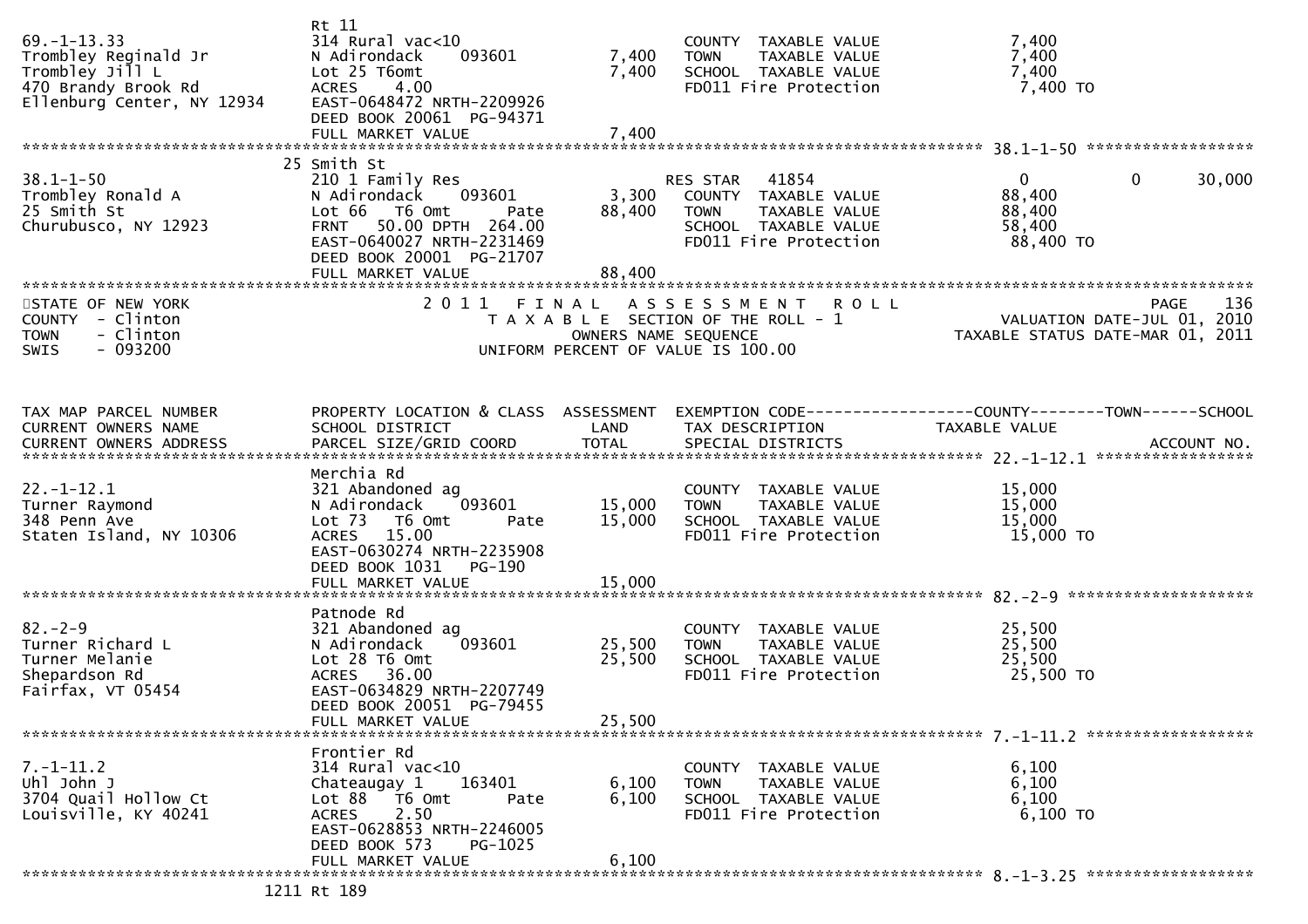| $8. - 1 - 3.25$<br>United States of America<br>US Customs & Border Protection Lot 86 T6omt<br>6650 Telecom Dr Ste 200<br>Indianapolis, IN 46778 | 314 Rural vac<10<br>093601<br>N Adirondack<br>6.04<br><b>ACRES</b><br>EAST-0636995 NRTH-2246646<br>DEED BOOK 20102 PG-34089<br>FULL MARKET VALUE                                     | 8,800<br>8,800<br>8,800    | COUNTY TAXABLE VALUE<br>TAXABLE VALUE<br>TOWN<br>SCHOOL TAXABLE VALUE<br>FD011 Fire Protection                             | 8,800<br>8,800<br>8,800<br>8,800 TO                                                    |                       |
|-------------------------------------------------------------------------------------------------------------------------------------------------|--------------------------------------------------------------------------------------------------------------------------------------------------------------------------------------|----------------------------|----------------------------------------------------------------------------------------------------------------------------|----------------------------------------------------------------------------------------|-----------------------|
|                                                                                                                                                 | Lafrancis Rd                                                                                                                                                                         |                            |                                                                                                                            |                                                                                        |                       |
| $54. - 2 - 7$<br>Valencia Jose<br>Valencia Kathryn L<br>8 Inland Ct<br>Carmel, NY 10512                                                         | 321 Abandoned ag<br>093601<br>N Adirondack<br>Lot 37 T6 Omt<br>Survey Map 20061/99069 Lo<br>ACRES 20.00<br>EAST-0650973 NRTH-2219859<br>DEED BOOK 20062 PG-1043<br>FULL MARKET VALUE | 17,500<br>17,500<br>17,500 | COUNTY TAXABLE VALUE<br>TAXABLE VALUE<br><b>TOWN</b><br>SCHOOL TAXABLE VALUE<br>FD011 Fire Protection                      | 17,500<br>17,500<br>17,500<br>17,500 TO                                                |                       |
|                                                                                                                                                 |                                                                                                                                                                                      |                            |                                                                                                                            |                                                                                        |                       |
| STATE OF NEW YORK<br>COUNTY - Clinton<br>- Clinton<br><b>TOWN</b><br>$-093200$<br><b>SWIS</b>                                                   |                                                                                                                                                                                      | OWNERS NAME SEQUENCE       | 2011 FINAL ASSESSMENT<br><b>ROLL</b><br>T A X A B L E SECTION OF THE ROLL - 1<br>UNIFORM PERCENT OF VALUE IS 100.00        | VALUATION DATE-JUL 01, 2010<br>TAXABLE STATUS DATE-MAR 01, 2011                        | 137<br>PAGE           |
| TAX MAP PARCEL NUMBER<br>CURRENT OWNERS NAME                                                                                                    | PROPERTY LOCATION & CLASS ASSESSMENT<br>SCHOOL DISTRICT                                                                                                                              | LAND                       | TAX DESCRIPTION                                                                                                            | EXEMPTION CODE------------------COUNTY--------TOWN------SCHOOL<br><b>TAXABLE VALUE</b> |                       |
| $38. - 1 - 21$<br>Vallieres Paul W<br>188 Davern Rd<br>Peru, NY 12972                                                                           | 75 Looby Rd<br>270 Mfg housing<br>093601<br>N Adirondack<br>Lot 54  T6 Omt<br>Pate<br>ACRES 37.50<br>EAST-0637585 NRTH-2229146<br>DEED BOOK 977<br>PG-318                            | 27,100<br>33,000           | COUNTY TAXABLE VALUE<br><b>TOWN</b><br>TAXABLE VALUE<br>SCHOOL TAXABLE VALUE<br>FD011 Fire Protection                      | 33,000<br>33,000<br>33,000<br>33,000 TO                                                |                       |
|                                                                                                                                                 | FULL MARKET VALUE                                                                                                                                                                    | 33,000                     |                                                                                                                            |                                                                                        |                       |
|                                                                                                                                                 | 3 Whalen Rd                                                                                                                                                                          |                            |                                                                                                                            |                                                                                        |                       |
| $37. - 1 - 18$<br>Van Weort Jimmy J<br>3 Whalen Rd<br>Churubusco, NY 12923                                                                      | 210 1 Family Res<br>093601<br>N Adirondack<br>Lot 53 T6 Omt<br>Pate<br>FRNT 84.00 DPTH 132.00<br>EAST-0630520 NRTH-2228806<br>DEED BOOK 20031 PG-62914<br>FULL MARKET VALUE          | 3,400<br>24,000<br>24,000  | 41854<br>RES STAR<br>COUNTY TAXABLE VALUE<br><b>TOWN</b><br>TAXABLE VALUE<br>SCHOOL TAXABLE VALUE<br>FD011 Fire Protection | $\overline{0}$<br>24,000<br>24,000<br>$\Omega$<br>24,000 TO                            | $\mathbf 0$<br>24,000 |
|                                                                                                                                                 |                                                                                                                                                                                      |                            |                                                                                                                            |                                                                                        |                       |
| $82 - 2 - 8.1$<br>Vann Alfred G<br>PO Box 8<br>Cadyville, NY 12918                                                                              | 241 Patnode Rd<br>321 Abandoned ag<br>093601<br>N Adirondack<br>Lot $28$ T6 Omt<br>ACRES 17.40<br>EAST-0634778 NRTH-2208193                                                          | 16,200<br>16,200           | TAXABLE VALUE<br><b>COUNTY</b><br>TAXABLE VALUE<br><b>TOWN</b><br>SCHOOL TAXABLE VALUE<br>FD011 Fire Protection            | 16,200<br>16,200<br>16,200<br>16,200 TO                                                |                       |
|                                                                                                                                                 | DEED BOOK 900<br><b>PG-95</b><br>FULL MARKET VALUE                                                                                                                                   | 16,200                     |                                                                                                                            |                                                                                        |                       |
|                                                                                                                                                 |                                                                                                                                                                                      |                            |                                                                                                                            |                                                                                        |                       |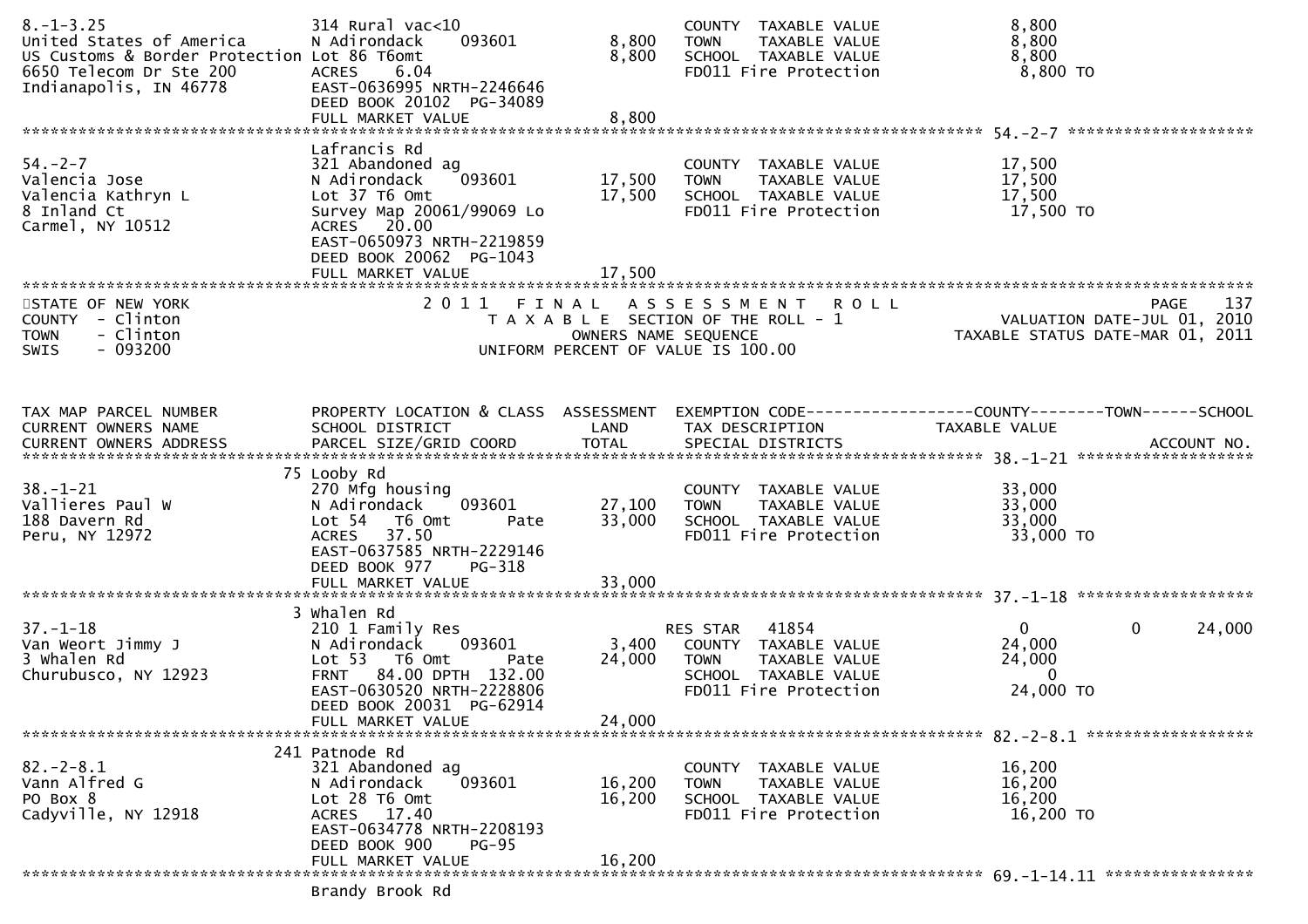| $69. - 1 - 14.11$<br>Vann Mark S<br>524 Cass Rd<br>Saranac, NY 12981                          | 311 Res vac land<br>093601<br>N Adirondack<br>Lot 25 T6 Omt<br>FRNT 20.00 DPTH 375.00<br>EAST-0647542 NRTH-2211460<br>DEED BOOK 20072 PG-12036                      | 1,300<br>1,300             | COUNTY TAXABLE VALUE<br>TAXABLE VALUE<br>TOWN<br>SCHOOL TAXABLE VALUE<br>FD011 Fire Protection                      | 1,300<br>1,300<br>1,300<br>1,300 TO                                                   |
|-----------------------------------------------------------------------------------------------|---------------------------------------------------------------------------------------------------------------------------------------------------------------------|----------------------------|---------------------------------------------------------------------------------------------------------------------|---------------------------------------------------------------------------------------|
|                                                                                               | FULL MARKET VALUE                                                                                                                                                   | 1,300                      |                                                                                                                     |                                                                                       |
| $23. - 1 - 22.24$<br>Viens Larry<br>PO Box 7359<br>Jupiter, FL 33468                          | Jones Rd<br>321 Abandoned ag<br>093601<br>N Adirondack<br>Lot 67 T6omt<br>ACRES 19.90<br>EAST-0634681 NRTH-2232724<br>DEED BOOK 723<br>PG-331<br>FULL MARKET VALUE  | 17,500<br>17,500<br>17,500 | COUNTY TAXABLE VALUE<br>TAXABLE VALUE<br><b>TOWN</b><br>SCHOOL TAXABLE VALUE<br>FD011 Fire Protection               | 17,500<br>17,500<br>17,500<br>17,500 TO                                               |
| STATE OF NEW YORK<br>COUNTY - Clinton<br>- Clinton<br><b>TOWN</b><br>$-093200$<br><b>SWIS</b> |                                                                                                                                                                     | OWNERS NAME SEQUENCE       | 2011 FINAL ASSESSMENT<br><b>ROLL</b><br>T A X A B L E SECTION OF THE ROLL - 1<br>UNIFORM PERCENT OF VALUE IS 100.00 | 138<br><b>PAGE</b><br>VALUATION DATE-JUL 01, 2010<br>TAXABLE STATUS DATE-MAR 01, 2011 |
| TAX MAP PARCEL NUMBER<br>CURRENT OWNERS NAME                                                  | PROPERTY LOCATION & CLASS ASSESSMENT<br>SCHOOL DISTRICT                                                                                                             | LAND                       | TAX DESCRIPTION                                                                                                     | TAXABLE VALUE                                                                         |
| $38. - 1 - 6$<br>Weiler Luciano<br>PO Box 1077<br>Champlain, NY 12919                         | Rt 189<br>314 Rural vac<10<br>093601<br>N Adirondack<br>T6 Omt<br>Lot $67$<br>Pate<br>2.20<br><b>ACRES</b><br>EAST-0638572 NRTH-2232863<br>DEED BOOK 20092 PG-26399 | 6,000<br>6,000             | COUNTY TAXABLE VALUE<br>TAXABLE VALUE<br>TOWN<br>SCHOOL TAXABLE VALUE<br>FD011 Fire Protection                      | 6,000<br>6,000<br>6,000<br>6,000 TO                                                   |
|                                                                                               | Mcnierney Rd                                                                                                                                                        |                            |                                                                                                                     |                                                                                       |
| $6. -1 - 6.2$<br>Wells Dennis<br>Tourville Gordon<br>29 Hartwell St<br>Plattsburgh, NY 12901  | 321 Abandoned ag<br>Chateaugay 1<br>163401<br>Lot 90 T6omt<br>ACRES 62.10<br>EAST-0618898 NRTH-2244322                                                              | 38,600<br>38,600           | COUNTY TAXABLE VALUE<br><b>TOWN</b><br>TAXABLE VALUE<br>SCHOOL TAXABLE VALUE<br>FD011 Fire Protection               | 38,600<br>38,600<br>38,600<br>38,600 TO                                               |
| PRIOR OWNER ON 3/01/2011<br>Wells Et Al Dennis                                                | DEED BOOK 20021 PG-48530<br>FULL MARKET VALUE                                                                                                                       | 38,600                     |                                                                                                                     |                                                                                       |
|                                                                                               | Soucia Rd                                                                                                                                                           |                            |                                                                                                                     |                                                                                       |
| $24. - 1 - 1.23$<br>Wetlands of Clinton LLC<br>PO Box 241<br>Chateaugay, NY 12920             | 323 Vacant rural<br>N Adirondack<br>093601<br>Lot 78 & 83 T6omt<br>ACRES 1196.90<br>EAST-0656712 NRTH-2242741<br>DEED BOOK 20061 PG-94948                           | 241,000<br>241,000         | COUNTY TAXABLE VALUE<br>TAXABLE VALUE<br><b>TOWN</b><br>SCHOOL TAXABLE VALUE<br>FD011 Fire Protection               | 241,000<br>241,000<br>241,000<br>241,000 TO                                           |
|                                                                                               | FULL MARKET VALUE                                                                                                                                                   | 241,000                    |                                                                                                                     |                                                                                       |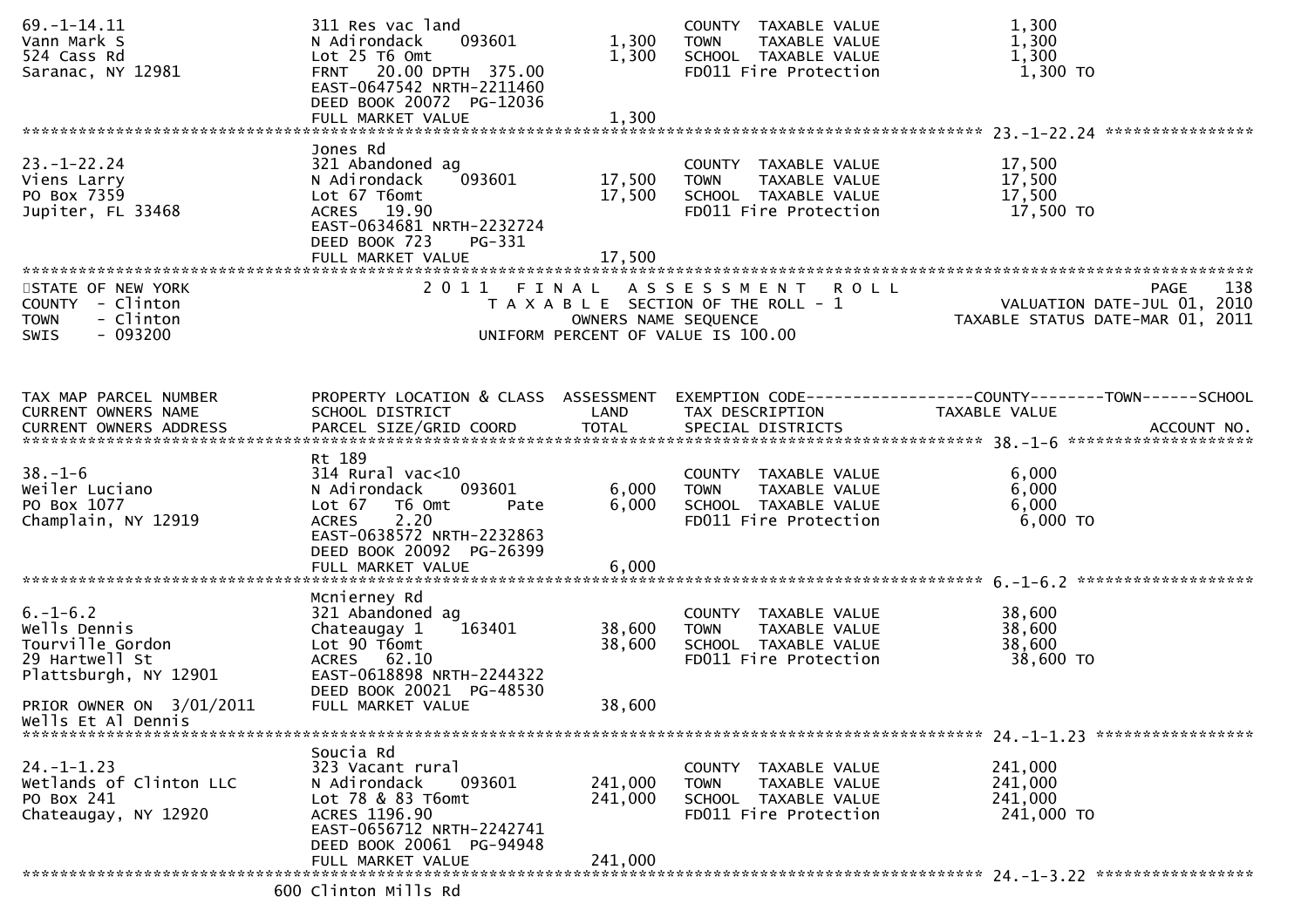| $24. - 1 - 3.22$<br>Wetlands of Clinton LLC<br>PO Box 241<br>Chateaugay, NY 12920             | 920 Priv Hunt/Fi<br>093601<br>N Adirondack<br>Lot 63 T6omt<br>1.90<br><b>ACRES</b><br>EAST-0657323 NRTH-2233408<br>DEED BOOK 20061 PG-94948<br>FULL MARKET VALUE                       | 5,700<br>44,000<br>44,000     | COUNTY TAXABLE VALUE<br><b>TOWN</b><br>TAXABLE VALUE<br>SCHOOL TAXABLE VALUE<br>FD011 Fire Protection             | 44,000<br>44,000<br>44,000<br>44,000 TO                                                                                                                                                                                                         |
|-----------------------------------------------------------------------------------------------|----------------------------------------------------------------------------------------------------------------------------------------------------------------------------------------|-------------------------------|-------------------------------------------------------------------------------------------------------------------|-------------------------------------------------------------------------------------------------------------------------------------------------------------------------------------------------------------------------------------------------|
| $39. - 1 - 3$<br>Wetlands of Clinton LLC<br>PO Box 241<br>Chateaugay, NY 12920                | Clinton Mills Rd<br>321 Abandoned ag<br>093601<br>N Adirondack<br>Lot 58  T6 0mt<br>Pate<br>ACRES 118.60<br>EAST-0659575 NRTH-2230815<br>DEED BOOK 20061 PG-94948<br>FULL MARKET VALUE | 51,700<br>51,700<br>51,700    | COUNTY TAXABLE VALUE<br><b>TOWN</b><br>TAXABLE VALUE<br>SCHOOL TAXABLE VALUE<br>FD011 Fire Protection             | 51,700<br>51,700<br>51,700<br>51,700 TO                                                                                                                                                                                                         |
| STATE OF NEW YORK<br>COUNTY - Clinton<br>- Clinton<br><b>TOWN</b><br>$-093200$<br><b>SWIS</b> | 2011<br>FINAL                                                                                                                                                                          | OWNERS NAME SEQUENCE          | A S S E S S M E N T<br><b>ROLL</b><br>T A X A B L E SECTION OF THE ROLL - 1<br>UNIFORM PERCENT OF VALUE IS 100.00 | 139<br><b>PAGE</b><br>VALUATION DATE-JUL 01, 2010<br>TAXABLE STATUS DATE-MAR 01, 2011                                                                                                                                                           |
| TAX MAP PARCEL NUMBER<br>CURRENT OWNERS NAME                                                  | PROPERTY LOCATION & CLASS ASSESSMENT<br>SCHOOL DISTRICT                                                                                                                                | LAND                          | TAX DESCRIPTION                                                                                                   | TAXABLE VALUE<br>.CURRENT OWNERS ADDRESS PARCEL SIZE/GRID COORD TOTAL SPECIAL DISTRICTS (ACCOUNT NO ACCOUNT NO ACCOUNT NO AND ASSESS TO A AND A AND A A SERVER A SERVER AND A SERVER AND A SERVER AND A SERVER AND TO A SERVER AND THE SERVER A |
| $23. - 1 - 22.214$<br>Whitetail Ridge<br>Hunting Club<br>217 No 5 Rd<br>Churubusco, NY 12923  | Off Rt 189<br>321 Abandoned ag<br>N Adirondack<br>093601<br>Lot 67 T6 Omt<br>ACRES 13.70<br>EAST-0636569 NRTH-2234383<br>DEED BOOK 979<br>$PG-22$                                      | 13,900<br>13,900              | COUNTY TAXABLE VALUE<br>TAXABLE VALUE<br><b>TOWN</b><br>SCHOOL TAXABLE VALUE<br>FD011 Fire Protection             | 13,900<br>13,900<br>13,900<br>13,900 TO                                                                                                                                                                                                         |
| $24. - 1 - 1.12$<br>Wilkins William T<br>1217 Prairie St<br>Houston, TX 77002                 | Clinton Mills Rd<br>323 Vacant rural<br>093601<br>N Adirondack<br>Lot 84 T6 Omt<br>Pate<br>ACRES 1648.00<br>EAST-0651416 NRTH-2240966<br>DEED BOOK 592<br>PG-277<br>FULL MARKET VALUE  | 263,900<br>263,900<br>263,900 | COUNTY TAXABLE VALUE<br><b>TOWN</b><br>TAXABLE VALUE<br>SCHOOL TAXABLE VALUE<br>FD011 Fire Protection             | 263,900<br>263,900<br>263,900<br>263,900 TO                                                                                                                                                                                                     |
| $39 - 2 - 2$<br>Wilkins William T<br>1217 Prairie St<br>Houston, TX 77002                     | Clinton Mills Rd<br>321 Abandoned ag<br>N Adirondack<br>093601<br>Lot 56 T6omt<br>ACRES 754.00<br>EAST-0647329 NRTH-2228229<br>DEED BOOK 574<br>PG-1036<br>FULL MARKET VALUE           | 164,600<br>164,600<br>164,600 | COUNTY TAXABLE VALUE<br>TAXABLE VALUE<br><b>TOWN</b><br>SCHOOL TAXABLE VALUE<br>FD011 Fire Protection             | 164,600<br>164,600<br>164,600<br>164,600 TO                                                                                                                                                                                                     |
| $38.1 - 1 - 23$                                                                               | 1280 Clinton Mills Rd<br>210 1 Family Res                                                                                                                                              |                               | 41854<br>RES STAR                                                                                                 | 30,000<br>$\mathbf 0$<br>$\mathbf 0$                                                                                                                                                                                                            |
|                                                                                               |                                                                                                                                                                                        |                               |                                                                                                                   |                                                                                                                                                                                                                                                 |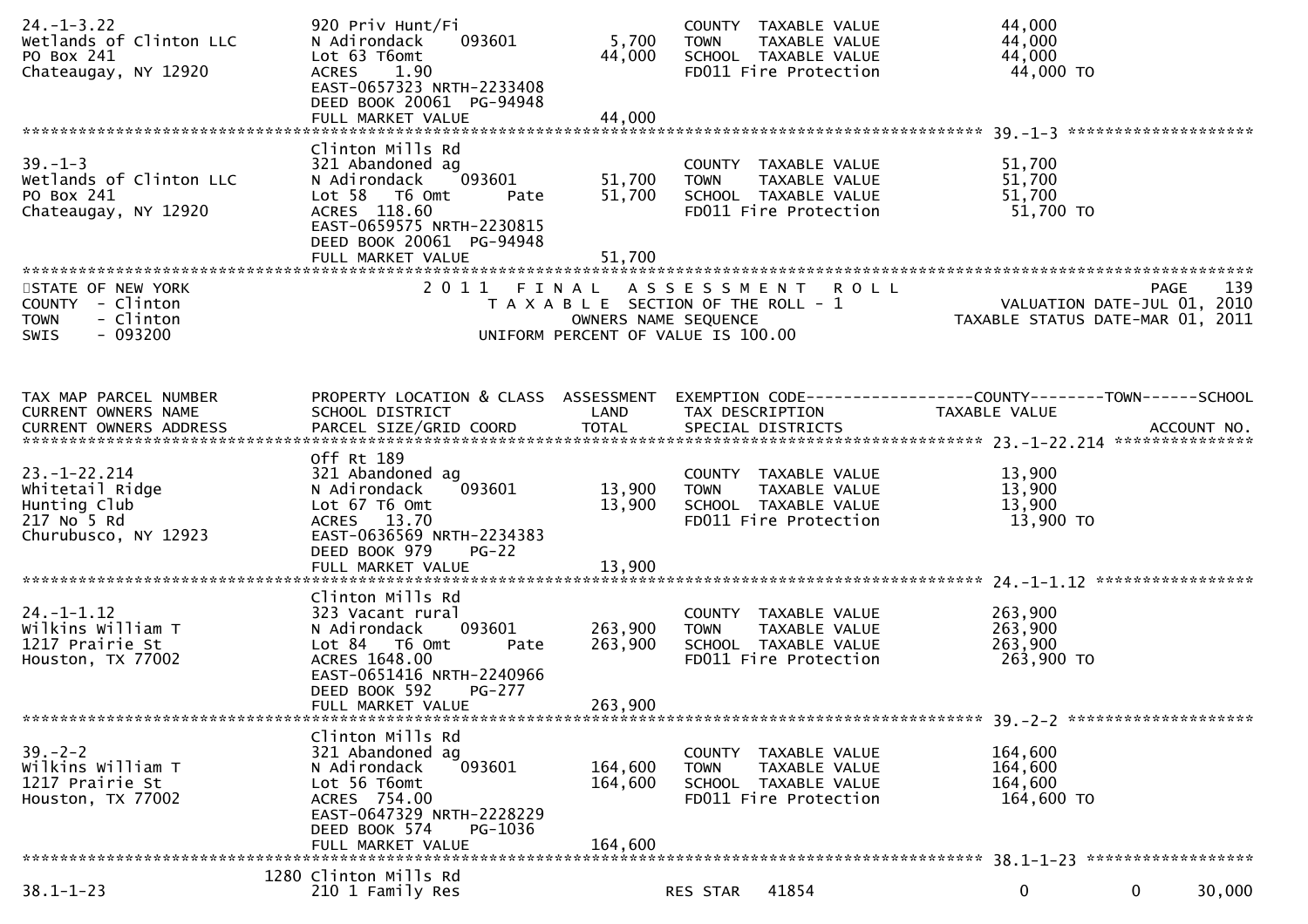| Willard Life Use Melody<br>Trombley Cynthia<br>PO Box 6<br>Churubusco, NY 12923                                                                        | N Adirondack<br>093601<br>Lot 66 T6 Omt<br>Pate<br>FRNT 123.75 DPTH 164.75<br>EAST-0640895 NRTH-2231019<br>DEED BOOK 20082 PG-19657                                               | 4,300<br>35,000              | COUNTY TAXABLE VALUE<br>TAXABLE VALUE<br><b>TOWN</b><br>SCHOOL TAXABLE VALUE<br>FD011 Fire Protection                                                 | 35,000<br>35,000<br>5,000<br>35,000 TO                                                        |                  |
|--------------------------------------------------------------------------------------------------------------------------------------------------------|-----------------------------------------------------------------------------------------------------------------------------------------------------------------------------------|------------------------------|-------------------------------------------------------------------------------------------------------------------------------------------------------|-----------------------------------------------------------------------------------------------|------------------|
|                                                                                                                                                        |                                                                                                                                                                                   |                              |                                                                                                                                                       |                                                                                               |                  |
| $8. - 1 - 1$<br>Wilson Walter D<br>Wilson Tracey A<br>26 Frontier Rd<br>Churubusco, NY 12923<br>MAY BE SUBJECT TO PAYMENT<br>UNDER AGDIST LAW TIL 2015 | 26 Frontier Rd<br>240 Rural res<br>093601<br>N Adirondack<br>Lot 87 T6 Omt<br>Pate<br>ACRES 126.30<br>EAST-0637173 NRTH-2242742<br>DEED BOOK 20001 PG-20020<br>FULL MARKET VALUE  | 152,500<br>152,500           | AGRI DISTR 41720<br>41854<br>77,900 RES STAR<br>COUNTY TAXABLE VALUE<br><b>TOWN</b><br>TAXABLE VALUE<br>SCHOOL TAXABLE VALUE<br>FD011 Fire Protection | 22,061<br>22,061<br>$\overline{0}$<br>$\Omega$<br>130,439<br>130,439<br>100,439<br>152,500 TO | 22,061<br>30,000 |
|                                                                                                                                                        |                                                                                                                                                                                   |                              |                                                                                                                                                       |                                                                                               |                  |
| STATE OF NEW YORK<br>COUNTY - Clinton<br>- Clinton<br><b>TOWN</b><br>$-093200$<br><b>SWIS</b>                                                          |                                                                                                                                                                                   |                              | 2011 FINAL ASSESSMENT<br><b>ROLL</b><br>T A X A B L E SECTION OF THE ROLL - 1<br>OWNERS NAME SEQUENCE<br>UNIFORM PERCENT OF VALUE IS 100.00           | <b>PAGE</b><br>VALUATION DATE-JUL 01, 2010<br>TAXABLE STATUS DATE-MAR 01, 2011                | 140              |
| TAX MAP PARCEL NUMBER                                                                                                                                  | PROPERTY LOCATION & CLASS ASSESSMENT                                                                                                                                              |                              |                                                                                                                                                       | EXEMPTION CODE-----------------COUNTY-------TOWN------SCHOOL                                  |                  |
| CURRENT OWNERS NAME                                                                                                                                    | SCHOOL DISTRICT                                                                                                                                                                   | LAND                         | TAX DESCRIPTION                                                                                                                                       | TAXABLE VALUE                                                                                 |                  |
| $7. - 1 - 29.3$<br>Wodzicky Maria<br>PO Box 121<br>Churubusco, NY 12923                                                                                | 65 Santamore Rd<br>260 Seasonal res<br>163401<br>Chateaugay 1<br>Lot 88 T6omt<br>ACRES 35.00<br>EAST-0628638 NRTH-2240731<br>DEED BOOK 967<br><b>PG-308</b>                       | 25,800<br>27,300             | COUNTY TAXABLE VALUE<br><b>TOWN</b><br>TAXABLE VALUE<br>SCHOOL TAXABLE VALUE<br>FD011 Fire Protection                                                 | 27,300<br>27,300<br>27,300<br>27,300 TO                                                       |                  |
|                                                                                                                                                        |                                                                                                                                                                                   |                              |                                                                                                                                                       |                                                                                               |                  |
| $8. - 1 - 8$<br>Woods Life Use Ernest & Doroth N Adirondack<br>Woods James W & Elaine M<br>121 Liberty Pole Rd<br>Churubusco, NY 12923                 | 121 Liberty Pole Rd<br>241 Rural res&ag<br>093601<br>Lot 86<br>T6 Omt<br>Pate<br>ACRES 70.80<br>EAST-0640311 NRTH-2245244<br>DEED BOOK 1002<br><b>PG-202</b><br>FULL MARKET VALUE | 50,900<br>101,000<br>101,000 | 41834<br>SR STAR<br>COUNTY TAXABLE VALUE<br><b>TOWN</b><br>TAXABLE VALUE<br>SCHOOL TAXABLE VALUE<br>FD011 Fire Protection                             | $\overline{0}$<br>0<br>101,000<br>101,000<br>40,900<br>101,000 TO                             | 60,100           |
|                                                                                                                                                        |                                                                                                                                                                                   |                              |                                                                                                                                                       |                                                                                               |                  |
| $69. - 1 - 3.7$<br>Wright Bradley James<br>1364 Bradley Pond Rd<br>Ellenburg Center, NY 12934                                                          | Lafrancis Rd<br>314 Rural vac<10<br>093601<br>N Adirondack<br>Lot 36 T6omt<br><b>ACRES</b><br>1.20<br>EAST-0652112 NRTH-2216455<br>DEED BOOK 20011 PG-28185<br>FULL MARKET VALUE  | 5,100<br>5,100<br>5,100      | COUNTY TAXABLE VALUE<br>TAXABLE VALUE<br><b>TOWN</b><br>SCHOOL TAXABLE VALUE<br>FD011 Fire Protection                                                 | 5,100<br>5,100<br>5,100<br>5,100 TO                                                           |                  |
|                                                                                                                                                        |                                                                                                                                                                                   |                              |                                                                                                                                                       |                                                                                               |                  |
| $69. - 1 - 8.2$                                                                                                                                        | 6018 Rt 11<br>210 1 Family Res                                                                                                                                                    |                              | COUNTY TAXABLE VALUE                                                                                                                                  | 40,400                                                                                        |                  |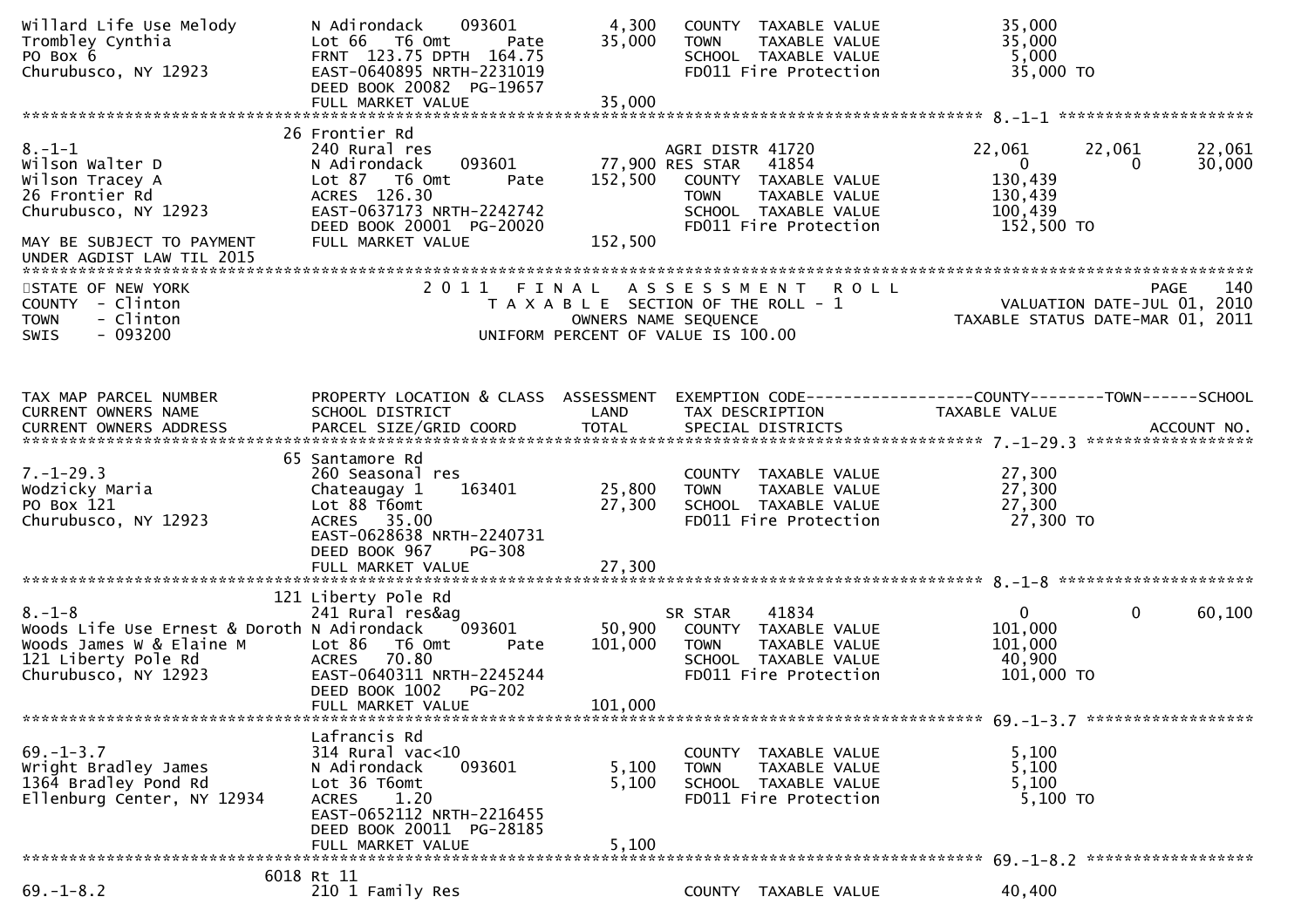| Wyant Harry R<br>Wyant Joan M<br>84 North Rd<br>Milan, NY 12571                                | N Adirondack<br>093601<br>25 T6omt<br>7.75<br><b>ACRES</b><br>EAST-0652544 NRTH-2210644<br>DEED BOOK 20092 PG-25985<br>FULL MARKET VALUE                                                    | 9,700<br>40,400<br>40,400          | TAXABLE VALUE<br><b>TOWN</b><br>SCHOOL TAXABLE VALUE<br>FD011 Fire Protection                                                        | 40,400<br>40,400<br>40,400 TO                                                                                                                                                                                                                                                                                  |
|------------------------------------------------------------------------------------------------|---------------------------------------------------------------------------------------------------------------------------------------------------------------------------------------------|------------------------------------|--------------------------------------------------------------------------------------------------------------------------------------|----------------------------------------------------------------------------------------------------------------------------------------------------------------------------------------------------------------------------------------------------------------------------------------------------------------|
|                                                                                                |                                                                                                                                                                                             |                                    |                                                                                                                                      |                                                                                                                                                                                                                                                                                                                |
| $67. - 1 - 5$<br>Wyant Lisa Dorval<br>Wyant Robert<br>216 East Camp Rd<br>Germantown, NY 12526 | Gagnier Rd<br>321 Abandoned ag<br>093601<br>N Adirondack<br>$Lot 28$ T6 Omt<br>Pate<br>75.00<br><b>ACRES</b><br>EAST-0634101 NRTH-2212069<br>DEED BOOK 876<br>$PG-163$<br>FULL MARKET VALUE | 45,000<br>47,000<br>47,000         | COUNTY TAXABLE VALUE<br><b>TOWN</b><br>TAXABLE VALUE<br>SCHOOL TAXABLE VALUE<br>FD011 Fire Protection                                | 47,000<br>47,000<br>47,000<br>47,000 TO                                                                                                                                                                                                                                                                        |
| STATE OF NEW YORK<br>COUNTY - Clinton<br>- Clinton<br><b>TOWN</b><br>$-093200$<br>SWIS         | 2011                                                                                                                                                                                        | FINAL<br>OWNERS NAME SEQUENCE      | A S S E S S M E N T<br><b>ROLL</b><br>T A X A B L E SECTION OF THE ROLL - 1<br>UNIFORM PERCENT OF VALUE IS 100.00                    | <b>PAGE</b><br>141<br>VALUATION DATE-JUL 01, 2010<br>TAXABLE STATUS DATE-MAR 01, 2011                                                                                                                                                                                                                          |
| TAX MAP PARCEL NUMBER<br>CURRENT OWNERS NAME<br>CURRENT OWNERS ADDRESS                         | PROPERTY LOCATION & CLASS ASSESSMENT<br>SCHOOL DISTRICT                                                                                                                                     | LAND                               | TAX DESCRIPTION                                                                                                                      | EXEMPTION CODE-----------------COUNTY-------TOWN------SCHOOL<br>TAXABLE VALUE<br>.CURRENT OWNERS ADDRESS PARCEL SIZE/GRID COORD TOTAL SPECIAL DISTRICTS (ACCOUNT NO ACCOUNT NO ACCOUNT NO AND TOTAL SPECIAL DISTRICTS 45 AND ASSESS TO A A A SALE AND A A SALE AND A SALE AND A SALE AND TOTAL THAT AND A SALE |
| $38.1 - 1 - 47$<br>Yelle Larry<br>Yelle Helen<br>21 Smith St<br>Churubusco, NY 12923           | 21 Smith St<br>210 1 Family Res<br>N Adirondack<br>093601<br>Lot 66 T6 Omt<br>Pate<br>FRNT 165.00 DPTH 264.00<br>EAST-0640059 NRTH-2231300<br>DEED BOOK 723<br>PG-350<br>FULL MARKET VALUE  | 4,900<br>69,100<br>69,100          | RES STAR<br>41854<br>COUNTY TAXABLE VALUE<br>TAXABLE VALUE<br><b>TOWN</b><br>SCHOOL TAXABLE VALUE<br>FD011 Fire Protection           | 30,000<br>0<br>0<br>69,100<br>69,100<br>39,100<br>69,100 TO                                                                                                                                                                                                                                                    |
| $7. - 1 - 2.31$<br>Young Joseph C<br>698 Frontier Rd<br>Churubusco, NY 12923                   | 698 Frontier Rd<br>210 1 Family Res<br>163401<br>Chateaugay 1<br>Lot 89 T6omt<br>ACRES 22.10<br>EAST-0624658 NRTH-2245258<br>DEED BOOK 20051 PG-88706<br>FULL MARKET VALUE                  | 20,200<br>27,000<br>27,000         | 41854<br>RES STAR<br>COUNTY TAXABLE VALUE<br>TAXABLE VALUE<br><b>TOWN</b><br>SCHOOL TAXABLE VALUE<br>FD011 Fire Protection           | $\mathbf{0}$<br>27,000<br>0<br>27,000<br>27,000<br>0<br>27,000 TO                                                                                                                                                                                                                                              |
|                                                                                                | 186 Looby Rd                                                                                                                                                                                |                                    | 82 PCT OF VALUE USED FOR EXEMPTION PURPOSES                                                                                          |                                                                                                                                                                                                                                                                                                                |
| $37. - 1 - 7.2$<br>Zacek Gordon<br>Zacek Irene<br>186 Looby Rd<br>Churubusco, NY 12923         | 241 Rural res&ag<br>093601<br>N Adirondack<br>Lot 67 & 68 T60mt<br>ACRES 20.50<br>EAST-0634054 NRTH-2230415<br>DEED BOOK 20041 PG-77488<br>FULL MARKET VALUE                                | 19,000 SR STAR<br>79,000<br>79,000 | AGED COUN 41802<br>41834<br>COUNTY<br>TAXABLE VALUE<br>TAXABLE VALUE<br><b>TOWN</b><br>SCHOOL TAXABLE VALUE<br>FD011 Fire Protection | 32,390<br>0<br>0<br>$\mathbf{0}$<br>60,100<br>0<br>46,610<br>79,000<br>18,900<br>79,000 TO                                                                                                                                                                                                                     |
|                                                                                                | Lafrancis Rd                                                                                                                                                                                |                                    |                                                                                                                                      |                                                                                                                                                                                                                                                                                                                |
| $54. -2 - 1$<br>Zamot Edward A                                                                 | 321 Abandoned ag<br>093601<br>N Adirondack                                                                                                                                                  | 43,900                             | TAXABLE VALUE<br>COUNTY<br><b>TOWN</b><br>TAXABLE VALUE                                                                              | 43,900<br>43,900                                                                                                                                                                                                                                                                                               |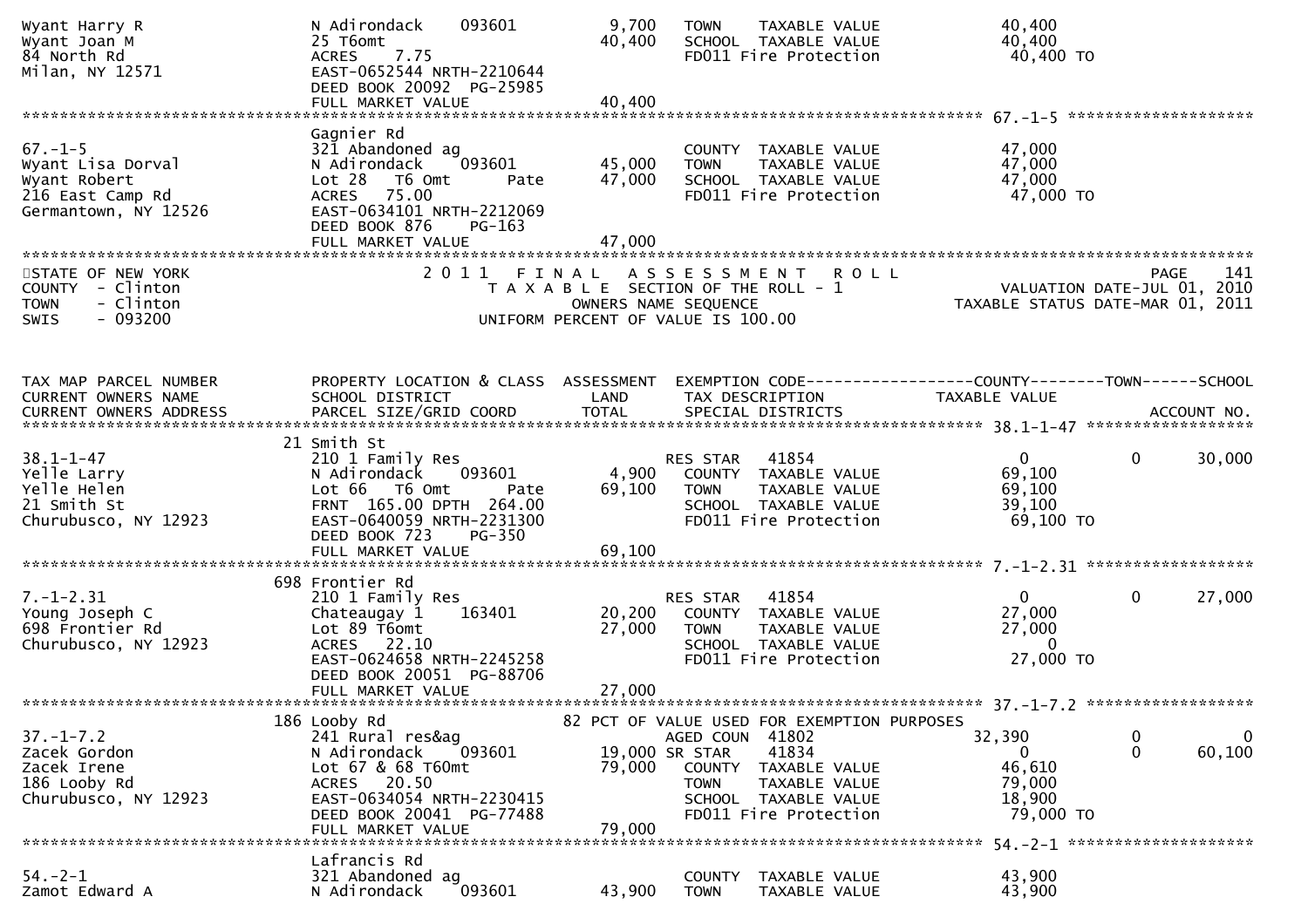| Zamot Dora A<br>10 Fayva Ct<br>New City, NY 10956                                             | Lot 37 T6 Omt<br>Survey Map 20061/99069 Lo<br>ACRES 72.80<br>EAST-0655965 NRTH-2222479<br>DEED BOOK 20062 PG-213                                                                    | 43,900                                                     | SCHOOL TAXABLE VALUE<br>FD011 Fire Protection                                                         | 43,900<br>43,900 TO                                                                                      |
|-----------------------------------------------------------------------------------------------|-------------------------------------------------------------------------------------------------------------------------------------------------------------------------------------|------------------------------------------------------------|-------------------------------------------------------------------------------------------------------|----------------------------------------------------------------------------------------------------------|
|                                                                                               |                                                                                                                                                                                     |                                                            |                                                                                                       |                                                                                                          |
| $36. - 1 - 6$<br>Zernay Family Trust July 20<br>4745 N Edenfield Ave<br>Covina, CA 91722      | County Line Rd<br>321 Abandoned ag<br>163401<br>Chateaugay 1<br>Lot 70  T6 0mt<br>Pate<br>ACRES 76.00<br>EAST-0618109 NRTH-2227959<br>DEED BOOK 20011 PG-37179<br>FULL MARKET VALUE | 40,500<br>40,500<br>40,500                                 | COUNTY TAXABLE VALUE<br><b>TOWN</b><br>TAXABLE VALUE<br>SCHOOL TAXABLE VALUE<br>FD011 Fire Protection | 40,500<br>40,500<br>40,500<br>40,500 TO                                                                  |
| STATE OF NEW YORK                                                                             | 2011                                                                                                                                                                                | FINAL                                                      | A S S E S S M E N T R O L L                                                                           | 142<br><b>PAGE</b>                                                                                       |
| COUNTY - Clinton<br>- Clinton<br><b>TOWN</b><br>$-093200$<br><b>SWIS</b>                      |                                                                                                                                                                                     | OWNERS NAME SEQUENCE<br>UNIFORM PERCENT OF VALUE IS 100.00 | T A X A B L E SECTION OF THE ROLL - 1                                                                 | VALUATION DATE-JUL 01, 2010<br>TAXABLE STATUS DATE-MAR 01, 2011                                          |
|                                                                                               |                                                                                                                                                                                     |                                                            |                                                                                                       |                                                                                                          |
| TAX MAP PARCEL NUMBER<br>CURRENT OWNERS NAME<br><b>CURRENT OWNERS ADDRESS</b>                 | PROPERTY LOCATION & CLASS ASSESSMENT<br>SCHOOL DISTRICT<br>PARCEL SIZE/GRID COORD                                                                                                   | LAND<br><b>TOTAL</b>                                       | TAX DESCRIPTION<br>SPECIAL DISTRICTS                                                                  | TAXABLE VALUE<br>ACCOUNT NO.                                                                             |
|                                                                                               | County Line Rd                                                                                                                                                                      |                                                            |                                                                                                       |                                                                                                          |
| $36. - 1 - 8$<br>Zernay Family Trust July 20<br>4745 N Edenfield Ave<br>Covina, CA 91722      | $314$ Rural vac<10<br>163401<br>Chateaugay 1<br>Lot $70$ T6 Omt<br>ACRES 7.60<br>EAST-0617743 NRTH-2230531<br>DEED BOOK 20011 PG-37179                                              | 6,700<br>6,700                                             | COUNTY TAXABLE VALUE<br>TAXABLE VALUE<br><b>TOWN</b><br>SCHOOL TAXABLE VALUE<br>FD011 Fire Protection | 6,700<br>6,700<br>6,700<br>6,700 TO                                                                      |
|                                                                                               | FULL MARKET VALUE                                                                                                                                                                   | 6,700                                                      |                                                                                                       |                                                                                                          |
| STATE OF NEW YORK<br>COUNTY - Clinton<br>- Clinton<br><b>TOWN</b><br>$-093200$<br><b>SWIS</b> |                                                                                                                                                                                     |                                                            | 2011 FINAL ASSESSMENT ROLL<br>T A X A B L E SECTION OF THE ROLL - 1                                   | 143<br><b>PAGE</b><br>VALUATION DATE-JUL 01, 2010<br>TAXABLE STATUS DATE-MAR 01, 2011<br>RPS150/V04/L015 |
|                                                                                               |                                                                                                                                                                                     | UNIFORM PERCENT OF VALUE IS 100.00                         |                                                                                                       | CURRENT DATE 6/21/2011                                                                                   |
|                                                                                               |                                                                                                                                                                                     | ROLL SECTION TOTALS                                        |                                                                                                       |                                                                                                          |
|                                                                                               | ***<br>SPECIAL                                                                                                                                                                      | D I S T R I C T                                            | ***<br>S U M M A R Y                                                                                  |                                                                                                          |
| <b>PARCELS</b><br>DISTRICT NAME<br>CODE                                                       | TOTAL EXTENSION<br>EXTENSION<br><b>TYPE</b><br>VALUE                                                                                                                                | AD VALOREM<br>VALUE                                        | <b>EXEMPT</b><br>TAXABLE<br>VALUE<br><b>AMOUNT</b>                                                    |                                                                                                          |
| FD011 Fire Protectio<br>703 TOTAL                                                             |                                                                                                                                                                                     | 39026,800                                                  | 62,100<br>38964,700                                                                                   |                                                                                                          |
|                                                                                               |                                                                                                                                                                                     |                                                            | *** SCHOOL DISTRICT SUMMARY ***                                                                       |                                                                                                          |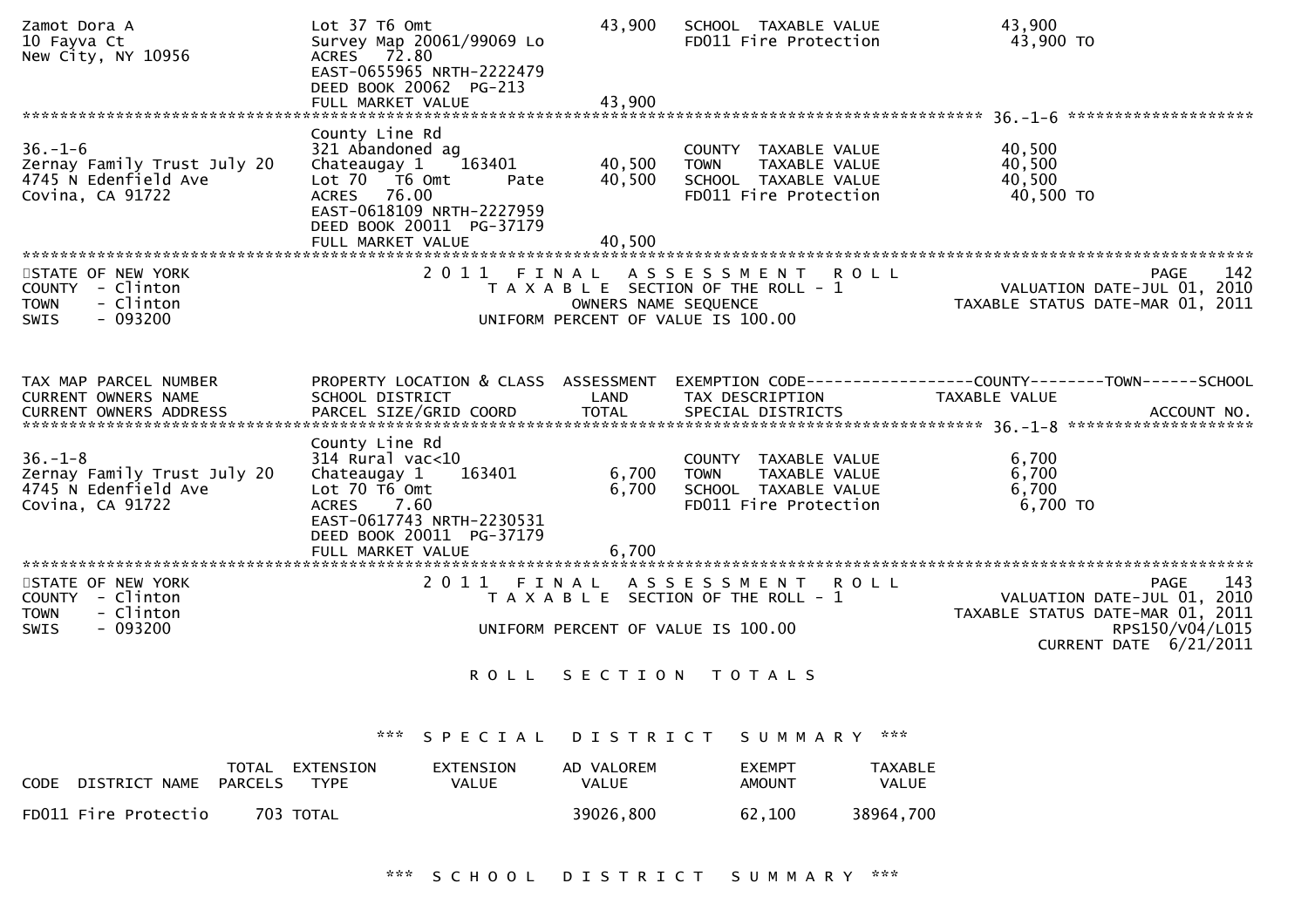| <b>CODE</b>      | DISTRICT NAME                | <b>TOTAL</b><br><b>PARCELS</b> | ASSESSED<br>∟AND      | ASSESSED<br><b>TOTAL</b> | <b>EXEMPT</b><br><b>AMOUNT</b> | <b>TOTAL</b><br><b>TAXABLE</b> | <b>STAR</b><br><b>AMOUNT</b> | <b>STAR</b><br><b>TAXABLE</b> |
|------------------|------------------------------|--------------------------------|-----------------------|--------------------------|--------------------------------|--------------------------------|------------------------------|-------------------------------|
| 093601<br>163401 | N Adirondack<br>Chateaugay 1 | 492<br>212                     | 14684,600<br>5871,800 | 28737,100<br>10297,500   | 1074,853<br>185,421            | 27662,247<br>10112,079         | 6073,946<br>1442, 197        | 21588,301<br>8669,882         |
|                  | SUB-TOTAL                    | 704                            | 20556,400             | 39034,600                | 1260,274                       | 37774,326                      | 7516,143                     | 30258,183                     |
|                  | T O T A L                    | 704                            | 20556,400             | 39034,600                | 1260,274                       | 37774,326                      | 7516,143                     | 30258,183                     |

\*\*\* S Y S T E M C O D E S S U M M A R Y \*\*\*

## NO SYSTEM EXEMPTIONS AT THIS LEVEL

## \*\*\* E X E M P T I O N S U M M A R Y \*\*\*

| <b>CODE</b>   | DESCRIPTION       | TOTAL<br><b>PARCELS</b> | <b>COUNTY</b>                            | <b>TOWN</b> | <b>SCHOOL</b>                    |
|---------------|-------------------|-------------------------|------------------------------------------|-------------|----------------------------------|
| 41101         | <b>VETERANS</b>   | 6                       | 11,810                                   | 11,810      |                                  |
| 41121         | WARNONALL         | 11                      | 101,646                                  | 93,392      |                                  |
| 41131         | WARCOMALL         | 12                      | 156,456                                  | 153,826     |                                  |
| 41141         | WARDISALL         | 6                       | 53,107                                   | 53,107      |                                  |
| 41700         | 10 YR AGR         |                         | 184,034                                  | 184,034     | 184,034                          |
| 41720         | AGRI DISTR        | $\frac{10}{29}$         | 813,820                                  | 813,820     | 813,820                          |
| 41730         | OS AG DIST        |                         | 42,863                                   | 42,863      | 42,863                           |
| 41800         | AGED - ALL        |                         | 130,367                                  | 130,367     | 134,257                          |
| 41801         | AGED C&T          |                         | 71,028                                   | 71,028      |                                  |
| 41802         | AGED COUN         | 14                      | 260,349                                  |             |                                  |
| 41834         | SR STAR           | 48                      |                                          |             | 2381,643                         |
| 41854         | <b>RES STAR</b>   | 171                     |                                          |             | 5037,300                         |
| 41864         | RS STAR MH        |                         |                                          |             | 97,200                           |
|               | STATE OF NEW YORK |                         | 2011<br>A S S E S S M E N T<br>FINAL     | <b>ROLL</b> | 144<br><b>PAGE</b>               |
| <b>COUNTY</b> | - Clinton         |                         | SECTION OF THE ROLL - 1<br>T A X A B L E |             | 2010<br>VALUATION DATE-JUL 01,   |
| <b>TOWN</b>   | - Clinton         |                         |                                          |             | TAXABLE STATUS DATE-MAR 01, 2011 |
| SWIS          | $-093200$         |                         | UNIFORM PERCENT OF VALUE IS 100.00       |             | RPS150/V04/L015                  |
|               |                   |                         |                                          |             | 6/21/2011<br><b>CURRENT DATE</b> |
|               |                   |                         |                                          |             |                                  |

ROLL SECTION TOTALS

## \*\*\* E X E M P T I O N S U M M A R Y \*\*\*

| <b>CODE</b>             | DESCRIPTION                                   | <b>TOTAL</b><br><b>PARCELS</b> | <b>COUNTY</b>                           | <b>TOWN</b>                  | <b>SCHOOL</b>                |
|-------------------------|-----------------------------------------------|--------------------------------|-----------------------------------------|------------------------------|------------------------------|
| 41932<br>42100<br>47460 | LIM INC DI<br>483A EX<br>480A EX<br>T O T A L | 13<br>338                      | 13,473<br>62,100<br>23,200<br>1924, 253 | 62,100<br>23,200<br>1639,547 | 62,100<br>23,200<br>8776,417 |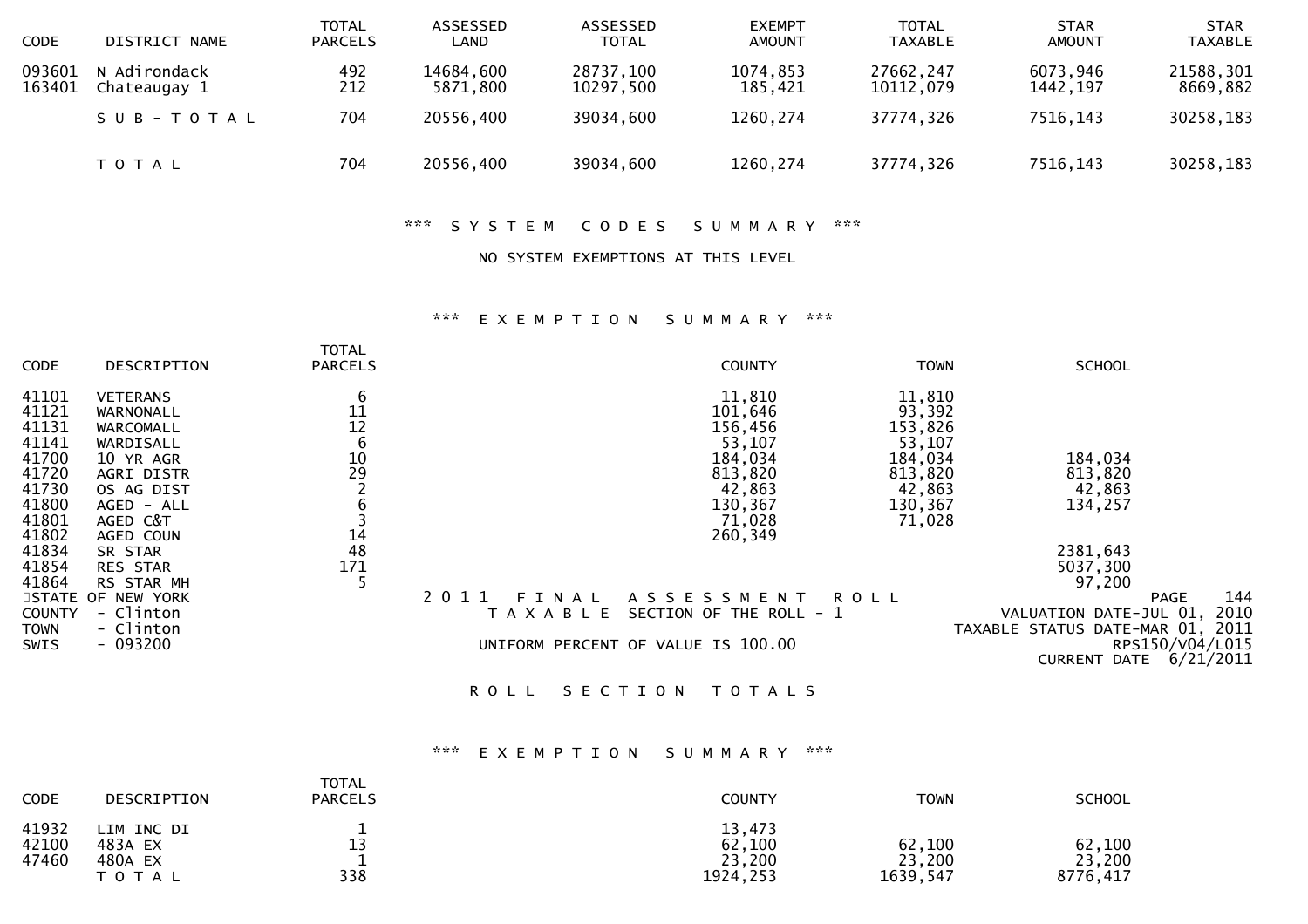## \*\*\* G R A N D T O T A L S \*\*\*

| <b>ROLL</b><br><b>SEC</b>    | DESCRIPTION                                                            | <b>TOTAL</b><br><b>PARCELS</b> | ASSESSED<br>LAND                                                                                                                                                                                            | ASSESSED<br>TOTAL                  | <b>TAXABLE</b><br><b>COUNTY</b>                                                                                                                                                                      | <b>TAXABLE</b><br><b>TOWN</b> | <b>TAXABLE</b><br><b>SCHOOL</b>         | <b>STAR</b><br>TAXABLE                                                         |
|------------------------------|------------------------------------------------------------------------|--------------------------------|-------------------------------------------------------------------------------------------------------------------------------------------------------------------------------------------------------------|------------------------------------|------------------------------------------------------------------------------------------------------------------------------------------------------------------------------------------------------|-------------------------------|-----------------------------------------|--------------------------------------------------------------------------------|
| $\mathbf{1}$                 | <b>TAXABLE</b>                                                         | 704                            | 20556,400                                                                                                                                                                                                   | 39034,600                          | 37110, 347                                                                                                                                                                                           | 37395,053                     | 37774,326                               | 30258,183                                                                      |
| <b>TOWN</b><br>SWIS          | STATE OF NEW YORK<br>COUNTY - Clinton<br>- Clinton<br>- 093200         |                                |                                                                                                                                                                                                             | UNIFORM PERCENT OF VALUE IS 100.00 | 2011 FINAL ASSESSMENT ROLL<br>STATE OWNED LAND SECTION OF THE ROLL - 3<br>OWNERS NAME SEQUENCE                                                                                                       |                               |                                         | 145<br>PAGE<br>VALUATION DATE-JUL 01, 2010<br>TAXABLE STATUS DATE-MAR 01, 2011 |
|                              | TAX MAP PARCEL NUMBER<br>CURRENT OWNERS NAME                           |                                | PROPERTY LOCATION & CLASS ASSESSMENT<br>SCHOOL DISTRICT                                                                                                                                                     | LAND                               | EXEMPTION CODE------------------COUNTY--------TOWN------SCHOOL<br>TAX DESCRIPTION<br>.CURRENT OWNERS ADDRESS PARCEL SIZE/GRID COORD TOTAL SPECIAL DISTRICTS ACCOUNT NO ACCOUNT NO ACCOUNT NO ACCOUNT |                               | TAXABLE VALUE                           |                                                                                |
| $53. - 1 - 15$<br>State Land | Attn: Clinton Co Treasurer<br>137 Margaret St<br>Plattsburgh, NY 12901 | Rt 11                          | 931 Forest s532a<br>N Adirondack<br>093601<br>Lot 35 Omt T6 250A<br>State #0120001<br>For Pres Rpt1532a Pre 190<br>ACRES 206.00<br>EAST-0644439 NRTH-2217070<br>DEED BOOK 87<br>PG-888<br>FULL MARKET VALUE | 79,000<br>79,000<br>79,000         | COUNTY TAXABLE VALUE<br><b>TOWN</b><br>TAXABLE VALUE<br>SCHOOL TAXABLE VALUE<br>FD011 Fire Protection                                                                                                |                               | 79,000<br>79,000<br>79,000<br>79,000 TO |                                                                                |
|                              |                                                                        |                                | Lafrancis Rd                                                                                                                                                                                                |                                    |                                                                                                                                                                                                      |                               |                                         |                                                                                |
| $54. - 2 - 24$<br>State Land | Attn: Clinton Co Treasurer<br>137 Margaret St<br>Plattsburgh, NY 12901 |                                | 931 Forest s532a<br>093601<br>N Adirondack<br>Lot 37 Sub 4 Ont T6<br>State #0130001 52.81A<br>For Pres Rptl 532A<br>ACRES 52.80<br>EAST-0653245 NRTH-2219290<br>DEED BOOK 117<br>PG-780                     | 15,400<br>15,400                   | COUNTY TAXABLE VALUE<br>TAXABLE VALUE<br><b>TOWN</b><br>SCHOOL TAXABLE VALUE<br>FD011 Fire Protection                                                                                                |                               | 15,400<br>15,400<br>15,400<br>15,400 TO |                                                                                |
|                              |                                                                        |                                | FULL MARKET VALUE                                                                                                                                                                                           | 15,400                             |                                                                                                                                                                                                      |                               |                                         |                                                                                |
| $69. - 1 - 5$<br>State Land  | Attn: Clinton Co Treasurer<br>137 Margaret St<br>Plattsburgh, NY 12901 | <b>ACRES</b>                   | Lafrancis Rd<br>931 Forest s532a<br>093601<br>N Adirondack<br>Lot $24$ Omt T $6$ $50A$<br>State #0110001<br>For Pres Rptl 532A<br>58.00                                                                     | 16,400<br>16,400                   | COUNTY TAXABLE VALUE<br><b>TOWN</b><br>TAXABLE VALUE<br>SCHOOL TAXABLE VALUE<br>FD011 Fire Protection                                                                                                |                               | 16,400<br>16,400<br>16,400<br>16,400 TO |                                                                                |
|                              |                                                                        |                                | EAST-0656743 NRTH-2216624<br>PG-561<br>DEED BOOK 111<br>FULL MARKET VALUE                                                                                                                                   | 16,400                             |                                                                                                                                                                                                      |                               |                                         |                                                                                |
| $300 - 32 - 1$<br>State Land | Attn: Clinton County Treasurer Transition Assessment For               |                                | 993 Transition t<br>N Adirondack<br>093601                                                                                                                                                                  | 0                                  | SCHL EXMPT 50004<br>COUNTY TAXABLE VALUE<br><b>TOWN</b><br>TAXABLE VALUE                                                                                                                             |                               | 0<br>0<br>0                             | 0<br>0                                                                         |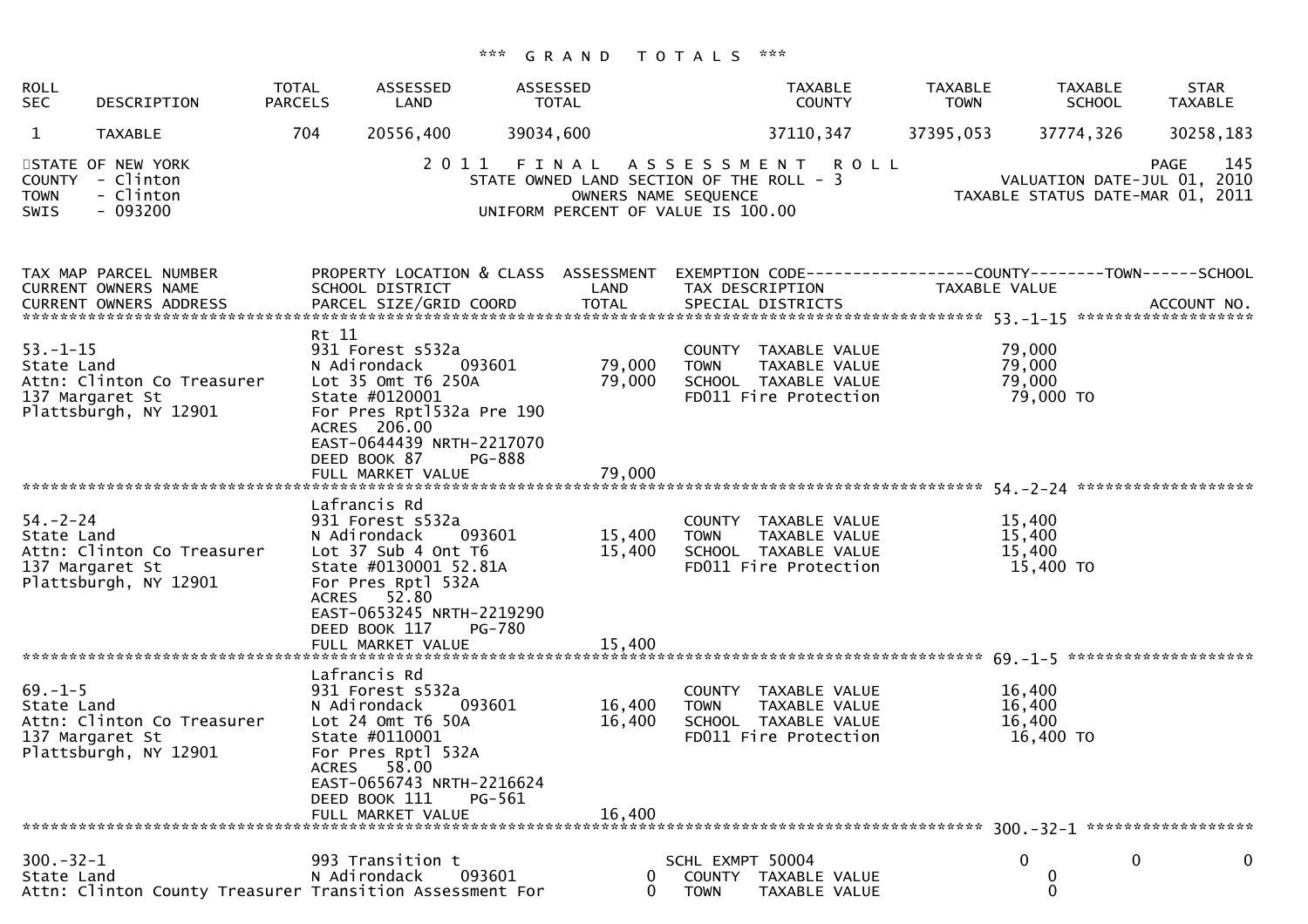|                                                                                                                                                                                                                                                                                                                                                           | 137 Margaret St                                                             | Town County & FD011                                    |                           |                            | SCHOOL TAXABLE VALUE                                                              |                                | 0                                        |                               |  |  |
|-----------------------------------------------------------------------------------------------------------------------------------------------------------------------------------------------------------------------------------------------------------------------------------------------------------------------------------------------------------|-----------------------------------------------------------------------------|--------------------------------------------------------|---------------------------|----------------------------|-----------------------------------------------------------------------------------|--------------------------------|------------------------------------------|-------------------------------|--|--|
| 336. – 32 – 1<br>State Land                                                                                                                                                                                                                                                                                                                               | Attn: Clinton County Treasurer Transition Assessment For<br>137 Margaret St | 993 Transition t<br>N Adirondack<br>School 093601 only | 093601                    | 0<br>0<br><b>TOWN</b>      | SCHL TAXBL 50001<br>COUNTY TAXABLE VALUE<br>TAXABLE VALUE<br>SCHOOL TAXABLE VALUE |                                | $\Omega$<br>0<br>$\mathbf 0$<br>$\Omega$ | 0<br>$\Omega$                 |  |  |
| 2 0 1 1<br>STATE OF NEW YORK<br>A S S E S S M E N T<br><b>ROLL</b><br>FINAL<br>COUNTY - Clinton<br>STATE OWNED LAND SECTION OF THE ROLL - 3<br>VALUATION DATE-JUL 01, 2010<br><b>TOWN</b><br>- Clinton<br>TAXABLE STATUS DATE-MAR 01, 2011<br>$-093200$<br>SWIS<br>UNIFORM PERCENT OF VALUE IS 100.00<br>RPS150/V04/L015<br><b>CURRENT DATE 6/21/2011</b> |                                                                             |                                                        |                           |                            |                                                                                   |                                |                                          |                               |  |  |
|                                                                                                                                                                                                                                                                                                                                                           |                                                                             |                                                        | <b>ROLL</b>               | SECTION                    | T O T A L S                                                                       |                                |                                          |                               |  |  |
|                                                                                                                                                                                                                                                                                                                                                           |                                                                             | ***                                                    | SPECIAL                   | DISTRICT                   | S U M M A R Y                                                                     | ***                            |                                          |                               |  |  |
| <b>CODE</b>                                                                                                                                                                                                                                                                                                                                               | TOTAL<br><b>PARCELS</b><br>DISTRICT NAME                                    | EXTENSION<br><b>TYPE</b>                               | EXTENSION<br><b>VALUE</b> | AD VALOREM<br><b>VALUE</b> | <b>EXEMPT</b><br><b>AMOUNT</b>                                                    | <b>TAXABLE</b><br>VALUE        |                                          |                               |  |  |
|                                                                                                                                                                                                                                                                                                                                                           | FD011 Fire Protectio                                                        | 4 TOTAL                                                |                           | 110,800                    |                                                                                   | 110,800                        |                                          |                               |  |  |
|                                                                                                                                                                                                                                                                                                                                                           |                                                                             | ***                                                    | SCHOOL                    | DISTRICT                   | S U M M A R Y                                                                     | $* * *$                        |                                          |                               |  |  |
| <b>CODE</b>                                                                                                                                                                                                                                                                                                                                               | DISTRICT NAME                                                               | <b>TOTAL</b><br><b>PARCELS</b>                         | ASSESSED<br>LAND          | ASSESSED<br><b>TOTAL</b>   | <b>EXEMPT</b><br><b>AMOUNT</b>                                                    | <b>TOTAL</b><br><b>TAXABLE</b> | <b>STAR</b><br><b>AMOUNT</b>             | <b>STAR</b><br><b>TAXABLE</b> |  |  |
| 093601                                                                                                                                                                                                                                                                                                                                                    | N Adirondack                                                                | 5                                                      | 110,800                   | 110,800                    |                                                                                   | 110,800                        |                                          | 110,800                       |  |  |
|                                                                                                                                                                                                                                                                                                                                                           | SUB-TOTAL                                                                   | 5                                                      | 110,800                   | 110,800                    |                                                                                   | 110,800                        |                                          | 110,800                       |  |  |
|                                                                                                                                                                                                                                                                                                                                                           | TOTAL                                                                       | 5                                                      | 110,800                   | 110,800                    |                                                                                   | 110,800                        |                                          | 110,800                       |  |  |
| ***<br>***<br>CODES<br>SYSTEM<br>SUMMARY                                                                                                                                                                                                                                                                                                                  |                                                                             |                                                        |                           |                            |                                                                                   |                                |                                          |                               |  |  |
| CODE                                                                                                                                                                                                                                                                                                                                                      | DESCRIPTION                                                                 | <b>TOTAL</b><br><b>PARCELS</b>                         |                           |                            | <b>COUNTY</b>                                                                     | <b>TOWN</b>                    | <b>SCHOOL</b>                            |                               |  |  |
| 50001<br>50004                                                                                                                                                                                                                                                                                                                                            | <b>SCHL TAXBL</b><br><b>SCHL EXMPT</b><br>T O T A L                         | 1<br>$\mathbf 1$<br>$\overline{2}$                     |                           |                            |                                                                                   |                                |                                          |                               |  |  |

\*\*\* E X E M P T I O N S U M M A R Y \*\*\*

NO EXEMPTIONS AT THIS LEVEL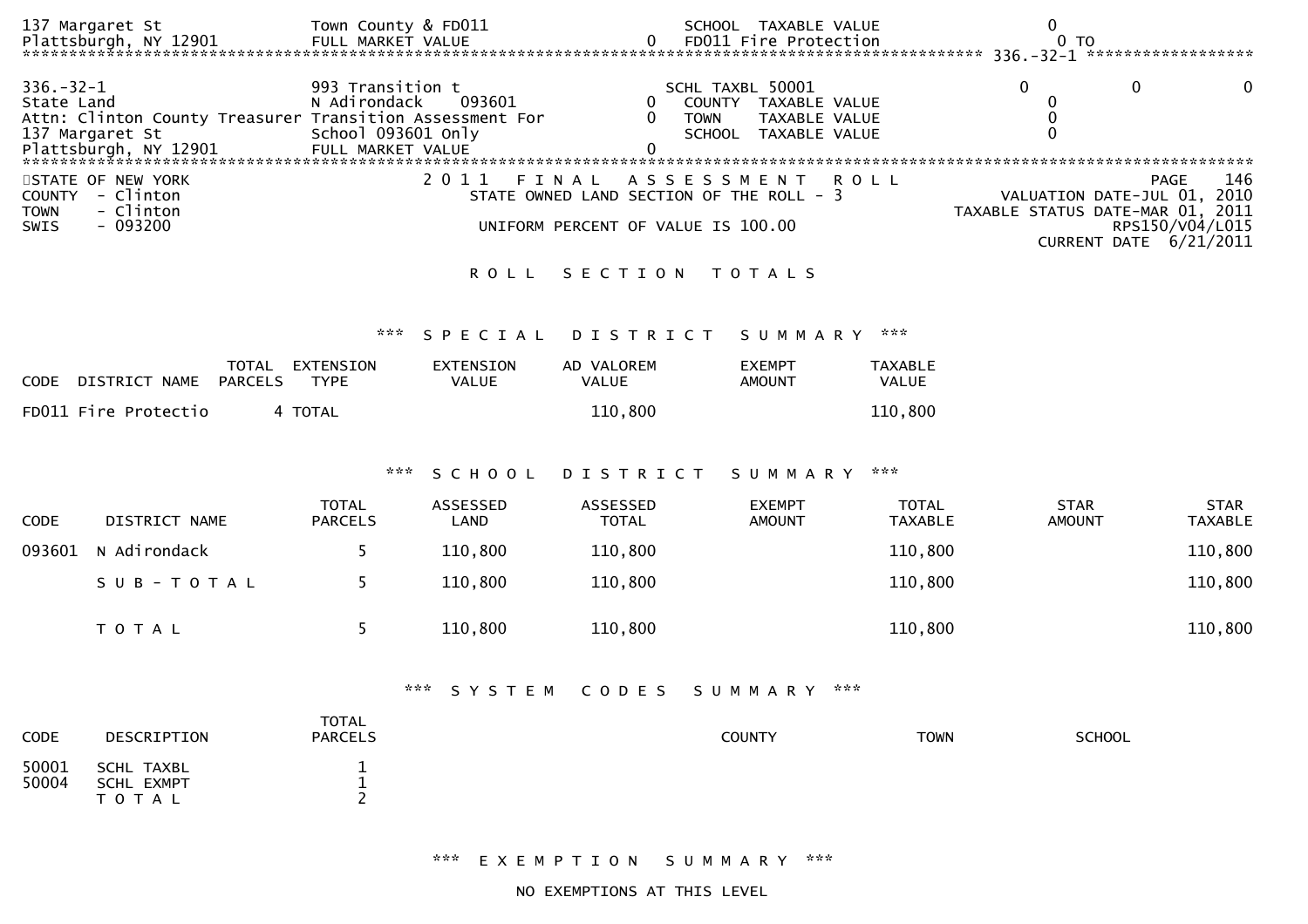| <b>ROLL</b><br><b>SEC</b>                   | DESCRIPTION                                                                                            | <b>TOTAL</b><br><b>PARCELS</b>             | ASSESSED<br>LAND                                                                                                | <b>ASSESSED</b><br><b>TOTAL</b> | <b>TAXABLE</b><br><b>COUNTY</b>                                                                                                                   | <b>TAXABLE</b><br><b>TOWN</b> | <b>TAXABLE</b><br><b>SCHOOL</b>         | <b>STAR</b><br><b>TAXABLE</b>                                                         |
|---------------------------------------------|--------------------------------------------------------------------------------------------------------|--------------------------------------------|-----------------------------------------------------------------------------------------------------------------|---------------------------------|---------------------------------------------------------------------------------------------------------------------------------------------------|-------------------------------|-----------------------------------------|---------------------------------------------------------------------------------------|
| 3                                           | STATE OWNED LAND                                                                                       | 5                                          | 110,800                                                                                                         | 110,800                         | 110,800                                                                                                                                           | 110,800                       | 110,800                                 | 110,800                                                                               |
| <b>COUNTY</b><br><b>TOWN</b><br><b>SWIS</b> | STATE OF NEW YORK<br>- Clinton<br>- Clinton<br>- 093200                                                |                                            | 2011                                                                                                            | FINAL                           | A S S E S S M E N T<br><b>ROLL</b><br>SPECIAL FRANCHISE SECTION OF THE ROLL -<br>-5<br>OWNERS NAME SEQUENCE<br>UNIFORM PERCENT OF VALUE IS 100.00 |                               |                                         | 147<br><b>PAGE</b><br>VALUATION DATE-JUL 01, 2010<br>TAXABLE STATUS DATE-MAR 01, 2011 |
|                                             | TAX MAP PARCEL NUMBER<br><b>CURRENT OWNERS NAME</b><br><b>CURRENT OWNERS ADDRESS</b>                   |                                            | PROPERTY LOCATION & CLASS ASSESSMENT<br>SCHOOL DISTRICT<br>PARCEL SIZE/GRID COORD                               | LAND<br><b>TOTAL</b>            | TAX DESCRIPTION<br>SPECIAL DISTRICTS                                                                                                              | TAXABLE VALUE                 |                                         | ACCOUNT NO.                                                                           |
| $516. - 32 - 1$                             | NYS Electric & Gas Corp<br>Attn: Utility Shared Services<br>Local Tax Dept Freeport<br>70 Farm View Dr | Chateaugay 1                               | Electric & Gas<br>861 Elec & gas<br>163401<br>Special Franchise<br>App Factor .2603 In Ccs<br>FULL MARKET VALUE | 0<br>184,745<br>184,745         | COUNTY TAXABLE VALUE<br>TAXABLE VALUE<br><b>TOWN</b><br>SCHOOL TAXABLE VALUE<br>FD011 Fire Protection                                             | 184,745<br>184,745<br>184,745 | 184,745 TO                              |                                                                                       |
| $536. - 32 - 1$                             | NYS Electric & Gas Corp<br>Attn: Utility Shared Services<br>Local Tax Dept Freeport<br>70 Farm View Dr | N Adirondack                               | Electric & Gas<br>861 Elec & gas<br>093601<br>Special Franchise<br>App Factor .7397 In Nac<br>FULL MARKET VALUE | 0<br>524,994<br>524,994         | COUNTY TAXABLE VALUE<br><b>TOWN</b><br>TAXABLE VALUE<br>SCHOOL TAXABLE VALUE<br>FD011 Fire Protection                                             | 524,994<br>524,994<br>524,994 | 524,994 TO                              |                                                                                       |
| $516. - 32 - 3$<br>PO Box 7467              | Time Warner Of Champlain<br>Charlotte, NC 28241-7467                                                   | Television<br>N Adirondack                 | 869 Television<br>093601<br>Special Franchise<br>App Factor .2603 In Ccs<br>FULL MARKET VALUE                   | 0<br>5,529<br>5,529             | COUNTY<br>TAXABLE VALUE<br>TAXABLE VALUE<br><b>TOWN</b><br>SCHOOL TAXABLE VALUE<br>FD011 Fire Protection                                          |                               | 5,529<br>5,529<br>5,529<br>5,529 TO     |                                                                                       |
| $536. - 32 - 3$<br>PO Box 7467              | Time Warner Of Champlain<br>Charlotte, NC 28241-7467                                                   | Television<br>N Adirondack                 | 869 Television<br>093601<br>Special Franchise<br>App Factor .7397 In Nac<br>FULL MARKET VALUE                   | 0<br>15,710<br>15,710           | COUNTY<br>TAXABLE VALUE<br>TAXABLE VALUE<br><b>TOWN</b><br>SCHOOL TAXABLE VALUE<br>FD011 Fire Protection                                          |                               | 15,710<br>15,710<br>15,710<br>15,710 TO |                                                                                       |
| $516. - 32 - 2$<br>PO Box 152206            | Verizon New York Inc<br>Company Code 631900<br>Verizon Communications                                  | Telephone<br>866 Telephone<br>Chateaugay 1 | 163401<br>Special Franchise<br>App Factor .2603 In Ccs<br>FULL MARKET VALUE                                     | 0<br>60,058<br>60,058           | COUNTY TAXABLE VALUE<br>TAXABLE VALUE<br><b>TOWN</b><br>SCHOOL TAXABLE VALUE<br>FD011 Fire Protection                                             |                               | 60,058<br>60,058<br>60,058<br>60,058 TO |                                                                                       |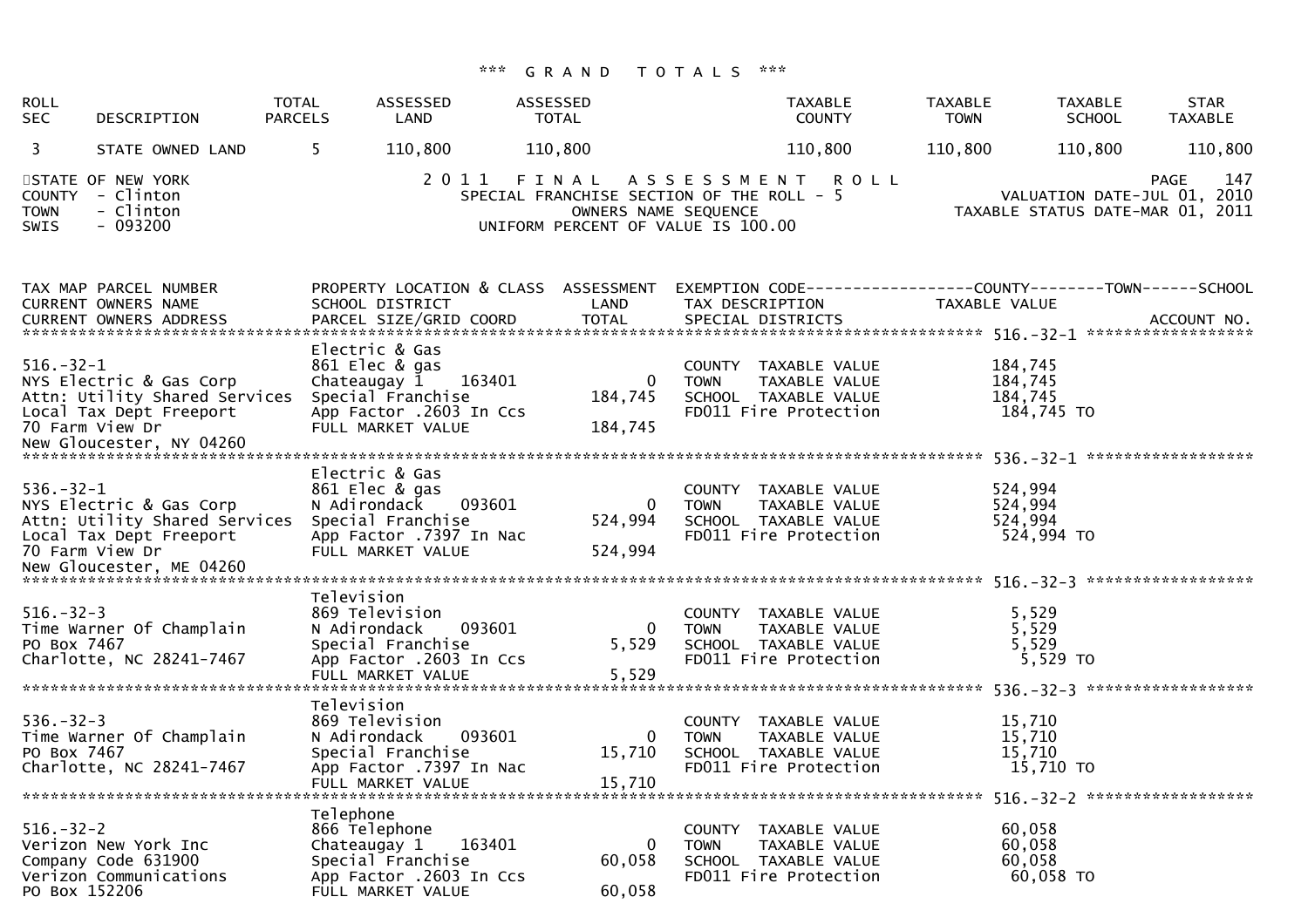| Irving, TX 75015-2206                                                                                                              |                                                                                                                           |                    |                                                                                                                 | ******************<br>$536. - 32 - 2$                                          |
|------------------------------------------------------------------------------------------------------------------------------------|---------------------------------------------------------------------------------------------------------------------------|--------------------|-----------------------------------------------------------------------------------------------------------------|--------------------------------------------------------------------------------|
| $536. - 32 - 2$<br>Verizon New York Inc<br>Company Code 631900<br>Verizon Communications<br>PO Box 152206<br>Irving, TX 75015-2206 | Telephone<br>866 Telephone<br>093601<br>N Adirondack<br>Special Franchise<br>App Factor .7397 In Nac<br>FULL MARKET VALUE | 170,668<br>170,668 | TAXABLE VALUE<br><b>COUNTY</b><br>TAXABLE VALUE<br><b>TOWN</b><br>SCHOOL TAXABLE VALUE<br>FD011 Fire Protection | 170,668<br>170,668<br>170,668<br>170,668 TO                                    |
|                                                                                                                                    |                                                                                                                           |                    |                                                                                                                 |                                                                                |
| STATE OF NEW YORK<br>- Clinton<br>COUNTY<br>- Clinton<br><b>TOWN</b>                                                               |                                                                                                                           |                    | 2011 FINAL ASSESSMENT ROLL<br>SPECIAL FRANCHISE SECTION OF THE ROLL - 5                                         | 148<br>PAGE<br>VALUATION DATE-JUL 01, 2010<br>TAXABLE STATUS DATE-MAR 01, 2011 |
| $-093200$<br>SWIS                                                                                                                  |                                                                                                                           |                    | UNIFORM PERCENT OF VALUE IS 100.00                                                                              | RPS150/V04/L015<br>CURRENT DATE 6/21/2011                                      |
|                                                                                                                                    |                                                                                                                           |                    | ROLL SECTION TOTALS                                                                                             |                                                                                |

## \*\*\* S P E C I A L D I S T R I C T S U M M A R Y \*\*\*

| <b>CODE</b> | DISTRICT NAME        | TOTAL<br>PARCELS | EXTENSION<br>TYPE | EXTENSION<br>VALUE | AD VALOREM<br><b>VALUE</b> | <b>EXEMPT</b><br>AMOUNT | TAXABLE<br><b>VALUE</b> |
|-------------|----------------------|------------------|-------------------|--------------------|----------------------------|-------------------------|-------------------------|
|             | FD011 Fire Protectio |                  | 6 TOTAL           |                    | 961.704                    |                         | 961.704                 |

## \*\*\* S C H O O L D I S T R I C T S U M M A R Y \*\*\*

| <b>CODE</b>      | DISTRICT NAME                | <b>TOTAL</b><br><b>PARCELS</b> | ASSESSED<br>LAND | ASSESSED<br><b>TOTAL</b> | <b>EXEMPT</b><br><b>AMOUNT</b> | <b>TOTAL</b><br><b>TAXABLE</b> | <b>STAR</b><br><b>AMOUNT</b> | <b>STAR</b><br><b>TAXABLE</b> |
|------------------|------------------------------|--------------------------------|------------------|--------------------------|--------------------------------|--------------------------------|------------------------------|-------------------------------|
| 093601<br>163401 | N Adirondack<br>Chateaugay 1 | 4                              |                  | 716,901<br>244,803       |                                | 716,901<br>244,803             |                              | 716,901<br>244,803            |
|                  | SUB-TOTAL                    | 6                              |                  | 961,704                  |                                | 961,704                        |                              | 961,704                       |
|                  | T O T A L                    | b                              |                  | 961,704                  |                                | 961,704                        |                              | 961,704                       |

## \*\*\* S Y S T E M C O D E S S U M M A R Y \*\*\*

#### NO SYSTEM EXEMPTIONS AT THIS LEVEL

# \*\*\* E X E M P T I O N S U M M A R Y \*\*\*

#### NO EXEMPTIONS AT THIS LEVEL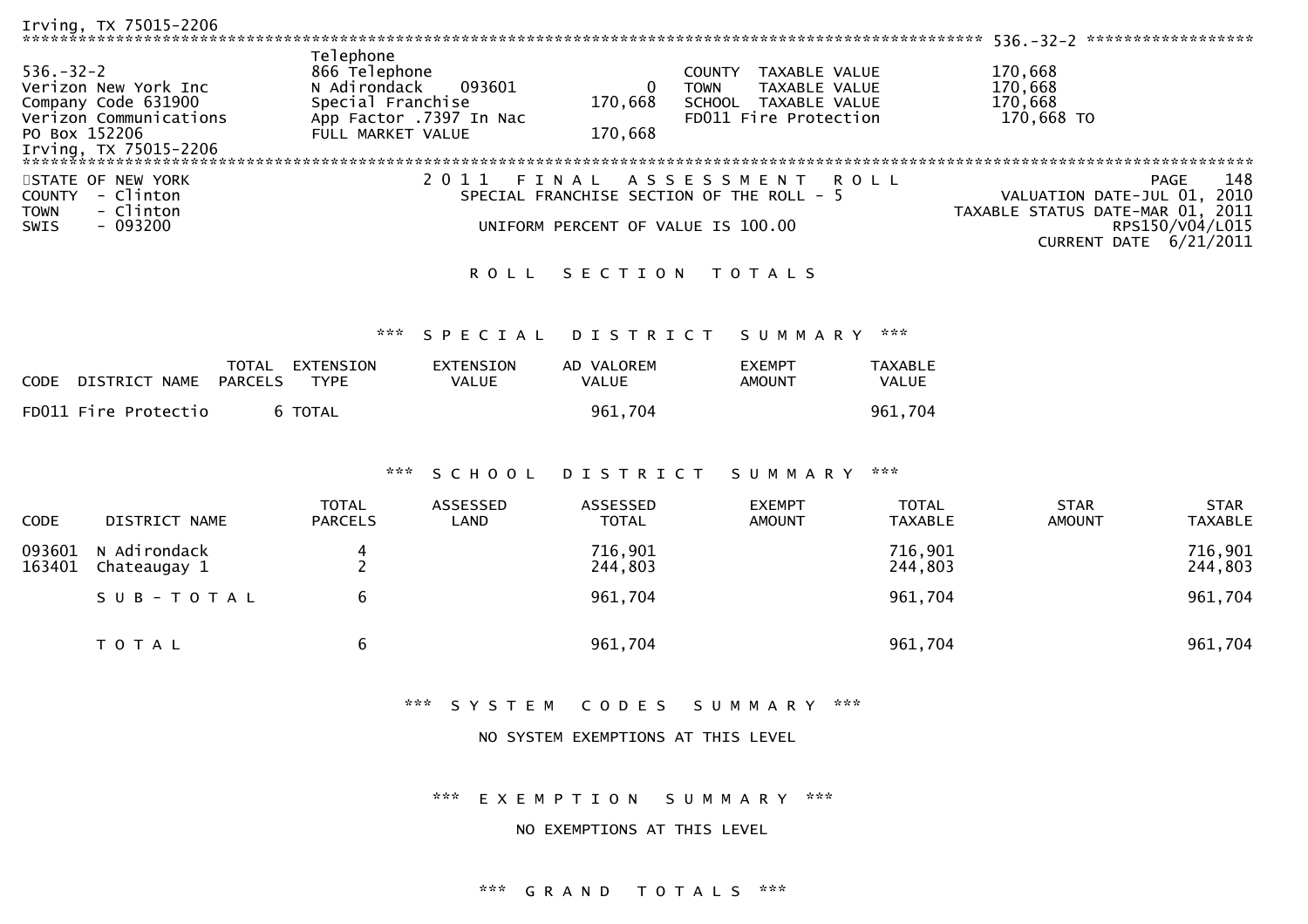| <b>ROLL</b><br><b>SEC</b>             | DESCRIPTION                                                                                                                                 | <b>TOTAL</b><br><b>PARCELS</b> | ASSESSED<br>LAND                                                                                                                                                                      | ASSESSED<br><b>TOTAL</b> |                                                                                                      |             | <b>TAXABLE</b><br><b>COUNTY</b>                                                        | <b>TAXABLE</b><br><b>TOWN</b> | <b>TAXABLE</b><br><b>SCHOOL</b>                                                | <b>STAR</b><br><b>TAXABLE</b> |
|---------------------------------------|---------------------------------------------------------------------------------------------------------------------------------------------|--------------------------------|---------------------------------------------------------------------------------------------------------------------------------------------------------------------------------------|--------------------------|------------------------------------------------------------------------------------------------------|-------------|----------------------------------------------------------------------------------------|-------------------------------|--------------------------------------------------------------------------------|-------------------------------|
| 5                                     | SPECIAL FRANCHISE                                                                                                                           |                                | 6                                                                                                                                                                                     | 961,704                  |                                                                                                      |             | 961,704                                                                                | 961,704                       | 961,704                                                                        | 961,704                       |
| <b>TOWN</b><br>SWIS                   | STATE OF NEW YORK<br>COUNTY - Clinton<br>- Clinton<br>$-093200$                                                                             |                                |                                                                                                                                                                                       |                          | UTILITY & R.R. SECTION OF THE ROLL - 6<br>OWNERS NAME SEQUENCE<br>UNIFORM PERCENT OF VALUE IS 100.00 |             | 2011 FINAL ASSESSMENT ROLL                                                             |                               | VALUATION DATE-JUL 01, 2010<br>TAXABLE STATUS DATE-MAR 01, 2011                | 149<br><b>PAGE</b>            |
|                                       | TAX MAP PARCEL NUMBER<br>CURRENT OWNERS NAME                                                                                                |                                | PROPERTY LOCATION & CLASS ASSESSMENT EXEMPTION CODE----------------COUNTY-------TOWN------SCHOOL<br>SCHOOL DISTRICT                                                                   |                          | LAND                                                                                                 |             | TAX DESCRIPTION                                                                        |                               | TAXABLE VALUE                                                                  |                               |
| $38.1 - 1 - 20.1 - 1$                 | Churubusco Volunteer Fire Dept N Adirondack<br>C/O AT&T Mobility<br>Attn: NREA Tax Department<br>5405 Windward Pkwy<br>Alpharetta, GA 30004 |                                | 1260 Clinton Mills Rd<br>837 Cell Tower<br>Cellular Tower<br>60'x60' leased land<br>Tower Fence Bldg<br>EAST-0641383 NRTH-2231409<br>DEED BOOK 779<br>FULL MARKET VALUE               | 093601<br>$PG-63$        | 0<br>118,000<br>118,000                                                                              | <b>TOWN</b> | COUNTY TAXABLE VALUE<br>TAXABLE VALUE<br>SCHOOL TAXABLE VALUE<br>FD011 Fire Protection |                               | 118,000<br>118,000<br>118,000<br>118,000 TO                                    |                               |
| $52. - 1 - 16.2$<br><b>PMB 353</b>    | Crown Atlantic Co LLC<br>4017 Washington Rd<br>McMurray, PA 15317                                                                           |                                | 587 Campbell Rd<br>837 Cell Tower<br>Chateaugay 1<br>Lot 48 T6 Omt<br>Apply Factor 100% in Chat<br>Cell Tower<br>ACRES 95.40<br>EAST-0628806 NRTH-2219965<br>DEED BOOK 20011 PG-31586 | 163401<br>Pate           | 55,200<br>155,500                                                                                    | <b>TOWN</b> | COUNTY TAXABLE VALUE<br>TAXABLE VALUE<br>SCHOOL TAXABLE VALUE<br>FD011 Fire Protection |                               | 155,500<br>155,500<br>155,500<br>155,500 TO                                    |                               |
| $68. - 1 - 14. - 1$<br><b>PMB 353</b> | Crown Atlantic Co LLC<br>4017 Washington Rd<br>McMurray, PA 15317                                                                           |                                | 81 Gagnier Rd<br>837 Cell Tower<br>N Adirondack<br>Leased Ld/Inst 12 6058 in<br>From Premo<br>Cell Tower<br>EAST-0639939 NRTH-2214974<br>FULL MARKET VALUE                            | 093601                   | $\Omega$<br>100,000<br>100,000                                                                       | <b>TOWN</b> | COUNTY TAXABLE VALUE<br>TAXABLE VALUE<br>SCHOOL TAXABLE VALUE<br>FD011 Fire Protection |                               | 100,000<br>100,000<br>100,000<br>100,000 TO                                    |                               |
| $616. - 32 - 4$<br>Essex, CT 06426    | Noble Envrionmental Power LLC Chateaugay 1<br>8 Railroad Ave Ste 8                                                                          |                                | Ryan Rd<br>882 Elec Trans Imp<br>1 mile collection line 70<br>Poles - Frank Co/Clin Co<br>to Ryan Rd substation<br>FULL MARKET VALUE                                                  | 163401                   | $\Omega$<br>800,000<br>800,000                                                                       | <b>TOWN</b> | COUNTY TAXABLE VALUE<br>TAXABLE VALUE<br>SCHOOL TAXABLE VALUE<br>FD011 Fire Protection |                               | 800,000<br>800,000<br>800,000<br>800,000 TO<br>68. -1-4. 4 ******************* |                               |
| $68. - 1 - 4.4$                       |                                                                                                                                             |                                | 6471 Rt 11<br>871 Elec-Gas Facil                                                                                                                                                      |                          |                                                                                                      |             | COUNTY TAXABLE VALUE                                                                   |                               | 512,300                                                                        |                               |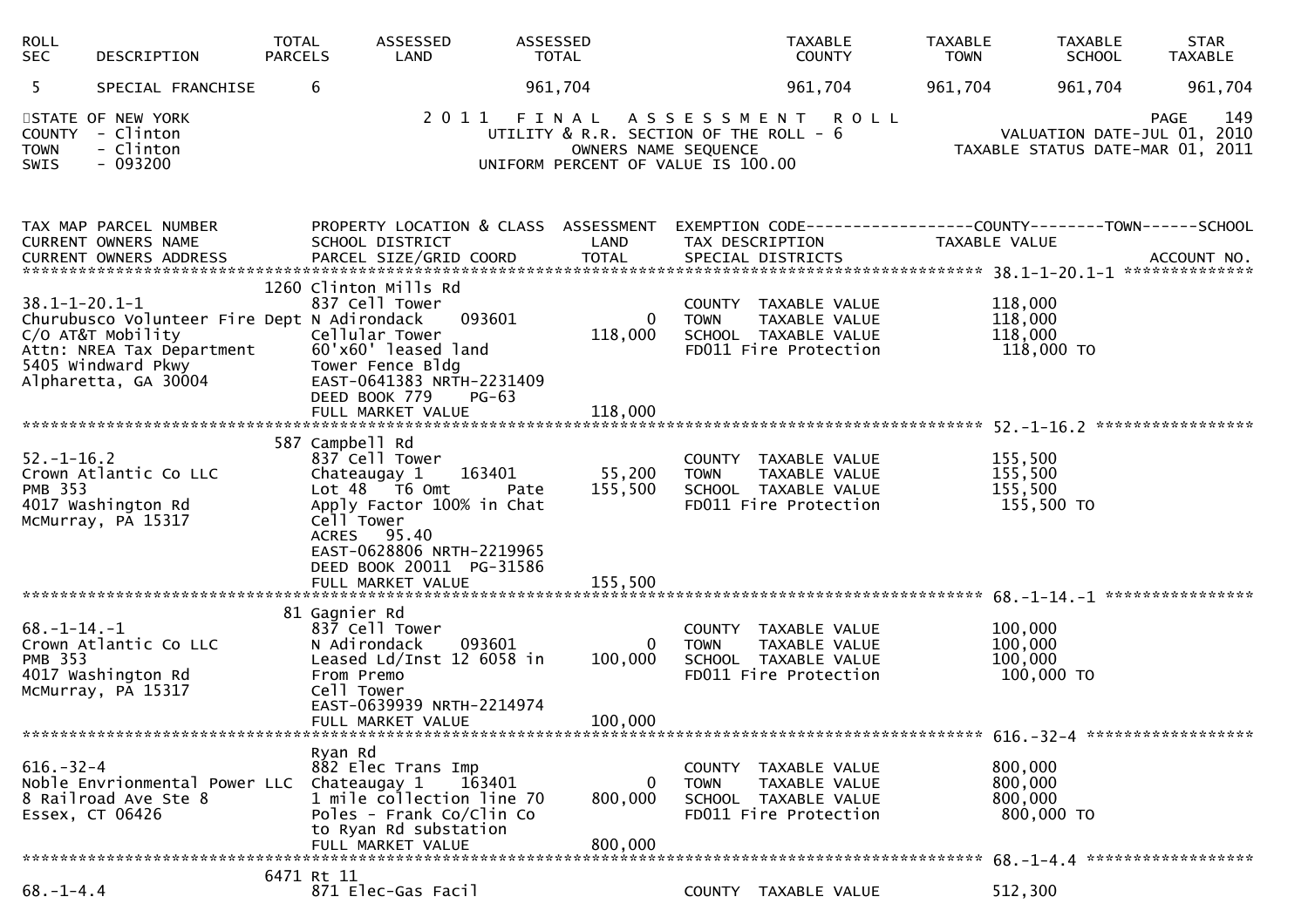| NYS Electric & Gas Corp<br>Company Code 131600<br>Attn: Utility Shared Services<br>Local Tax Dept Freeport<br>70 Farm View Dr<br>New Gloucester, ME 04260 | N Adirondack<br>093601<br>Electric & Gas Facility<br>App Factor 100 % In Nac<br>ACRES 18.20<br>EAST-0641782 NRTH-2214738<br>DEED BOOK 794<br><b>PG-228</b><br>FULL MARKET VALUE | 21,100<br>512,300<br>512,300         | TAXABLE VALUE<br><b>TOWN</b><br>SCHOOL TAXABLE VALUE<br>FD011 Fire Protection                                        | 512,300<br>512,300<br>512,300 TO                                                                             |
|-----------------------------------------------------------------------------------------------------------------------------------------------------------|---------------------------------------------------------------------------------------------------------------------------------------------------------------------------------|--------------------------------------|----------------------------------------------------------------------------------------------------------------------|--------------------------------------------------------------------------------------------------------------|
|                                                                                                                                                           |                                                                                                                                                                                 |                                      |                                                                                                                      |                                                                                                              |
| STATE OF NEW YORK<br>COUNTY - Clinton<br><b>TOWN</b><br>- Clinton<br>$-093200$<br>SWIS                                                                    |                                                                                                                                                                                 | OWNERS NAME SEQUENCE                 | 2011 FINAL ASSESSMENT<br><b>ROLL</b><br>UTILITY & R.R. SECTION OF THE ROLL - 6<br>UNIFORM PERCENT OF VALUE IS 100.00 | <b>PAGE</b><br>150<br>VALUATION DATE-JUL 01, 2010<br>TAXABLE STATUS DATE-MAR 01, 2011                        |
| TAX MAP PARCEL NUMBER<br>CURRENT OWNERS NAME                                                                                                              | PROPERTY LOCATION & CLASS ASSESSMENT<br>SCHOOL DISTRICT                                                                                                                         | LAND                                 | TAX DESCRIPTION                                                                                                      | EXEMPTION CODE------------------COUNTY--------TOWN------SCHOOL<br>TAXABLE VALUE                              |
|                                                                                                                                                           | Outside Plant                                                                                                                                                                   |                                      |                                                                                                                      |                                                                                                              |
| 632. - 9999 - 131. 600 - 1881<br>NYS Electric & Gas Corp<br>Attn: Utility Shared Services<br>Local Tax Dept Freeport Bldg<br>70 Farm View Dr              | 884 Elec Dist Out<br>093601<br>N Adirondack<br>Loc #888888 Poles, wires, c<br>App Factor .7397 In Nac<br>FULL MARKET VALUE                                                      | 0<br>1045,173<br>1045, 173           | COUNTY TAXABLE VALUE<br>TAXABLE VALUE<br><b>TOWN</b><br>SCHOOL TAXABLE VALUE<br>FD011 Fire Protection                | 1045,173<br>1045,173<br>1045, 173<br>1045,173 TO                                                             |
| New Gloucester, ME 04260                                                                                                                                  |                                                                                                                                                                                 |                                      |                                                                                                                      |                                                                                                              |
|                                                                                                                                                           | Outside Plant                                                                                                                                                                   |                                      |                                                                                                                      |                                                                                                              |
| 632. -9999-131. 600-1882<br>NYS Electric & Gas Corp<br>Attn: Utility Shared Services<br>Local Tax Dept Freeport<br>70 Farm View Dr                        | 884 Elec Dist Out<br>163401<br>Chateaugay 1<br>Loc #888888 Poles, wires, c<br>App Fact .2603 In CCS<br>FULL MARKET VALUE                                                        | $\overline{0}$<br>367,796<br>367,796 | COUNTY TAXABLE VALUE<br><b>TOWN</b><br>TAXABLE VALUE<br>SCHOOL TAXABLE VALUE<br>FD011 Fire Protection                | 367,796<br>367,796<br>367,796<br>367,796 TO                                                                  |
|                                                                                                                                                           | Outside Plant                                                                                                                                                                   |                                      |                                                                                                                      |                                                                                                              |
| 632.-9999-631.900-1881<br>Verizon New York Inc<br>Company Code 631900<br>Verizon Communications<br>PO Box 152206                                          | 836 Telecom. eq.<br>093601<br>N Adirondack<br>Loc #888888<br>App Factor .7397 In Nac<br>FULL MARKET VALUE                                                                       | $\Omega$<br>134,239<br>134,239       | COUNTY TAXABLE VALUE<br>TAXABLE VALUE<br><b>TOWN</b><br>SCHOOL TAXABLE VALUE<br>FD011 Fire Protection                | 134,239<br>134,239<br>134,239<br>134,239 TO                                                                  |
|                                                                                                                                                           |                                                                                                                                                                                 |                                      |                                                                                                                      | *****                                                                                                        |
| 632. - 9999 - 631. 900 - 1882<br>Verizon New York Inc<br>Company Code 631900<br>Verizon Communications<br>PO Box 152206                                   | Outside Plant<br>836 Telecom. eq.<br>Chateaugay 1 163401<br>Loc #888888 Poles, wires, c<br>App Factor .2603 In Ccs<br>FULL MARKET VALUE                                         | 0<br>47,239<br>47,239                | COUNTY TAXABLE VALUE<br>TAXABLE VALUE<br><b>TOWN</b><br>SCHOOL TAXABLE VALUE<br>FD011 Fire Protection                | 47,239<br>47,239<br>47,239<br>47,239 TO                                                                      |
| STATE OF NEW YORK                                                                                                                                         |                                                                                                                                                                                 |                                      | 2011 FINAL ASSESSMENT ROLL                                                                                           | 151<br>PAGE                                                                                                  |
| <b>COUNTY</b><br>- Clinton<br>- Clinton<br><b>TOWN</b><br>$-093200$<br><b>SWIS</b>                                                                        |                                                                                                                                                                                 |                                      | UTILITY & R.R. SECTION OF THE ROLL - 6<br>UNIFORM PERCENT OF VALUE IS 100.00                                         | VALUATION DATE-JUL 01, 2010<br>TAXABLE STATUS DATE-MAR 01, 2011<br>RPS150/V04/L015<br>CURRENT DATE 6/21/2011 |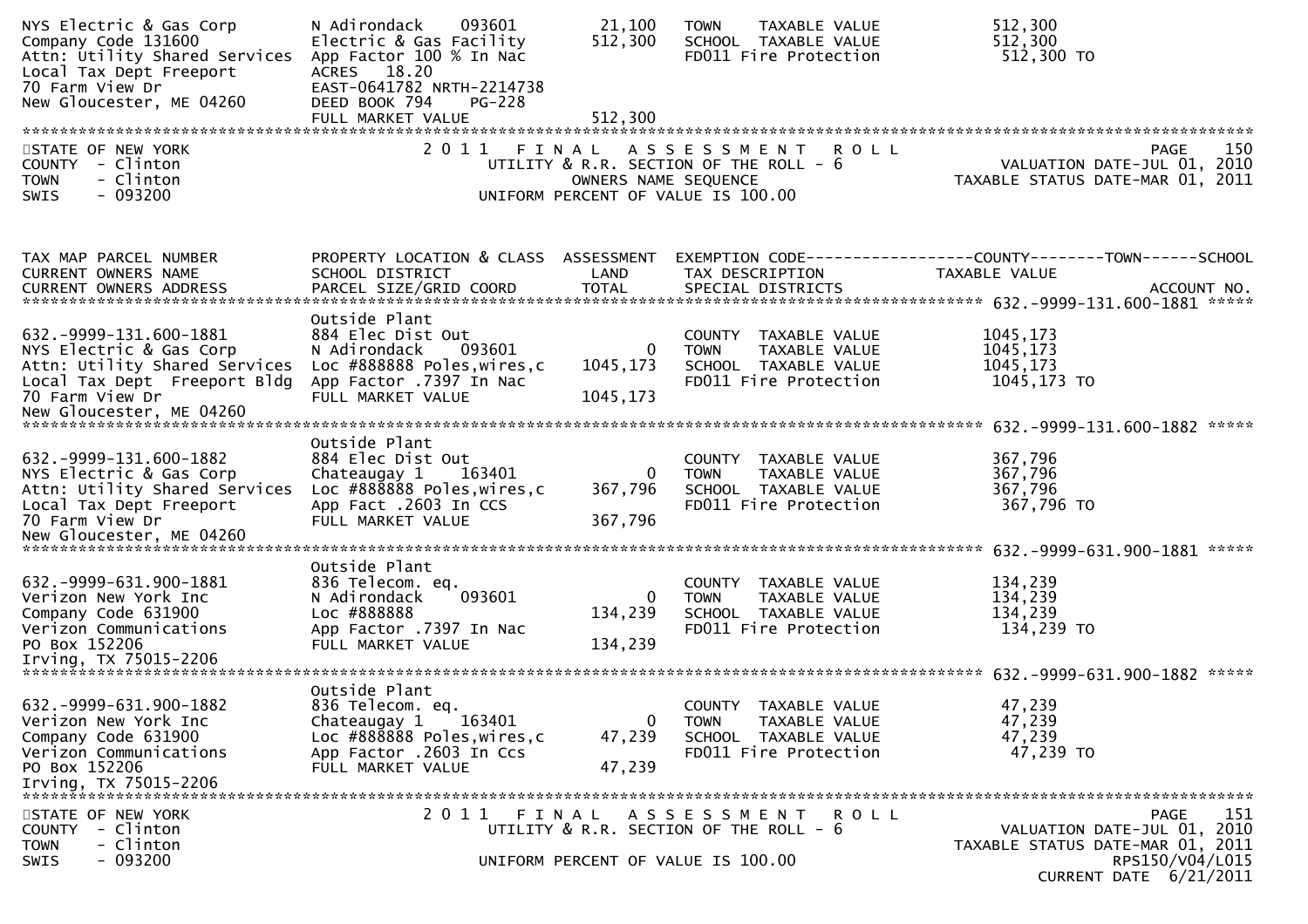## ROLL SECTION TOTALS

## \*\*\* S P E C I A L D I S T R I C T S U M M A R Y \*\*\*

| <b>CODE</b> | DISTRICT NAME PARCELS | TOTAL EXTENSION<br>TYPF | <b>EXTENSION</b><br>VALUE | AD VALOREM<br><b>VALUE</b> | <b>EXEMPT</b><br>AMOUNT | TAXABLE<br><b>VALUE</b> |
|-------------|-----------------------|-------------------------|---------------------------|----------------------------|-------------------------|-------------------------|
|             | FD011 Fire Protectio  | 9 TOTAL                 |                           | 3280,247                   |                         | 3280,247                |

## \*\*\* S C H O O L D I S T R I C T S U M M A R Y \*\*\*

| <b>CODE</b>      | DISTRICT NAME                | <b>TOTAL</b><br><b>PARCELS</b> | ASSESSED<br>LAND | ASSESSED<br><b>TOTAL</b> | <b>EXEMPT</b><br><b>AMOUNT</b> | <b>TOTAL</b><br>TAXABLE | <b>STAR</b><br>AMOUNT | <b>STAR</b><br><b>TAXABLE</b> |
|------------------|------------------------------|--------------------------------|------------------|--------------------------|--------------------------------|-------------------------|-----------------------|-------------------------------|
| 093601<br>163401 | N Adirondack<br>Chateaugay 1 |                                | 21,100<br>55,200 | 1909,712<br>1370,535     |                                | 1909,712<br>1370,535    |                       | 1909,712<br>1370,535          |
|                  | SUB-TOTAL                    |                                | 76,300           | 3280,247                 |                                | 3280,247                |                       | 3280,247                      |
|                  | T O T A L                    |                                | 76,300           | 3280,247                 |                                | 3280,247                |                       | 3280,247                      |

#### \*\*\* S Y S T E M C O D E S S U M M A R Y \*\*\*

NO SYSTEM EXEMPTIONS AT THIS LEVEL

#### \*\*\* E X E M P T I O N S U M M A R Y \*\*\*

#### NO EXEMPTIONS AT THIS LEVEL

| ROLL<br><b>SEC</b>                          | DESCRIPTION                                                            | TOTAL<br><b>PARCELS</b> | ASSESSED<br>LAND                                                       | ASSESSED | <b>TOTAL</b>                       |                                                                                                                             | <b>TAXABLE</b><br><b>COUNTY</b> | <b>TAXABLE</b><br><b>TOWN</b>                              | <b>TAXABLE</b><br><b>SCHOOL</b>                                 | <b>TAXABLE</b> | <b>STAR</b> |
|---------------------------------------------|------------------------------------------------------------------------|-------------------------|------------------------------------------------------------------------|----------|------------------------------------|-----------------------------------------------------------------------------------------------------------------------------|---------------------------------|------------------------------------------------------------|-----------------------------------------------------------------|----------------|-------------|
| 6                                           | UTILITIES & N.C.                                                       | 9                       | 76,300                                                                 | 3280,247 |                                    |                                                                                                                             | 3280,247                        | 3280, 247                                                  | 3280,247                                                        |                | 3280,247    |
| <b>COUNTY</b><br><b>TOWN</b><br><b>SWIS</b> | STATE OF NEW YORK<br>- Clinton<br>- Clinton<br>- 093200                |                         | 2011 FINAL                                                             |          |                                    | A S S E S S M E N T<br>WHOLLY EXEMPT SECTION OF THE ROLL $-8$<br>OWNERS NAME SEOUENCE<br>UNIFORM PERCENT OF VALUE IS 100.00 | ROLL                            |                                                            | VALUATION DATE-JUL 01, 2010<br>TAXABLE STATUS DATE-MAR 01, 2011 | PAGE           | 152         |
|                                             | TAX MAP PARCEL NUMBER<br>CURRENT OWNERS NAME<br>CURRENT OWNERS ADDRESS |                         | PROPERTY LOCATION & CLASS<br>SCHOOL DISTRICT<br>PARCEL SIZE/GRID COORD |          | ASSESSMENT<br>LAND<br><b>TOTAL</b> | EXEMPTION CODE-<br>TAX DESCRIPTION<br>SPECIAL DISTRICTS                                                                     |                                 | -----------COUNTY--------TOWN------SCHOOL<br>TAXABLE VALUE |                                                                 | ACCOUNT NO.    |             |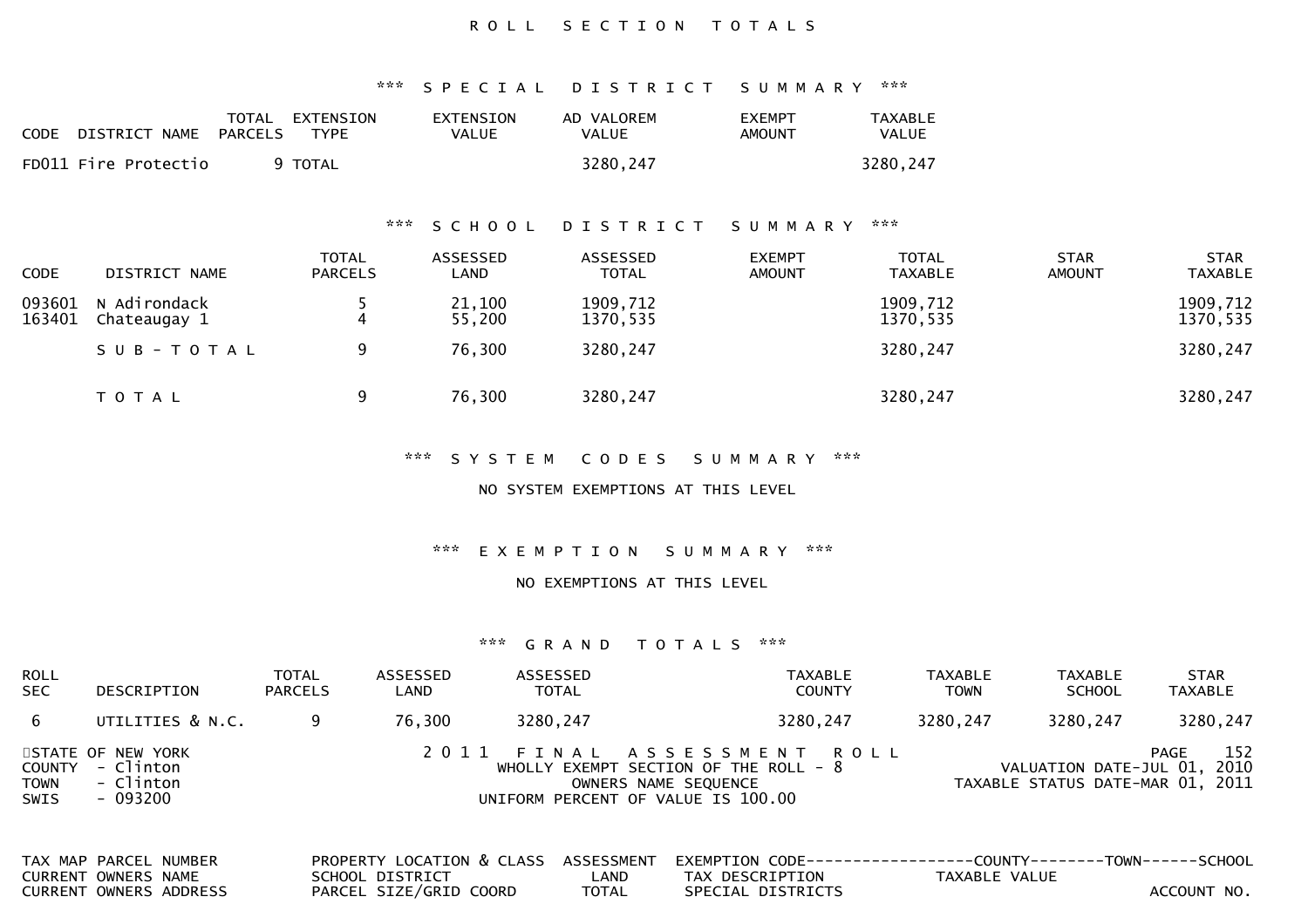| $7. - 1 - 20. - 1$<br>Apostles Of Infinite Love Inc N Adirondack<br>113 Frontier Rd<br>Churubusco, NY 12923 | 113-91 Frontier Rd<br>240 Rural res<br>093601<br>40.00<br><b>ACRES</b><br>EAST-0635865 NRTH-2242234                                                                | 36,000<br>73,800           | NONPR RELI 25110<br>COUNTY TAXABLE VALUE<br><b>TOWN</b><br>TAXABLE VALUE<br>SCHOOL TAXABLE VALUE                                            | 73,800<br>0<br>$\mathbf{0}$      | 73,800                      | 73,800      |
|-------------------------------------------------------------------------------------------------------------|--------------------------------------------------------------------------------------------------------------------------------------------------------------------|----------------------------|---------------------------------------------------------------------------------------------------------------------------------------------|----------------------------------|-----------------------------|-------------|
|                                                                                                             | DEED BOOK 558<br>PG-964                                                                                                                                            |                            | FD011 Fire Protection                                                                                                                       |                                  | $0$ TO                      |             |
|                                                                                                             | 1 Looby Rd                                                                                                                                                         |                            |                                                                                                                                             |                                  |                             |             |
| $38. - 1 - 23$<br>Churubusco Sr Citizens Corp<br>Churubusco, NY 12923                                       | 411 Apartment<br>093601<br>N Adirondack<br>Lot 54<br>T6 Omt<br>Pate<br><b>ACRES</b><br>2.40<br>EAST-0638966 NRTH-2230506<br>DEED BOOK 667<br>PG-218                | 6,000<br>228,000           | UDC PROJEC 28110<br>COUNTY TAXABLE VALUE<br><b>TOWN</b><br>TAXABLE VALUE<br>SCHOOL TAXABLE VALUE<br>FD011 Fire Protection<br>228,000 EX     | 228,000<br>0                     | 228,000<br>0 <sub>T</sub>   | 228,000     |
|                                                                                                             |                                                                                                                                                                    |                            |                                                                                                                                             |                                  |                             |             |
|                                                                                                             | 1301 Clinton Mills Rd                                                                                                                                              |                            |                                                                                                                                             |                                  |                             |             |
| $38.1 - 1 - 28$<br>Churubusco Volunteer Fire<br>1301 Clinton Mills Rd<br>Churubusco, NY 12923               | 662 Police/fire<br>093601<br>N Adirondack<br>Lot 55 T6 Omt<br>Pate<br>FRNT 132.00 DPTH 107.00<br>EAST-0640320 NRTH-2230763<br>DEED BOOK 20051 PG-87958             | 3,600<br>127,100           | INCVOLFIRE 26400<br>COUNTY TAXABLE VALUE<br><b>TOWN</b><br>TAXABLE VALUE<br>SCHOOL TAXABLE VALUE<br>FD011 Fire Protection<br>127,100 EX     | 127,100<br>0<br>$\Omega$         | 127,100<br>$0$ TO           | 127,100     |
|                                                                                                             |                                                                                                                                                                    |                            |                                                                                                                                             |                                  |                             |             |
|                                                                                                             |                                                                                                                                                                    |                            |                                                                                                                                             |                                  |                             |             |
| $38.1 - 1 - 20.1$<br>Churubusco Volunteer Fire Co<br>Box 135 Campbell Rd<br>Churubusco, NY 12923            | Clinton Mills Rd<br>321 Abandoned ag<br>093601<br>N Adirondack<br>Lot 66<br>T6 Omt<br>Pate<br>ACRES 14.00<br>EAST-0641383 NRTH-2231409<br>DEED BOOK 779<br>$PG-63$ | 14,500<br>14,500           | INCVOLFIRE 26400<br>COUNTY TAXABLE VALUE<br><b>TOWN</b><br>TAXABLE VALUE<br>SCHOOL TAXABLE VALUE<br>FD011 Fire Protection<br>14,500 EX      | 14,500<br>0<br>$\Omega$          | 14,500<br>$0$ TO            | 14,500      |
|                                                                                                             |                                                                                                                                                                    |                            |                                                                                                                                             |                                  |                             |             |
| $23. - 1 - 7.2$<br>Chylinski-Polubinski Trust Ksi N Adirondack<br>529 Dunkirk Rd<br>Anneslie, MD 21212      | Rt 189<br>321 Abandoned ag<br>093601<br>Lot $76$ Omt $6$<br><b>ACRES</b><br>37.50<br>EAST-0645568 NRTH-2237227<br>DEED BOOK 20001 PG-23347<br>FULL MARKET VALUE    | 26,300<br>26,300<br>26,300 | NONPR CORP 25300<br>COUNTY TAXABLE VALUE<br><b>TOWN</b><br>TAXABLE VALUE<br>SCHOOL TAXABLE VALUE<br>FD011 Fire Protection<br>26,300 EX      | 26,300<br>0<br>$\Omega$          | 26,300<br>$0$ TO            | 26,300      |
|                                                                                                             |                                                                                                                                                                    |                            |                                                                                                                                             |                                  |                             |             |
| STATE OF NEW YORK<br>COUNTY - Clinton<br>- Clinton<br><b>TOWN</b><br>- 093200<br><b>SWIS</b>                |                                                                                                                                                                    |                            | 2011 FINAL ASSESSMENT<br><b>ROLL</b><br>WHOLLY EXEMPT SECTION OF THE ROLL - 8<br>OWNERS NAME SEQUENCE<br>UNIFORM PERCENT OF VALUE IS 100.00 | TAXABLE STATUS DATE-MAR 01, 2011 | VALUATION DATE-JUL 01, 2010 | PAGE<br>153 |
| TAX MAP PARCEL NUMBER<br>CURRENT OWNERS NAME<br><b>CURRENT OWNERS ADDRESS</b>                               | PROPERTY LOCATION & CLASS ASSESSMENT<br>SCHOOL DISTRICT<br>PARCEL SIZE/GRID COORD                                                                                  | LAND<br><b>TOTAL</b>       | EXEMPTION CODE------------------COUNTY--------TOWN------SCHOOL<br>TAX DESCRIPTION<br>SPECIAL DISTRICTS                                      | TAXABLE VALUE                    |                             | ACCOUNT NO. |
|                                                                                                             |                                                                                                                                                                    |                            |                                                                                                                                             |                                  |                             |             |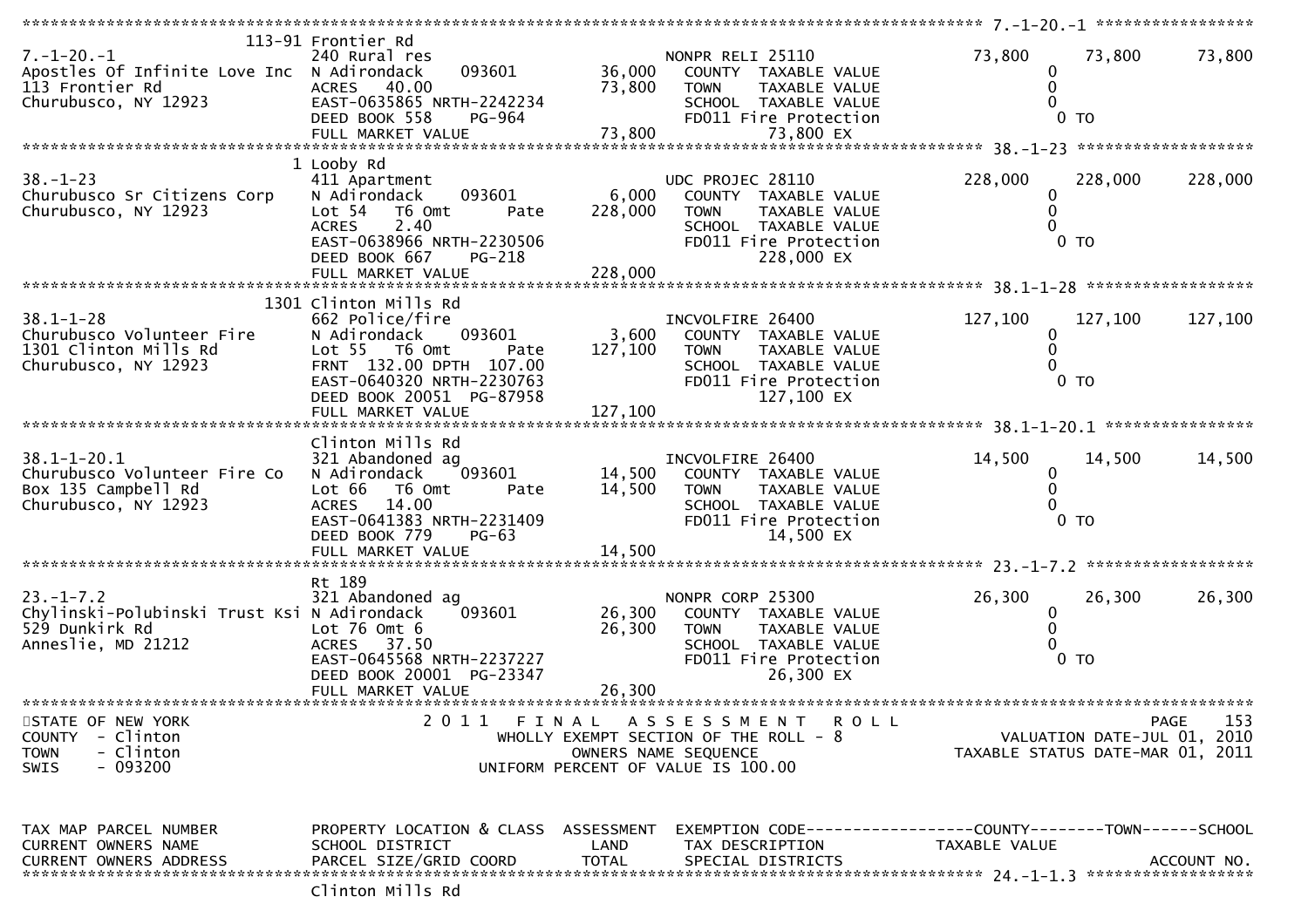| $24. - 1 - 1.3$<br>Chylinski-Polubinski Trust Ksi N Adirondack<br>529 Dunkirk Rd<br>Anneslie, MD 21212       | 920 Priv Hunt/Fi<br>093601<br>Lot 76 & 65 T6omt<br>ACRES 875.00<br>EAST-0646838 NRTH-2236918<br>DEED BOOK 20001 PG-23347                                                      | 161,000<br>171,000                 | NONPR CORP 25300<br>COUNTY TAXABLE VALUE<br>TAXABLE VALUE<br><b>TOWN</b><br>SCHOOL TAXABLE VALUE<br>FD011 Fire Protection<br>171,000 EX | 171,000<br>171,000<br>0 <sub>T</sub>                                          | 171,000     |
|--------------------------------------------------------------------------------------------------------------|-------------------------------------------------------------------------------------------------------------------------------------------------------------------------------|------------------------------------|-----------------------------------------------------------------------------------------------------------------------------------------|-------------------------------------------------------------------------------|-------------|
|                                                                                                              | 1343 Clinton Mills Rd                                                                                                                                                         |                                    |                                                                                                                                         |                                                                               |             |
| $38. - 1 - 2$<br>Immaculate Heart Of Mary<br>Cemetery<br>Rt 189<br>Churubusco, NY 12923                      | 695 Cemetery<br>093601<br>N Adirondack<br>Lot 67 76 0mt<br>Pate<br>New Cemetery<br>3.84<br><b>ACRES</b><br>EAST-0638764 NRTH-2231723<br>DEED BOOK 80<br>PG-468                | 19,200<br>20,200                   | PRI CMTERY 27350<br>COUNTY TAXABLE VALUE<br>TAXABLE VALUE<br><b>TOWN</b><br>SCHOOL TAXABLE VALUE<br>FD011 Fire Protection<br>20,200 EX  | 20,200<br>20,200<br>0<br>0<br>0 <sub>T</sub>                                  | 20,200      |
|                                                                                                              |                                                                                                                                                                               |                                    |                                                                                                                                         |                                                                               |             |
| $38.1 - 1 - 35$<br>Immaculate Heart of Mary<br>Rt 189<br>Churubusco, NY 12923                                | 595 Rt 189<br>695 Cemetery<br>093601<br>N Adirondack<br>Lot 55  T6 Omt<br>Pate<br>old Cemetery<br><b>ACRES</b><br>1.57<br>EAST-0639360 NRTH-2230586<br>DEED BOOK 35<br>PG-146 | 7,900<br>7,900                     | PRI CMTERY 27350<br>COUNTY TAXABLE VALUE<br><b>TOWN</b><br>TAXABLE VALUE<br>SCHOOL TAXABLE VALUE<br>FD011 Fire Protection<br>7,900 EX   | 7,900<br>7,900<br>0<br>$0$ TO                                                 | 7,900       |
|                                                                                                              |                                                                                                                                                                               |                                    |                                                                                                                                         |                                                                               |             |
| 556-560 Rt 189                                                                                               |                                                                                                                                                                               |                                    |                                                                                                                                         |                                                                               |             |
| $38.1 - 1 - 36$<br>Immaculate Heart Of Mary<br>Rt 189<br>Churubusco, NY 12923                                | 620 Religious<br>093601<br>N Adirondack<br>Lot 66<br>T6 Omt<br>Pate<br>1.57<br><b>ACRES</b><br>EAST-0639309 NRTH-2230910<br>DEED BOOK 205<br>$PG-75$                          | 7,900<br>301,600                   | NONPR RELI 25110<br>COUNTY TAXABLE VALUE<br>TAXABLE VALUE<br><b>TOWN</b><br>SCHOOL TAXABLE VALUE<br>FD011 Fire Protection               | 301,600<br>301,600<br>$\Omega$<br>∩<br>90,000 TO                              | 301,600     |
|                                                                                                              |                                                                                                                                                                               |                                    |                                                                                                                                         |                                                                               |             |
|                                                                                                              | 279 Lost Nation Rd                                                                                                                                                            |                                    |                                                                                                                                         |                                                                               |             |
| $37. - 1 - 2.2 - 1$<br>Noble Environmental Power LLC Chateaugay 1<br>8 Railroad Ave Ste 8<br>Essex, CT 06426 | 877 Elc Pwr Othr<br>163401<br>Lot 69  T6 0mt<br>Pate<br>Decosse, Dick Landowner<br>0.01<br><b>ACRES</b><br>EAST-0620007 NRTH-2230092<br>DEED BOOK 20051 PG-84393              | 100<br>2000,000                    | MUN INDDEV 18020<br>COUNTY TAXABLE VALUE<br>TAXABLE VALUE<br><b>TOWN</b><br>SCHOOL TAXABLE VALUE<br>FD011 Fire Protection               | 2000,000<br>2000,000<br>0<br>2000,000 TO                                      | 2000,000    |
|                                                                                                              | FULL MARKET VALUE                                                                                                                                                             | 2000,000                           |                                                                                                                                         |                                                                               |             |
| STATE OF NEW YORK<br>COUNTY - Clinton<br><b>TOWN</b><br>- Clinton<br>$-093200$<br><b>SWIS</b>                |                                                                                                                                                                               |                                    | 2011 FINAL ASSESSMENT ROLL<br>WHOLLY EXEMPT SECTION OF THE ROLL $-8$<br>OWNERS NAME SEQUENCE<br>UNIFORM PERCENT OF VALUE IS 100.00      | VALUATION DATE-JUL 01, 2010<br>TAXABLE STATUS DATE-MAR 01, 2011               | 154<br>PAGE |
| TAX MAP PARCEL NUMBER<br><b>CURRENT OWNERS NAME</b><br><b>CURRENT OWNERS ADDRESS</b>                         | PROPERTY LOCATION & CLASS<br>SCHOOL DISTRICT<br>PARCEL SIZE/GRID COORD                                                                                                        | ASSESSMENT<br>LAND<br><b>TOTAL</b> | TAX DESCRIPTION<br>SPECIAL DISTRICTS                                                                                                    | EXEMPTION CODE-----------------COUNTY-------TOWN------SCHOOL<br>TAXABLE VALUE | ACCOUNT NO. |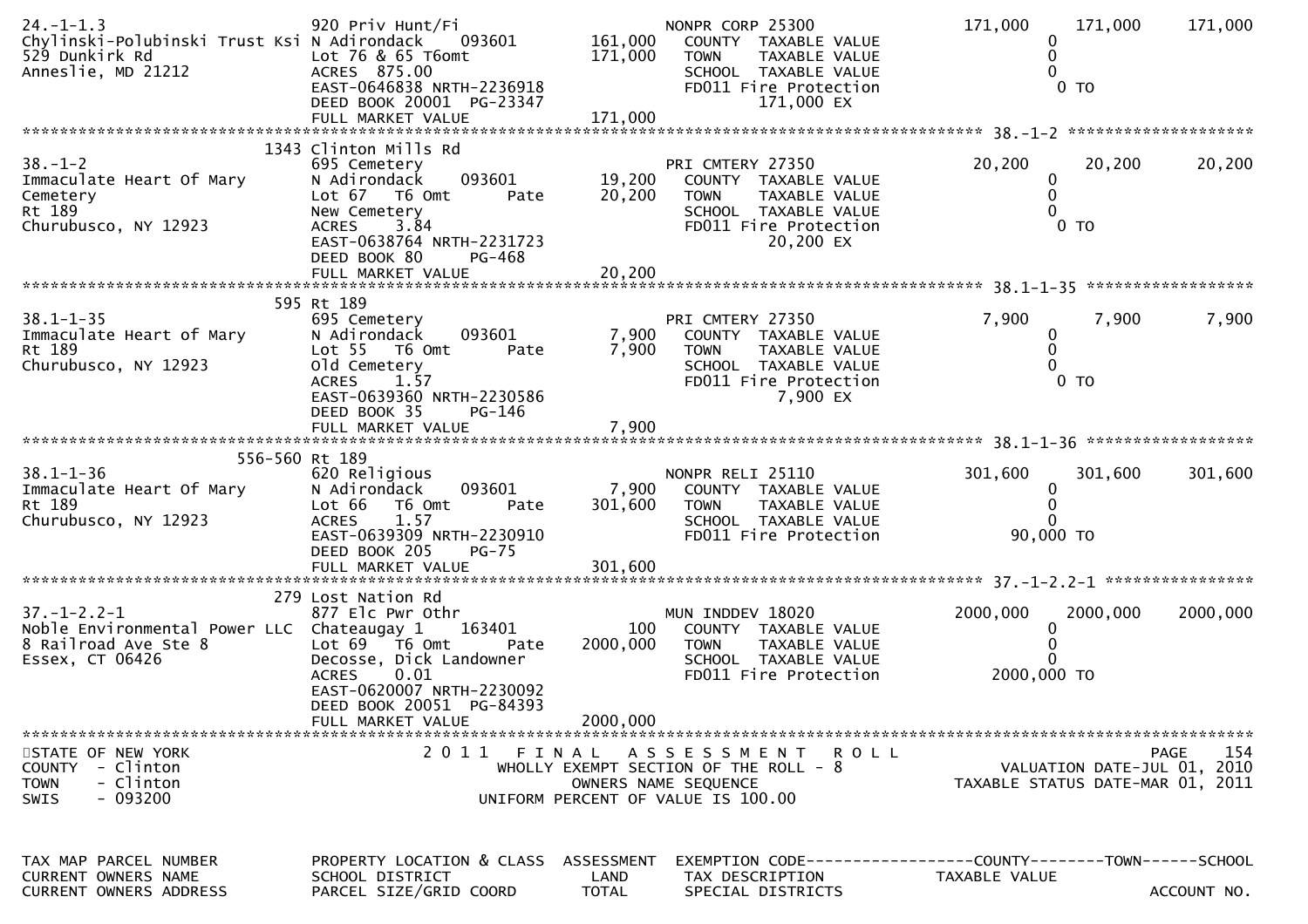| $37. - 1 - 2.2 - 6$<br>Noble Environmental Power LLC Chateaugay 1<br>8 Railroad Ave Ste 8<br>Essex, CT 06426               | 84 Estate Way<br>877 Elc Pwr Othr<br>163401<br>Lot $69$ $\overline{76}$ Omt<br>Pate<br>Decosse, Dick Landowner<br><b>ACRES</b><br>0.01<br>EAST-0626645 NRTH-2230586<br>DEED BOOK 20051 PG-84393 | 100<br>2000,000 | MUN INDDEV 18020<br>COUNTY TAXABLE VALUE<br><b>TOWN</b><br>TAXABLE VALUE<br>SCHOOL TAXABLE VALUE<br>FD011 Fire Protection                 | 2000,000<br>0<br>0<br>2000,000 TO                | 2000,000                    | 2000,000    |
|----------------------------------------------------------------------------------------------------------------------------|-------------------------------------------------------------------------------------------------------------------------------------------------------------------------------------------------|-----------------|-------------------------------------------------------------------------------------------------------------------------------------------|--------------------------------------------------|-----------------------------|-------------|
|                                                                                                                            | 57 Roses Way                                                                                                                                                                                    |                 |                                                                                                                                           |                                                  |                             |             |
| $37. - 1 - 2.2 - 9$<br>Noble Environmental Power LLC Chateaugay 1<br>8 Railroad Ave Ste 8<br>Essex, CT 06426               | 877 Elc Pwr Othr<br>163401<br>Lot 69 T6 Omt<br>Pate<br>Decosse, Dick Landowner<br><b>ACRES</b><br>0.01<br>EAST-0623227 NRTH-2229717<br>DEED BOOK 20051 PG-84393                                 | 100<br>2000,000 | MUN INDDEV 18020<br>COUNTY TAXABLE VALUE<br>TAXABLE VALUE<br><b>TOWN</b><br>SCHOOL TAXABLE VALUE<br>FD011 Fire Protection                 | 2000,000<br>0<br>0<br>0<br>2000,000 TO           | 2000,000                    | 2000,000    |
|                                                                                                                            |                                                                                                                                                                                                 |                 |                                                                                                                                           |                                                  |                             |             |
| $37. - 1 - 21.1 - 102$<br>Noble Environmental Power LLC Chateaugay 1<br>8 Railroad Ave Ste 8<br>Essex, CT 06426            | 21 Estate Way<br>877 Elc Pwr Othr<br>163401<br>Lot 69 T6omt<br>Soucia Estate Landowner<br><b>ACRES</b><br>0.01<br>EAST-0628141 NRTH-2230370<br>DEED BOOK 20072 PG-1988                          | 100<br>2000,000 | MUN INDDEV 18020<br>COUNTY TAXABLE VALUE<br><b>TOWN</b><br>TAXABLE VALUE<br>SCHOOL TAXABLE VALUE<br>FD011 Fire Protection                 | 2000,000<br>0<br>0<br>2000,000 TO                | 2000,000                    | 2000,000    |
|                                                                                                                            |                                                                                                                                                                                                 |                 |                                                                                                                                           |                                                  |                             |             |
| $37. - 1 - 23. - 7$<br>Noble Environmental Power LLC Chateaugay 1<br>8 Railroad Ave Ste 8<br>Essex, CT 06426               | 84 Vernons Way<br>877 Elc Pwr Othr<br>163401<br>Lot 52 T6 Omt<br>Pate<br>Fayette, Vernon Landowner<br><b>ACRES</b><br>0.01<br>EAST-0620075 NRTH-2227804<br>DEED BOOK 245<br>PG-235              | 0<br>2000,000   | MUN INDDEV 18020<br>COUNTY TAXABLE VALUE<br><b>TOWN</b><br>TAXABLE VALUE<br>SCHOOL TAXABLE VALUE<br>FD011 Fire Protection                 | 2000,000<br>0<br>2000,000 TO                     | 2000,000                    | 2000,000    |
|                                                                                                                            |                                                                                                                                                                                                 |                 |                                                                                                                                           |                                                  |                             |             |
| $37. - 1 - 23. - 8$<br>Noble Environmental Power LLC Chateaugay 1<br>8 Railroad Ave Ste 8 Lot 52 T6 Omt<br>Essex, CT 06426 | 190 Barrys Way<br>877 Elc Pwr Othr<br>163401<br>Pate<br>Fayette, Vernon Landowner<br>ACRES 0.01<br>EAST-0626701 NRTH-2228409<br>DEED BOOK 245<br>PG-235<br>FULL MARKET VALUE                    | 2000,000        | MUN INDDEV 18020<br>0 COUNTY TAXABLE VALUE<br>2000,000 TOWN TAXABLE VALUE<br>SCHOOL TAXABLE VALUE<br>FD011 Fire Protection                | 2000,000<br>0<br>0<br>$\mathbf 0$<br>2000,000 TO | 2000,000                    | 2000,000    |
|                                                                                                                            |                                                                                                                                                                                                 |                 |                                                                                                                                           |                                                  |                             |             |
| STATE OF NEW YORK<br>COUNTY - Clinton<br><b>TOWN</b><br>- Clinton<br>$-093200$<br>SWIS                                     |                                                                                                                                                                                                 |                 | 2011 FINAL ASSESSMENT<br>R O L L<br>WHOLLY EXEMPT SECTION OF THE ROLL - $8$<br>OWNERS NAME SEQUENCE<br>UNIFORM PERCENT OF VALUE IS 100.00 | TAXABLE STATUS DATE-MAR 01, 2011                 | VALUATION DATE-JUL 01, 2010 | 155<br>PAGE |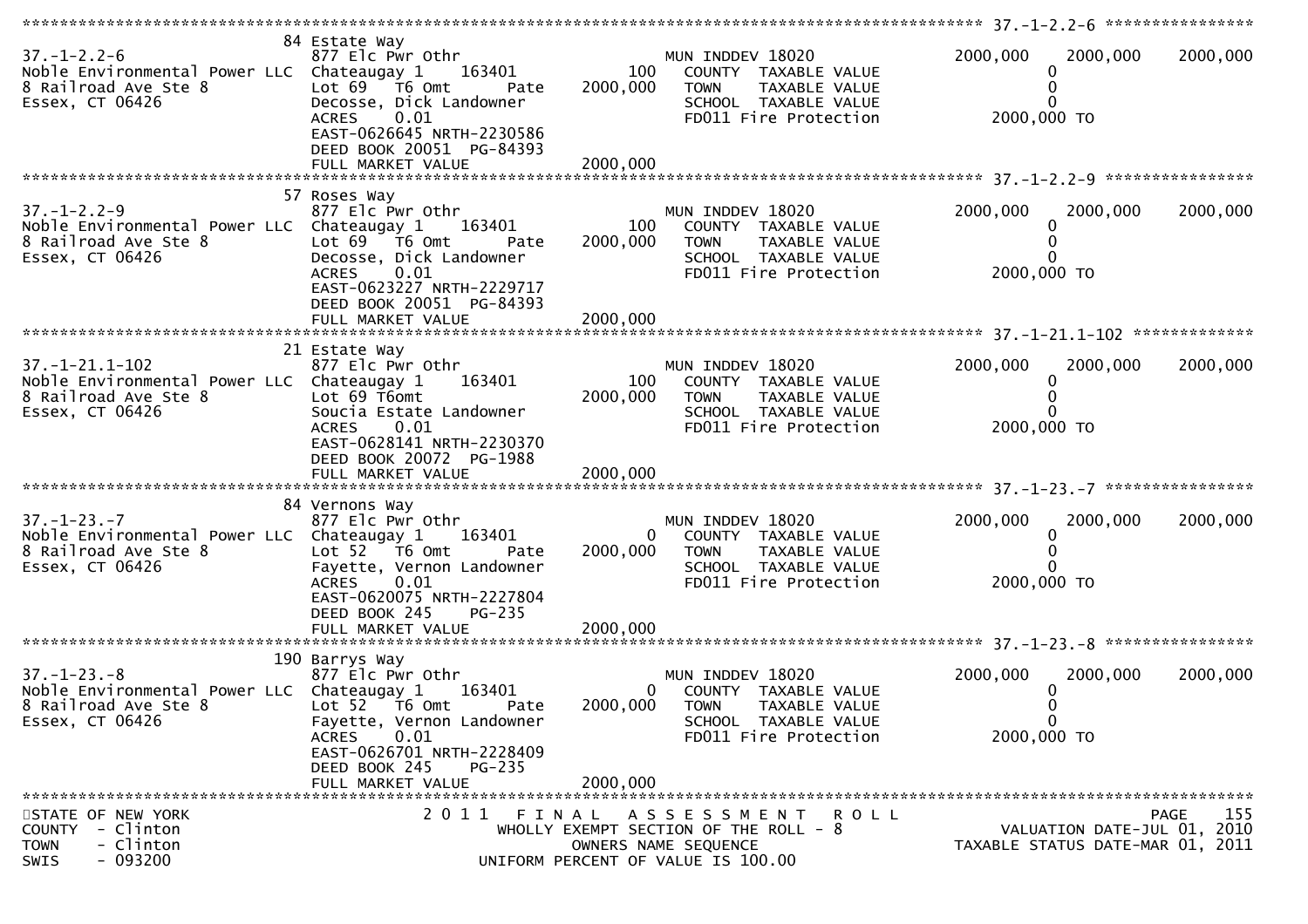| TAX MAP PARCEL NUMBER<br>CURRENT OWNERS NAME                                                                          | PROPERTY LOCATION & CLASS ASSESSMENT EXEMPTION CODE----------------COUNTY-------TOWN------SCHOOL<br>SCHOOL DISTRICT                                                                                              | LAND                                   | TAX DESCRIPTION                                                                                                             | TAXABLE VALUE                                             |                             |
|-----------------------------------------------------------------------------------------------------------------------|------------------------------------------------------------------------------------------------------------------------------------------------------------------------------------------------------------------|----------------------------------------|-----------------------------------------------------------------------------------------------------------------------------|-----------------------------------------------------------|-----------------------------|
|                                                                                                                       |                                                                                                                                                                                                                  |                                        |                                                                                                                             |                                                           |                             |
| $37. - 1 - 23. - 10$<br>Noble Environmental Power LLC Chateaugay 1<br>8 Railroad Ave Ste 8<br>Essex, CT 06426         | 180 Roses Way<br>$877$ Elc Pwr Othr<br>163401<br>Lot 52  T6 0mt<br>Pate<br>Fayette, Vernon Landowner<br>0.01<br><b>ACRES</b><br>EAST-0626103 NRTH-2229427<br>DEED BOOK 245<br><b>PG-235</b><br>FULL MARKET VALUE | $\overline{0}$<br>2000,000<br>2000,000 | MUN INDDEV 18020<br>COUNTY TAXABLE VALUE<br><b>TOWN</b><br>TAXABLE VALUE<br>SCHOOL TAXABLE VALUE<br>FD011 Fire Protection   | 2000,000<br>2000,000<br>0<br>0<br>0<br>2000,000 TO        | 2000,000                    |
|                                                                                                                       |                                                                                                                                                                                                                  |                                        |                                                                                                                             |                                                           |                             |
| $37. - 1 - 23. -69$<br>Noble Environmental Power LLC Chateaugay 1<br>8 Railroad Ave Ste 8<br>Essex, CT 06426          | 156 Rutland Way<br>877 Elc Pwr Othr<br>163401<br>Lot 52 T6 Omt<br><b>Pate</b><br>Fayette, Vernon Landowner<br>0.01<br>ACRES<br>EAST-0626098 NRTH-2227018<br>DEED BOOK 245<br>PG-235                              | $\overline{0}$<br>2000,000             | MUN INDDEV 18020<br>COUNTY TAXABLE VALUE<br><b>TOWN</b><br>TAXABLE VALUE<br>SCHOOL TAXABLE VALUE<br>FD011 Fire Protection   | 2000,000<br>2000,000<br>0<br>0<br>0<br>2000,000 TO        | 2000,000                    |
|                                                                                                                       |                                                                                                                                                                                                                  |                                        |                                                                                                                             |                                                           |                             |
| $37. - 1 - 23. - 70$<br>Noble Environmental Power LLC Chateaugay 1 163401<br>8 Railroad Ave Ste 8<br>Essex, CT 06426  | 131 Roses Way<br>877 Elc Pwr Othr<br>Lot 52 T6 Omt<br>Pate<br>Fayette, Vernon Landowner<br>0.01<br>ACRES<br>EAST-0624841 NRTH-2229655<br>DEED BOOK 245<br>PG-235<br>FULL MARKET VALUE                            | 2000,000<br>2000,000                   | MUN INDDEV 18020<br>0 COUNTY TAXABLE VALUE<br><b>TOWN</b><br>TAXABLE VALUE<br>SCHOOL TAXABLE VALUE<br>FD011 Fire Protection | 2000,000<br>2000,000<br>0<br>0<br>2000,000 TO             | 2000,000                    |
|                                                                                                                       |                                                                                                                                                                                                                  |                                        |                                                                                                                             |                                                           |                             |
| $37. - 1 - 24.1 - 17$<br>Noble Environmental Power LLC Chateaugay 1 163401<br>8 Railroad Ave Ste 8<br>Essex, CT 06426 | 155 Rutland Way<br>877 Elc Pwr Othr<br>Lot $515\overline{2}$ T6 Omt<br>Pate<br>Decosse, Richard Landowne<br>0.01<br>ACRES<br>EAST-0625089 NRTH-2226667<br>DEED BOOK 20051 PG-81579                               | 2000,000                               | MUN INDDEV 18020<br>0 COUNTY TAXABLE VALUE<br><b>TOWN</b><br>TAXABLE VALUE<br>SCHOOL TAXABLE VALUE<br>FD011 Fire Protection | 2000,000<br>2000,000<br>0<br>0<br>2000,000 TO             | 2000,000                    |
|                                                                                                                       |                                                                                                                                                                                                                  |                                        |                                                                                                                             |                                                           |                             |
| $37. - 1 - 24.1 - 60$<br>Noble Environmental Power LLC Chateaugay 1<br>8 Railroad Ave Ste 8<br>Essex, CT 06426        | 138 Barrys Way<br>877 Elc Pwr Othr<br>163401<br>Lot 5152 T6 Omt<br>Pate<br>Decosse, Dick Landowner<br><b>ACRES</b><br>0.01<br>EAST-0625455 NRTH-2228092<br>DEED BOOK 20051 PG-81579<br>FULL MARKET VALUE         | $\mathbf{0}$<br>2000,000<br>2000,000   | MUN INDDEV 18020<br>COUNTY TAXABLE VALUE<br><b>TOWN</b><br>TAXABLE VALUE<br>SCHOOL TAXABLE VALUE<br>FD011 Fire Protection   | 2000,000<br>2000,000<br>0<br>0<br>$\Omega$<br>2000,000 TO | 2000,000                    |
| STATE OF NEW YORK                                                                                                     | 2011                                                                                                                                                                                                             | FINAL                                  | A S S E S S M E N T<br>R O L L                                                                                              |                                                           | 156<br>PAGE                 |
| COUNTY - Clinton                                                                                                      |                                                                                                                                                                                                                  |                                        | WHOLLY EXEMPT SECTION OF THE ROLL $-8$                                                                                      |                                                           | VALUATION DATE-JUL 01, 2010 |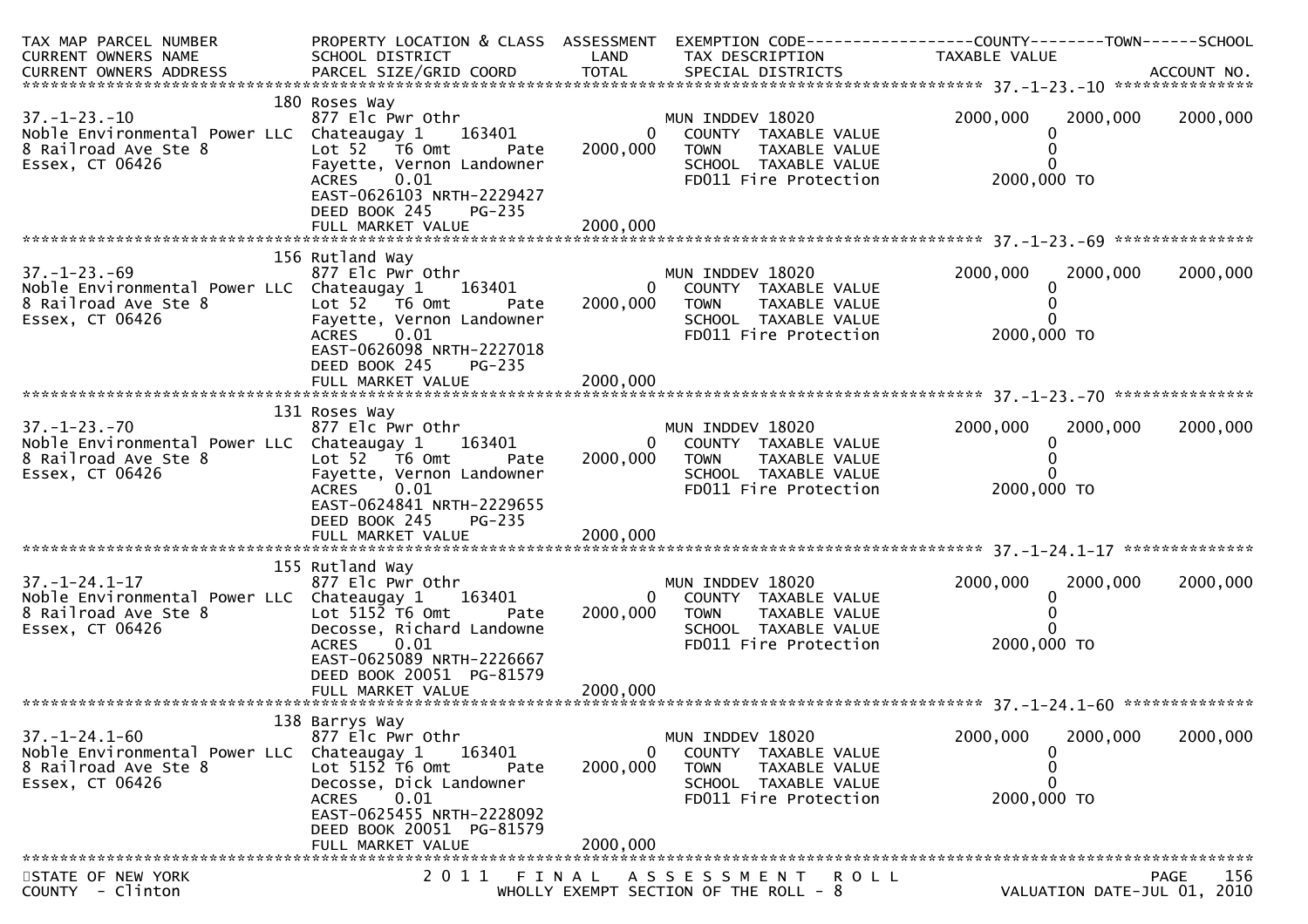# TOWN - Clinton OWNERS NAME SEQUENCE TAXABLE STATUS DATE-MAR 01, 2011SWIS - 093200 UNIFORM PERCENT OF VALUE IS 100.00

| TAX MAP PARCEL NUMBER                                                                                          | PROPERTY LOCATION & CLASS ASSESSMENT                                                                                                                                               |                      |                                                                                                                                  | EXEMPTION CODE------------------COUNTY--------TOWN------SCHOOL |          |
|----------------------------------------------------------------------------------------------------------------|------------------------------------------------------------------------------------------------------------------------------------------------------------------------------------|----------------------|----------------------------------------------------------------------------------------------------------------------------------|----------------------------------------------------------------|----------|
| <b>CURRENT OWNERS NAME</b>                                                                                     | SCHOOL DISTRICT                                                                                                                                                                    | LAND                 | TAX DESCRIPTION                                                                                                                  | TAXABLE VALUE                                                  |          |
|                                                                                                                |                                                                                                                                                                                    |                      |                                                                                                                                  |                                                                |          |
| $37. - 1 - 24.1 - 61$<br>Noble Environmental Power LLC Chateaugay 1<br>8 Railroad Ave Ste 8                    | 61 Lost Nation Rd<br>877 Elc Pwr Othr<br>163401<br>Lot $515\overline{2}$ T6 Omt<br>Pate                                                                                            | $\Omega$<br>2000,000 | MUN INDDEV 18020<br>COUNTY TAXABLE VALUE<br><b>TAXABLE VALUE</b><br><b>TOWN</b>                                                  | 2000,000<br>2000,000<br>0                                      | 2000,000 |
| Essex, CT 06426                                                                                                | Decosse, Richard Landowne<br>0.01<br><b>ACRES</b><br>EAST-0621900 NRTH-2224675<br>DEED BOOK 20051 PG-81579<br>FULL MARKET VALUE                                                    | 2000,000             | SCHOOL TAXABLE VALUE<br>FD011 Fire Protection                                                                                    | 2000,000 TO                                                    |          |
|                                                                                                                |                                                                                                                                                                                    |                      |                                                                                                                                  |                                                                |          |
| $37. - 1 - 25. - 62$<br>Noble Environmental Power LLC Chateaugay 1<br>8 Railroad Ave Ste 8<br>Essex, CT 06426  | 26 Barrys Way<br>877 Elc Pwr Othr<br>163401<br>Lot $52$ $\overline{76}$ Omt<br>Pate<br>Brown, Barry Landowner<br>0.01<br><b>ACRES</b>                                              | 2000,000             | MUN INDDEV 18020<br>COUNTY TAXABLE VALUE<br><b>TOWN</b><br>TAXABLE VALUE<br>SCHOOL TAXABLE VALUE<br>FD011 Fire Protection        | 2000,000<br>2000.000<br>$\mathbf{0}$<br>2000,000 TO            | 2000,000 |
|                                                                                                                | EAST-0622727 NRTH-2228473<br>DEED BOOK 444<br>$PG-19$<br>FULL MARKET VALUE                                                                                                         | 2000.000             |                                                                                                                                  |                                                                |          |
|                                                                                                                | 78 Barrys Way                                                                                                                                                                      |                      |                                                                                                                                  |                                                                |          |
| $37. - 1 - 25. - 101$<br>Noble Environmental Power LLC Chateaugay 1<br>8 Railroad Ave Ste 8<br>Essex, CT 06426 | 877 Elc Pwr Othr<br>163401<br>Lot 52  T6 Omt<br>Pate<br>Brown, Barry Landowner<br><b>ACRES</b><br>0.01<br>EAST-0624103 NRTH-2228599<br>DEED BOOK 444<br>$PG-19$                    | $\Omega$<br>2000,000 | MUN INDDEV 18020<br>COUNTY TAXABLE VALUE<br>TAXABLE VALUE<br><b>TOWN</b><br>SCHOOL TAXABLE VALUE<br>FD011 Fire Protection        | 2000,000<br>2000,000<br>$\mathbf{0}$<br>2000,000 TO            | 2000,000 |
|                                                                                                                | FULL MARKET VALUE                                                                                                                                                                  | 2000,000             |                                                                                                                                  |                                                                |          |
|                                                                                                                | 139 DonRetta Way                                                                                                                                                                   |                      |                                                                                                                                  |                                                                |          |
| $51. - 1 - 1.2 - 5$<br>Noble Environmental Power LLC Chateaugay 1<br>8 Railroad Ave Ste 8<br>Essex, CT 06426   | 877 Elc Pwr Othr<br>163401<br>Lot 50 $&$ 51 T6omt<br>Fowler, Donald Landowner<br>0.01<br><b>ACRES</b><br>EAST-0620609 NRTH-2224568<br>DEED BOOK 20001 PG-26479                     | 2000,000             | MUN INDDEV 18020<br>COUNTY TAXABLE VALUE<br><b>TAXABLE VALUE</b><br><b>TOWN</b><br>SCHOOL TAXABLE VALUE<br>FD011 Fire Protection | 2000.000<br>2000.000<br>0<br>$\Omega$<br>2000,000 TO           | 2000,000 |
|                                                                                                                | FULL MARKET VALUE                                                                                                                                                                  | 2000,000             |                                                                                                                                  |                                                                |          |
|                                                                                                                |                                                                                                                                                                                    |                      |                                                                                                                                  |                                                                |          |
| $51. - 1 - 1.2 - 47$<br>Noble Environmental Power LLC Chateaugay 1<br>8 Railroad Ave Ste 8<br>Essex, CT 06426  | 58 DonRetta Way<br>877 Elc Pwr Othr<br>163401<br>Lot 50 $\&$ 51 T6omt<br>Fowler, Donald Landowner<br><b>ACRES</b><br>0.01<br>EAST-0620387 NRTH-2225698<br>DEED BOOK 20001 PG-26479 | 2000,000             | MUN INDDEV 18020<br>COUNTY TAXABLE VALUE<br><b>TOWN</b><br>TAXABLE VALUE<br>SCHOOL TAXABLE VALUE<br>FD011 Fire Protection        | 2000,000<br>2000,000<br>0<br>$\Omega$<br>2000,000 TO           | 2000,000 |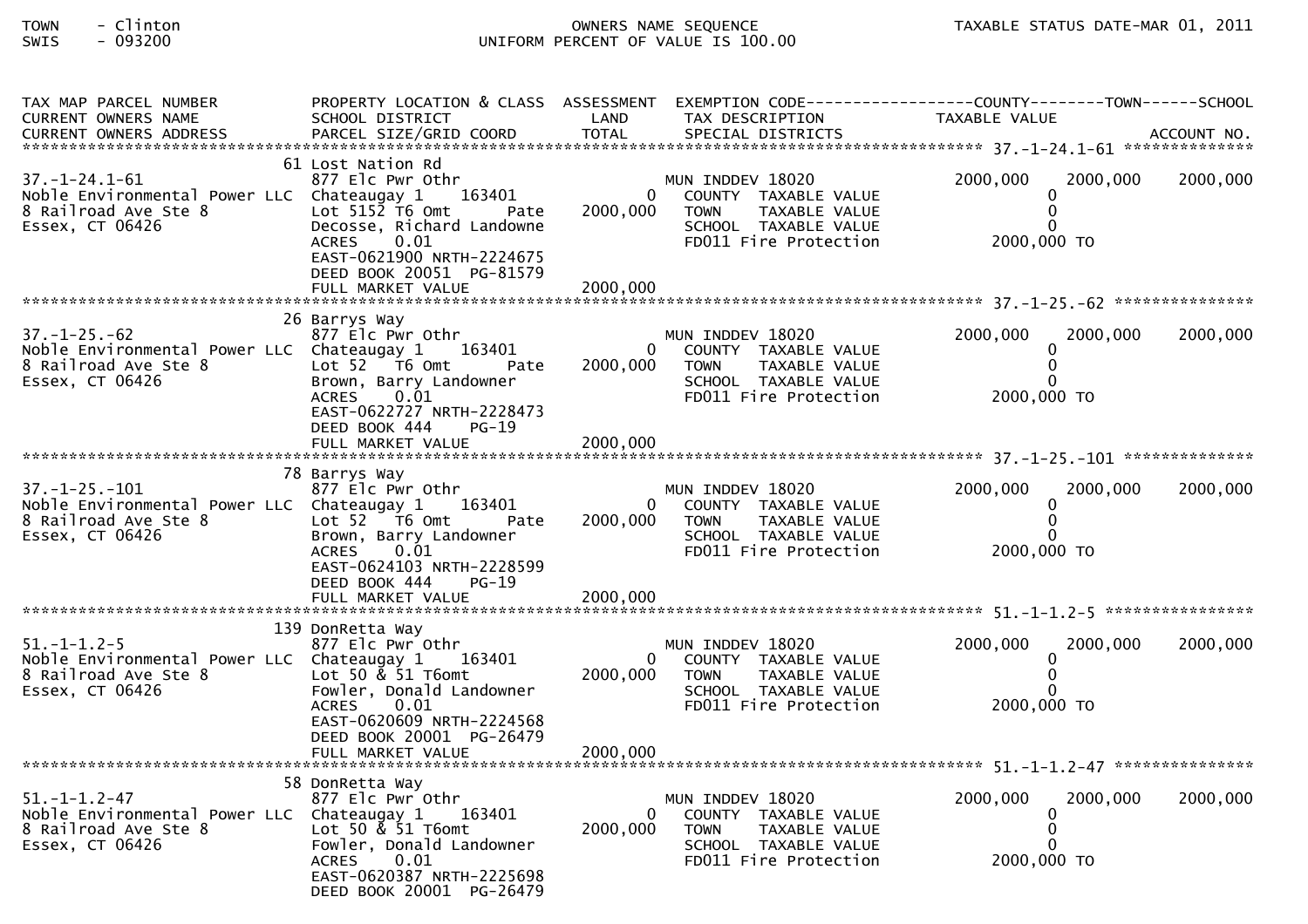|                                                                                                                        | FULL MARKET VALUE                                                                                                                                                                           | 2000,000                  |                                                                                                                                   |                                                                                 |             |
|------------------------------------------------------------------------------------------------------------------------|---------------------------------------------------------------------------------------------------------------------------------------------------------------------------------------------|---------------------------|-----------------------------------------------------------------------------------------------------------------------------------|---------------------------------------------------------------------------------|-------------|
| STATE OF NEW YORK<br><b>COUNTY</b><br>- Clinton<br>- Clinton<br><b>TOWN</b><br>- 093200<br>SWIS                        |                                                                                                                                                                                             |                           | 2011 FINAL ASSESSMENT ROLL<br>WHOLLY EXEMPT SECTION OF THE ROLL - 8<br>OWNERS NAME SEQUENCE<br>UNIFORM PERCENT OF VALUE IS 100.00 | VALUATION DATE-JUL 01, 2010<br>TAXABLE STATUS DATE-MAR 01, 2011                 | 157<br>PAGE |
| TAX MAP PARCEL NUMBER<br>CURRENT OWNERS NAME                                                                           | PROPERTY LOCATION & CLASS ASSESSMENT<br>SCHOOL DISTRICT                                                                                                                                     | LAND                      | TAX DESCRIPTION                                                                                                                   | EXEMPTION CODE------------------COUNTY--------TOWN------SCHOOL<br>TAXABLE VALUE |             |
| $51. - 1 - 1.2 - 65$<br>Noble Environmental Power LLC Chateaugay 1<br>8 Railroad Ave Ste 8<br>Essex, CT 06426          | 36 DonRetta Way<br>877 Elc Pwr Othr<br>163401<br>Lot 50 & 51 T6omt<br>Fowler, Donald Landowner<br>0.01<br><b>ACRES</b><br>EAST-0621475 NRTH-2226542<br>DEED BOOK 20001 PG-26479             | $\bf{0}$<br>2000,000      | MUN INDDEV 18020<br>COUNTY TAXABLE VALUE<br><b>TOWN</b><br>TAXABLE VALUE<br>SCHOOL TAXABLE VALUE<br>FD011 Fire Protection         | 2000,000<br>2000,000<br>0<br>2000,000 TO                                        | 2000,000    |
|                                                                                                                        | FULL MARKET VALUE                                                                                                                                                                           | 2000,000                  |                                                                                                                                   |                                                                                 |             |
| $51. - 1 - 1.2 - 66$<br>Noble Environmental Power LLC Chateaugay 1<br>8 Railroad Ave Ste 8<br>Essex, CT 06426          | 969 Ryan Rd<br>877 Elc Pwr Othr<br>163401<br>Lot 50 & 51 T6omt<br>Fowler, Donald Landowner<br>0.01<br><b>ACRES</b><br>EAST-0622027 NRTH-2221816<br>DEED BOOK 20001 PG-26479                 | $\mathbf{0}$<br>2000,000  | MUN INDDEV 18020<br>COUNTY TAXABLE VALUE<br>TAXABLE VALUE<br><b>TOWN</b><br>SCHOOL TAXABLE VALUE<br>FD011 Fire Protection         | 2000,000<br>2000,000<br>0<br>$\Omega$<br>2000,000 TO                            | 2000,000    |
|                                                                                                                        | 140 Cole Way                                                                                                                                                                                |                           |                                                                                                                                   |                                                                                 |             |
| $51. - 1 - 1.2 - 112$<br>Noble Environmental Power LLC Chateaugay 1<br>8 Railroad Ave Ste 8<br>Essex, CT 06426         | 877 Elc Pwr Othr<br>163401<br>Lot 50 $\&$ 51 T6omt<br>Fowler, Donald Landowner<br>0.01<br><b>ACRES</b><br>EAST-0621116 NRTH-2220985<br>DEED BOOK 20001 PG-26479                             | $\Omega$<br>2000,000      | MUN INDDEV 18020<br>COUNTY TAXABLE VALUE<br><b>TOWN</b><br>TAXABLE VALUE<br>SCHOOL TAXABLE VALUE<br>FD011 Fire Protection         | 2000,000<br>2000,000<br>2000,000 TO                                             | 2000,000    |
|                                                                                                                        | FULL MARKET VALUE                                                                                                                                                                           | 2000,000                  |                                                                                                                                   |                                                                                 |             |
| $51. - 1 - 5.41 - 104$<br>Noble Environmental Power LLC Chateaugay 1 163401<br>8 Railroad Ave Ste 8<br>Essex, CT 06426 | 35 Isabel Way<br>877 Elc Pwr Othr<br>Lot 50 T6omt Patent<br>St Lawrence Dairy Landown<br>0.01<br><b>ACRES</b><br>EAST-0618853 NRTH-2220178<br>DEED BOOK 20051 PG-81307<br>FULL MARKET VALUE | 0<br>2000,000<br>2000,000 | MUN INDDEV 18020<br>COUNTY TAXABLE VALUE<br><b>TOWN</b><br>TAXABLE VALUE<br>SCHOOL TAXABLE VALUE<br>FD011 Fire Protection         | 2000,000<br>2000,000<br>0<br>$\mathbf 0$<br>0<br>2000,000 TO                    | 2000,000    |
|                                                                                                                        | 97 Cole Way                                                                                                                                                                                 |                           |                                                                                                                                   |                                                                                 |             |
| $51. - 1 - 11.1 - 42$<br>Noble Environmental Power LLC Chateaugay 1<br>8 Railroad Ave Ste 8                            | 877 Elc Pwr Othr<br>163401<br>Lot $50$ $\overline{76}$ Omt<br>Pate                                                                                                                          | $\bf{0}$<br>2000,000      | MUN INDDEV 18020<br>COUNTY TAXABLE VALUE<br><b>TOWN</b><br>TAXABLE VALUE                                                          | 2000,000<br>2000,000<br>0<br>$\mathbf 0$                                        | 2000,000    |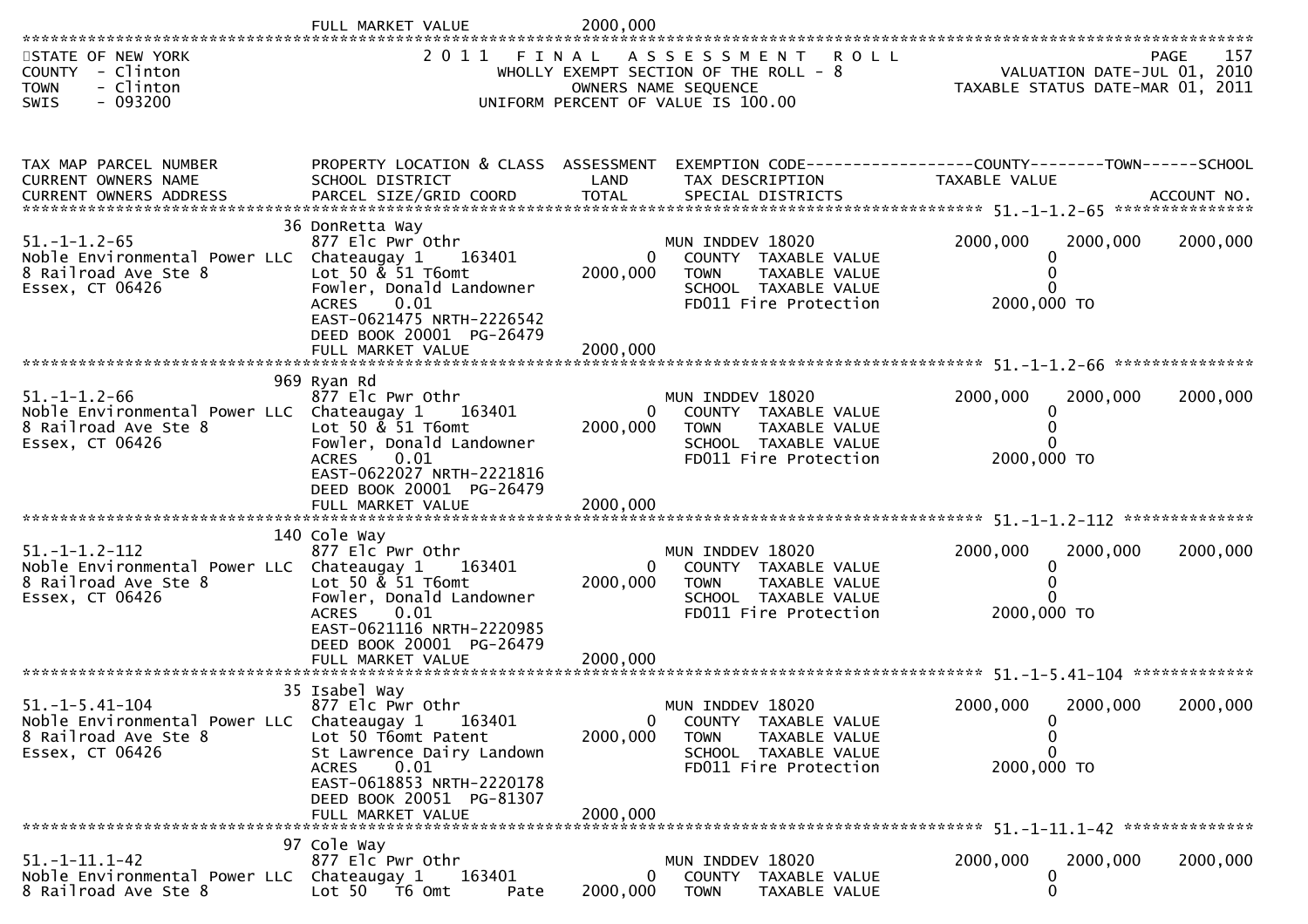| Essex, CT 06426                                                                                                | Cole, Gertrude Landowner<br>ACRES 0.01<br>EAST-0621599 NRTH-2220063<br>DEED BOOK 20011 PG-31882<br>FULL MARKET VALUE                                                                                                   | 2000,000                  | SCHOOL TAXABLE VALUE<br>FD011 Fire Protection                                                                             | $\mathbf{0}$<br>2000,000 TO                                                           |
|----------------------------------------------------------------------------------------------------------------|------------------------------------------------------------------------------------------------------------------------------------------------------------------------------------------------------------------------|---------------------------|---------------------------------------------------------------------------------------------------------------------------|---------------------------------------------------------------------------------------|
| STATE OF NEW YORK<br>COUNTY - Clinton<br>- Clinton<br><b>TOWN</b><br>- 093200<br><b>SWIS</b>                   | 2011<br>FINAL                                                                                                                                                                                                          |                           | ASSESSMENT ROLL<br>WHOLLY EXEMPT SECTION OF THE ROLL - 8<br>OWNERS NAME SEQUENCE<br>UNIFORM PERCENT OF VALUE IS 100.00    | 158<br><b>PAGE</b><br>VALUATION DATE-JUL 01, 2010<br>TAXABLE STATUS DATE-MAR 01, 2011 |
| TAX MAP PARCEL NUMBER<br>CURRENT OWNERS NAME<br>CURRENT OWNERS ADDRESS                                         | PROPERTY LOCATION & CLASS ASSESSMENT<br>SCHOOL DISTRICT                                                                                                                                                                | LAND                      | TAX DESCRIPTION                                                                                                           | EXEMPTION CODE------------------COUNTY--------TOWN------SCHOOL<br>TAXABLE VALUE       |
| $51. -1 - 11.1 - 63$<br>Noble Environmental Power LLC Chateaugay 1<br>8 Railroad Ave Ste 8<br>Essex, CT 06426  | 53 Cole Way<br>877 Elc Pwr Othr<br>163401<br>Lot $50$ $\overline{16}$ Omt<br>Pate<br>Cole, Gertrude Landowner<br>ACRES 0.01<br>EAST-0621980 NRTH-2219063<br>DEED BOOK 20011 PG-31882                                   | $\mathbf{0}$<br>2000,000  | MUN INDDEV 18020<br>COUNTY TAXABLE VALUE<br>TAXABLE VALUE<br><b>TOWN</b><br>SCHOOL TAXABLE VALUE<br>FD011 Fire Protection | 2000,000<br>2000,000<br>2000,000<br>0<br>$\Omega$<br>$\Omega$<br>2000,000 TO          |
|                                                                                                                |                                                                                                                                                                                                                        |                           |                                                                                                                           |                                                                                       |
| $51. - 1 - 11.1 - 64$<br>Noble Environmental Power LLC Chateaugay 1<br>8 Railroad Ave Ste 8<br>Essex, CT 06426 | 49 Cole Way<br>877 Elc Pwr Othr<br>163401<br>Lot $50$ $\overline{76}$ Omt<br>Pate<br>Cole, Gertrude Landowner<br>ACRES 0.01<br>EAST-0622138 NRTH-2218051<br>DEED BOOK 20011 PG-31882                                   | 0<br>2000,000             | MUN INDDEV 18020<br>COUNTY TAXABLE VALUE<br><b>TOWN</b><br>TAXABLE VALUE<br>SCHOOL TAXABLE VALUE<br>FD011 Fire Protection | 2000,000<br>2000,000<br>2000,000<br>0<br>$\Omega$<br><sup>0</sup><br>2000,000 TO      |
|                                                                                                                |                                                                                                                                                                                                                        |                           |                                                                                                                           |                                                                                       |
| $51. -1 - 11.2 - 111$<br>Noble Environmental Power LLC Chateaugay 1<br>8 Railroad Ave Ste 8<br>Essex, CT 06426 | 75 Quirke Way<br>877 Elc Pwr Othr<br>163401<br>Lot $50$ $\overline{76}$ Omt<br>Pate<br>Grenier, John Landowner<br><b>ACRES</b><br>0.01<br>EAST-0624339 NRTH-2220000                                                    | $\mathbf{0}$<br>2000,000  | MUN INDDEV 18020<br>COUNTY TAXABLE VALUE<br><b>TOWN</b><br>TAXABLE VALUE<br>SCHOOL TAXABLE VALUE<br>FD011 Fire Protection | 2000,000<br>2000,000<br>2000,000<br>0<br>$\Omega$<br>$\Omega$<br>2000,000 TO          |
|                                                                                                                | DEED BOOK 871<br>PG-198<br>FULL MARKET VALUE                                                                                                                                                                           | 2000,000                  |                                                                                                                           |                                                                                       |
| $51. - 1 - 12. - 15$<br>Noble Environmental Power LLC Chateaugay 1<br>8 Railroad Ave Ste 8<br>Essex, CT 06426  | 706 County Line Rd<br>877 Elc Pwr Othr<br>163401<br>Lot 50  T6 0mt<br>Pate<br>St Lawrence Dairy Landown<br>164 A<br>0.01<br><b>ACRES</b><br>EAST-0619062 NRTH-2218441<br>DEED BOOK 20031 PG-64922<br>FULL MARKET VALUE | 0<br>2000,000<br>2000,000 | MUN INDDEV 18020<br>COUNTY TAXABLE VALUE<br><b>TOWN</b><br>TAXABLE VALUE<br>SCHOOL TAXABLE VALUE<br>FD011 Fire Protection | 2000,000<br>2000,000<br>2000,000<br>0<br>0<br>0<br>2000,000 TO                        |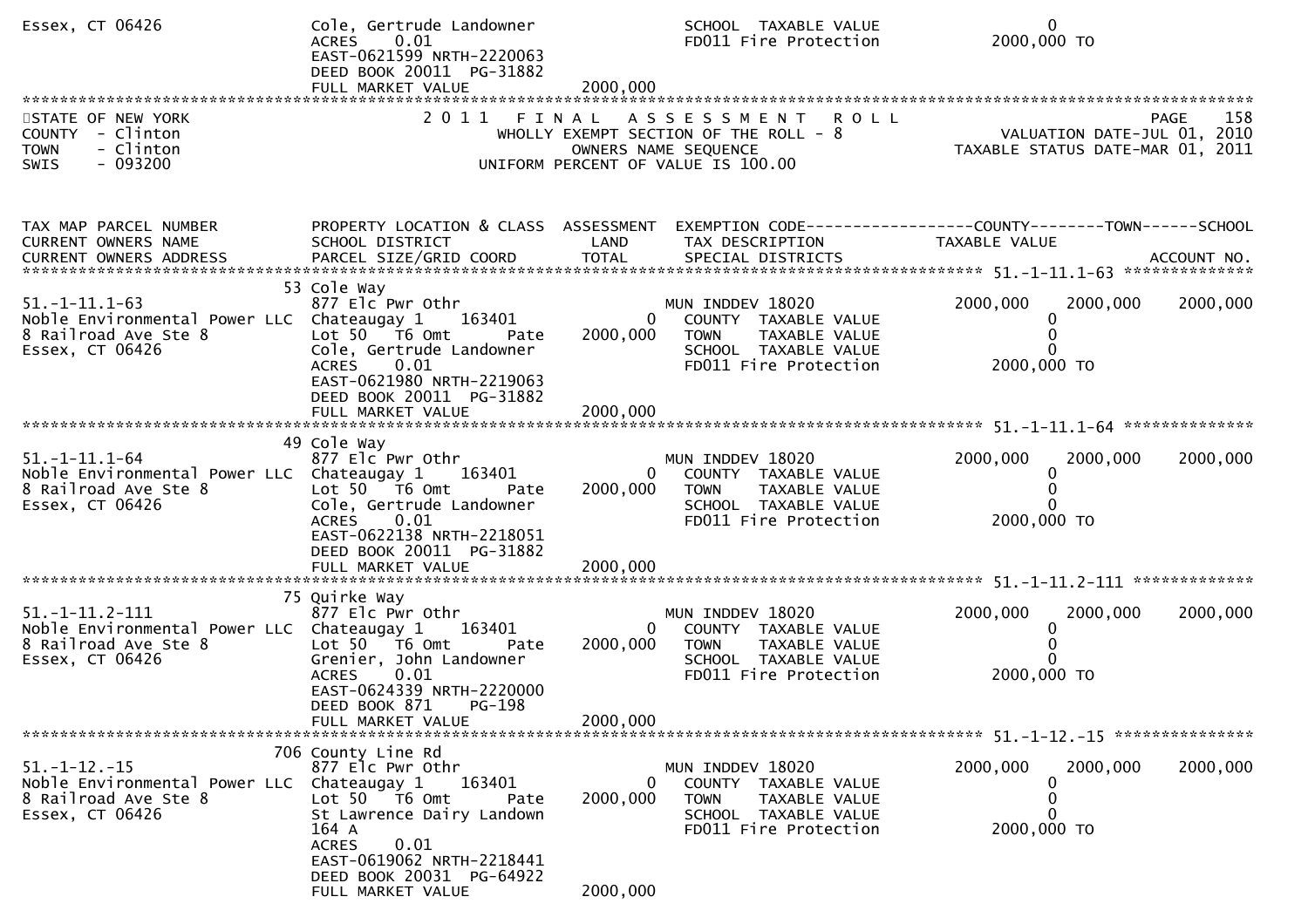| STATE OF NEW YORK<br>COUNTY - Clinton<br><b>TOWN</b><br>- Clinton<br>$-093200$<br>SWIS                         |                                                                                                                                                                                                            |                                  | 2011 FINAL ASSESSMENT ROLL<br>WHOLLY EXEMPT SECTION OF THE ROLL - 8<br>OWNERS NAME SEQUENCE<br>UNIFORM PERCENT OF VALUE IS 100.00         | VALUATION DATE-JUL 01, 2010<br>TAXABLE STATUS DATE-MAR 01, 2011 | 159<br>PAGE        |
|----------------------------------------------------------------------------------------------------------------|------------------------------------------------------------------------------------------------------------------------------------------------------------------------------------------------------------|----------------------------------|-------------------------------------------------------------------------------------------------------------------------------------------|-----------------------------------------------------------------|--------------------|
|                                                                                                                |                                                                                                                                                                                                            |                                  |                                                                                                                                           |                                                                 |                    |
| TAX MAP PARCEL NUMBER<br>CURRENT OWNERS NAME                                                                   | PROPERTY LOCATION & CLASS ASSESSMENT<br>SCHOOL DISTRICT                                                                                                                                                    | LAND                             | EXEMPTION CODE-----------------COUNTY-------TOWN------SCHOOL<br>TAX DESCRIPTION                                                           | TAXABLE VALUE                                                   |                    |
| $51. - 1 - 12. - 39$<br>Noble Environmental Power LLC Chateaugay 1<br>8 Railroad Ave Ste 8<br>Essex, CT 06426  | 21 Sophia Way<br>877 Elc Pwr Othr<br>163401<br>Lot $50$ $\overline{76}$ Omt<br>Pate<br>St Lawrence Dairy Landown<br>164 A<br><b>ACRES</b><br>0.01<br>EAST-0618969 NRTH-2217198<br>DEED BOOK 20031 PG-64922 | $\Omega$<br>2000,000             | MUN INDDEV 18020<br>COUNTY TAXABLE VALUE<br><b>TOWN</b><br>TAXABLE VALUE<br>SCHOOL TAXABLE VALUE<br>FD011 Fire Protection                 | 2000,000<br>2000,000<br>0<br>0<br>0<br>2000,000 TO              | 2000,000           |
|                                                                                                                | 50 Isabel Way                                                                                                                                                                                              |                                  |                                                                                                                                           |                                                                 |                    |
| $51. - 1 - 12. - 45$<br>Noble Environmental Power LLC Chateaugay 1<br>8 Railroad Ave Ste 8<br>Essex, CT 06426  | 877 Elc Pwr Othr<br>163401<br>Lot $50$ $\overline{76}$ Omt<br>Pate<br>St Lawrence Dairy Landown<br>164 A<br>0.01<br><b>ACRES</b><br>EAST-0619593 NRTH-2219452<br>DEED BOOK 20031 PG-64922                  | 2000,000                         | MUN INDDEV 18020<br>COUNTY TAXABLE VALUE<br>0<br>TAXABLE VALUE<br><b>TOWN</b><br>SCHOOL TAXABLE VALUE<br>FD011 Fire Protection            | 2000,000<br>2000,000<br>0<br>0<br>2000,000 TO                   | 2000,000           |
|                                                                                                                | 82 Isabel Way                                                                                                                                                                                              |                                  |                                                                                                                                           |                                                                 |                    |
| $51. - 1 - 13.1 - 44$<br>Noble Environmental Power LLC Chateaugay 1<br>8 Railroad Ave Ste 8<br>Essex, CT 06426 | 877 Elc Pwr Othr<br>163401<br>Lot 50 T6 Omt<br>Pate<br>Fowler, Donald Landowner<br>0.01<br>ACRES<br>EAST-0619986 NRTH-2220404<br>DEED BOOK 20001 PG-26479                                                  | 2000,000                         | MUN INDDEV 18020<br>$\mathbf{0}$<br>COUNTY TAXABLE VALUE<br>TAXABLE VALUE<br><b>TOWN</b><br>SCHOOL TAXABLE VALUE<br>FD011 Fire Protection | 2000,000<br>2000,000<br>0<br>0<br>0<br>2000,000 TO              | 2000,000           |
|                                                                                                                | 128 Isabel Way                                                                                                                                                                                             |                                  |                                                                                                                                           |                                                                 |                    |
| $51. - 1 - 13.1 - 46$<br>Noble Environmental Power LLC<br>8 Railroad Ave Ste 8<br>Essex, CT 06426              | 877 Elc Pwr Othr<br>Chateaugay 1<br>163401<br>Lot $50 - 76$ Omt<br>Pate<br>Fowler, Donald Landowner<br>0.01<br><b>ACRES</b><br>EAST-0620081 NRTH-2221431<br>DEED BOOK 20001 PG-26479<br>FULL MARKET VALUE  | $\Omega$<br>2000,000<br>2000,000 | MUN INDDEV 18020<br>COUNTY<br>TAXABLE VALUE<br><b>TOWN</b><br>TAXABLE VALUE<br>SCHOOL TAXABLE VALUE<br>FD011 Fire Protection              | 2000,000<br>2000,000<br>0<br>0<br>0<br>2000,000 TO              | 2000,000           |
|                                                                                                                |                                                                                                                                                                                                            |                                  |                                                                                                                                           |                                                                 |                    |
| STATE OF NEW YORK<br>- Clinton<br><b>COUNTY</b><br>- Clinton<br><b>TOWN</b>                                    | 2011                                                                                                                                                                                                       | FINAL                            | A S S E S S M E N T<br><b>ROLL</b><br>WHOLLY EXEMPT SECTION OF THE ROLL - 8<br>OWNERS NAME SEQUENCE                                       | VALUATION DATE-JUL 01, 2010<br>TAXABLE STATUS DATE-MAR 01, 2011 | <b>PAGE</b><br>160 |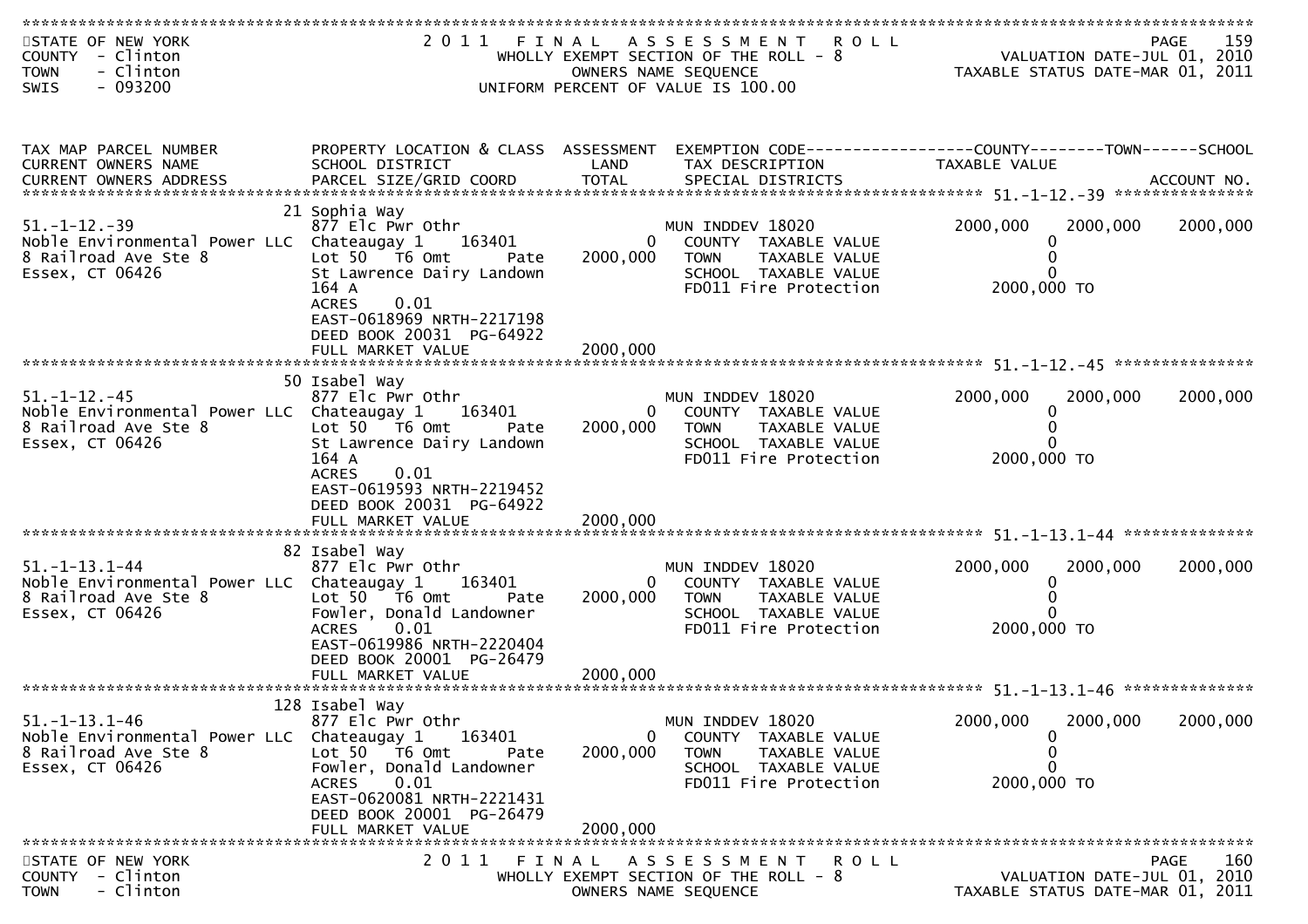| TAX MAP PARCEL NUMBER                                                                                                                                                                       | PROPERTY LOCATION & CLASS ASSESSMENT EXEMPTION CODE---------------COUNTY-------TOWN------SCHOOL                                                                                                                        |                                      |                                                                                                                                     |                                                                 |          |
|---------------------------------------------------------------------------------------------------------------------------------------------------------------------------------------------|------------------------------------------------------------------------------------------------------------------------------------------------------------------------------------------------------------------------|--------------------------------------|-------------------------------------------------------------------------------------------------------------------------------------|-----------------------------------------------------------------|----------|
| 30 Lost Nation Rd<br>877 Elc Pwr Othr (18020 MUN INDDEV 18020<br>Noble Environmental Power LLC Chateaugay 1 163401 (1895) 0 COUNTY TAXABLE VALUE<br>8 Railroad Ave Ste 8<br>Essex, CT 06426 | Lot 49 T6 Omt Pate<br>Brown, Ryan Landowner<br>0.01<br>ACRES<br>EAST-0624132 NRTH-2224769<br>DEED BOOK 216 PG-193                                                                                                      |                                      | 2000,000 TOWN<br>TAXABLE VALUE                                                                                                      | 2000,000 2000,000 2000,000<br>0                                 |          |
| 130 Brown way<br>877 Elc Pwr Othr<br>8 Railroad Ave Ste 8 LLC Chateaugay 1 163401 0<br>8 Railroad Ave Ste 8 Lot 49 T6 Omt Pate 2000,000<br>Essex, CT 06426                                  | 156 Brown Way<br>Brown, Ryan Landowner<br>ACPES 0.01<br>0.01<br>EAST-0624222 NRTH-2222432<br>DEED BOOK 216<br>PG-193                                                                                                   | $\overline{0}$<br>2000,000           | MUN INDDEV 18020<br>COUNTY TAXABLE VALUE<br>TAXABLE VALUE<br><b>TOWN</b><br>SCHOOL TAXABLE VALUE<br>FD011 Fire Protection           | 2000,000<br>2000,000<br>0<br>0<br>$\Omega$<br>2000,000 TO       | 2000,000 |
| 52.-1-2.-16 877 Elc Pwr Othr<br>Noble Environmental Power LLC Chateaugay 1 163401<br>8 Railroad Ave Ste 8<br>Essex, CT 06426                                                                | 90 Brown Way<br>Lot $49$ $-76$ Omt<br>Pate<br>Brown, Ryan Landowner<br>0.01<br><b>ACRES</b><br>EAST-0625411 NRTH-2220863<br>DEED BOOK 216<br>PG-193<br>FULL MARKET VALUE                                               | 2000,000                             | MUN INDDEV 18020<br>0 COUNTY TAXABLE VALUE<br>2000,000 TOWN TAXABLE VALUE<br>SCHOOL TAXABLE VALUE<br>FD011 Fire Protection          | 2000,000<br>2000,000<br>$\mathbf{0}$<br>$\Omega$<br>2000,000 TO | 2000,000 |
| 52.-1-2.-110<br>877 Elc Pwr Othr<br>Noble Environmental Power LLC Chateaugay 1 163401<br>8 Railroad Ave Ste 8<br>Essex, CT 06426                                                            | 50 Brown Way<br>Lot 49 T6 Omt Pate<br>Brown, Ryan Landowner<br><b>ACRES</b><br>0.01<br>EAST-0624388 NRTH-2221073<br>DEED BOOK 216<br>PG-193                                                                            |                                      | MUN INDDEV 18020<br>0 COUNTY TAXABLE VALUE<br>2000,000 TOWN<br>TAXABLE VALUE<br>TOWN IAAADLL<br>SCHOOL TAXABLE VALUE<br>2000,000 TO | 2000,000<br>2000,000<br>$\mathbf{0}$                            | 2000,000 |
| $52. -1 - 5.2 - 12$<br>Noble Environmental Power LLC<br>8 Railroad Ave Ste 8<br>Essex, CT 06426                                                                                             | 114 Rutland Way<br>877 Elc Pwr Othr<br>163401<br>Chateaugay 1<br>Lot 52 T6 Omt<br>Pate<br>Grenier, John Landowner<br>0.01<br><b>ACRES</b><br>EAST-0625601 NRTH-2225184<br>DEED BOOK 871<br>PG-193<br>FULL MARKET VALUE | $\mathbf{0}$<br>2000,000<br>2000,000 | MUN INDDEV 18020<br>COUNTY TAXABLE VALUE<br><b>TOWN</b><br>TAXABLE VALUE<br>SCHOOL TAXABLE VALUE<br>FD011 Fire Protection           | 2000,000<br>2000,000<br>0<br>0<br>$\Omega$<br>2000,000 TO       | 2000,000 |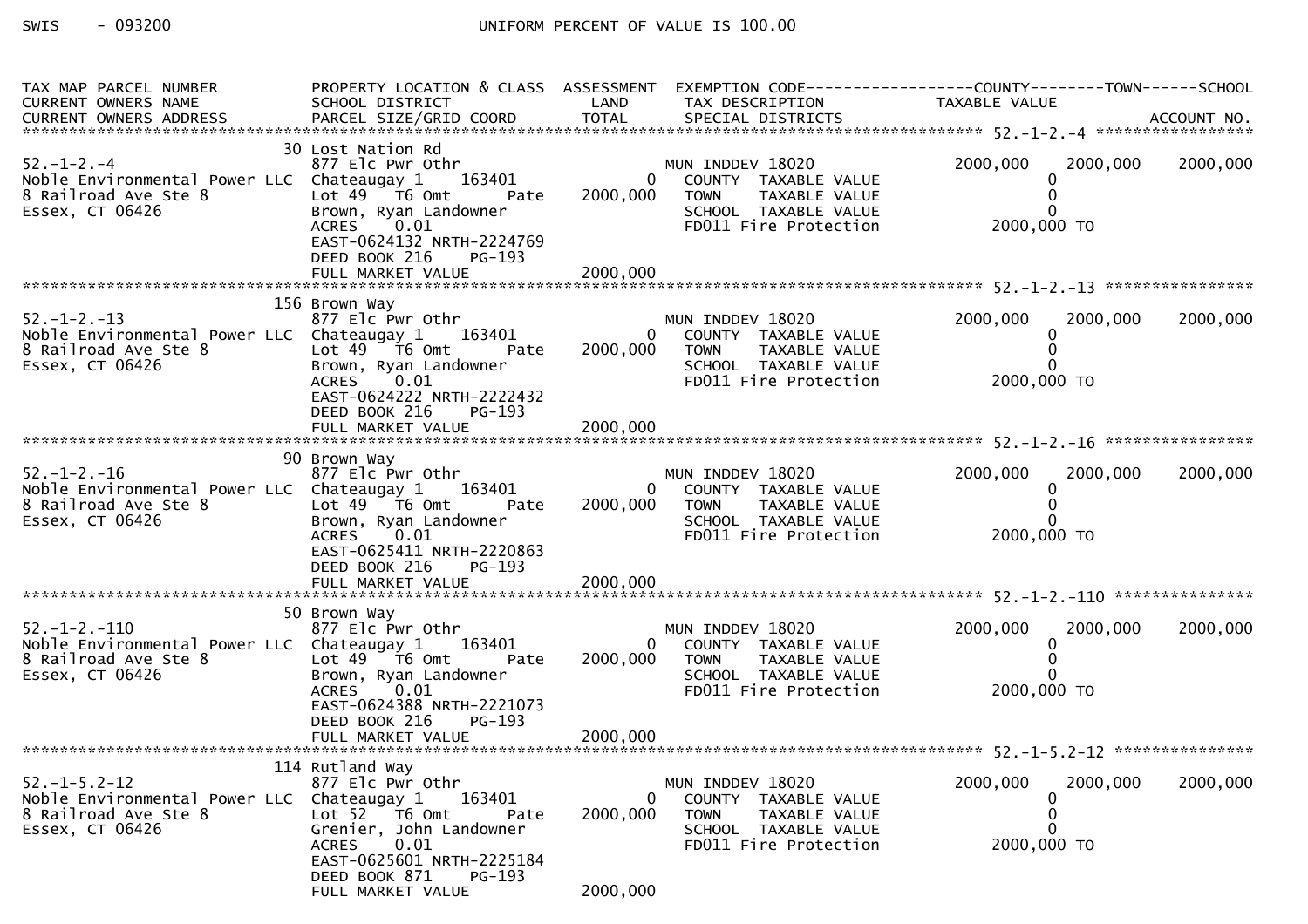| STATE OF NEW YORK<br>COUNTY - Clinton<br>- Clinton<br><b>TOWN</b><br>$-093200$<br>SWIS                        |                                                                                                                                                                                               |                                  | 2011 FINAL ASSESSMENT ROLL<br>WHOLLY EXEMPT SECTION OF THE ROLL - 8<br>OWNERS NAME SEQUENCE<br>UNIFORM PERCENT OF VALUE IS 100.00 | VALUATION DATE-JUL $\overline{01}$ , 2010<br>TAXABLE STATUS DATE-MAR $01, 2011$ |                                        | 161<br>PAGE |
|---------------------------------------------------------------------------------------------------------------|-----------------------------------------------------------------------------------------------------------------------------------------------------------------------------------------------|----------------------------------|-----------------------------------------------------------------------------------------------------------------------------------|---------------------------------------------------------------------------------|----------------------------------------|-------------|
| TAX MAP PARCEL NUMBER<br>CURRENT OWNERS NAME                                                                  | PROPERTY LOCATION & CLASS ASSESSMENT<br>SCHOOL DISTRICT                                                                                                                                       | LAND                             | EXEMPTION CODE-----------------COUNTY-------TOWN------SCHOOL<br>TAX DESCRIPTION                                                   | TAXABLE VALUE                                                                   |                                        |             |
| $52. -1 - 5.3 - 14$<br>Noble Environmental Power LLC Chateaugay 1<br>8 Railroad Ave Ste 8<br>Essex, CT 06426  | 114 Brown Way<br>877 Elc Pwr Othr<br>163401<br>Lot $49$ T6omt<br>Grenier, John Landowner<br>0.01<br><b>ACRES</b><br>EAST-0625105 NRTH-2221862<br>DEED BOOK 871<br>PG-193<br>FULL MARKET VALUE | $\Omega$<br>2000,000<br>2000,000 | MUN INDDEV 18020<br>COUNTY TAXABLE VALUE<br><b>TOWN</b><br>TAXABLE VALUE<br>SCHOOL TAXABLE VALUE<br>FD011 Fire Protection         | 2000,000<br>2000,000 TO                                                         | 2000,000<br>0<br>0<br>0                | 2000,000    |
|                                                                                                               |                                                                                                                                                                                               |                                  |                                                                                                                                   |                                                                                 |                                        |             |
| $52. - 1 - 24. - 19$<br>Noble Environmental Power LLC Chateaugay 1<br>8 Railroad Ave Ste 8<br>Essex, CT 06426 | 34 Quirke Way<br>877 Elc Pwr Othr<br>163401<br>Lot $32$ $\overline{76}$ Omt<br>Pate<br>Johnson, Don Landowner<br>0.01<br><b>ACRES</b><br>EAST-0625855 NRTH-2217329<br>DEED BOOK 817<br>PG-69  | $\mathbf{0}$<br>2000,000         | MUN INDDEV 18020<br>COUNTY TAXABLE VALUE<br>TAXABLE VALUE<br><b>TOWN</b><br>SCHOOL TAXABLE VALUE<br>FD011 Fire Protection         | 2000,000<br>2000,000 TO                                                         | 2000,000<br>0<br>0                     | 2000,000    |
|                                                                                                               |                                                                                                                                                                                               |                                  |                                                                                                                                   |                                                                                 |                                        |             |
| $52. - 1 - 25. - 18$<br>Noble Environmental Power LLC Chateaugay 1<br>8 Railroad Ave Ste 8<br>Essex, CT 06426 | 90 Quirke Way<br>877 Elc Pwr Othr<br>163401<br>Lot $32 \times 76$ Omt<br>Pate<br>Johnson, Don Landowner<br>0.01<br><b>ACRES</b><br>EAST-0624892 NRTH-2218730<br>DEED BOOK 817<br><b>PG-69</b> | $\Omega$<br>2000,000             | MUN INDDEV 18020<br>COUNTY TAXABLE VALUE<br><b>TOWN</b><br>TAXABLE VALUE<br>SCHOOL TAXABLE VALUE<br>FD011 Fire Protection         | 2000,000<br>2000,000 TO                                                         | 2000,000<br>0<br>0<br>0                | 2000,000    |
|                                                                                                               |                                                                                                                                                                                               |                                  |                                                                                                                                   |                                                                                 |                                        |             |
| $52. - 1 - 25. - 59$<br>Noble Environmental Power LLC Chateaugay 1<br>8 Railroad Ave Ste 8<br>Essex, CT 06426 | 153 Quirke Way<br>877 Elc Pwr Othr<br>163401<br>Lot $32$ T6 Omt<br>Pate<br>Johnson, Don Landowner<br>0.01<br>ACRES<br>EAST-0626324 NRTH-2218872                                               | 0<br>2000,000                    | MUN INDDEV 18020<br>COUNTY TAXABLE VALUE<br>TAXABLE VALUE<br><b>TOWN</b><br>SCHOOL TAXABLE VALUE<br>FD011 Fire Protection         | 2000,000<br>2000,000 TO                                                         | 2000,000<br>0<br>$\boldsymbol{0}$<br>0 | 2000,000    |
|                                                                                                               | DEED BOOK 817<br>PG-69<br>FULL MARKET VALUE                                                                                                                                                   | 2000,000                         |                                                                                                                                   |                                                                                 |                                        |             |
|                                                                                                               |                                                                                                                                                                                               |                                  |                                                                                                                                   |                                                                                 |                                        |             |
| $66. -1 - 1. -40$<br>Noble Environmental Power LLc Chateaugay 1<br>8 Railroad Ave Ste 8<br>Essex, CT 06426    | 34 Sophia Way<br>877 Elc Pwr Othr<br>163401<br>Lot 31 76 0mt<br>Pate<br>Hermann, Irma Landowner                                                                                               | $\mathbf{0}$<br>2000,000         | MUN INDDEV 18020<br>COUNTY TAXABLE VALUE<br><b>TOWN</b><br>TAXABLE VALUE<br>SCHOOL TAXABLE VALUE                                  | 2000,000                                                                        | 2000,000<br>0<br>0<br>0                | 2000,000    |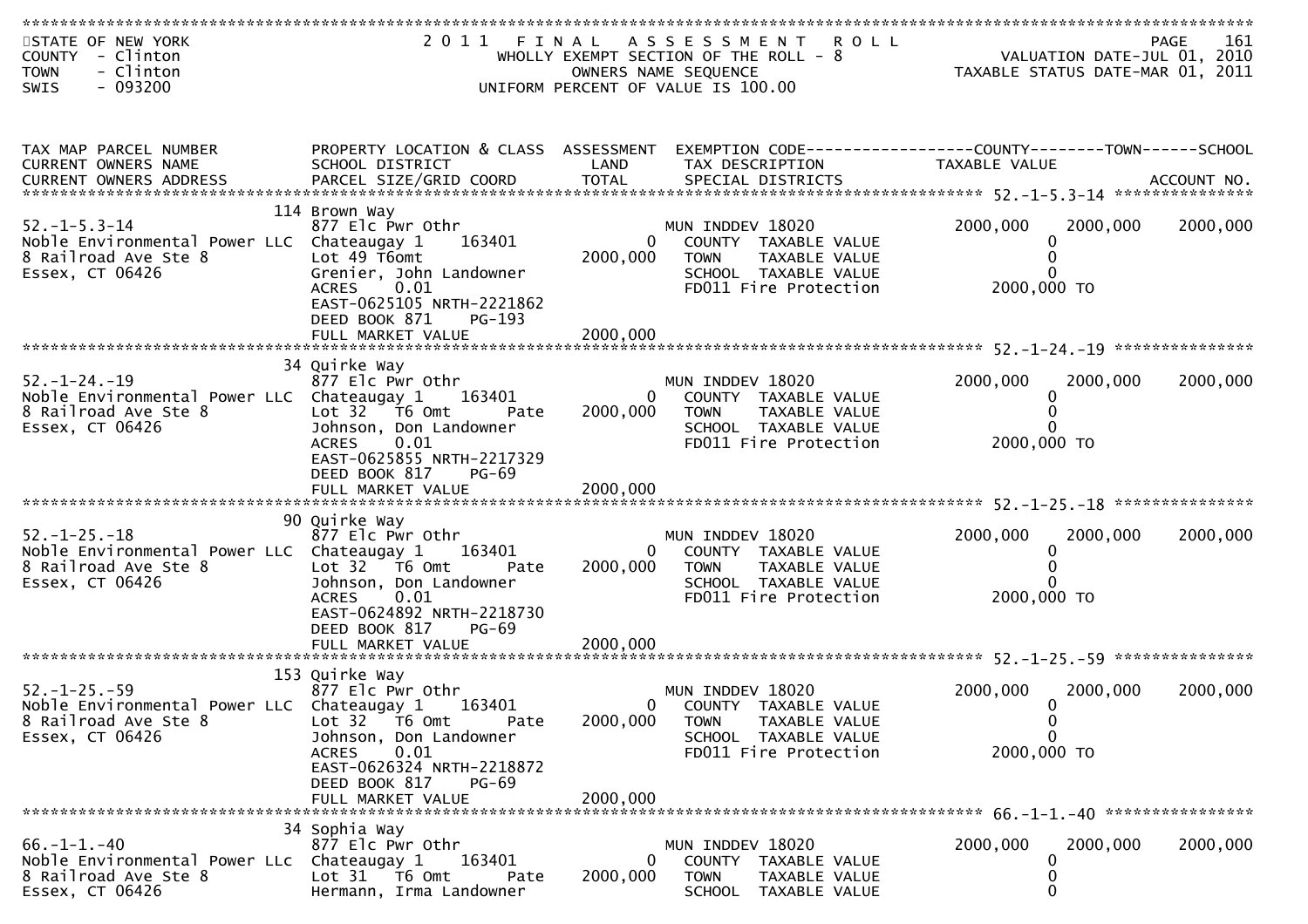|                                                                                                               | 0.01<br><b>ACRES</b><br>EAST-0619485 NRTH-2216249<br>DEED BOOK 614<br>PG-1040<br>FULL MARKET VALUE                                                                                              | 2000,000                  | FD011 Fire Protection                                                                                                              | 2000,000 TO                                                                     |             |
|---------------------------------------------------------------------------------------------------------------|-------------------------------------------------------------------------------------------------------------------------------------------------------------------------------------------------|---------------------------|------------------------------------------------------------------------------------------------------------------------------------|---------------------------------------------------------------------------------|-------------|
| STATE OF NEW YORK<br>COUNTY - Clinton<br><b>TOWN</b><br>- Clinton<br>$-093200$<br>SWIS                        | 2011 FINAL                                                                                                                                                                                      |                           | A S S E S S M E N T R O L L<br>WHOLLY EXEMPT SECTION OF THE ROLL - 8<br>OWNERS NAME SEQUENCE<br>UNIFORM PERCENT OF VALUE IS 100.00 | VALUATION DATE-JUL 01, 2010<br>TAXABLE STATUS DATE-MAR 01, 2011                 | 162<br>PAGE |
| TAX MAP PARCEL NUMBER<br>CURRENT OWNERS NAME                                                                  | PROPERTY LOCATION & CLASS ASSESSMENT<br>SCHOOL DISTRICT                                                                                                                                         | LAND                      | TAX DESCRIPTION                                                                                                                    | EXEMPTION CODE------------------COUNTY--------TOWN------SCHOOL<br>TAXABLE VALUE |             |
| $66. -1 - 1. -50$<br>Noble Environmental Power LLc Chateaugay 1<br>8 Railroad Ave Ste 8<br>Essex, CT 06426    | 71 Sophia Way<br>877 Elc Pwr Othr<br>163401<br>Lot 31 T6 Omt<br>Pate<br>Hermann, Irma Landowner<br>0.01<br><b>ACRES</b><br>EAST-0620323 NRTH-2217009<br>DEED BOOK 614<br>PG-1040                | 0<br>2000,000             | MUN INDDEV 18020<br>COUNTY TAXABLE VALUE<br><b>TOWN</b><br>TAXABLE VALUE<br>SCHOOL TAXABLE VALUE<br>FD011 Fire Protection          | 2000,000<br>2000,000<br>0<br>$\mathbf{0}$<br>2000,000 TO                        | 2000,000    |
|                                                                                                               | 786 Ryan Rd                                                                                                                                                                                     |                           |                                                                                                                                    |                                                                                 |             |
| $66. - 1 - 2.4 - 20$<br>Noble Environmental Power LLC Chateaugay 1<br>8 Railroad Ave Ste 8<br>Essex, CT 06426 | 877 Elc Pwr Othr<br>163401<br>Lot $32 \overline{1}6$ omt<br>Johnson, Don Landowner<br>0.01<br><b>ACRES</b><br>EAST-0625927 NRTH-2215744<br>DEED BOOK 817<br><b>PG-69</b><br>FULL MARKET VALUE   | 0<br>2000,000<br>2000,000 | MUN INDDEV 18020<br>COUNTY TAXABLE VALUE<br>TOWN<br>TAXABLE VALUE<br>SCHOOL TAXABLE VALUE<br>FD011 Fire Protection                 | 2000,000<br>2000,000<br>0<br>2000,000 TO                                        | 2000,000    |
|                                                                                                               | 45 Hebert Way                                                                                                                                                                                   |                           |                                                                                                                                    |                                                                                 |             |
| $66. - 1 - 4.1 - 32$<br>Noble Environmental Power LLC Chateaugay 1<br>8 Railroad Ave Ste 8<br>Essex, CT 06426 | 877 Elc Pwr Othr<br>163401<br>Lot 31 76 0mt<br>Pate<br>Hebert, Brenda Landowner<br>0.01<br><b>ACRES</b><br>EAST-0623547 NRTH-2211866<br>DEED BOOK 20051 PG-82302                                | 0<br>2000,000             | MUN INDDEV 18020<br>COUNTY TAXABLE VALUE<br><b>TOWN</b><br>TAXABLE VALUE<br>SCHOOL TAXABLE VALUE<br>FD011 Fire Protection          | 2000,000<br>2000,000<br>0<br>2000,000 TO                                        | 2000,000    |
|                                                                                                               | FULL MARKET VALUE                                                                                                                                                                               | 2000,000                  |                                                                                                                                    |                                                                                 |             |
| $66. - 1 - 4.1 - 34$<br>Noble Environmental Power LLC Chateaugay 1<br>8 Railroad Ave Ste 8<br>Essex, CT 06426 | 64 Hebert Way<br>877 Elc Pwr Othr<br>163401<br>Lot 31 76 0mt<br>Pate<br>Hebert, Brenda Landowner<br>0.01<br>ACRES<br>EAST-0622321 NRTH-2213620<br>DEED BOOK 20051 PG-82302<br>FULL MARKET VALUE | 0<br>2000,000<br>2000,000 | MUN INDDEV 18020<br>COUNTY TAXABLE VALUE<br><b>TOWN</b><br>TAXABLE VALUE<br>SCHOOL TAXABLE VALUE<br>FD011 Fire Protection          | 2000,000<br>2000,000<br>0<br>2000,000 TO                                        | 2000,000    |
|                                                                                                               |                                                                                                                                                                                                 |                           |                                                                                                                                    |                                                                                 |             |

48 Hebert Way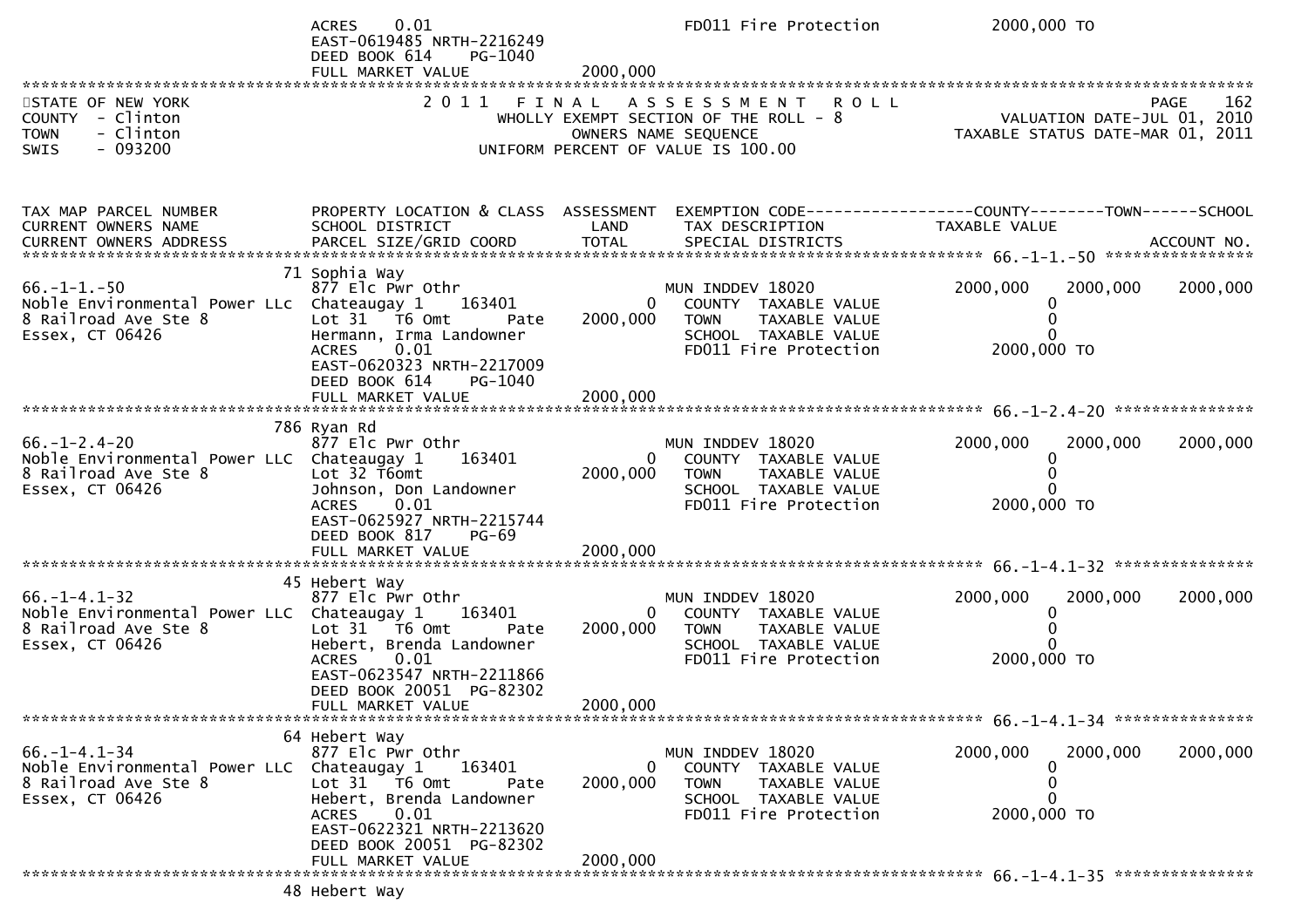| $66. - 1 - 4.1 - 35$<br>Noble Environmental Power LLC Chateaugay 1 163401<br>8 Railroad Ave Ste 8<br>Essex, CT 06426 | 877 Elc Pwr Othr<br>Lot 31 T6 Omt<br>Pate<br>Hebert, Brenda Landowner<br>0.01<br>ACRES<br>EAST-0623051 NRTH-2214396<br>DEED BOOK 20051 PG-82302 | 2000,000<br>2000,000       | MUN INDDEV 18020<br>$\overline{0}$<br>COUNTY TAXABLE VALUE<br><b>TOWN</b><br>TAXABLE VALUE<br>SCHOOL TAXABLE VALUE<br>FD011 Fire Protection | 2000,000<br>2000,000<br>2000,000 TO                                             | 2000,000           |
|----------------------------------------------------------------------------------------------------------------------|-------------------------------------------------------------------------------------------------------------------------------------------------|----------------------------|---------------------------------------------------------------------------------------------------------------------------------------------|---------------------------------------------------------------------------------|--------------------|
|                                                                                                                      |                                                                                                                                                 |                            |                                                                                                                                             |                                                                                 |                    |
| STATE OF NEW YORK<br>COUNTY - Clinton<br><b>TOWN</b><br>- Clinton<br>$-093200$<br><b>SWIS</b>                        |                                                                                                                                                 |                            | 2011 FINAL ASSESSMENT ROLL<br>WHOLLY EXEMPT SECTION OF THE ROLL - 8<br>OWNERS NAME SEQUENCE<br>UNIFORM PERCENT OF VALUE IS 100.00           | 103 - VALUATION DATE-JUL<br>2010 TAXABLE STATUS DATE-MAR 01, 2011               | <b>PAGE</b><br>163 |
| TAX MAP PARCEL NUMBER<br>CURRENT OWNERS NAME                                                                         | PROPERTY LOCATION & CLASS ASSESSMENT<br>SCHOOL DISTRICT                                                                                         | LAND                       | TAX DESCRIPTION                                                                                                                             | EXEMPTION CODE------------------COUNTY--------TOWN------SCHOOL<br>TAXABLE VALUE |                    |
|                                                                                                                      | 47 Hebert Way                                                                                                                                   |                            |                                                                                                                                             |                                                                                 |                    |
| $66. - 1 - 4.1 - 54$<br>Noble Environmental Power LLC Chateaugay 1<br>8 Railroad Ave Ste 8<br>Essex, CT 06426        | 877 Elc Pwr Othr<br>163401<br>Lot 31 T6 Omt<br>Pate<br>Hebert, Brenda Landowner<br>ACRES 0.01                                                   | 2000,000                   | MUN INDDEV 18020<br>COUNTY TAXABLE VALUE<br>0<br><b>TOWN</b><br>TAXABLE VALUE<br>SCHOOL TAXABLE VALUE<br>FD011 Fire Protection              | 2000,000<br>2000,000<br>2000,000 TO                                             | 2000,000           |
|                                                                                                                      | EAST-0623163 NRTH-2212869<br>DEED BOOK 20051 PG-82302                                                                                           |                            |                                                                                                                                             |                                                                                 |                    |
|                                                                                                                      |                                                                                                                                                 |                            |                                                                                                                                             |                                                                                 |                    |
| $66. -1 - 4.2 - 113$<br>Noble Environmental Power LLC Chateaugay 1<br>8 Railroad Ave Ste 8<br>Essex, CT 06426        | 784 Ryan Rd<br>877 Elc Pwr Othr<br>163401<br>Lot 32 T6omt<br>Dominic, Roland Landowner<br>0.01<br><b>ACRES</b><br>EAST-0625334 NRTH-2214799     | $\overline{0}$<br>2000,000 | MUN INDDEV 18020<br>COUNTY TAXABLE VALUE<br><b>TOWN</b><br>TAXABLE VALUE<br>SCHOOL TAXABLE VALUE<br>FD011 Fire Protection                   | 2000,000<br>2000,000<br>0<br>2000,000 TO                                        | 2000,000           |
|                                                                                                                      | DEED BOOK 20031 PG-58795                                                                                                                        | 2000,000                   |                                                                                                                                             |                                                                                 |                    |
|                                                                                                                      | FULL MARKET VALUE                                                                                                                               |                            |                                                                                                                                             |                                                                                 |                    |
| $66. - 1 - 6.1 - 33$<br>Noble Environmental Power LLC Chateaugay 1<br>8 Railroad Ave Ste 8<br>Essex, CT 06426        | 77 McCann Way<br>877 Elc Pwr Othr<br>163401<br>Lot $30 - 76$ Omt<br>Pate<br>Lamountain, Wilbur Landow                                           | 2000,000                   | MUN INDDEV 18020<br>$\mathbf{0}$<br>COUNTY TAXABLE VALUE<br><b>TOWN</b><br>TAXABLE VALUE<br>SCHOOL TAXABLE VALUE                            | 2000,000<br>2000,000                                                            | 2000,000           |
|                                                                                                                      | ACRES 0.01<br>EAST-0621088 NRTH-2211209<br>DEED BOOK 20001 PG-19533<br>FULL MARKET VALUE                                                        | 2000,000                   | FD011 Fire Protection                                                                                                                       | 2000,000 TO                                                                     |                    |
|                                                                                                                      |                                                                                                                                                 |                            |                                                                                                                                             |                                                                                 |                    |
| $66. -1 - 7. -36$<br>Noble Environmental Power LLC Chateaugay 1<br>8 Railroad Ave Ste 8<br>Essex, CT 06426           | 372 County Line Rd<br>877 Elc Pwr Othr<br>163401<br>Lot 30<br>T6 Omt<br>Pate<br>Darrah, Richard Landowner                                       | 0<br>2000,000              | MUN INDDEV 18020<br>COUNTY TAXABLE VALUE<br><b>TOWN</b><br>TAXABLE VALUE<br>SCHOOL TAXABLE VALUE                                            | 2000,000<br>2000,000                                                            | 2000,000           |
|                                                                                                                      | 0.01<br><b>ACRES</b><br>EAST-0620176 NRTH-2210079                                                                                               |                            | FD011 Fire Protection                                                                                                                       | 2000,000 TO                                                                     |                    |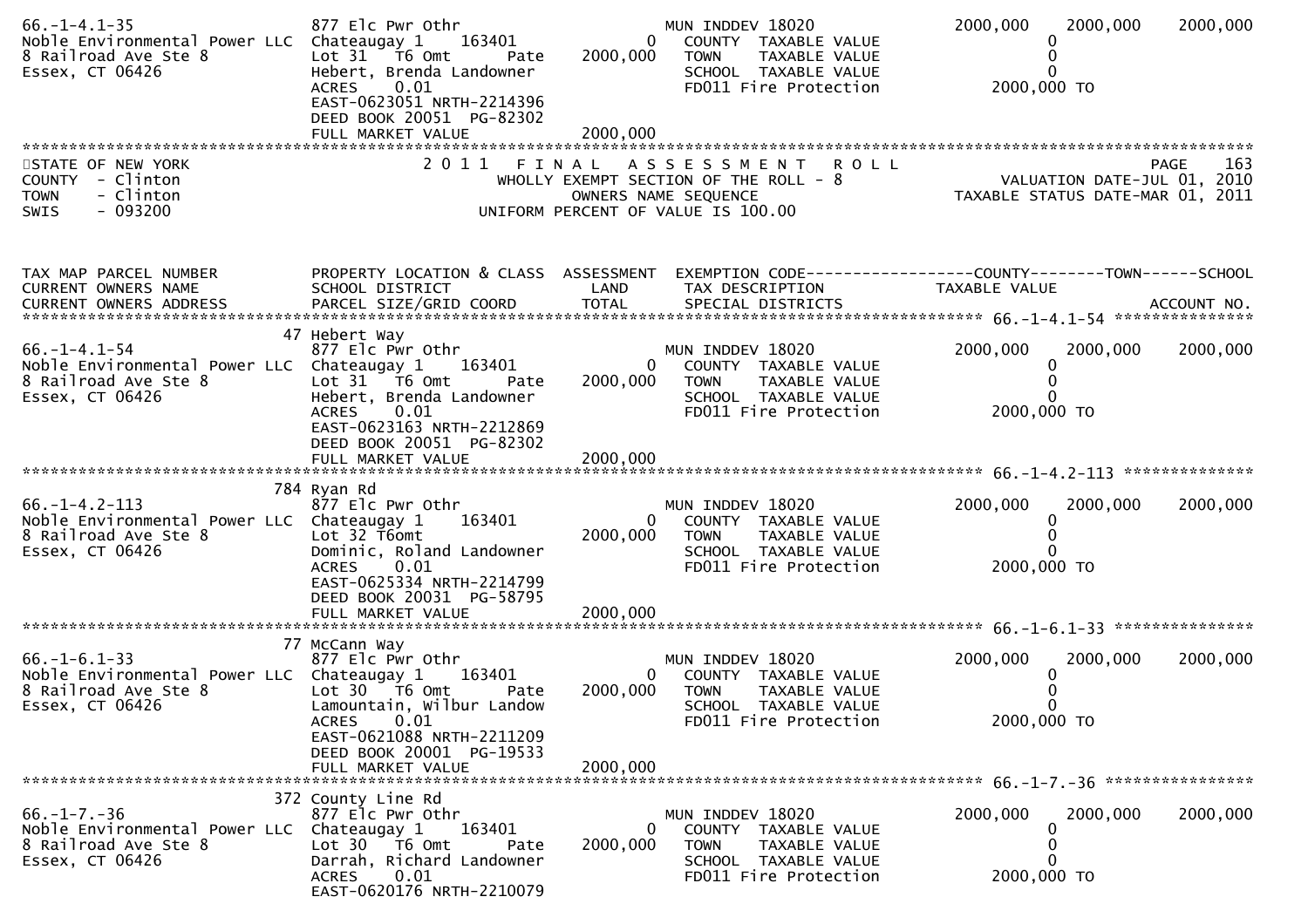|                                                                                                              | DEED BOOK 98001 PG-06753<br>FULL MARKET VALUE                                                                                                                                                                  | 2000,000                             |                                                                                                                                             |                                                                               |                    |
|--------------------------------------------------------------------------------------------------------------|----------------------------------------------------------------------------------------------------------------------------------------------------------------------------------------------------------------|--------------------------------------|---------------------------------------------------------------------------------------------------------------------------------------------|-------------------------------------------------------------------------------|--------------------|
| $66. - 1 - 7. - 37$<br>Noble Environmental Power LLC Chateaugay 1<br>8 Railroad Ave Ste 8<br>Essex, CT 06426 | 35 Johnson Way<br>877 Elc Pwr Othr<br>163401<br>Lot $30 - 76$ Omt<br>Pate<br>Darrah, Richard Landowner<br>0.01<br>ACRES<br>EAST-0620575 NRTH-2208833<br>DEED BOOK 98001 PG-06753<br>FULL MARKET VALUE          | $\mathbf{0}$<br>2000,000<br>2000,000 | MUN INDDEV 18020<br>COUNTY TAXABLE VALUE<br>TAXABLE VALUE<br><b>TOWN</b><br>SCHOOL TAXABLE VALUE<br>FD011 Fire Protection                   | 2000,000<br>2000,000<br>0<br>0<br>2000,000 TO                                 | 2000,000           |
| STATE OF NEW YORK<br><b>COUNTY</b><br>- Clinton<br>- Clinton<br><b>TOWN</b><br>$-093200$<br><b>SWIS</b>      |                                                                                                                                                                                                                |                                      | 2011 FINAL ASSESSMENT<br><b>ROLL</b><br>WHOLLY EXEMPT SECTION OF THE ROLL - 8<br>OWNERS NAME SEQUENCE<br>UNIFORM PERCENT OF VALUE IS 100.00 | VALUATION DATE-JUL 01, 2010<br>TAXABLE STATUS DATE-MAR 01, 2011               | 164<br><b>PAGE</b> |
| TAX MAP PARCEL NUMBER<br>CURRENT OWNERS NAME                                                                 | PROPERTY LOCATION & CLASS ASSESSMENT<br>SCHOOL DISTRICT                                                                                                                                                        | LAND                                 | TAX DESCRIPTION                                                                                                                             | EXEMPTION CODE-----------------COUNTY-------TOWN------SCHOOL<br>TAXABLE VALUE |                    |
| $66. -1 - 8.1 - 30$<br>Noble Environmental Power LLC Chateaugay 1<br>8 Railroad Ave Ste 8<br>Essex, CT 06426 | 155 Hebert Way<br>877 Elc Pwr Othr<br>163401<br>Lot 31 T6 Omt Patent<br>Brown, William Landowner<br>0.01<br><b>ACRES</b><br>EAST-0620698 NRTH-2213846<br>DEED BOOK 956<br>$PG-39$<br>FULL MARKET VALUE         | $\Omega$<br>2000,000<br>2000,000     | MUN INDDEV 18020<br>COUNTY TAXABLE VALUE<br>TAXABLE VALUE<br>TOWN<br>SCHOOL TAXABLE VALUE<br>FD011 Fire Protection                          | 2000,000<br>2000,000<br>0<br>2000,000 TO                                      | 2000,000           |
| $66. -1 - 8.21 - 29$<br>Noble Environmental Power LLC Chateaugay 1<br>8 Railroad Ave<br>Essex, CT 06426      | 29 McCann Way<br>877 Elc Pwr Othr<br>163401<br>Lot 31 T6 Omt<br>McCann, Steven Landowner<br>0.01<br>ACRES<br>EAST-0620190 NRTH-2211857<br>DEED BOOK 20051 PG-87790                                             | $\mathbf{0}$<br>2000,000             | MUN INDDEV 18020<br>COUNTY TAXABLE VALUE<br><b>TOWN</b><br>TAXABLE VALUE<br>SCHOOL TAXABLE VALUE<br>FD011 Fire Protection                   | 2000,000<br>2000,000<br>0<br>$\Omega$<br>2000,000 TO                          | 2000,000           |
| $66. -1 - 8.22 - 31$<br>Noble Environmental Power LLC<br>8 Railroad Ave Ste 8<br>Essex, CT 06426             | 95 Hebert Way<br>877 Elc Pwr Othr<br>Chateaugay 1<br>163401<br>Lot 31 T6 Omt<br>Camp Acres LLC Landowner<br>0.01<br><b>ACRES</b><br>EAST-0621809 NRTH-2212143<br>DEED BOOK 20051 PG-84956<br>FULL MARKET VALUE | $\bf{0}$<br>2000,000<br>2000.000     | MUN INDDEV 18020<br>COUNTY TAXABLE VALUE<br><b>TOWN</b><br>TAXABLE VALUE<br>SCHOOL TAXABLE VALUE<br>FD011 Fire Protection                   | 2000,000<br>2000,000<br>$\Omega$<br>0<br>0<br>2000,000 TO                     | 2000,000           |
| $66. - 1 - 8.22 - 106$<br>Noble Environmental Power LLC Chateaugay 1                                         | 111 Hebert Way<br>877 Elc Pwr Othr<br>163401                                                                                                                                                                   | 0                                    | MUN INDDEV 18020<br>COUNTY TAXABLE VALUE                                                                                                    | 2000,000<br>2000.000<br>$\mathbf{0}$                                          | 2000,000           |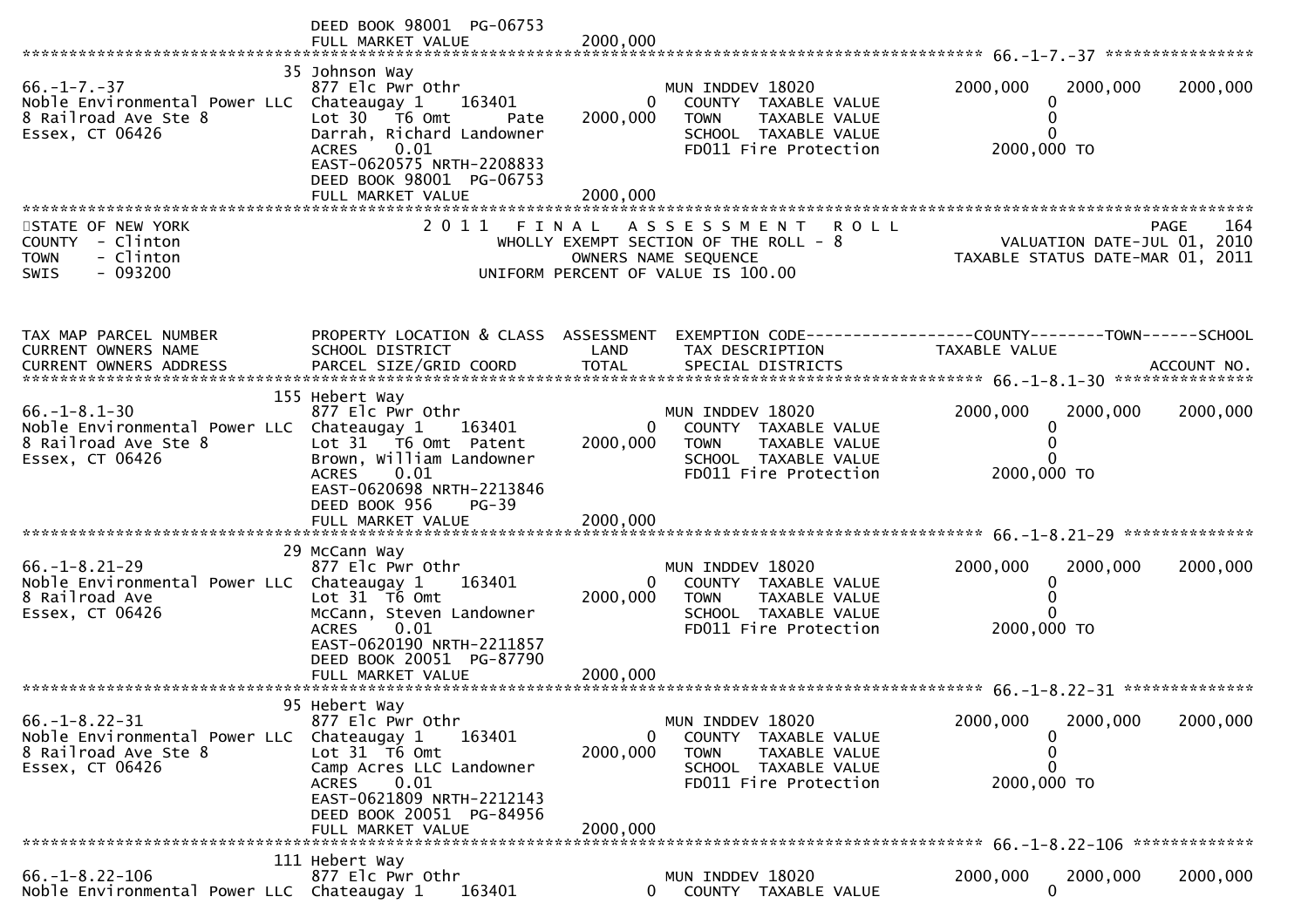| 8 Railroad Ave Ste 8<br>Essex, CT 06426                                                                        | Lot 31 T6 Omt<br>Camp Acres LLC Landowner<br>0.01<br><b>ACRES</b><br>EAST-0621422 NRTH-2213110<br>DEED BOOK 20051 PG-84956<br>FULL MARKET VALUE                                 | 2000,000<br>2000,000                   | <b>TOWN</b><br>TAXABLE VALUE<br>SCHOOL TAXABLE VALUE<br>FD011 Fire Protection                                                             | 0<br>$\Omega$<br>2000,000 TO                                                    |
|----------------------------------------------------------------------------------------------------------------|---------------------------------------------------------------------------------------------------------------------------------------------------------------------------------|----------------------------------------|-------------------------------------------------------------------------------------------------------------------------------------------|---------------------------------------------------------------------------------|
|                                                                                                                | 27 McCann Way                                                                                                                                                                   |                                        |                                                                                                                                           |                                                                                 |
| $66. - 1 - 8.24 - 56$<br>Noble Environmental Power LLC Chateaugay 1<br>8 Railroad Ave Ste 8<br>Essex, CT 06426 | 877 Elc Pwr Othr<br>163401<br>Lot 31 76 0mt<br>Camp Acres LLC Landowner<br>0.01<br><b>ACRES</b><br>EAST-0619782 NRTH-2212805<br>DEED BOOK 20041 PG-77982<br>FULL MARKET VALUE   | $\overline{0}$<br>2000,000<br>2000,000 | MUN INDDEV 18020<br>COUNTY TAXABLE VALUE<br><b>TOWN</b><br>TAXABLE VALUE<br>SCHOOL TAXABLE VALUE<br>FD011 Fire Protection                 | 2000,000<br>2000,000<br>2000,000<br>0<br>2000,000 TO                            |
| STATE OF NEW YORK                                                                                              | 2 0 1 1                                                                                                                                                                         | FINAL                                  | A S S E S S M E N T<br><b>ROLL</b>                                                                                                        | PAGE<br>165                                                                     |
| COUNTY - Clinton<br>- Clinton<br><b>TOWN</b><br>$-093200$<br><b>SWIS</b>                                       |                                                                                                                                                                                 |                                        | WHOLLY EXEMPT SECTION OF THE ROLL - 8<br>OWNERS NAME SEQUENCE<br>UNIFORM PERCENT OF VALUE IS 100.00                                       | VALUATION DATE-JUL 01, 2010<br>TAXABLE STATUS DATE-MAR 01, 2011                 |
|                                                                                                                |                                                                                                                                                                                 |                                        |                                                                                                                                           |                                                                                 |
| TAX MAP PARCEL NUMBER<br>CURRENT OWNERS NAME<br>CURRENT OWNERS ADDRESS                                         | PROPERTY LOCATION & CLASS ASSESSMENT<br>SCHOOL DISTRICT                                                                                                                         | LAND                                   | TAX DESCRIPTION                                                                                                                           | EXEMPTION CODE------------------COUNTY--------TOWN------SCHOOL<br>TAXABLE VALUE |
|                                                                                                                | 162 Ridge Way                                                                                                                                                                   |                                        |                                                                                                                                           |                                                                                 |
| $67. - 1 - 17. - 27$<br>Noble Environmental Power LLC Chateaugay 1<br>8 Railroad Ave Ste 8<br>Essex, CT 06426  | 877 Elc Pwr Othr<br>163401<br>Lot $29$ $\overline{76}$ Omt<br>Pate<br>Also Title Bk 886 Pg 85<br>Bouchard, Tony (Land Owne<br>0.01<br><b>ACRES</b><br>EAST-0627133 NRTH-2208457 | 2000,000                               | MUN INDDEV 18020<br>$\mathbf{0}$<br>COUNTY TAXABLE VALUE<br><b>TOWN</b><br>TAXABLE VALUE<br>SCHOOL TAXABLE VALUE<br>FD011 Fire Protection | 2000,000<br>2000,000<br>2000,000<br>2000,000 TO                                 |
|                                                                                                                | DEED BOOK 886<br>PG-131                                                                                                                                                         |                                        |                                                                                                                                           |                                                                                 |
|                                                                                                                |                                                                                                                                                                                 |                                        |                                                                                                                                           |                                                                                 |
| $67. - 1 - 17. - 28$                                                                                           | 83 Ridge Way<br>877 Elc Pwr Othr                                                                                                                                                |                                        | MUN INDDEV 18020                                                                                                                          | 2000,000<br>2000,000<br>2000,000                                                |
| Noble Environmental Power LLC Chateaugay 1<br>8 Railroad Ave Ste 8<br>Essex, CT 06426                          | 163401<br>Lot $29$ $\overline{16}$ Omt<br>Pate<br>Also Title Bk 886 Pg 85<br>Bouchard, Tony (Land Owne                                                                          | $\overline{0}$<br>2000,000             | COUNTY TAXABLE VALUE<br><b>TOWN</b><br>TAXABLE VALUE<br>SCHOOL TAXABLE VALUE<br>FD011 Fire Protection                                     | 2000,000 TO                                                                     |
|                                                                                                                | ACRES 0.01<br>EAST-0626657 NRTH-2211214<br>DEED BOOK 886<br>PG-131<br>FULL MARKET VALUE                                                                                         | 2000,000                               |                                                                                                                                           |                                                                                 |
|                                                                                                                | 120 Ridge Way                                                                                                                                                                   |                                        |                                                                                                                                           |                                                                                 |
| $67. - 1 - 17. - 48$<br>Noble Environmental Power LLC Chateaugay 1<br>8 Railroad Ave Ste 8<br>Essex, CT 06426  | 877 Elc Pwr Othr<br>163401<br>Lot 29 T6 Omt<br>Pate<br>Also Title Bk 886 Pg 85<br>Bouchard, Tony (Land Owne<br>0.01<br><b>ACRES</b>                                             | $\overline{0}$<br>2000,000             | MUN INDDEV 18020<br>COUNTY TAXABLE VALUE<br><b>TOWN</b><br>TAXABLE VALUE<br>SCHOOL TAXABLE VALUE<br>FD011 Fire Protection                 | 2000,000<br>2000,000<br>2000,000<br>2000,000 TO                                 |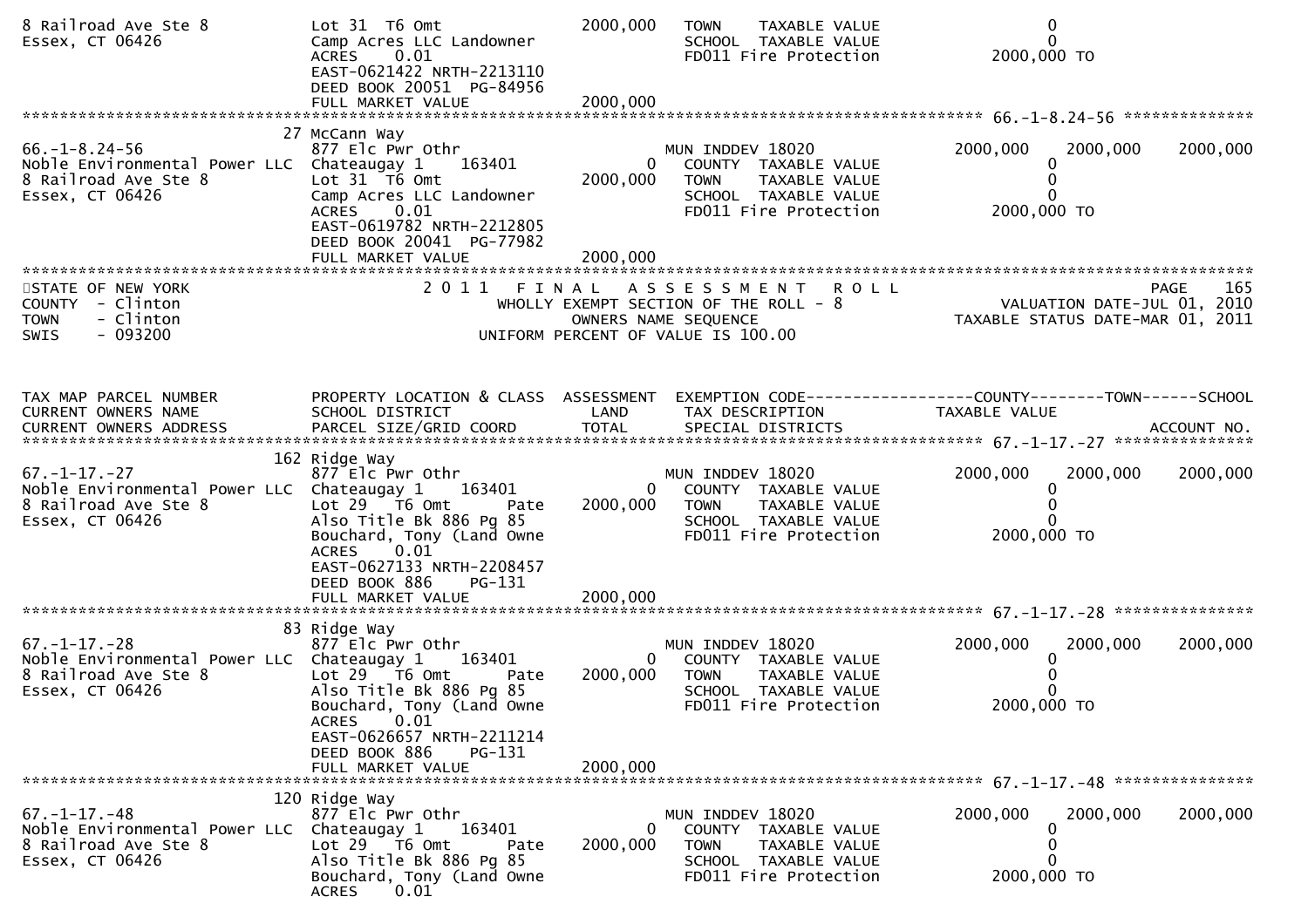|                                                   | EAST-0626992 NRTH-2210165<br>DEED BOOK 886<br>PG-131<br>FULL MARKET VALUE | 2000,000       |                                                                                                  |                                  |             |
|---------------------------------------------------|---------------------------------------------------------------------------|----------------|--------------------------------------------------------------------------------------------------|----------------------------------|-------------|
|                                                   |                                                                           |                |                                                                                                  |                                  |             |
|                                                   | 132 Ridge Way                                                             |                |                                                                                                  |                                  |             |
| $67. - 1 - 17. - 58$                              | 877 Elc Pwr Othr                                                          |                | MUN INDDEV 18020                                                                                 | 2000,000<br>2000,000             | 2000,000    |
| Noble Environmental Power LLC Chateaugay 1 163401 |                                                                           | $\mathbf{0}$   | COUNTY TAXABLE VALUE                                                                             | 0                                |             |
| 8 Railroad Ave Ste 8                              | Lot $29$ $\overline{16}$ Omt<br>Pate                                      | 2000,000       | <b>TOWN</b><br>TAXABLE VALUE                                                                     | 0                                |             |
| Essex, CT 06426                                   | Also Title Bk 886 Pg 85                                                   |                | SCHOOL TAXABLE VALUE                                                                             | $\Omega$                         |             |
|                                                   | Bouchard, Tony (Land Owne<br>0.01                                         |                | FD011 Fire Protection                                                                            | 2000,000 TO                      |             |
|                                                   | <b>ACRES</b><br>EAST-0625760 NRTH-2209391                                 |                |                                                                                                  |                                  |             |
|                                                   | DEED BOOK 886<br>PG-131                                                   |                |                                                                                                  |                                  |             |
|                                                   | FULL MARKET VALUE                                                         | 2000,000       |                                                                                                  |                                  |             |
|                                                   |                                                                           |                |                                                                                                  |                                  |             |
| STATE OF NEW YORK                                 | 2011 FINAL                                                                |                | <b>ROLL</b><br>A S S E S S M E N T                                                               |                                  | 166<br>PAGE |
| COUNTY - Clinton                                  |                                                                           |                | WHOLLY EXEMPT SECTION OF THE ROLL - $8$                                                          | VALUATION DATE-JUL 01, 2010      |             |
| <b>TOWN</b><br>- Clinton                          |                                                                           |                | OWNERS NAME SEQUENCE                                                                             | TAXABLE STATUS DATE-MAR 01, 2011 |             |
| $-093200$<br><b>SWIS</b>                          |                                                                           |                | UNIFORM PERCENT OF VALUE IS 100.00                                                               |                                  |             |
|                                                   |                                                                           |                |                                                                                                  |                                  |             |
|                                                   |                                                                           |                |                                                                                                  |                                  |             |
| TAX MAP PARCEL NUMBER                             |                                                                           |                | PROPERTY LOCATION & CLASS ASSESSMENT EXEMPTION CODE----------------COUNTY-------TOWN------SCHOOL |                                  |             |
| CURRENT OWNERS NAME                               | SCHOOL DISTRICT                                                           | LAND           | TAX DESCRIPTION                                                                                  | TAXABLE VALUE                    |             |
|                                                   |                                                                           |                |                                                                                                  |                                  |             |
|                                                   |                                                                           |                |                                                                                                  |                                  |             |
|                                                   | 29 Ridge Way                                                              |                |                                                                                                  |                                  |             |
| $67. - 1 - 17. - 105$                             | 877 Elc Pwr Othr                                                          |                | MUN INDDEV 18020                                                                                 | 2000,000<br>2000,000             | 2000,000    |
| Noble Environmental Power LLC Chateaugay 1 163401 |                                                                           | $\overline{0}$ | COUNTY TAXABLE VALUE                                                                             | 0                                |             |
| 8 Railroad Ave Ste 8                              | Lot $29$ $\overline{76}$ Omt<br>Pate                                      | 2000,000       | <b>TOWN</b><br>TAXABLE VALUE                                                                     | 0                                |             |
| Essex, CT 06426                                   | Also Title Bk 886 Pg 85                                                   |                | SCHOOL TAXABLE VALUE                                                                             | 0                                |             |
|                                                   | Bouchard, Tony (Land Owne<br><b>ACRES</b><br>0.01                         |                | FD011 Fire Protection                                                                            | 2000,000 TO                      |             |
|                                                   | EAST-0625436 NRTH-2210588                                                 |                |                                                                                                  |                                  |             |
|                                                   | DEED BOOK 886<br>PG-131                                                   |                |                                                                                                  |                                  |             |
|                                                   |                                                                           |                |                                                                                                  |                                  |             |
|                                                   |                                                                           |                |                                                                                                  |                                  |             |
|                                                   | 35 Dumont Way                                                             |                |                                                                                                  |                                  |             |
| $81. -1 -1. -53$                                  | 877 Elc Pwr Othr                                                          |                | MUN INDDEV 18020                                                                                 | 2000,000<br>2000,000             | 2000,000    |
| Noble Environmental Power LLC Chateaugay 1        | 163401                                                                    | $\mathbf{0}$   | COUNTY TAXABLE VALUE                                                                             | $\mathbf 0$                      |             |
| 8 Railroad Ave Ste 8                              | Lot $30$ $\overline{16}$ Omt<br>Pate                                      | 2000,000       | TAXABLE VALUE<br><b>TOWN</b>                                                                     | 0<br>0                           |             |
| Essex, CT 06426                                   | Dumont, Kenneth Landowner<br>0.01<br><b>ACRES</b>                         |                | SCHOOL TAXABLE VALUE<br>FD011 Fire Protection                                                    | 2000,000 TO                      |             |
|                                                   | EAST-0620730 NRTH-2207470                                                 |                |                                                                                                  |                                  |             |
|                                                   | DEED BOOK 616<br>PG-965                                                   |                |                                                                                                  |                                  |             |
|                                                   | FULL MARKET VALUE                                                         | 2000,000       |                                                                                                  |                                  |             |
|                                                   |                                                                           |                |                                                                                                  |                                  |             |
|                                                   | 84 Johnson Way                                                            |                |                                                                                                  |                                  |             |
| $81. - 1 - 2.2 - 52$                              | 877 Elc Pwr Othr                                                          |                | MUN INDDEV 18020                                                                                 | 2000,000<br>2000,000             | 2000,000    |
| Noble Environmental Power LLC                     | 163401<br>Chateaugay 1                                                    | $\Omega$       | COUNTY TAXABLE VALUE                                                                             | 0                                |             |
| 8 Railroad Ave Ste 8                              | Lot 30 T6omt                                                              | 2000,000       | <b>TOWN</b><br>TAXABLE VALUE                                                                     | 0<br>ი                           |             |
| Essex, CT 06426                                   | Boadway Donald A (land ow<br>0.01<br><b>ACRES</b>                         |                | SCHOOL TAXABLE VALUE<br>FD011 Fire Protection                                                    | 2000,000 TO                      |             |
|                                                   | EAST-0621897 NRTH-2208772                                                 |                |                                                                                                  |                                  |             |
|                                                   | DEED BOOK 20031 PG-52433                                                  |                |                                                                                                  |                                  |             |
|                                                   | FULL MARKET VALUE                                                         | 2000,000       |                                                                                                  |                                  |             |
|                                                   |                                                                           |                |                                                                                                  |                                  |             |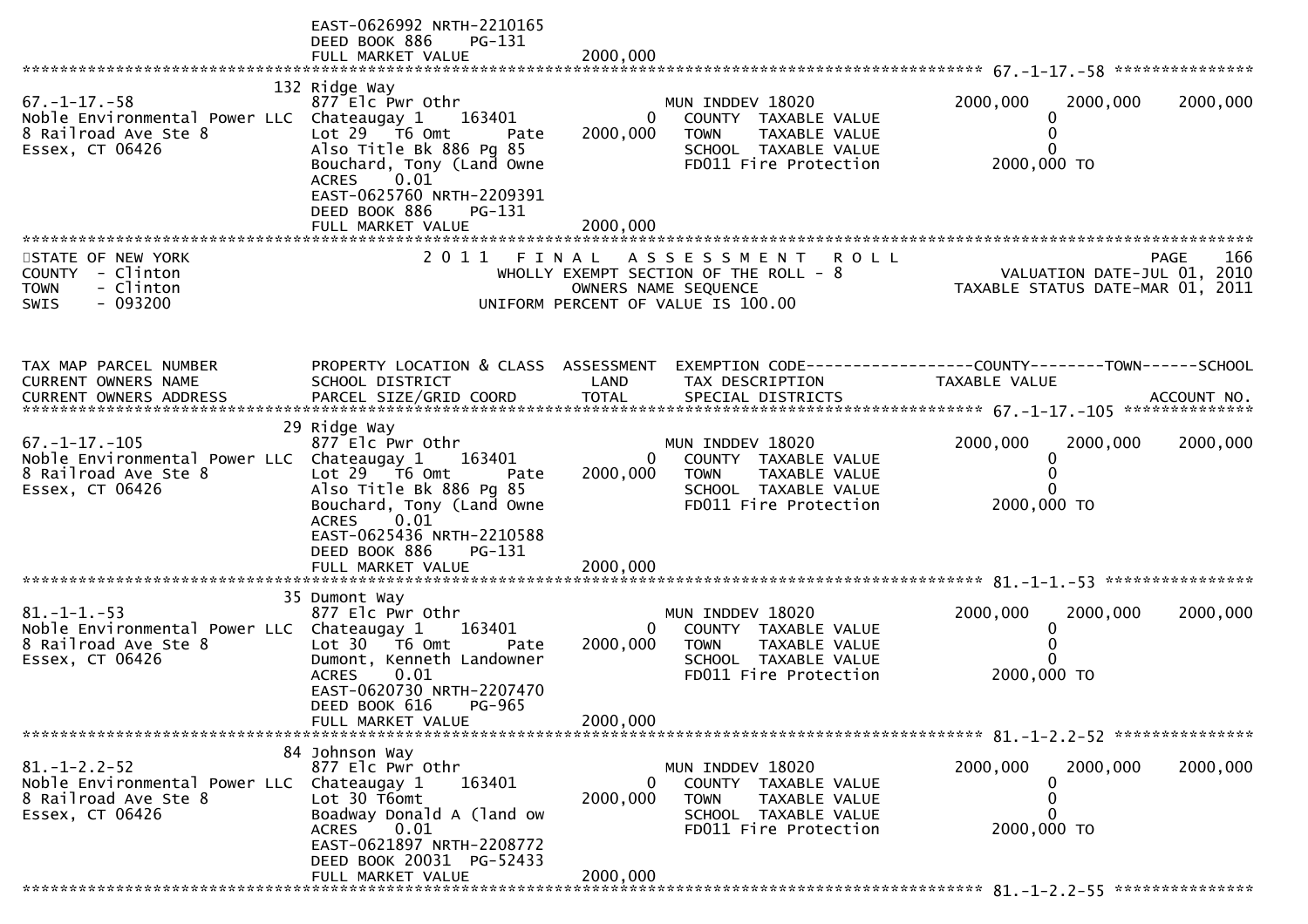| $81. - 1 - 2.2 - 55$<br>Noble Environmental Power LLC Chateaugay 1<br>8 Railroad Ave Ste 8<br>Essex, CT 06426   | 95 Dumont Way<br>877 Elc Pwr Othr<br>163401<br>Lot 30 T6omt<br>Boadway Donald A (land ow<br>0.01<br><b>ACRES</b><br>EAST-0621974 NRTH-2207446<br>DEED BOOK 20031 PG-52433   | $\mathbf{0}$<br>2000,000 | MUN INDDEV 18020<br>COUNTY TAXABLE VALUE<br>TAXABLE VALUE<br><b>TOWN</b><br>SCHOOL TAXABLE VALUE<br>FD011 Fire Protection             | 2000,000<br>2000,000<br>2000,000 TO                        | 2000,000            |
|-----------------------------------------------------------------------------------------------------------------|-----------------------------------------------------------------------------------------------------------------------------------------------------------------------------|--------------------------|---------------------------------------------------------------------------------------------------------------------------------------|------------------------------------------------------------|---------------------|
|                                                                                                                 | FULL MARKET VALUE                                                                                                                                                           | 2000,000                 |                                                                                                                                       |                                                            |                     |
| STATE OF NEW YORK<br>COUNTY - Clinton<br>- Clinton<br><b>TOWN</b><br>$-093200$<br><b>SWIS</b>                   | 2011<br>FINAL                                                                                                                                                               |                          | A S S E S S M E N T<br>R O L L<br>WHOLLY EXEMPT SECTION OF THE ROLL - 8<br>OWNERS NAME SEQUENCE<br>UNIFORM PERCENT OF VALUE IS 100.00 | VALUATION DATE-JUL 01, 2010<br>TAXABLE STATUS DATE-MAR 01, | 167<br>PAGE<br>2011 |
| TAX MAP PARCEL NUMBER<br>CURRENT OWNERS NAME                                                                    | PROPERTY LOCATION & CLASS ASSESSMENT<br>SCHOOL DISTRICT                                                                                                                     | LAND                     | TAX DESCRIPTION                                                                                                                       | TAXABLE VALUE                                              |                     |
| $82. -2 - 1.62 - 38$<br>Noble Environmental Power LLC Chateaugay 1<br>8 Railroad Ave Ste 8<br>Essex, CT 06426   | 138 Johnson Way<br>877 Elc Pwr Othr<br>163401<br>Lot 30 T60MT<br>Courtney, Jennifer Landow<br>0.01<br><b>ACRES</b><br>EAST-0623049 NRTH-2209264<br>DEED BOOK 20041 PG-77976 | $\mathbf{0}$<br>2000,000 | MUN INDDEV 18020<br>COUNTY TAXABLE VALUE<br><b>TOWN</b><br><b>TAXABLE VALUE</b><br>SCHOOL TAXABLE VALUE<br>FD011 Fire Protection      | 2000,000<br>2000,000<br>2000,000 TO                        | 2000,000            |
|                                                                                                                 | FULL MARKET VALUE                                                                                                                                                           | 2000,000                 |                                                                                                                                       |                                                            |                     |
| $82. - 2 - 2.3 - 23$<br>Noble Environmental Power LLC N Adirondack<br>8 Railroad Ave Ste 8<br>Essex, CT 06426   | 208 Ridge Way<br>877 Elc Pwr Othr<br>093601<br>Lot 29 T6 Omt<br>Breen, Jon Landowner<br>0.01<br><b>ACRES</b><br>EAST-0628268 NRTH-2208500<br>DEED BOOK 922<br>$PG-24$       | $\Omega$<br>2000,000     | MUN INDDEV 18020<br>COUNTY TAXABLE VALUE<br><b>TOWN</b><br>TAXABLE VALUE<br>SCHOOL TAXABLE VALUE<br>FD011 Fire Protection             | 2000,000<br>2000,000<br>2000,000 TO                        | 2000,000            |
|                                                                                                                 | 253 Ridge Way                                                                                                                                                               |                          |                                                                                                                                       |                                                            |                     |
| $82 - 2 - 2 - 3 - 24$<br>Noble Environmental Power LLC N Adirondack<br>8 Railroad Ave Ste 8<br>Essex, CT 06426  | 877 Elc Pwr Othr<br>093601<br>Lot 29 T6 Omt<br>Breen, Jon Landowner<br>0.01<br><b>ACRES</b><br>EAST-0629484 NRTH-2208781                                                    | $\mathbf{0}$<br>2000,000 | MUN INDDEV 18020<br>COUNTY TAXABLE VALUE<br><b>TOWN</b><br>TAXABLE VALUE<br>SCHOOL TAXABLE VALUE<br>FD011 Fire Protection             | 2000,000<br>2000,000<br>0<br>2000,000 TO                   | 2000,000            |
|                                                                                                                 | DEED BOOK 922<br>$PG-24$<br>FULL MARKET VALUE                                                                                                                               | 2000,000                 |                                                                                                                                       |                                                            |                     |
| $82 - 2 - 2 - 3 - 108$<br>Noble Environmental Power LLC N Adirondack<br>8 Railroad Ave Ste 8<br>Essex, CT 06426 | 167 Ridge Way<br>877 Elc Pwr Othr<br>093601<br>Lot 29 T6 Omt<br>Breen, Jon Landowner<br>0.01<br><b>ACRES</b>                                                                | $\Omega$<br>2000,000     | MUN INDDEV 18020<br>COUNTY TAXABLE VALUE<br>TAXABLE VALUE<br><b>TOWN</b><br>SCHOOL TAXABLE VALUE<br>FD011 Fire Protection             | 2000,000<br>2000,000<br>2000,000 TO                        | 2000,000            |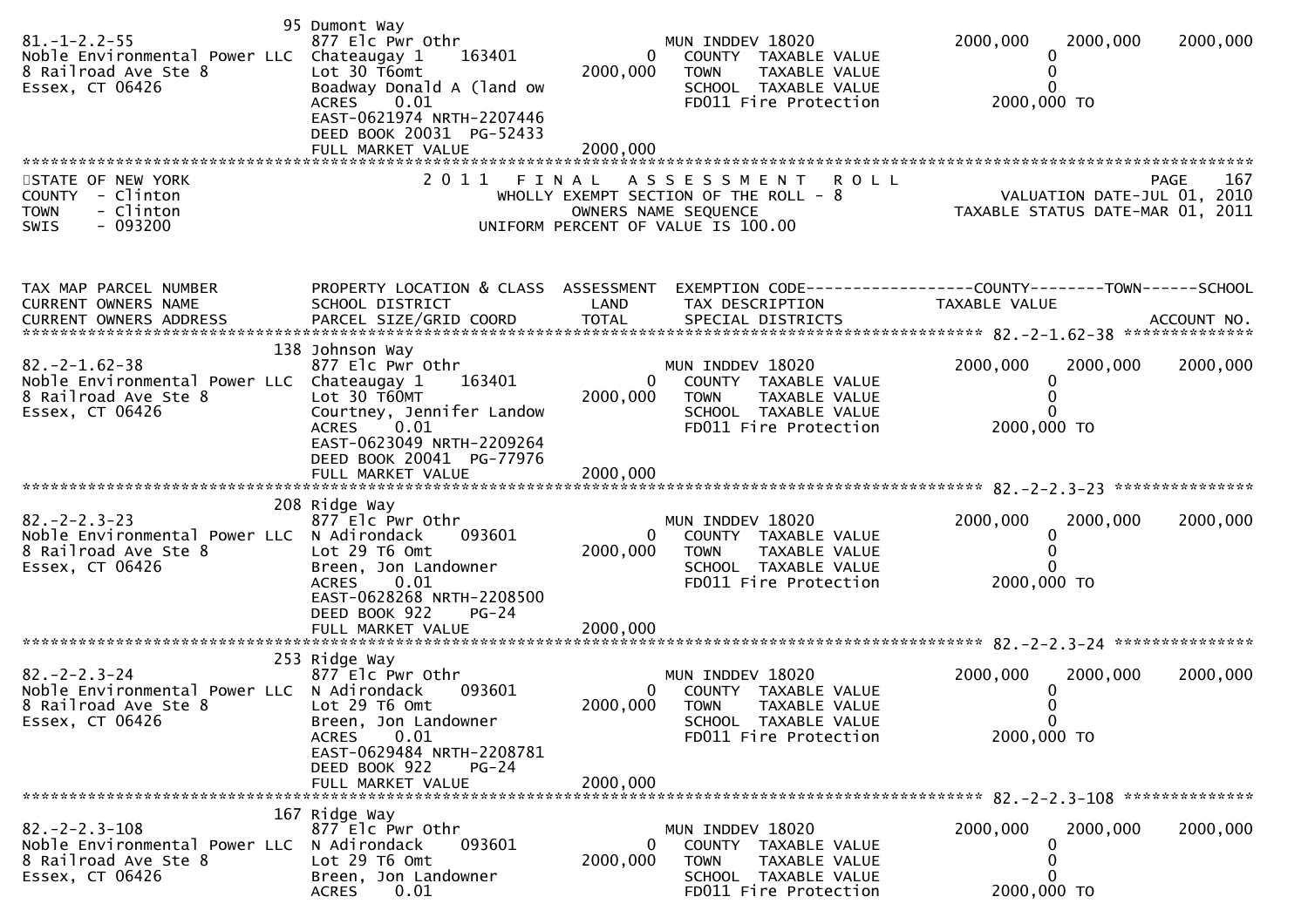|                                                                                                | EAST-0627824 NRTH-2209421<br>DEED BOOK 922<br>$PG-24$<br>FULL MARKET VALUE                                                                                                                         | 2000,000                 |                                                                                                                                              |                                                |                                                                                |
|------------------------------------------------------------------------------------------------|----------------------------------------------------------------------------------------------------------------------------------------------------------------------------------------------------|--------------------------|----------------------------------------------------------------------------------------------------------------------------------------------|------------------------------------------------|--------------------------------------------------------------------------------|
|                                                                                                |                                                                                                                                                                                                    |                          |                                                                                                                                              |                                                |                                                                                |
| $37. - 1 - 23. - 2$<br>Noble Evironmental Power LLC<br>8 Railroad Ave Ste 8<br>Essex, CT 06426 | 40 Vernons Way<br>877 Elc Pwr Othr<br>163401<br>Chateaugay 1<br>Lot 52 T6 Omt<br>Pate<br>Fayette, Vernon Landowner<br>0.01<br><b>ACRES</b><br>EAST-0621144 NRTH-2228234<br>DEED BOOK 245<br>PG-235 | $\mathbf{0}$<br>2000,000 | MUN INDDEV 18020<br>COUNTY TAXABLE VALUE<br><b>TOWN</b><br>TAXABLE VALUE<br>SCHOOL TAXABLE VALUE<br>FD011 Fire Protection                    | 2000,000<br>0<br>0<br>0<br>2000,000 TO         | 2000,000<br>2000,000                                                           |
|                                                                                                |                                                                                                                                                                                                    |                          |                                                                                                                                              |                                                |                                                                                |
| STATE OF NEW YORK<br>COUNTY - Clinton<br>- Clinton<br><b>TOWN</b><br>$-093200$<br><b>SWIS</b>  | 2011 FINAL                                                                                                                                                                                         |                          | A S S E S S M E N T R O L L<br>WHOLLY EXEMPT SECTION OF THE ROLL $-8$<br>OWNERS NAME SEQUENCE<br>UNIFORM PERCENT OF VALUE IS 100.00          |                                                | PAGE<br>168<br>VALUATION DATE-JUL 01, 2010<br>TAXABLE STATUS DATE-MAR 01, 2011 |
| TAX MAP PARCEL NUMBER<br>CURRENT OWNERS NAME                                                   | PROPERTY LOCATION & CLASS ASSESSMENT<br>SCHOOL DISTRICT                                                                                                                                            | LAND                     | EXEMPTION CODE-----------------COUNTY-------TOWN------SCHOOL<br>TAX DESCRIPTION                                                              | TAXABLE VALUE                                  |                                                                                |
|                                                                                                | 22-20 Rt 189                                                                                                                                                                                       |                          |                                                                                                                                              |                                                |                                                                                |
| $68. - 1 - 2.1$<br>NYS DOT<br>Main Office<br>1220 Washington Ave<br>Albany, NY 12232           | 651 Highway gar<br>093601<br>N Adirondack<br>Lot 34 T6 Omt<br>ACRES<br>1.00<br>EAST-0640566 NRTH-2217818<br>DEED BOOK 392<br>$PG-53$                                                               | 5,000<br>66,000          | NYS PROP<br>12100<br>COUNTY TAXABLE VALUE<br>TAXABLE VALUE<br><b>TOWN</b><br>SCHOOL TAXABLE VALUE<br>FD011 Fire Protection<br>66,000 EX      | 66,000<br>0<br>$\Omega$<br>0<br>0 <sub>T</sub> | 66,000<br>66,000                                                               |
|                                                                                                |                                                                                                                                                                                                    |                          |                                                                                                                                              |                                                |                                                                                |
| $38.1 - 1 - 48$<br>Town Hall<br>Churubusco, NY 12923                                           | 23 Smith St<br>652 Govt bldgs<br>093601<br>N Adirondack<br>Lot 66 T6 Omt<br>Pate<br>FRNT 76.00 DPTH 264.00<br>EAST-0640056 NRTH-2231413<br>$PG-103$<br>DEED BOOK 130                               | 3,900<br>50,200          | TOWN PROP 13500<br>COUNTY TAXABLE VALUE<br><b>TOWN</b><br><b>TAXABLE VALUE</b><br>SCHOOL TAXABLE VALUE<br>FD011 Fire Protection<br>50,200 EX | 50,200<br>0<br>0<br>0<br>0 <sub>T</sub>        | 50,200<br>50,200                                                               |
|                                                                                                |                                                                                                                                                                                                    |                          |                                                                                                                                              |                                                |                                                                                |
| $38. - 2 - 1$<br>Town Of Clinton<br>Churubusco, NY 12923                                       | 999 Clinton Mills Rd<br>323 Vacant rural<br>093601<br>N Adirondack<br>Lot 56<br>T6 Omt<br>Pate<br>ACRES 10.00<br>EAST-0647308 NRTH-2231381<br>DEED BOOK 507<br>$PG-93$<br>FULL MARKET VALUE        | 7,300<br>7,300<br>7,300  | 13500<br>TOWN PROP<br>COUNTY TAXABLE VALUE<br>TAXABLE VALUE<br><b>TOWN</b><br>SCHOOL TAXABLE VALUE<br>FD011 Fire Protection<br>7,300 EX      | 7,300<br>0<br>0<br>0<br>$0$ TO                 | 7,300<br>7,300                                                                 |
|                                                                                                |                                                                                                                                                                                                    |                          |                                                                                                                                              |                                                |                                                                                |
| $38.1 - 1 - 10.2$<br>Town Of Clinton<br>Churubusco, NY 12923                                   | Broad St<br>314 Rural vac<10<br>093601<br>N Adirondack<br>Lot $6$ T $60$ mt<br>3.40<br><b>ACRES</b>                                                                                                | 5,500<br>5,500           | TOWN PROP 13500<br>COUNTY<br>TAXABLE VALUE<br><b>TOWN</b><br>TAXABLE VALUE<br>TAXABLE VALUE<br><b>SCHOOL</b>                                 | 5,500<br>0<br>0<br>0                           | 5,500<br>5,500                                                                 |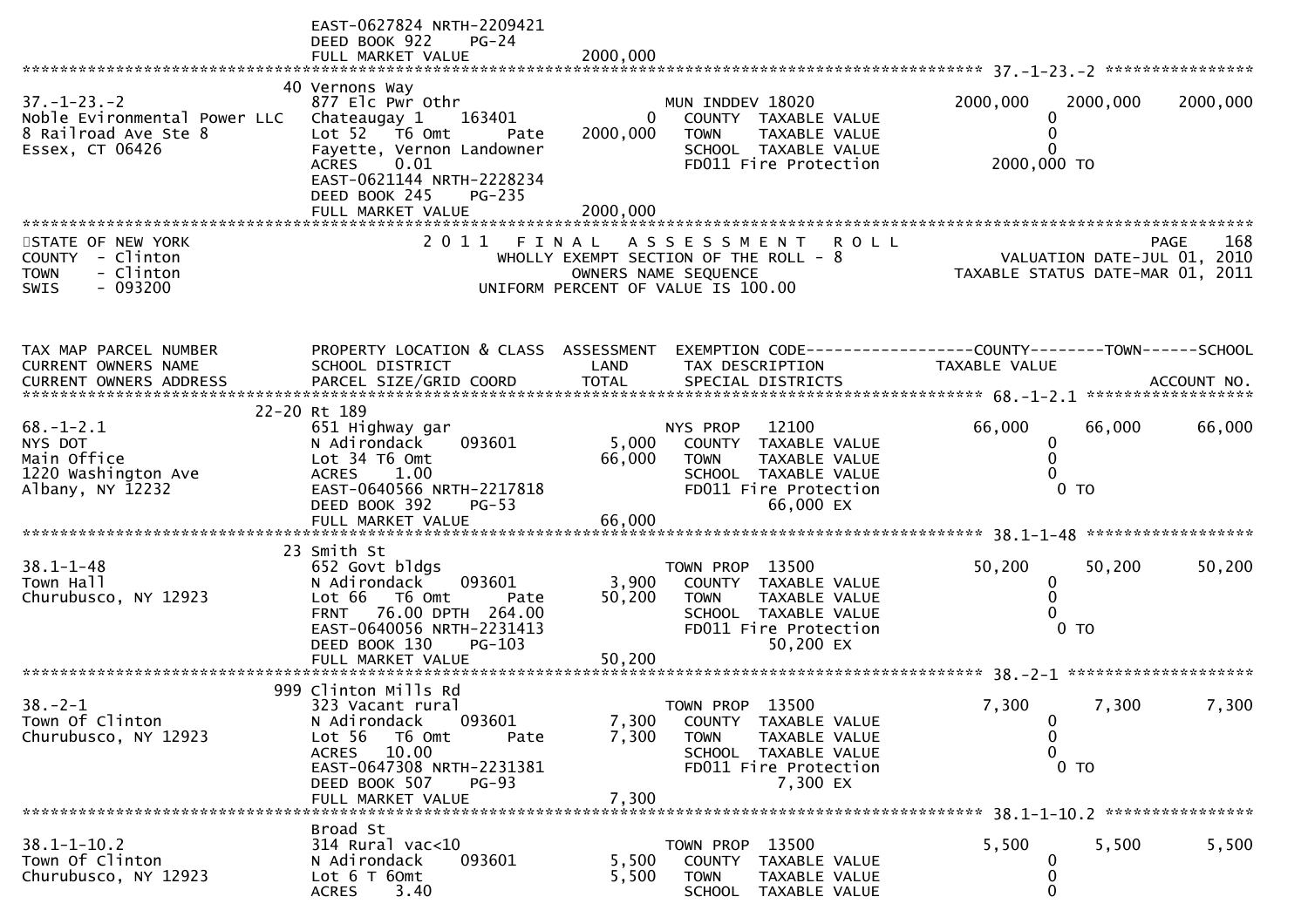|                                                                                                                                                                          | EAST-0640377 NRTH-2232091<br>PG-451<br>DEED BOOK 593<br>FULL MARKET VALUE                                                                                                                | 5,500                        | FD011 Fire Protection<br>5,500 EX                                                                                                                 |                                                                 | $0$ TO                                                |                  |
|--------------------------------------------------------------------------------------------------------------------------------------------------------------------------|------------------------------------------------------------------------------------------------------------------------------------------------------------------------------------------|------------------------------|---------------------------------------------------------------------------------------------------------------------------------------------------|-----------------------------------------------------------------|-------------------------------------------------------|------------------|
|                                                                                                                                                                          |                                                                                                                                                                                          |                              |                                                                                                                                                   |                                                                 |                                                       | **************** |
| $38.1 - 1 - 20.2$<br>Town Of Clinton<br>Churubusco, NY 12923                                                                                                             | Church St<br>$314$ Rural vac<10<br>N Adirondack<br>093601<br>Lot 66 T6omt<br>6.00<br><b>ACRES</b><br>EAST-0640688 NRTH-2231328<br>DEED BOOK 788<br><b>PG-82</b><br>FULL MARKET VALUE     | 9,000<br>9,000<br>9,000      | TOWN PROP 13500<br>COUNTY TAXABLE VALUE<br>TAXABLE VALUE<br><b>TOWN</b><br>SCHOOL TAXABLE VALUE<br>FD011 Fire Protection<br>9,000 EX              | 9,000<br>0<br>$\mathbf 0$<br>$\Omega$                           | 9,000<br>0 <sub>T</sub>                               | 9,000            |
|                                                                                                                                                                          |                                                                                                                                                                                          |                              |                                                                                                                                                   |                                                                 |                                                       |                  |
| STATE OF NEW YORK<br>- Clinton<br><b>COUNTY</b><br>- Clinton<br><b>TOWN</b><br>$-093200$<br><b>SWIS</b>                                                                  |                                                                                                                                                                                          |                              | 2011 FINAL ASSESSMENT<br><b>ROLL</b><br>WHOLLY EXEMPT SECTION OF THE ROLL - 8<br>OWNERS NAME SEQUENCE<br>UNIFORM PERCENT OF VALUE IS 100.00       | VALUATION DATE-JUL 01, 2010<br>TAXABLE STATUS DATE-MAR 01, 2011 |                                                       | 169<br>PAGE      |
| TAX MAP PARCEL NUMBER<br>CURRENT OWNERS NAME                                                                                                                             | PROPERTY LOCATION & CLASS ASSESSMENT<br>SCHOOL DISTRICT                                                                                                                                  | LAND                         | TAX DESCRIPTION                                                                                                                                   | TAXABLE VALUE                                                   |                                                       |                  |
| $38.1 - 1 - 55$<br>Town Of Clinton<br>Churubusco, NY 12923                                                                                                               | 576 Rt 189<br>651 Highway gar<br>N Adirondack<br>093601<br>Lot 66<br>T6 Omt<br>Pate<br>2.10<br><b>ACRES</b><br>EAST-0639286 NRTH-2231404<br>DEED BOOK 509<br>PG-477<br>FULL MARKET VALUE | 10,500<br>182,100<br>182,100 | TOWN PROP 13500<br>COUNTY TAXABLE VALUE<br><b>TOWN</b><br>TAXABLE VALUE<br>SCHOOL TAXABLE VALUE<br>FD011 Fire Protection<br>182,100 EX            | 182,100<br>0<br>0                                               | 182,100<br>$0$ TO                                     | 182,100          |
|                                                                                                                                                                          |                                                                                                                                                                                          |                              |                                                                                                                                                   |                                                                 |                                                       |                  |
| $38.1 - 1 - 44$<br>United States Postal Service<br>Attn: Facilities Contract Tech Lot 66 T6 Omt<br>Facilities Service Office<br>6 Griffin Rd N<br>Windsor, CT 06006-0300 | 1306 Clinton Mills Rd<br>652 Govt bldgs<br>N Adirondack<br>093601<br>Pate<br>FRNT 80.40 DPTH 244.00<br>EAST-0640183 NRTH-2230975<br>DEED BOOK 639<br>PG-655<br>FULL MARKET VALUE         | 4,000<br>90, 300<br>90,300   | USA PROP<br>14110<br><b>COUNTY</b><br>TAXABLE VALUE<br><b>TOWN</b><br>TAXABLE VALUE<br>SCHOOL TAXABLE VALUE<br>FD011 Fire Protection<br>90,300 EX | 90,300<br>0<br>$\mathbf 0$<br>$\Omega$                          | 90,300<br>0 <sub>T</sub>                              | 90,300           |
|                                                                                                                                                                          |                                                                                                                                                                                          |                              |                                                                                                                                                   |                                                                 |                                                       |                  |
| $8. - 1 - 2$<br>Us Government<br>Churubusco, NY 12923                                                                                                                    | 1219 Rt 189<br>662 Police/fire<br>N Adirondack<br>093601<br>Lot 87 T6 Omt<br>1.20<br><b>ACRES</b><br>EAST-0637082 NRTH-2246930<br>DEED BOOK 193<br>$PG-153$<br>FULL MARKET VALUE         | 76,500<br>76,500             | USA PROP<br>14110<br>6,000 COUNTY TAXABLE VALUE<br><b>TOWN</b><br>TAXABLE VALUE<br>SCHOOL TAXABLE VALUE<br>FD011 Fire Protection<br>76,500 EX     | 76,500<br>$\overline{0}$<br>$\bf{0}$<br>0                       | 76,500<br>0 <sub>T</sub>                              | 76,500           |
| STATE OF NEW YORK                                                                                                                                                        | 2011 FINAL                                                                                                                                                                               |                              | A S S E S S M E N T<br>R O L L                                                                                                                    |                                                                 |                                                       | 170<br>PAGE      |
| <b>COUNTY</b><br>- Clinton<br><b>TOWN</b><br>- Clinton<br>$-093200$<br>SWIS                                                                                              |                                                                                                                                                                                          |                              | WHOLLY EXEMPT SECTION OF THE ROLL - 8<br>UNIFORM PERCENT OF VALUE IS 100.00                                                                       | TAXABLE STATUS DATE-MAR 01, 2011                                | VALUATION DATE-JUL 01, 2010<br>CURRENT DATE 6/21/2011 | RPS150/V04/L015  |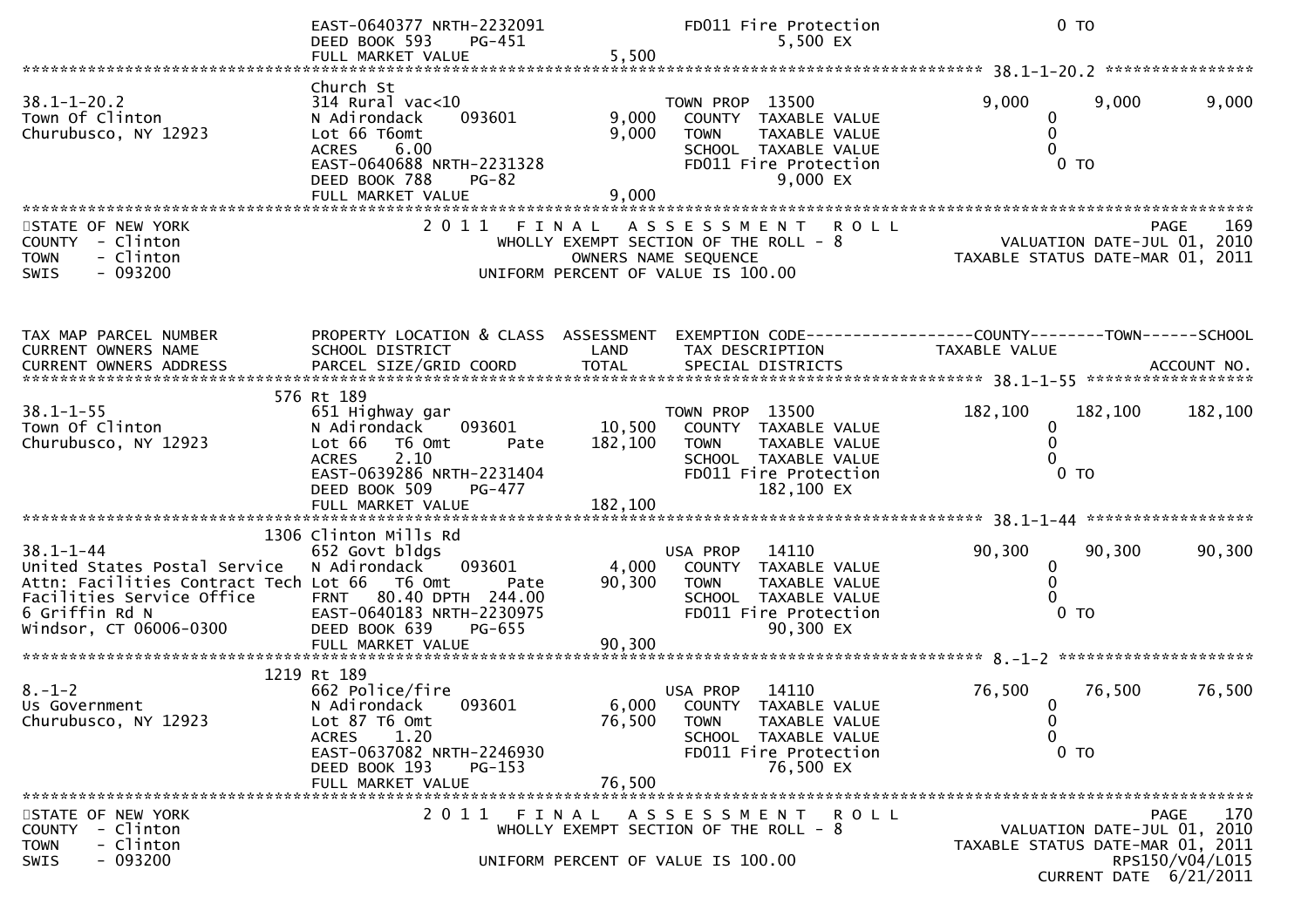## ROLL SECTION TOTALS

\*\*\* S P E C I A L D I S T R I C T S U M M A R Y \*\*\*

| <b>CODE</b> | DISTRICT NAME PARCELS | TOTAL EXTENSION<br>TYPF | EXTENSION<br>VALUE | AD VALOREM<br>VALUE | <b>FXFMPT</b><br>AMOUNT | TAXABLE<br><b>VALUE</b> |
|-------------|-----------------------|-------------------------|--------------------|---------------------|-------------------------|-------------------------|
|             | FD011 Fire Protectio  | 84 TOTAL                |                    | 135245.700          | 1155.700                | 134090.000              |

## \*\*\* S C H O O L D I S T R I C T S U M M A R Y \*\*\*

| <b>CODE</b>      | DISTRICT NAME                | <b>TOTAL</b><br><b>PARCELS</b> | ASSESSED<br>LAND | ASSESSED<br><b>TOTAL</b> | <b>EXEMPT</b><br><b>AMOUNT</b> | <b>TOTAL</b><br><b>TAXABLE</b> | <b>STAR</b><br><b>AMOUNT</b> | <b>STAR</b><br>TAXABLE |
|------------------|------------------------------|--------------------------------|------------------|--------------------------|--------------------------------|--------------------------------|------------------------------|------------------------|
| 093601<br>163401 | N Adirondack<br>Chateaugay 1 | 20<br>64                       | 333,600<br>400   | 7457,300<br>128000,000   | 7457,300<br>128000,000         |                                |                              |                        |
|                  | SUB-TOTAL                    | 84                             | 334,000          | 135457,300               | 135457,300                     |                                |                              |                        |
|                  | T O T A L                    | 84                             | 334,000          | 135457,300               | 135457,300                     |                                |                              |                        |

\*\*\* S Y S T E M C O D E S S U M M A R Y \*\*\*

NO SYSTEM EXEMPTIONS AT THIS LEVEL

## \*\*\* E X E M P T I O N S U M M A R Y \*\*\*

|             |                   | <b>TOTAL</b>   |                      |                                    |             |                                  |                    |
|-------------|-------------------|----------------|----------------------|------------------------------------|-------------|----------------------------------|--------------------|
| <b>CODE</b> | DESCRIPTION       | <b>PARCELS</b> |                      | <b>COUNTY</b>                      | <b>TOWN</b> | <b>SCHOOL</b>                    |                    |
| 12100       | NYS PROP          |                |                      | 66,000                             | 66,000      | 66,000                           |                    |
| 13500       | TOWN PROP         |                |                      | 254,100                            | 254,100     | 254,100                          |                    |
| 14110       | USA PROP          |                |                      | 166,800                            | 166,800     | 166,800                          |                    |
| 18020       | MUN INDDEV        | 67             |                      | 134000,000                         | 134000,000  | 134000,000                       |                    |
| 25110       | NONPR RELI        |                |                      | 375,400                            | 375,400     | 375,400                          |                    |
| 25300       | NONPR CORP        |                |                      | 197,300                            | 197,300     | 197,300                          |                    |
| 26400       | INCVOLFIRE        |                |                      | 141,600                            | 141,600     | 141,600                          |                    |
| 27350       | PRI CMTERY        |                |                      | 28,100                             | 28,100      | 28,100                           |                    |
| 28110       | <b>UDC PROJEC</b> |                |                      | 228,000                            | 228,000     | 228,000                          |                    |
|             | T O T A L         | 84             |                      | 135457,300                         | 135457,300  | 135457,300                       |                    |
|             | STATE OF NEW YORK |                | 2011<br>N A L<br>F I | ASSESSMENT                         | ROLL        |                                  | 171<br><b>PAGE</b> |
| COUNTY      | - Clinton         |                | WHOLLY EXEMPT        | SECTION OF THE ROLL - 8            |             | VALUATION DATE-JUL 01,           | 2010               |
| TOWN        | - Clinton         |                |                      |                                    |             | TAXABLE STATUS DATE-MAR 01, 2011 |                    |
| <b>SWIS</b> | $-093200$         |                |                      | UNIFORM PERCENT OF VALUE IS 100.00 |             |                                  | RPS150/V04/L015    |
|             |                   |                |                      |                                    |             | <b>CURRENT DATE</b>              | 6/21/2011          |
|             |                   |                |                      |                                    |             |                                  |                    |

ROLL SECTION TOTALS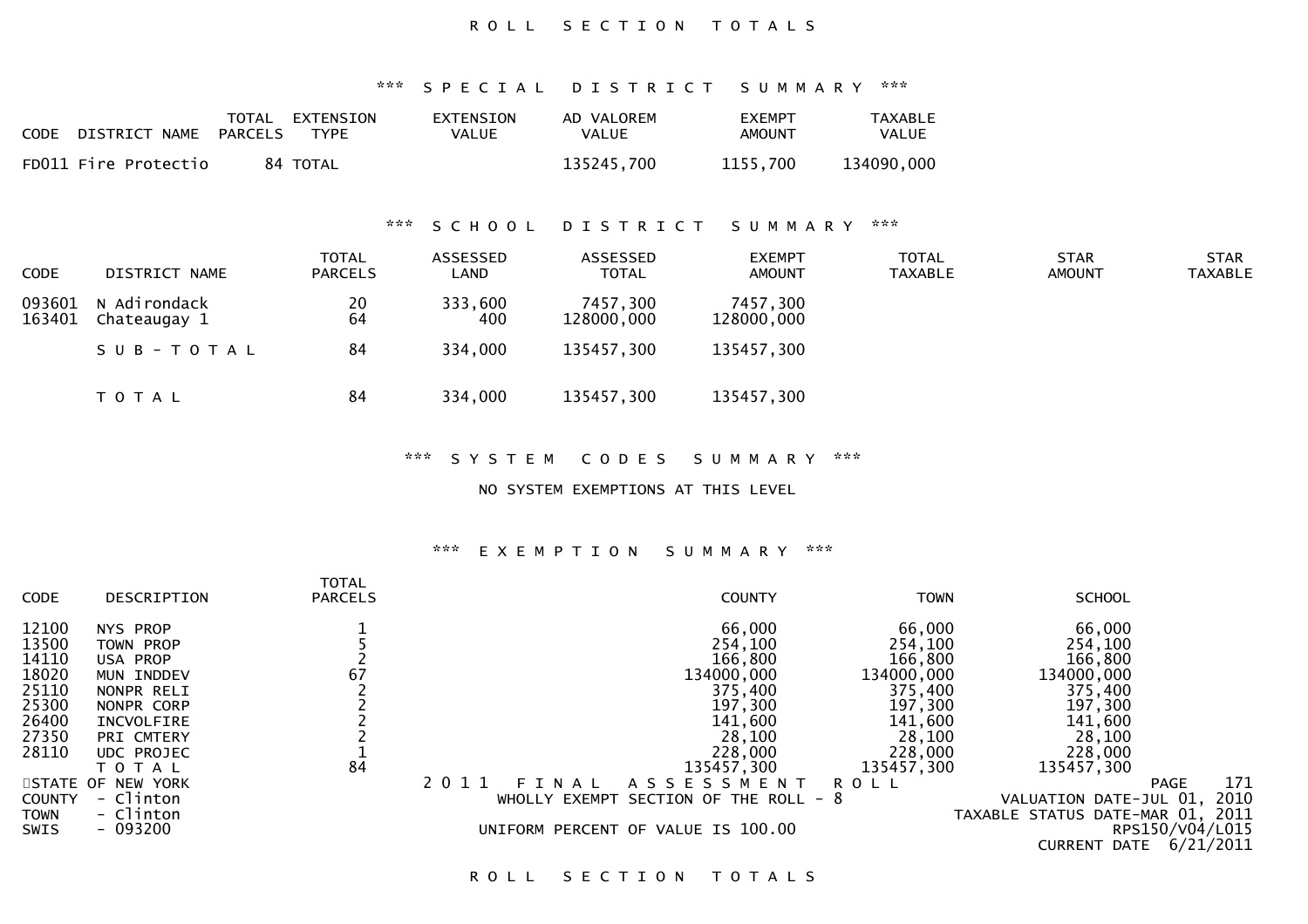# \*\*\* G R A N D T O T A L S \*\*\*

| ROLL<br><b>SEC</b>         | DESCRIPTION                    | <b>TOTAL</b><br><b>PARCELS</b> | ASSESSED<br>LAND | ASSESSED<br>TOTAL | TAXABLE<br><b>COUNTY</b>                          | <b>TAXABLE</b><br>TOWN | <b>TAXABLE</b><br><b>SCHOOL</b>  | <b>STAR</b><br>TAXABLE                    |
|----------------------------|--------------------------------|--------------------------------|------------------|-------------------|---------------------------------------------------|------------------------|----------------------------------|-------------------------------------------|
| 8                          | WHOLLY EXEMPT                  | 84                             | 334,000          | 135457,300        |                                                   |                        |                                  |                                           |
| COUNTY                     | STATE OF NEW YORK<br>- Clinton |                                |                  |                   | 2011 FINAL ASSESSMENT ROLL                        |                        | VALUATION DATE-JUL 01, 2010      | 172<br>PAGE                               |
| <b>TOWN</b><br><b>SWIS</b> | - Clinton<br>- 093200          |                                |                  |                   | SWIS TOTALS<br>UNIFORM PERCENT OF VALUE IS 100.00 |                        | TAXABLE STATUS DATE-MAR 01, 2011 | RPS150/V04/L015<br>CURRENT DATE 6/21/2011 |

## \*\*\* S P E C I A L D I S T R I C T S U M M A R Y \*\*\*

| CODE | DISTRICT NAME        | TOTAL<br>PARCELS | EXTENSION<br>TYPF | EXTENSION<br>VALUE | AD VALOREM<br>VALUE | <b>FXFMPT</b><br>AMOUNT | <b>TAXABLE</b><br>VALUE |
|------|----------------------|------------------|-------------------|--------------------|---------------------|-------------------------|-------------------------|
|      | FD011 Fire Protectio |                  | 806 TOTAL         |                    | 178625,251          | 1217.800                | 177407,451              |

\*\*\* S C H O O L D I S T R I C T S U M M A R Y \*\*\*

| <b>CODE</b>      | DISTRICT NAME                | <b>TOTAL</b><br><b>PARCELS</b> | ASSESSED<br>LAND      | ASSESSED<br><b>TOTAL</b> | <b>EXEMPT</b><br><b>AMOUNT</b> | TOTAL<br>TAXABLE       | <b>STAR</b><br><b>AMOUNT</b> | <b>STAR</b><br><b>TAXABLE</b> |
|------------------|------------------------------|--------------------------------|-----------------------|--------------------------|--------------------------------|------------------------|------------------------------|-------------------------------|
| 093601<br>163401 | N Adirondack<br>Chateaugay 1 | 526<br>282                     | 15150,100<br>5927,400 | 38931,813<br>139912,838  | 8532,153<br>128185,421         | 30399,660<br>11727,417 | 6073,946<br>1442, 197        | 24325,714<br>10285,220        |
|                  | SUB-TOTAL                    | 808                            | 21077,500             | 178844,651               | 136717,574                     | 42127,077              | 7516,143                     | 34610,934                     |
|                  | T O T A L                    | 808                            | 21077,500             | 178844,651               | 136717,574                     | 42127,077              | 7516,143                     | 34610,934                     |

## \*\*\* S Y S T E M C O D E S S U M M A R Y \*\*\*

| CODE           | DESCRIPTION                           | <b>TOTAL</b><br><b>PARCELS</b> | COUNTY | <b>TOWN</b> | <b>SCHOOL</b> |
|----------------|---------------------------------------|--------------------------------|--------|-------------|---------------|
| 50001<br>50004 | SCHL TAXBL<br>SCHL EXMPT<br>T O T A L |                                |        |             |               |

\*\*\* E X E M P T I O N S U M M A R Y \*\*\*

|      |                                   | <b>TOTAL</b> |        |             |                     |
|------|-----------------------------------|--------------|--------|-------------|---------------------|
| CODE | <b>CCRTPT</b><br>ா∩⊾<br>DE.<br>∸∼ | PARCEL.      | COUNT` | <b>TOWN</b> | ------<br>-<br>∟שטי |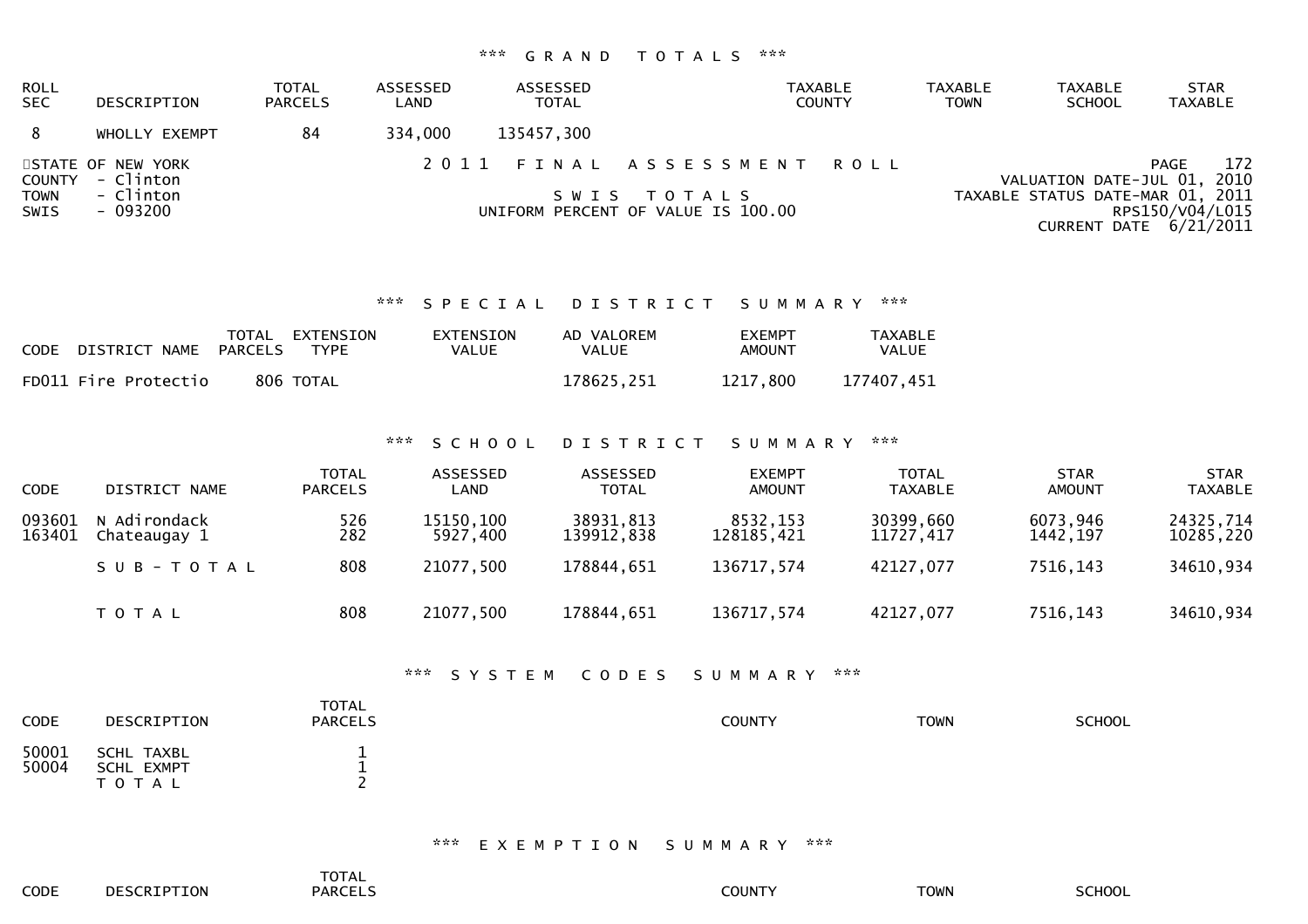| 13500<br>254,100<br>254,100<br>TOWN PROP<br>166,800<br>14110<br>166,800<br>USA PROP | 254,100<br>166,800               |
|-------------------------------------------------------------------------------------|----------------------------------|
|                                                                                     |                                  |
|                                                                                     |                                  |
| 18020<br>134000,000<br>67<br>134000,000<br>134000,000<br>MUN INDDEV                 |                                  |
| 25110<br>375,400<br>375,400<br>NONPR RELI                                           | 375,400                          |
| 25300<br>197,300<br>197,300<br>NONPR CORP                                           | 197,300                          |
| 26400<br>141,600<br>141,600<br>INCVOLFIRE                                           | 141,600                          |
| 27350<br>28,100<br>28,100<br>PRI CMTERY                                             | 28,100                           |
| A S S E S S M E N T<br>STATE OF NEW YORK<br>FINAL<br>2011<br>R O L L                | 173<br><b>PAGE</b>               |
| - Clinton<br><b>COUNTY</b>                                                          | 2010<br>VALUATION DATE-JUL 01,   |
| - Clinton<br><b>TOWN</b><br>S W I S<br>T O T A L S                                  | TAXABLE STATUS DATE-MAR 01, 2011 |
| - 093200<br>UNIFORM PERCENT OF VALUE IS 100.00<br><b>SWIS</b>                       | RPS150/V04/L015                  |
|                                                                                     | CURRENT DATE 6/21/2011           |

# \*\*\* E X E M P T I O N S U M M A R Y \*\*\*

| CODE  | DESCRIPTION     | <b>TOTAL</b><br><b>PARCELS</b> | <b>COUNTY</b> | <b>TOWN</b> | <b>SCHOOL</b> |
|-------|-----------------|--------------------------------|---------------|-------------|---------------|
|       |                 |                                |               |             |               |
| 28110 | UDC PROJEC      |                                | 228,000       | 228,000     | 228,000       |
| 41101 | <b>VETERANS</b> | 6                              | 11,810        | 11,810      |               |
| 41121 | WARNONALL       | 11                             | 101,646       | 93,392      |               |
| 41131 | WARCOMALL       | 12                             | 156,456       | 153,826     |               |
| 41141 | WARDISALL       | 6                              | 53,107        | 53,107      |               |
| 41700 | 10 YR AGR       | 10                             | 184,034       | 184,034     | 184,034       |
| 41720 | AGRI DISTR      | 29                             | 813,820       | 813,820     | 813,820       |
| 41730 | OS AG DIST      |                                | 42,863        | 42,863      | 42,863        |
| 41800 | AGED - ALL      |                                | 130,367       | 130,367     | 134,257       |
| 41801 | AGED C&T        |                                | 71,028        | 71,028      |               |
| 41802 | AGED COUN       | 14                             | 260,349       |             |               |
| 41834 | SR STAR         | 48                             |               |             | 2381,643      |
| 41854 | <b>RES STAR</b> | 171                            |               |             | 5037,300      |
| 41864 | RS STAR MH      |                                |               |             | 97,200        |
| 41932 | LIM INC DI      |                                | 13,473        |             |               |
| 42100 | 483A EX         | 13                             | 62,100        | 62,100      | 62,100        |
| 47460 | 480A EX         |                                | 23,200        | 23,200      | 23,200        |
|       | TOTAL           | 422                            | 137381,553    | 137096,847  | 144233,717    |

| <b>ROLL</b><br><b>SEC</b> | <b>DESCRIPTION</b> | <b>TOTAL</b><br><b>PARCELS</b> | ASSESSED<br>LAND | ASSESSED<br><b>TOTAL</b> | <b>TAXABLE</b><br><b>COUNTY</b> | <b>TAXABLE</b><br>TOWN | <b>TAXABLE</b><br><b>SCHOOL</b> | <b>STAR</b><br><b>TAXABLE</b> |
|---------------------------|--------------------|--------------------------------|------------------|--------------------------|---------------------------------|------------------------|---------------------------------|-------------------------------|
|                           | <b>TAXABLE</b>     | 704                            | 20556,400        | 39034,600                | 37110, 347                      | 37395,053              | 37774,326                       | 30258,183                     |
|                           | STATE OWNED LAND   |                                | 110,800          | 110,800                  | 110,800                         | 110,800                | 110,800                         | 110,800                       |
|                           | SPECIAL FRANCHISE  | 6                              |                  | 961,704                  | 961,704                         | 961,704                | 961,704                         | 961,704                       |
| -6                        | UTILITIES & N.C.   |                                | 76,300           | 3280,247                 | 3280,247                        | 3280,247               | 3280,247                        | 3280,247                      |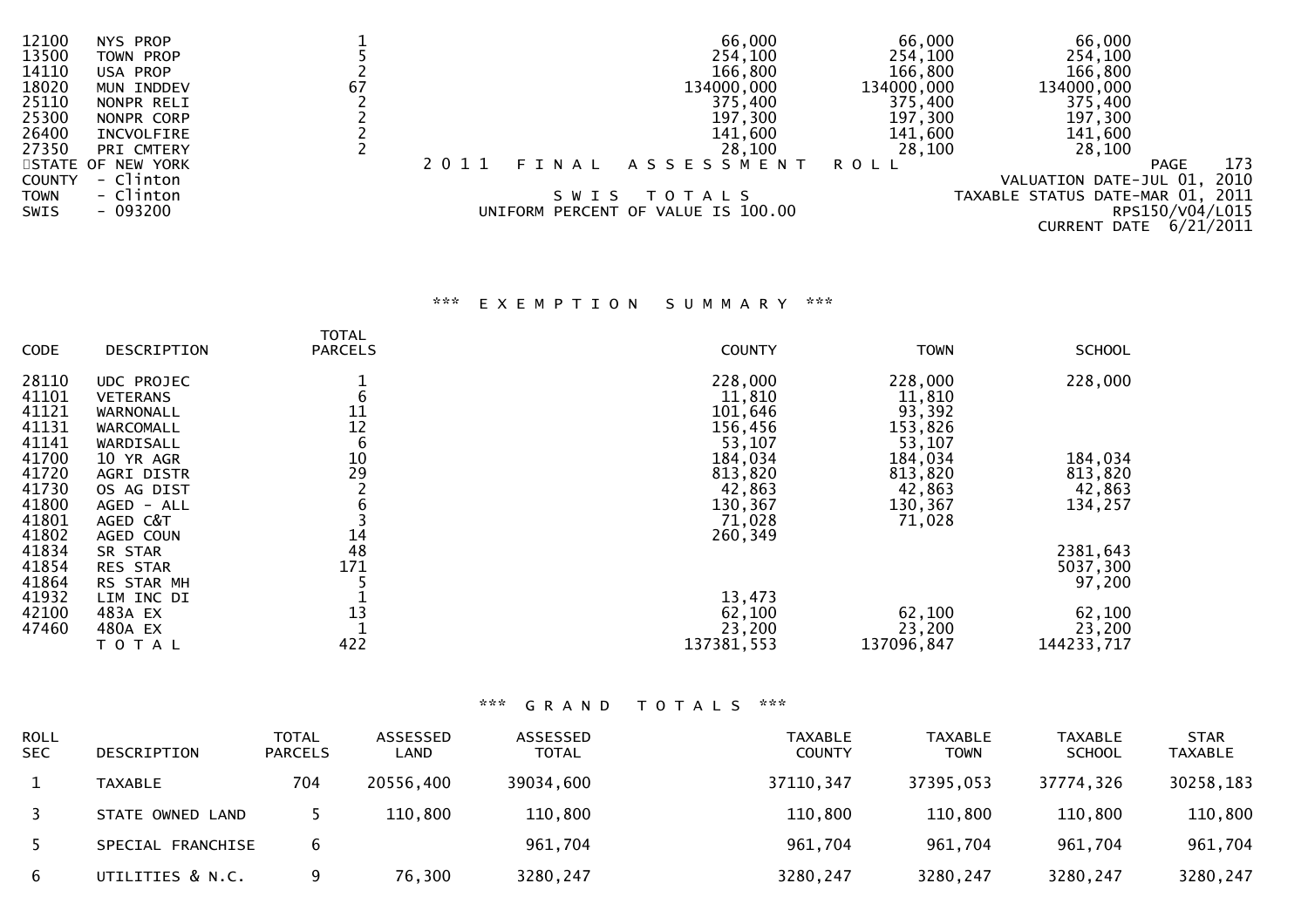| 8                                                                 | WHOLLY EXEMPT                                                               | 84  | 334,000   | 135457,300                                                  |                                                          |           |                                                                              |                                                                       |
|-------------------------------------------------------------------|-----------------------------------------------------------------------------|-----|-----------|-------------------------------------------------------------|----------------------------------------------------------|-----------|------------------------------------------------------------------------------|-----------------------------------------------------------------------|
| $\mathcal{R}$                                                     | TOTAL<br><b>SUB</b>                                                         | 808 | 21077,500 | 178844,651                                                  | 41463,098                                                | 41747,804 | 42127,077                                                                    | 34610,934                                                             |
| $\mathcal{H} \times \mathcal{H}$<br>COUNTY<br><b>TOWN</b><br>SWIS | <b>GRAND TOTAL</b><br>STATE OF NEW YORK<br>- Clinton<br>- Clinton<br>- 0932 | 808 | 21077,500 | 178844,651<br>T O W N<br>UNIFORM PERCENT OF VALUE IS 100.00 | 41463,098<br>2011 FINAL ASSESSMENT ROLL<br><b>TOTALS</b> | 41747,804 | 42127,077<br>VALUATION DATE-JUL 01, 2010<br>TAXABLE STATUS DATE-MAR 01, 2011 | 34610,934<br>174<br>PAGE<br>RPS150/V04/L015<br>CURRENT DATE 6/21/2011 |

\*\*\* S P E C I A L D I S T R I C T S U M M A R Y \*\*\*

| <b>CODE</b> | DISTRICT NAME        | PARCELS | TOTAL EXTENSION<br>TYPF | EXTENSION<br>VALUE | AD VALOREM<br><b>VALUE</b> | <b>EXEMPT</b><br>AMOUNT | TAXABLE<br><b>VALUE</b> |
|-------------|----------------------|---------|-------------------------|--------------------|----------------------------|-------------------------|-------------------------|
|             | FD011 Fire Protectio |         | 806 TOTAL               |                    | 178625,251                 | 1217.800                | 177407.451              |

\*\*\* S C H O O L D I S T R I C T S U M M A R Y \*\*\*

| <b>CODE</b>      | DISTRICT NAME                | <b>TOTAL</b><br><b>PARCELS</b> | ASSESSED<br>LAND      | ASSESSED<br><b>TOTAL</b> | <b>EXEMPT</b><br><b>AMOUNT</b> | <b>TOTAL</b><br><b>TAXABLE</b> | <b>STAR</b><br><b>AMOUNT</b> | <b>STAR</b><br><b>TAXABLE</b> |
|------------------|------------------------------|--------------------------------|-----------------------|--------------------------|--------------------------------|--------------------------------|------------------------------|-------------------------------|
| 093601<br>163401 | N Adirondack<br>Chateaugay 1 | 526<br>282                     | 15150,100<br>5927,400 | 38931,813<br>139912,838  | 8532,153<br>128185.421         | 30399,660<br>11727,417         | 6073,946<br>1442,197         | 24325,714<br>10285,220        |
|                  | SUB-TOTAL                    | 808                            | 21077,500             | 178844,651               | 136717,574                     | 42127,077                      | 7516,143                     | 34610,934                     |
|                  | T O T A L                    | 808                            | 21077,500             | 178844,651               | 136717,574                     | 42127,077                      | 7516,143                     | 34610,934                     |

\*\*\* S Y S T E M C O D E S S U M M A R Y \*\*\*

| <b>CODE</b>    | DESCRIPTION                           | <b>TOTAL</b><br><b>PARCELS</b> | <b>COUNTY</b> | <b>TOWN</b> | <b>SCHOOL</b> |
|----------------|---------------------------------------|--------------------------------|---------------|-------------|---------------|
| 50001<br>50004 | SCHL TAXBL<br>SCHL EXMPT<br>T O T A L |                                |               |             |               |

\*\*\* E X E M P T I O N S U M M A R Y \*\*\*

| <b>CODE</b> | <b>DESCRIPTION</b> | <b>TOTAL</b><br><b>PARCELS</b> | <b>COUNTY</b> | <b>TOWN</b> | <b>SCHOOL</b> |
|-------------|--------------------|--------------------------------|---------------|-------------|---------------|
| 12100       | NYS PROP           |                                | 66,000        | 66,000      | 66,000        |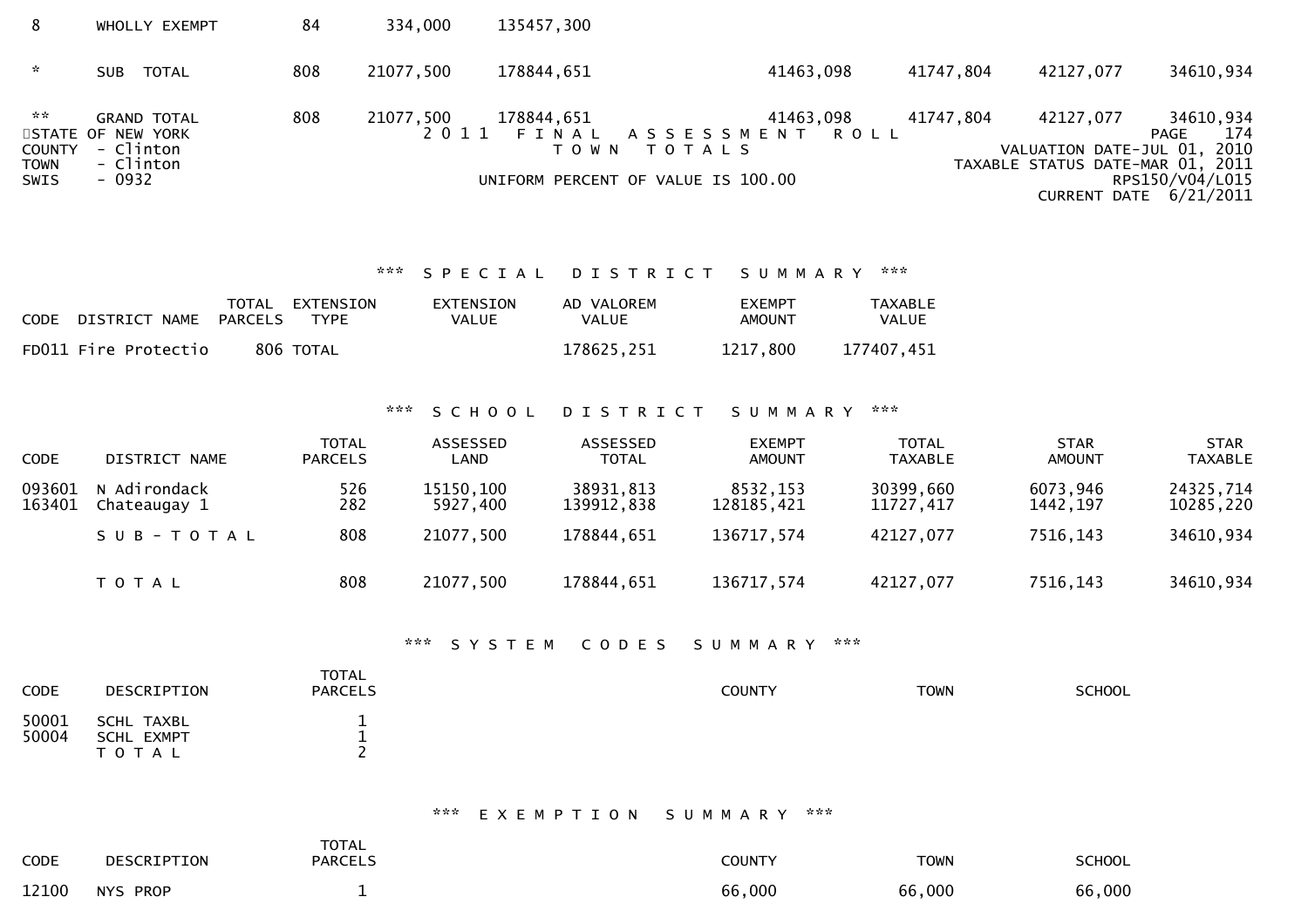| 13500       | TOWN PROP         |      | 254,100                            | 254,100    | 254,100                          |                    |
|-------------|-------------------|------|------------------------------------|------------|----------------------------------|--------------------|
| 14110       | USA PROP          |      | 166,800                            | 166,800    | 166,800                          |                    |
| 18020       | MUN INDDEV        | 67   | 134000,000                         | 134000,000 | 134000,000                       |                    |
| 25110       | NONPR RELI        |      | 375,400                            | 375,400    | 375,400                          |                    |
| 25300       | NONPR CORP        |      | 197,300                            | 197,300    | 197,300                          |                    |
| 26400       | INCVOLFIRE        |      | 141,600                            | 141,600    | 141,600                          |                    |
| 27350       | PRI CMTERY        |      | 28,100                             | 28,100     | 28,100                           |                    |
|             | STATE OF NEW YORK | 2011 | FINAL ASSESSMENT                   | ROLL       |                                  | 175<br><b>PAGE</b> |
| COUNTY      | - Clinton         |      | <b>TOTALS</b><br>T O W N           |            | VALUATION DATE-JUL 01, 2010      |                    |
| <b>TOWN</b> | - Clinton         |      |                                    |            | TAXABLE STATUS DATE-MAR 01, 2011 |                    |
| SWIS        | - 0932            |      | UNIFORM PERCENT OF VALUE IS 100.00 |            |                                  | RPS150/V04/L015    |
|             |                   |      |                                    |            | CURRENT DATE                     | 6/21/2011          |

## \*\*\* E X E M P T I O N S U M M A R Y \*\*\*

|             |                   | <b>TOTAL</b>   |               |             |               |
|-------------|-------------------|----------------|---------------|-------------|---------------|
| <b>CODE</b> | DESCRIPTION       | <b>PARCELS</b> | <b>COUNTY</b> | <b>TOWN</b> | <b>SCHOOL</b> |
| 28110       | UDC PROJEC        |                | 228,000       | 228,000     | 228,000       |
| 41101       | <b>VETERANS</b>   |                | 11,810        | 11,810      |               |
| 41121       | WARNONALL         | 11             | 101,646       | 93,392      |               |
| 41131       | WARCOMALL         | 12             | 156,456       | 153,826     |               |
| 41141       | WARDISALL         | 6              | 53,107        | 53,107      |               |
| 41700       | 10 YR AGR         | 10             | 184,034       | 184,034     | 184,034       |
| 41720       | <b>AGRI DISTR</b> | 29             | 813,820       | 813,820     | 813,820       |
| 41730       | OS AG DIST        |                | 42,863        | 42,863      | 42,863        |
| 41800       | AGED - ALL        |                | 130,367       | 130,367     | 134,257       |
| 41801       | AGED C&T          |                | 71,028        | 71,028      |               |
| 41802       | AGED COUN         | 14             | 260,349       |             |               |
| 41834       | SR STAR           | 48             |               |             | 2381,643      |
| 41854       | RES STAR          | 171            |               |             | 5037,300      |
| 41864       | RS STAR MH        |                |               |             | 97,200        |
| 41932       | LIM INC DI        |                | 13,473        |             |               |
| 42100       | 483A EX           | 13             | 62,100        | 62,100      | 62,100        |
| 47460       | 480A EX           |                | 23,200        | 23,200      | 23,200        |
|             | TOTAL             | 422            | 137381,553    | 137096,847  | 144233,717    |

| <b>ROLL</b><br><b>SEC</b> | DESCRIPTION       | <b>TOTAL</b><br><b>PARCELS</b> | ASSESSED<br>LAND | ASSESSED<br><b>TOTAL</b> | TAXABLE<br><b>COUNTY</b> | <b>TAXABLE</b><br><b>TOWN</b> | <b>TAXABLE</b><br><b>SCHOOL</b> | <b>STAR</b><br><b>TAXABLE</b> |
|---------------------------|-------------------|--------------------------------|------------------|--------------------------|--------------------------|-------------------------------|---------------------------------|-------------------------------|
|                           | <b>TAXABLE</b>    | 704                            | 20556,400        | 39034,600                | 37110, 347               | 37395,053                     | 37774,326                       | 30258,183                     |
|                           | STATE OWNED LAND  |                                | 110,800          | 110,800                  | 110,800                  | 110,800                       | 110,800                         | 110,800                       |
|                           | SPECIAL FRANCHISE | 6                              |                  | 961,704                  | 961,704                  | 961,704                       | 961,704                         | 961,704                       |
| 6                         | UTILITIES & N.C.  | 9                              | 76,300           | 3280,247                 | 3280,247                 | 3280,247                      | 3280,247                        | 3280,247                      |
| 8                         | WHOLLY EXEMPT     | 84                             | 334,000          | 135457,300               |                          |                               |                                 |                               |